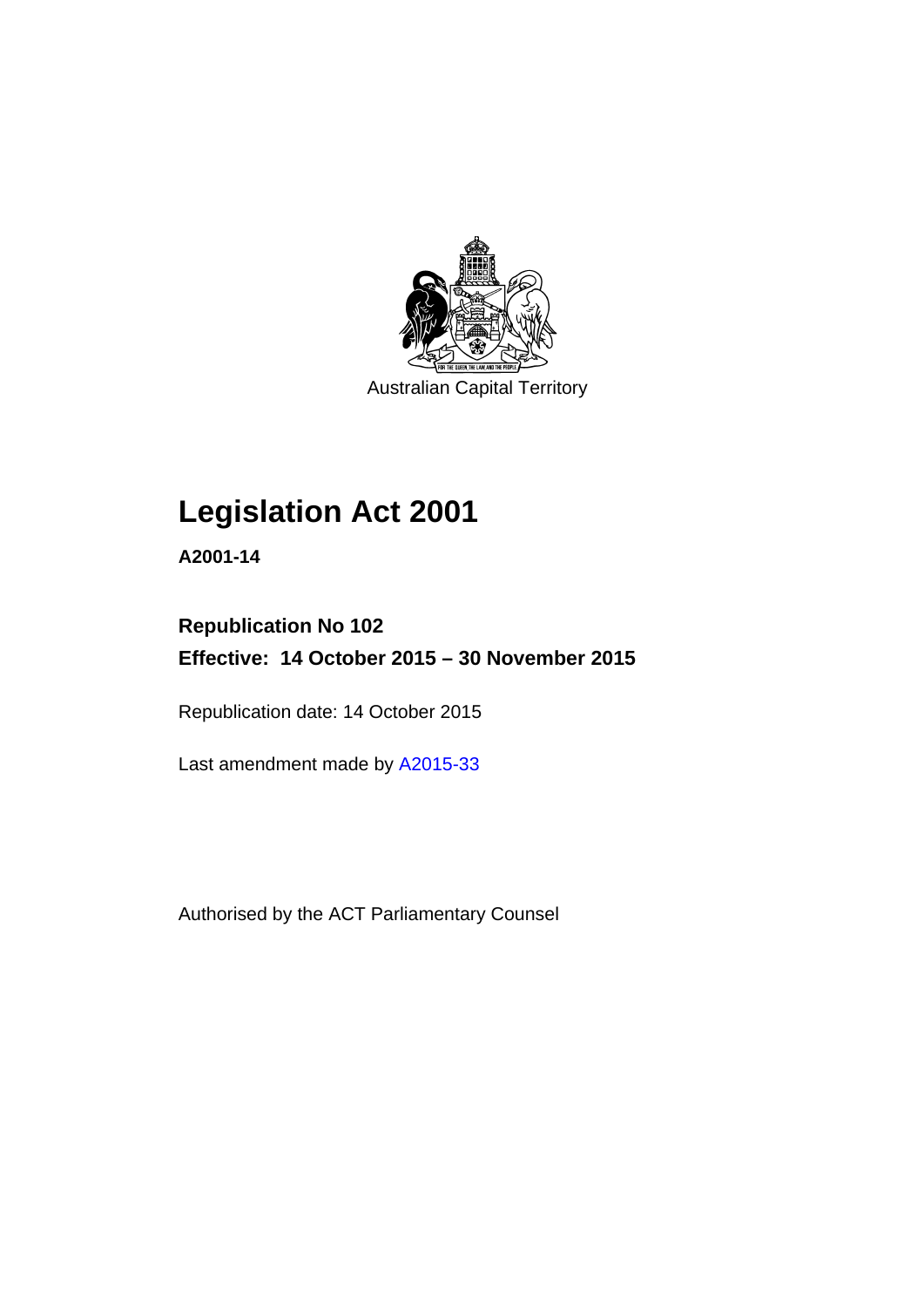## **About this republication**

#### **The republished law**

This is a republication of the *Legislation Act 2001* (including any amendment made under the *[Legislation Act 2001](http://www.legislation.act.gov.au/a/2001-14)*, part 11.3 (Editorial changes)) as in force on 14 October 2015*.* It also includes any commencement, amendment, repeal or expiry affecting this republished law to 14 October 2015.

The legislation history and amendment history of the republished law are set out in endnotes 3 and 4.

#### **Kinds of republications**

The Parliamentary Counsel's Office prepares 2 kinds of republications of ACT laws (see the ACT legislation register at [www.legislation.act.gov.au](http://www.legislation.act.gov.au/)):

- authorised republications to which the *[Legislation Act 2001](http://www.legislation.act.gov.au/a/2001-14)* applies
- unauthorised republications.

The status of this republication appears on the bottom of each page.

#### **Editorial changes**

The *[Legislation Act 2001](http://www.legislation.act.gov.au/a/2001-14)*, part 11.3 authorises the Parliamentary Counsel to make editorial amendments and other changes of a formal nature when preparing a law for republication. Editorial changes do not change the effect of the law, but have effect as if they had been made by an Act commencing on the republication date (see *[Legislation Act 2001](http://www.legislation.act.gov.au/a/2001-14)*, s 115 and s 117). The changes are made if the Parliamentary Counsel considers they are desirable to bring the law into line, or more closely into line, with current legislative drafting practice.

This republication does not include amendments made under part 11.3 (see endnote 1).

#### **Uncommenced provisions and amendments**

If a provision of the republished law has not commenced, the symbol  $\mathbf{U}$  appears immediately before the provision heading. Any uncommenced amendments that affect this republished law are accessible on the ACT legislation register [\(www.legislation.act.gov.au](http://www.legislation.act.gov.au/)). For more information, see the home page for this law on the register.

#### **Modifications**

If a provision of the republished law is affected by a current modification, the symbol  $\mathbf{M}$ appears immediately before the provision heading. The text of the modifying provision appears in the endnotes. For the legal status of modifications, see the *[Legislation Act 2001](http://www.legislation.act.gov.au/a/2001-14)*, section 95.

#### **Penalties**

At the republication date, the value of a penalty unit for an offence against this law is \$150 for an individual and \$750 for a corporation (see *[Legislation Act 2001](http://www.legislation.act.gov.au/a/2001-14)*, s 133).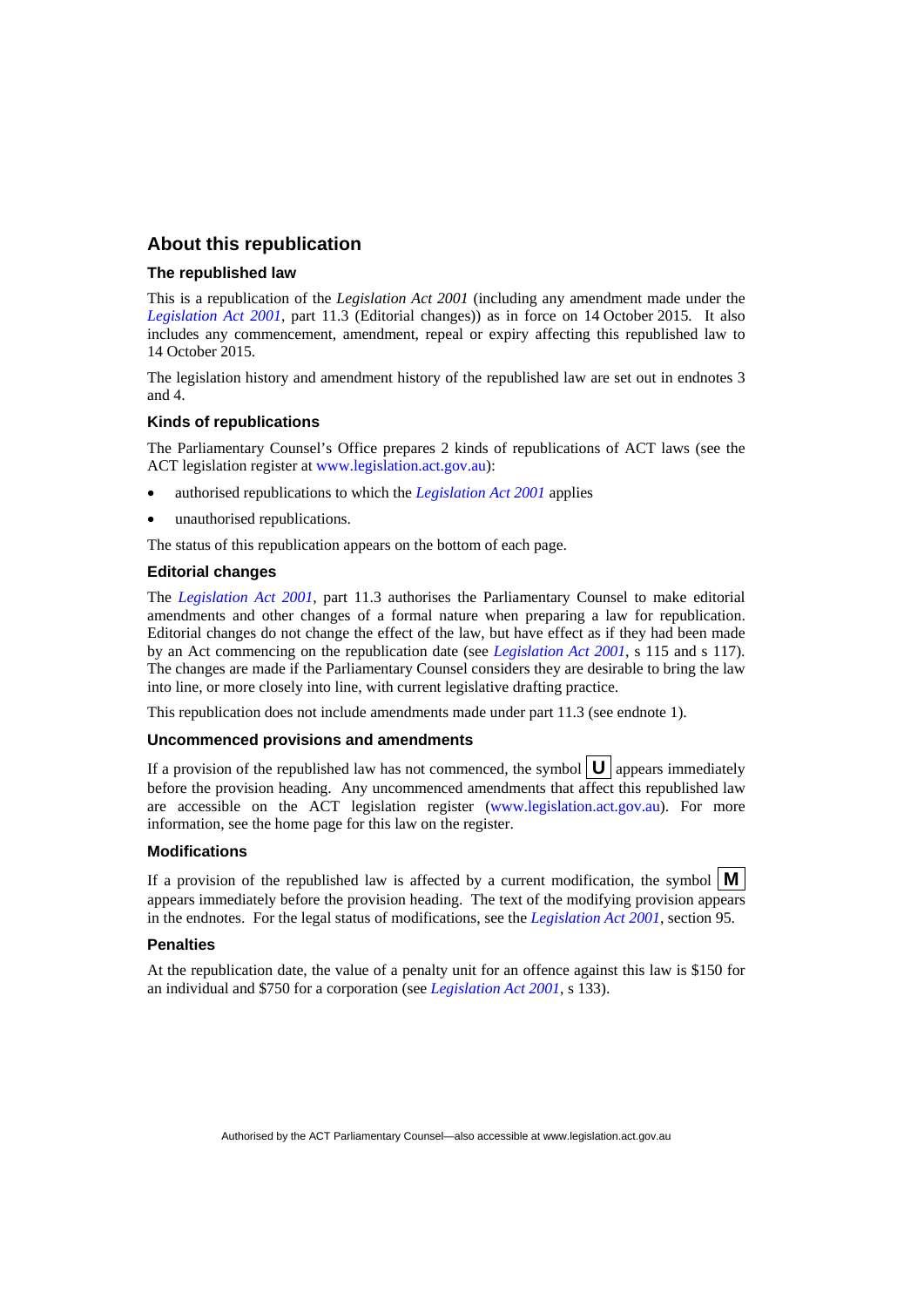

# **Legislation Act 2001**

## **Contents**

## **Chapter 1 [Preliminary](#page-17-0)**

| <b>Part 1.1</b>  | General                                        |            |
|------------------|------------------------------------------------|------------|
| 1                | Name of Act                                    | 2          |
| 2                | Dictionary                                     | 2          |
| 2A               | <b>Notes</b>                                   | 2          |
| 3                | Objects                                        | 3          |
| 4                | Application of Act                             | 4          |
| 5                | Determinative and non-determinative provisions | 5          |
| 6                | Legislation Act provisions must be applied     | 5          |
| <b>Part 1.2</b>  | <b>Basic concepts</b>                          |            |
| 7                | Meaning of Act generally                       | 9          |
| 8                | Meaning of subordinate law                     | 9          |
| D <sub>102</sub> | Logiclation Act 2001                           | contante 1 |

| R <sub>102</sub> | Legislation Act 2001         | contents 1 |
|------------------|------------------------------|------------|
| 14/10/15         | Effective: 14/10/15-30/11/15 |            |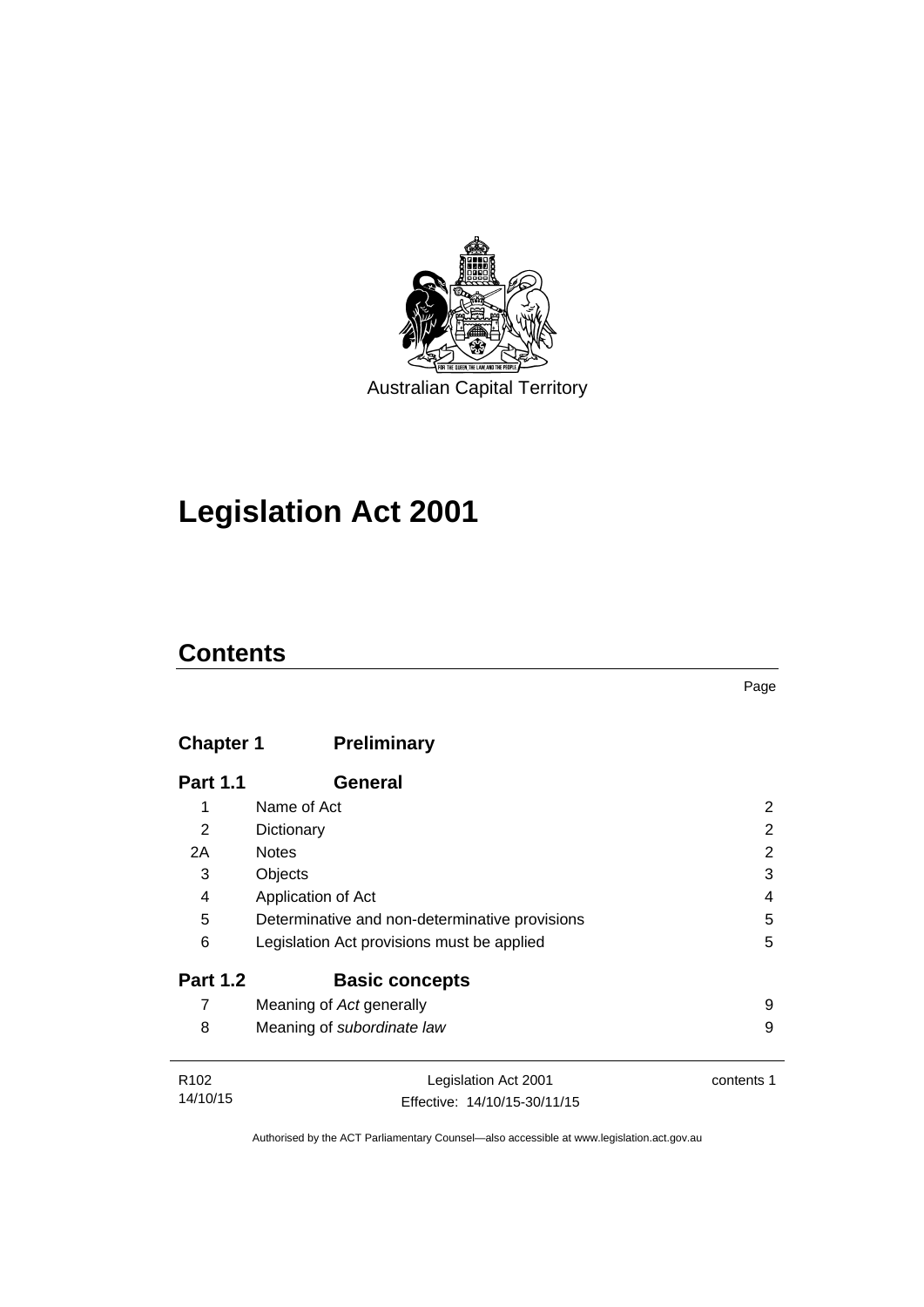| Contents         |                                                                      |                  |
|------------------|----------------------------------------------------------------------|------------------|
|                  |                                                                      | Page             |
| 9                | Meaning of disallowable instrument                                   |                  |
| 10               | Meaning of notifiable instrument                                     |                  |
| 11               | Meaning of commencement notice                                       |                  |
| 12               | Meaning of legislative instrument                                    |                  |
| 13               | Meaning of statutory instrument                                      | 11               |
| 14               | Meaning of <i>instrument</i>                                         | 11               |
| 15               | Meaning of authorised republication                                  | 11               |
| 16               | Meaning of <i>provision</i>                                          | 12               |
| <b>Part 1.3</b>  | Sources of law in the ACT                                            |                  |
| 17               | References to Acts include references to former Cwith enactments etc | 14               |
|                  |                                                                      |                  |
| <b>Chapter 2</b> | <b>ACT legislation register and website</b>                          |                  |
| 18               | <b>ACT legislation register</b>                                      | 15               |
| 19               | Contents of register                                                 | 15               |
| 20               | Prompt registration                                                  |                  |
| 21               | Approved website                                                     | 20               |
| 22               | Access to registered material at approved website                    | 20               |
|                  |                                                                      |                  |
| <b>Chapter 3</b> | Authorised versions and evidence of laws                             |                  |
|                  | and legislative material                                             |                  |
| 22A              | Definitions-ch 3                                                     | 21               |
| 23               | Authorisation of versions by parliamentary counsel                   | 22               |
| 24               | Authorised electronic versions                                       | 22               |
| 25               | Authorised written versions                                          | 23               |
| 26               | Judicial notice of certain matters                                   | 25               |
|                  |                                                                      |                  |
| <b>Chapter 4</b> | <b>Numbering and notification of Acts</b>                            |                  |
| 27               | Numbering of Acts                                                    | 27               |
| 28               | Notification of Acts                                                 | 27               |
| 29               | References to enactment or passing of Acts                           | 29               |
| 30               | References to notification of Acts                                   | 29               |
|                  |                                                                      |                  |
| contents 2       | Legislation Act 2001                                                 | R <sub>102</sub> |
|                  | Effective: 14/10/15-30/11/15                                         | 14/10/15         |

Effective: 14/10/15-30/11/15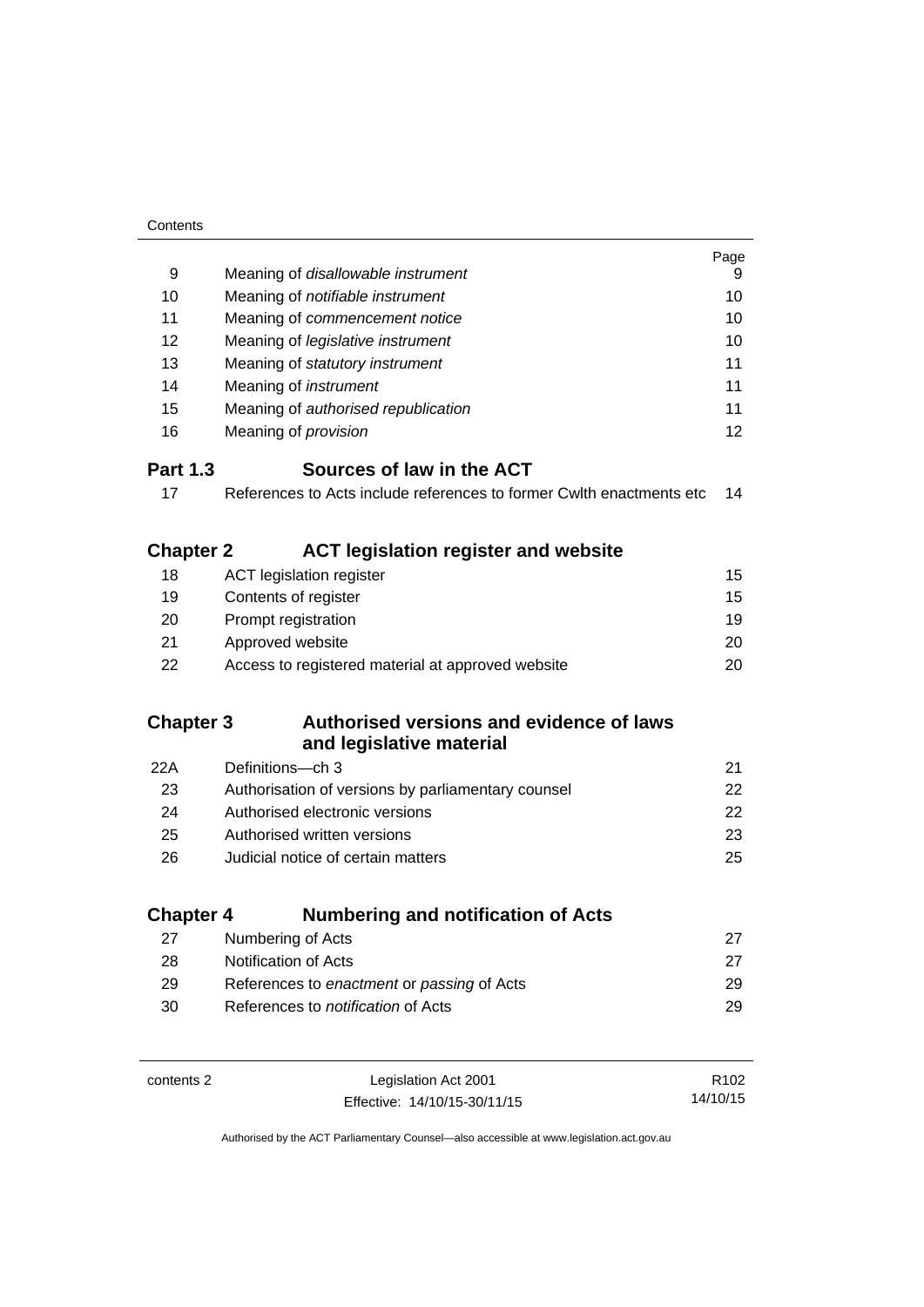| <b>Chapter 5</b> | <b>Regulatory impact statements for subordinate</b><br>laws and disallowable instruments | Page       |
|------------------|------------------------------------------------------------------------------------------|------------|
| <b>Part 5.1</b>  | <b>Preliminary</b>                                                                       |            |
| 31               | Definitions-ch 5                                                                         | 30         |
| 32               | Other publication or consultation requirements not affected                              | 31         |
| 33               | Guidelines about costs of proposed subordinate laws and disallowable<br>instruments      | 31         |
| <b>Part 5.2</b>  | <b>Requirements for regulatory impact</b><br><b>statements</b>                           |            |
| 34               | Preparation of regulatory impact statements                                              | 32         |
| 35               | Content of regulatory impact statements                                                  | 33         |
| 36               | When is preparation of regulatory impact statement unnecessary?                          | 34         |
| 37               | When must regulatory impact statement be presented?                                      | 35         |
| <b>Part 5.3</b>  | <b>Failure to comply with requirements for</b><br>regulatory impact statements           |            |
| 38               | Effect of failure to comply with pt 5.2                                                  | 36         |
| <b>Chapter 6</b> | Making, notification and numbering of<br>statutory instruments                           |            |
| <b>Part 6.1</b>  | General                                                                                  |            |
| 39               | Meaning of <i>matter</i> -ch 6                                                           | 37         |
| 40               | Presumption of validity                                                                  | 37         |
| 41               | Making of certain statutory instruments by Executive                                     | 37         |
| <b>Part 6.2</b>  | <b>Making of statutory instruments generally</b>                                         |            |
| 42               | Power to make statutory instruments                                                      | 39         |
| 43               | Statutory instruments to be interpreted not to exceed powers under<br>authorising law    | 40         |
| 44               | Power to make statutory instruments for Act etc                                          | 42         |
| 45               | Power to make court rules                                                                | 43         |
| 46               | Power to make instrument includes power to amend or repeal                               | 44         |
| R <sub>102</sub> | Legislation Act 2001                                                                     | contents 3 |

R102 14/10/15 Legislation Act 2001 Effective: 14/10/15-30/11/15 contents 3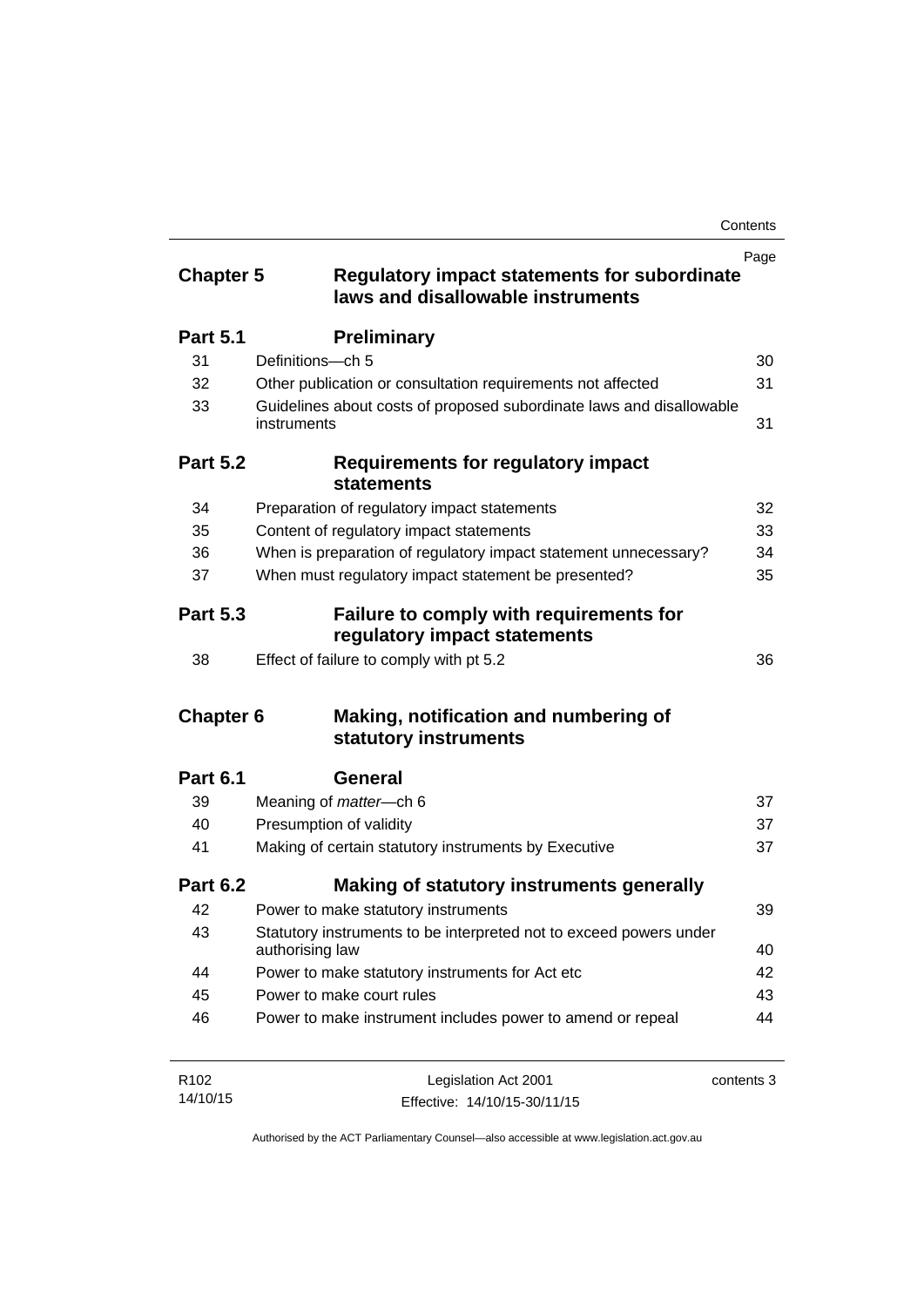| 64<br>65         | Presentation of subordinate laws and disallowable instruments<br>Disallowance by resolution of Assembly | 66<br>66 |
|------------------|---------------------------------------------------------------------------------------------------------|----------|
| <b>Chapter 7</b> | <b>Presentation, amendment and disallowance</b><br>of subordinate laws and disallowable<br>instruments  |          |
|                  |                                                                                                         |          |
| 63               | References to notification of legislative instruments                                                   | 65       |
| 62               | Effect of failure to notify legislative instrument                                                      | 64       |
| 61               | Notification of legislative instruments                                                                 | 61       |
| 60A              | Correction of name of explanatory statement etc                                                         | 61       |
| 60               | Correction etc of name of instrument                                                                    | 59       |
| 59               | Numbering                                                                                               | 59       |
| <b>Part 6.4</b>  | Numbering and notification of legislative<br><b>instruments</b>                                         |          |
| 58               | Regulations may make provision about fees                                                               | 56       |
| 57               | Fees payable in accordance with determination etc                                                       | 55       |
| 56               | Determination of fees by disallowable instrument                                                        | 53       |
| 55               | Definitions-pt 6.3                                                                                      | 53       |
| <b>Part 6.3</b>  | Making of certain statutory instruments about<br>fees                                                   |          |
| 54               | Instrument may require making of statutory declaration                                                  | 52       |
| 53               | Instrument may prohibit                                                                                 | 52       |
| 52               | Instrument may authorise determination of matter etc                                                    | 51       |
| 51               | Instrument may make provision in relation to land by reference to map<br>etc                            | 50       |
| 50               | Relationship between authorising law and instrument dealing with<br>same matter                         | 50       |
| 49               | Single instrument may exercise several powers or satisfy several<br>requirements                        | 49       |
| 48               | Power to make instrument includes power to make different provision<br>for different categories etc     | 49       |
| 47               | Statutory instrument may make provision by applying law or<br>instrument                                | 44       |
|                  |                                                                                                         |          |

14/10/15

Effective: 14/10/15-30/11/15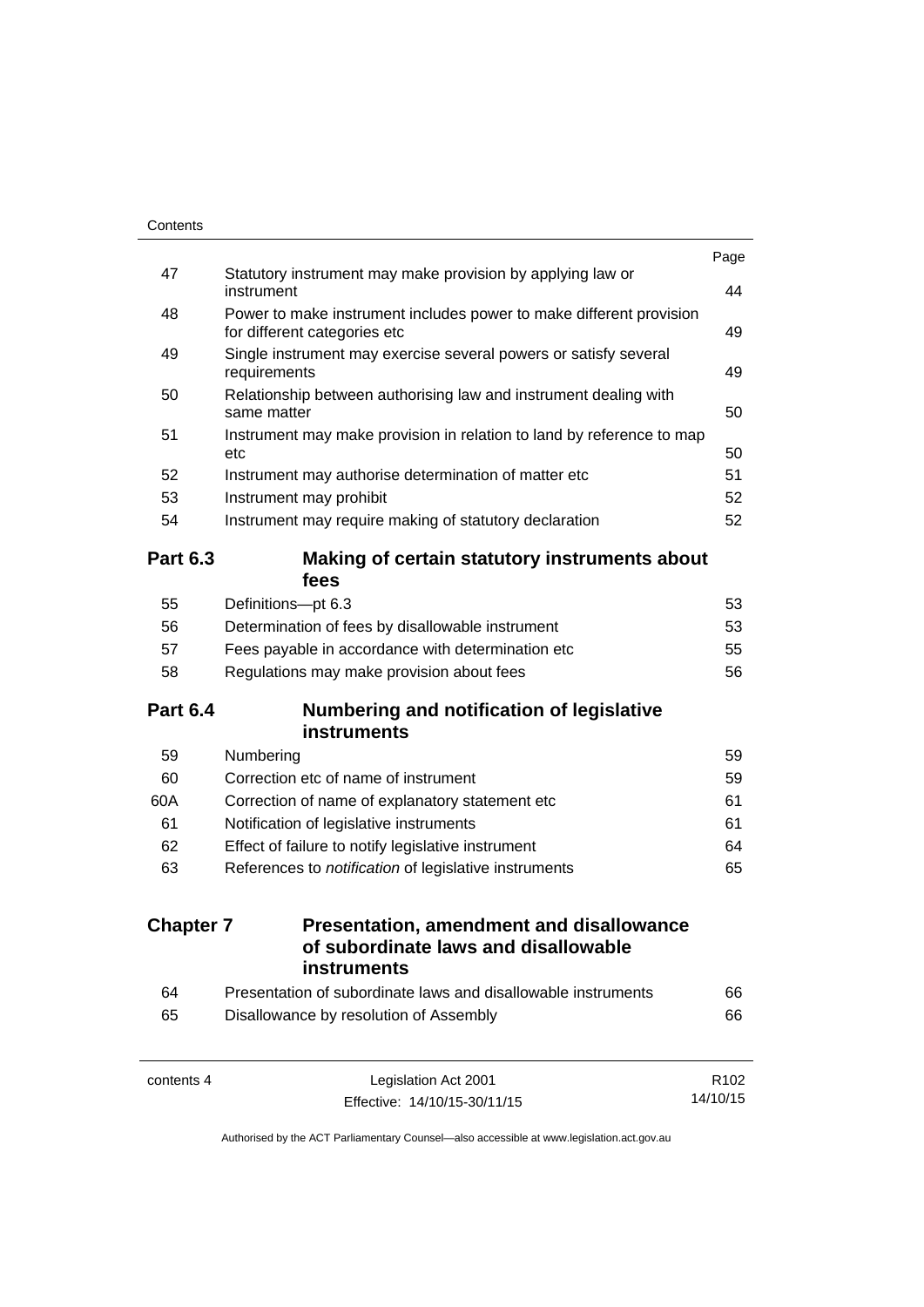|     |                                                                   | Contents |
|-----|-------------------------------------------------------------------|----------|
|     |                                                                   | Page     |
| 65A | Notification of disallowance by resolution of Assembly            | 67       |
| 66  | Revival of affected laws                                          | 69       |
| 67  | Making of instrument same in substance within 6 months after      |          |
|     | disallowance                                                      | 70       |
| 68  | Amendment by resolution of Assembly                               | 70       |
| 69  | Notification of amendments made by resolution of Assembly         | 72       |
| 70  | Making of amendment restoring effect of law within 6 months after |          |
|     | amendment                                                         | 74       |
| 71  | Effect of dissolution or expiry of Assembly on notice of motion   | 74       |

## **Chapter 8 [Commencement and exercise of powers](#page-91-0)  [before commencement](#page-91-0)**

| 72   | Meaning of law-ch 8                                      | 76 |
|------|----------------------------------------------------------|----|
| 73   | General rules about commencement                         | 76 |
| 74   | Time of commencement                                     | 78 |
| 75   | Commencement of naming and commencement provisions       | 79 |
| 75AA | Commencement of provisions identifying amended laws      | 80 |
| 75A  | Meaning of commences retrospectively                     | 81 |
| 75B  | Retrospective commencement requires clear indication     | 81 |
| 76   | Non-prejudicial provision may commence retrospectively   | 82 |
| 77   | Commencement by commencement notice                      | 83 |
| 78   | Separate commencement of amendments                      | 84 |
| 79   | Automatic commencement of postponed law                  | 85 |
| 79A  | Commencement of amendment of uncommenced law             | 86 |
| 80   | References to <i>commencement</i> of law                 | 86 |
| 81   | Exercise of powers between notification and commencement | 87 |

## **Chapter 9 [Repeal and amendment of laws](#page-105-0)**

| <b>Part 9.1</b> | General                                                  |    |
|-----------------|----------------------------------------------------------|----|
| 82              | Definitions-ch 9                                         | 90 |
| 83              | Consequences of amendment of statutory instrument by Act | 90 |
| 84              | Saving of operation of repealed and amended laws         | 90 |
| 84A             | Creation of offences and changes in penalties            | 91 |
|                 |                                                          |    |

| R <sub>102</sub> | Legislation Act 2001         | contents 5 |
|------------------|------------------------------|------------|
| 14/10/15         | Effective: 14/10/15-30/11/15 |            |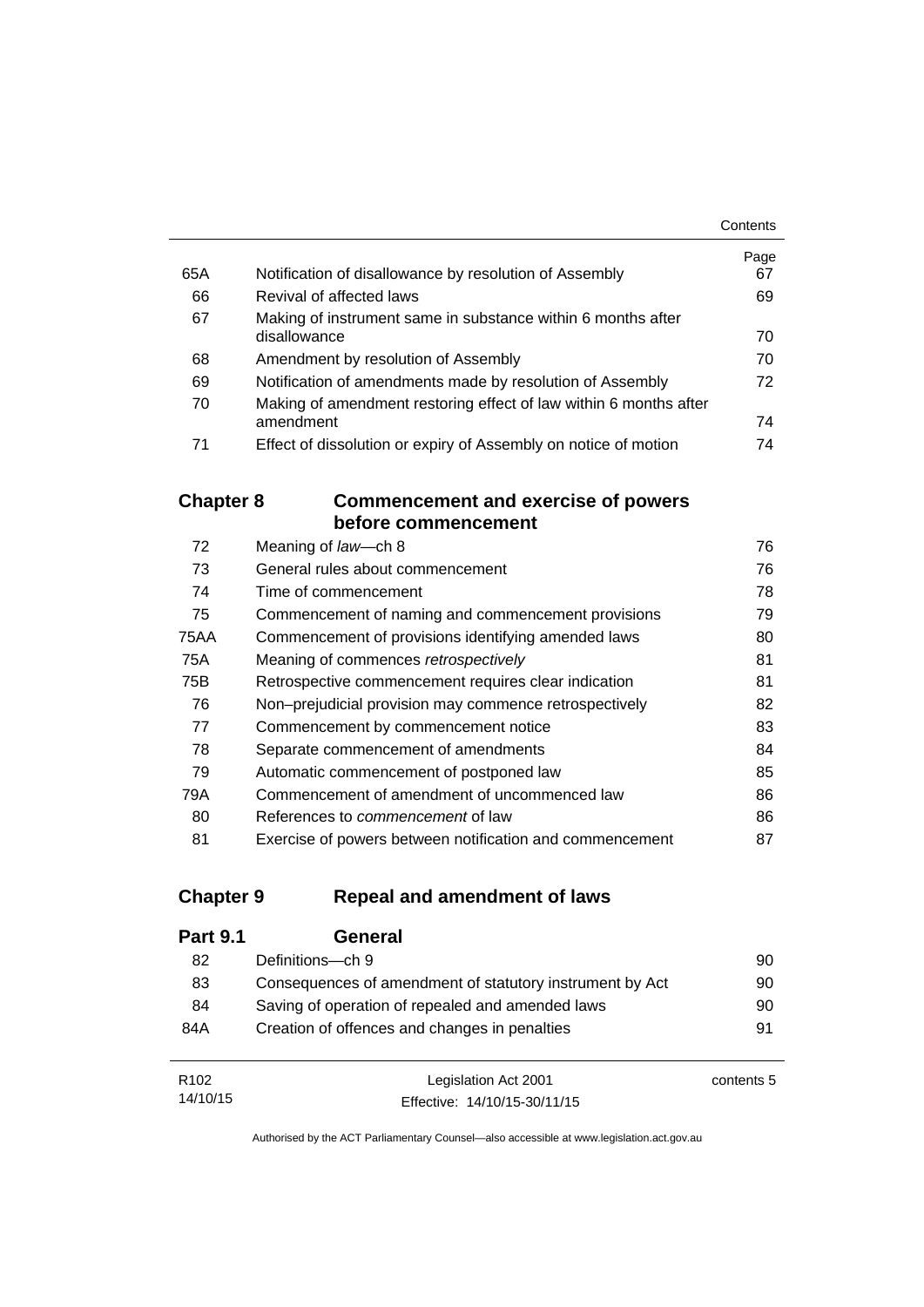| Contents |
|----------|
|----------|

|                 |                                                                                   | Page |
|-----------------|-----------------------------------------------------------------------------------|------|
| <b>Part 9.2</b> | Repeal                                                                            |      |
| 85              | When repeal takes effect                                                          | 93   |
| 86              | Repealed and amended laws not revived on repeal of repealing and<br>amending laws | 93   |
| 87              | Commencement not undone if repealed                                               | 95   |
| 88              | Repeal does not end effect of transitional laws etc                               | 95   |
| 89              | Automatic repeal of certain laws and provisions                                   | 97   |
| <b>Part 9.3</b> | <b>Amendment</b>                                                                  |      |
| 90              | Law and amending laws to be read as one                                           | 102  |
| 91              | Insertion of provisions by amending law                                           | 102  |
| 92              | Amendment to be made wherever possible                                            | 104  |
| 93              | Provisions included in another provision for amendment purposes                   | 105  |
| 94              | Continuance of appointments etc made under amended provisions                     | 106  |
| 95              | Status of modifications                                                           | 107  |

| 96 | <b>Relocated provisions</b> | 108 |
|----|-----------------------------|-----|
|    |                             |     |

## **Chapter 10 [Referring to laws](#page-124-0)**

| 97   | Definitions-ch 10                                                      | 109 |
|------|------------------------------------------------------------------------|-----|
| 98   | References to ACT law include law containing reference                 | 110 |
| 99   | References in ACT statutory instruments to the Act                     | 110 |
| 100  | Referring to particular ACT laws                                       | 110 |
| 101  | Referring to particular laws of other jurisdictions etc                | 112 |
| 102  | References to laws include references to laws as in force from time to |     |
|      | time                                                                   | 112 |
| 103  | References to repealed laws                                            | 114 |
| 104  | References to laws include references to instruments under laws        | 114 |
| 105  | Referring to provisions of laws                                        | 115 |
| 106  | References to provisions of laws are inclusive                         | 115 |
| 106A | References to paragraphs etc of laws                                   | 116 |

contents 6 Legislation Act 2001 Effective: 14/10/15-30/11/15

R102 14/10/15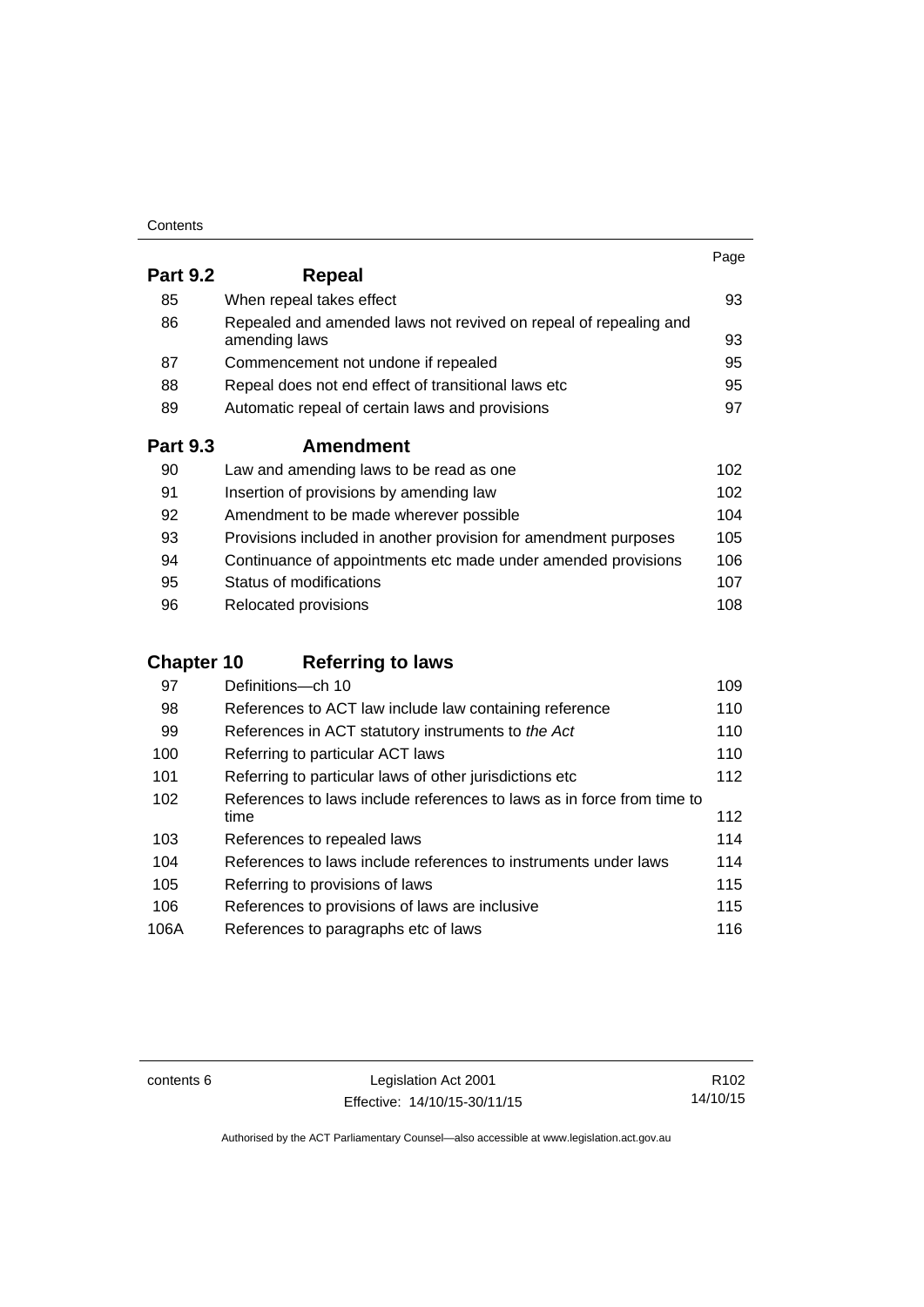| Contents |
|----------|
|----------|

| <b>Chapter 11</b> |                            | <b>Republication of Acts and statutory</b><br>instruments          | Page |
|-------------------|----------------------------|--------------------------------------------------------------------|------|
| Part 11.1         |                            | General                                                            |      |
| 107               | Definitions-ch 11          |                                                                    | 117  |
| 108               |                            | Republication in register                                          | 117  |
| 109               |                            | Republications may be published with other information             | 117  |
| 110               | <b>Collections of laws</b> |                                                                    | 118  |
| <b>Part 11.2</b>  |                            | Substantive amendments made by laws                                |      |
| 111               |                            | Incorporation of amendments                                        | 119  |
| 112               |                            | Reference to amending laws                                         | 119  |
| 113               |                            | Provisions not republished or relocated                            | 119  |
| Part 11.3         |                            | <b>Editorial changes</b>                                           |      |
| 114               |                            | Authorisation for parliamentary counsel                            | 121  |
| 115               |                            | Amendments not to change effect                                    | 121  |
| 116               |                            | Ambit of editorial amendments                                      | 121  |
| 117               |                            | Legal effect of editorial changes                                  | 124  |
| 118               |                            | Reference to editorial amendments                                  | 124  |
| <b>Chapter 12</b> |                            | Scope of Acts and statutory instruments                            |      |
| 120               |                            | Act to be interpreted not to exceed legislative powers of Assembly | 125  |
| 121               |                            | <b>Binding effect of Acts</b>                                      | 125  |
| 122               |                            | Application to Territory                                           | 127  |
| <b>Chapter 13</b> |                            | <b>Structure of Acts and statutory instruments</b>                 |      |
| <b>Part 13.1</b>  |                            | General                                                            |      |

| . u.v. . | ovnoru                                                   |     |
|----------|----------------------------------------------------------|-----|
| 125      | Meaning of law—ch 13                                     | 128 |
| 126      | Material that is part of Act or statutory instrument     | 128 |
| 127      | Material that is not part of Act or statutory instrument | 129 |
|          |                                                          |     |

| R <sub>102</sub> | Legislation Act 2001         | contents 7 |
|------------------|------------------------------|------------|
| 14/10/15         | Effective: 14/10/15-30/11/15 |            |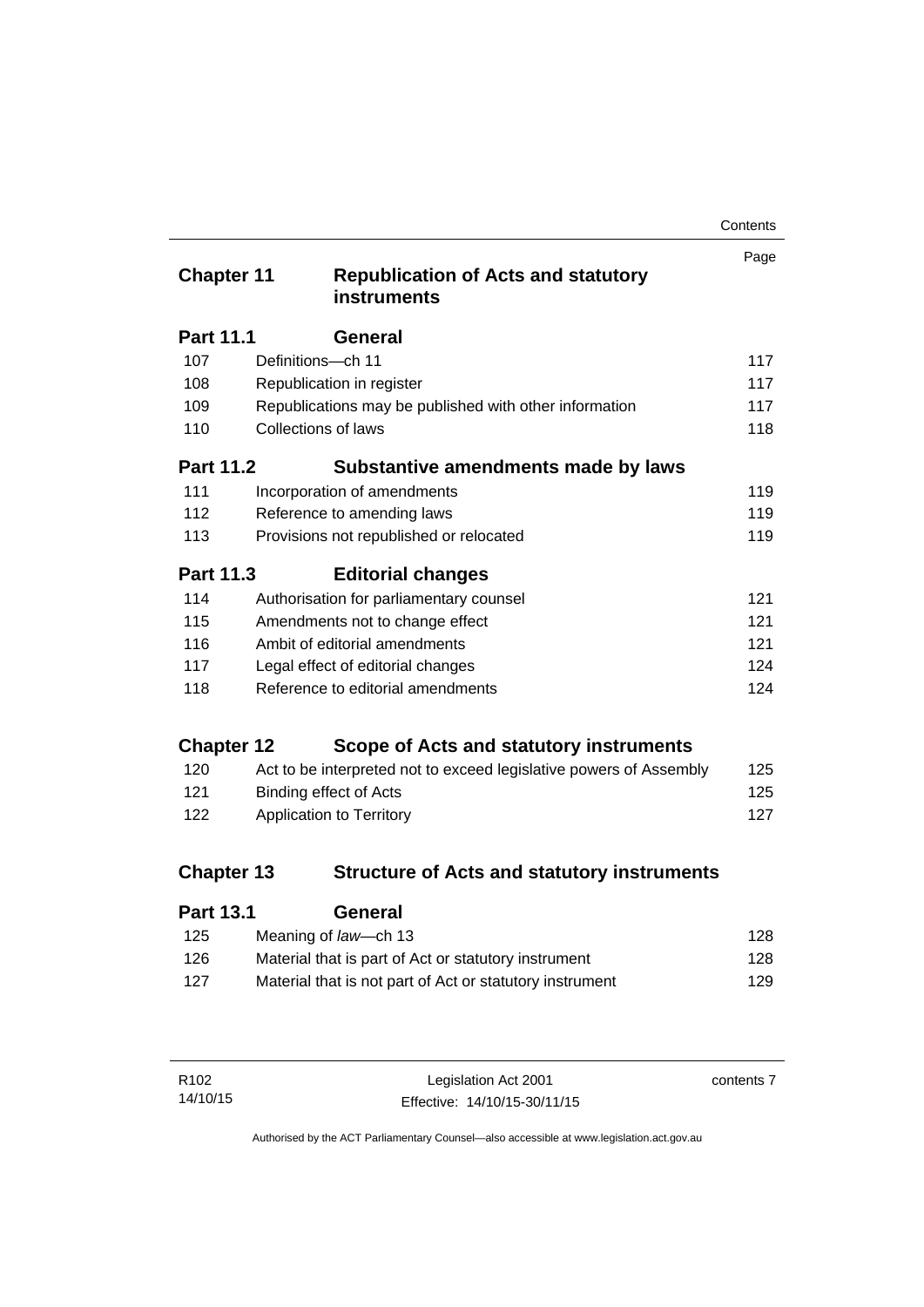| Contents |
|----------|
|----------|

|                   |                                                                        | Page             |
|-------------------|------------------------------------------------------------------------|------------------|
| <b>Part 13.2</b>  | <b>Particular kinds of provisions</b>                                  |                  |
| 130               | What is a definition?                                                  | 131              |
| 131               | Signpost definitions                                                   | 132              |
| 132               | Examples                                                               | 133              |
| 133               | Penalty units                                                          | 134              |
| 134               | Penalties at end of sections and subsections                           | 134              |
| 135               | Penalties not at end of sections and subsections                       | 137              |
| <b>Chapter 14</b> | <b>Interpretation of Acts and statutory</b><br><b>instruments</b>      |                  |
| <b>Part 14.1</b>  | <b>Purpose and scope</b>                                               |                  |
| 136               | Meaning of Act-ch 14                                                   | 139              |
| 137               | Purpose and scope-ch 14                                                | 139              |
| <b>Part 14.2</b>  | Key principles of interpretation                                       |                  |
| 138               | Meaning of working out the meaning of an Act-pt 14.2                   | 140              |
| 139               | Interpretation best achieving Act's purpose                            | 140              |
| 140               | Legislative context                                                    | 141              |
| 141               | Non-legislative context generally                                      | 142              |
| 142               | Non-legislative context-material that may be considered                | 143              |
| 143               | Law stating material for consideration in working out meaning          | 144              |
| <b>Chapter 15</b> | Aids to interpretation                                                 |                  |
| <b>Part 15.1</b>  | <b>General</b>                                                         |                  |
| 144               | Meaning of commonly-used terms                                         | 146              |
| 145               | Gender and number                                                      | 146              |
| 146               | Meaning of may and must                                                | 146              |
| 147               | Changes of drafting practice not to affect meaning                     | 147              |
| 148               | Terms used in instruments have same meanings as in authorising<br>laws | 148              |
| 149               | Age in years                                                           | 148              |
| 150               | Measurement of distance                                                | 148              |
| contents 8        | Legislation Act 2001                                                   | R <sub>102</sub> |

14/10/15

Effective: 14/10/15-30/11/15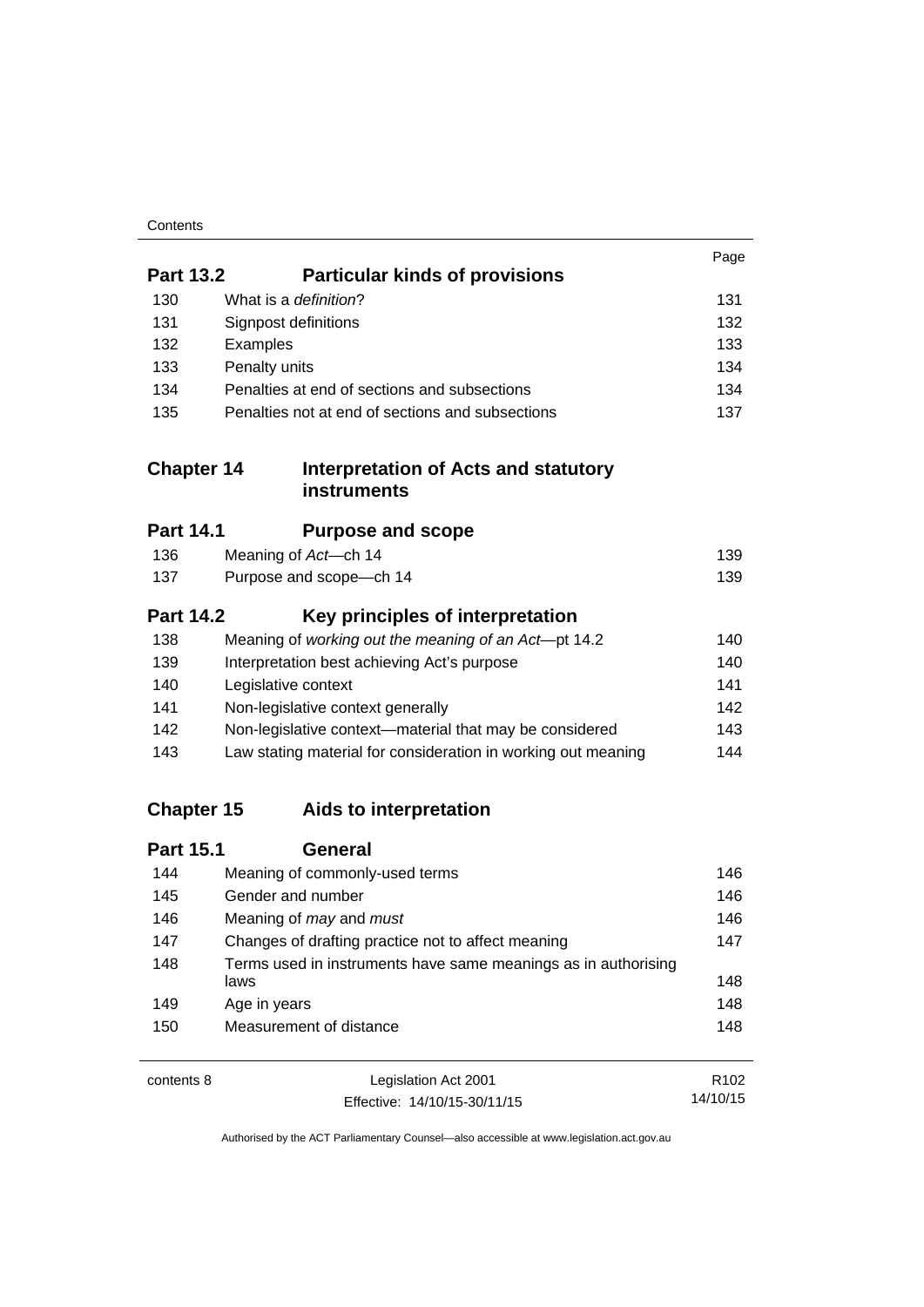|                   |                                                                                   | Contents   |
|-------------------|-----------------------------------------------------------------------------------|------------|
|                   |                                                                                   | Page       |
| 151               | Working out periods of time generally                                             | 149        |
| 151A              | Periods of time ending on non-working days                                        | 151        |
| 151 <sub>B</sub>  | Doing things for which no time is fixed                                           | 152        |
| 151C              | Power to extend time                                                              | 153        |
| 152               | Continuing effect of obligations                                                  | 154        |
| <b>Part 15.2</b>  | <b>Definitions</b>                                                                |            |
| 155               | Definitions apply subject to contrary intention                                   | 155        |
| 156               | Application of definitions in dictionaries and sections                           | 155        |
| 157               | Defined terms—other parts of speech and grammatical forms                         | 157        |
| <b>Part 15.3</b>  | References to various entities and things                                         |            |
| 160               | References to people generally                                                    | 158        |
| 161               | Corporations liable to offences                                                   | 159        |
| 162               | References to a Minister or the Minister                                          | 160        |
| 163               | References to a director-general or the director-general                          | 161        |
| 164               | References to Australian Standards etc                                            | 162        |
| 165               | References to Assembly committees that no longer exist                            | 163        |
| 168               | References to person with interest in land include personal<br>representative etc | 163        |
| 169               | References to domestic partner and domestic partnership                           | 163        |
| 169A              | References to transgender people                                                  | 164        |
| 169B              | References to intersex people                                                     | 165        |
| <b>Part 15.4</b>  | <b>Preservation of certain common law</b>                                         |            |
|                   | privileges                                                                        |            |
| 170               | Privileges against self-incrimination and exposure to civil penalty               | 166        |
| 171               | Client legal privilege                                                            | 166        |
| <b>Chapter 16</b> | <b>Courts, tribunals and other decision-makers</b>                                |            |
| 175               | Meaning of law-ch 16                                                              | 167        |
| 176               | Jurisdiction of courts and tribunals                                              | 167        |
| 177               | Recovery of amounts owing under laws                                              | 167        |
| 178               | Power to decide includes power to take evidence etc                               | 167        |
| 179               | Content of statements of reasons for decisions                                    | 168        |
| R <sub>102</sub>  | Legislation Act 2001                                                              | contents 9 |
| 14/10/15          | Effective: 14/10/15-30/11/15                                                      |            |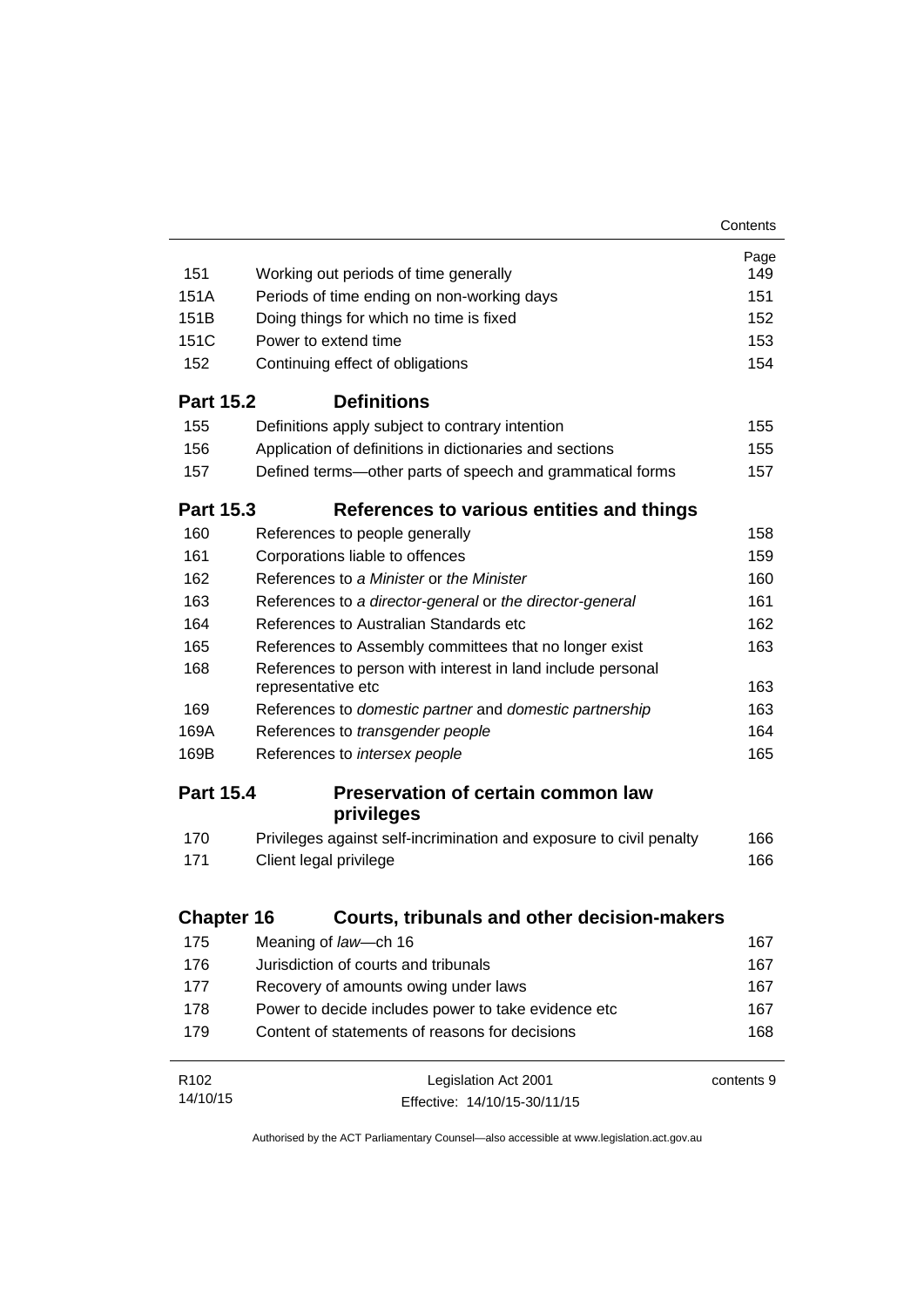#### **Contents**

| 180               |                                                                  | Power to make decision includes power to reverse or change            | Page<br>169      |  |
|-------------------|------------------------------------------------------------------|-----------------------------------------------------------------------|------------------|--|
| <b>Chapter 17</b> |                                                                  | <b>Entities and positions</b>                                         |                  |  |
| 182               |                                                                  | Meaning of law-ch 17                                                  | 170              |  |
| 183               |                                                                  | Change of name of entity                                              | 170              |  |
| 184               |                                                                  | Change in constitution of entity<br>References to entity              |                  |  |
| 184A              |                                                                  |                                                                       |                  |  |
| 185               |                                                                  | References to occupant of position                                    | 171              |  |
| 186               |                                                                  | Change of name of position                                            | 172              |  |
| 187               |                                                                  | Chair and deputy chair etc                                            | 172              |  |
| <b>Chapter 18</b> |                                                                  | <b>Offences</b>                                                       |                  |  |
| 188               |                                                                  | Meaning of ACT law-ch 18                                              | 173              |  |
| 189               |                                                                  | Reference to offence includes reference to related ancillary offences | 173              |  |
| 190               |                                                                  | Indictable and summary offences                                       | 174              |  |
| 191<br>192        | Offences against 2 or more laws<br>When must prosecutions begin? | 174                                                                   |                  |  |
|                   |                                                                  | 175                                                                   |                  |  |
| 193               |                                                                  | Continuing offences                                                   | 176              |  |
| <b>Chapter 19</b> |                                                                  | <b>Administrative and machinery provisions</b>                        |                  |  |
| <b>Part 19.1</b>  |                                                                  | <b>Introductory</b>                                                   |                  |  |
| 195               |                                                                  | Meaning of law-ch 19                                                  | 177              |  |
| <b>Part 19.2</b>  |                                                                  | <b>Functions</b>                                                      |                  |  |
| 196               |                                                                  | Provision giving function gives power to exercise function            | 178              |  |
| 197               | Statutory functions may be exercised from time to time           | 178                                                                   |                  |  |
| 199               |                                                                  | <b>Functions of bodies</b>                                            | 178              |  |
| 200               |                                                                  | Functions of occupants of positions                                   | 180              |  |
| <b>Part 19.3</b>  |                                                                  | <b>Appointments</b>                                                   |                  |  |
| Division 19.3.1   |                                                                  | Appointments-general                                                  |                  |  |
| 205               |                                                                  | Application-div 19.3.1                                                | 181              |  |
| contents 10       |                                                                  | Legislation Act 2001                                                  | R <sub>102</sub> |  |
|                   |                                                                  | Effective: 14/10/15-30/11/15                                          | 14/10/15         |  |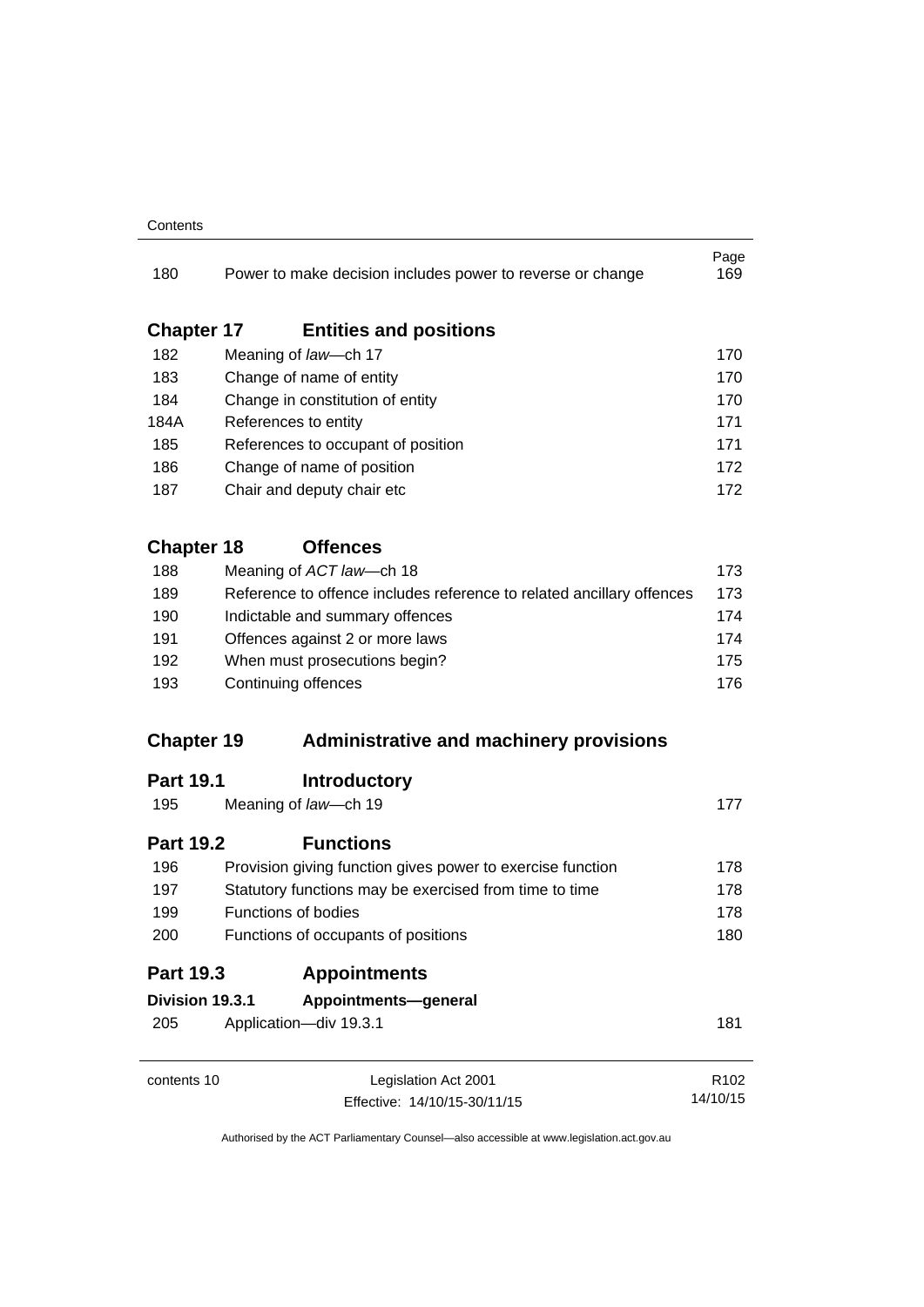| 206<br>207       | Appointments must be in writing etc<br>Appointment may be by name or position | Page<br>181 |
|------------------|-------------------------------------------------------------------------------|-------------|
|                  |                                                                               |             |
|                  |                                                                               |             |
|                  |                                                                               | 181         |
| 208              | Power of appointment includes power to suspend etc                            | 182         |
| 209              | Power of appointment includes power to make acting appointment                | 182         |
| 210              | Resignation of appointment                                                    | 184         |
| 211              | Appointment not affected by appointer changes                                 | 184         |
| 212              | Appointment not affected by defect etc                                        | 184         |
| Division 19.3.2  | <b>Acting appointments</b>                                                    |             |
| 215              | Application-div 19.3.2                                                        | 185         |
| 216              | Acting appointments must be in writing etc                                    | 185         |
| 217              | Acting appointment may be made by name or position                            | 185         |
| 218              | Instrument may provide when acting appointment has effect etc                 | 186         |
| 219              | Appointer may decide terms of acting appointment etc                          | 186         |
| 220              | Appointee may exercise functions under acting appointment etc                 | 187         |
| 221              | How long does an acting appointment operate?                                  | 187         |
| 222              | Resignation of acting appointment                                             | 188         |
| 223              | Effect of acting appointment on substantive appointment etc                   | 188         |
| 224              | Acting appointment not affected by appointer changes                          | 189         |
| 225              | Acting appointment not affected by defect etc                                 | 189         |
|                  | Division 19.3.2A<br><b>Standing acting arrangements</b>                       |             |
| 225A             | Application-div 19.3.2A                                                       | 190         |
| 225B             | Person acting under standing acting arrangement may exercise<br>functions etc | 190         |
| Division 19.3.3  | <b>Appointments-Assembly consultation</b>                                     |             |
| 226              | Meaning of statutory position-div 19.3.3                                      | 190         |
| 227              | Application-div 19.3.3                                                        | 191         |
| 228              | Consultation with appropriate Assembly committee                              | 191         |
| 229              | Appointment is disallowable instrument                                        | 192         |
| <b>Part 19.4</b> | <b>Delegations</b>                                                            |             |
| 230              | Application-pt 19.4 generally                                                 | 193         |
| 231              | Application-pt 19.4 to subdelegations                                         | 193         |
| 232              | Delegation must be in writing etc                                             | 193         |
| 233              | Delegation may be made by name or position                                    | 194         |
| R102             | Legislation Act 2001                                                          | contents 11 |

Effective: 14/10/15-30/11/15

14/10/15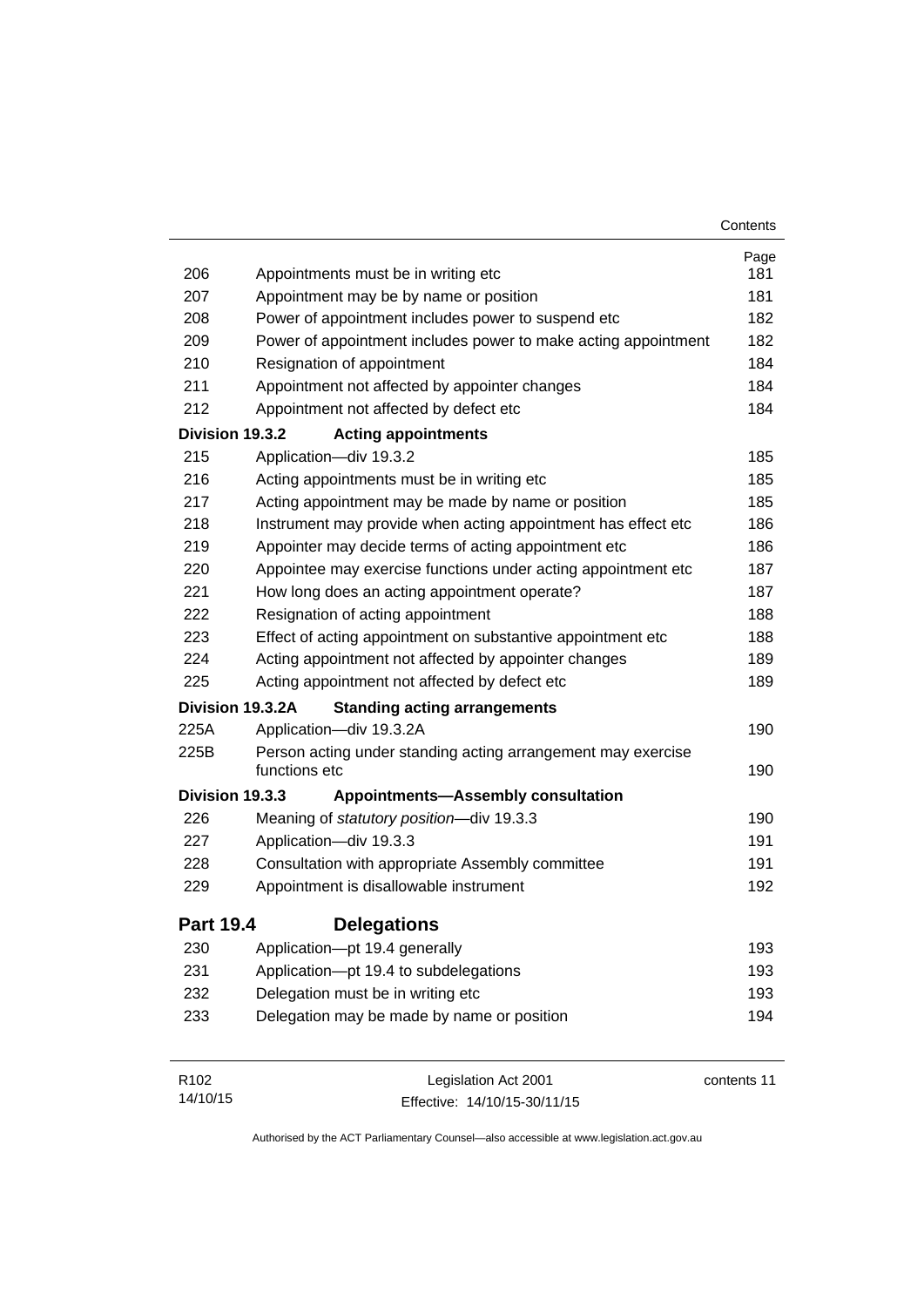| Contents          |                                           |                                                       |      |
|-------------------|-------------------------------------------|-------------------------------------------------------|------|
|                   |                                           |                                                       | Page |
| 234               |                                           | Instrument may provide when delegation has effect etc | 194  |
| 235               |                                           | Delegation may be made to 2 or more delegates         | 194  |
| 236               |                                           | Power to delegate may not be delegated                | 195  |
| 237               |                                           | Delegation may be amended or revoked                  | 195  |
| 238               |                                           | Appointer responsible for delegated function          | 196  |
| 239               |                                           | Exercise of delegation by delegate                    | 196  |
| 240               | Appointer may exercise delegated function |                                                       | 196  |
| 241               |                                           | Delegation not affected by appointer changes          | 197  |
| 242               | Delegation not affected by defect etc     | 197                                                   |      |
| <b>Part 19.5</b>  |                                           | <b>Service of documents</b>                           |      |
| 245               |                                           | Application-pt 19.5                                   | 198  |
| 246               |                                           | Definitions-pt 19.5                                   | 198  |
| 247               |                                           | Service of documents on individuals                   | 200  |
| 248               |                                           | Service of documents on corporations                  | 200  |
| 249               |                                           | Service of documents on agencies                      | 201  |
| 250               |                                           | When document taken to be served                      | 201  |
| 251               |                                           | Other laws not affected etc                           | 203  |
| 252               |                                           | Powers of courts and tribunals not affected           | 203  |
| <b>Part 19.6</b>  |                                           | <b>Functions of Executive and Ministers</b>           |      |
| 253               |                                           | Exercise of functions of Executive                    | 204  |
| 254               |                                           | Administration of matters not allocated               | 204  |
| 254A              |                                           | Delegation by Minister                                | 205  |
| <b>Part 19.7</b>  |                                           | <b>Other matters</b>                                  |      |
| 255               | Forms                                     |                                                       | 206  |
| 256               |                                           | Production of records kept in computers etc           | 208  |
|                   |                                           |                                                       |      |
| <b>Chapter 20</b> |                                           | <b>Miscellaneous</b>                                  | 209  |
| 300               |                                           | Delegation by parliamentary counsel                   |      |
| 301               |                                           | References to Administration Act 1989 etc             | 209  |
| 302               |                                           | Regulation-making power                               | 209  |
|                   |                                           |                                                       |      |
|                   |                                           |                                                       |      |

J.

| contents 12 | Legislation Act 2001         | R <sub>102</sub> |
|-------------|------------------------------|------------------|
|             | Effective: 14/10/15-30/11/15 | 14/10/15         |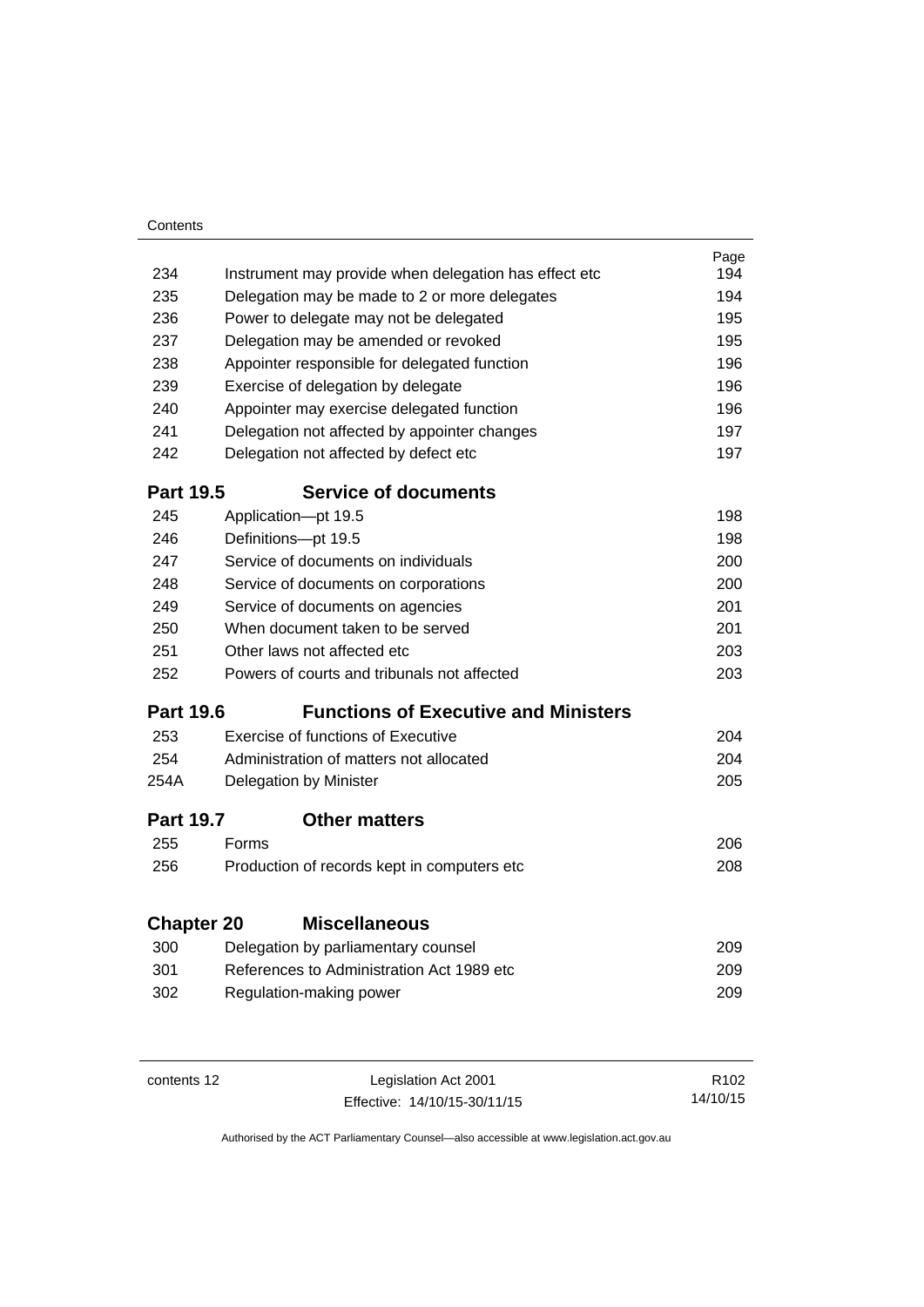|                   |                                                                      | Contents    |
|-------------------|----------------------------------------------------------------------|-------------|
| <b>Schedule 1</b> | Acts included in sources of law in the ACT                           | Page<br>210 |
| <b>Part 1.1</b>   | Former NSW and UK Acts in force before<br>establishment of Territory | 210         |
| <b>Part 1.2</b>   | Former NSW Acts applied after establishment of<br><b>Territory</b>   | 211         |
| <b>Dictionary</b> |                                                                      | 212         |
| Part 1            | <b>Meaning of commonly-used terms</b>                                | 212         |
| Part 2            | <b>Terms for Legislation Act 2001 only</b>                           | 244         |
| <b>Endnotes</b>   |                                                                      |             |

## 1 [About the endnotes 248](#page-263-1) 2 [Abbreviation key 248](#page-263-2) 3 [Legislation history 249](#page-264-0) 4 [Amendment history 264](#page-279-0) 5 [Earlier republications 303](#page-318-0)

j.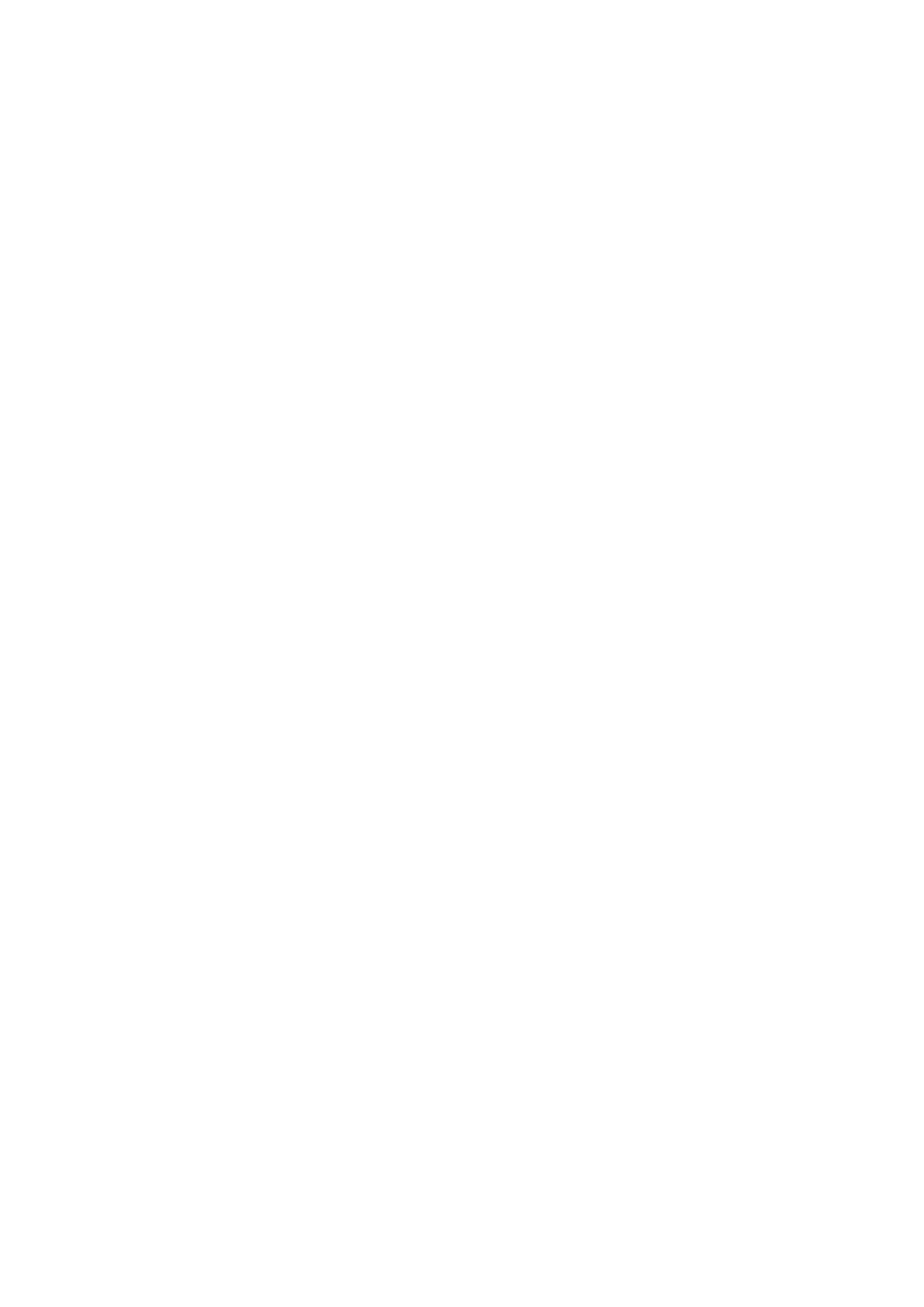

# **Legislation Act 2001**

An Act about legislation

l

R102 14/10/15 page 1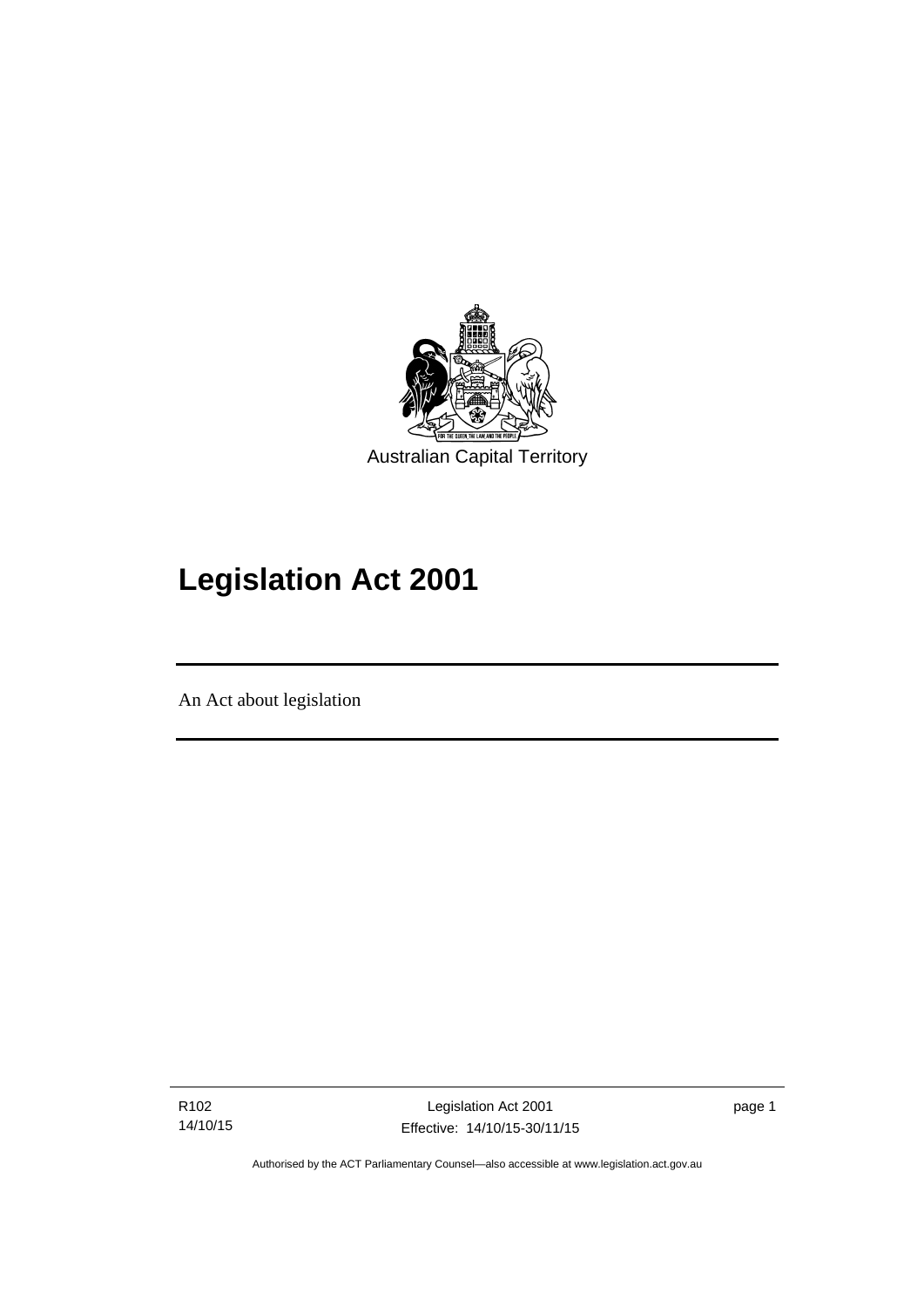**Chapter 1** Preliminary<br>**Part 1.1** General General

Section 1

## <span id="page-17-0"></span>**Chapter 1** Preliminary

## <span id="page-17-1"></span>**Part 1.1 General**

## <span id="page-17-2"></span>**1 Name of Act**

This Act is the *Legislation Act 2001.* 

## <span id="page-17-3"></span>**2 Dictionary**

The dictionary at the end of this Act is part of this Act.

- *Note 1* The dictionary at the end of an Act usually defines certain terms used in the Act, and includes references (*signpost definitions*) to other terms defined elsewhere in the Act. However, in this Act the dictionary is divided into 2 parts.
- *Note 2* Pt 1 defines terms commonly used in Acts (including this Act) and statutory instruments. For example, because of the definition '*calendar month* means one of the 12 months of the year.', the term 'calendar month' has the defined meaning wherever the term is used in an Act or statutory instrument unless the Act or instrument provides otherwise or the contrary intention otherwise appears (see s 144 and s 155).
- *Note 3* Pt 2 defines certain terms used in this Act. For example, the signpost definition '*administrator*, for part 19.5 (Service of documents)—see section 246.' means that the term 'administrator' is defined in s 246 for this Act, pt 19.5. A definition in pt 2 applies to all of this Act unless the definition, or another provision of this Act, provides otherwise or the contrary intention otherwise appears (see s 155 and s 156 (1)).

## <span id="page-17-4"></span>**2A Notes**

A note included in this Act is explanatory and is not part of this Act.

*Note* See s 127 (1), (4) and (5) for the legal status of notes.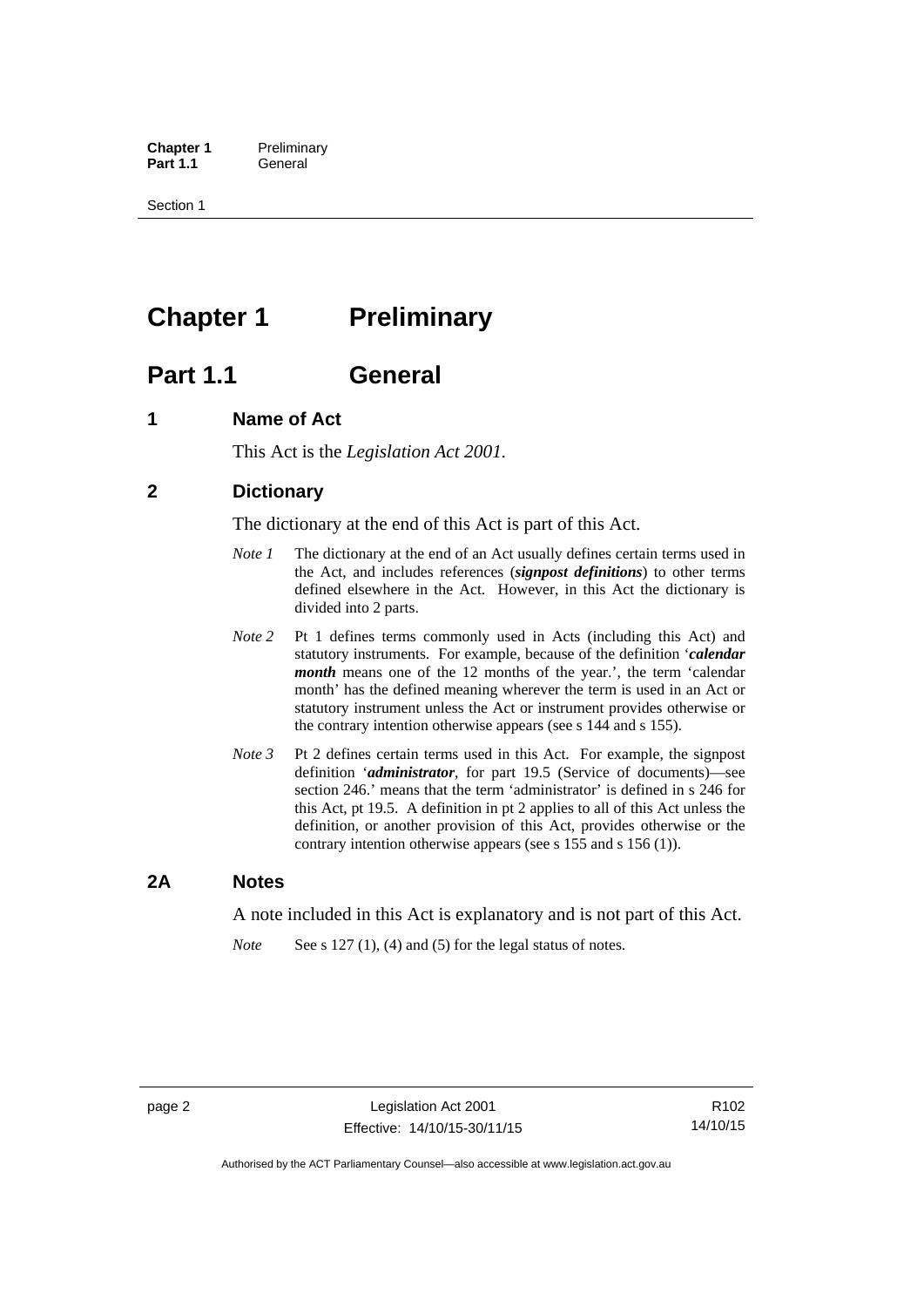## <span id="page-18-0"></span>**3 Objects**

- (1) The main object of this Act is to make legislation more accessible.
- (2) This is to be achieved particularly by—
	- (a) encouraging access to legislation through the internet, while maintaining access to printed legislation; and
	- (b) restating the law dealing with the 'life cycle' of legislation, improving its structure and content, and simplifying its provisions where practicable; and
	- (c) assisting users of legislation to find, read, understand and use legislation by—
		- (i) facilitating the shortening and simplification of legislation; and
		- (ii) promoting consistency in the form and language of legislation; and
		- (iii) providing rules about the interpretation of legislation; and
		- (iv) facilitating the updating and republication of legislation to ensure its ready availability.
- (3) For this section, the '*life cycle*' of legislation includes the making (where relevant), notification, commencement, presentation and disallowance (where relevant), operation, interpretation, proof, republication, amendment and repeal of legislation and instruments made under legislation.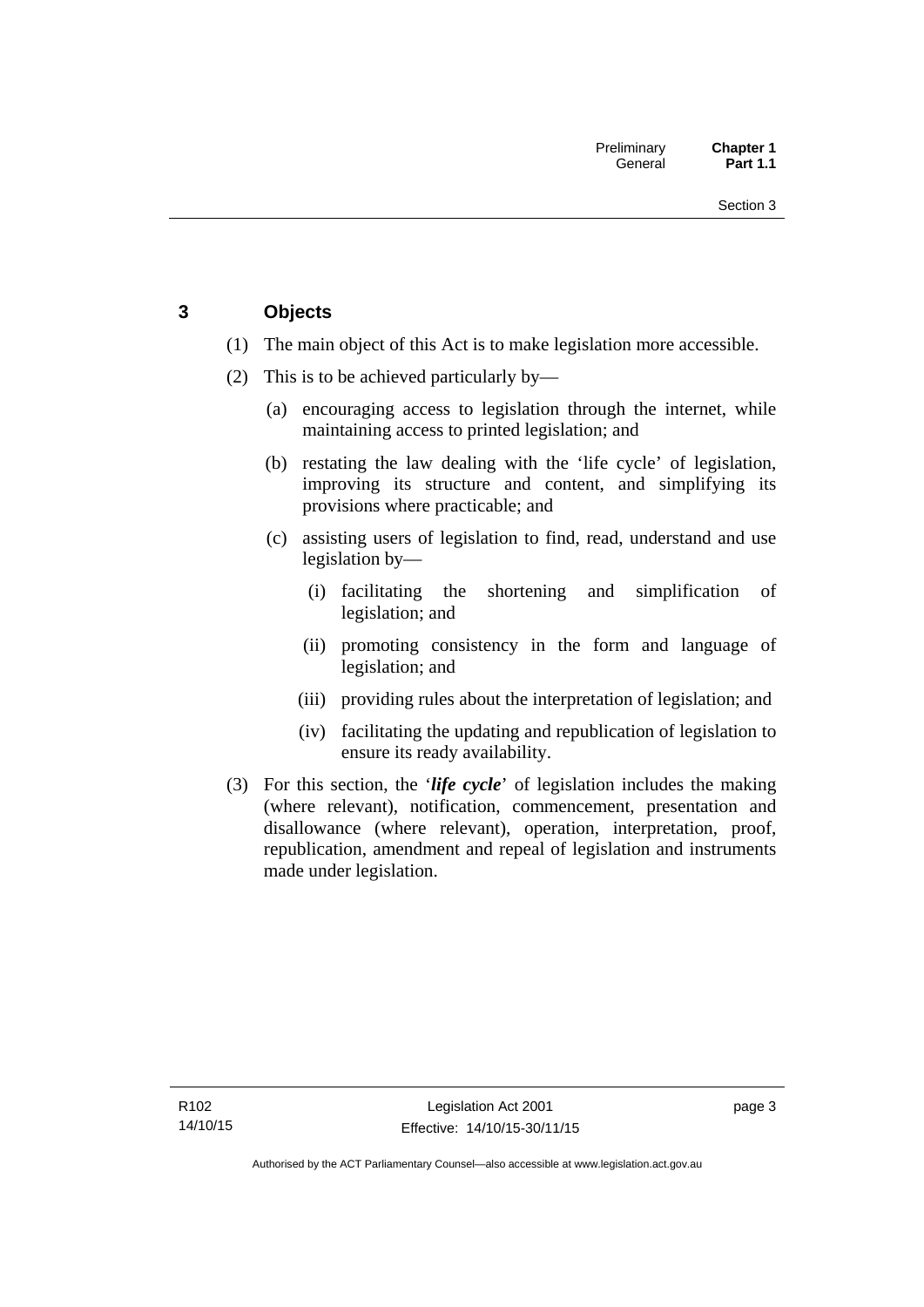## <span id="page-19-0"></span>**4 Application of Act**

- (1) This Act applies to all Acts (including this Act) and statutory instruments.
- (2) In particular, Acts and statutory instruments are taken to be made on the basis that they will operate in conjunction with this Act.

#### **Examples**

- 1 An Act imposes an obligation and provides that people who 'fail' to carry out the obligation are liable to the penalty. The Act does not, however, define 'fail' or indicate that the word is used in a special way. In accordance with this Act, dictionary, pt 1 (see s 144), the word 'fail' includes 'refuse'. In other words, a person who refuses to carry out the obligation will be subject to the penalty in the same way as someone who only neglects the obligation. In this case, the presence in an Act of a word that is defined in this Act attracts the operation of the definition in the dictionary.
- 2 The *XYZ Act 2001* contains the following provision:

The Minister may determine fees for this Act.

Because the XYZ Act authorises a fee to be determined 'for this Act', this Act, s 56 applies and therefore the provisions of pt 6.3 (Making of certain statutory instruments about fees) apply to the determination of fees under the provision. In this case, the operation of provisions of this Act is attracted because the *XYZ Act 2001* contains a provision that triggers the application of the part.

- *Note 1* The determination of a fee by a Minister under an Act is a disallowable instrument and must be in writing (see s 9 (1) (b) and s 42 (2)).
- *Note 2* An example is part of the Act, is not exhaustive and may extend, but does not limit, the meaning of the provision in which it appears (see s 126 and s 132).
- (3) This section is a determinative provision.
	- *Note* See s 5 for the meaning of determinative provisions, and s 6 for their displacement.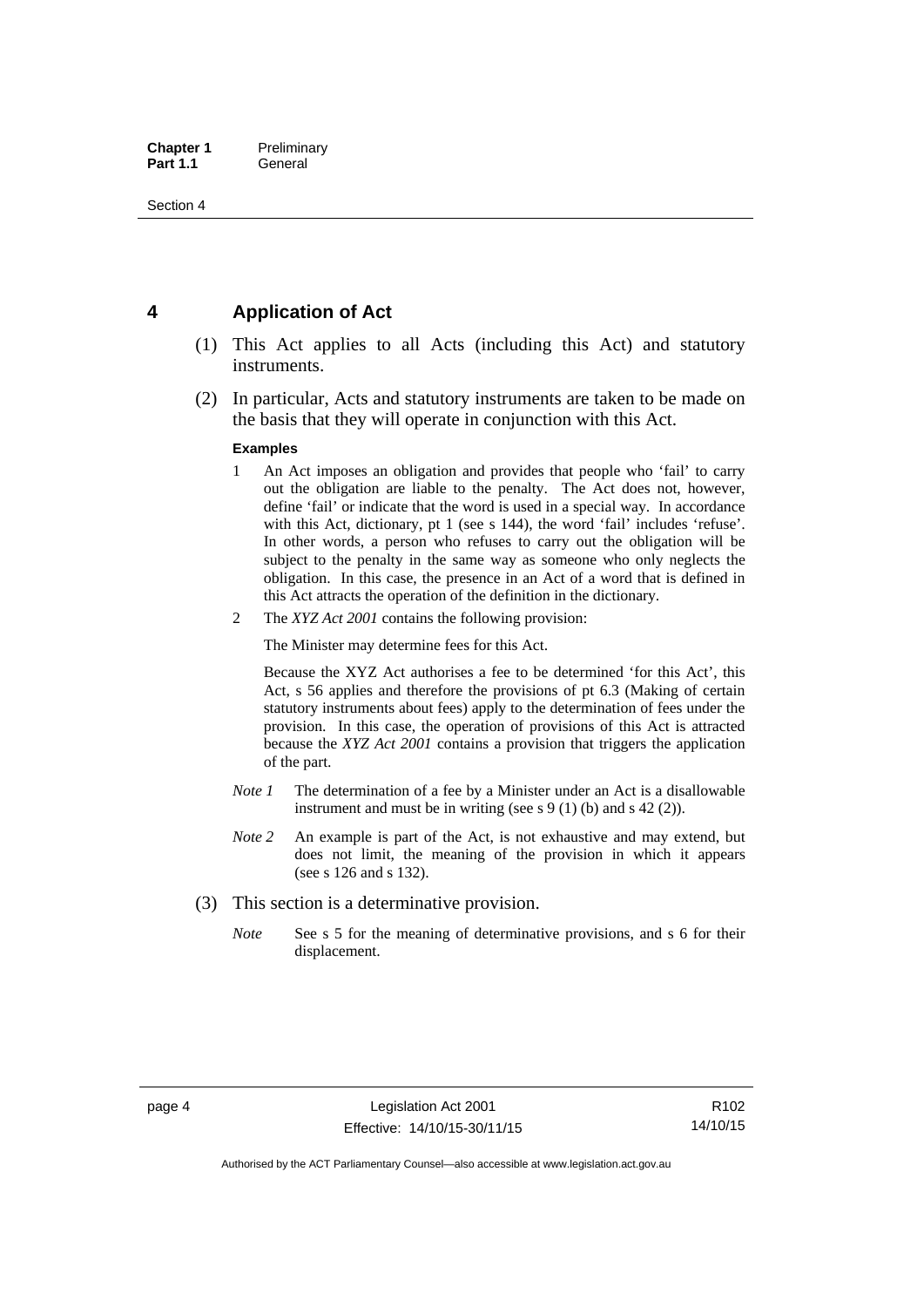## <span id="page-20-0"></span>**5 Determinative and non-determinative provisions**

- (1) This Act consists of determinative and non-determinative provisions.
- (2) A *determinative provision* is a provision of this Act that is declared to be a determinative provision.

#### **Example**

Section 4 (3) provides that s 4 is a determinative provision.

(3) A *non-determinative provision* is any other provision of this Act.

#### **Example**

Section 3 does not contain a provision corresponding to s 4 (3). Therefore, s 3 is not a determinative provision.

*Note* An example is part of the Act, is not exhaustive and may extend, but does not limit, the meaning of the provision in which it appears (see s 126 and s 132).

## <span id="page-20-1"></span>**6 Legislation Act provisions must be applied**

- (1) A provision of this Act must be applied to an Act or statutory instrument, in accordance with the terms of the provision, except so far as it is displaced.
- (2) A determinative provision may be displaced expressly or by a manifest contrary intention.
- (3) A non-determinative provision may be displaced expressly or by a contrary intention.
	- *Note* For the distinction between a 'manifest contrary intention' (see s (2)) and 'contrary intention' (see s (3)), see the examples in this section.
- (4) The declaration of a provision as 'determinative' indicates that it is the intention of the Legislative Assembly that, if the provision is to be displaced at all in a particular case, a more deliberate displacement is required than if the provision were a non-determinative provision.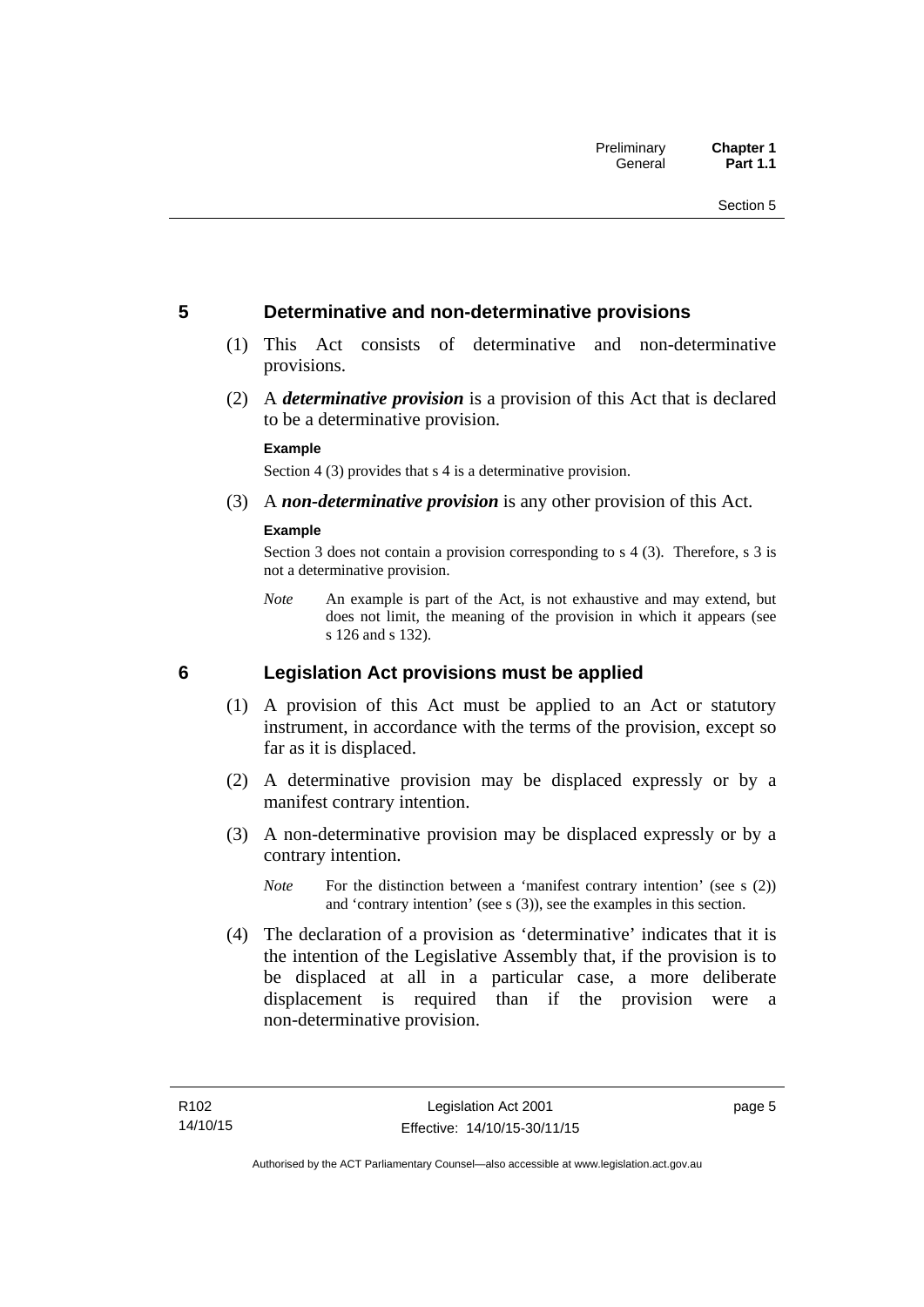- (5) This section applies despite any presumption or rule of interpretation.
- (6) A provision of this Act must not be taken to be displaced by a provision of an Act or statutory instrument so far as the provisions can operate concurrently.
- (7) In particular and without limiting subsection (5), a provision of this Act is not displaced by a provision of an Act or statutory instrument because the provisions deal with the same or a similar subject matter.
- (8) This section is a determinative provision.

#### **Examples—different kinds of displacement**

1 *Determinative provision—express displacement*

The *Collections Regulation Act 1999* (hypothetical), s 83 contains the following provision:

(2) The Legislation Act, section 47 (3) does not apply to a regulation under this Act.

Section 83 (2) illustrates a provision expressly displacing this Act, s 47 (3), a determinative provision.

2 *Determinative provision—manifest contrary intention*

The *Motor Repairers Act 2001* (hypothetical) does not contain a provision like the *Collections Regulation Act 1999*, s 83, but s 79 contains the following provision:

(3) A regulation may apply, adopt or incorporate an instrument or provision of an instrument as in force from time to time.

Section 79 (3) illustrates a provision displacing this Act, s 47 (3), a determinative provision, by a manifest contrary intention because s 79 (3) clearly contradicts s 47 (3).

R102 14/10/15

Authorised by the ACT Parliamentary Counsel—also accessible at www.legislation.act.gov.au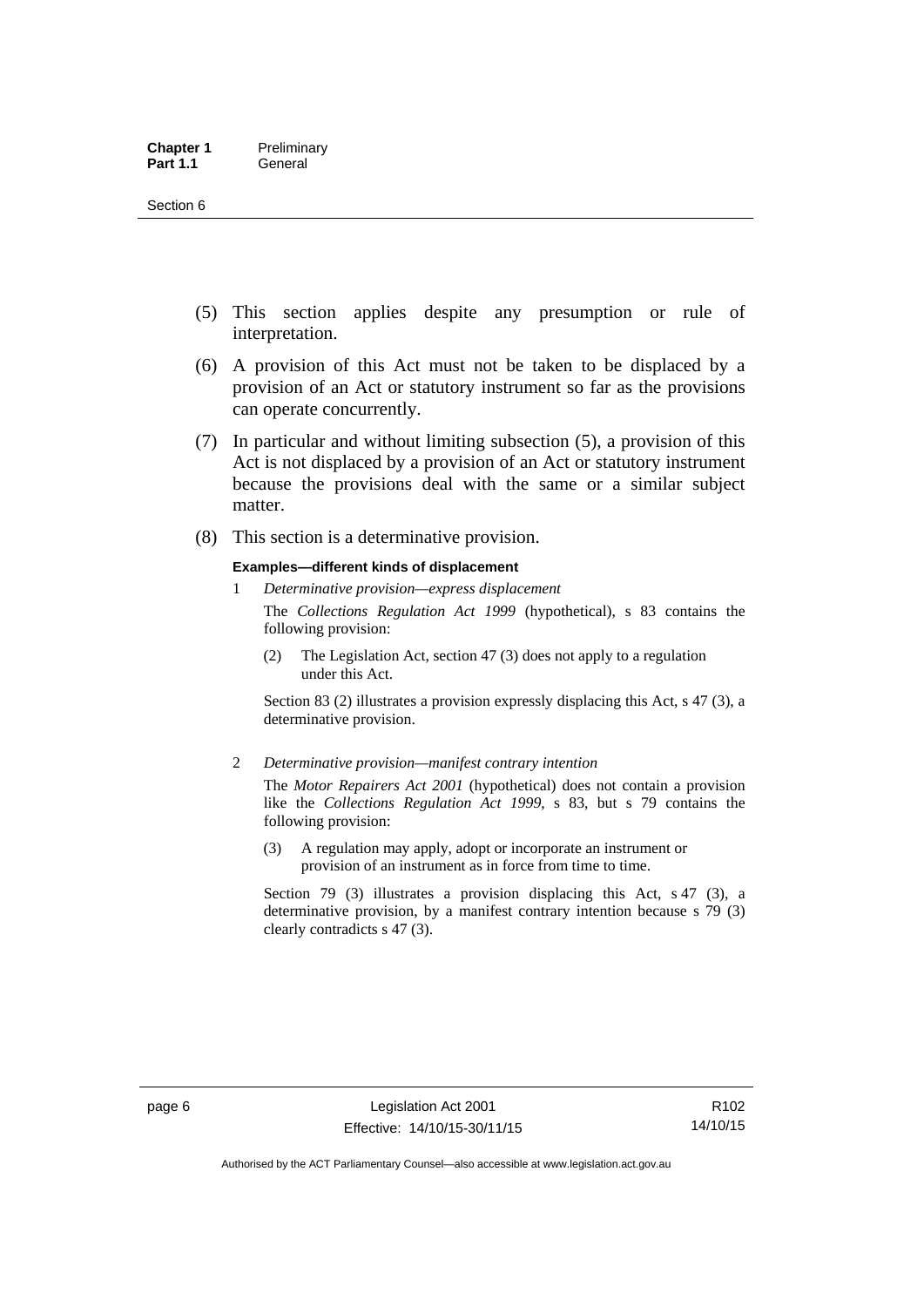#### 3 *Non-determinative provision—contrary intention*

The master of a vessel is charged with contravening the *Liquor Act 2001* (hypothetical), s 126 by selling liquor on or from 'licensed premises' otherwise than at a time authorised by the Act. It is claimed that the sale took place on the vessel. The Act defines 'licensed premises' to mean that part or those parts of a building or buildings and of the land adjoining it or them as defined by the licensing court. It is argued that the complaint is defective in that a vessel cannot be 'licensed premises'. However, s 126 is expressed to apply to 'a licensee, servant, agent or master who sells liquor on or from licensed premises'. In this case, the reference to 'master' indicates a contrary intention indicating that the section is intended to apply to liquor sold on or from vessels.

#### **Example—concurrent operation (no displacement)**

The *Small Clubs Act 2002* (hypothetical) contains the following provision about how notice of the club's annual general meeting may be served on members of a registered small club:

#### **60 Serving notice of annual general meeting**

The executive committee of a registered small club may serve notice of the annual general meeting of the club on members by pinning the notice to a noticeboard in the club house.

This Act, s 247, a non-determinative provision, allows a document to be served on an individual under an Act in a number of ways (by giving the document to the individual, by sending it by prepaid post etc), but does not mention pinning the document to a noticeboard as a method of giving the notice.

Section 247 is not displaced by the *Small Clubs Act 2002*, s 60, because—

- s 60 does not expressly displace section 247 nor does it indicate a contrary intention (see s 6 (1) and (3)) and, in particular, s 60 does not indicate an intention that the method of service it authorises is to be the only method of serving notice of annual general meetings on members of small clubs; and
- the application of s 247 is not displaced by any presumption or rule of interpretation (see s  $6(5)$ ); and
- s 60 and s 247 can operate concurrently (see s 6 (6)) by allowing complementary methods of service; and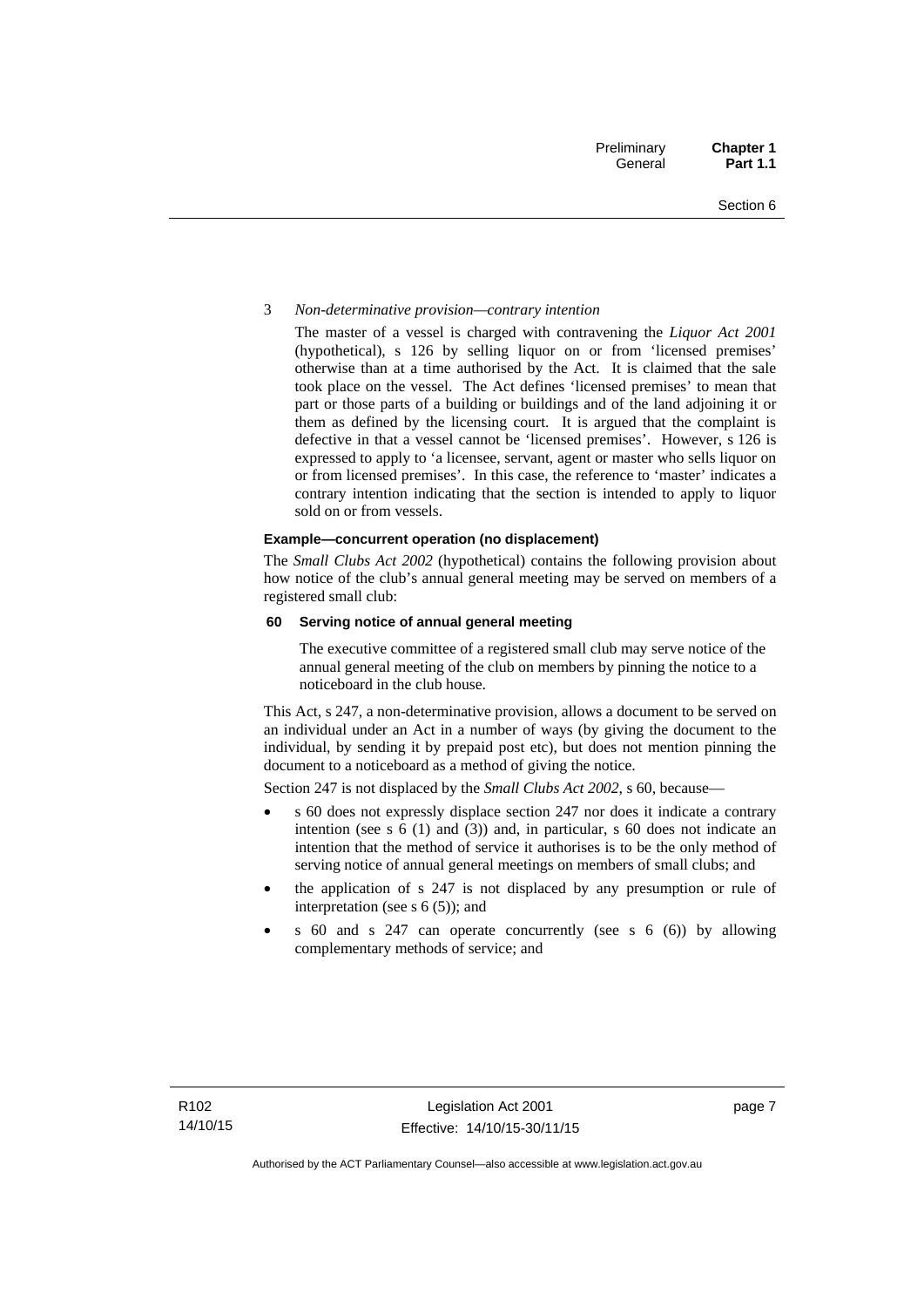Section 6

• the fact that s 60 and s 247 deal with the same (or a similar) subject matter does not of itself displace s 247 (see s 6 (7) and also s 6 (5)).

It follows, therefore, that the executive committee is free to serve notice of the annual general meeting under s 60 or s 247.

*Note* An example is part of the Act, is not exhaustive and may extend, but does not limit, the meaning of the provision in which it appears (see s 126 and s 132).

page 8 Legislation Act 2001 Effective: 14/10/15-30/11/15

R102 14/10/15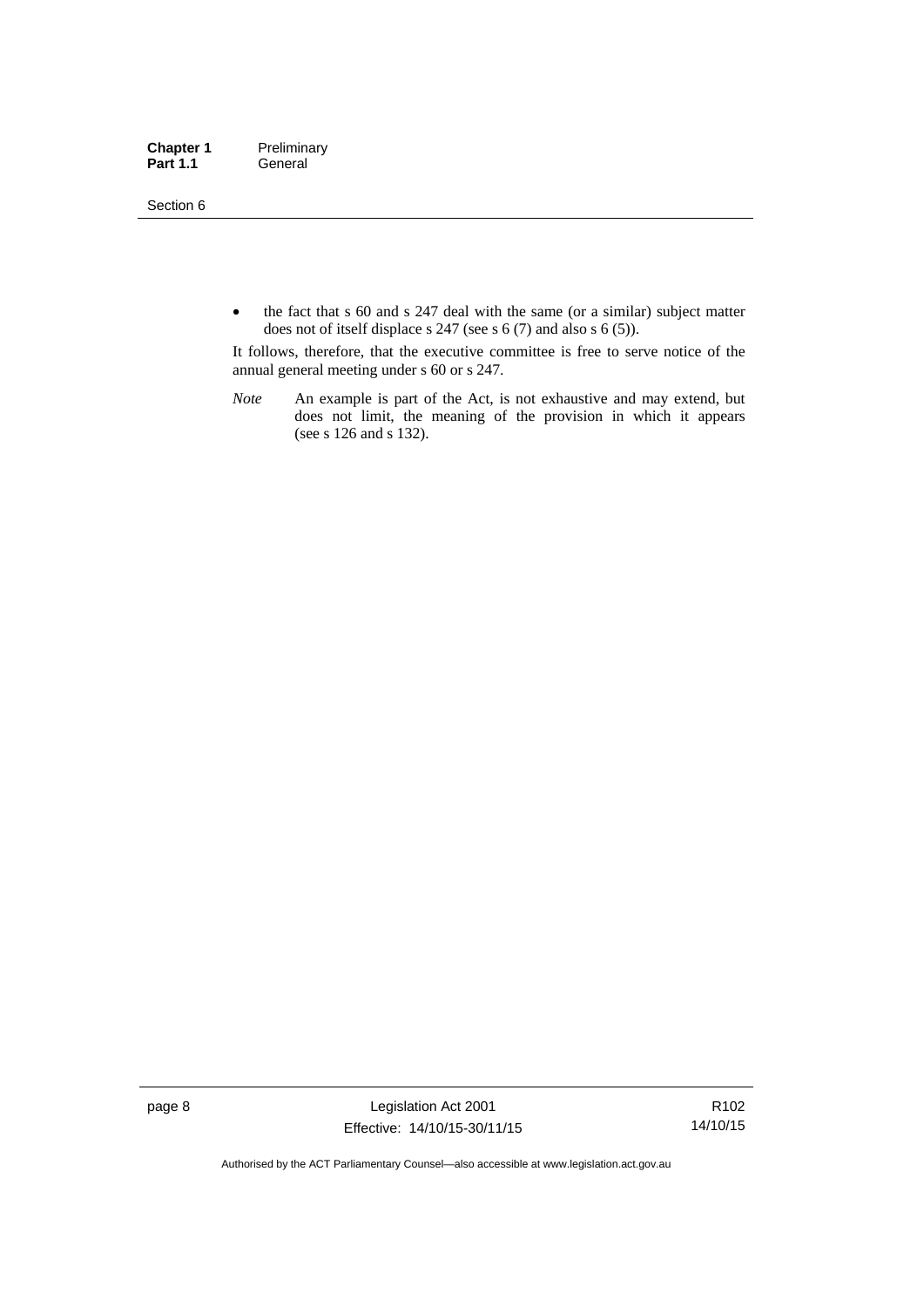## <span id="page-24-0"></span>**Part 1.2 Basic concepts**

## <span id="page-24-1"></span>**7 Meaning of** *Act* **generally**

- (1) An *Act* is an Act of the Legislative Assembly.
- (2) An *Act of the Legislative Assembly* is a law (however described or named) made by the Legislative Assembly under the [Self-Government Act.](http://www.comlaw.gov.au/Series/C2004A03699)
- (3) A reference to an *Act* includes a reference to a provision of an Act.
	- *Note 1* Section 17 deals with former Commonwealth enactments, and former NSW and UK Acts, that have become ACT Acts.
	- *Note 2* Section 100 (1) deals with references to particular Acts.

## <span id="page-24-2"></span>**8 Meaning of** *subordinate law*

- (1) A *subordinate law* is a regulation, rule or by-law (whether or not legislative in nature) made under—
	- (a) an Act; or
	- (b) another subordinate law; or
	- (c) power given by an Act or subordinate law and also power given otherwise by law.
- (2) A reference to a *subordinate law* includes a reference to a provision of a subordinate law.

## <span id="page-24-3"></span>**9 Meaning of** *disallowable instrument*

- (1) A *disallowable instrument* is—
	- (a) a statutory instrument (whether or not legislative in nature) that is declared to be a disallowable instrument by an Act, subordinate law or another disallowable instrument; or

page 9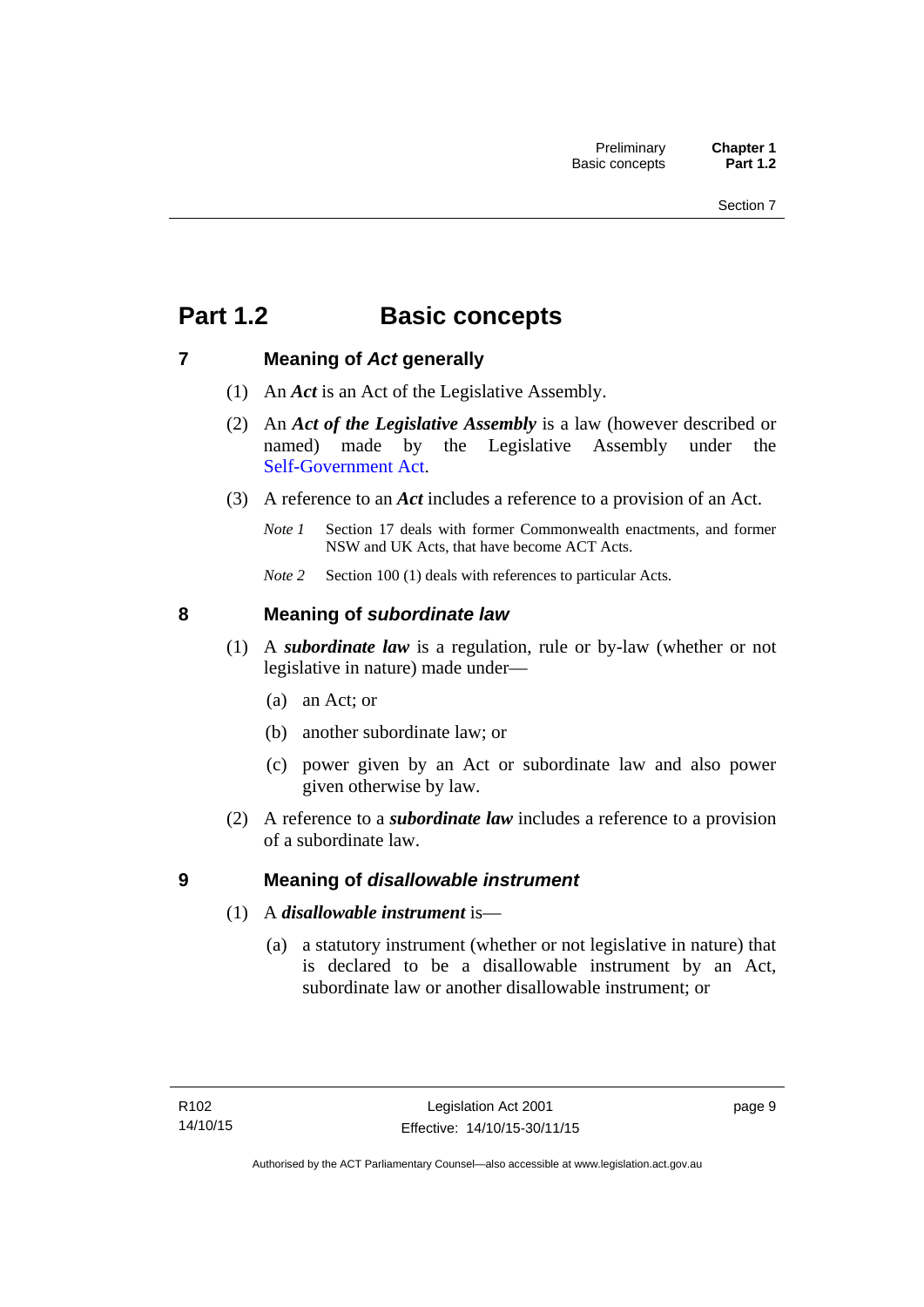(b) a determination of fees or charges by a Minister under an Act or subordinate law.

*Note Statutory instrument* is defined in s 13.

 (2) A reference to a *disallowable instrument* includes a reference to a provision of a disallowable instrument.

## <span id="page-25-0"></span>**10 Meaning of** *notifiable instrument*

- (1) A *notifiable instrument* is a statutory instrument (whether or not legislative in nature) that is declared to be a notifiable instrument by an Act, subordinate law, disallowable instrument or another notifiable instrument.
- (2) A reference to a *notifiable instrument* includes a reference to a provision of a notifiable instrument.

## <span id="page-25-1"></span>**11 Meaning of** *commencement notice*

- (1) A *commencement notice* is a statutory instrument that fixes or otherwise determines the commencement of an Act, subordinate law, disallowable instrument or notifiable instrument.
- (2) A reference to a *commencement notice* includes a reference to a provision of a commencement notice.

## <span id="page-25-2"></span>**12 Meaning of** *legislative instrument*

- (1) A *legislative instrument* is—
	- (a) a subordinate law; or
	- (b) a disallowable instrument; or
	- (c) a notifiable instrument; or
	- (d) a commencement notice.
- (2) A reference to a *legislative instrument* includes a reference to a provision of a legislative instrument.

R102 14/10/15

Authorised by the ACT Parliamentary Counsel—also accessible at www.legislation.act.gov.au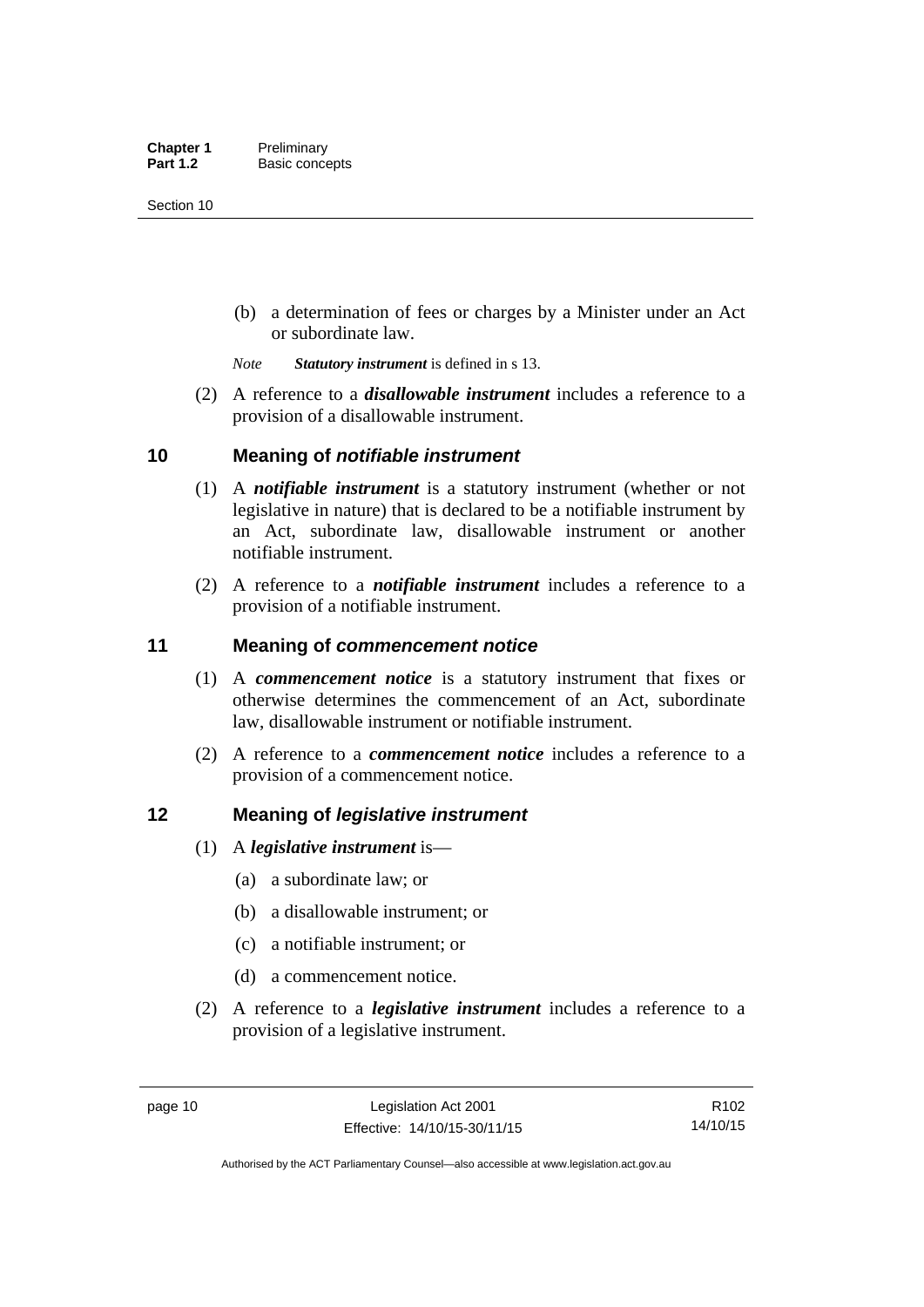## <span id="page-26-0"></span>**13 Meaning of** *statutory instrument*

- (1) A *statutory instrument* is an instrument (whether or not legislative in nature) made under—
	- (a) an Act; or
	- (b) another statutory instrument; or
	- (c) power given by an Act or statutory instrument and also power given otherwise by law.
- (2) A *statutory instrument* includes a subordinate law, disallowable instrument, notifiable instrument and commencement notice.
- (3) A reference to a *statutory instrument* includes a reference to a provision of a statutory instrument.

## <span id="page-26-1"></span>**14 Meaning of** *instrument*

(1) An *instrument* is any writing or other document.

*Note Writing* is defined in the dictionary, pt 1.

 (2) A reference to an *instrument* includes a reference to a provision of an instrument.

## <span id="page-26-2"></span>**15 Meaning of** *authorised republication*

- (1) An *authorised republication* is a republication of a law authorised by the parliamentary counsel under this Act.
- (2) A reference to an *authorised republication* includes a reference to a provision of an authorised republication.
- (3) In this section:

*law*—see section 107 (Definitions—ch 11).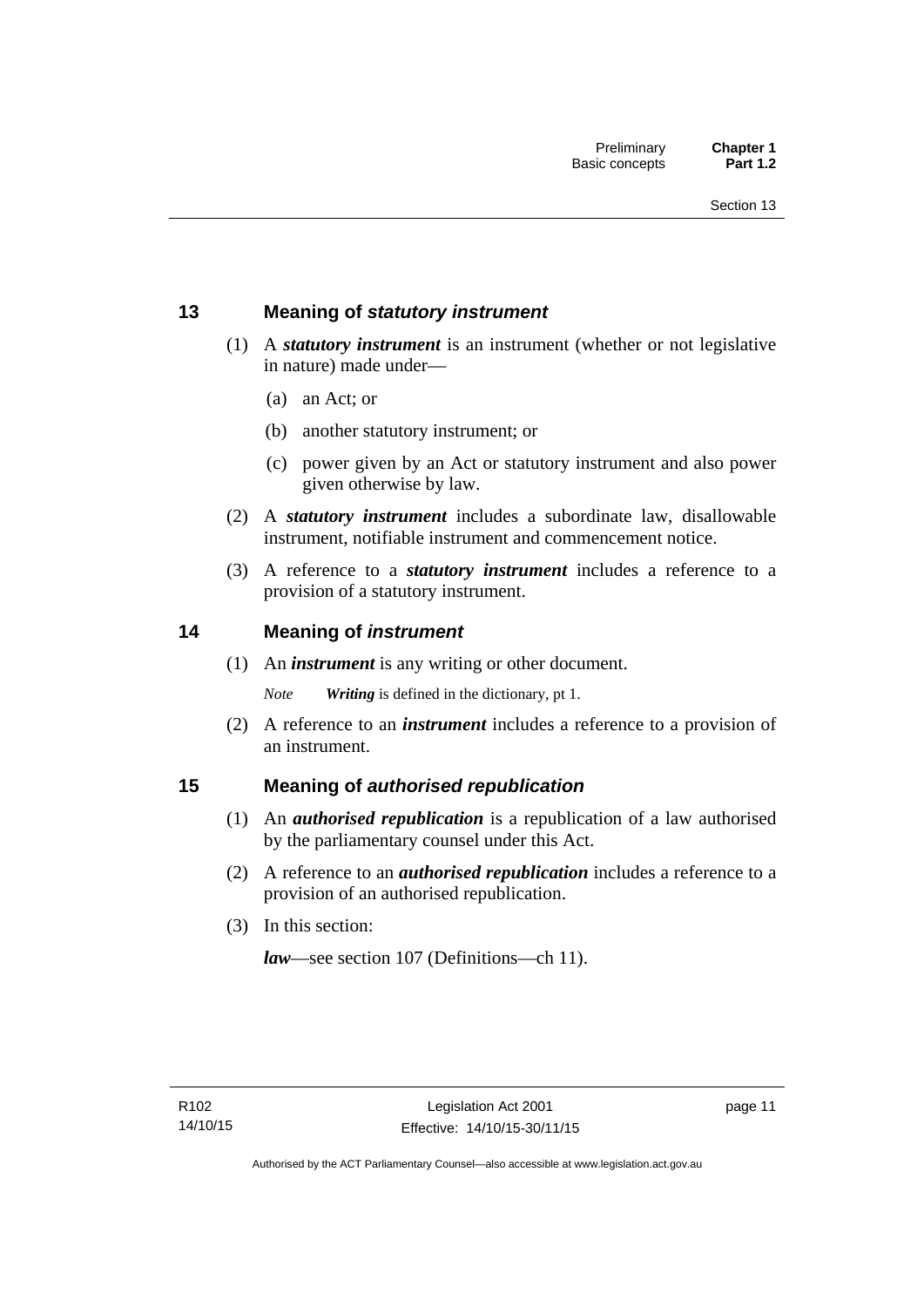## <span id="page-27-0"></span>**16 Meaning of** *provision*

A *provision* of an Act or instrument is any words or anything else that forms part of the Act or instrument.

#### **Examples—provisions consisting of groups of words**

sections, subsections, paragraphs, subparagraphs, sub-subparagraphs, examples

#### **Examples—provisions consisting of groups of other provisions**

chapters, parts, divisions, subdivisions, schedules

- *Note 1* An example is part of the Act, is not exhaustive and may extend, but does not limit, the meaning of the provision in which it appears (see s 126 and s 132).
- *Note 2* See s 126 and s 127 for material that is, or is not, part of an Act or statutory instrument.

R102 14/10/15

Authorised by the ACT Parliamentary Counsel—also accessible at www.legislation.act.gov.au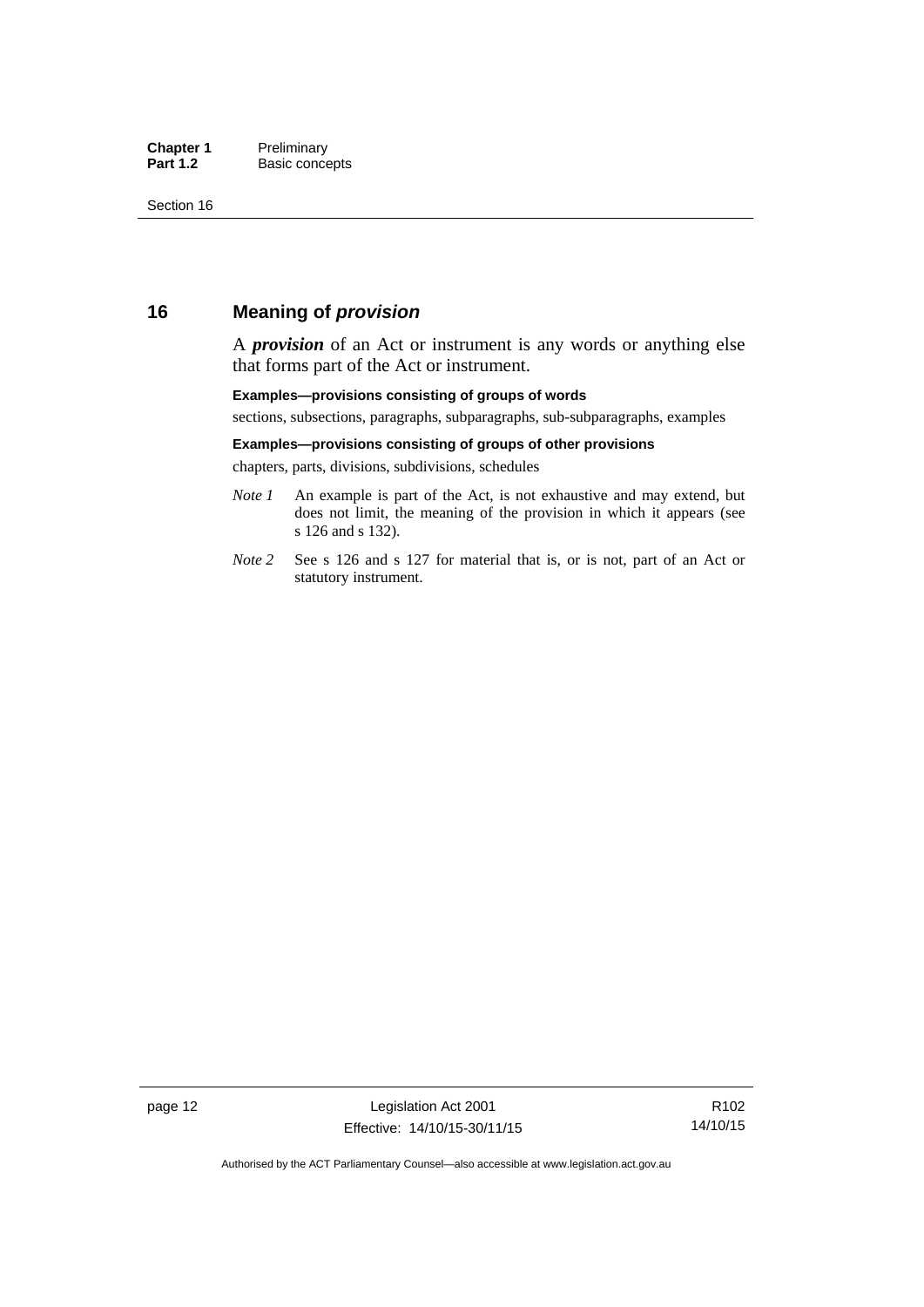## <span id="page-28-0"></span>**Part 1.3 Sources of law in the ACT**

#### **Notes on sources of law**

- *Note 1* The laws in force in the ACT consist of the written law and various unwritten laws known as the principles and rules of common law and equity.
- *Note* 2 The written law of the Territory consists primarily of laws, known as Acts, made by the Legislative Assembly. It also includes regulations, rules of court and other legislative instruments made under specific powers given by Acts. (Written laws made under an Act are commonly called 'subordinate' or 'delegated' legislation.)
- *Note 3* Before self-government, ordinances made by the Governor-General under the *[Seat of Government \(Administration\) Act 1910](http://www.comlaw.gov.au/Series/C2004A07446)* (Cwlth) were the main form of legislation made for the ACT. Most of the ordinances in force at self-government have been converted into Acts (see the [Self-Government Act,](http://www.comlaw.gov.au/Series/C2004A03699) s 34). However, the Governor-General has power to make ordinances for the ACT on a limited number of topics (see *[Seat of Government \(Administration\) Act 1910](http://www.comlaw.gov.au/Series/C2004A07446)* (Cwlth), s 12).
- *Note 4* The written laws in force in the ACT also include the Commonwealth Constitution, Commonwealth Acts, and regulations and other legislative instruments made under Commonwealth Acts. As a general rule, Commonwealth Acts and legislative instruments apply in the ACT in the same way as they apply in other parts of Australia. Commonwealth Acts and instruments prevail over the Acts made by the Legislative Assembly to the extent to which they are inconsistent (see [Self-Government Act](http://www.comlaw.gov.au/Series/C2004A03699), s 28).
- *Note 5* Certain Acts of New South Wales and the United Kingdom also formed part of the written laws in force in the ACT. Because of the *[Interpretation Act 1967](http://www.legislation.act.gov.au/a/1967-48)*, s 65, these are now taken to be laws made by the Legislative Assembly as if they had been enacted by the Assembly. (Section 65 has expired, but its previous operation was saved–see s 65 (3)). These Acts are listed in sch 1.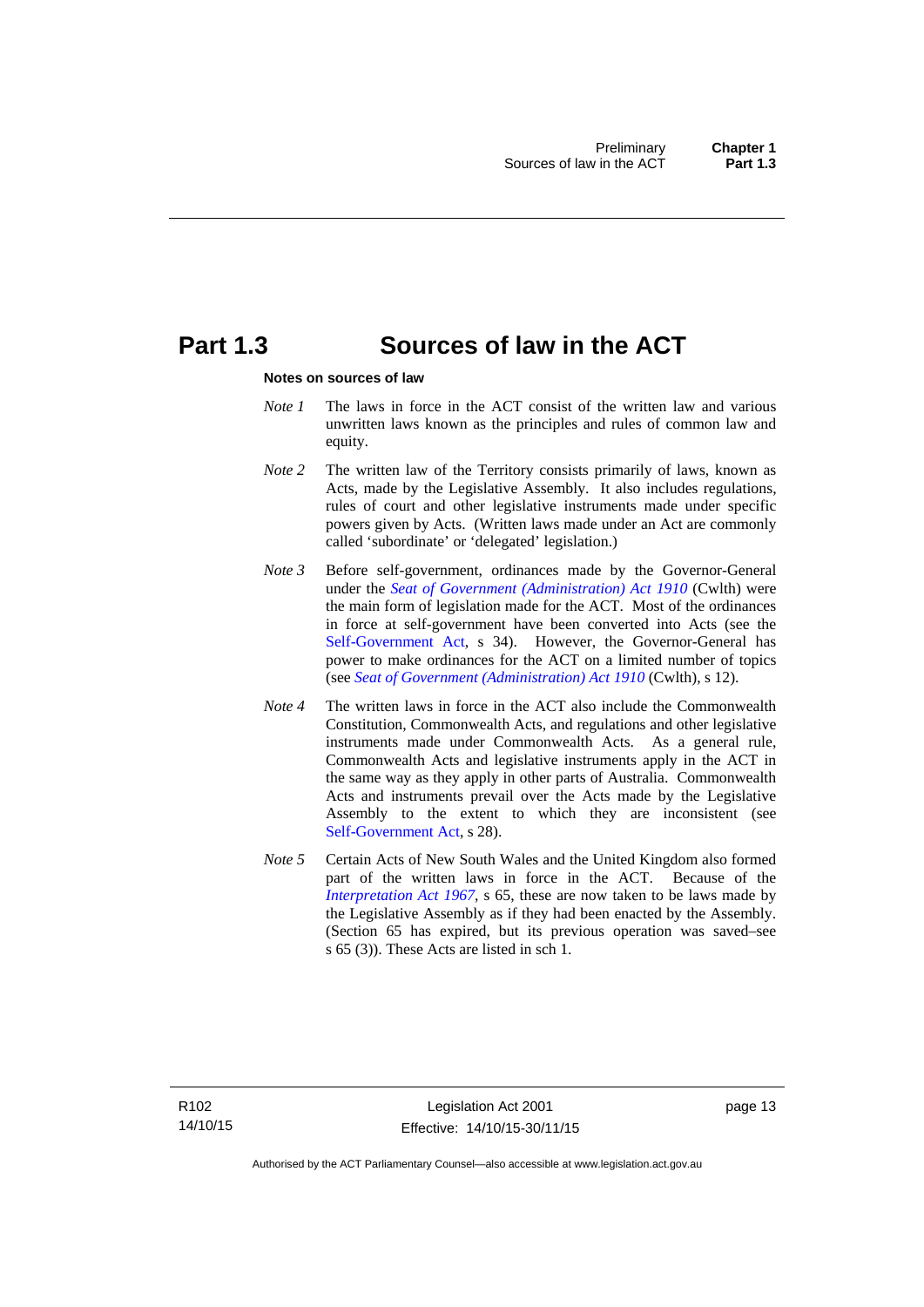## <span id="page-29-0"></span>**17 References to Acts include references to former Cwlth enactments etc**

- (1) A reference to an *Act* includes a reference to a former Commonwealth enactment.
- (2) Without limiting subsection (1), a reference to an *Act* includes a reference to a former NSW Act or former UK Act mentioned in schedule 1.
- (3) In this section:

*former Commonwealth enactment* means a Commonwealth Act or ordinance, a New South Wales Act or Imperial Act that is—

- (a) an enactment within the meaning of the [Self-Government Act](http://www.comlaw.gov.au/Series/C2004A03699) because of that Act, section 34; or
- (b) an enactment because of the *[A.C.T. Self-Government](http://www.comlaw.gov.au/Series/C2004A03702)  [\(Consequential Provisions\) Act 1988](http://www.comlaw.gov.au/Series/C2004A03702)* (Cwlth), section 10 (3) or section 12 (2) or (3).

R102 14/10/15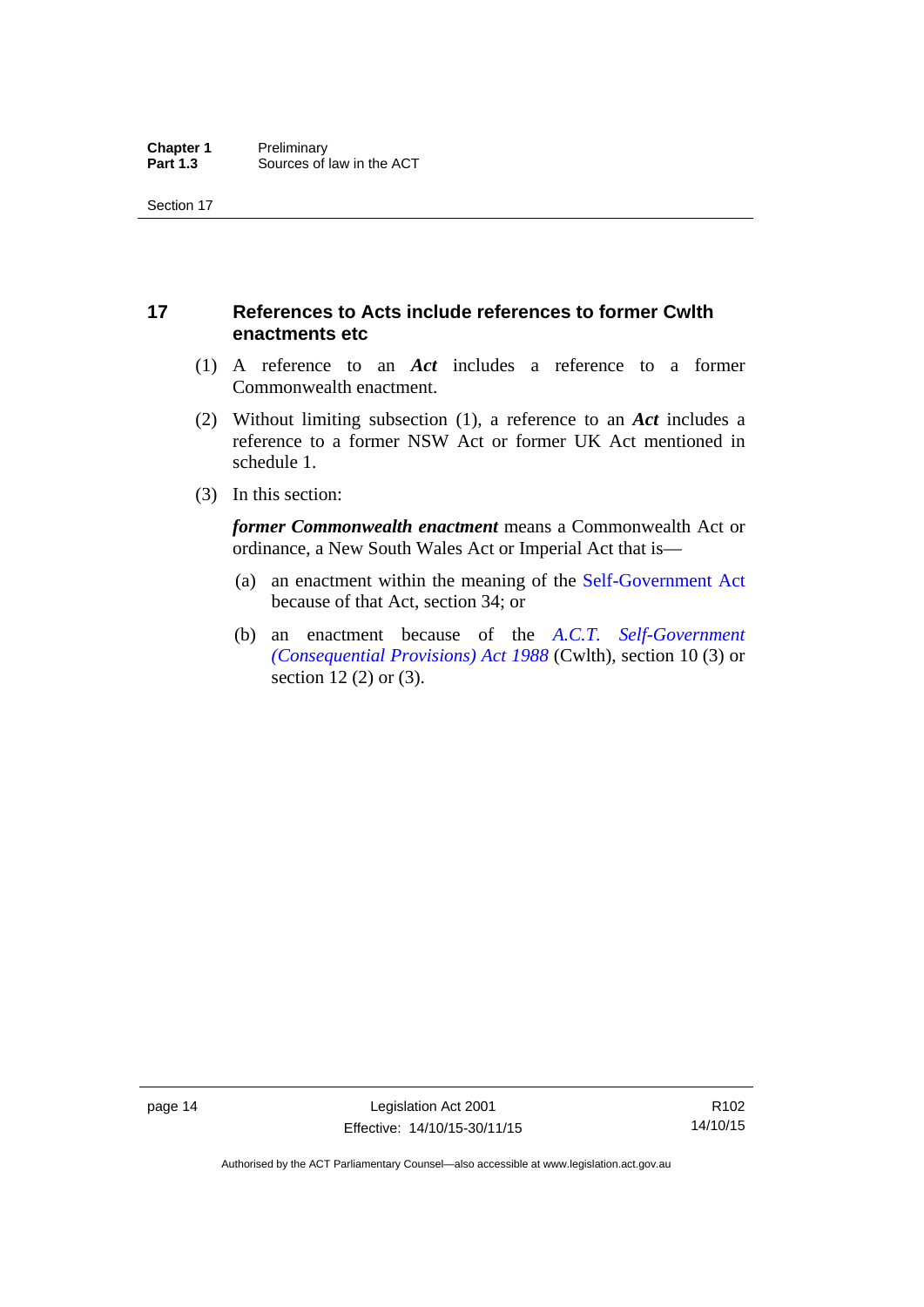## <span id="page-30-0"></span>**Chapter 2 ACT legislation register and website**

## <span id="page-30-1"></span>**18 ACT legislation register**

- (1) The parliamentary counsel must establish and maintain a register of Acts and statutory instruments (the *ACT legislation register*).
- (2) The register must be kept electronically.

### **Example—how register may be kept**

The register may be kept in the form of, or as part of, 1 or more computer databases, and may include data compiled electronically from the databases.

*Note* An example is part of the Act, is not exhaustive and may extend, but does not limit, the meaning of the provision in which it appears (see s 126 and s 132).

## <span id="page-30-2"></span>**19 Contents of register**

- (1) The ACT legislation register must contain the following:
	- (a) authorised republications of laws currently in force;
	- (b) Acts as made;
	- (c) subordinate laws as made;
	- (d) disallowable instruments as made;
	- (e) notifiable instruments as made;
	- (f) commencement notices as made;
	- (g) resolutions passed, or taken to have been passed, by the Legislative Assembly to disallow a subordinate law or disallowable instrument;

page 15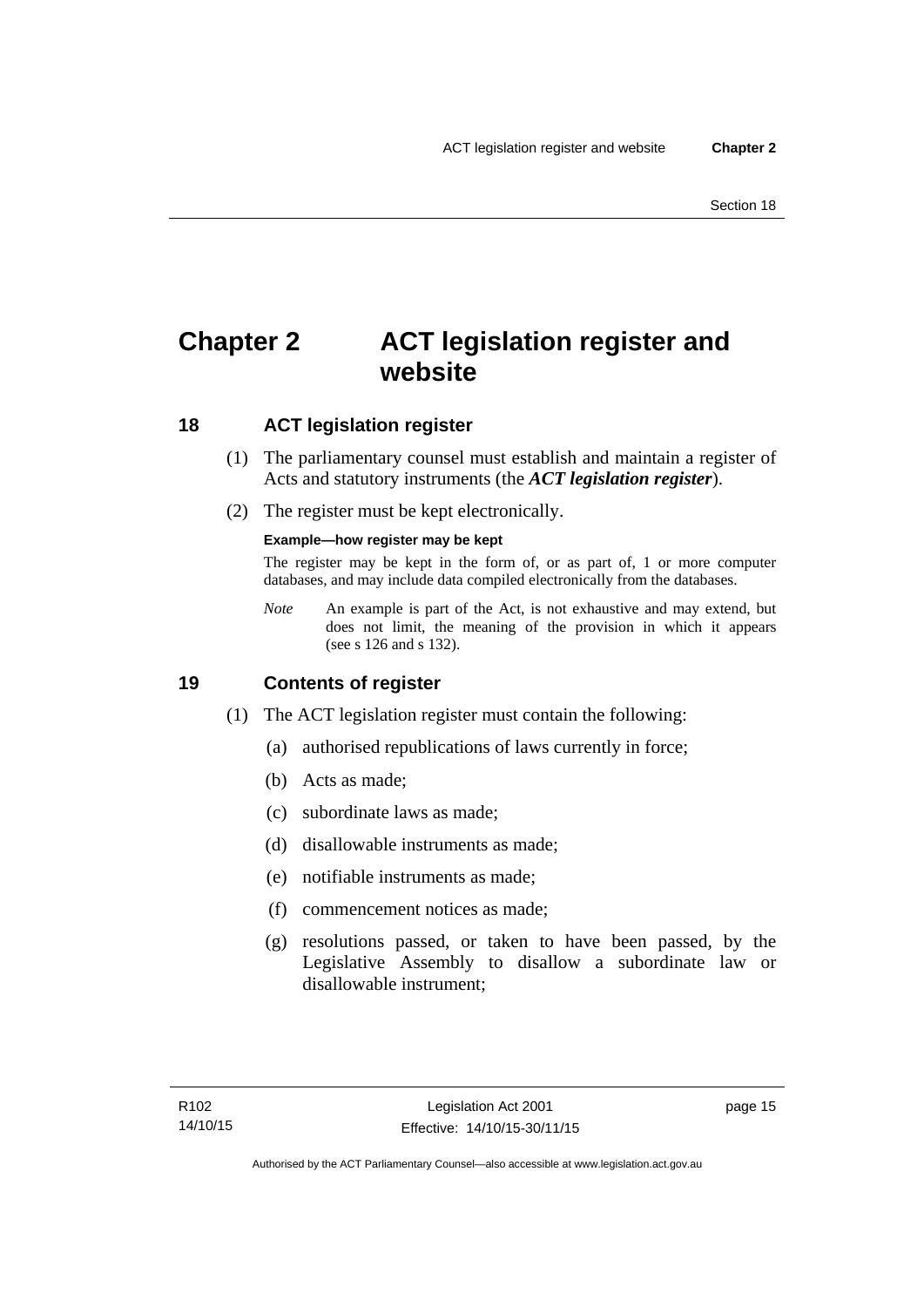- (h) resolutions passed, or taken to have been passed, by the Legislative Assembly to amend a subordinate law or disallowable instrument;
- (i) bills presented to the Legislative Assembly;
- (j) explanatory statements for bills, and amendments of bills, presented to the Legislative Assembly;
- (k) explanatory statements, and regulatory impact statements under chapter 5, for subordinate laws and disallowable instruments.
- (2) The ACT legislation register must also contain the following:
	- (a) notifications of the making of Acts;
	- (b) notifications of the making of subordinate laws;
	- (c) notifications of the making of disallowable instruments;
	- (d) notifications of the making of notifiable instruments;
	- (e) notifications of the making of commencement notices;
	- (f) notifications of the disallowance of subordinate laws or disallowable instruments under section 65 (Disallowance by resolution of Assembly);
	- (g) notifications of the amendment of subordinate laws or disallowable instruments under section 68 (Amendment by resolution of Assembly).
- (3) The parliamentary counsel may enter additional material in the register if the parliamentary counsel considers that it is likely to be useful to users of the register.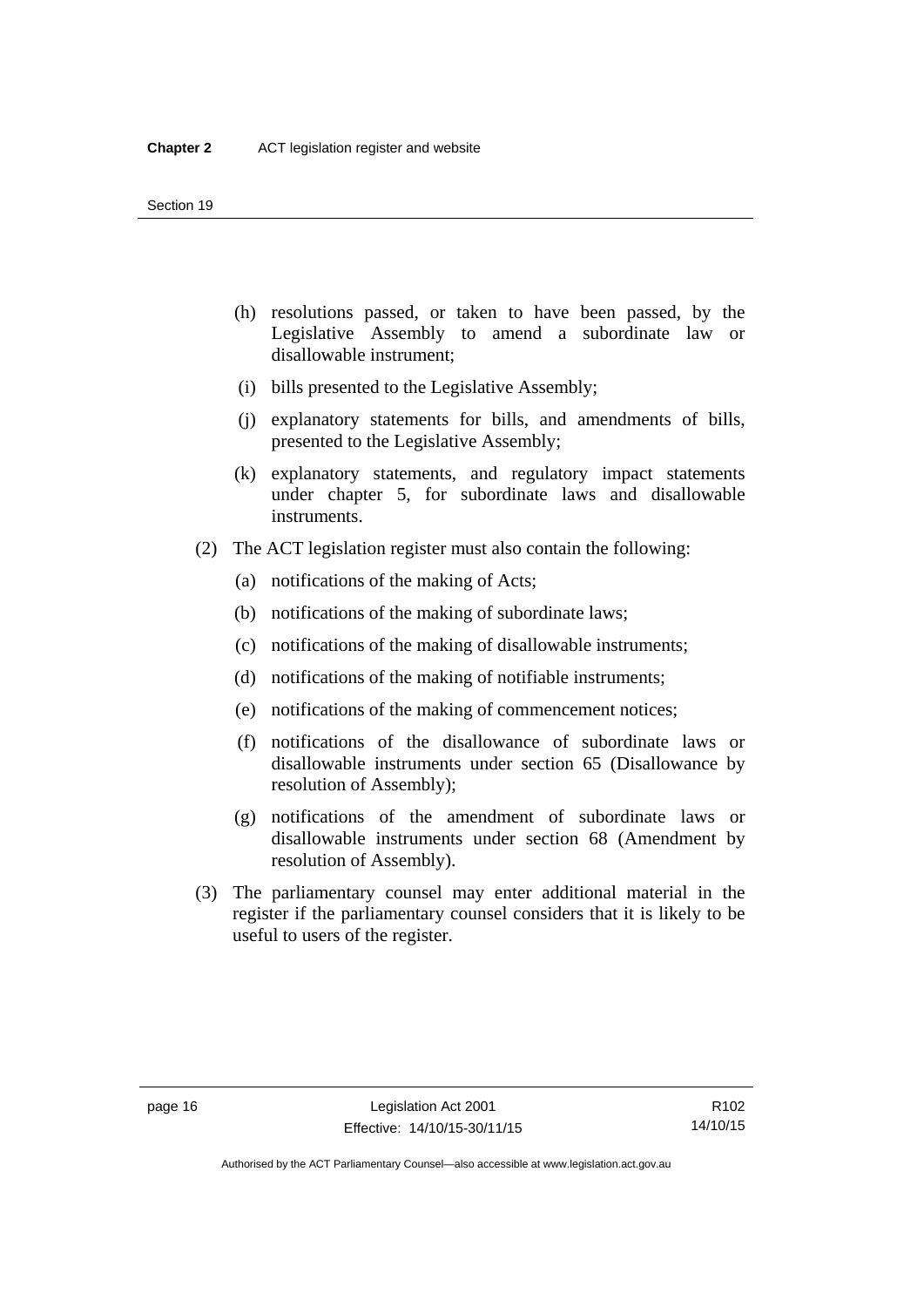- (4) Without limiting subsection (3), the additional material may include the following:
	- (a) unauthorised republications of laws currently in force;
	- (b) past versions of unauthorised republications;
	- (c) past versions of authorised republications;
	- (d) statutory instruments that are not legislative instruments;
	- (e) repealed Acts and statutory instruments;
	- (f) Commonwealth laws that apply in or in relation to the ACT;
	- (g) material relevant to interpreting the rights set out in the *[Human](http://www.legislation.act.gov.au/a/2004-5)  [Rights Act 2004](http://www.legislation.act.gov.au/a/2004-5)*, including documents mentioned in that Act, dictionary, definition of *international law*.
	- *Note* The following sections deal with the entry of material in the register:
		- s 28 (Notification of Acts)
		- s 61 (Notification of legislative instruments)
		- s 65A (Notification of disallowance by resolution of Assembly)
		- s 69 (Notification of amendments made by resolution of Assembly)
		- s 108 (Republication in register).
- (5) The parliamentary counsel may enter additional material in the register in any way the parliamentary counsel considers is likely to be helpful to users of the register.

#### **Examples**

1 A uniform legislative scheme is entered into under heads of agreement signed on behalf of the Commonwealth, States and Territories. The Legislative Assembly later passes an Act to implement the scheme on behalf of the ACT and the Act is notified and entered in the register. The agreement is also entered in the register as a notifiable instrument with a notifiable instrument number even though the instrument is not taken to be a notifiable instrument under s 10 (Meaning of *notifiable instrument*). The page of the register for the Act contains the heading 'Legislative instruments' and the agreement is listed underneath. The page of the register for the agreement gives particulars for the agreement and mentions that it is not a notifiable instrument but is included in the register for information.

page 17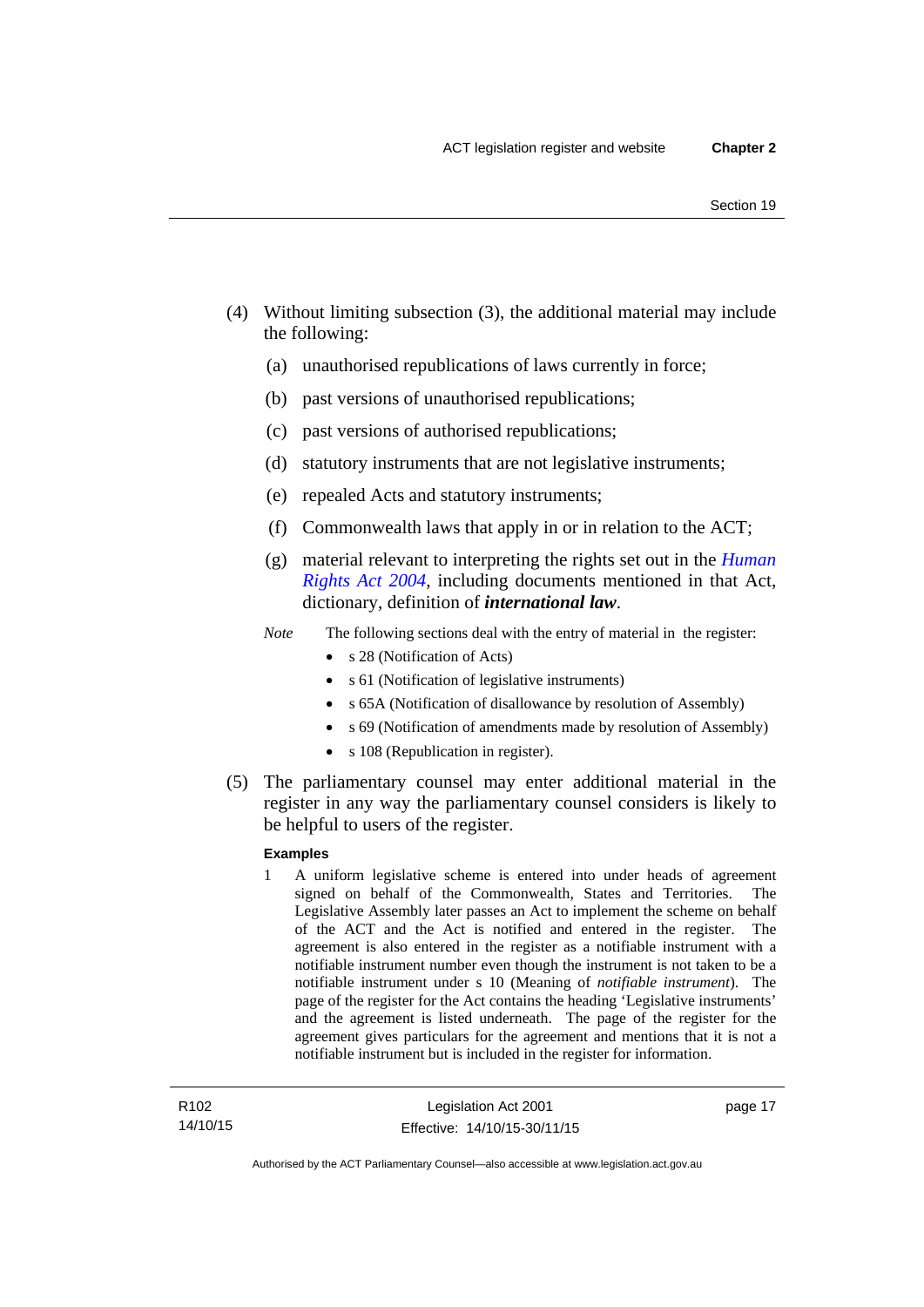- 2 An instrument under the [Self-Government Act](http://www.comlaw.gov.au/Series/C2004A03699) notifying the appointment of Ministers is entered in the register as a notifiable instrument even though the instrument is not taken to be a notifiable instrument under s 10 (Meaning of *notifiable instrument*). The instrument is also numbered as a notifiable instrument. The page of the register for the notification mentions that it is made under the [Self-Government Act](http://www.comlaw.gov.au/Series/C2004A03699) and is not a notifiable instrument but is included in the register for information.
- *Note* An example is part of the Act, is not exhaustive and may extend, but does not limit, the meaning of the provision in which it appears (see s 126 and s 132).
- (6) Without limiting subsection (3) or (5), a regulation may prescribe requirements to be satisfied for additional material to be entered in the register under this section, including, for example, requirements about—
	- (a) the form of the material; and
	- (b) the making of requests for its entry in the register.
- (7) A regulation may also make provision about the following in relation to instruments (other than legislative instruments) to be entered in the register under this section:
	- (a) the numbering of the instruments by the parliamentary counsel, whether in a series of numbers allocated under section 59 (Numbering) or otherwise;
	- (b) the identification of the instruments, including, for example, authorising the parliamentary counsel to—
		- (i) add a name to an unnamed instrument; or
		- (ii) amend an instrument's name; or
		- (iii) add notes to an instrument to assist in its identification; or
		- (iv) do anything else in relation to an instrument to assist users of the register to identify or refer to the instrument.

R102 14/10/15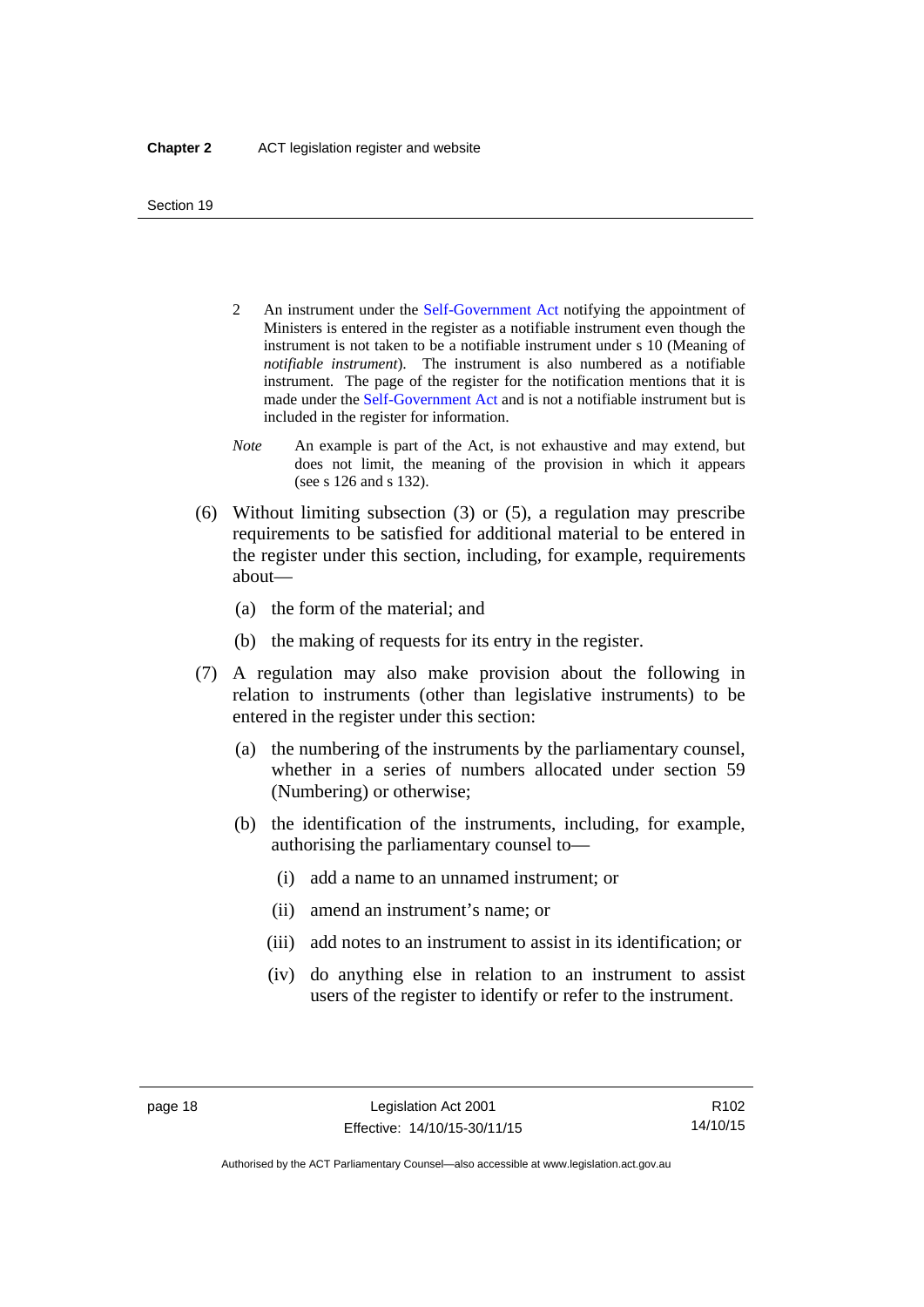- (8) If the register contains an authorised republication of a law currently in force, and the law is amended, the parliamentary counsel must replace the republication with an authorised republication of the law as amended.
- (9) If the register contains an authorised republication of a law, and the law is repealed, expires or, for a subordinate law or disallowable instrument, is disallowed by the Legislative Assembly, the parliamentary counsel must ensure that the republication is no longer shown as a republication of law currently in force.
- (10) If the parliamentary counsel considers it likely to be useful to users of the register to enter information (in any form) in the register, the parliamentary counsel may enter the information at any time.

#### **Example**

guides and indexes to the register

- (11) If an Act passed by the Legislative Assembly, or a legislative instrument made, before the commencement of this Act need not be notified under this Act, the parliamentary counsel may enter the text of the Act or instrument in the register.
- (12) The parliamentary counsel may correct any mistake, error or omission in the register subject to the requirements (if any) of the regulations.
- (13) In this section:

*amended* includes modified.

*law*—see section 107 (Definitions—ch 11).

*repealed* includes lapsed and expired.

## <span id="page-34-0"></span>**20 Prompt registration**

The parliamentary counsel must ensure that anything the parliamentary counsel is required to do in relation to the register is done promptly.

page 19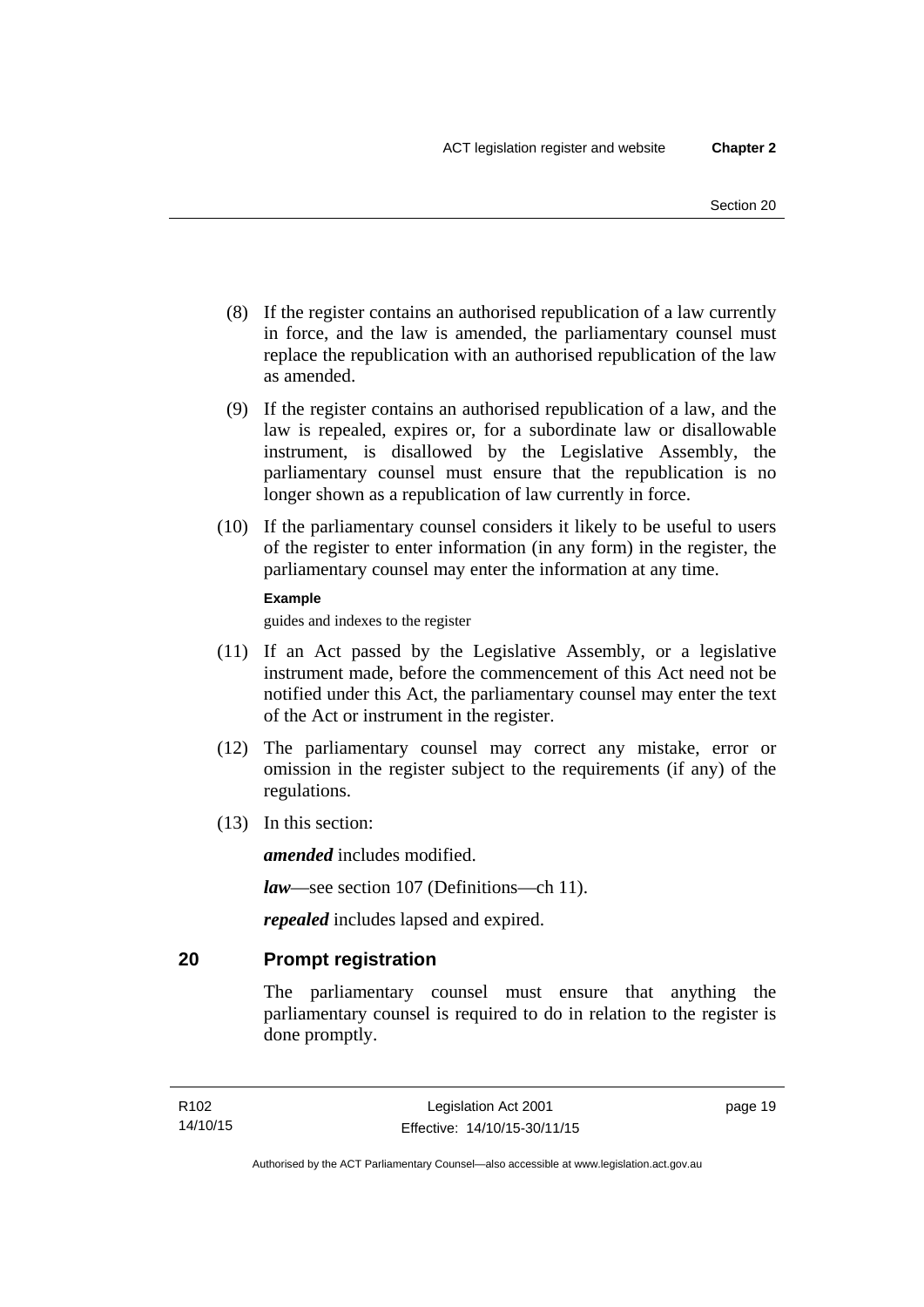Section 21

## <span id="page-35-0"></span>**21 Approved website**

- (1) The parliamentary counsel must approve an internet site, and may approve additional internet sites, for this Act.
- (2) The parliamentary counsel may enter into agreements or arrangements to ensure that users can authenticate an approved website or the material accessible on an approved website.

## <span id="page-35-1"></span>**22 Access to registered material at approved website**

- (1) The parliamentary counsel must ensure, as far as practicable, that a copy of the material mentioned in section 19 (1) and (2) (Contents of register) is accessible at all times on an approved website.
- (2) Access is to be provided without charge by the Territory.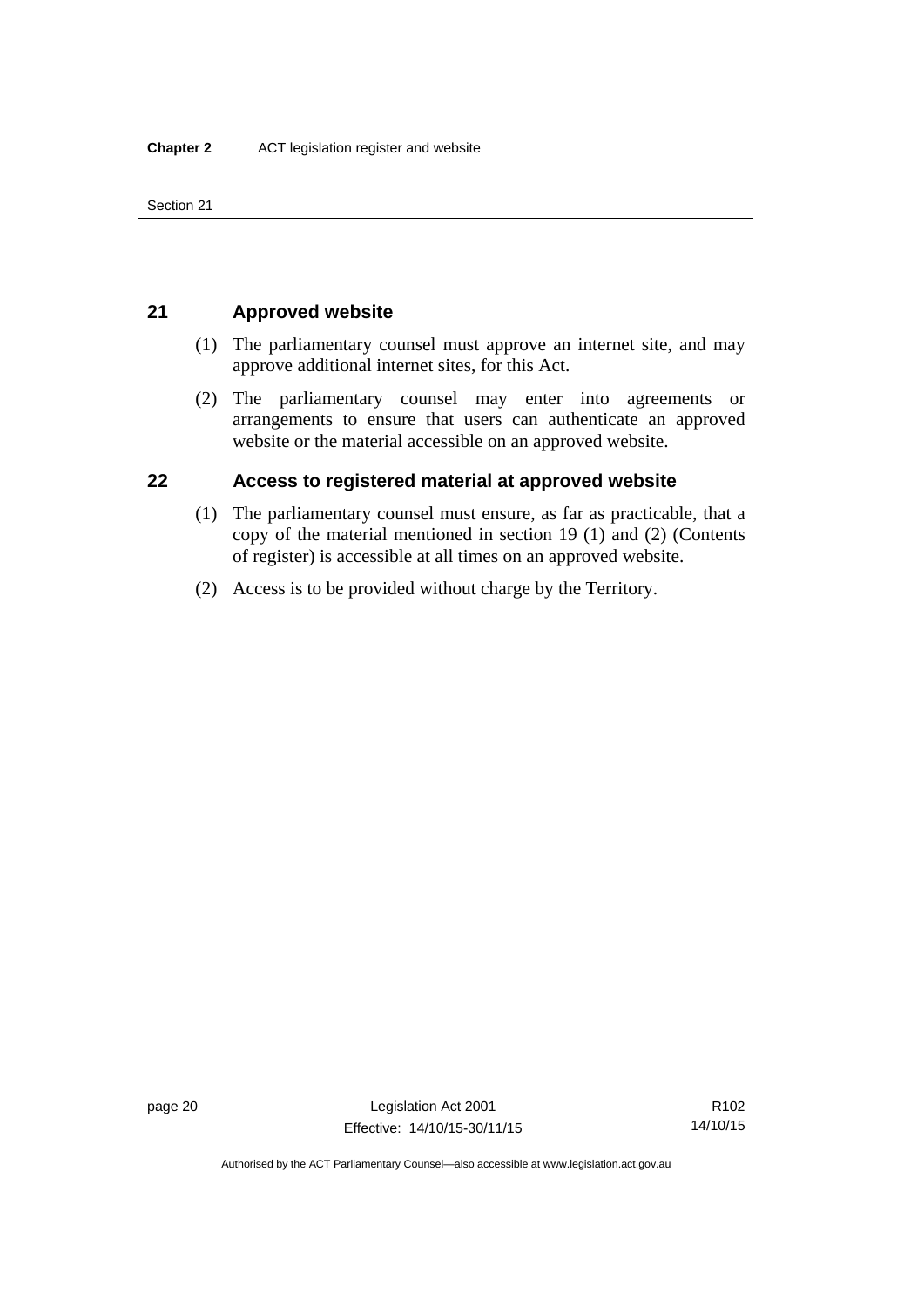# **Chapter 3 Authorised versions and evidence of laws and legislative material**

### **22A Definitions—ch 3**

In this chapter:

*law* means an Act or statutory instrument, whether or not it has been amended, and includes, in relation to a republication—

- (a) a collection of 2 or more Acts or statutory instruments; or
- (b) all or part of an agreement or other instrument that has the force of law or is in, or attached to, an Act or statutory instrument.
- *Note* A reference to an Act or statutory instrument includes a reference to a provision of the Act or instrument (see s 7 and s 13).

*legislative material* means material (other than a law or provision of a law) relating to an Act or statutory instrument.

#### **Examples—legislative material**

- 1 Additional material entered in the register under s 19 (3) (Contents of register) that is not an Act or statutory instrument, for example, appointments of Ministers. Ministers are appointed by the Chief Minister under the [Self-Government Act,](http://www.comlaw.gov.au/Series/C2004A03699) s 41. An instrument notifying an appointment may be entered in the register even though the instrument is not a statutory instrument.
- 2 Material that may be considered under ch 14 in working out the meaning of an Act or statutory instrument, for example, an explanatory statement for the bill that became the relevant Act that was presented to the Legislative Assembly before the Act was passed.
- *Note* An example is part of the Act, is not exhaustive and may extend, but does not limit, the meaning of the provision in which it appears (see s 126 and s 132).

#### *republication* includes part of a republication.

page 21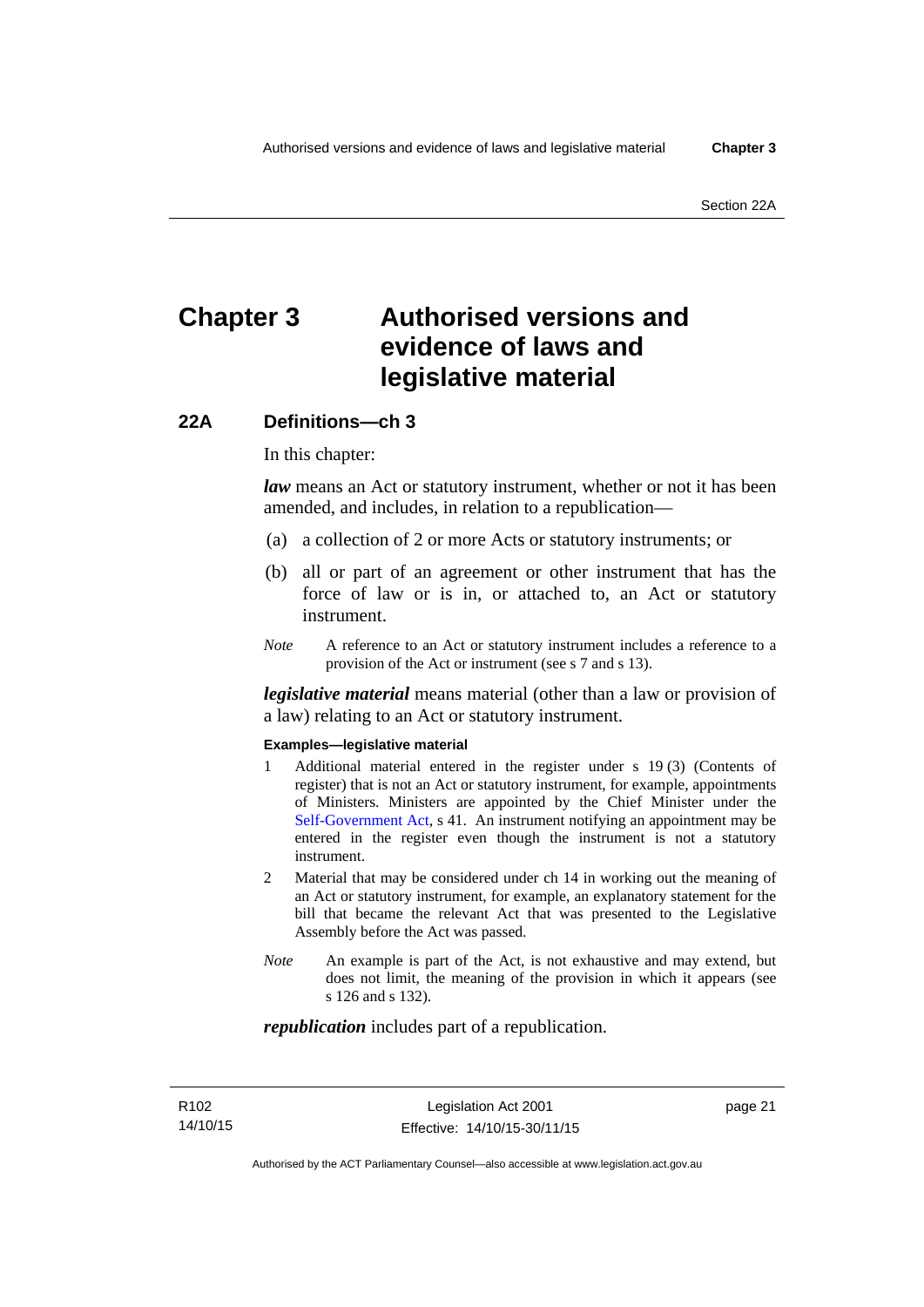### **23 Authorisation of versions by parliamentary counsel**

The parliamentary counsel may authorise written or electronic versions of a law, republication or legislative material.

*Note Written* includes printed (see dict, pt 1, def *writing*).

### **24 Authorised electronic versions**

- (1) An electronic copy of a law, republication or legislative material is an authorised version if—
	- (a) it is accessed at, or downloaded from, an approved website in a format authorised by the parliamentary counsel; or
	- (b) it is authorised by the parliamentary counsel and is in the format in which it is authorised by the parliamentary counsel.

**Example—authorised electronic format**  a locked pdf file

*Note* An example is part of the Act, is not exhaustive and may extend, but does not limit, the meaning of the provision in which it appears (see s 126 and s 132).

- (2) It is presumed, unless the contrary is proved—
	- (a) that an internet site purporting to be an approved website is an approved website; and
	- (b) that an electronic copy of a law, republication or legislative material accessed at, or downloaded from, an approved website and purporting to be authorised by the parliamentary counsel (however expressed) is an authorised version of the law, republication or legislative material; and
	- (c) that any other electronic copy of a law, republication or legislative material purporting to be authorised by the parliamentary counsel (however expressed) is an authorised version of the law, republication or legislative material; and

Authorised by the ACT Parliamentary Counsel—also accessible at www.legislation.act.gov.au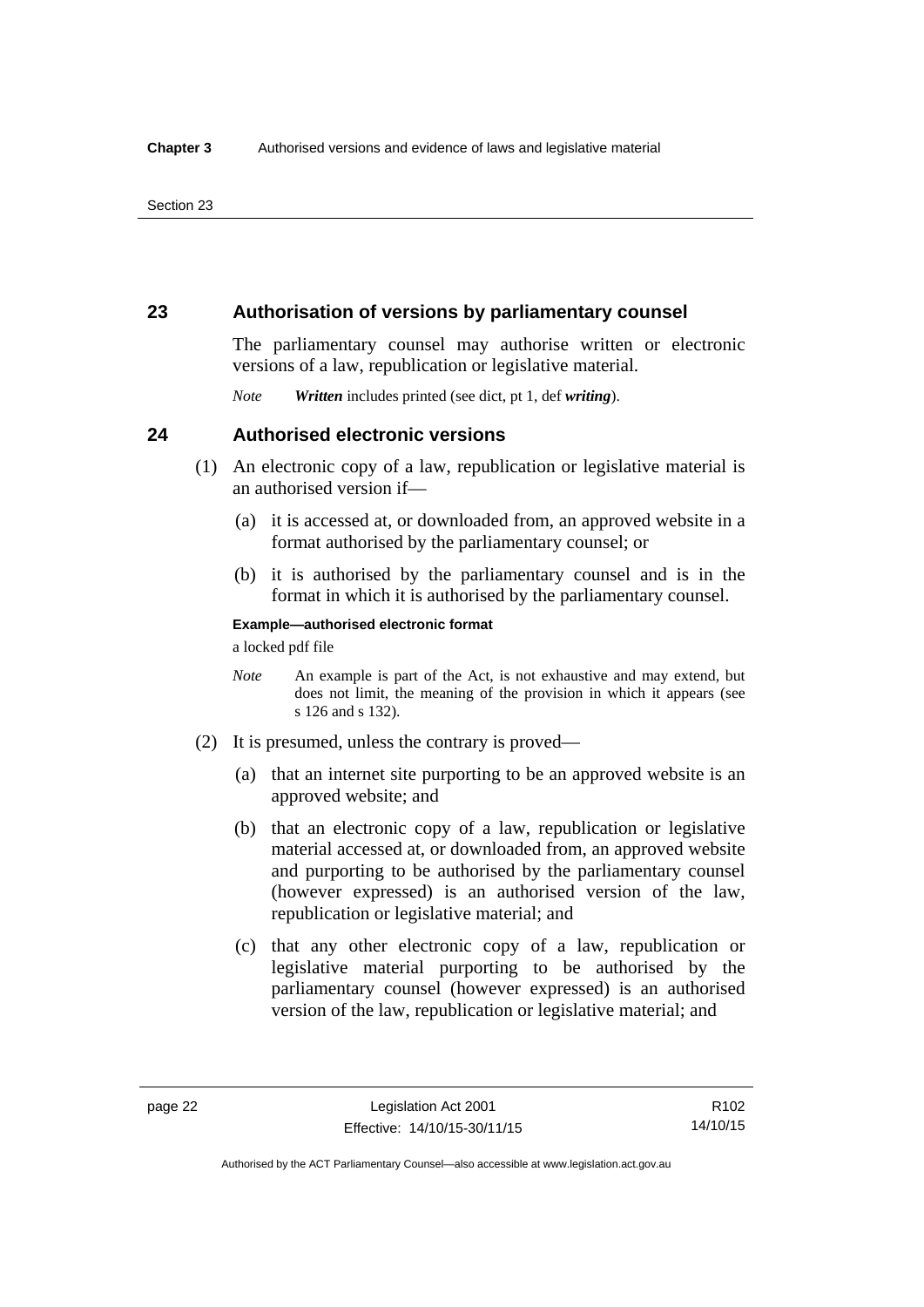- (d) that an authorised electronic version of an Act or statutory instrument correctly shows the Act or instrument; and
- (e) that an authorised electronic version of a republication of a law correctly shows the law as at the republication date; and
- (f) that an authorised electronic version of legislative material correctly shows the material.

#### **Examples—electronic copy of republication purporting to be authorised by parliamentary counsel**

- 1 The republication has the words 'Authorised by the ACT Parliamentary Counsel' on the front cover and the words 'Authorised when accessed at [www.legislation.act.gov.au](http://www.legislation.act.gov.au/) or in authorised printed form' at the foot of each page of the republication.
- 2 The republication has the words 'Authorised by the ACT Parliamentary Counsel' on the front cover and the words 'Authorised by the ACT Parliamentary Counsel—also accessible at [www.legislation.act.gov.au](http://www.legislation.act.gov.au/)' at the foot of each page of the republication.
- *Note* A reference to an Act or statutory instrument includes a reference to a provision of the Act or instrument (see s 7 (3) and s 13 (3)). A reference to a republication includes a reference to part of a republication (see s 22A def *republication*).

### **25 Authorised written versions**

- (1) A written copy of a law, republication or legislative material is an authorised version if—
	- (a) it is a written copy produced directly from an authorised electronic version of the law, republication or legislative material; or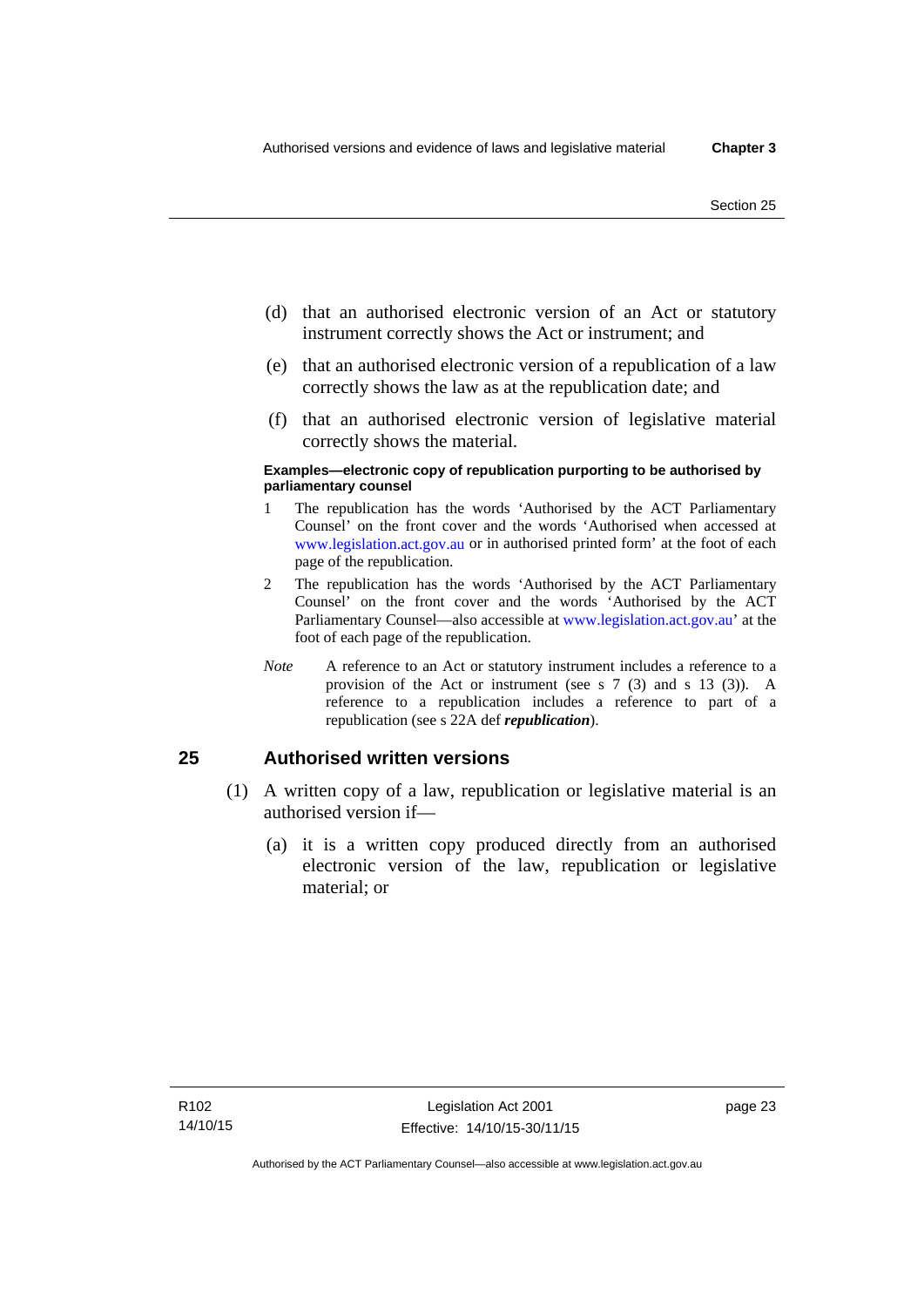(b) it is a written copy of another version of the law, republication or legislative material authorised by the parliamentary counsel.

#### **Example—par (a)**

An authorised electronic version of an Act is downloaded from an approved website and printed. The printed copy is an authorised written version of the Act.

- *Note* An example is part of the Act, is not exhaustive and may extend, but does not limit, the meaning of the provision in which it appears (see s 126 and s 132).
- (2) It is presumed, unless the contrary is proved—
	- (a) that a written copy of a law, republication or legislative material purporting to be authorised by the parliamentary counsel (however expressed) is an authorised version of the law, republication or legislative material; and
	- (b) that an authorised written version of an Act or statutory instrument correctly shows the Act or instrument; and
	- (c) that an authorised written version of a republication of a law correctly shows the law as at the republication date; and
	- (d) that an authorised written version of legislative material correctly shows the material.

#### **Examples—written copy of republication purporting to be authorised by parliamentary counsel**

- 1 The republication has the words 'Authorised by the ACT Parliamentary Counsel' on the front cover and the words 'Authorised by the parliamentary counsel and printed by authority of the ACT Government' at the foot of each page of the republication.
- 2 The republication has the words 'Authorised by the ACT Parliamentary Counsel and printed by authority of the ACT Government' on the front cover and the words 'Authorised by the ACT Parliamentary Counsel—also accessible at [www.legislation.act.gov.au'](http://www.legislation.act.gov.au/) at the foot of each page of the republication.
- 3 The republication has the words 'Authorised by the ACT Parliamentary Counsel' on the front cover and the words 'Authorised by the ACT Parliamentary Counsel—also accessible at [www.legislation.act.gov.au](http://www.legislation.act.gov.au/)' at the foot of each page of the republication.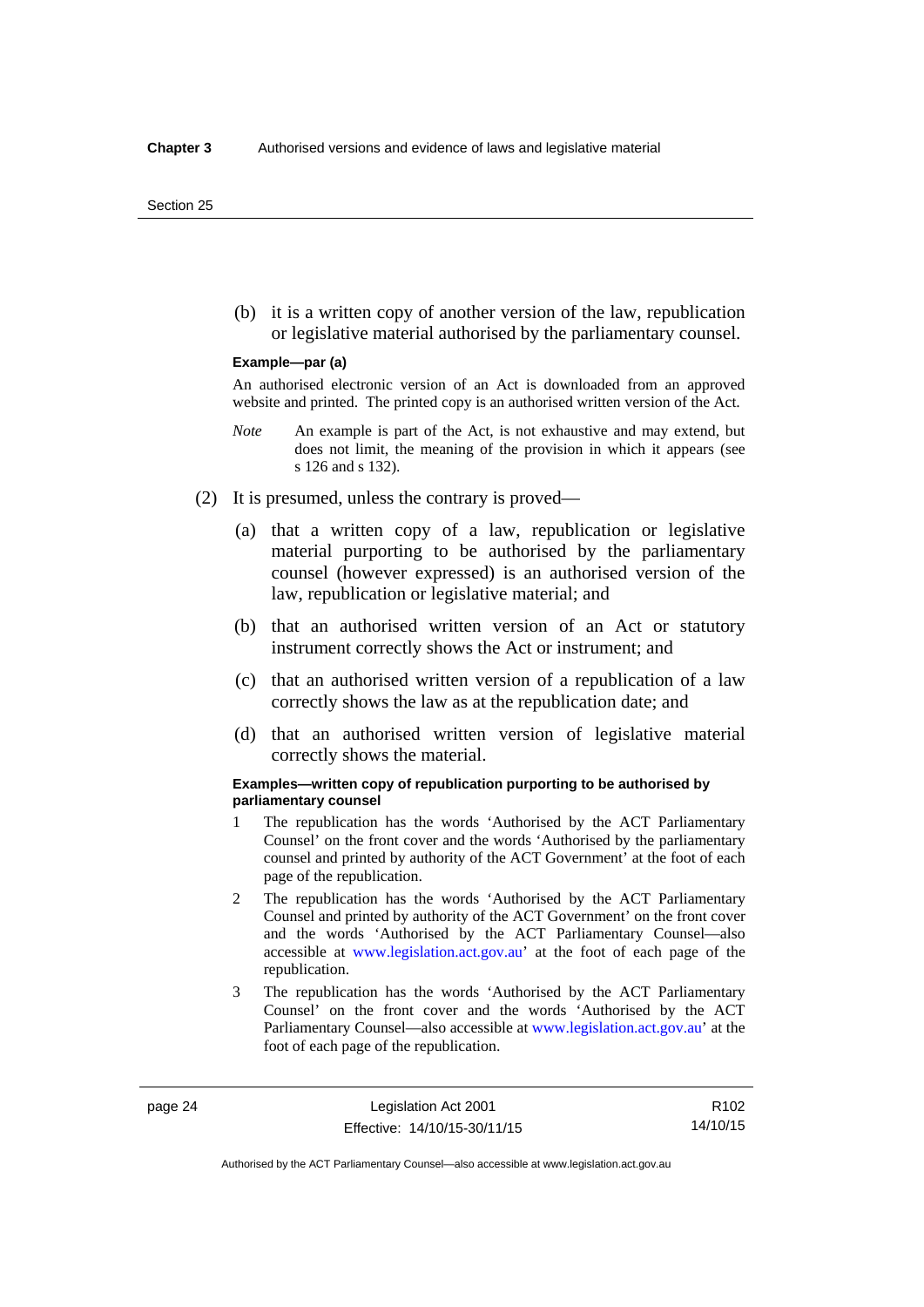*Note* A reference to an Act or statutory instrument includes a reference to a provision of the Act or instrument (see s 7 (3) and s 13 (3)). A reference to a republication includes a reference to part of a republication (see s 22A def *republication*).

### **26 Judicial notice of certain matters**

- (1) Proof is not required about—
	- (a) the passing of a proposed law by the Legislative Assembly or its notification in the register, the gazette or otherwise under section 28 (2) (b); or
	- (b) the making, or notification or publication in the register, the gazette or otherwise under section 61 (2) (b), of a subordinate law, disallowable instrument, notifiable instrument, commencement notice or any other statutory instrument; or
	- (c) the approval (however described) of a statutory instrument by the Executive, a Minister or any other entity; or
	- (d) the provisions of an Act, subordinate law, disallowable instrument, notifiable instrument, commencement notice or any other statutory instrument; or
	- (e) the commencement of an Act, subordinate law, disallowable instrument, notifiable instrument, or any other statutory instrument; or
	- (f) the presentation of a subordinate law, disallowable instrument or any other statutory instrument to the Legislative Assembly; or
	- (g) anything done or not done by or in the Legislative Assembly in relation to a subordinate law, disallowable instrument or any other statutory instrument; or
	- (h) amendments or other changes made under chapter 11 (Republication of Acts and statutory instruments); or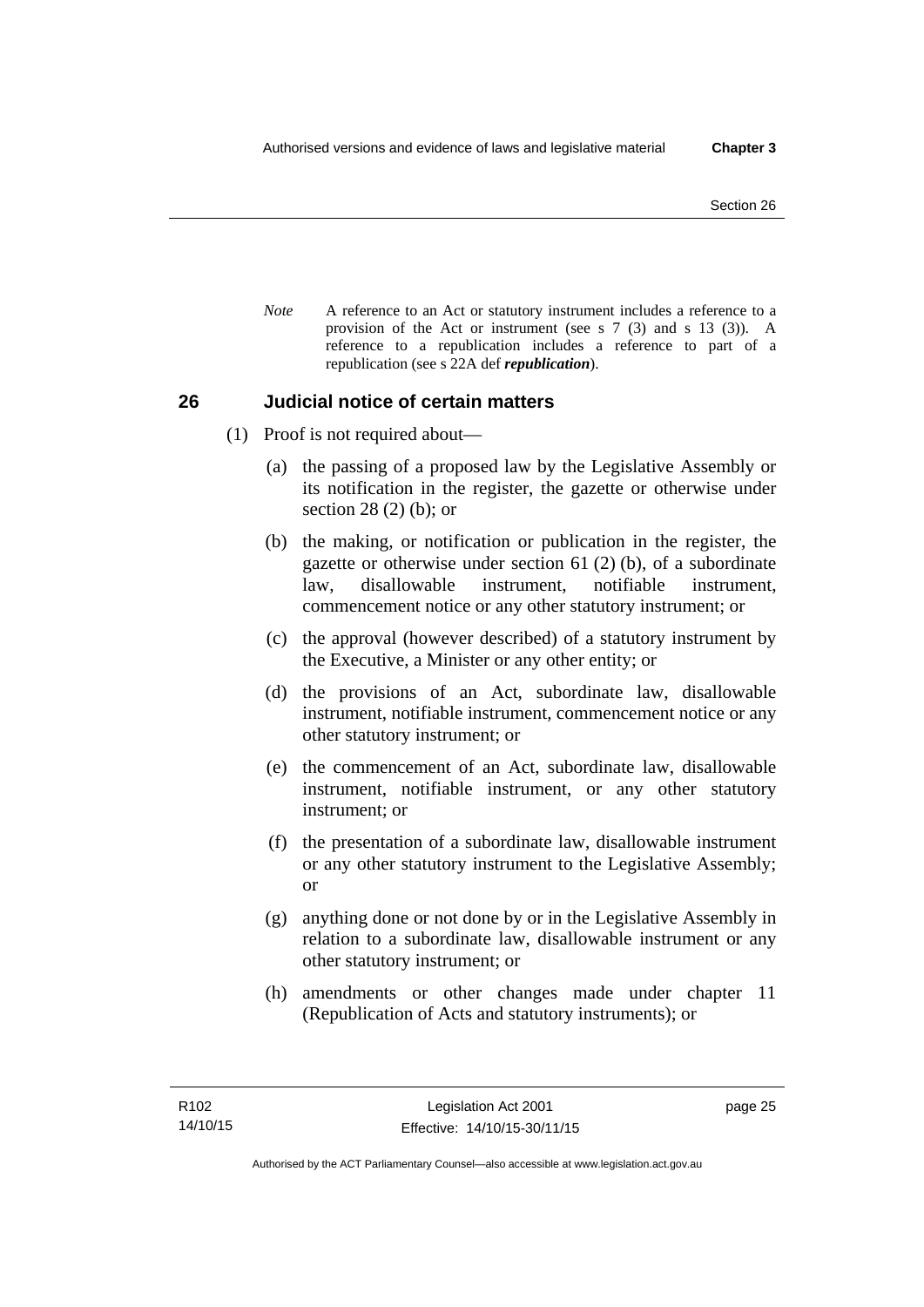#### Section 26

- (i) the authorisation of a republication under this Act, the provisions of an authorised republication or the republication date of an authorised republication.
- (2) A court or tribunal may inform itself of anything mentioned in subsection (1) in any way it considers appropriate.

#### **Examples—ways that may be appropriate**

- 1 using a version of an Act downloaded from an approved website using the internet
- 2 using information obtained from an approved website using the internet
- 3 using an authorised written version of a republication
- *Note* An example is part of the Act, is not exhaustive and may extend, but does not limit, the meaning of the provision in which it appears (see s 126 and s 132).
- (3) However, the court or tribunal must consider whether the source it intends to use appears to be a reliable source of information.
- (4) For subsection (3), an authorised version of a law, republication or legislative material is a reliable source of information.
- (5) This section does not limit any other law providing how a court or tribunal may be informed about a matter mentioned in subsection  $(1)$ .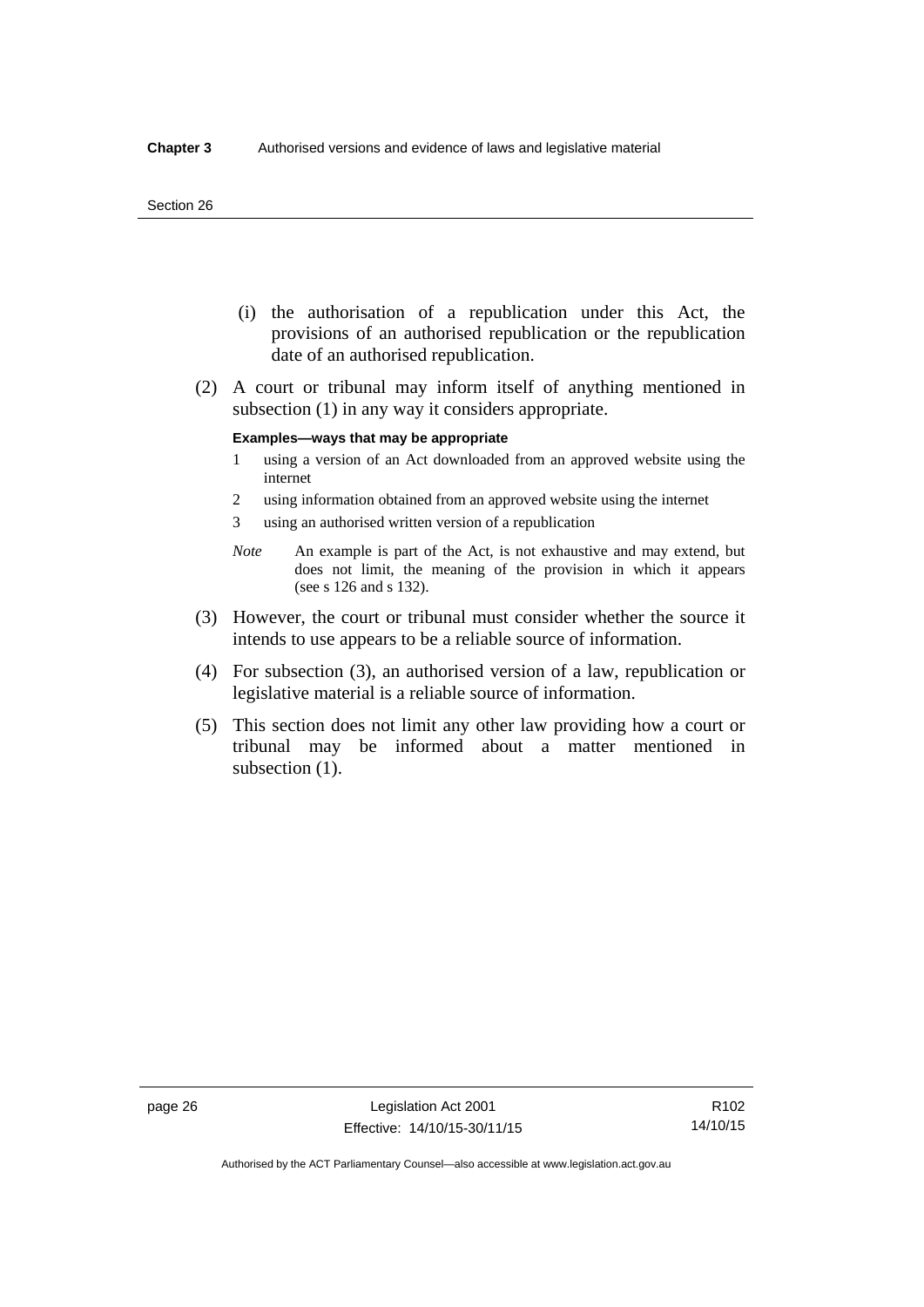# **Chapter 4 Numbering and notification of Acts**

### **27 Numbering of Acts**

The Acts passed in each year are to be numbered as nearly as practicable in the order in which they are passed.

### **28 Notification of Acts**

- (1) If a proposed law is passed by the Legislative Assembly, the Speaker must ask the parliamentary counsel to notify the making of the law.
- (2) If the Speaker asks the parliamentary counsel to notify the making of the proposed law, the parliamentary counsel must—
	- (a) notify the making of the law in the register; or
	- (b) if it is not practicable to notify the making of the proposed law in the register—notify the making of the law in another place the parliamentary counsel considers appropriate.

### **Examples—other places**

- 1 another government website
- 2 outside the Legislative Assembly
- *Note* An example is part of the Act, is not exhaustive and may extend, but does not limit, the meaning of the provision in which it appears (see s 126 and s 132).
- (3) If the Speaker asks the parliamentary counsel to notify the making of the proposed law on a particular day, the parliamentary counsel must notify the making of the law on that day unless it is impracticable to do so.
- (4) The making of the proposed law is notified in the register by entering in the register—

page 27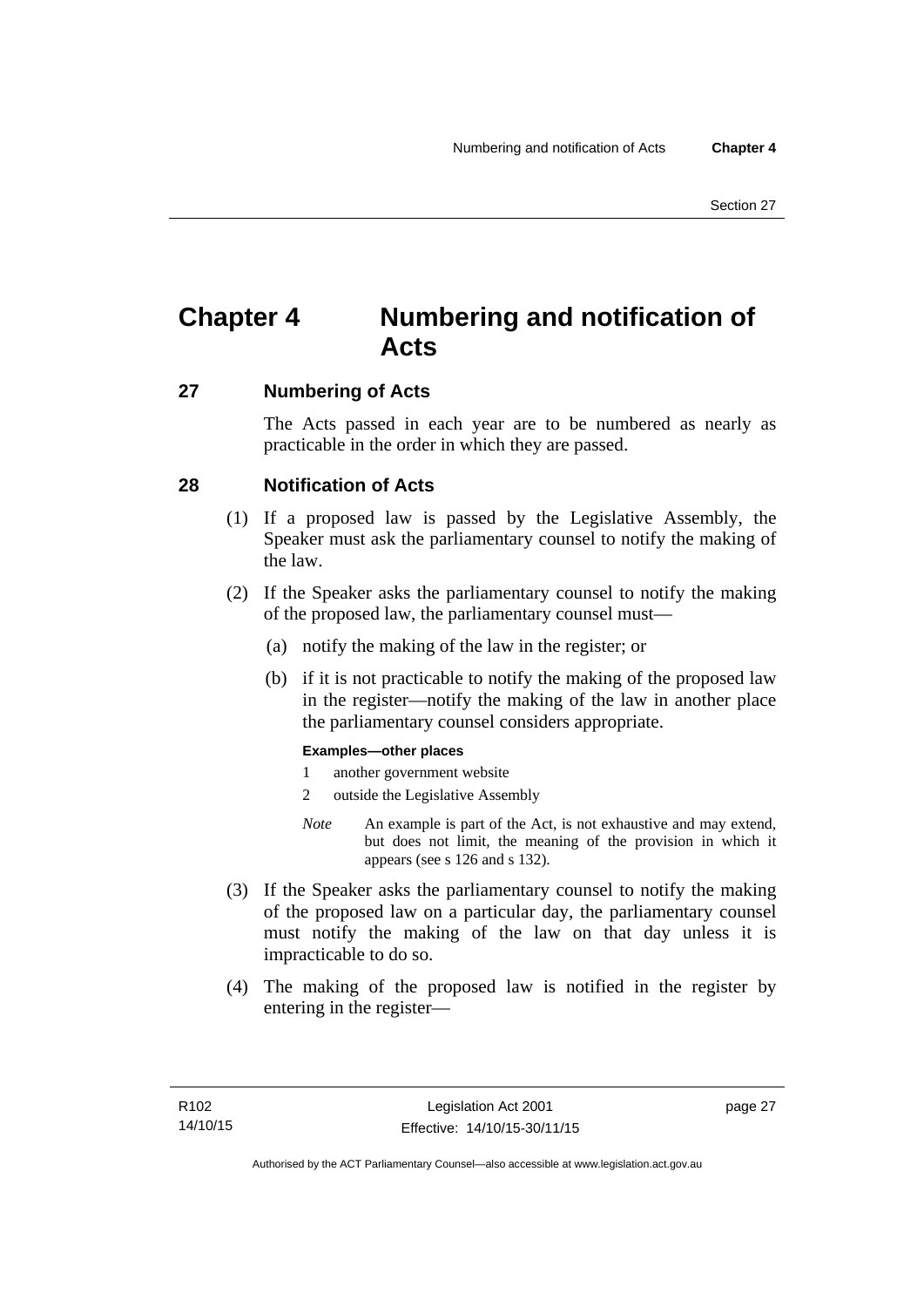- (a) a statement that the law has been passed by the Legislative Assembly; and
- (b) the text of the law.
- (5) The making of the proposed law is notified under subsection (2) (b)  $by-$ 
	- (a) publishing the text of the law in the place decided by the parliamentary counsel under subsection (2) (b); or
	- (b) publishing in that place a statement that—
		- (i) the law has been passed by the Legislative Assembly; and
		- (ii) copies of the law can be obtained at a stated place or stated places (whether by purchase or otherwise).
- (6) If the making of the proposed law is notified under subsection  $(2)$  (b), the parliamentary counsel must as soon as practicable enter in the register—
	- (a) a statement that the law—
		- (i) has been passed by the Legislative Assembly; and
		- (ii) was notified in the stated place on a stated date; and
	- (b) the text of the law.
- (7) If the making of the proposed law is notified by publishing the statement mentioned in subsection (5) (b), copies of the law must be available on the day of publication, or as soon as practicable after that day, at the stated place or each of the stated places.
- (8) If on that day no copies of the law are available at the stated place or any of the stated places, the parliamentary counsel must give the Minister a statement—
	- (a) that copies of the law were not available; and
	- (b) explaining why they were not available.

Authorised by the ACT Parliamentary Counsel—also accessible at www.legislation.act.gov.au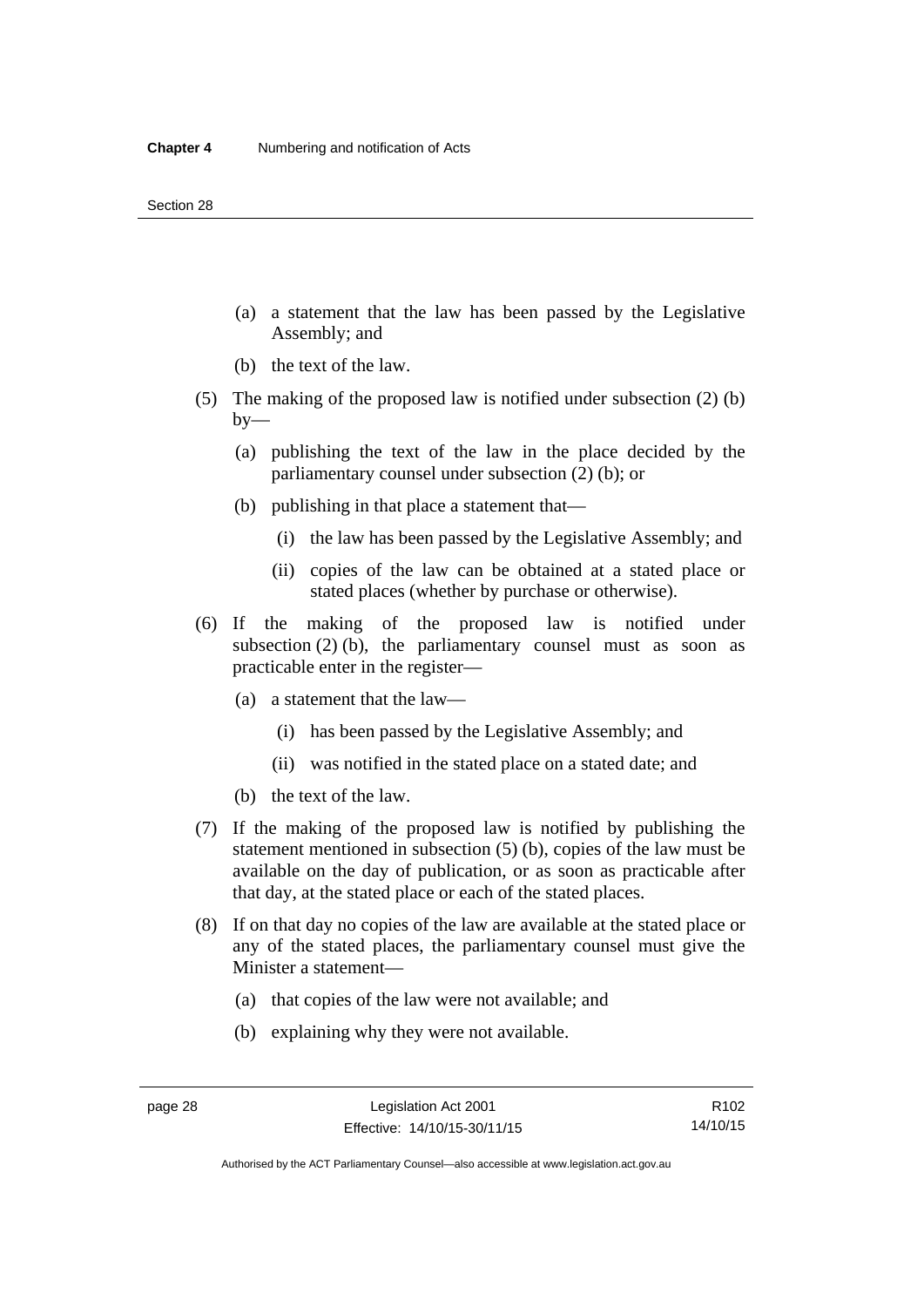- (9) The Minister must present the statement to the Legislative Assembly not later than 6 sitting days after receiving it.
- (10) This section is a determinative provision.
	- *Note* See s 5 for the meaning of determinative provisions, and s 6 for their displacement.

### **29 References to** *enactment* **or** *passing* **of Acts**

In an Act or statutory instrument, a reference to the *enactment* or *passing* of an Act is a reference to the making of the Act having been notified in the register, the gazette or otherwise under section 28 (2) (b).

### **30 References to** *notification* **of Acts**

In an Act or statutory instrument, a reference to the *notification* of an Act is a reference to the making of the Act having been notified in the register, the gazette or otherwise under section 28 (2) (b).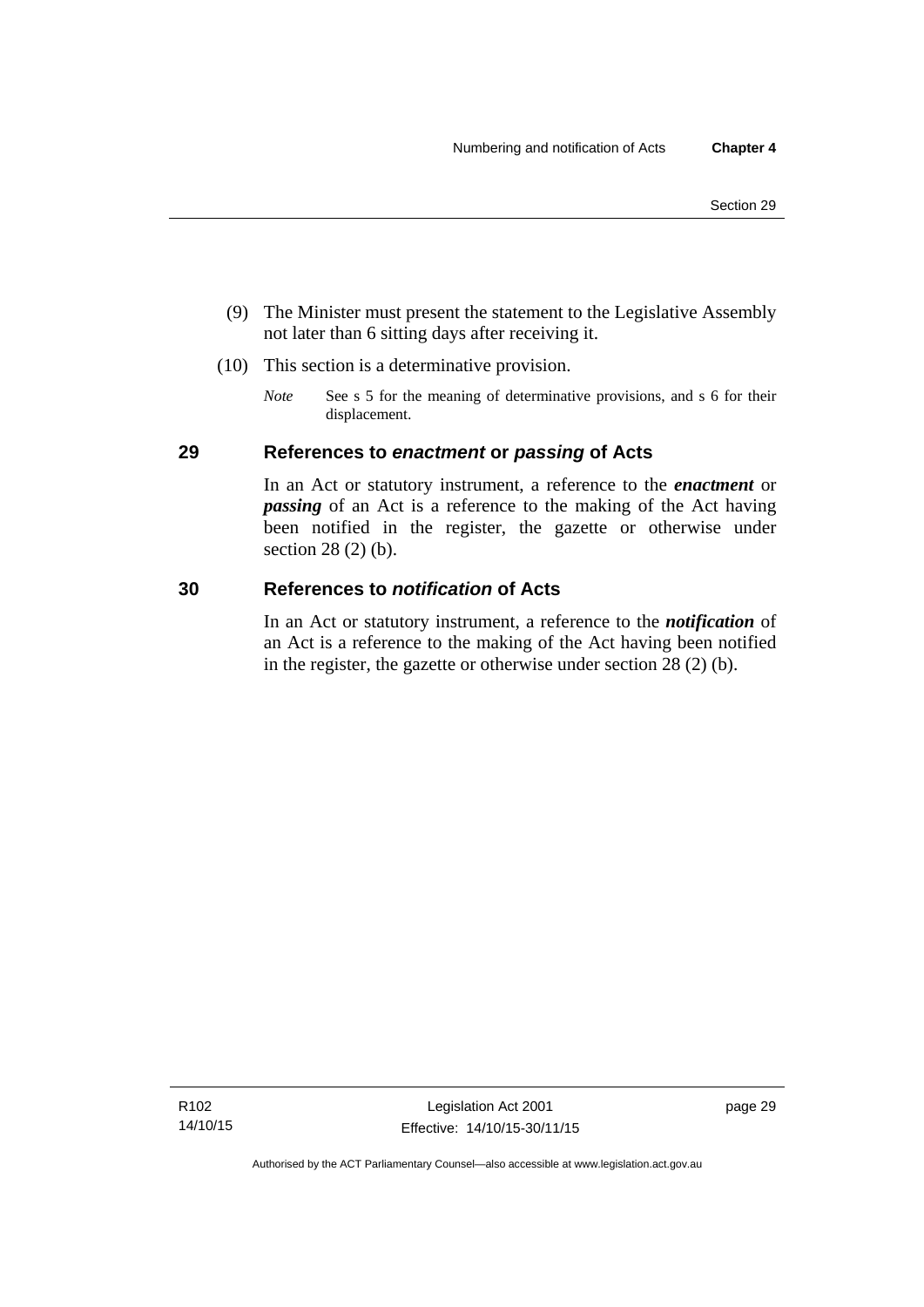#### **Chapter 5** Regulatory impact statements for subordinate laws and disallowable instruments Part 5.1 **Preliminary**

Section 31

# **Chapter 5 Regulatory impact statements for subordinate laws and disallowable instruments**

# **Part 5.1** Preliminary

### **31 Definitions—ch 5**

In this chapter:

*authorising law*, in relation to a proposed subordinate law or disallowable instrument (the *proposed law*), means the Act or statutory instrument (and, if appropriate, the provision of the Act or statutory instrument) under which the proposed law will be made.

*benefits* includes—

- (a) advantages; and
- (b) direct and indirect economic, environmental and social benefits.

*costs* includes—

- (a) burdens and disadvantages; and
- (b) direct and indirect economic, environmental and social costs.

*scrutiny committee principles* means the terms of reference of the Legislative Assembly standing committee performing the duties of a scrutiny of bills and subordinate legislation committee that apply to subordinate laws and disallowable instruments.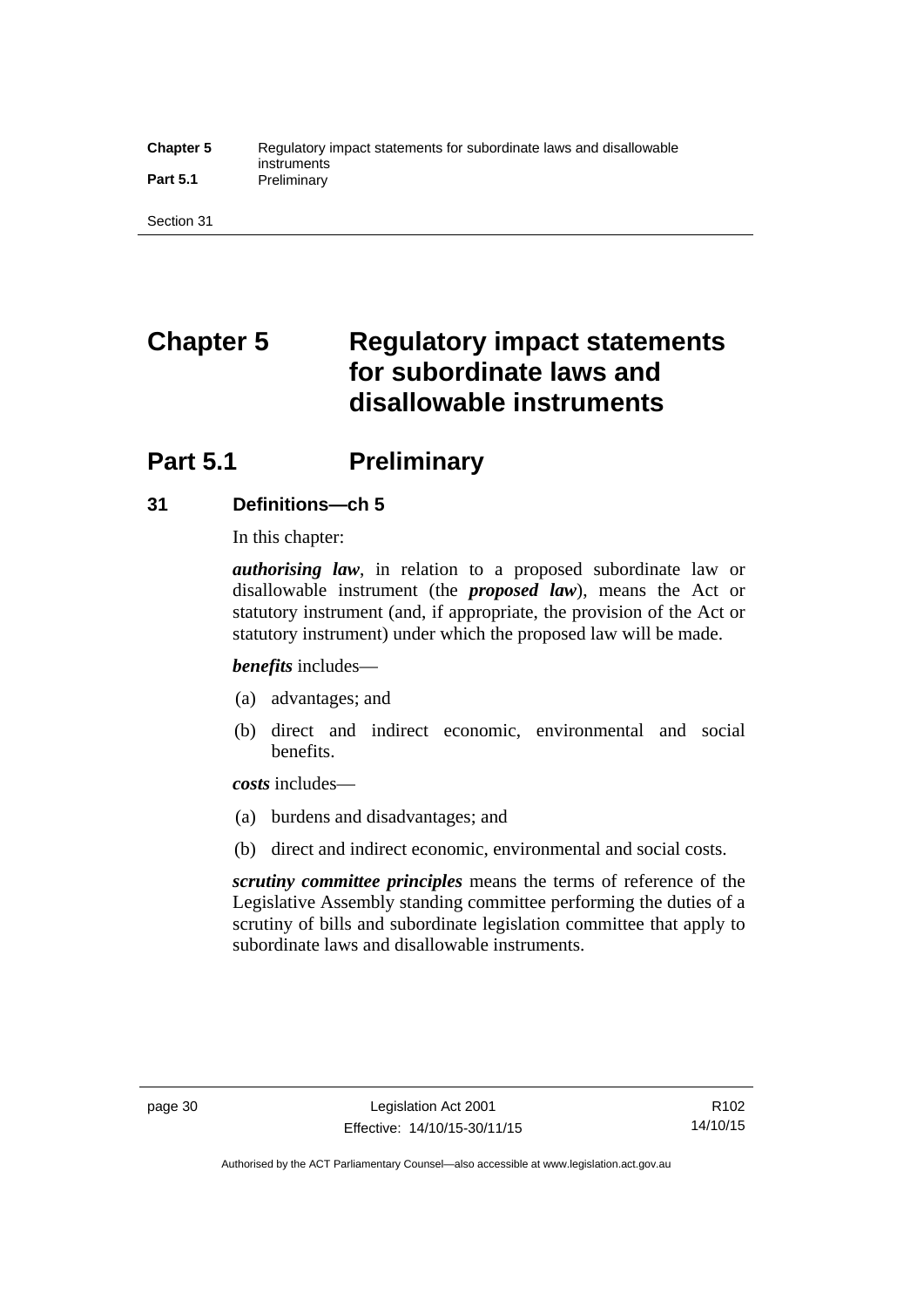### **32 Other publication or consultation requirements not affected**

- (1) Part 5.2 (Requirements for regulatory impact statements) does not affect any requirements in any other territory law for publication or consultation about a proposal to make a subordinate law or disallowable instrument.
- (2) Part 5.2 does not apply to the subordinate law or disallowable instrument if the requirements are of a comparable level to publication and consultation under the part.

### **33 Guidelines about costs of proposed subordinate laws and disallowable instruments**

- (1) The Minister may issue guidelines to be applied in deciding whether a proposed subordinate law or disallowable instrument is, or is not, likely to impose appreciable costs on the community or a part of the community.
- (2) A guideline is a disallowable instrument.
	- *Note* A disallowable instrument must be notified, and presented to the Legislative Assembly, under this Act.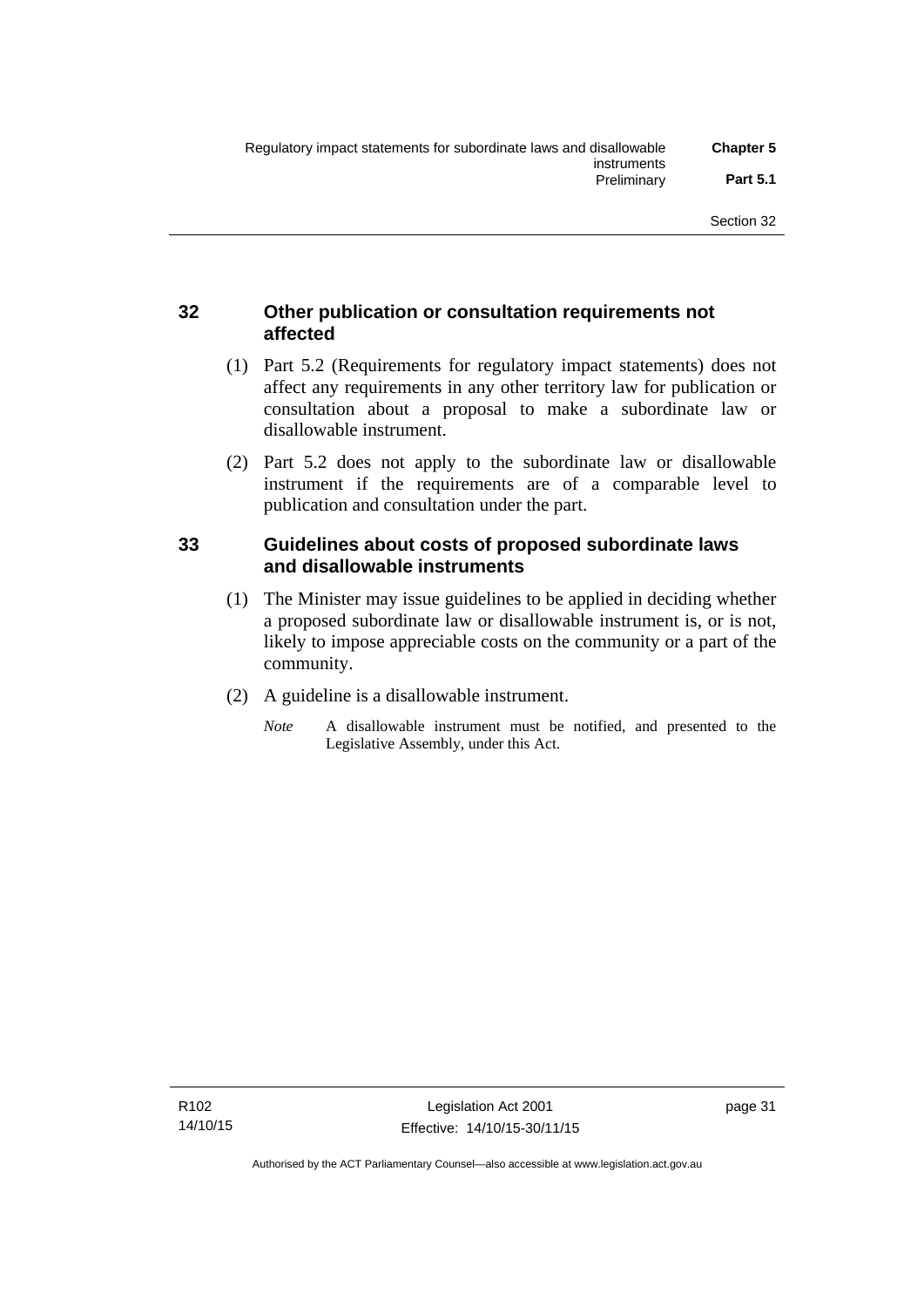# **Part 5.2 Requirements for regulatory impact statements**

### **34 Preparation of regulatory impact statements**

- (1) If a proposed subordinate law or disallowable instrument (the *proposed law*) is likely to impose appreciable costs on the community, or a part of the community, then, before the proposed law is made, the Minister administering the authorising law (the *administering Minister*) must arrange for a regulatory impact statement to be prepared for the proposed law.
- (2) However, this section does not apply to the proposed law if the administering Minister exempts the proposed law from subsection  $(1)$ .

*Note* Section 32 and s 36 also state other circumstances when a regulatory impact statement is not required.

- (3) An exemption under subsection (2) (the *RIS exemption*) is a disallowable instrument.
	- *Note* A disallowable instrument must be notified, and presented to the Legislative Assembly, under this Act.
- (4) If the RIS exemption is disallowed under this Act after the proposed law has been made, the administering Minister must arrange for a regulatory impact statement to be prepared for the subordinate law or disallowable instrument.
- (5) The regulatory impact statement prepared under subsection (4) must be presented to the Legislative Assembly not later than 5 sitting days after the day the RIS exemption is disallowed.
- (6) This chapter (other than section 37 (When must regulatory impact statement be presented?)) applies to the law as if the law were a proposed subordinate law or disallowable instrument.

Authorised by the ACT Parliamentary Counsel—also accessible at www.legislation.act.gov.au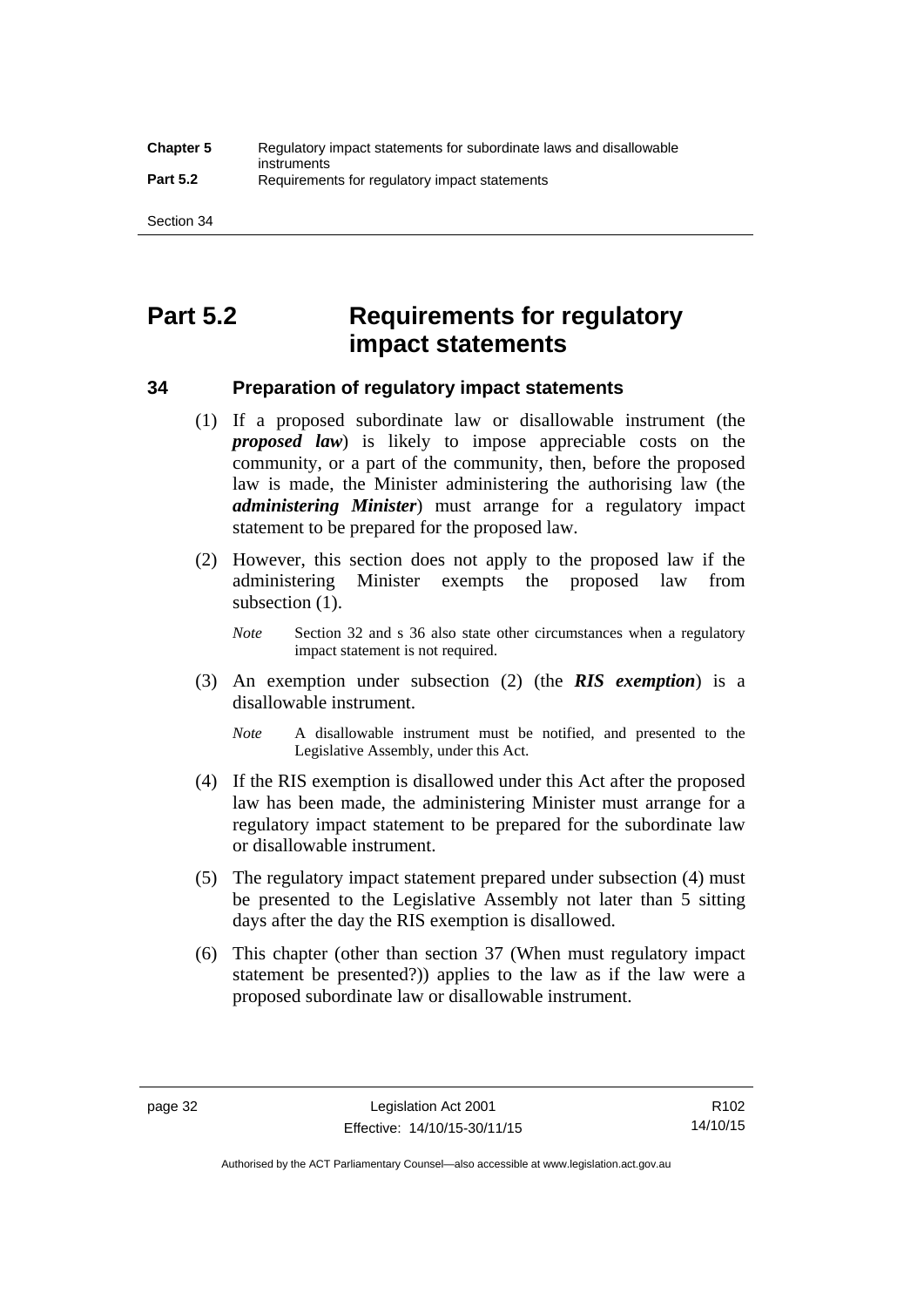### **35 Content of regulatory impact statements**

A regulatory impact statement for a proposed subordinate law or disallowable instrument (the *proposed law*) must include the following information about the proposed law in clear and precise language:

- (a) the authorising law;
- (b) a brief statement of the policy objectives of the proposed law and the reasons for them;
- (c) a brief statement of the way the policy objectives will be achieved by the proposed law and why this way of achieving them is reasonable and appropriate;
- (d) a brief explanation of how the proposed law is consistent with the policy objectives of the authorising law;
- (e) if the proposed law is inconsistent with the policy objectives of another territory law—
	- (i) a brief explanation of the relationship with the other law; and
	- (ii) a brief explanation for the inconsistency;
- (f) if appropriate, a brief statement of any reasonable alternative way of achieving the policy objectives (including the option of not making a subordinate law or disallowable instrument) and why the alternative was rejected;
- (g) a brief assessment of the benefits and costs of implementing the proposed law that—
	- (i) if practicable and appropriate, quantifies the benefits and costs; and
	- (ii) includes a comparison of the benefits and costs with the benefits and costs of any reasonable alternative way of achieving the policy objectives stated under paragraph (f);

page 33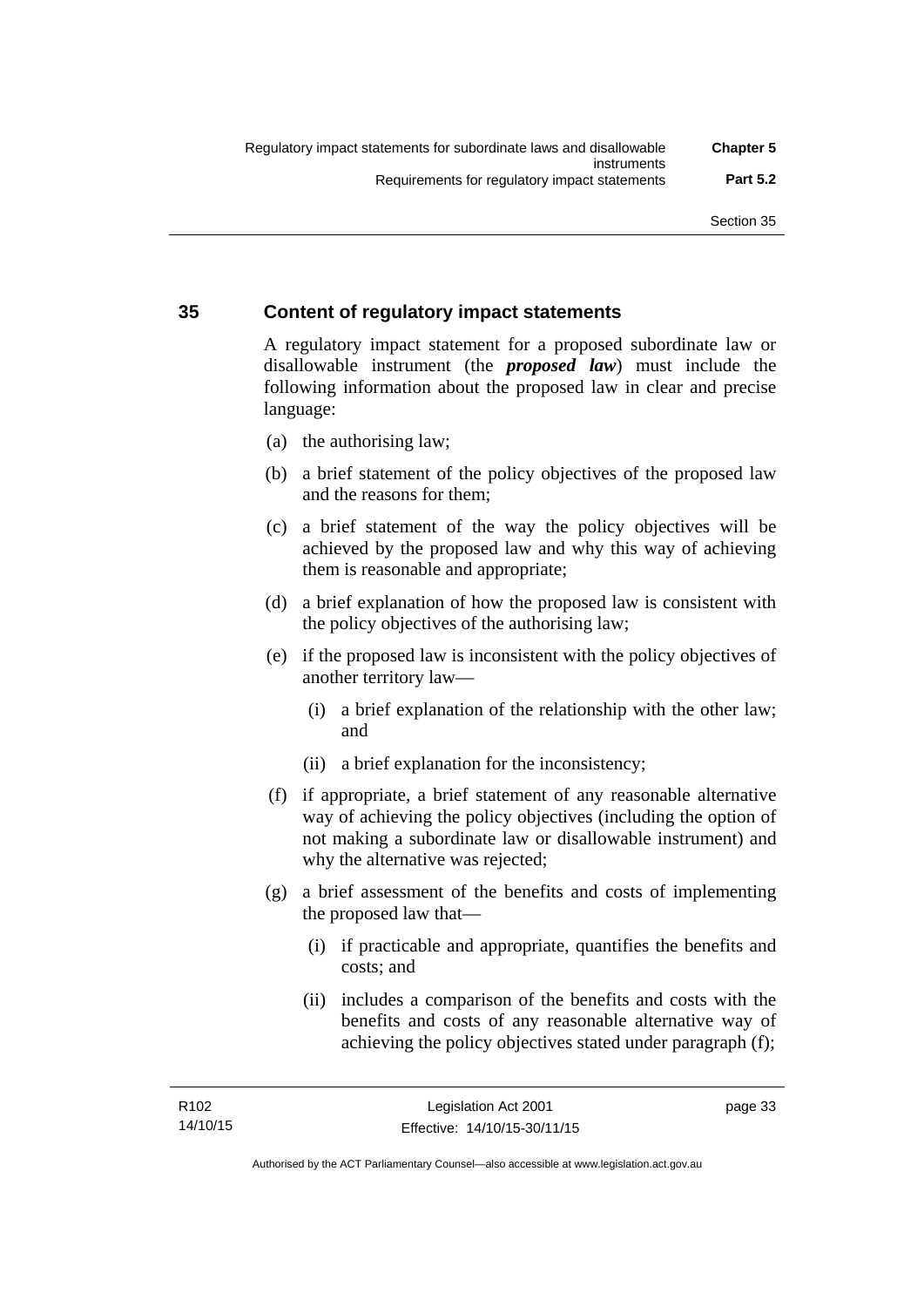| <b>Chapter 5</b> | Regulatory impact statements for subordinate laws and disallowable |
|------------------|--------------------------------------------------------------------|
| <b>Part 5.2</b>  | instruments<br>Requirements for regulatory impact statements       |

Section 36

 (h) a brief assessment of the consistency of the proposed law with the scrutiny committee principles and, if it is inconsistent with the principles, the reasons for the inconsistency.

### **36 When is preparation of regulatory impact statement unnecessary?**

- (1) A regulatory impact statement need not be prepared for a proposed subordinate law or disallowable instrument (the *proposed law*) if the proposed law only provides for, or to the extent it only provides for, any of the following:
	- (a) a matter that is not of a legislative nature, including, for example, a matter of a machinery, administrative, drafting or formal nature;
	- (b) a matter that does not operate to the disadvantage of anyone (other than the Territory or a territory authority or instrumentality) by—
		- (i) adversely affecting the person's rights; or
		- (ii) imposing liabilities on the person;
	- (c) an amendment of a territory law to take account of current legislative drafting practice;
	- (d) the commencement of an Act or statutory instrument;
		- *Note* A reference to an Act or statutory instrument includes a reference to a provision of the Act or instrument (see s 7 and s 13).
	- (e) an amendment of a territory law that does not fundamentally affect the law's application or operation;
	- (f) a matter of a transitional character;
	- (g) a matter arising under a territory law that is part of a uniform scheme of legislation or complementary with legislation of the Commonwealth, a State or New Zealand;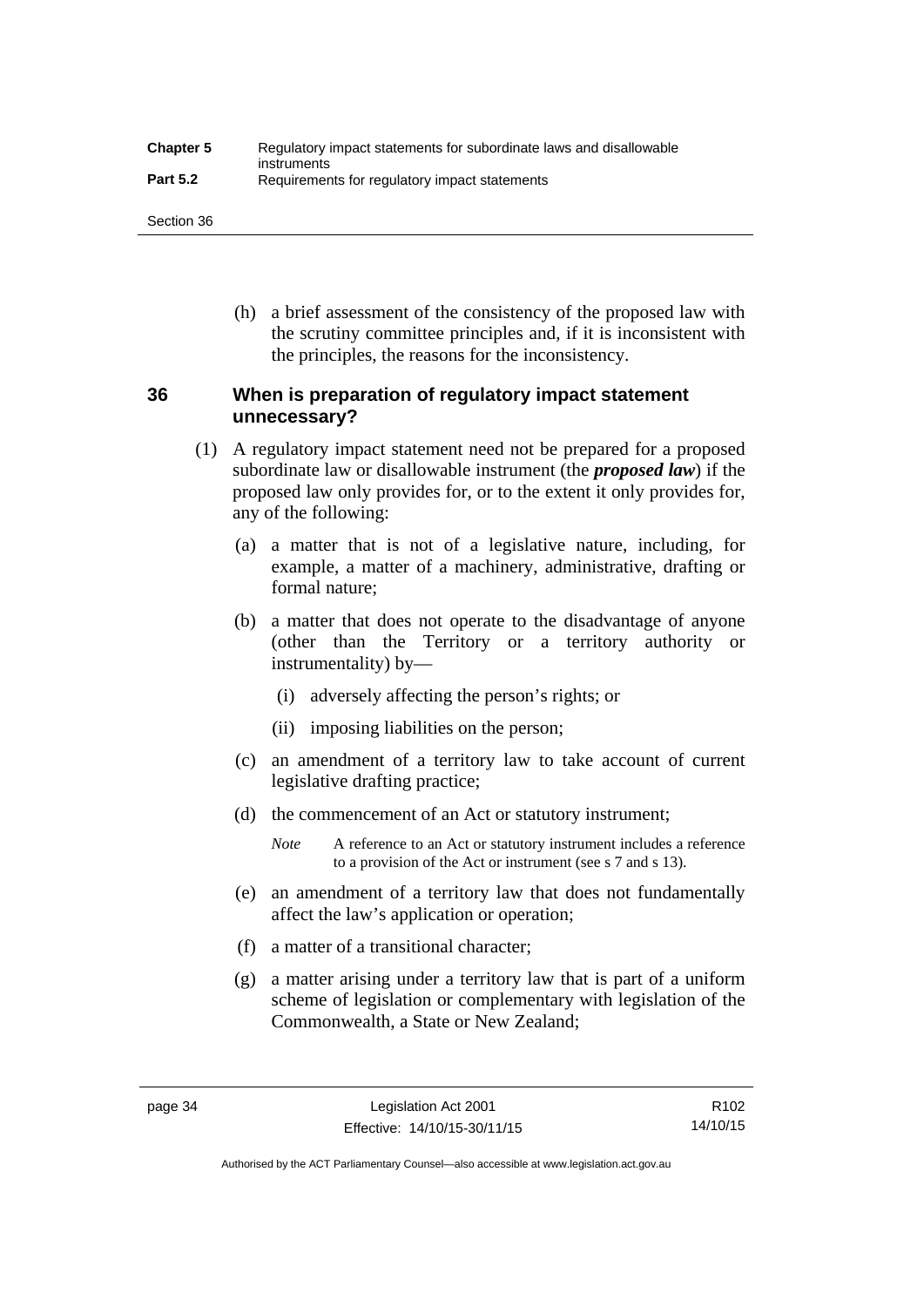- (h) a matter involving the adoption of an Australian or international protocol, standard, code, or intergovernmental agreement or instrument, if an assessment of the benefits and costs has already been made and the assessment was made for, or is relevant to, the ACT;
- (i) a proposal to make, amend or repeal rules of court;
- (j) a matter advance notice of which would enable someone to gain unfair advantage;
- (k) an amendment of a fee, charge or tax consistent with announced government policy.
- (2) A regulatory impact statement also need not be prepared for the proposed law if, or to the extent that, it would be against the public interest because of the nature of the proposed law or the circumstances in which it is made.

### **Example**

A law may need to be made urgently for controlling the spread of a disease or dealing with another urgent situation.

- *Note 1* An example is part of the Act, is not exhaustive and may extend, but does not limit, the meaning of the provision in which it appears (see this Act, s 126 and s 132).
- *Note* 2 Section 32 and s 34 also state other circumstances when a regulatory impact statement is not required.

### **37 When must regulatory impact statement be presented?**

- (1) This section applies if a regulatory impact statement for a proposed subordinate law or disallowable instrument (the *proposed law*) has been prepared and the proposed law is made.
- (2) The statement must be presented to the Legislative Assembly with the subordinate law or disallowable instrument.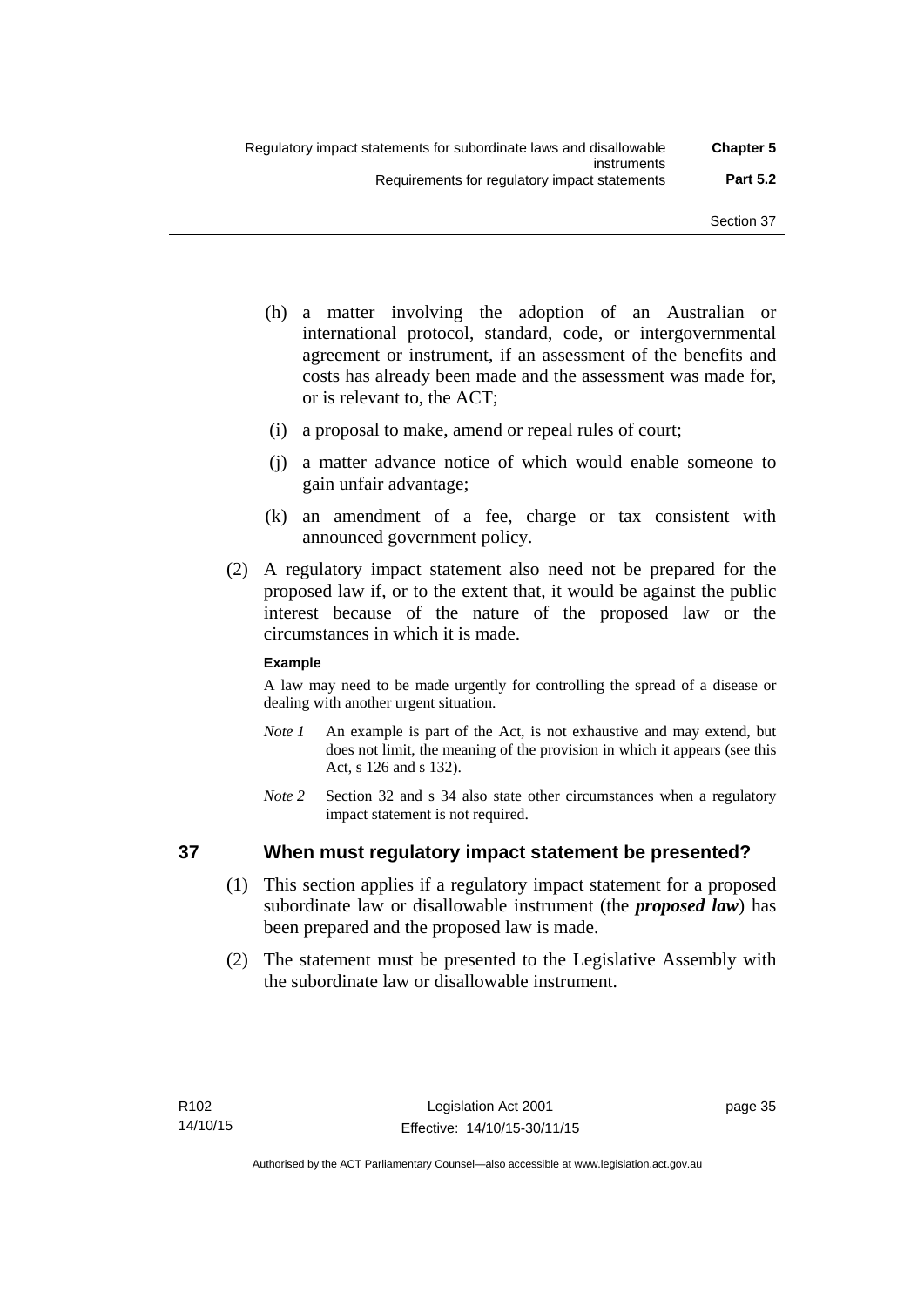#### **Chapter 5** Regulatory impact statements for subordinate laws and disallowable instruments **Part 5.3** Failure to comply with requirements for regulatory impact statements

Section 38

# **Part 5.3 Failure to comply with requirements for regulatory impact statements**

### **38 Effect of failure to comply with pt 5.2**

- (1) Failure to comply with part 5.2 (Requirements for regulatory impact statements) in relation to a subordinate law or disallowable instrument (the *law*) does not—
	- (a) affect the law's validity; or
	- (b) create rights or impose legally enforceable obligations on the Territory, a Minister or anyone else.
- (2) In addition, a decision made, or appearing to be made, under part 5.2 is final and conclusive.
- (3) In this section:

*decision* includes—

- (a) conduct engaged in to make a decision; and
- (b) conduct related to making a decision; and
- (c) failure to make a decision.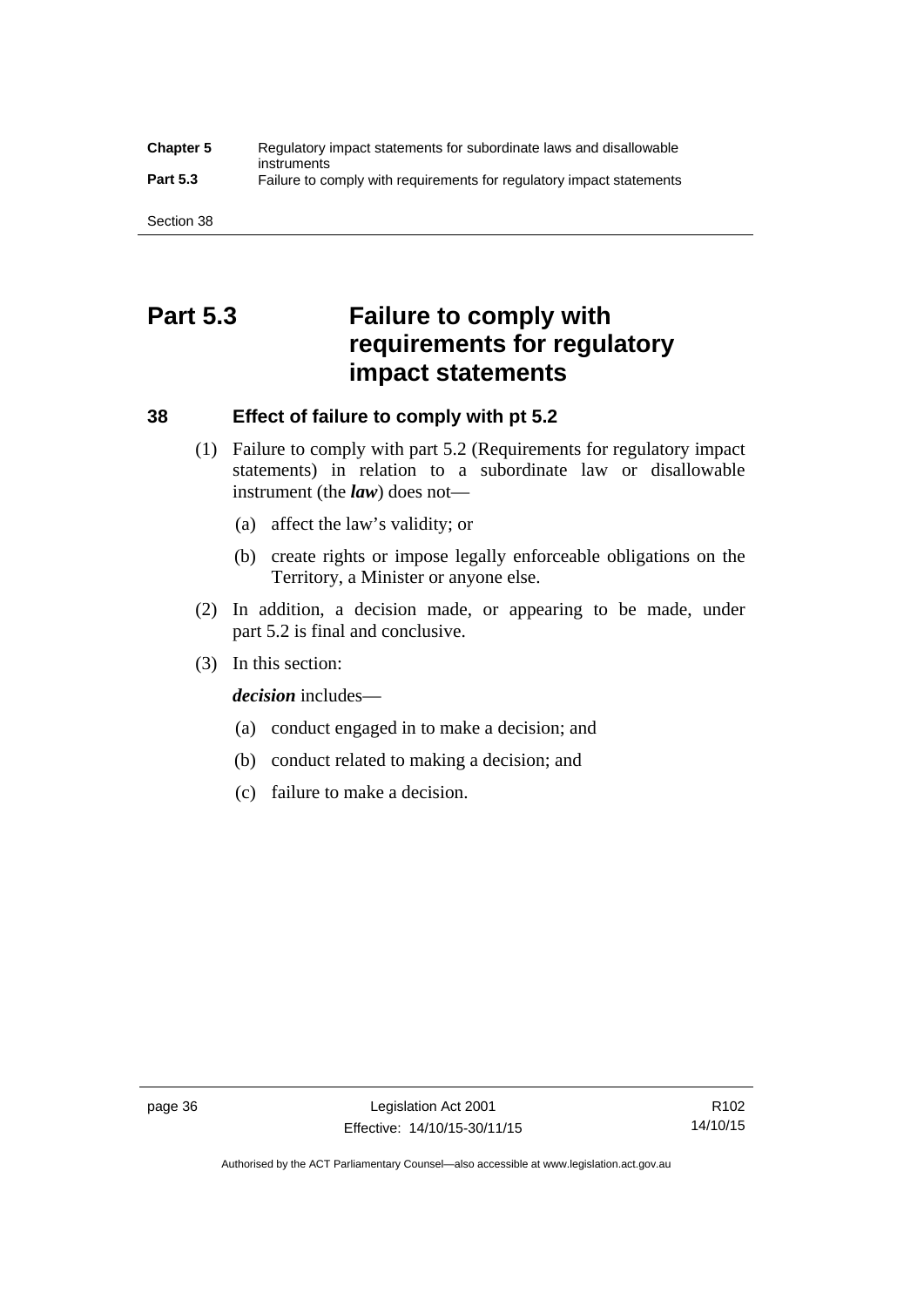# **Chapter 6 Making, notification and numbering of statutory instruments**

# **Part 6.1 General**

## **39 Meaning of** *matter***—ch 6**

In this chapter:

*matter*, in relation to a statutory instrument, includes circumstance, person, place and purpose.

## **40 Presumption of validity**

It is presumed, unless the contrary is proved, that all conditions and steps required for the making of a statutory instrument have been satisfied and carried out.

## **41 Making of certain statutory instruments by Executive**

- (1) This section applies if an Act authorises or requires the Executive to make a subordinate law or disallowable instrument.
- (2) The subordinate law or disallowable instrument is taken to be made by the Executive if—
	- (a) it is signed by 2 or more Ministers who are members of the Executive; and
	- (b) 1 of the signing Ministers is the responsible Minister.
- (3) A subordinate law or disallowable instrument made in accordance with subsection (2) is taken to be made when it is signed by the second Minister signing.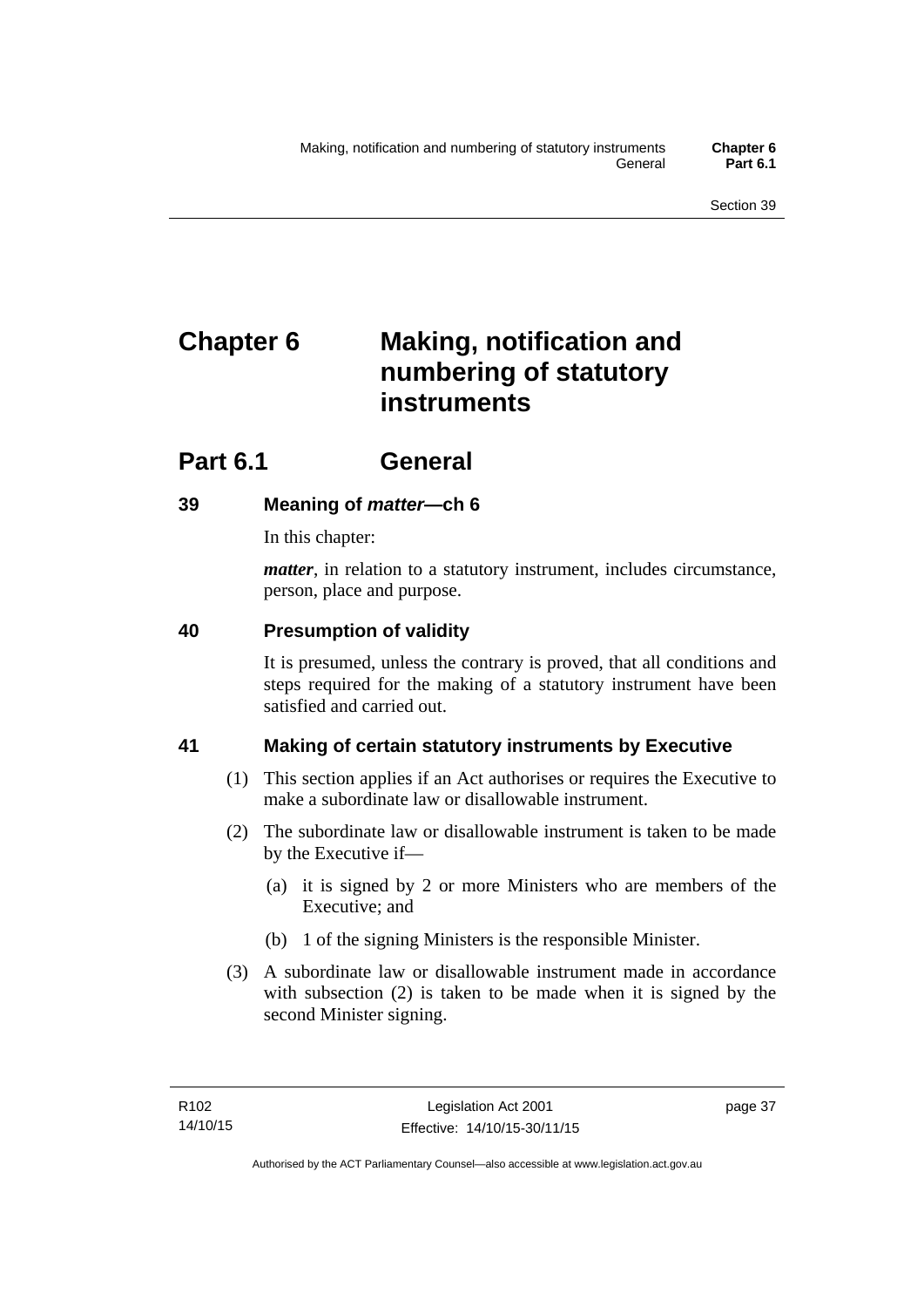- (4) Subsection (2) (b) does not apply if the responsible Minister cannot sign because he or she is absent from the ACT, ill or on leave.
- (5) In this section:

*responsible Minister* means—

- (a) the Minister for the time being administering the Act; or
- (b) if, for the time being, different Ministers administer the Act in relation to different matters—
	- (i) if only 1 Minister administers the Act in relation to the relevant matter—that Minister; or
	- (ii) if 2 or more Ministers administer the Act in relation to the relevant matter—any of the Ministers; or
	- (iii) if subparagraph (ii) does not apply and, for the time being, 2 or more Ministers administer the Act—any of the Ministers;

but does not include a Minister for the time being acting on behalf of the Minister or 2 or more Ministers.

Authorised by the ACT Parliamentary Counsel—also accessible at www.legislation.act.gov.au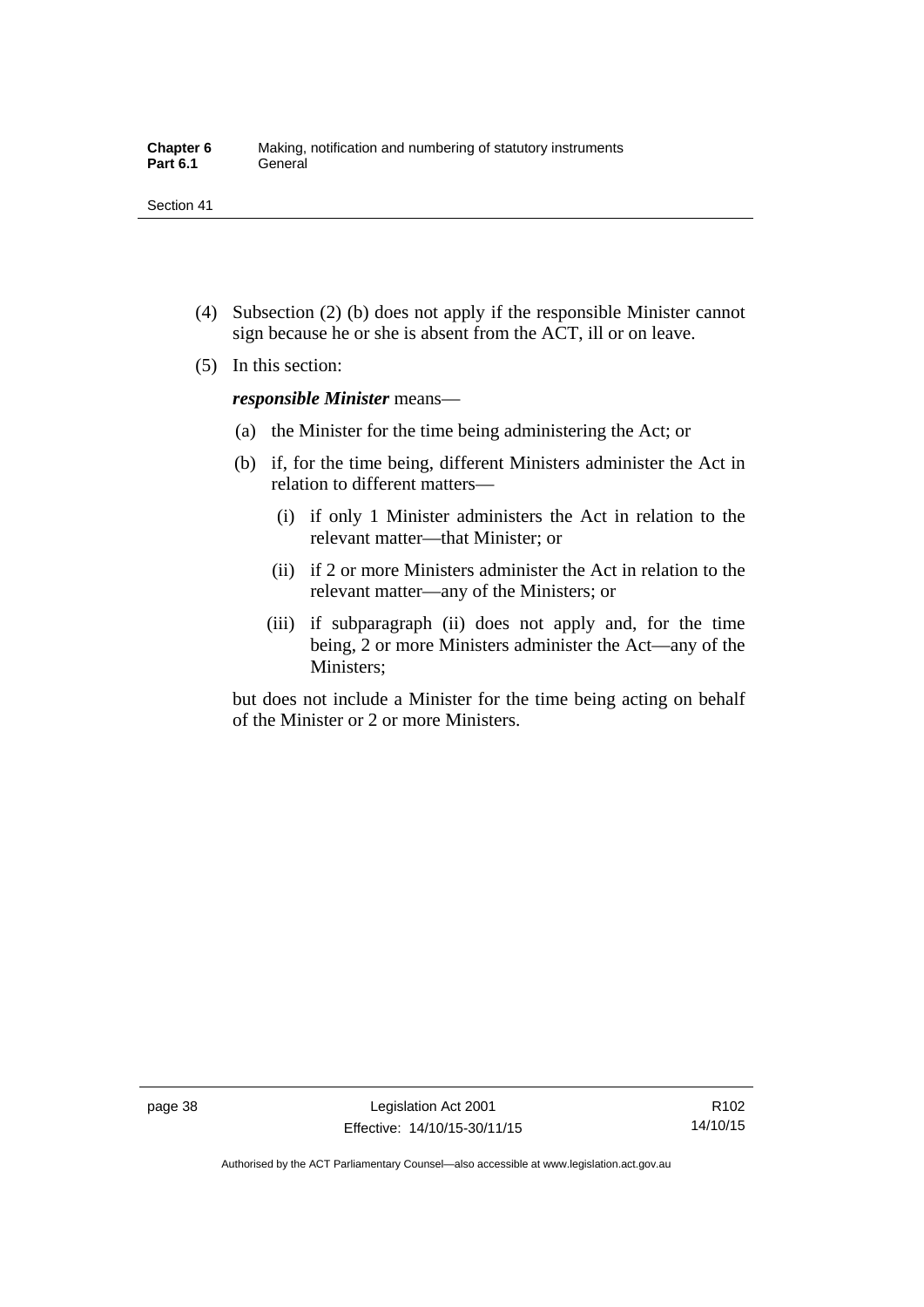# **Part 6.2 Making of statutory instruments generally**

### **42 Power to make statutory instruments**

 (1) If an Act or statutory instrument gives a power that can be exercised by making an instrument, the Act or statutory instrument gives power to make the instrument.

#### **Example**

An Act gives a Minister power to approve codes of practice, but does not require the approval to be in writing or to be given by a particular instrument. The power can be exercised by giving a written approval. The Act, therefore, gives power to make an instrument, namely, a written approval.

- *Note* An example is part of the Act, is not exhaustive and may extend, but does not limit, the meaning of the provision in which it appears (see s 126 and s 132).
- (2) If an Act or statutory instrument gives power to make an instrument that would be a legislative instrument, the power can only be exercised by making an instrument.

#### **Examples**

See examples to s 56 (3) and s 255 (3).

- (3) If an Act or statutory instrument gives power to make an instrument, the power may be exercised from time to time.
- (4) This section is a determinative provision.
	- *Note* See s 5 for the meaning of determinative provisions, and s 6 for their displacement.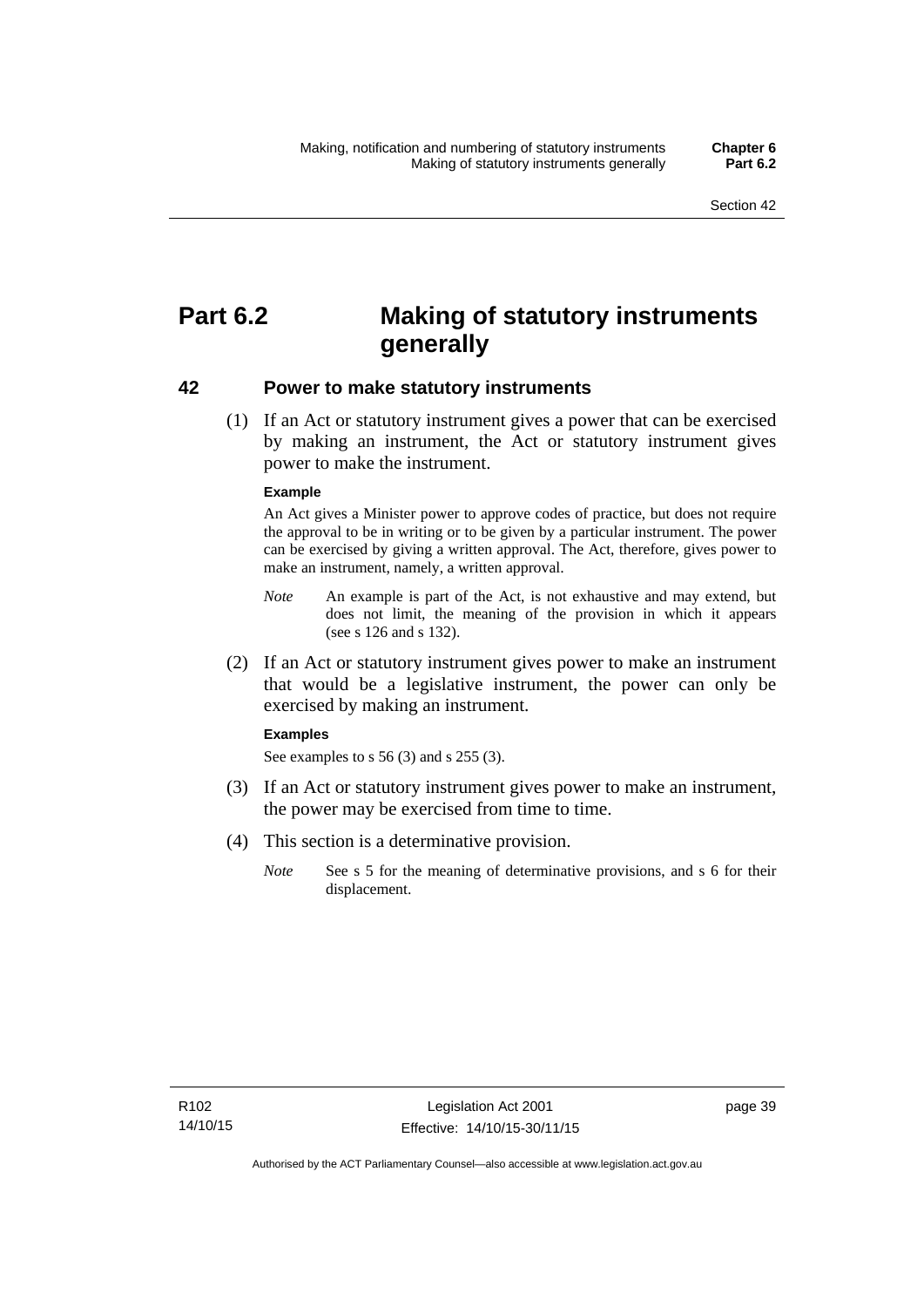### **43 Statutory instruments to be interpreted not to exceed powers under authorising law**

- (1) A statutory instrument is to be interpreted as operating to the full extent of, but not to exceed, the power given by the Act or statutory instrument under which it is made (the *authorising law*).
- (2) Without limiting subsection (1), if a provision of a statutory instrument would, apart from this section, be interpreted as exceeding power—
	- (a) the provision is valid to the extent to which it does not exceed power; and
	- (b) the remainder of the instrument is not affected.

#### **Example 1**

The *Agriculture Services Determination* 2001, pt 4 exceeds the determination– making power given by the *Agriculture Services Act 2000* (hypothetical). The other provisions of the determination are within power.

The determination (apart from pt 4) operates effectively. Pt 4 is treated as if it did not form part of the determination and is disregarded.

*Note* The kind of interpretation indicated in example 1 is known as a divisible interpretation of the determination.

#### **Example 2**

The *Goats Regulation 2001* (hypothetical) is made under the *Goats Act 2001*. The *Goats Regulation 2001*, s 39 seeks to impose rules about the care of 'animals', but the Act only gives power to make regulations about goats.

Section 39 is read restrictively ('read down') as if it mentioned goats. In other words, the section is effective but treated as if it applied only to goats.

*Note* The kind of interpretation indicated in example 2 is known as a distributive interpretation of the regulation.

R102 14/10/15

Authorised by the ACT Parliamentary Counsel—also accessible at www.legislation.act.gov.au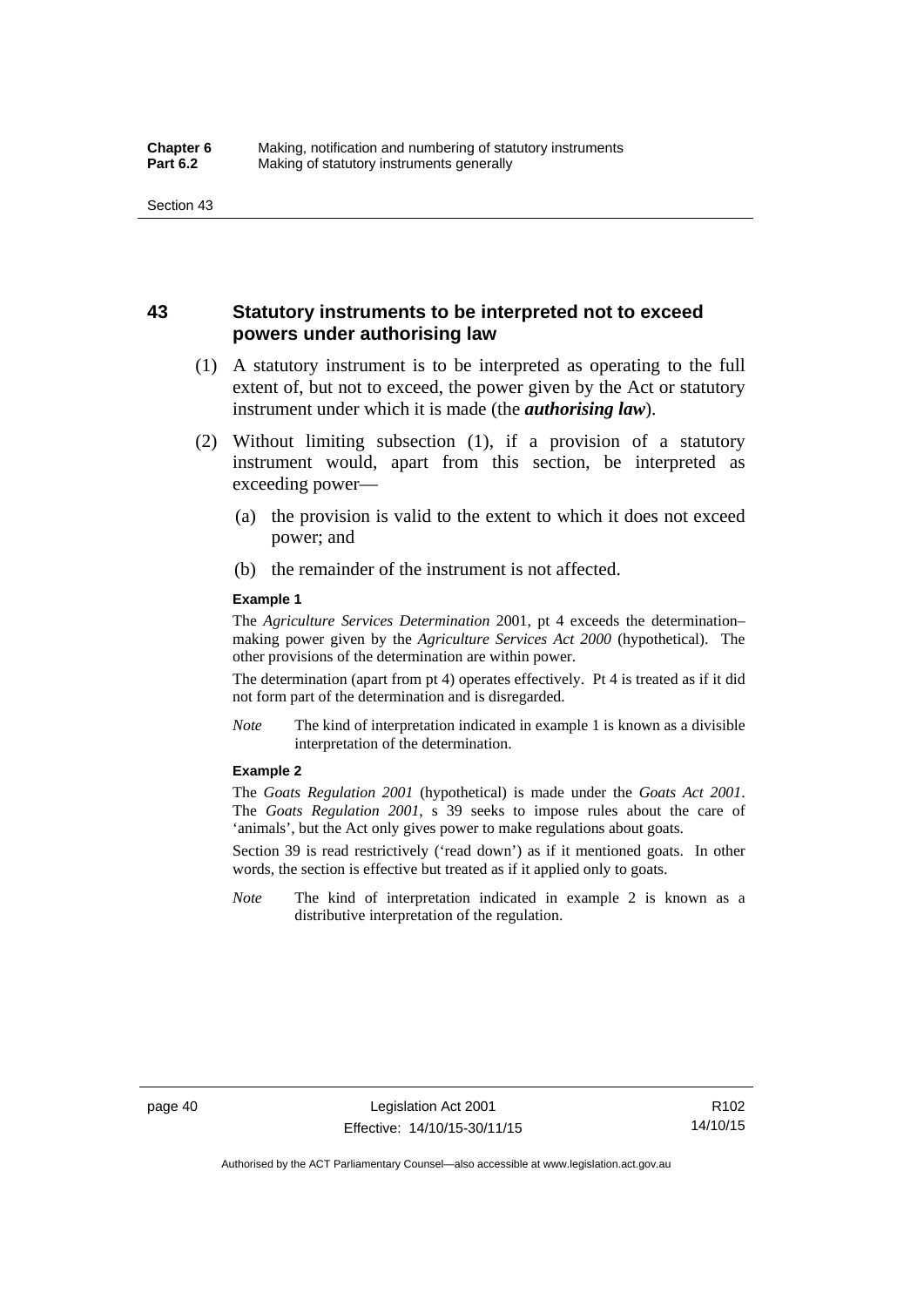#### **Example 3**

The *Wombat Protection Act 2003* (hypothetical) provides that the Minister may appoint a Wombat Advocate. The instrument making the appointment states that the appointment is for 5 years, but the maximum term of appointment authorised under the Act is 4 years.

The instrument is read restrictively ('read down') as if it referred to 4 years. In other words, the instrument is effective but the appointment is only valid for 4 years.

- *Note 1* The kind of interpretation indicated in example 3 is known as a distributive interpretation of the instrument.
- *Note 2* An example is part of the Act, is not exhaustive and may extend, but does not limit, the meaning of the provision in which it appears (see s 126 and s 132).
- (3) Without limiting subsection (1), if the application of a provision of a statutory instrument to a matter would, apart from this section, be interpreted as exceeding power, the provision's application to other matters is not affected.

#### **Example**

The *Community Safety Order 2001* is expressed to apply to all members of the community without qualification although it is in fact made under the *Building Industry (Safety) Act 2000* (hypothetical). That Act is restricted in its operation to the building industry. The order is cast in such wide terms that it cannot be interpreted divisibly or distributively. However, the order applies to entities such as XYZ Constructions Pty Ltd because it is a company in the construction industry.

- (4) This section is in addition to any provision of the statutory instrument or authorising law.
- (5) This section is a determinative provision.
	- *Note* See s 5 for the meaning of determinative provisions, and s 6 for their displacement.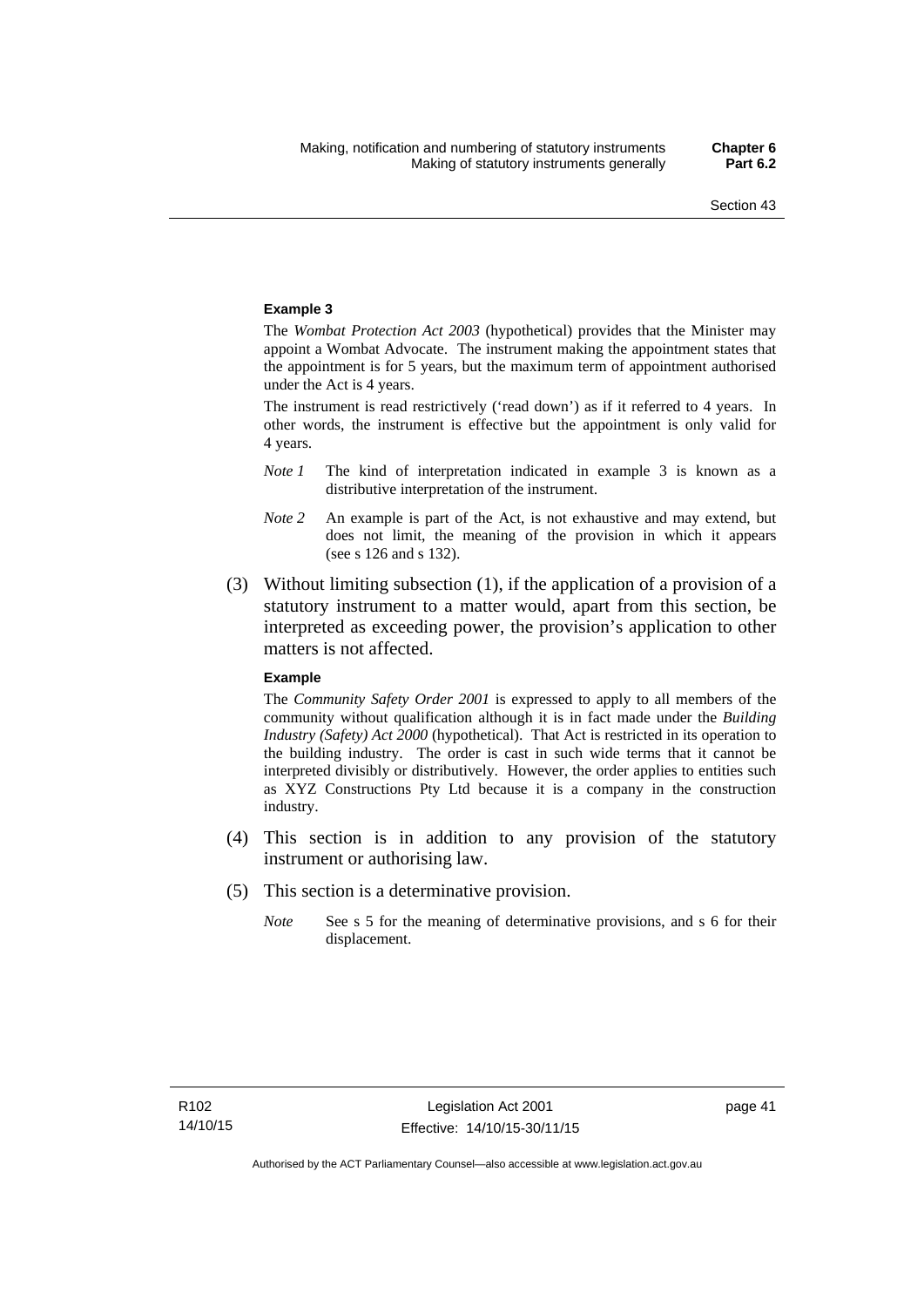### **44 Power to make statutory instruments for Act etc**

- (1) If an Act or statutory instrument (the *authorising law*) authorises or requires the making of a statutory instrument for the authorising law or another Act or statutory instrument (the *other law*), the power authorises a statutory instrument to be made in relation to any matter that—
	- (a) is required or permitted to be prescribed by the authorising law or other law; or
	- (b) is necessary or convenient to be prescribed for carrying out or giving effect to the authorising law or other law.
- (2) Subsection (1) applies to the authorising law even though the authorising law—
	- (a) only authorises the making of a statutory instrument for the authorising law; or
	- (b) also authorises or requires the making of a statutory instrument about a particular matter.
- (3) Power given by the authorising law to make a statutory instrument about a particular matter does not limit power given by the authorising law or other law to make a statutory instrument (whether or not of the same kind) about any other matter.
- (4) This section is a determinative provision.
	- *Note* See s 5 for the meaning of determinative provisions, and s 6 for their displacement.

R102 14/10/15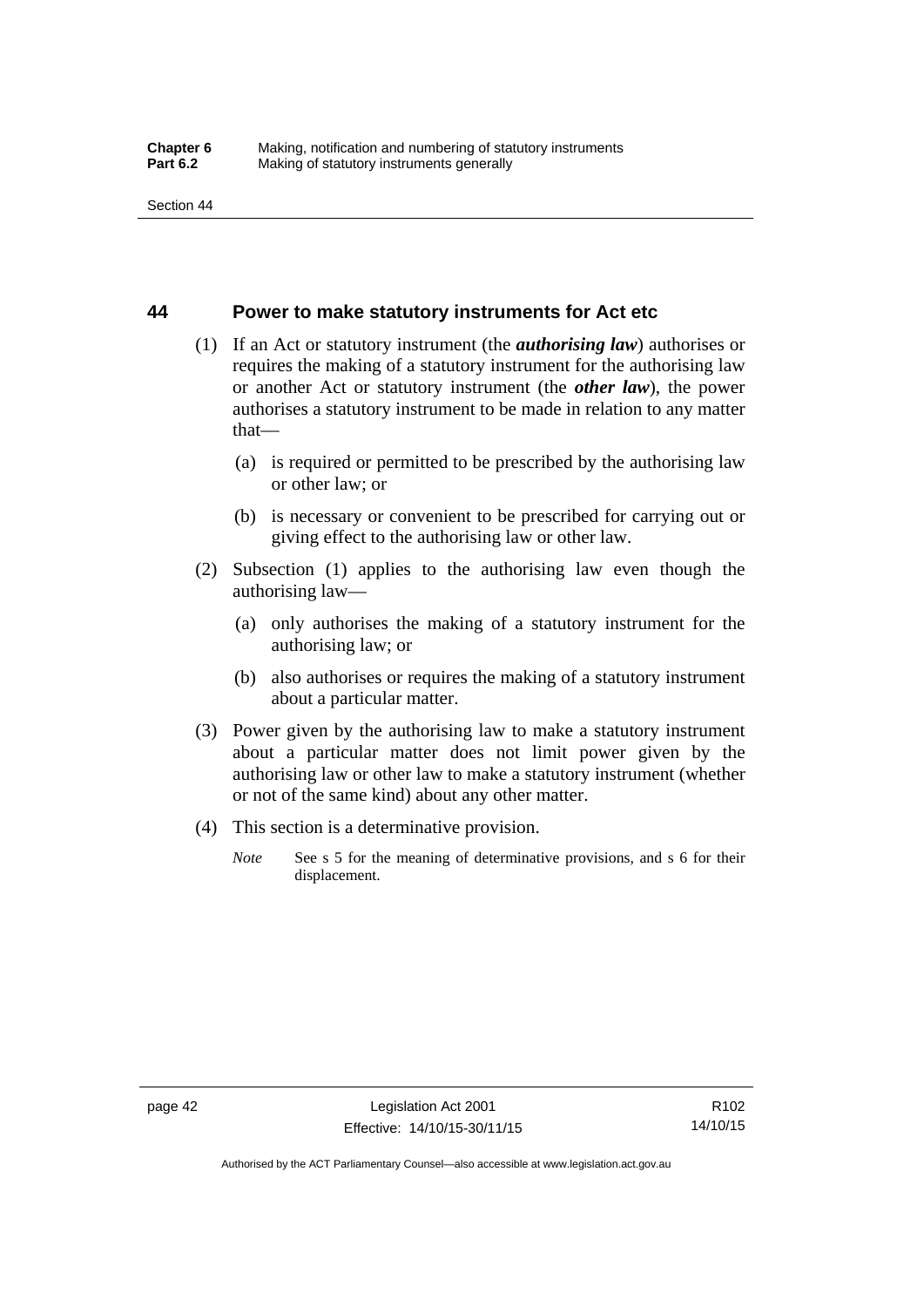### **45 Power to make court rules**

- (1) The power of an entity to make rules for a court includes power to make rules in relation to any matter necessary or convenient to be prescribed for carrying out or giving effect to the court's jurisdiction under any law that authorises or requires anything to be done in or in relation to the court.
- (2) This section is additional to section 44.
- (3) This section is a determinative provision.
	- *Note* See s 5 for the meaning of determinative provisions, and s 6 for their displacement.
- (4) In this section:

*court* includes a tribunal*.*

*disallowable instrument*, for a Commonwealth Act, means an instrument that can be disallowed under the *[Legislative Instruments](http://www.comlaw.gov.au/Series/C2004A01224)  [Act 2003](http://www.comlaw.gov.au/Series/C2004A01224)* (Cwlth), part 5 (Parliamentary scrutiny of legislative instruments), including that part, or provisions of that part, applied by another Commonwealth law.

*law* means—

- (a) an Act, subordinate law or disallowable instrument; or
	- *Note* A reference to an Act, subordinate law or disallowable instrument includes a reference to a provision of the Act, law or instrument (see s 7, s 8 and s 9).
- (b) a Commonwealth Act or a disallowable instrument under a Commonwealth Act (or a provision of such an Act or instrument).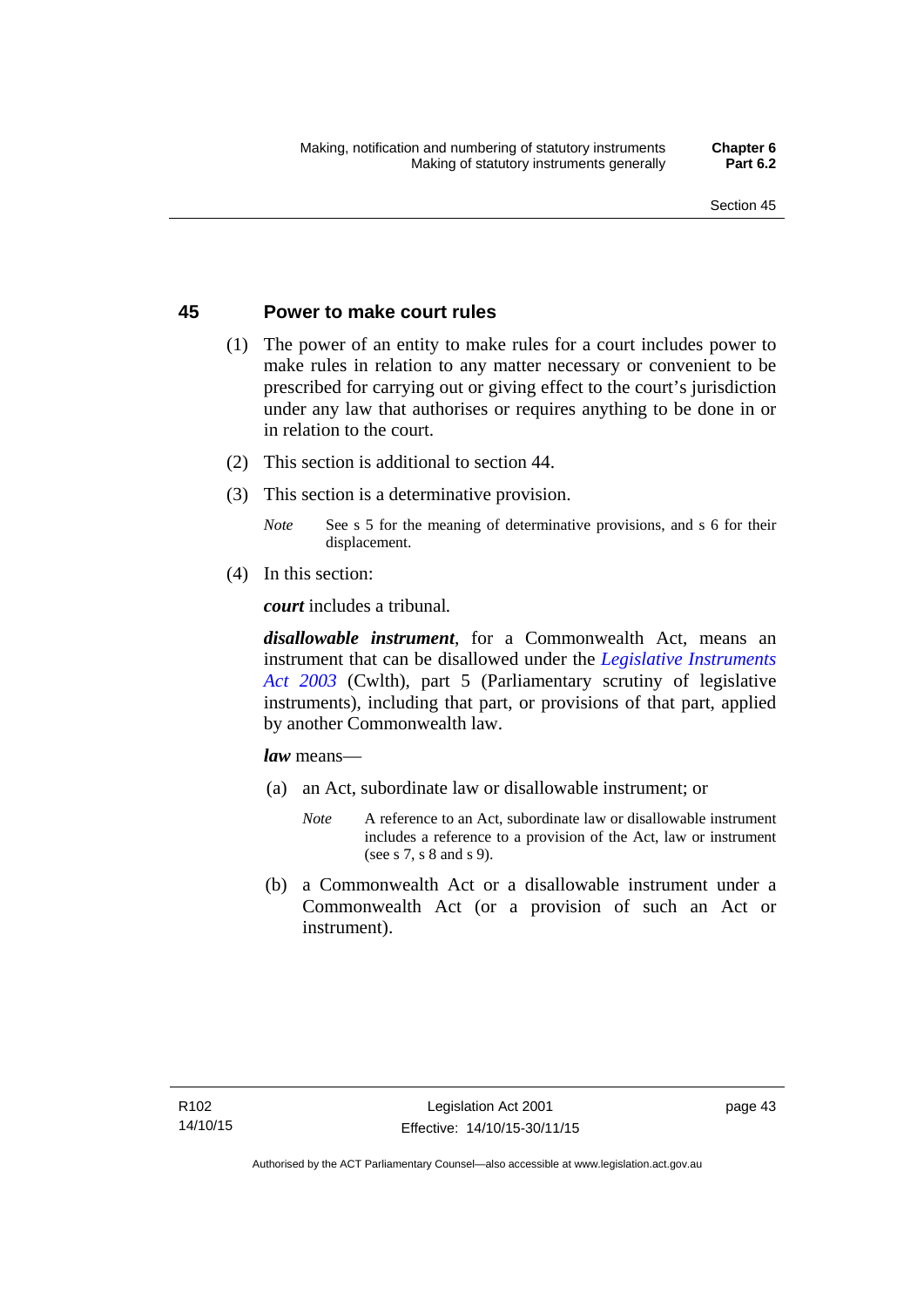### **46 Power to make instrument includes power to amend or repeal**

- (1) Power given under an Act or statutory instrument (the *authorising law*) to make a statutory instrument includes power to amend or repeal the instrument.
- (2) The power to amend or repeal the instrument is exercisable in the same way, and subject to the same conditions, as the power to make the instrument.

#### **Examples**

- 1 If the instrument is a disallowable instrument, an amendment or repeal of the instrument is also a disallowable instrument.
- 2 If the instrument is a notifiable instrument, an amendment or repeal of the instrument is also a notifiable instrument.
- 3 If notice of the making of the instrument must be published in a newspaper, notice of an amendment or repeal of the instrument must also be published in the newspaper.
- *Note* An example is part of the Act, is not exhaustive and may extend, but does not limit, the meaning of the provision in which it appears (see s 126 and s 132).
- (3) Despite subsection (1), a form that is a legislative instrument may be repealed or repealed and remade (with or without changes), but may not be amended.
- (4) This section is a determinative provision.
	- *Note* See s 5 for the meaning of determinative provisions, and s 6 for their displacement.

### **47 Statutory instrument may make provision by applying law or instrument**

 (1) This section applies if an Act, subordinate law or disallowable instrument (the *authorising law*) authorises or requires the making of a statutory instrument (the *relevant instrument*) about a matter.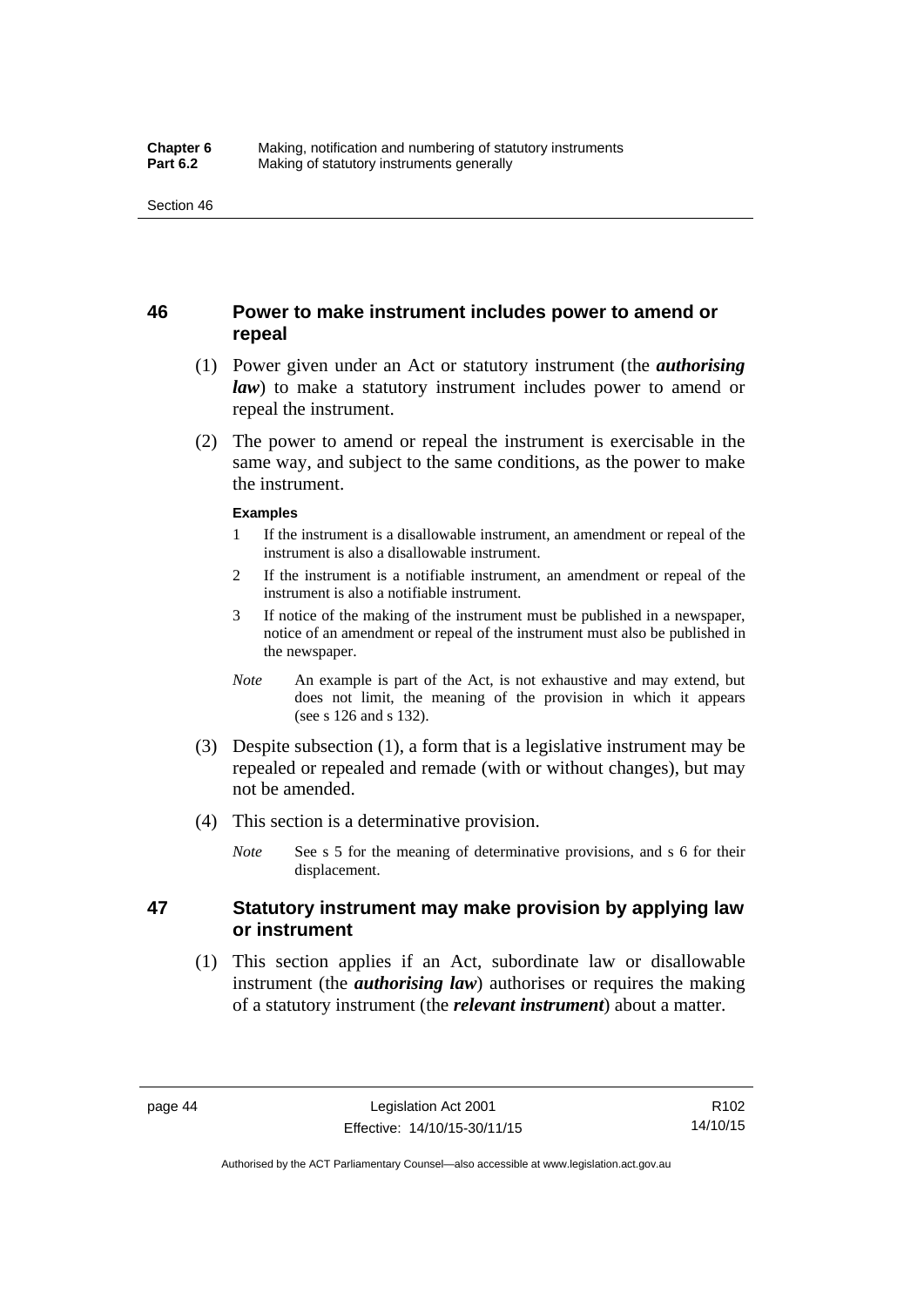- (2) The relevant instrument may make provision about the matter by applying an ACT law—
	- (a) as in force at a particular time; or
	- (b) as in force from time to time.
- (3) The relevant instrument may make provision about the matter by applying a law of another jurisdiction, or an instrument, as in force only at a particular time.

*Note* For information on the operation of s (3), see the examples to s (9).

- (4) If the relevant instrument makes provision about the matter by applying a law of another jurisdiction or an instrument, the following provisions apply:
	- (a) if subsection (3) is displaced by, or under authority given by, an Act or the authorising law—the law of the other jurisdiction or instrument is applied as in force from time to time;
		- *Note* For the displacement of s (3), see s 6, examples 1 and 2.
	- (b) if subsection (3) is not so displaced and the relevant instrument does not provide that the law of the other jurisdiction or instrument is applied as in force at a particular time—the law or instrument is taken to be applied as in force when the relevant instrument is made.

### **Examples—s (4) (b)**

1 The *Locust Damage Compensation Determination 2003* (a hypothetical disallowable instrument) provides for the making of claims against a compensation fund. Section 43 states that disputes about claims must be decided in accordance with the *[Commercial Arbitration Act 1984](http://www.legislation.nsw.gov.au/maintop/view/repealed/act+160+1984+cd+0+Y)* (NSW) (the *NSW Act*) as in force from time to time. The determination is made on 1 August 2003. The Act under which the determination is made does not displace s (3). Therefore, even though s 43 purports to apply the [NSW Act](http://www.legislation.nsw.gov.au/maintop/view/repealed/act+160+1984+cd+0+Y) as in force from time to time, the [NSW Act](http://www.legislation.nsw.gov.au/maintop/view/repealed/act+160+1984+cd+0+Y) as in force on 1 August 2003 is applied by the determination.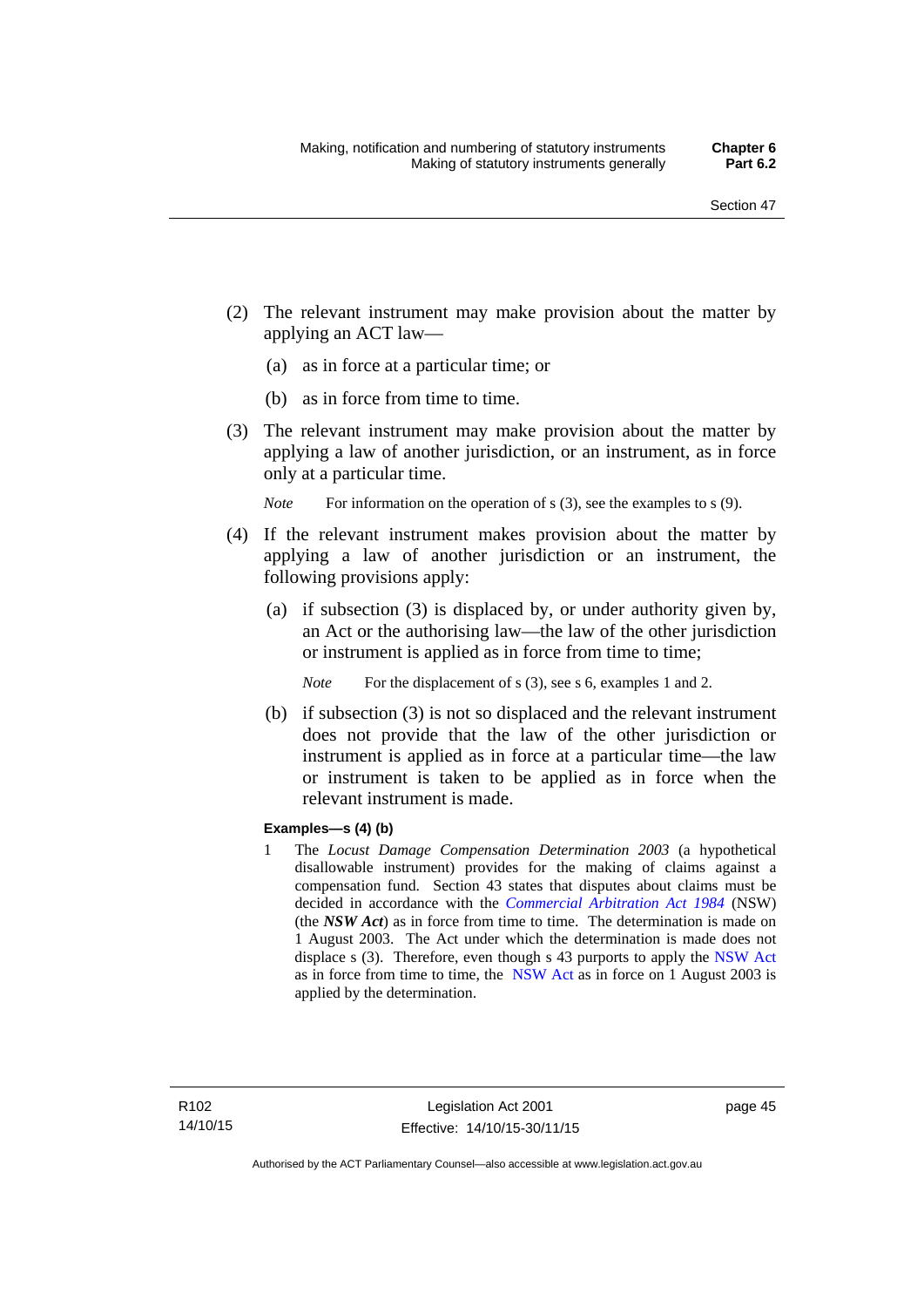Section 47

- 2 The *Locust Damage Compensation Determination 2003* (mentioned in example 1), s 43 states that disputes about claims must be decided in accordance with the *[Commercial Arbitration Act 1984](http://www.legislation.nsw.gov.au/maintop/view/repealed/act+160+1984+cd+0+Y)* (NSW) (the *NSW Act*), but does not state that the [NSW Act](http://www.legislation.nsw.gov.au/maintop/view/repealed/act+160+1984+cd+0+Y) is to be applied as in force from time to time or at a particular time. The determination is made on 1 August 2003. The Act under which the determination is made does not displace s (3). Therefore, the [NSW Act](http://www.legislation.nsw.gov.au/maintop/view/repealed/act+160+1984+cd+0+Y) as in force on 1 August 2003 is applied by the determination.
- *Note* An example is part of the Act, is not exhaustive and may extend, but does not limit, the meaning of the provision in which it appears (see s 126 and s 132).
- (5) If a law of another jurisdiction or an instrument is applied as in force at a particular time, the text of the law or instrument (as in force at that time) is taken to be a notifiable instrument made under the relevant instrument by the entity authorised or required to make the relevant instrument.
- (6) If subsection (3) is displaced and a law of another jurisdiction or an instrument is applied as in force from time to time, the text of each of the following is taken to be a notifiable instrument made under the relevant instrument by the entity authorised or required to make the relevant instrument:
	- (a) the law or instrument as in force at the time the relevant instrument is made;
	- (b) each subsequent amendment of the law or instrument;
	- (c) if the law or instrument is repealed and remade (with or without changes)—the law or instrument as remade and each subsequent amendment of the law or instrument;
	- (d) if a provision of the law or instrument is omitted and remade (with or without changes) in another law or instrument—the provision as remade and each subsequent amendment of the provision.

R102 14/10/15

Authorised by the ACT Parliamentary Counsel—also accessible at www.legislation.act.gov.au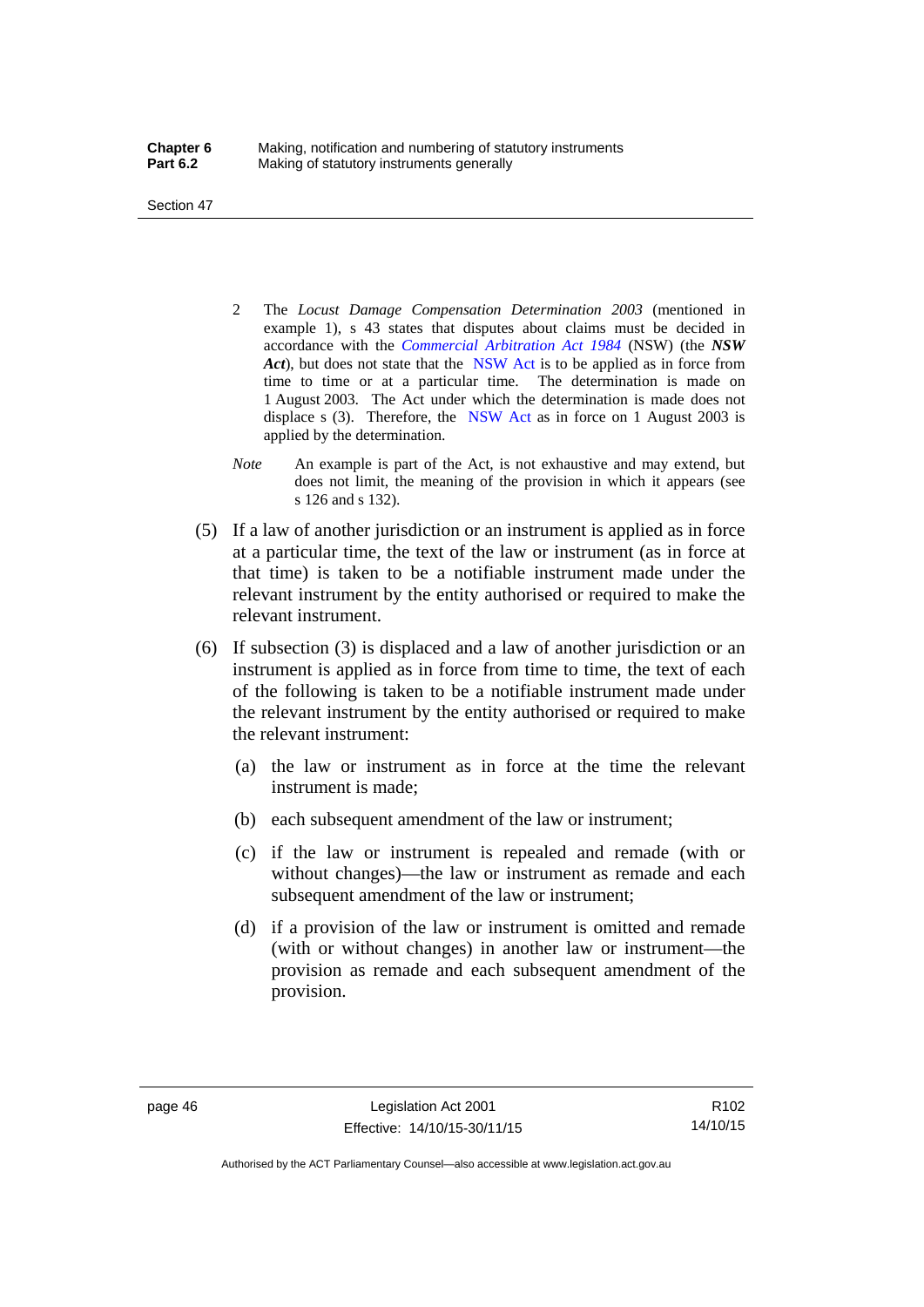- (7) The authorising law or, if the relevant instrument is a subordinate law or disallowable instrument, the relevant instrument may provide that—
	- (a) subsection (5) or (6) does not apply to the relevant instrument; or
	- (b) subsection (5) or (6) applies with the modifications stated in the authorising law or relevant instrument.
- (8) If a provision of an Act, subordinate law or disallowable instrument authorises or requires the application of a law or instrument, the provision authorises the making of changes or modifications to the law or instrument for that application.
- (9) This section is a determinative provision.

#### **Examples—s (3) and s (9)**

Here are 2 examples about the operation of s (3) and (9): the first illustrates how s (3) might be displaced and the second illustrates how a law of another jurisdiction that applies as in force from time to time would operate—

- 1 The effect of s (3) and s (9), and s (10), def *applying*, is that if it is intended to apply, adopt or incorporate a law or instrument as in force from time to time, the authorising law would need to expressly displace s (3) (as illustrated in s 6, examples of different kinds of displacement, example 1) *or* indicate a manifest contrary intention (as illustrated in example 2 in those examples).
- 2 The *ABC Regulation 2001* (made under a provision like those illustrated in s 6, examples of different kinds of displacement, examples 1 and 2) provides that noise measurements are to be taken in accordance with the NSW noise control manual as in force from time to time. The effect of the *ABC Regulation 2001* is that whenever the NSW noise control manual is amended in future, the noise measurements must be taken in accordance with the manual as last amended.
- *Note* See s 5 for the meaning of determinative provisions, and s 6 for their displacement.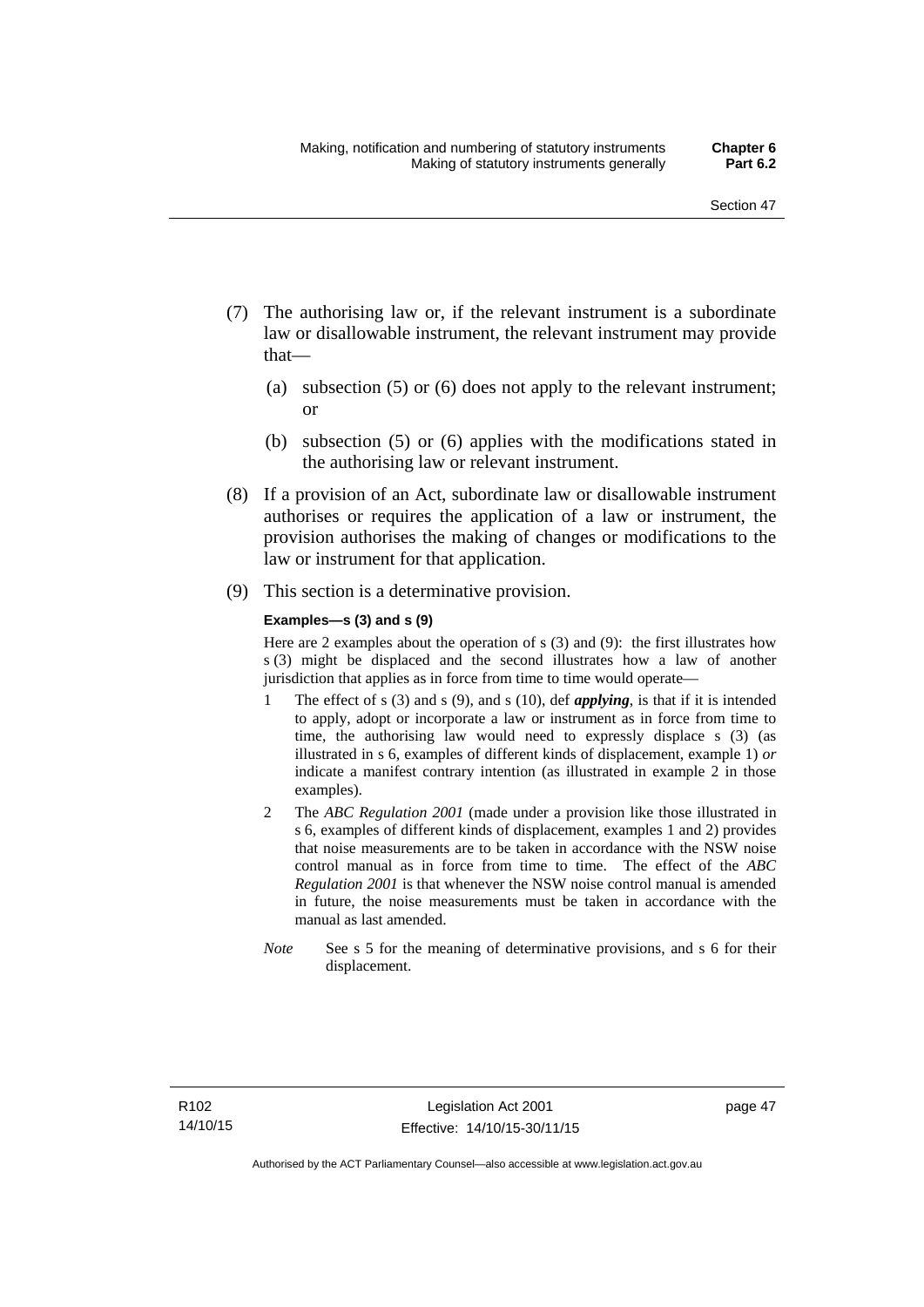(10) In this section:

*ACT law* means an Act, subordinate law or disallowable instrument.

*Note* A reference to an Act, subordinate law or disallowable instrument includes a reference to a provision of the Act, law or instrument (see s 7, s 8 and s 9).

*applying* includes adopting or incorporating.

*Note* See also s 157 (Defined terms–other parts of speech and grammatical forms).

*disallowable instrument*, for a Commonwealth Act, means an instrument that can be disallowed under the *[Legislative Instruments](http://www.comlaw.gov.au/Series/C2004A01224)  [Act 2003](http://www.comlaw.gov.au/Series/C2004A01224)* (Cwlth), part 5 (Parliamentary scrutiny of legislative instruments), including that part, or provisions of that part, applied by another Commonwealth law.

*instrument* includes a provision of an instrument, but does not include an ACT law or a law of another jurisdiction.

*law of another jurisdiction* means—

- (a) a Commonwealth Act or a disallowable instrument under a Commonwealth Act; or
- (b) a State Act, or any regulation or rule under a State Act; or
- (c) a New Zealand or Norfolk Island Act, or any regulation or rule under a New Zealand or Norfolk Island Act; or
- (d) a provision of a law mentioned in paragraphs (a) to (c).

R102 14/10/15

Authorised by the ACT Parliamentary Counsel—also accessible at www.legislation.act.gov.au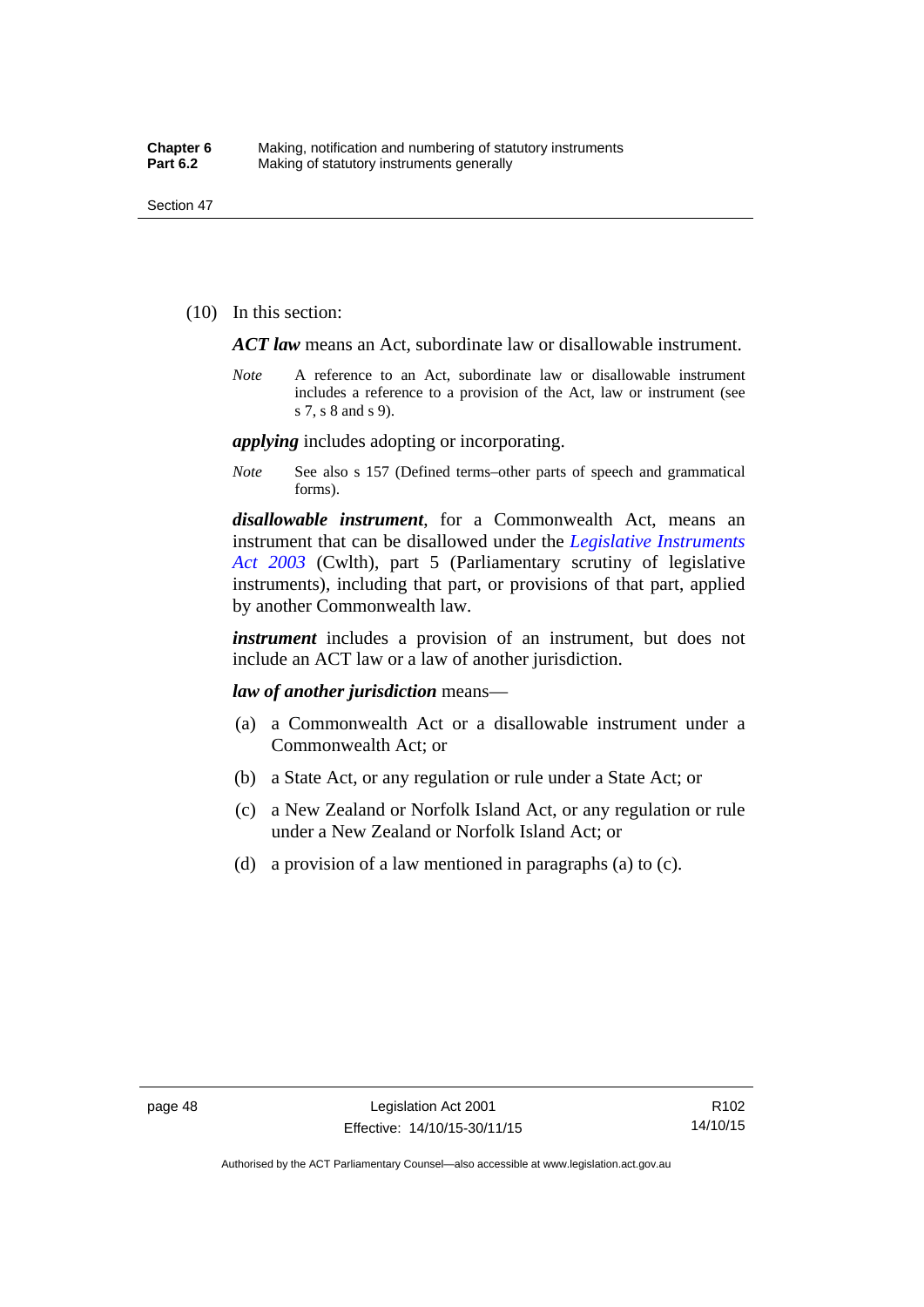## **48 Power to make instrument includes power to make different provision for different categories etc**

- (1) Power given under an Act or statutory instrument to make a statutory instrument includes power—
	- (a) to make different provision in relation to different matters or different classes of matters; or
	- (b) to make an instrument that applies differently by reference to stated exceptions or factors.
- (2) Without limiting subsection (1), power given under an Act or statutory instrument to make a statutory instrument about particular matters includes power to make a statutory instrument about any 1 or more of the matters or a particular class of the matters.
- (3) For this section, a class may consist of a single matter.
- (4) This section is a determinative provision.
	- *Note* See s 5 for the meaning of determinative provisions, and s 6 for their displacement.

### **49 Single instrument may exercise several powers or satisfy several requirements**

- (1) Power given under an Act or statutory instrument may be exercised with any other power to make a single instrument—
	- (a) whether or not the powers are exercised in relation to separate provisions, some of the same provisions, or all of the provisions, of the instrument; or
	- (b) whether or not the other powers are given under the same Act or statutory instrument, another Act or statutory instrument or any other territory law.
- (2) A statutory instrument is taken—
	- (a) to be made under each power given under territory law under which it could be made; and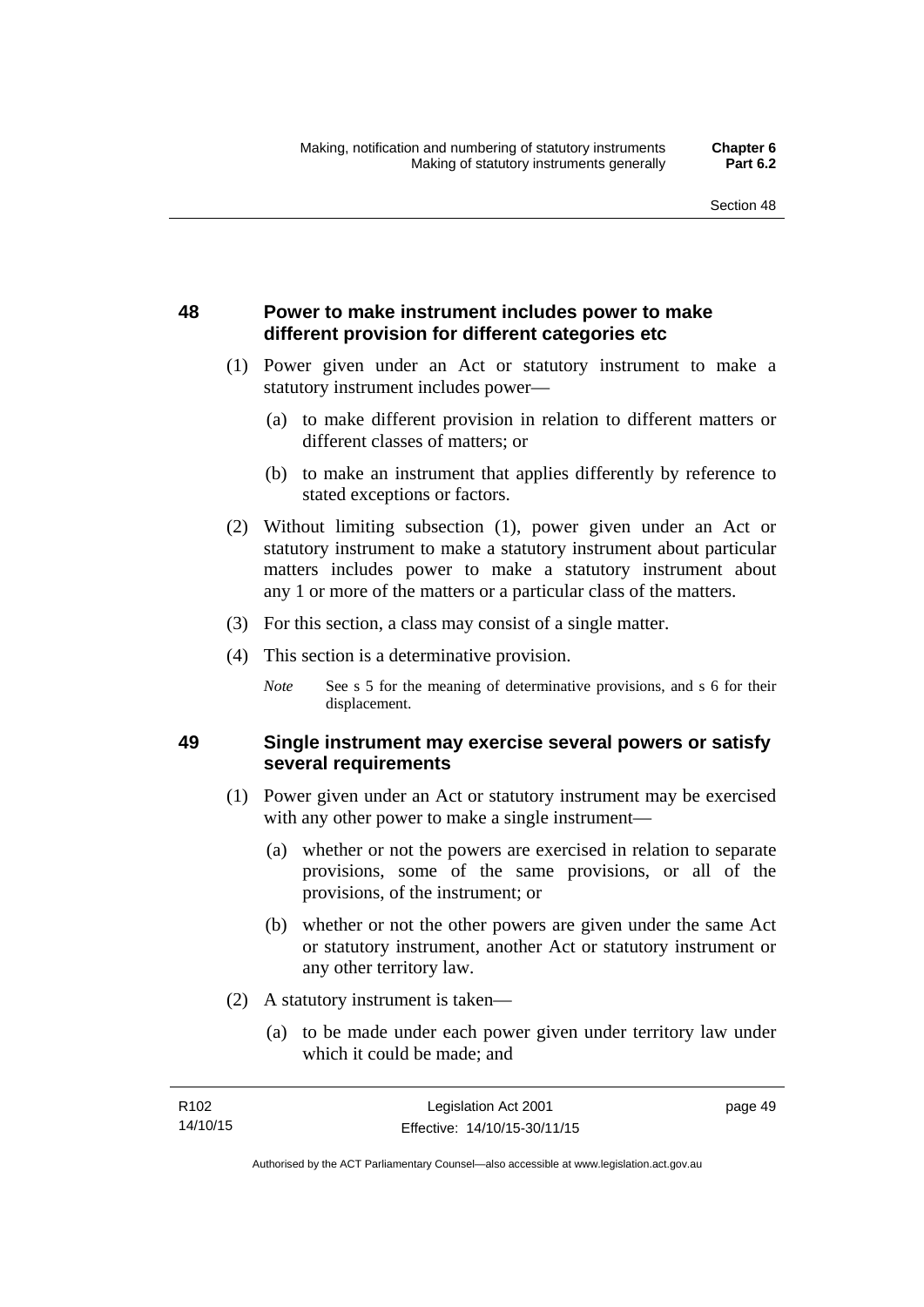- (b) to satisfy each requirement under territory law that it could satisfy.
- (3) Without limiting subsection (2), that subsection applies to an instrument even though—
	- (a) it is stated to be made under a particular territory law (the *authorising law*) or a particular provision of the authorising law; and
	- (b) it is stated to be made for a particular territory law (the *requiring law*) or a particular provision of the requiring law.
- (4) This section is a determinative provision.
	- *Note* See s 5 for the meaning of determinative provisions, and s 6 for their displacement.

### **50 Relationship between authorising law and instrument dealing with same matter**

- (1) If an Act or statutory instrument (the *authorising law*) gives power to make a statutory instrument about a matter, the instrument may make provision in relation to a particular aspect of the matter even though provision is made by the authorising law in relation to another aspect of the matter or in relation to another matter.
- (2) This section is a determinative provision.
	- *Note* See s 5 for the meaning of determinative provisions, and s 6 for their displacement.

### **51 Instrument may make provision in relation to land by reference to map etc**

- (1) This section applies if an Act or statutory instrument authorises or requires provision to be made by statutory instrument in relation to land or waters.
- (2) Provision may be made by reference to—
	- (a) a particular map or plan held by an entity; or

Authorised by the ACT Parliamentary Counsel—also accessible at www.legislation.act.gov.au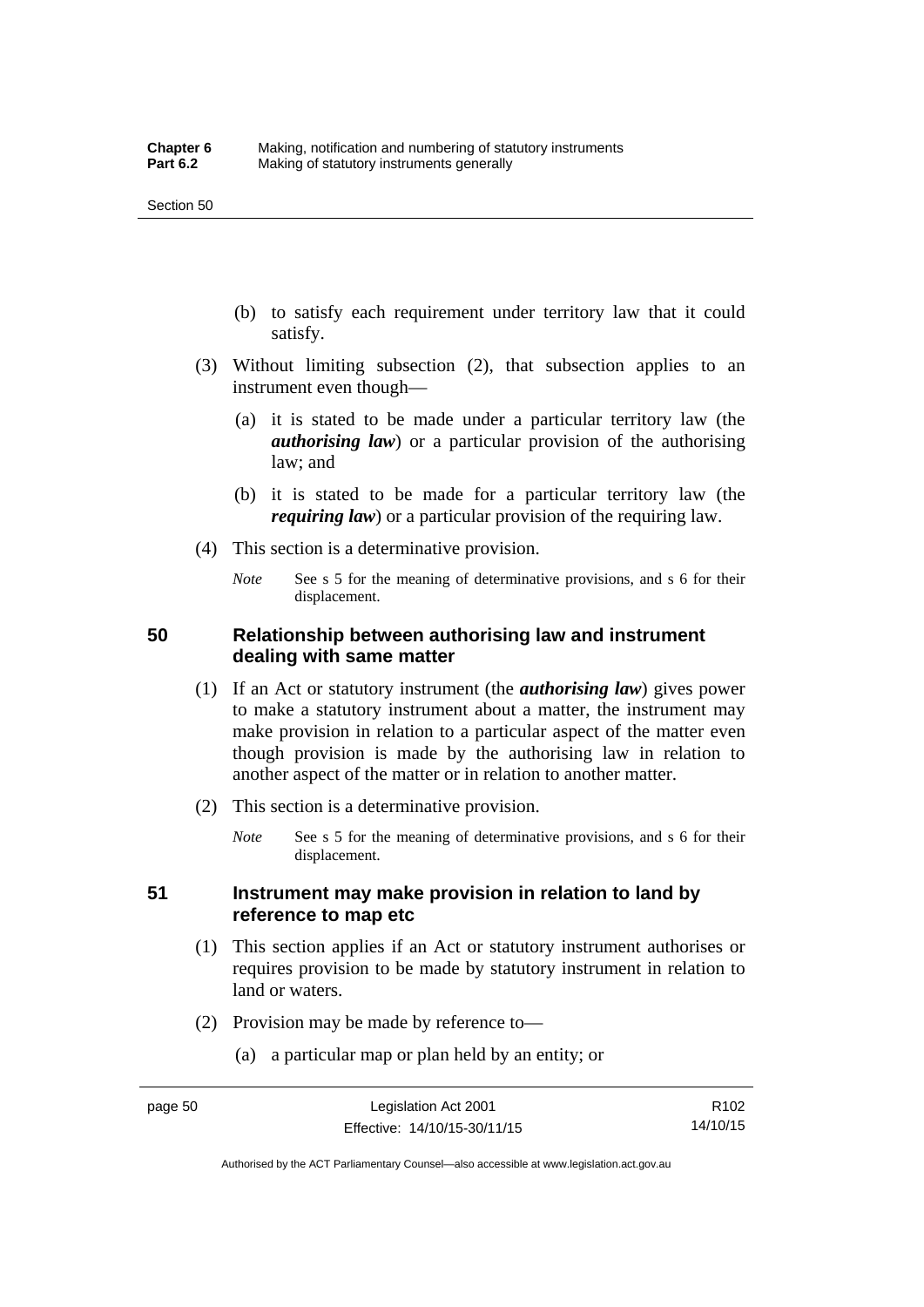(b) a particular entry in a register kept by an entity;

if the map, plan or register is available for inspection (on the internet or otherwise) by members of the public, whether or not on payment of a fee.

### **52 Instrument may authorise determination of matter etc**

- (1) This section applies if an Act or statutory instrument (the *authorising law*) authorises or requires provision to be made about a matter by statutory instrument.
- (2) A statutory instrument made under the authorising law may make provision about the matter by authorising or requiring a stated entity to make provision about the matter, or any aspect of the matter, whether or not from time to time.
- (3) This section is a determinative provision.
	- *Note* See s 5 for the meaning of determinative provisions, and s 6 for their displacement.
- (4) In this section:

*provision*, for a matter, includes determining or regulating the matter, applying the instrument to the matter, being satisfied or forming an opinion about anything relating to the matter, or doing anything else in relation to the matter.

#### **Example**

If an Act provides that an application is to be in a prescribed form, a regulation made under the Act may provide that the form is to be a form approved by the Minister.

*Note* An example is part of the Act, is not exhaustive and may extend, but does not limit, the meaning of the provision in which it appears (see s 126 and s 132).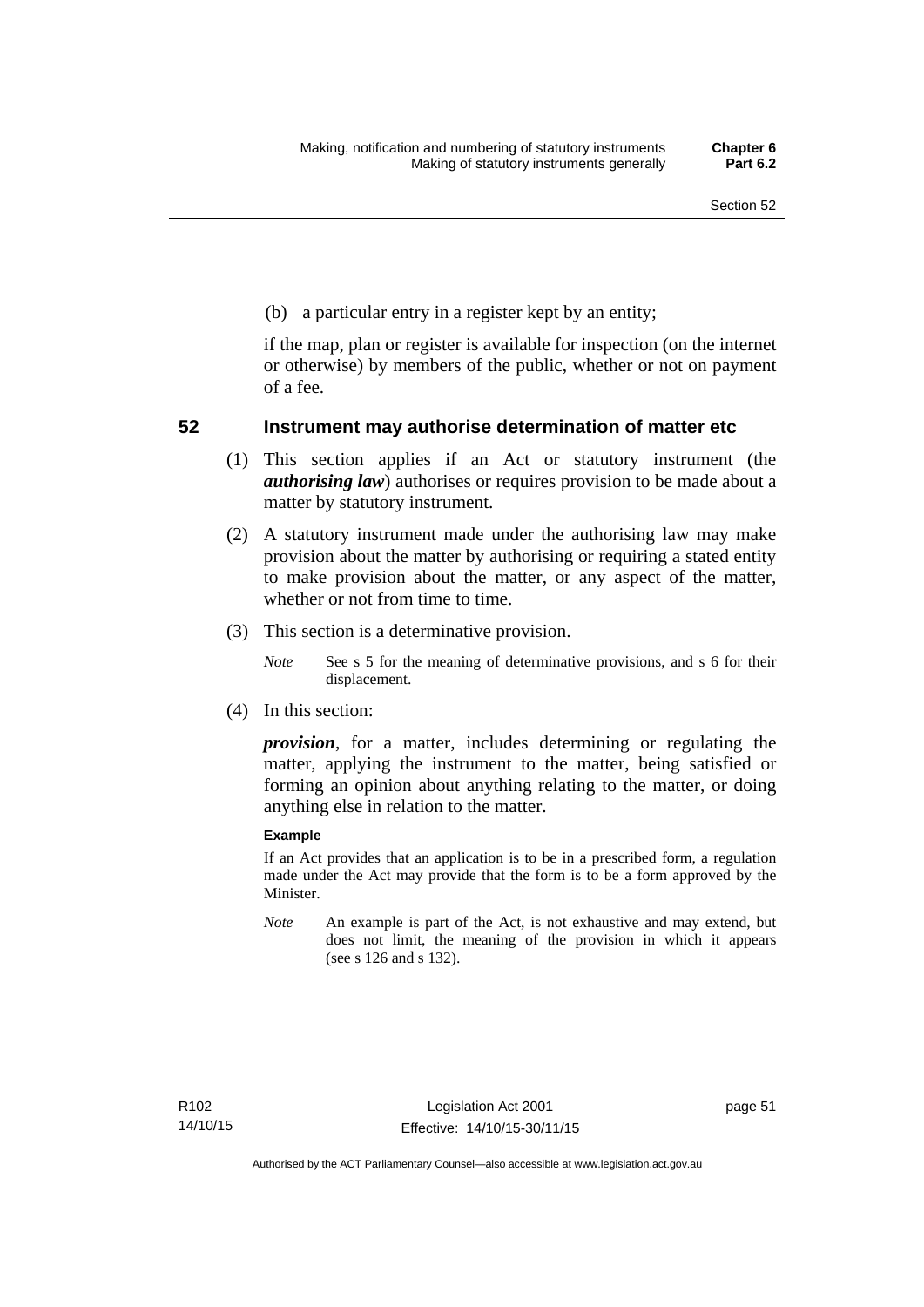### **53 Instrument may prohibit**

- (1) If an Act or statutory instrument authorises or requires a matter to be regulated (however described) by statutory instrument, the power may be exercised by prohibiting by statutory instrument the matter or any aspect of the matter.
- (2) This section is a determinative provision.
	- *Note* See s 5 for the meaning of determinative provisions, and s 6 for their displacement.

### **54 Instrument may require making of statutory declaration**

- (1) If an Act or statutory instrument (the *authorising law*) gives power to make a statutory instrument, the instrument may require the making of a statutory declaration.
	- *Note* The *[Statutory Declarations Act 1959](http://www.comlaw.gov.au/Series/C2004A07365)* (Cwlth) applies to the making of statutory declarations under territory laws (see that Act, s 5).
- (2) Subsection (1) applies—
	- (a) whether or not the authorising law authorises or requires penalties to be prescribed by instrument; and
	- (b) if the authorising law authorises or requires penalties to be prescribed by instrument—irrespective of the level of penalties that may be prescribed.
- (3) This section is a determinative provision.
	- *Note* See s 5 for the meaning of determinative provisions, and s 6 for their displacement.

R102 14/10/15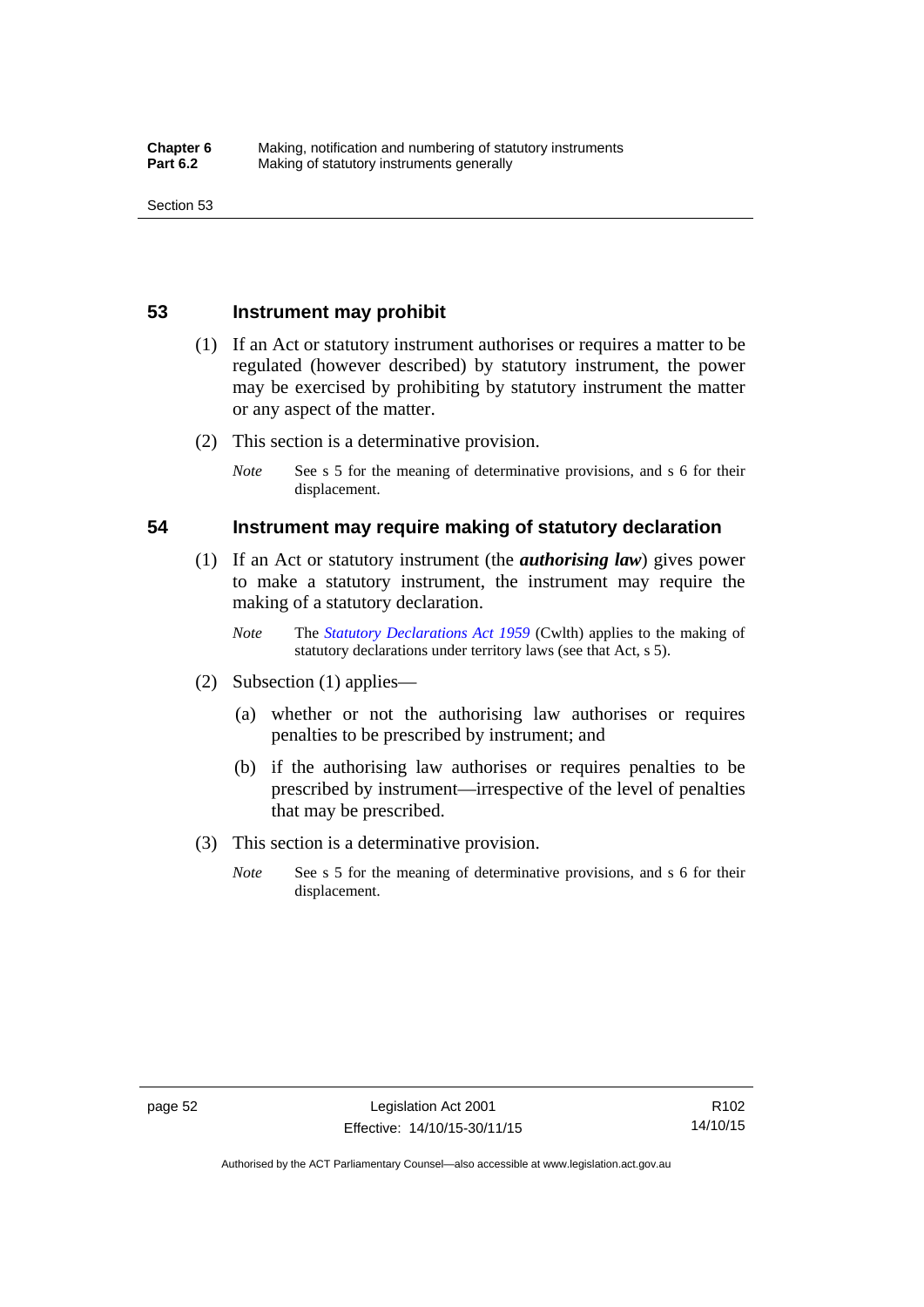# **Part 6.3 Making of certain statutory instruments about fees**

### **55 Definitions—pt 6.3**

In this part:

*fee* includes a charge or other amount.

*provide* a service includes exercise a function.

*service* includes a function or facility.

### **56 Determination of fees by disallowable instrument**

- (1) This section applies if an Act (the *authorising law*) authorises fees to be determined for an Act or statutory instrument (the *relevant law*).
- (2) The authorising law authorises a fee to be determined in relation to any matter under or related to the relevant law.
- (3) To remove any doubt, a fee may be determined for a provision of the relevant law even though the provision does not mention a fee.

#### **Example**

The X Act, s 15 provides for a person to apply for an approval but makes no mention of a fee for the approval. However, the Act, s 79 (1) provides:

(1) The Minister may determine fees for this Act.

Because s 79 (1) permits a fee to be determined 'for this Act', this Act, s 56 applies in relation to s 15 and the Minister may, in writing, determine an application fee for the approval.

- *Note 1* The determination of a fee by a Minister under an Act is a disallowable instrument and must be in writing (see s 9 (1) (b) and s 42 (2)).
- *Note 2* An example is part of the Act, is not exhaustive and may extend, but does not limit, the meaning of the provision in which it appears (see s 126 and s 132).

page 53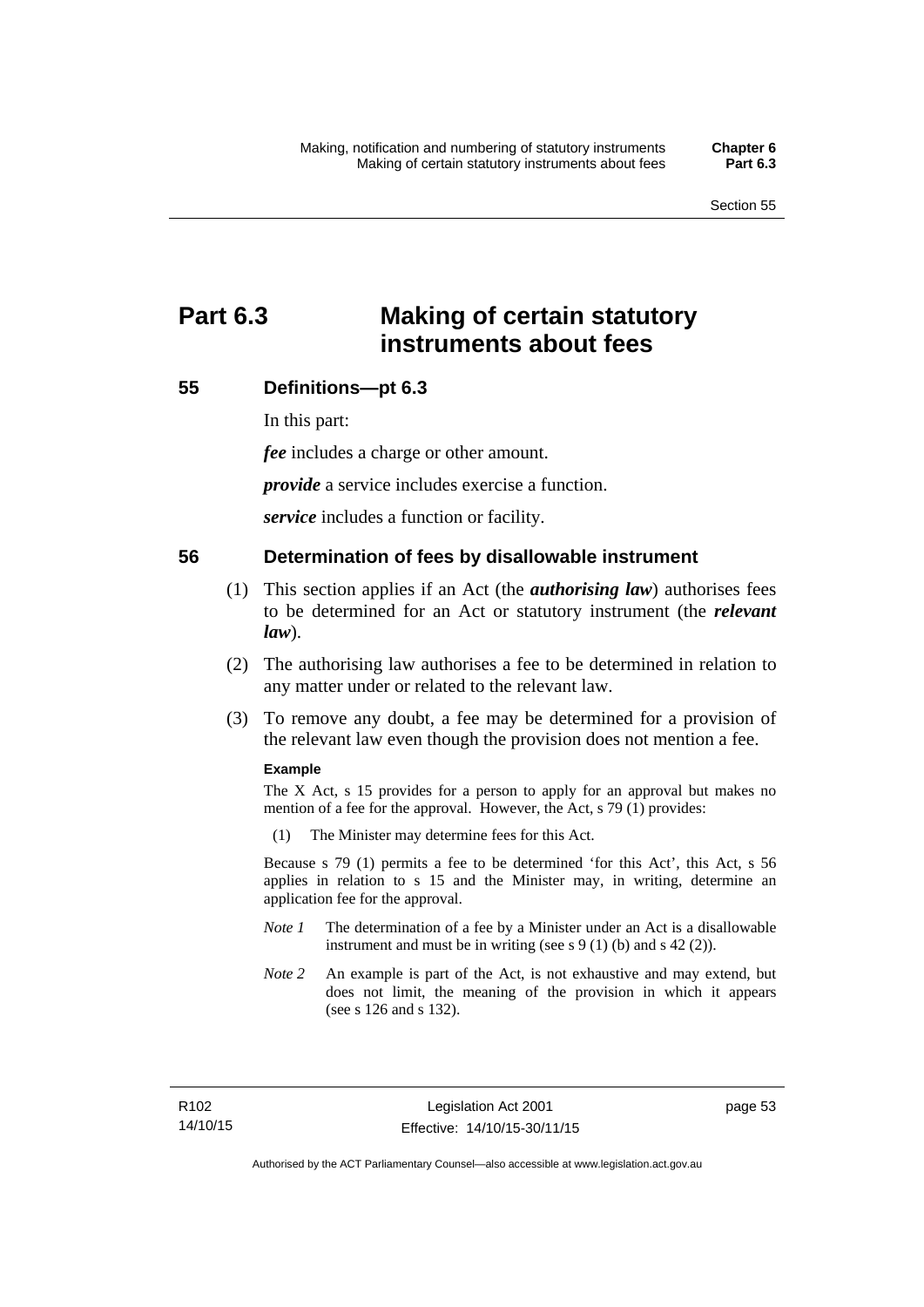- (4) A fee may be determined—
	- (a) by stating the fee; or
	- (b) by setting a rate, or providing a formula or other method, by which the fee is to be worked out; or
	- (c) by a combination of a stated fee and a rate, formula or other method.

#### **Examples—different methods of determining fees**

An instrument may determine a fee by stating an amount (eg \$250), or a rate (eg \$7.50 per kilogram). An instrument may also determine a fee by providing a formula. For example, the fee for a licence issued for part of a year could be worked out using the following formula:

annual fee  $\times$  whole and part months for which licence issued  $\frac{12}{\sqrt{12}}$ 

- (5) The determination—
	- (a) must provide by whom the fee is payable; and
	- (b) must provide to whom the fee is to be paid; and
	- (c) may make provision about the circumstances in which the fee is payable; and
	- (d) may make provision about exempting a person from payment of the fee; and
	- (e) may make provision about when the fee is payable and how it is to be paid (for example, as a lump sum or by instalments); and
	- (f) may mention the service for which the fee is payable; and
	- (g) may make provision about waiving, postponing or refunding the fee (completely or partly); and
	- (h) may make provision about anything else relating to the fee.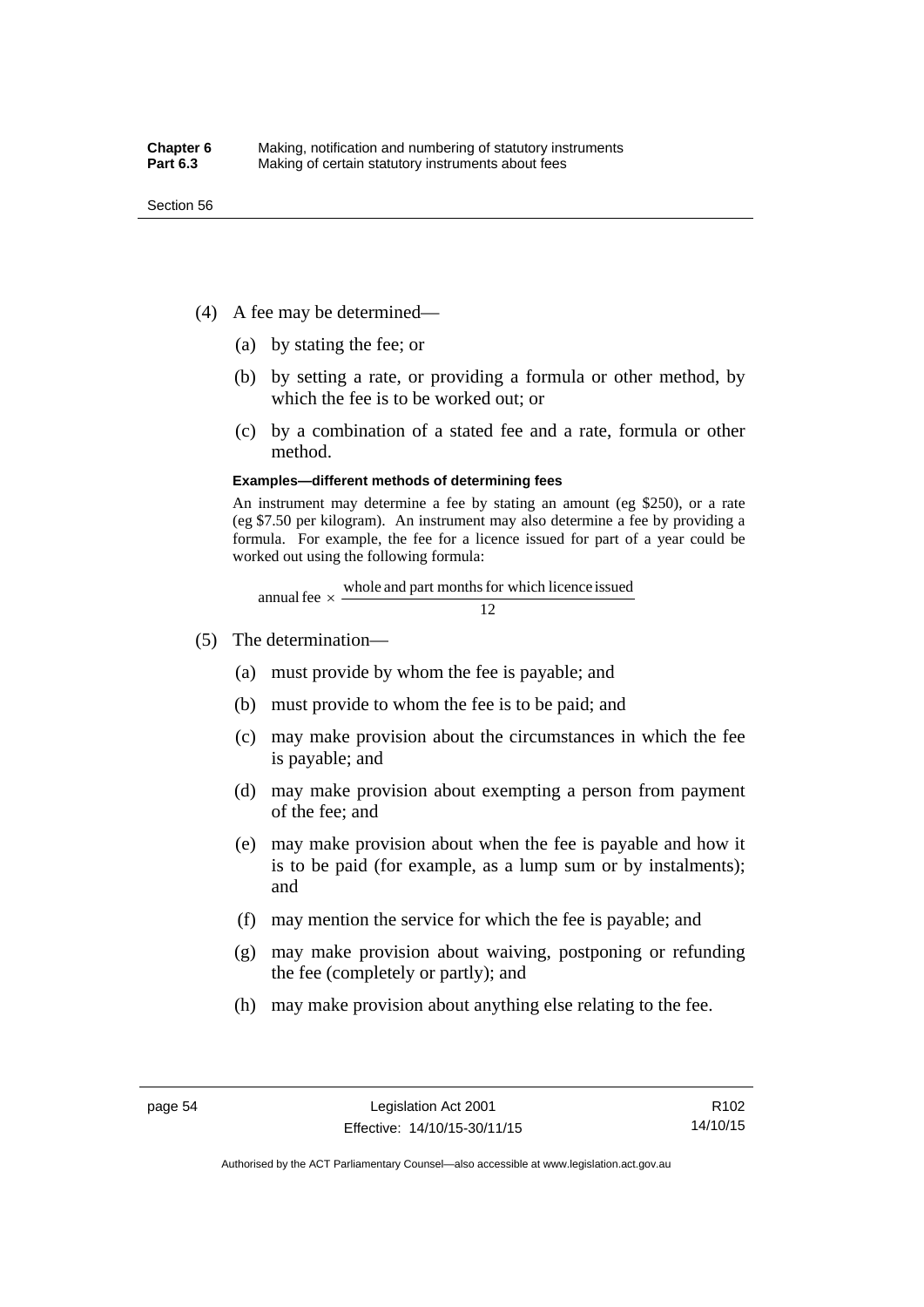### **Example—par (a)**

a provision that the owner for the time being of a vehicle is liable for any unpaid registration fee

#### **Examples—par (c)**

- 1 a provision that a document prepared and submitted in accordance with a condition imposed under the Act be accompanied by a fee
- 2 a provision that royalty ceases to be payable if the percentage of recoverable minerals is less than the prescribed limit

#### **Examples—par (e)**

- 1 a provision that a levy is payable within 30 days after the day goods are sold
- 2 a provision that, if a licensee fails to pay an instalment payable in the financial year within 14 days after the day it is payable, all remaining instalments payable in the financial year become payable

#### **Example—par (g)**

a provision that a stated official may waive all or part of a charge in stated circumstances, including if the official is satisfied about a stated circumstance

- (6) This section is a determinative provision.
	- *Note* See s 5 for the meaning of determinative provisions, and s 6 for their displacement.

- **57 Fees payable in accordance with determination etc**  (1) A fee determined by a disallowable instrument is payable by the
	- person by whom the fee is payable under the determination, in relation to the service (if any) mentioned in the determination and in accordance with the determination, to the person to whom the fee is payable under the determination.
	- (2) If a service is mentioned in the determination, the fee is payable before the service is provided unless the determination provides otherwise.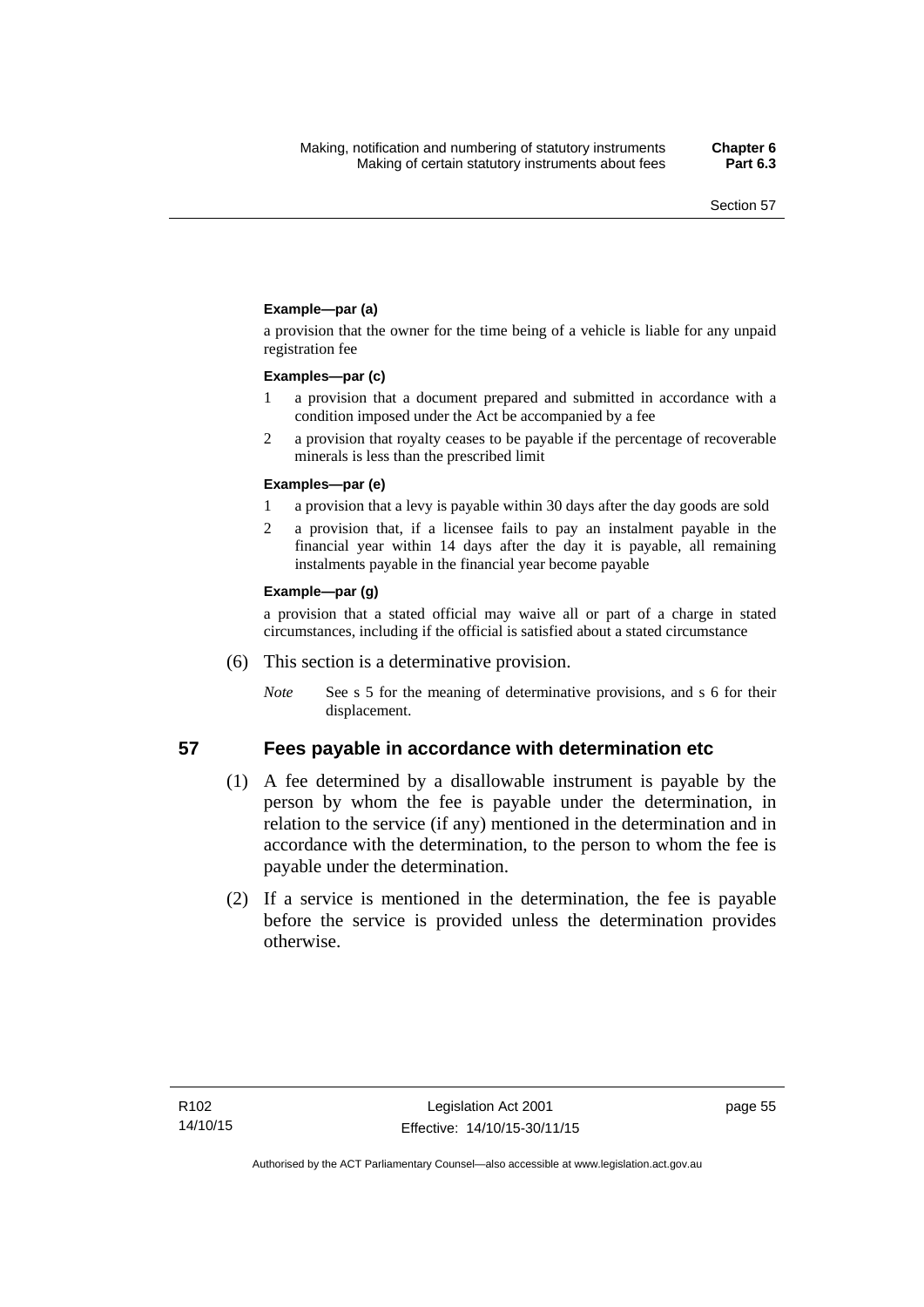#### Section 58

 (3) If the fee is payable in relation to a service mentioned in the determination and the fee has not been paid in accordance with the determination, no-one is obliged to provide the service.

#### **Examples**

- 1 If a fee for a service is payable in advance under a disallowable instrument and the fee is not paid, there is no obligation to provide the service.
- 2 If fees for services over a period of time are payable by instalment under a disallowable instrument and the person paying the fees falls behind in payments on the instalments, there is no obligation to provide further services for the person.
- *Note* An example is part of the Act, is not exhaustive and may extend, but does not limit, the meaning of the provision in which it appears (see s 126 and s 132).
- (4) Subsection (3) applies to a service even though, apart from that subsection, someone is under a duty to provide the service.

#### **Example**

A provision of an Act provides that a registrar 'must' renew a licence if the holder of the licence applies to the registrar for its renewal before the end of the licence term. If a fee is determined for renewal of the licence, the registrar is not required to renew the licence unless the fee is paid.

- (5) This section is a determinative provision.
	- *Note* See s 5 for the meaning of determinative provisions, and s 6 for their displacement.

## **58 Regulations may make provision about fees**

- (1) This section applies if an Act (the *authorising law*)—
	- (a) authorises or requires fees to be determined for the authorising law, or another Act or a statutory instrument (the *fees law*); and
	- (b) the authorising law authorises the making of regulations by the Executive.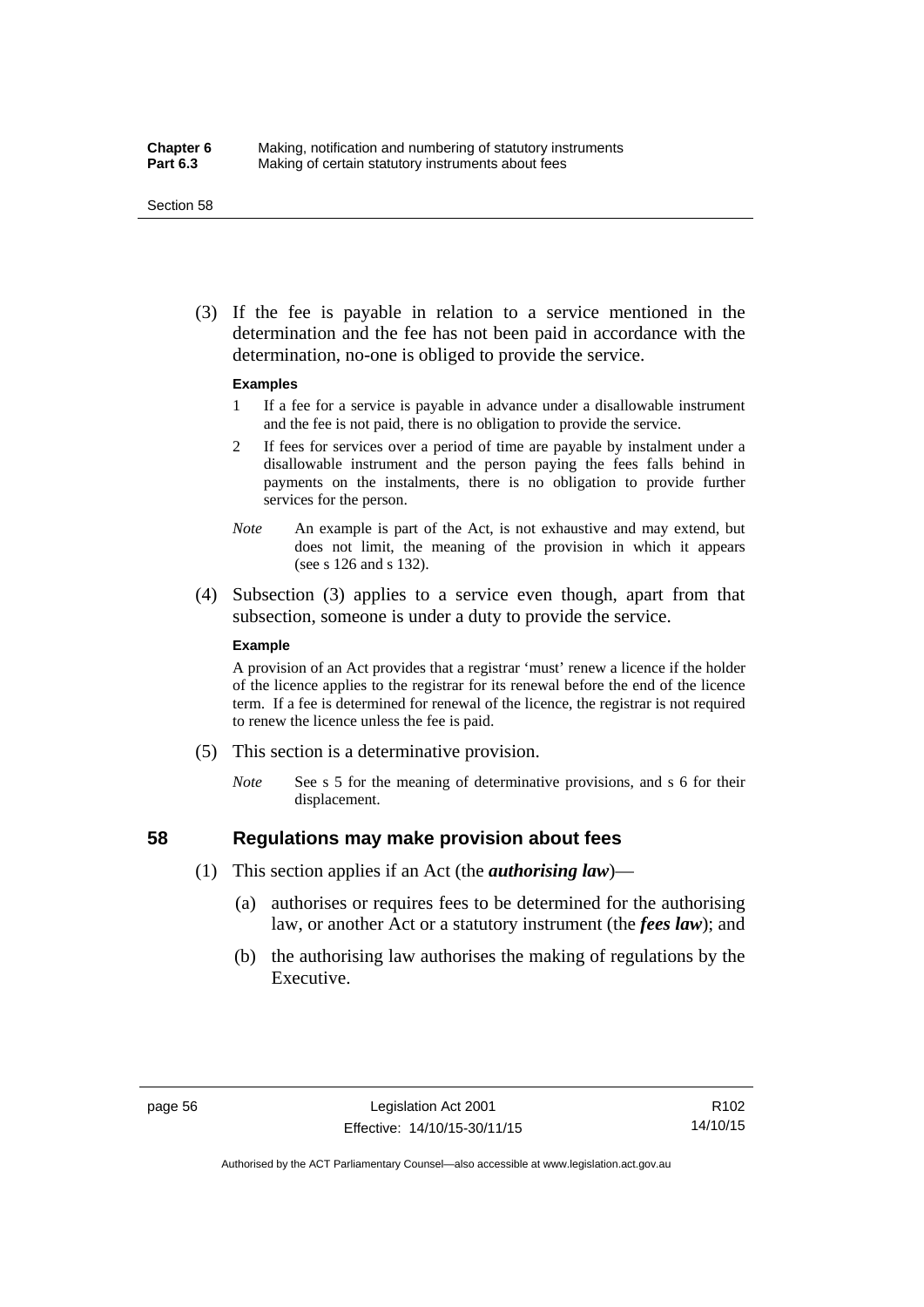- (2) A regulation under the authorising law may make provision in relation to—
	- (a) the payment, collection and recovery of determined fees; and
	- (b) the waiver, postponement or refund of the fees (completely or partly); and
	- (c) anything else about which provision may, under section 56 (Determination of fees by disallowable instrument), be made by determination in relation to determined fees.
- (3) The power mentioned in subsection (2) (b) includes power to make provision in relation to an entitlement to a waiver, postponement or refund of determined fees in circumstances prescribed by regulation (including the removal of a statutory capacity).
- (4) A regulation or the authorising law may make provision in relation to the payment of determined fees by cheque or credit card, including, for example, the consequences of a cheque not being honoured on presentation or a credit card transaction not being honoured.
- (5) A regulation or the authorising law may make provision in relation to the removal of a statutory capacity if any determined fee—
	- (a) is not paid when it is required to be paid; or
	- (b) is paid by cheque and the cheque is not honoured on presentation; or
	- (c) is paid by credit card and the credit card transaction is not honoured.
- (6) A regulation or the authorising law may make provision in relation to the restoration of a statutory capacity (whether prospectively or during any past period).
- (7) This section is in addition to any provision of the authorising law or fees law.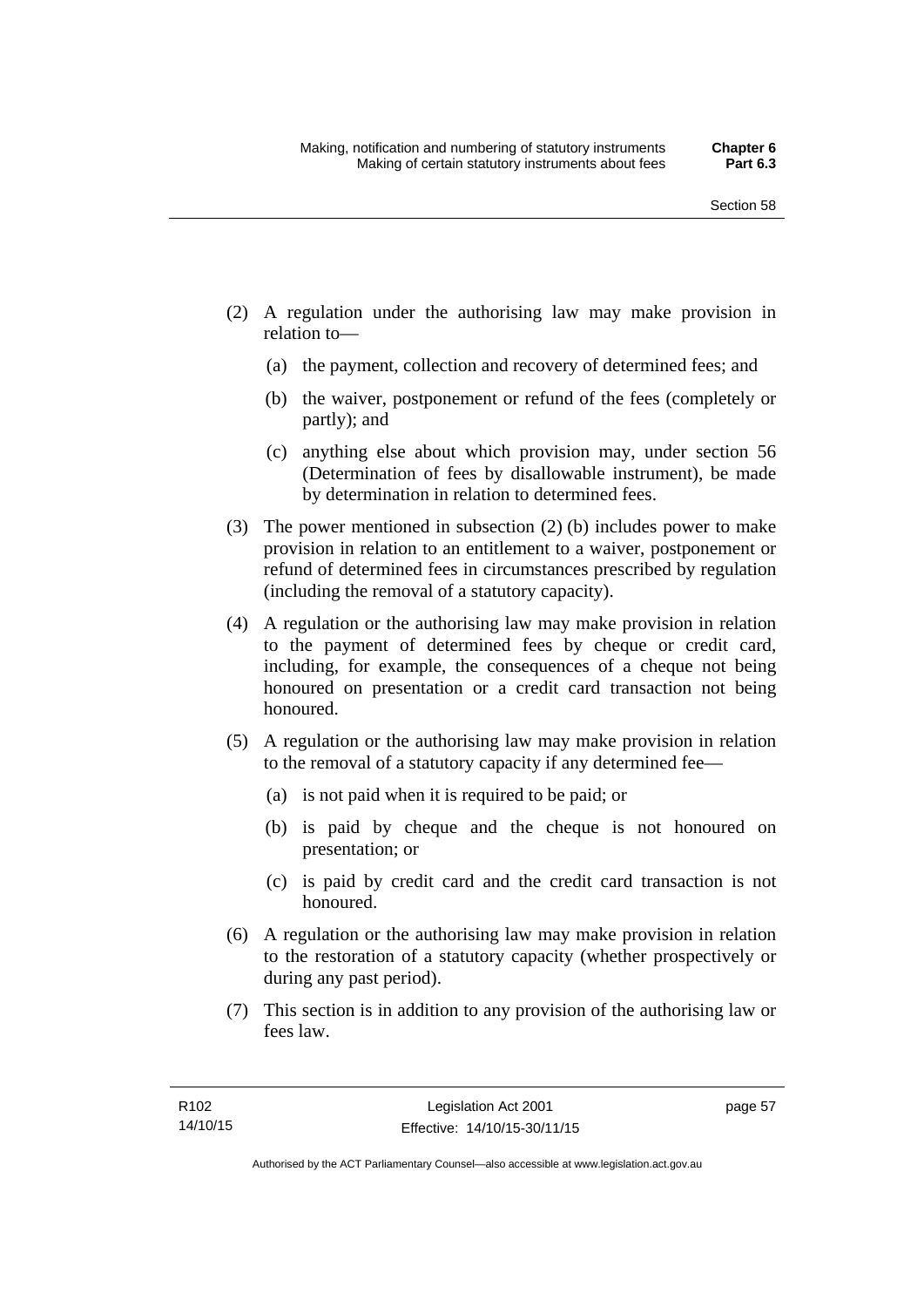- (8) This section is a determinative provision.
	- *Note* See s 5 for the meaning of determinative provisions, and s 6 for their displacement.
- (9) In this section:

*credit card* includes debit card.

*removal*, of a statutory capacity, includes suspension, cancellation, revocation, withdrawal, surrender or other prescribed restriction or termination of a statutory capacity under the fees law or authorising law.

*statutory capacity* includes an accreditation, approval, assessment, authority, certificate, condition, decision, determination, exemption, licence, permission, permit, registration or other prescribed thing giving a status, privilege or benefit under the fees law or authorising law (whether or not required under either law for doing anything).

page 58 Legislation Act 2001 Effective: 14/10/15-30/11/15

R102 14/10/15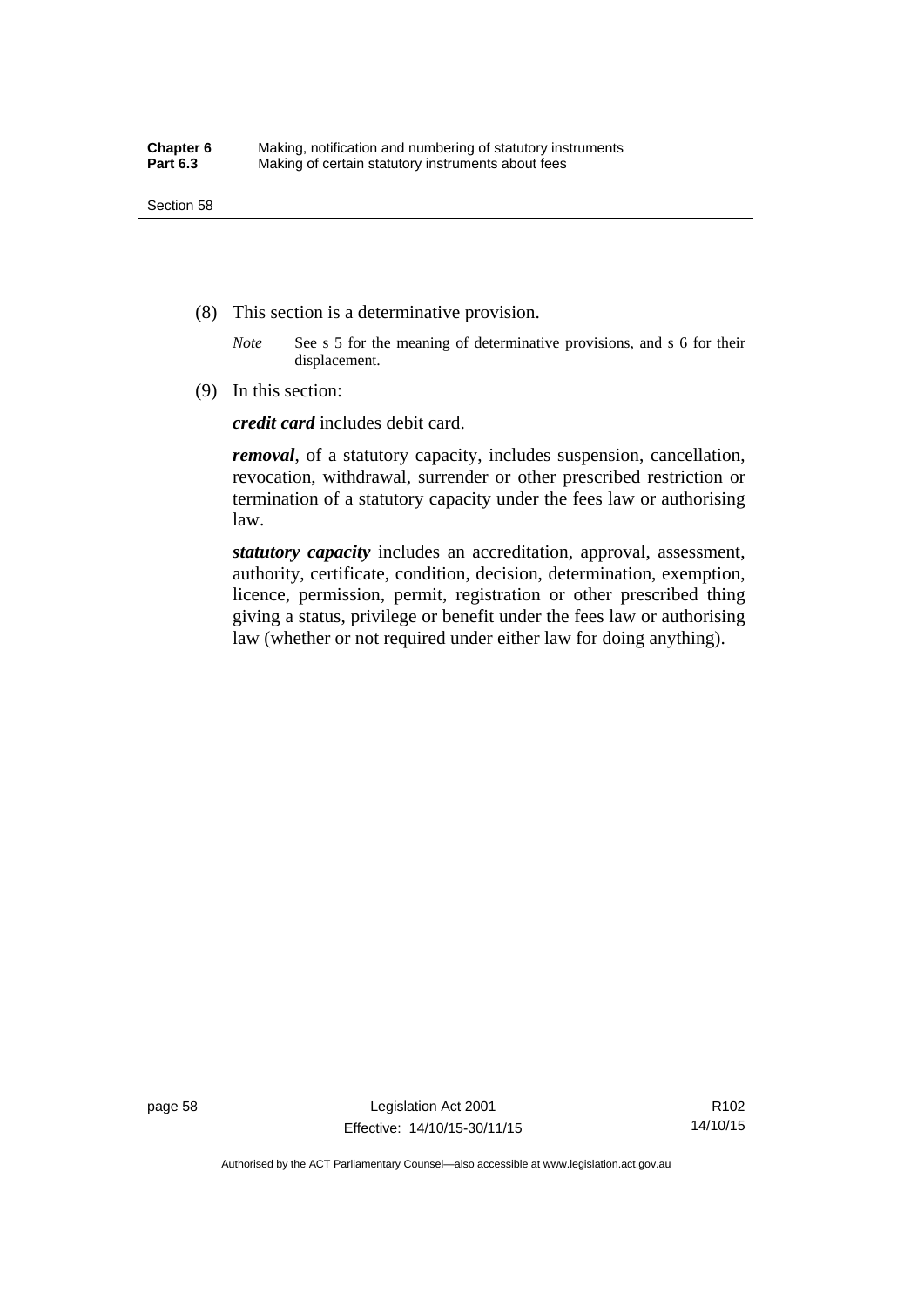# **Part 6.4 Numbering and notification of legislative instruments**

## **59 Numbering**

- (1) The legislative instruments registered in each year must be numbered by the parliamentary counsel as nearly as practicable in the order in which they are notified.
- (2) However, the parliamentary counsel may—
	- (a) allocate different kinds of legislative instruments to different series for numbering purposes; or
	- (b) add distinguishing letters to numbers to indicate the kind of legislative instrument.

## **Examples**

- 1 The parliamentary counsel may number subordinate laws, disallowable instruments, commencement notices and other legislative instruments in different series.
- 2 The parliamentary counsel may add the letters 'SL' to the numbers of registered subordinate laws, the letters 'DI' to the numbers of registered disallowable instruments and the letters 'CN' to the numbers of registered commencement notices.
- *Note* An example is part of the Act, is not exhaustive and may extend, but does not limit, the meaning of the provision in which it appears (see s 126 and s 132).
- (3) Also, a regulation may provide that this section does not apply to a notifiable instrument of a kind prescribed by regulation.

## **60 Correction etc of name of instrument**

- (1) This section applies if a legislative instrument, or a statutory instrument entered on the register under section 19 (3), is unnamed or the name it gives to itself—
	- (a) includes a year that is not the year in which the instrument was notified; or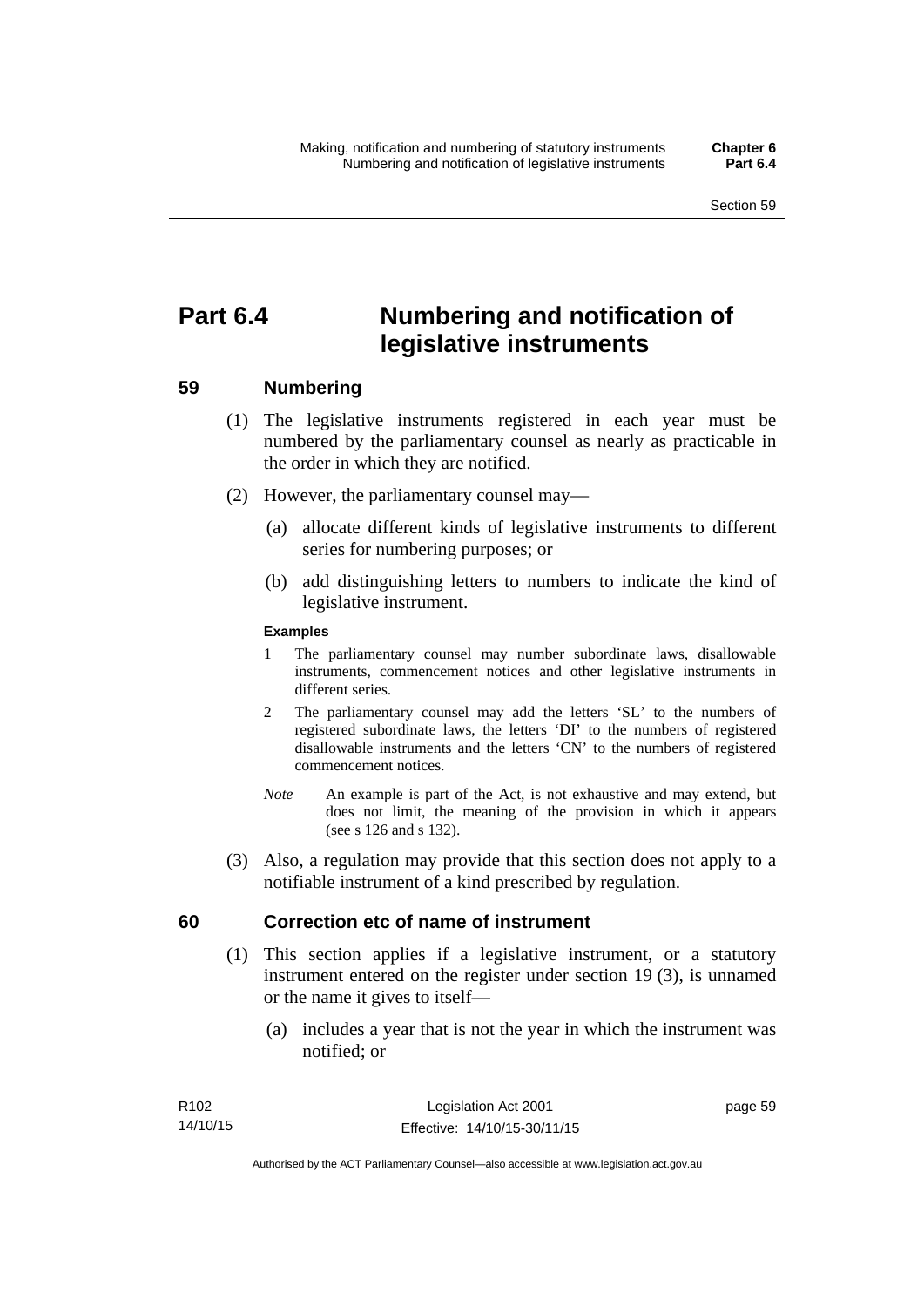#### Section 60

- (b) is the same as another instrument that has been, or is to be, notified under this Act; or
- (c) includes a number that is not consecutive with other instruments that have been notified under this Act; or
- (d) does not include a number that would give the instrument a unique name; or
- (e) is otherwise not in accordance with current legislative drafting practice.

## **Example—par (c)**

A legislative instrument has the name '*XYZ Amendment Rule 2000* (*No 5*)'. Legislative instruments with the names '*XYZ Amendment Rule 2000 (No 1)*', '*XYZ Amendment Rule 2000 (No 2)*' and '*XYZ Amendment Rule 2000 (No 3)*' have already been notified under the Act

#### **Example—par (d)**

A legislative instrument has the name '*XYZ Amendment Rule 2000 (No )*'.

#### **Example—par (e)**

A legislative instrument has the name '*XYY Amendment Order 2002 (No 1)*'. The instrument was made under the *XYZ Act 2000* (the *authorising Act*). The name of the instrument does not correctly reflect the name of the authorising Act.

- *Note* An example is part of the Act, is not exhaustive and may extend, but does not limit, the meaning of the provision in which it appears (see s 126 and s 132).
- (2) The parliamentary counsel may, before notifying the instrument under this Act—
	- (a) add a name to an unnamed instrument; or
	- (b) amend the instrument's name to bring it into line with current legislative drafting practice.
- (3) If the name of an instrument is added or amended under this section, the instrument has effect for all purposes as if the instrument were made with the name as added or amended.

R102 14/10/15

Authorised by the ACT Parliamentary Counsel—also accessible at www.legislation.act.gov.au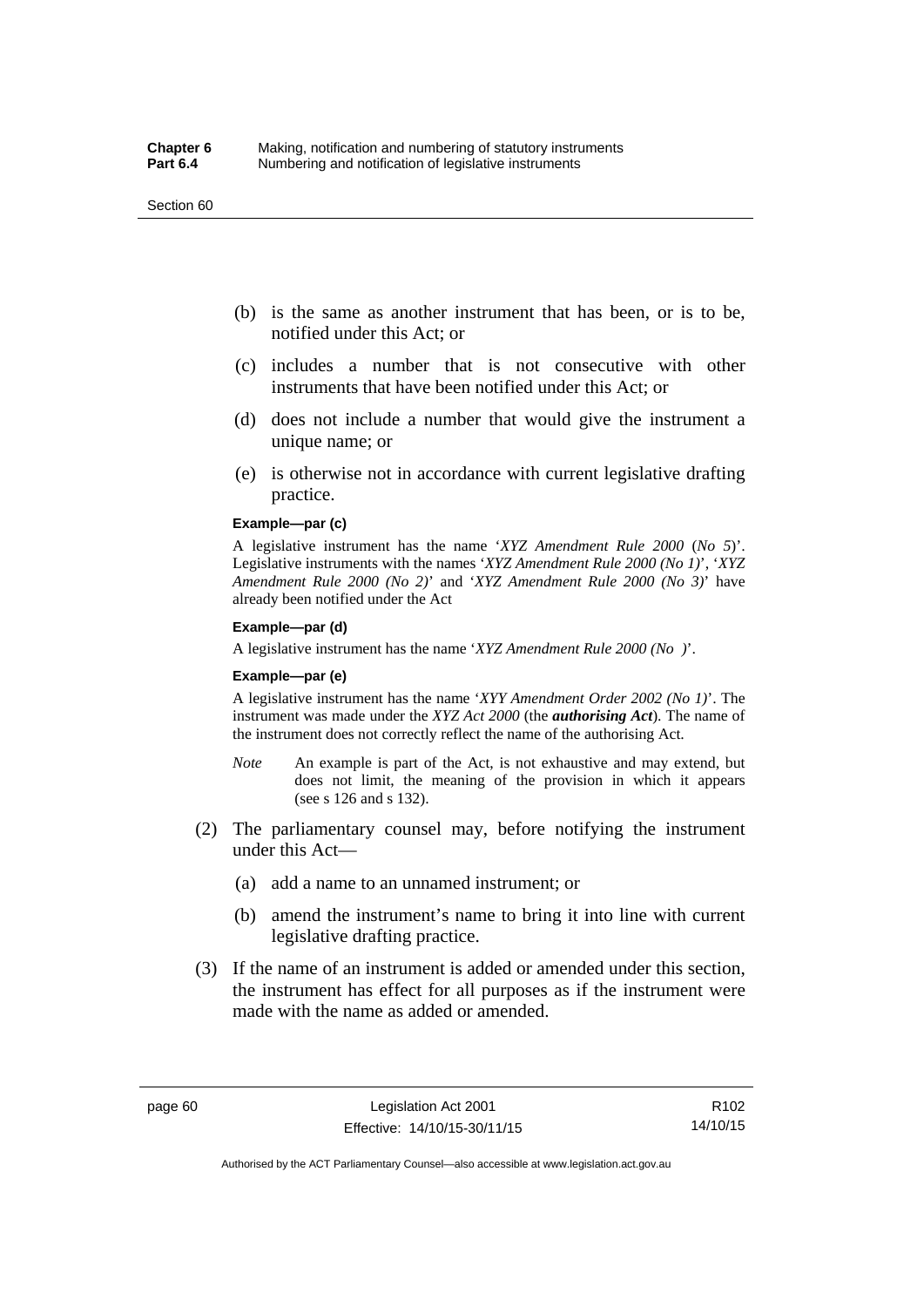(4) If the name of an instrument is added or amended under this section, the parliamentary counsel may make a corresponding change to any explanatory statement or regulatory impact statement for the instrument.

## **60A Correction of name of explanatory statement etc**

- (1) This section applies if an explanatory statement or regulatory impact statement for a legislative instrument—
	- (a) does not include the instrument's number or name in an appropriate place; or
	- (b) includes a reference to the instrument's number or name that is incorrect.
- (2) The parliamentary counsel may, before entering the statement in the register—
	- (a) include the instrument's number or name in an appropriate place in the statement; or
	- (b) correct the reference to the instrument's number or name.

## **61 Notification of legislative instruments**

- (1) If a legislative instrument is made, an authorised person for making a notification request for the instrument may ask the parliamentary counsel to notify the making of the instrument.
- (2) If an authorised person for making a notification request for a legislative instrument asks the parliamentary counsel to notify the making of the instrument and complies with the requirements (if any) prescribed by regulation (whether in relation to the form of the instrument, in relation to the making of the request or otherwise), the parliamentary counsel must—
	- (a) notify the making of the instrument in the register; or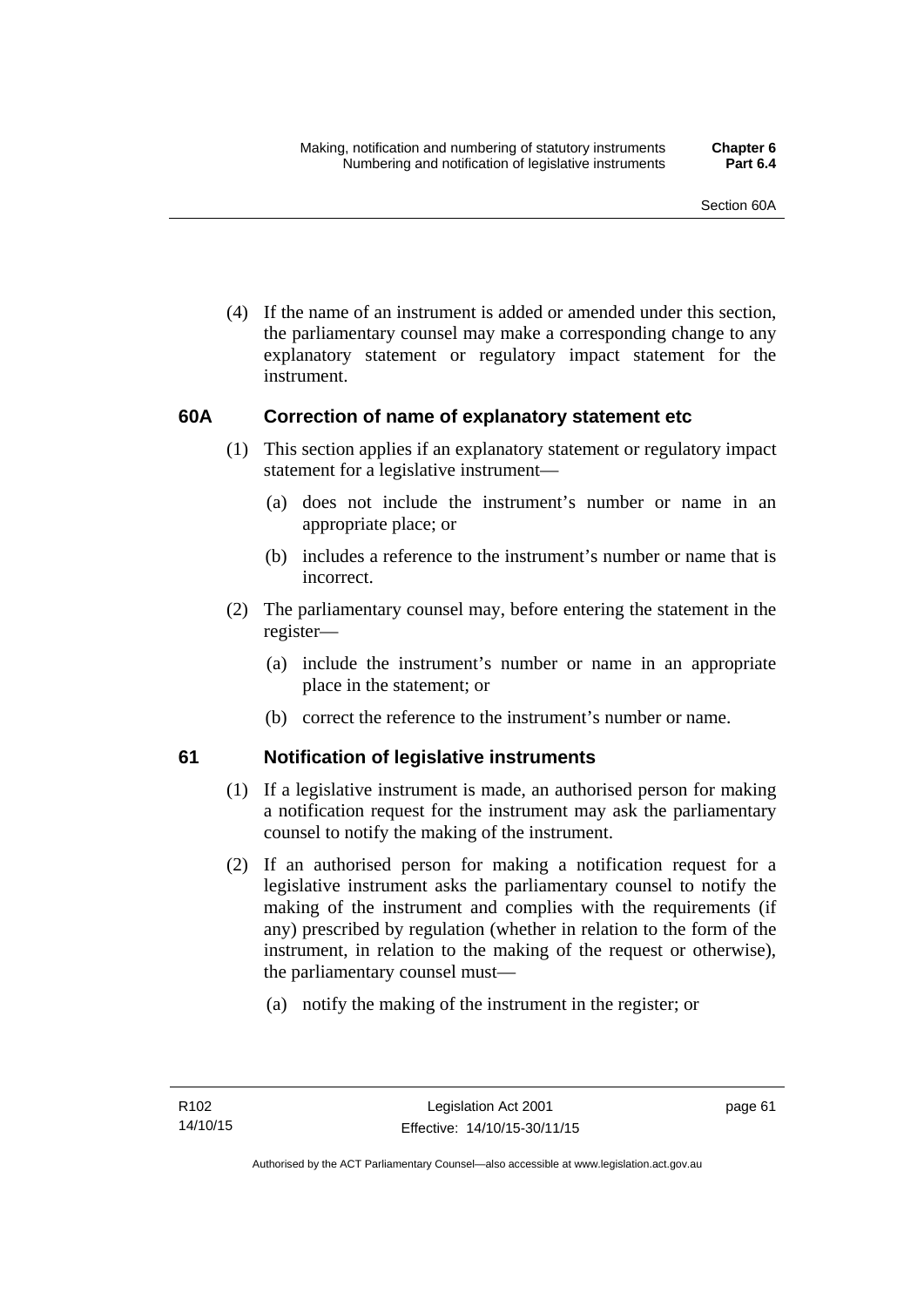#### Section 61

 (b) if it is not practicable to notify the making of the instrument in the register—notify the making of the instrument in another place the parliamentary counsel considers appropriate.

#### **Examples—other places**

- 1 another government website
- 2 outside the Legislative Assembly
- *Note* An example is part of the Act, is not exhaustive and may extend, but does not limit, the meaning of the provision in which it appears (see s 126 and s 132).
- (3) The making of the legislative instrument is notified in the register by entering in the register—
	- (a) a statement that the instrument has been made; and
	- (b) the text of the instrument.
- (4) The making of the legislative instrument is notified under subsection  $(2)$  (b) by—
	- (a) publishing the text of the instrument in the place decided by the parliamentary counsel under subsection (2) (b); or
	- (b) publishing in that place a statement that—
		- (i) the instrument has been made; and
		- (ii) copies of the instrument can be obtained at a stated place or stated places (whether by purchase or otherwise).
- (5) If the making of the legislative instrument is notified under subsection  $(2)$  (b), the parliamentary counsel must as soon as practicable enter in the register—
	- (a) a statement that the instrument—
		- (i) has been made; and
		- (ii) was notified in the stated place on a stated date; and
	- (b) the text of the instrument.

R102 14/10/15

Authorised by the ACT Parliamentary Counsel—also accessible at www.legislation.act.gov.au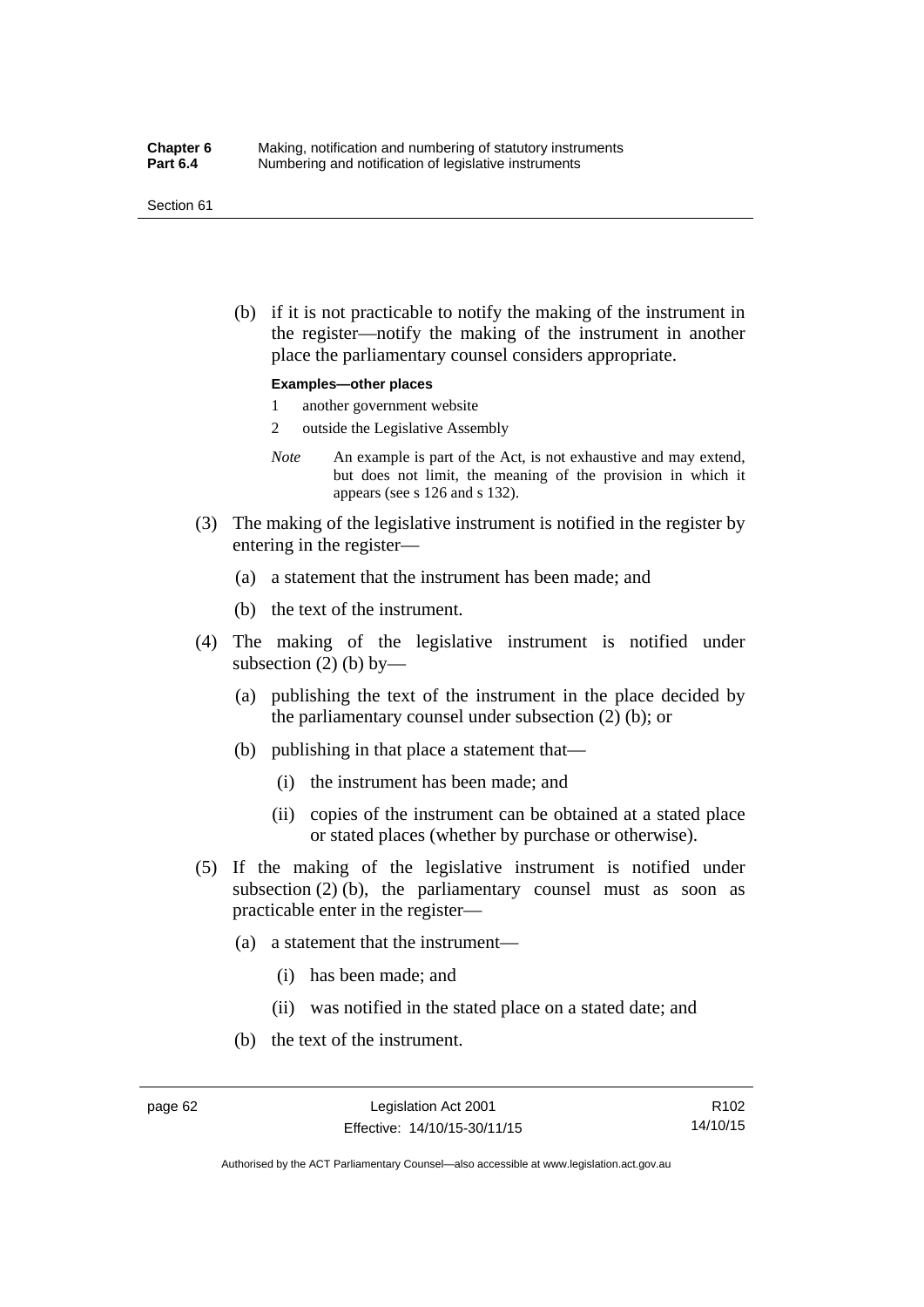- (6) If the making of the legislative instrument is notified by publishing the statement mentioned in subsection (4) (b), copies of the instrument must be available on the day of publication, or as soon as practicable after that day, at the stated place or each of the stated places.
- (7) If on that day no copies of the legislative instrument are available at the stated place or any of the stated places, the parliamentary counsel must give the Minister a statement—
	- (a) that copies of the instrument were not available; and
	- (b) explaining why they were not available.
- (8) The Minister must present the statement to the Legislative Assembly not later than 6 sitting days after receiving it.
- (9) Despite subsection (2), the parliamentary counsel may notify the making of a legislative instrument even though a requirement prescribed by regulation for subsection (2) (a *prescribed requirement*) is not complied with.
- (10) The notification of a legislative instrument is valid even if—
	- (a) a prescribed requirement was not complied with; or
	- (b) the notification was made on the request of a person who was not, or was no longer, a delegate of an authorised person for making a notification request for the instrument.
- (11) This section is a determinative provision.
	- *Note* See s 5 for the meaning of determinative provisions, and s 6 for their displacement.
- (12) In this section:

*authorised person*, for making a notification request for a legislative instrument, means—

(a) the maker of the instrument; or

page 63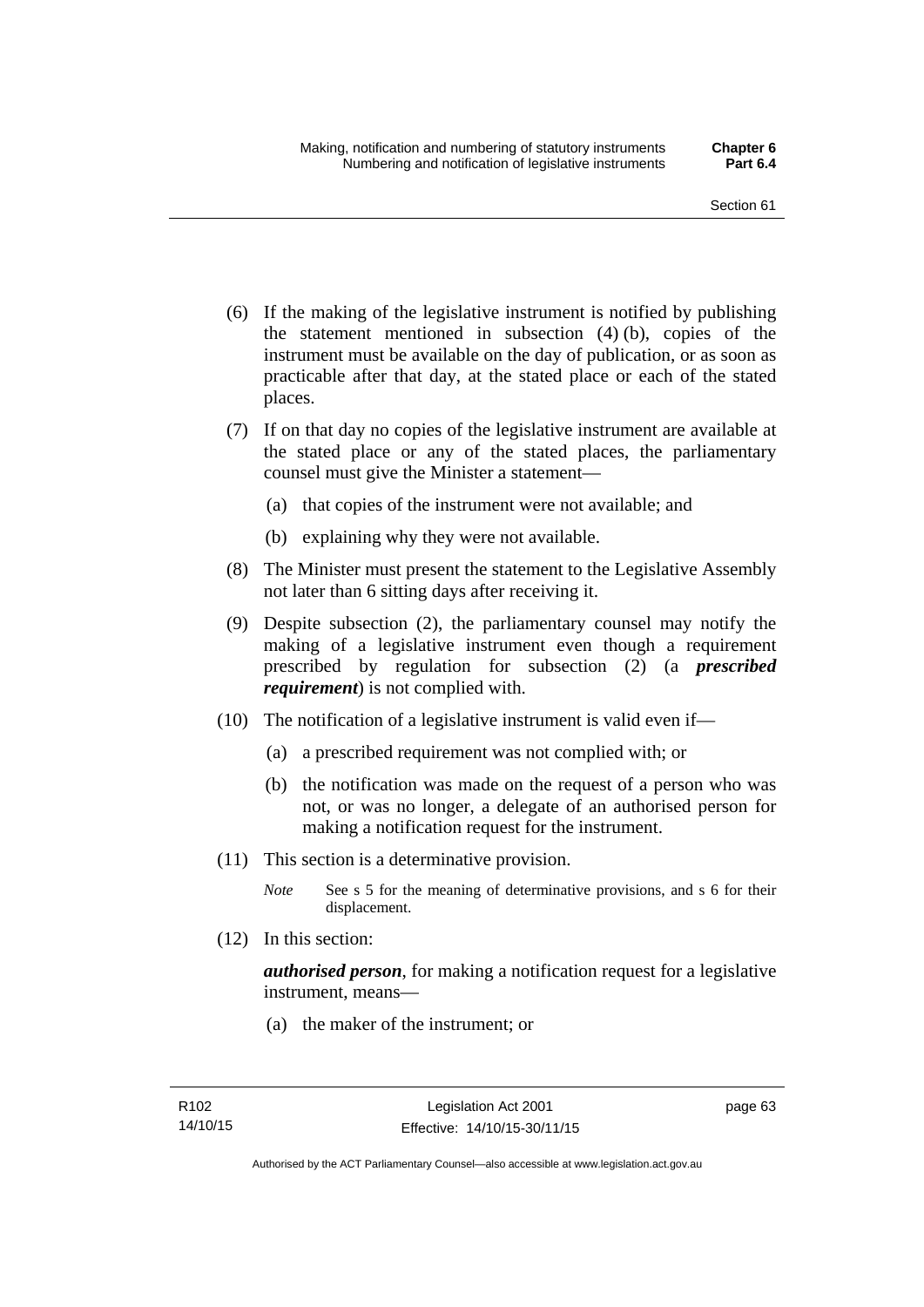- (b) for a legislative instrument made by the Executive—a Minister or director-general; or
- (c) for a legislative instrument made by a Minister—a director-general; or
- (d) for a legislative instrument made by the rule-making committee—
	- (i) the secretary of the committee; or
	- (ii) the registrar of a court or tribunal in relation to which the instrument applies; or
- (e) for any other legislative instrument made by a court or tribunal, or by a member (however described) of a court or tribunal the registrar of the court or tribunal; or
- (f) for any other legislative instrument (other than an instrument prescribed by regulation for this paragraph)—a director-general; or
- (g) for a legislative instrument prescribed by regulation for this paragraph—a person prescribed by regulation as an authorised person for making a notification request for the instrument.

*rule-making committee* means the rule-making committee established under the *[Court Procedures Act 2004](http://www.legislation.act.gov.au/a/2004-59)*.

## **62 Effect of failure to notify legislative instrument**

- (1) A legislative instrument is not enforceable by or against the Territory or anyone else unless it is notified.
- (2) This section is a determinative provision.
	- *Note* See s 5 for the meaning of determinative provisions, and s 6 for their displacement.

R102 14/10/15

Authorised by the ACT Parliamentary Counsel—also accessible at www.legislation.act.gov.au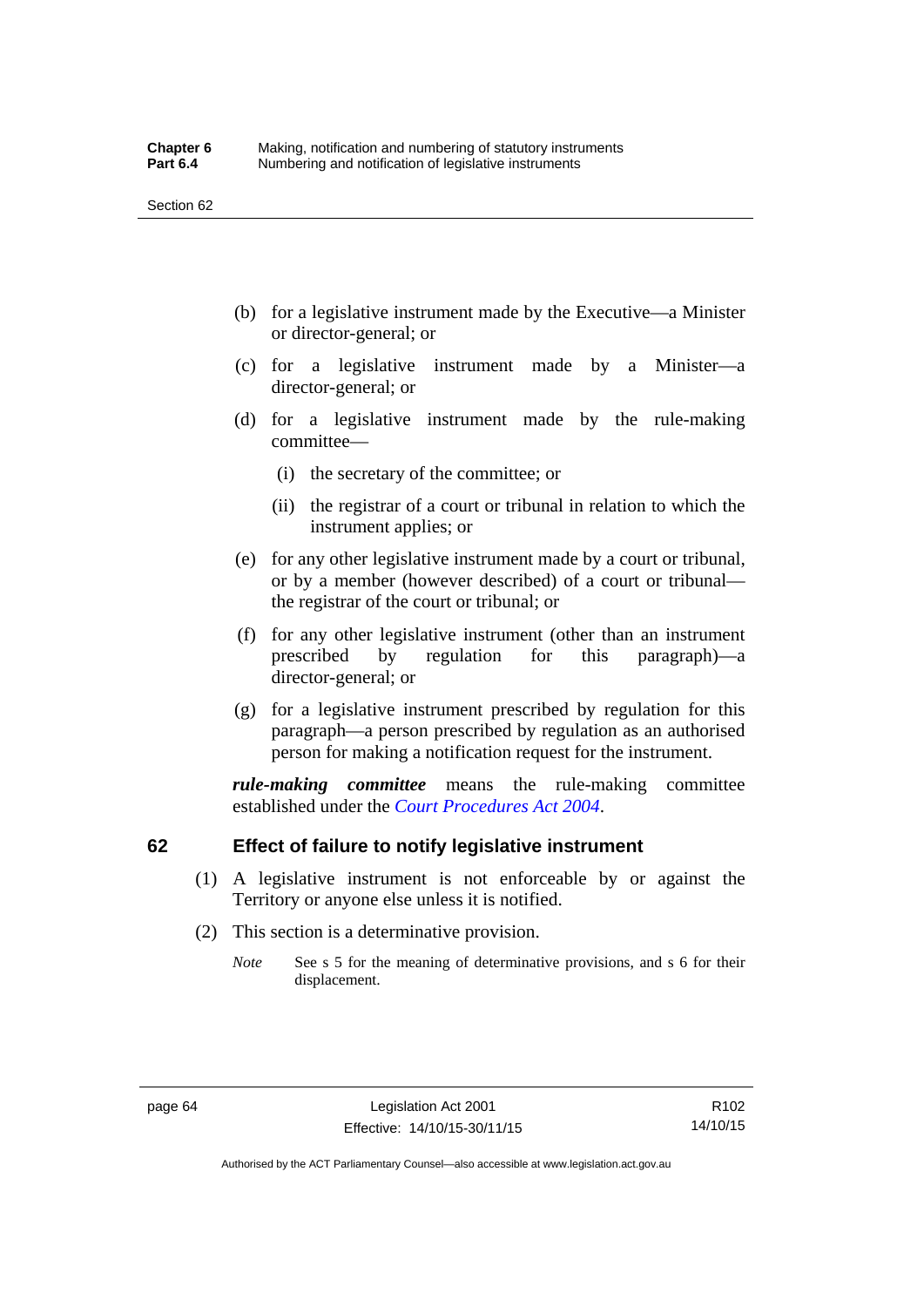## **63 References to** *notification* **of legislative instruments**

In an Act or statutory instrument, a reference to the *notification* of a legislative instrument is a reference to the instrument having been notified in the register, the gazette or otherwise under section  $61$  (2) (b).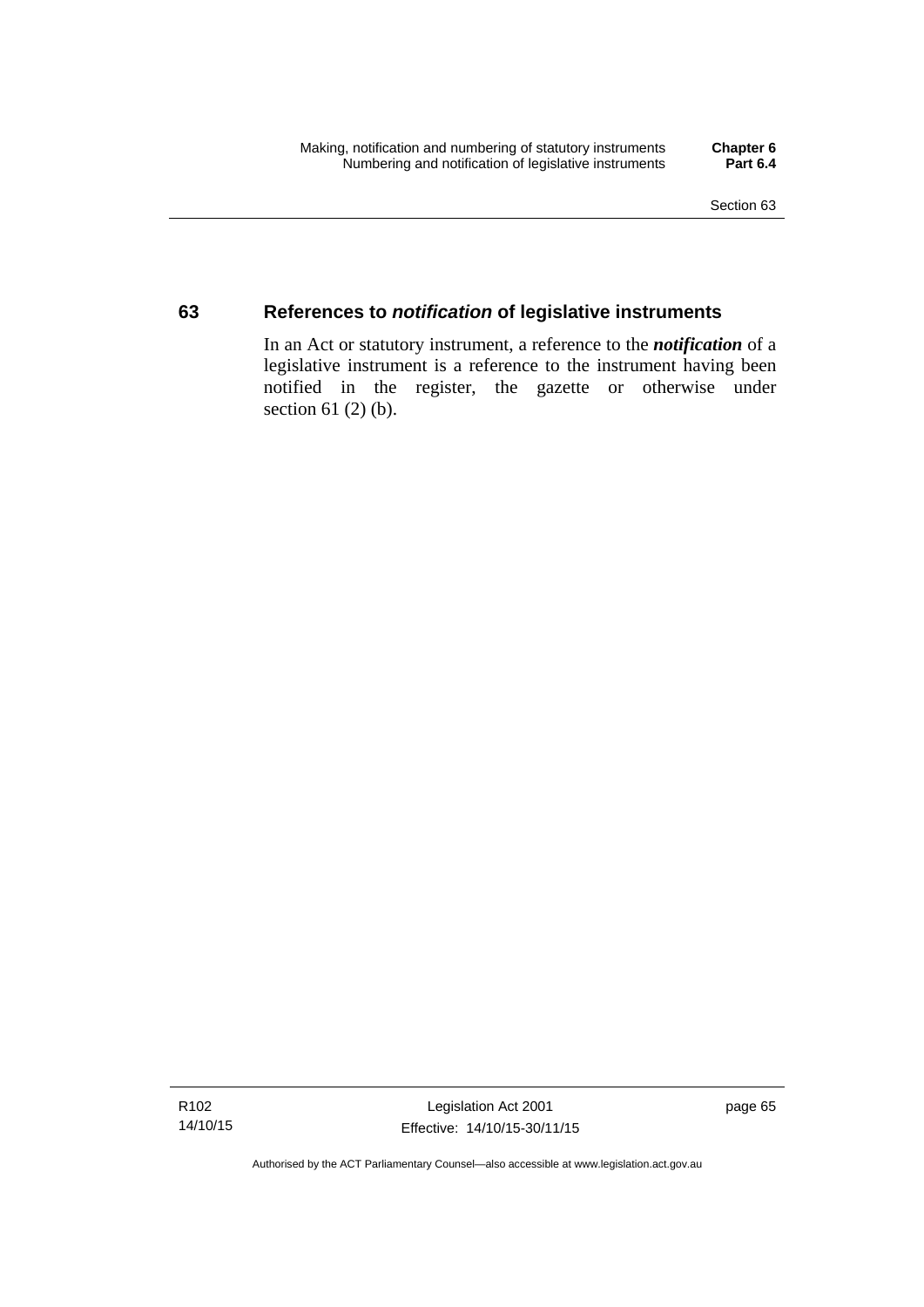#### **Chapter 7** Presentation, amendment and disallowance of subordinate laws and disallowable instruments

# **Chapter 7** Presentation, amendment and **disallowance of subordinate laws and disallowable instruments**

*Note* In this chapter, a reference to a subordinate law or disallowable instrument includes a reference to a provision of a subordinate law or disallowable instrument (see s 8 (2) and s 9 (2)).

## **64 Presentation of subordinate laws and disallowable instruments**

- (1) A subordinate law or disallowable instrument must be presented to the Legislative Assembly not later than 6 sitting days after its notification day.
- (2) If a subordinate law or disallowable instrument is not presented in accordance with subsection (1), it is taken to be repealed.
- (3) This section is a determinative provision.
	- *Note* See s 5 for the meaning of determinative provisions, and s 6 for their displacement.

## **65 Disallowance by resolution of Assembly**

- (1) This section applies if notice of a motion to disallow a subordinate law or disallowable instrument is given in the Legislative Assembly not later than 6 sitting days after the day it is presented to the Assembly.
- (2) If the Legislative Assembly passes a resolution to disallow the subordinate law or disallowable instrument, it is taken to be repealed—
	- (a) on the day after the day the disallowance is notified; or

Authorised by the ACT Parliamentary Counsel—also accessible at www.legislation.act.gov.au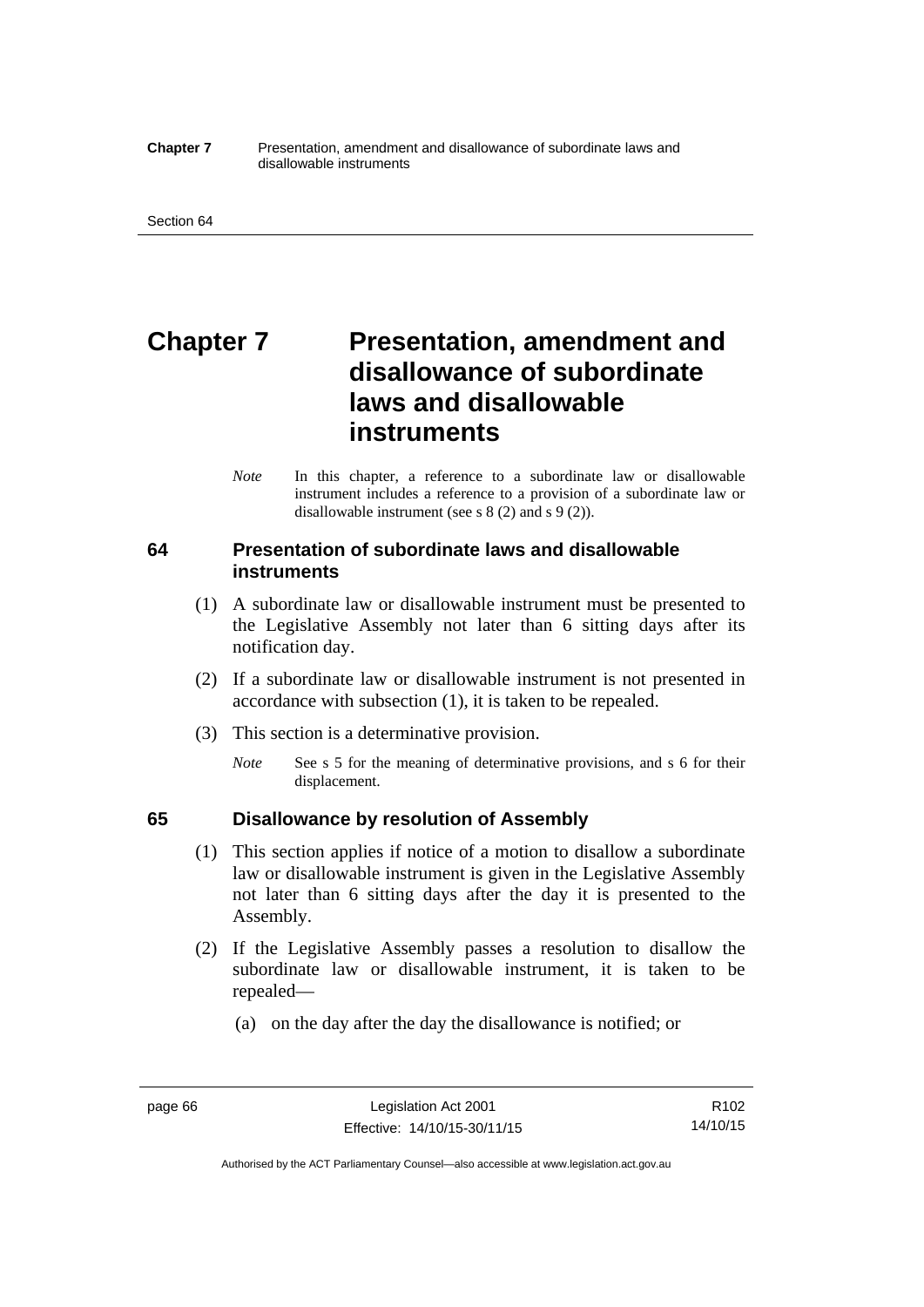- (b) if the resolution provides that it takes effect on the day the resolution is passed—that day.
- (3) For this chapter, the Legislative Assembly is taken to have passed a resolution to disallow the subordinate law or disallowable instrument if, at the end of 6 sitting days after the day the notice is given—
	- (a) the notice has not been withdrawn and the motion has not been called on; or
	- (b) the motion has been called on and moved, but has not been withdrawn or otherwise disposed of.
- (4) If subsection (3) applies, the resolution is taken to be the resolution set out in the motion for the resolution.
- (5) A disallowance under this section has effect for all purposes as if it were a repeal made by an Act.
- (6) This section is a determinative provision.
	- *Note* See s 5 for the meaning of determinative provisions, and s 6 for their displacement.

## **65A Notification of disallowance by resolution of Assembly**

- (1) If a subordinate law or disallowable instrument is disallowed, or taken to have been disallowed, under section 65, the Speaker must ask the parliamentary counsel to notify the disallowance.
- (2) If the Speaker asks the parliamentary counsel to notify the disallowance, the parliamentary counsel must—
	- (a) notify the disallowance in the register; or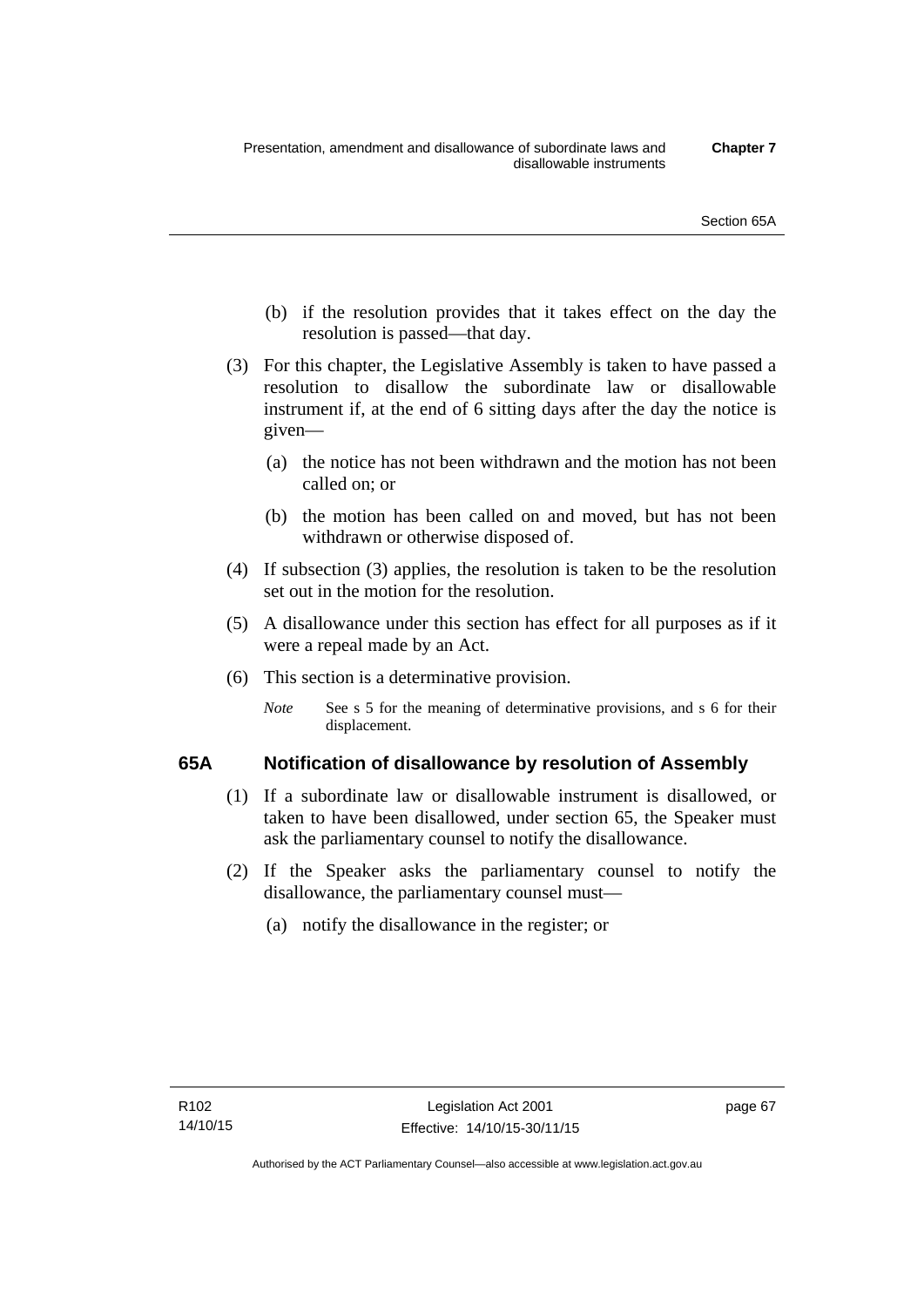#### **Chapter 7** Presentation, amendment and disallowance of subordinate laws and disallowable instruments

#### Section 65A

 (b) if it is not practicable to notify the disallowance in the register—notify the disallowance in another place the parliamentary counsel considers appropriate.

#### **Examples—other places**

- 1 another government website
- 2 outside the Legislative Assembly
- *Note* An example is part of the Act, is not exhaustive and may extend, but does not limit, the meaning of the provision in which it appears (see s 126 and s 132).
- (3) If the Speaker asks the parliamentary counsel to notify the disallowance on a particular day, the parliamentary counsel must notify the disallowance on that day unless it is impracticable to do so.
- (4) The disallowance is notified in the register by entering in the register—
	- (a) a statement that the subordinate law or disallowable instrument has been disallowed under section 65; and
	- (b) the text of the resolution passed, or taken to have been passed, by the Legislative Assembly under section 65; and
	- (c) the day when the resolution was passed or taken to have been passed; and
	- (d) the day when the subordinate law or disallowable instrument is taken to be repealed because of the resolution.
- (5) The disallowance is notified under subsection (2) (b) by publishing in the place decided by the parliamentary counsel under that subsection—
	- (a) a statement that the subordinate law or disallowable instrument has been disallowed under section 65; and
	- (b) the text of the resolution passed, or taken to have been passed, by the Legislative Assembly under section 65; and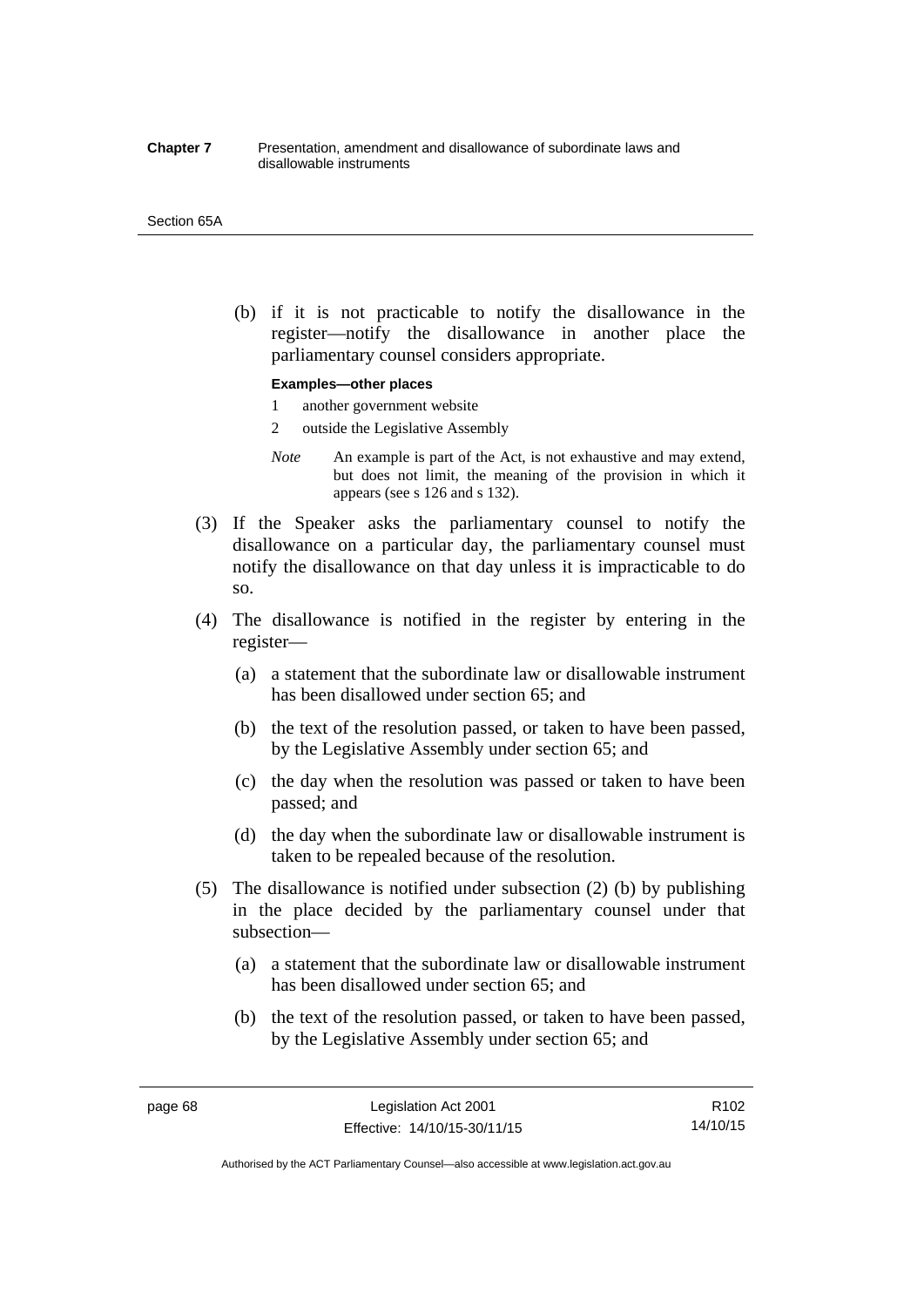- (c) the day when the resolution was passed or taken to have been passed; and
- (d) the day when the subordinate law or disallowable instrument is taken to be repealed because of the resolution.
- (6) If the disallowance is notified under subsection (2) (b), the parliamentary counsel must enter in the register—
	- (a) a statement that the subordinate law or disallowable instrument has been disallowed under section 65; and
	- (b) a statement that the disallowance was notified under subsection (2) (b) in a stated place on a stated date; and
	- (c) the text of the resolution passed, or taken to have been passed, under section 65; and
	- (d) the day when the resolution was passed or taken to have been passed; and
	- (e) the day when the subordinate law or disallowable instrument is taken to be repealed because of the resolution.
- (7) This section is a determinative provision.
	- *Note* See s 5 for the meaning of determinative provisions, and s 6 for their displacement.

## **66 Revival of affected laws**

- (1) This section applies if—
	- (a) a subordinate law or disallowable instrument (the *disallowed law*) is taken to be repealed under section 64 (Presentation of subordinate laws and disallowable instruments) or section 65 (Disallowance by resolution of Assembly); and
	- (b) the disallowed law repealed or amended an Act or statutory instrument (the *affected law*); and
	- (c) the repeal or amendment has commenced.

page 69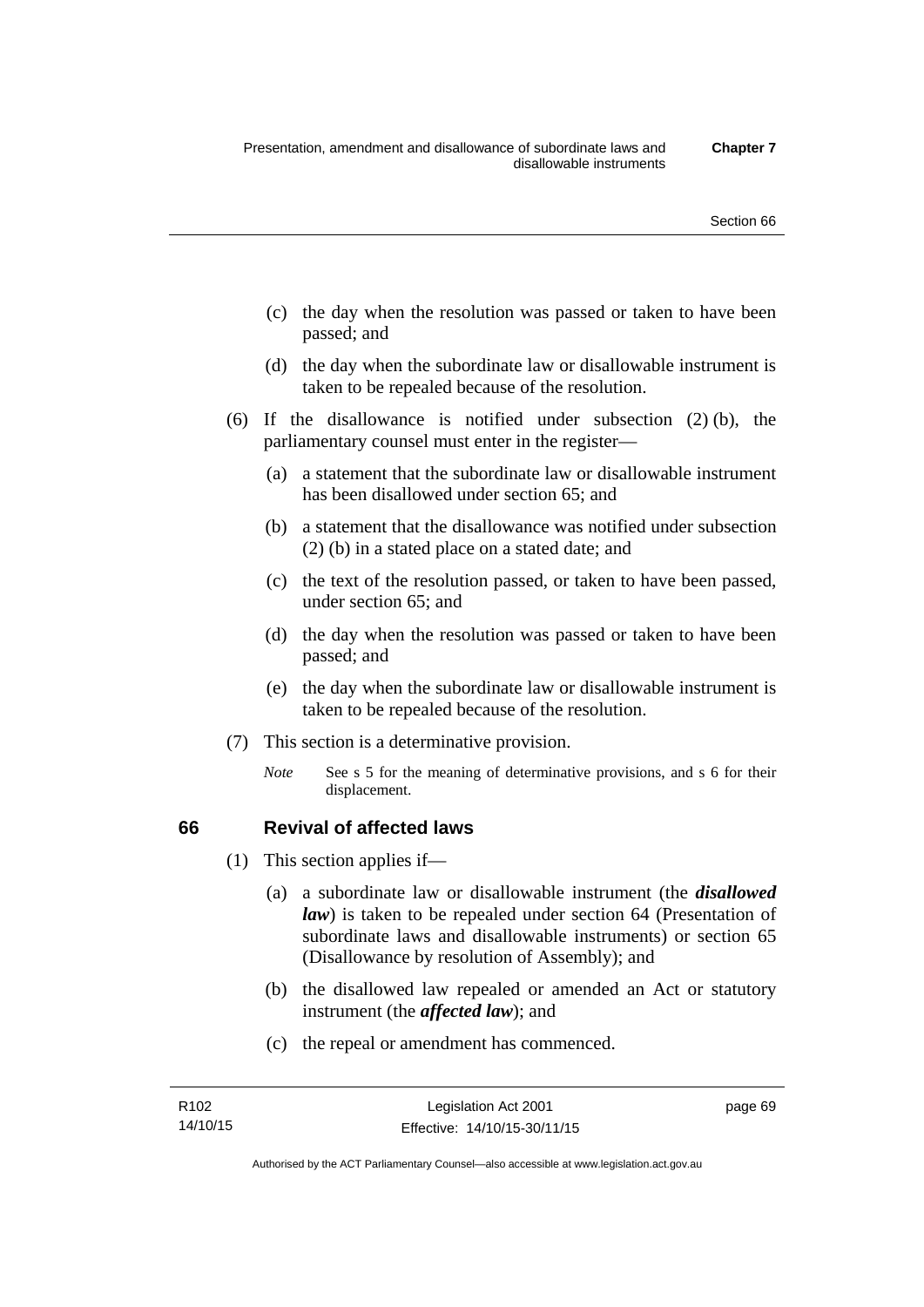#### **Chapter 7** Presentation, amendment and disallowance of subordinate laws and disallowable instruments

#### Section 67

- (2) The affected law is revived, from the beginning of the day after the disallowed law is taken to have been repealed, as if the disallowed law had never been made.
- (3) This section is a determinative provision.
	- *Note* See s 5 for the meaning of determinative provisions, and s 6 for their displacement.

## **67 Making of instrument same in substance within 6 months after disallowance**

- (1) This section applies if a subordinate law or disallowable instrument (the *disallowed law*) is disallowed under section 65 (Disallowance by resolution of Assembly).
- (2) A subordinate law or disallowable instrument the same in substance must not be made within 6 months beginning on the day of the disallowance unless the Legislative Assembly has—
	- (a) rescinded the resolution that disallowed the disallowed law; or
	- (b) by resolution, approved the making of—
		- (i) a subordinate law or disallowable instrument in those terms; or
		- (ii) a subordinate law or disallowable instrument the same in substance as the disallowed law.
- (3) A subordinate law or disallowable instrument made in contravention of this section is void.
- (4) This section is a determinative provision.
	- *Note* See s 5 for the meaning of determinative provisions, and s 6 for their displacement.

## **68 Amendment by resolution of Assembly**

(1) In this section:

page 70 Legislation Act 2001 Effective: 14/10/15-30/11/15

R102 14/10/15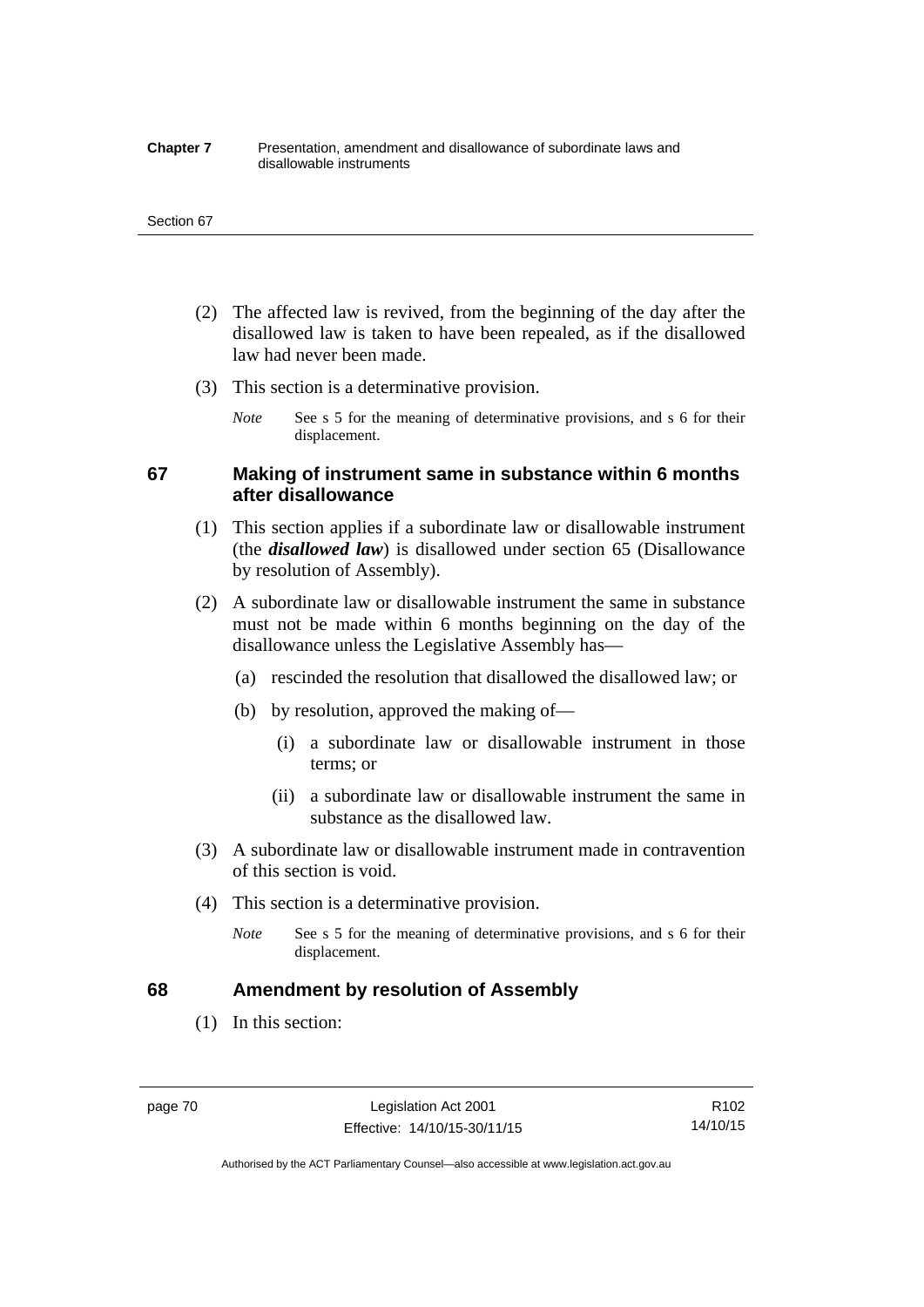*amendment* does not include an amendment that would have the effect of waiving or changing any fee, charge, penalty or other amount payable to the Territory.

*disallowable instrument* does not include a determination of fees or charges by a Minister under an Act or subordinate law.

- (2) This section applies if notice of a motion to amend a subordinate law or disallowable instrument is given in the Legislative Assembly not later than 6 sitting days after the day it is presented to the Assembly.
- (3) If the Legislative Assembly passes a resolution to amend the subordinate law or disallowable instrument, it is amended accordingly—
	- (a) on the day after the day the amendment is notified; or
	- (b) if the resolution provides that it takes effect on the day the resolution is passed—that day.
- (4) For this chapter, the Legislative Assembly is taken to have passed a resolution to amend the subordinate law or disallowable instrument if, at the end of 6 sitting days after the day the notice is given—
	- (a) the notice has not been withdrawn and the motion has not been called on; or
	- (b) the motion has been called on and moved, but has not been withdrawn or otherwise disposed of.
- (5) If subsection (4) applies, the resolution is taken to be the resolution set out in the motion for the resolution.
- (6) An amendment under this section has effect for all purposes as if it had been made by an Act.
- (7) Without limiting subsection (6), section 83 (Consequences of amendment of statutory instrument by Act) applies to the amendment as if it had been made by an Act.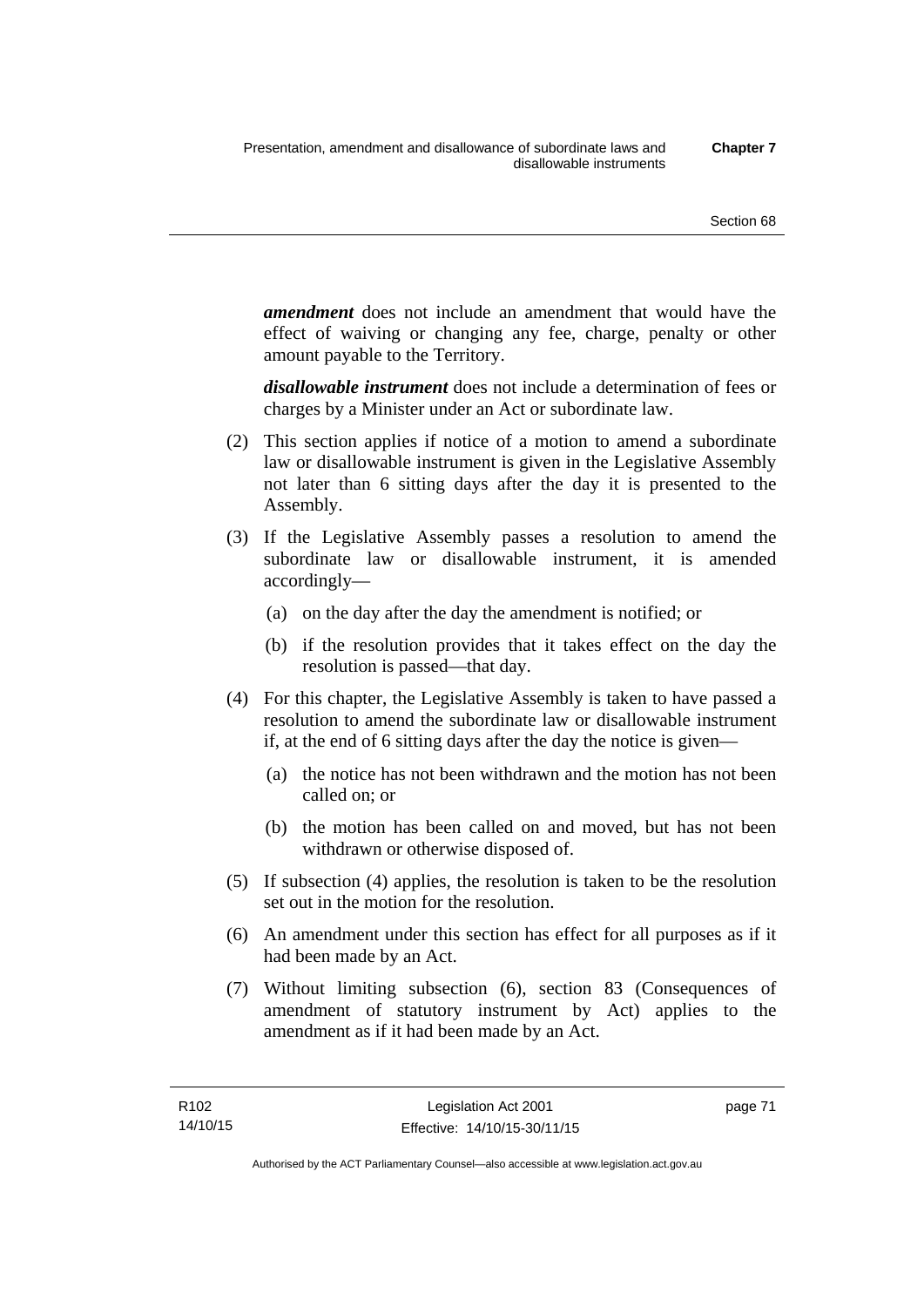#### **Chapter 7** Presentation, amendment and disallowance of subordinate laws and disallowable instruments

#### Section 69

- (8) This section is a determinative provision.
	- *Note* See s 5 for the meaning of determinative provisions, and s 6 for their displacement.

## **69 Notification of amendments made by resolution of Assembly**

- (1) If a subordinate law or disallowable instrument (the *amended law*) is amended under section 68, the Speaker must ask the parliamentary counsel to notify the amendment.
- (2) If the Speaker asks the parliamentary counsel to notify the amendment, the parliamentary counsel must—
	- (a) notify the amendment in the register; or
	- (b) if it is not practicable to notify the amendment in the register notify the amendment in another place the parliamentary counsel considers appropriate.

### **Examples—other places**

- 1 another government website
- 2 outside the Legislative Assembly
- *Note* An example is part of the Act, is not exhaustive and may extend, but does not limit, the meaning of the provision in which it appears (see s 126 and s 132).
- (3) If the Speaker asks the parliamentary counsel to notify the amendment on a particular day, the parliamentary counsel must notify the amendment on that day unless it is impracticable to do so.
- (4) The amendment is notified in the register by entering in the register—
	- (a) a statement that the amendment of the amended law has been made under section 68; and
	- (b) the text of the resolution passed, or taken to have been passed, by the Legislative Assembly under section 68; and

Authorised by the ACT Parliamentary Counsel—also accessible at www.legislation.act.gov.au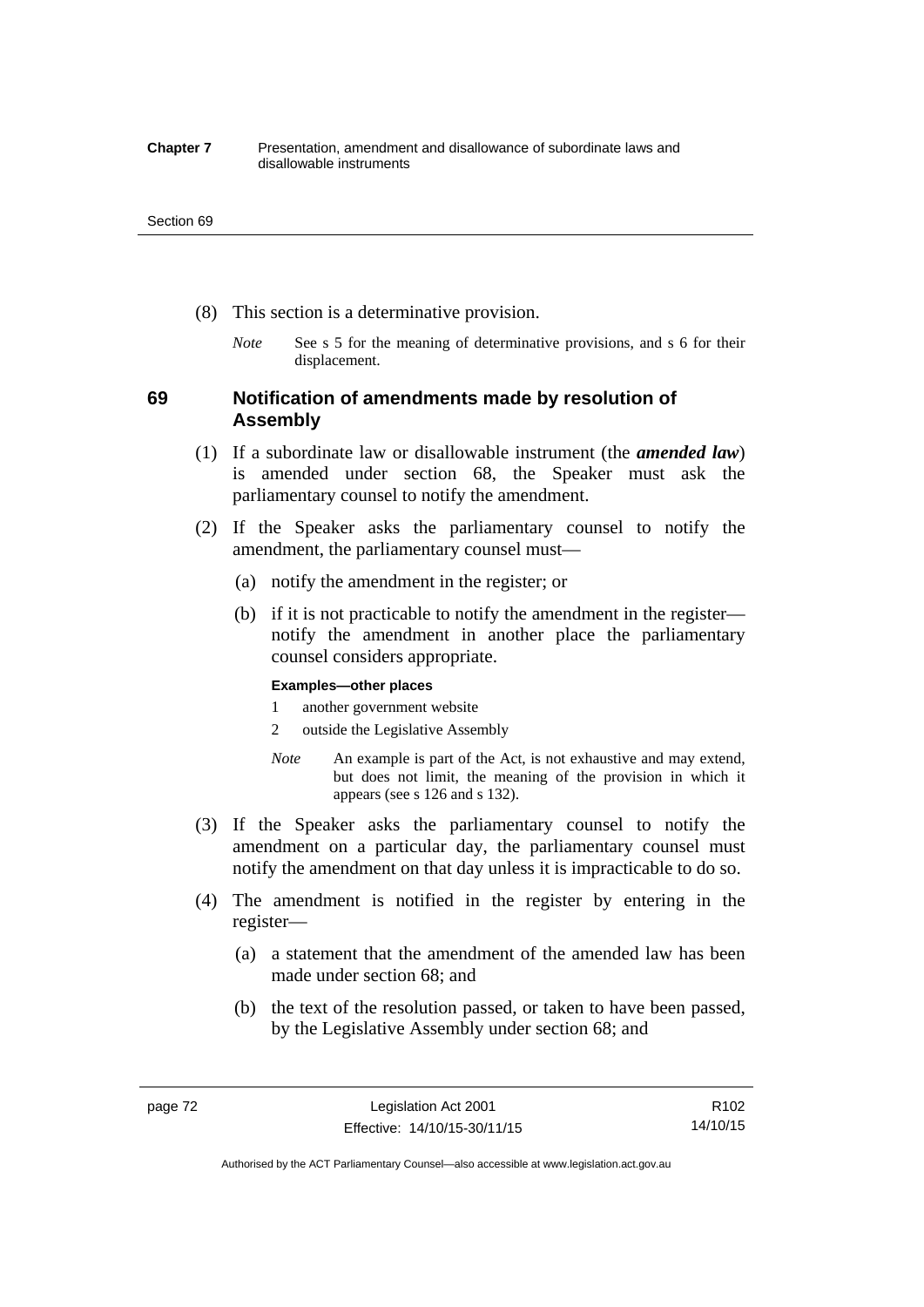- (c) the day when the resolution was passed or taken to have been passed; and
- (d) the day when the subordinate law or disallowable instrument is taken to be amended because of the resolution.
- (5) The amendment is notified under subsection (2) (b) by publishing in the place decided by the parliamentary counsel under that subsection—
	- (a) a statement that the amendment of the amended law has been made under section 68; and
	- (b) the text of the resolution passed, or taken to have been passed, by the Legislative Assembly under section 68; and
	- (c) the day when the resolution was passed or taken to have been passed; and
	- (d) the day when the subordinate law or disallowable instrument is taken to be amended because of the resolution.
- (6) If the amendment is notified under subsection (2) (b), the parliamentary counsel must enter in the register—
	- (a) a statement that the amendment of the amended law has been made under section 68; and
	- (b) a statement that the amendment was notified under subsection (2) (b) in a stated place on a stated date; and
	- (c) the text of the resolution passed, or taken to have been passed, by the Legislative Assembly under section 68; and
	- (d) the day when the resolution was passed or taken to have been passed; and
	- (e) the day when the subordinate law or disallowable instrument is taken to be amended because of the resolution.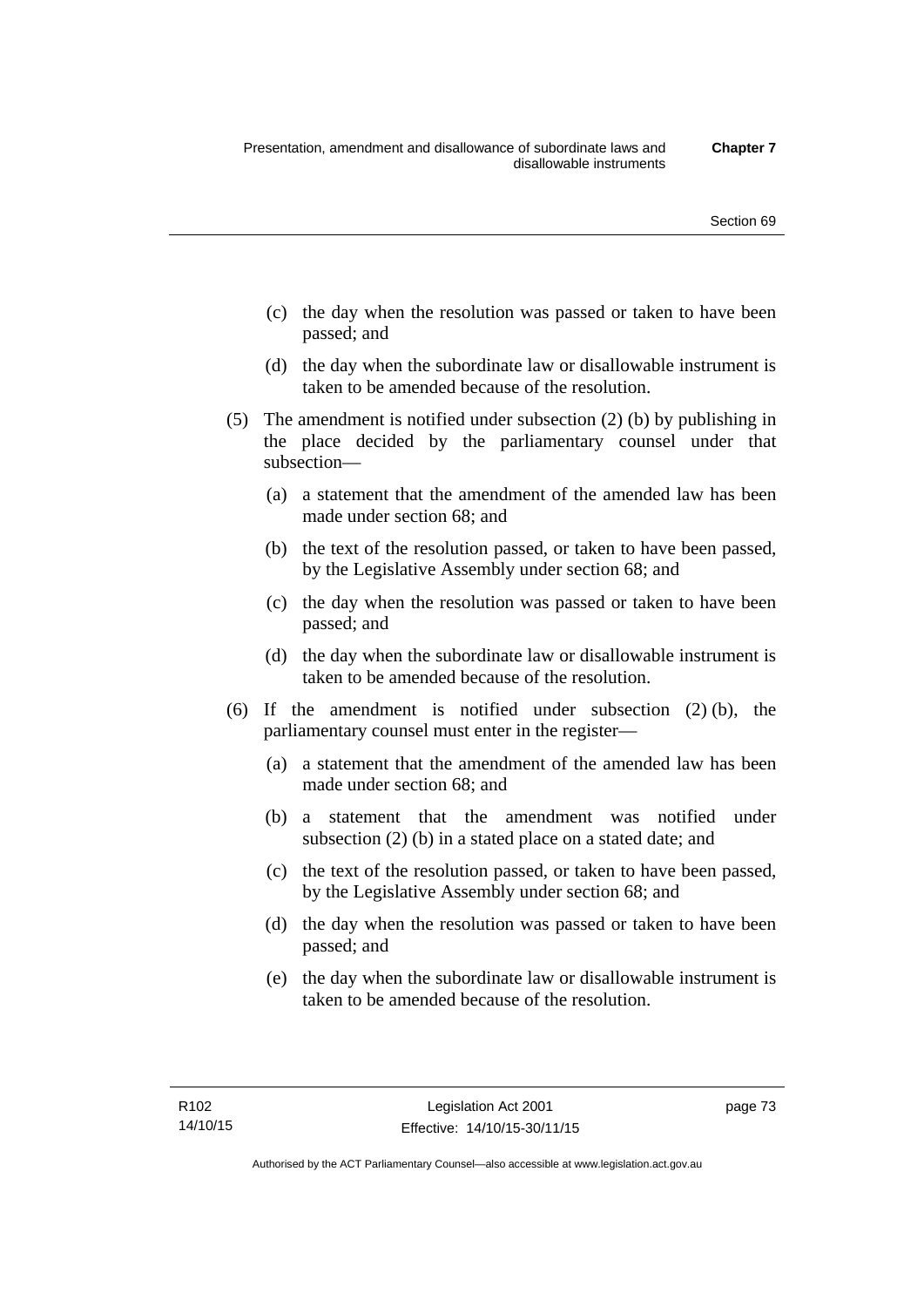#### **Chapter 7** Presentation, amendment and disallowance of subordinate laws and disallowable instruments

#### Section 70

- (7) This section is a determinative provision.
	- *Note* See s 5 for the meaning of determinative provisions, and s 6 for their displacement.

## **70 Making of amendment restoring effect of law within 6 months after amendment**

- (1) This section applies if a subordinate law or disallowable instrument (the *amended law*) is amended under section 68 (Amendment by resolution of Assembly).
- (2) A subordinate law or disallowable instrument the same in substance as the amended law before the amendment (the *earlier law*) must not be made within 6 months beginning on the day the amendment is made unless the Legislative Assembly has—
	- (a) rescinded the resolution that made the amendment; or
	- (b) by resolution approved the making of—
		- (i) a subordinate law or disallowable instrument in those terms; or
		- (ii) a subordinate law or disallowable instrument the same in substance as the earlier law.
- (3) A subordinate law or disallowable instrument made in contravention of this section is void.
- (4) This section is a determinative provision.
	- *Note* See s 5 for the meaning of determinative provisions, and s 6 for their displacement.

## **71 Effect of dissolution or expiry of Assembly on notice of motion**

- (1) This section applies if—
	- (a) notice of motion to disallow or amend a subordinate law or disallowable instrument is given in the Legislative Assembly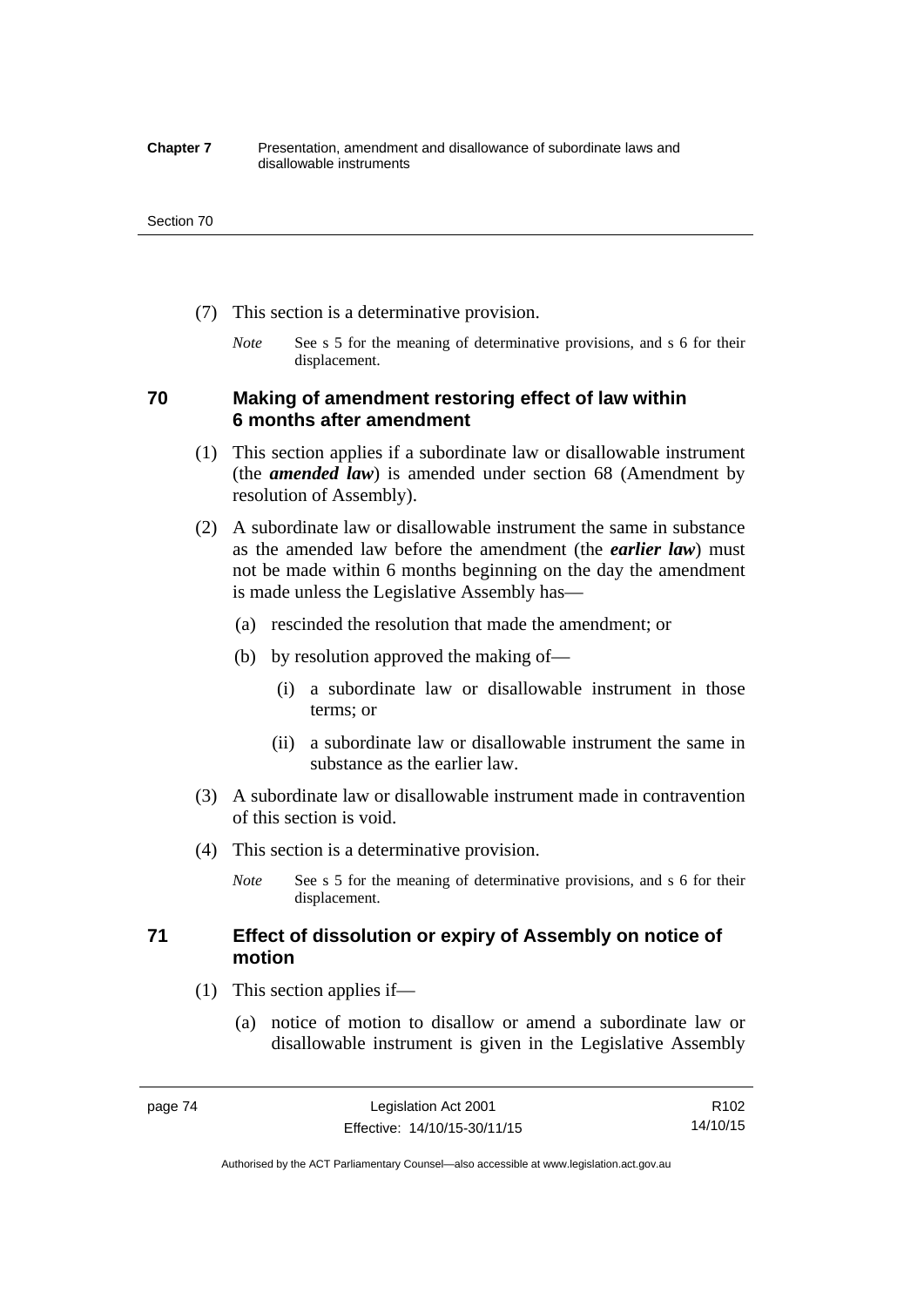not later than 6 sitting days after the day the instrument is presented to the Assembly; and

- (b) not later than 6 sitting days after the day the notice is given, the Assembly is dissolved or expires; and
- (c) at the time of the dissolution or expiry—
	- (i) the notice has not been withdrawn and the motion has not been called on; or
	- (ii) the motion has been called on and moved, but has not been withdrawn or otherwise disposed of.
- (2) For this chapter, the subordinate law or disallowable instrument is taken to have been presented to the Legislative Assembly on the first sitting day of the Assembly after the next general election of members of the Assembly.
- (3) This section is a determinative provision.
	- *Note* See s 5 for the meaning of determinative provisions, and s 6 for their displacement.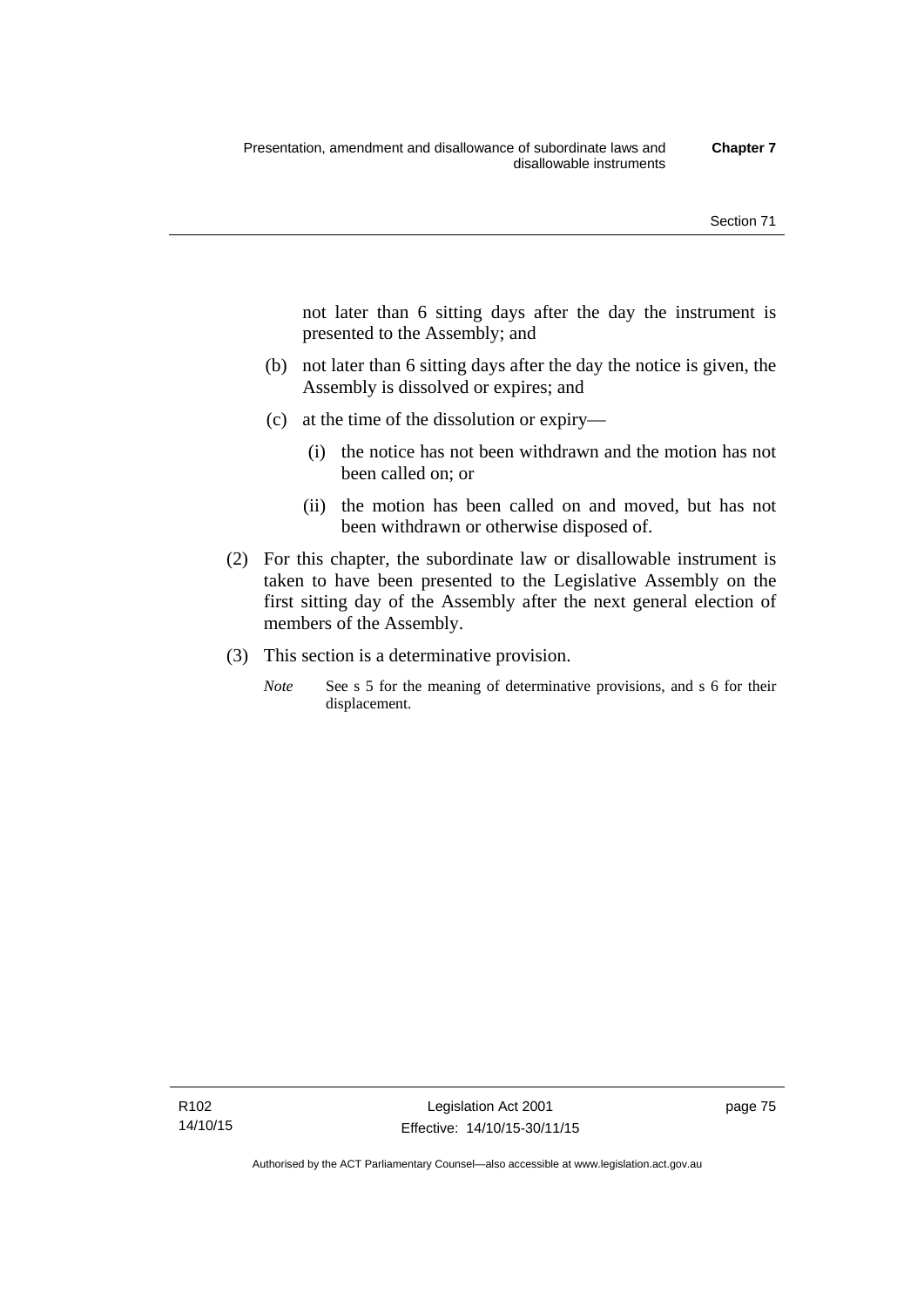# **Chapter 8 Commencement and exercise of powers before commencement**

## **72 Meaning of** *law***—ch 8**

In this chapter:

*law* means an Act or statutory instrument.

*Note* A reference to an Act or statutory instrument includes a reference to a provision of the Act or instrument (see s 7 and s 13).

## **73 General rules about commencement**

- (1) An Act commences—
	- (a) on the day after its notification day; or
	- (b) if the Act or another Act provides for a different date or time of commencement—on that date or at that time.
- (2) A legislative instrument commences—
	- (a) on the day after its notification day; or
	- (b) if an Act or the instrument provides for a later date or time of commencement—on that date or at that time; or
	- (c) if an Act provides for an earlier date or time of commencement—on that date or at that time; or
	- (d) if the instrument, under authority given by an Act, provides for an earlier date or time—on that date or at that time.

#### **Examples—par (b)**

- 1 A subordinate law may provide that it commences on a stated future date or at a stated time on a stated future date.
- 2 A disallowable instrument may provide that it commences on the commencement of a stated law or a stated provision of a stated law.

R102 14/10/15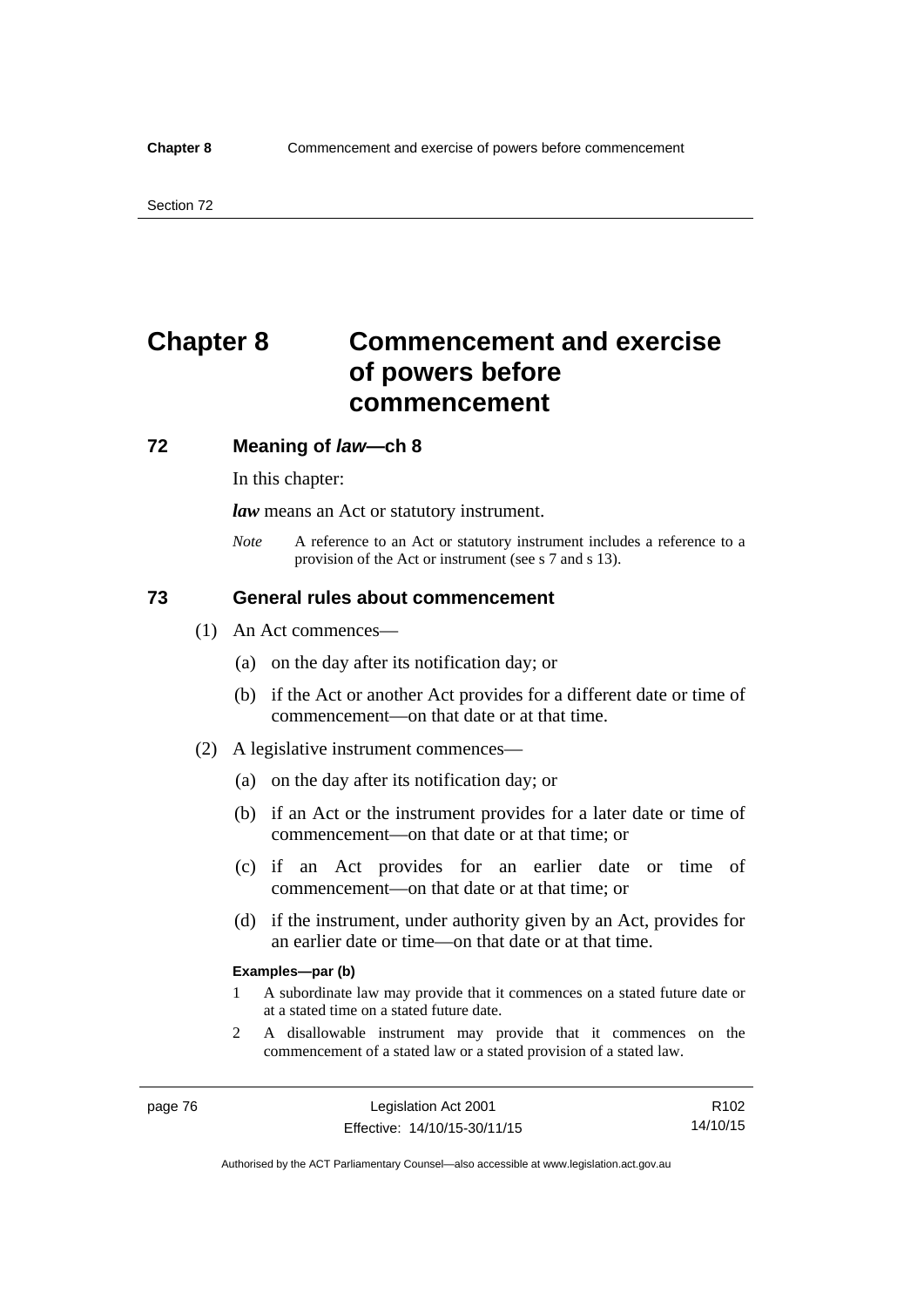- 3 A notifiable instrument may provide that it commences on the expiry of a stated statutory instrument.
- 4 A notifiable instrument may provide that it commences on the date fixed by a Commonwealth Minister, by notice in the Commonwealth gazette, under a stated Commonwealth Act.
- *Note* An example is part of the Act, is not exhaustive and may extend, but does not limit, the meaning of the provision in which it appears (see s 126 and s 132).
- (3) Without limiting subsection (2), if a legislative instrument is notified on a day after the day or time provided by the instrument for its commencement, and subsection (2) (c) or (d) does not apply to the instrument—
	- (a) the instrument is valid; but
	- (b) the instrument commences on the day after its notification day.
- (4) A statutory instrument that is not a legislative instrument commences—
	- (a) on the day after the day it is made or, if it is required under an Act or statutory instrument to be approved (however described) by the Executive, a Minister or any other entity, the day after the day it is approved; or
	- (b) if an Act or the instrument provides for a later date or time of commencement—on that date or at that time; or
	- (c) if an Act provides for an earlier date or time of commencement—on that date or at that time; or
	- (d) if the instrument, under authority given by an Act, provides for an earlier date or time—on that date or at that time.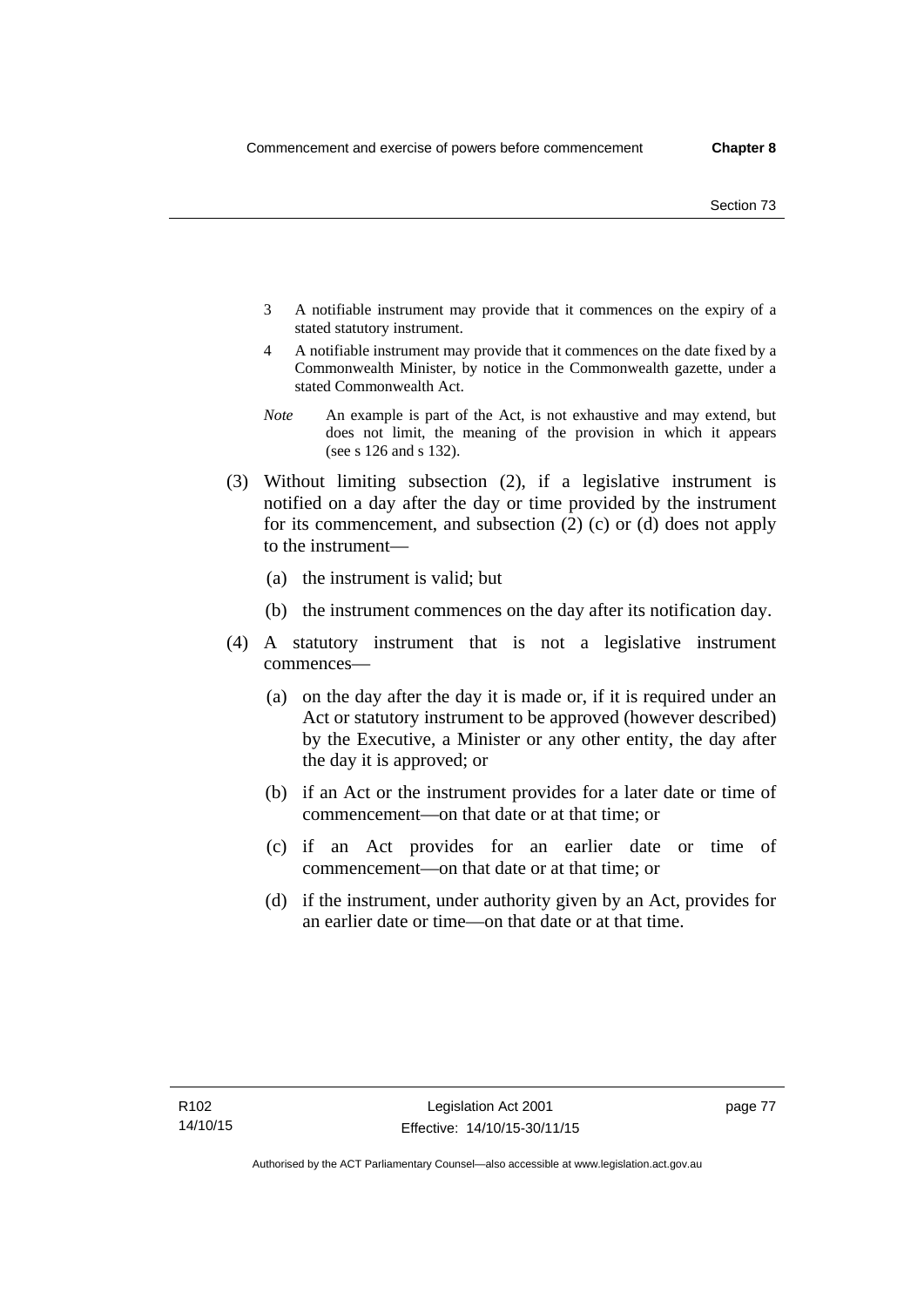- (5) This section is subject to the following sections:
	- (a) section 75 (Commencement of naming and commencement provisions);
	- (b) section 76 (Non-prejudicial provision may commence retrospectively);
	- (c) section 79 (Automatic commencement of postponed law);
	- (d) section 79A (Commencement of amendment of uncommenced law);
	- (e) section 81 (Exercise of powers between notification and commencement).
- (6) This section is a determinative provision.
	- *Note* See s 5 for the meaning of determinative provisions, and s 6 for their displacement.

## **74 Time of commencement**

- (1) If an Act commences on a day, it commences at the beginning of the day unless a different time of commencement is provided by the Act, another Act, or a commencement notice providing for the commencement of the Act.
- (2) If a statutory instrument commences on a day, it commences at the beginning of the day unless a different time of commencement is provided by the instrument, an Act, or a commencement notice providing for the commencement of the instrument.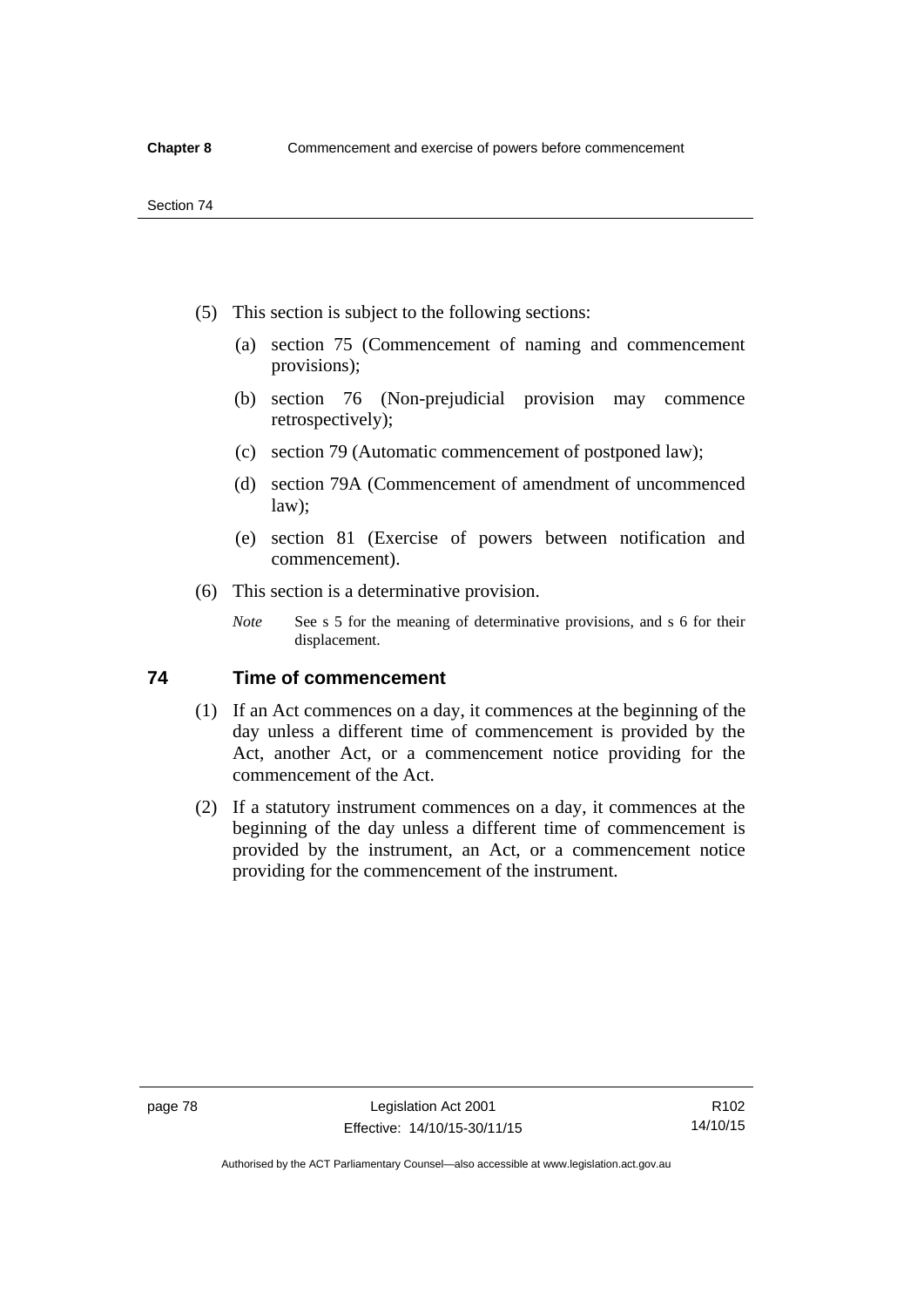## **75 Commencement of naming and commencement provisions**

 (1) The provisions of a law providing for its name and commencement automatically commence on its notification day.

### **Example**

The *XYZ Act 2002* was notified on 1 October 2002. It contains the following provision:

#### **2 Commencement**

This Act commences on 1 December 2002.

The provisions of the *XYZ Act 2002* providing for its name and commencement commence on 1 October 2002.

- *Note* An example is part of the Act, is not exhaustive and may extend, but does not limit, the meaning of the provision in which it appears (see s 126 and s 132).
- (2) However, if a provision of the law commences before the law's notification day, the naming and commencement provisions are taken to have automatically commenced—
	- (a) on that commencement; or
	- (b) if 2 or more provisions of the law commence at different times before the notification day—on the earlier or earliest of the commencements.

## **Example**

#### **2 Commencement**

- (1) This Act, other than section 9 and section 10, commences on a day fixed by the Minister by written notice.
- (2) Section 9 is taken to have commenced on 1 July 2001.
- (3) Section 10 is taken to have commenced on 1 August 2001.

The provisions of the *XYZ Act 2001* providing for its name and commencement are taken to have commenced on 1 July 2001.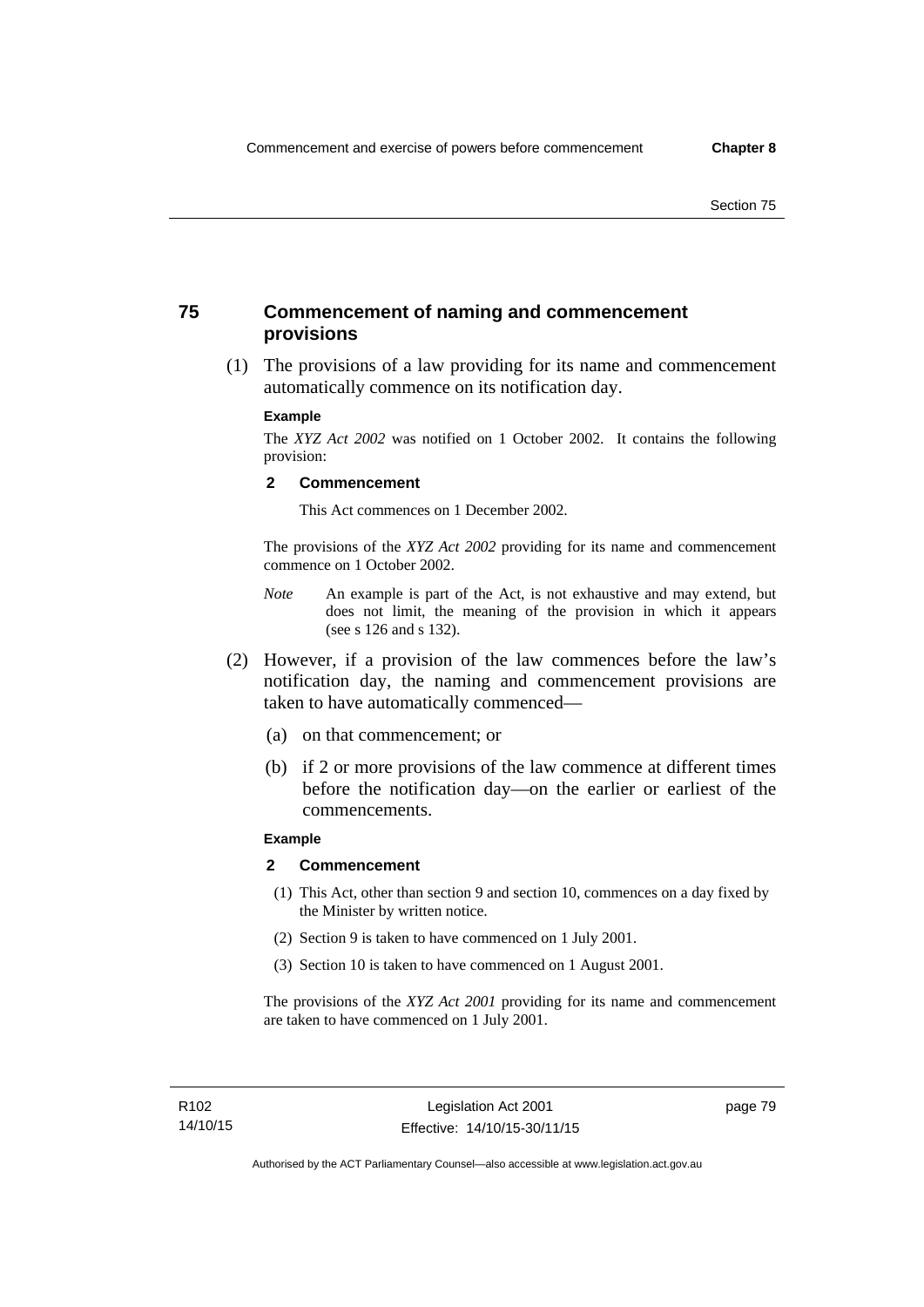- (3) In the application of this section to a statutory instrument that is not a legislative instrument, a reference to the instrument's *notification*  day is a reference to the day after the day it is made or, if it is required under an Act or statutory instrument to be approved (however described) by the Executive, a Minister or any other entity, the day after the day it is approved.
- (4) This section is a determinative provision.
	- *Note* See s 5 for the meaning of determinative provisions, and s 6 for their displacement.

## **75AA Commencement of provisions identifying amended laws**

- (1) This section applies if a law amends another law and includes a provision (a *legislation amended provision*) identifying the amended law.
- (2) The legislation amended provision automatically commences (or is taken to have automatically commenced)—
	- (a) on the commencement of the amendments; or
	- (b) if the amendments commence at different times—on the commencement of the earlier or earliest of the amendments.
- (3) This section is a determinative provision.
	- *Note* See s 5 for the meaning of determinative provision, and s 6 for their displacement.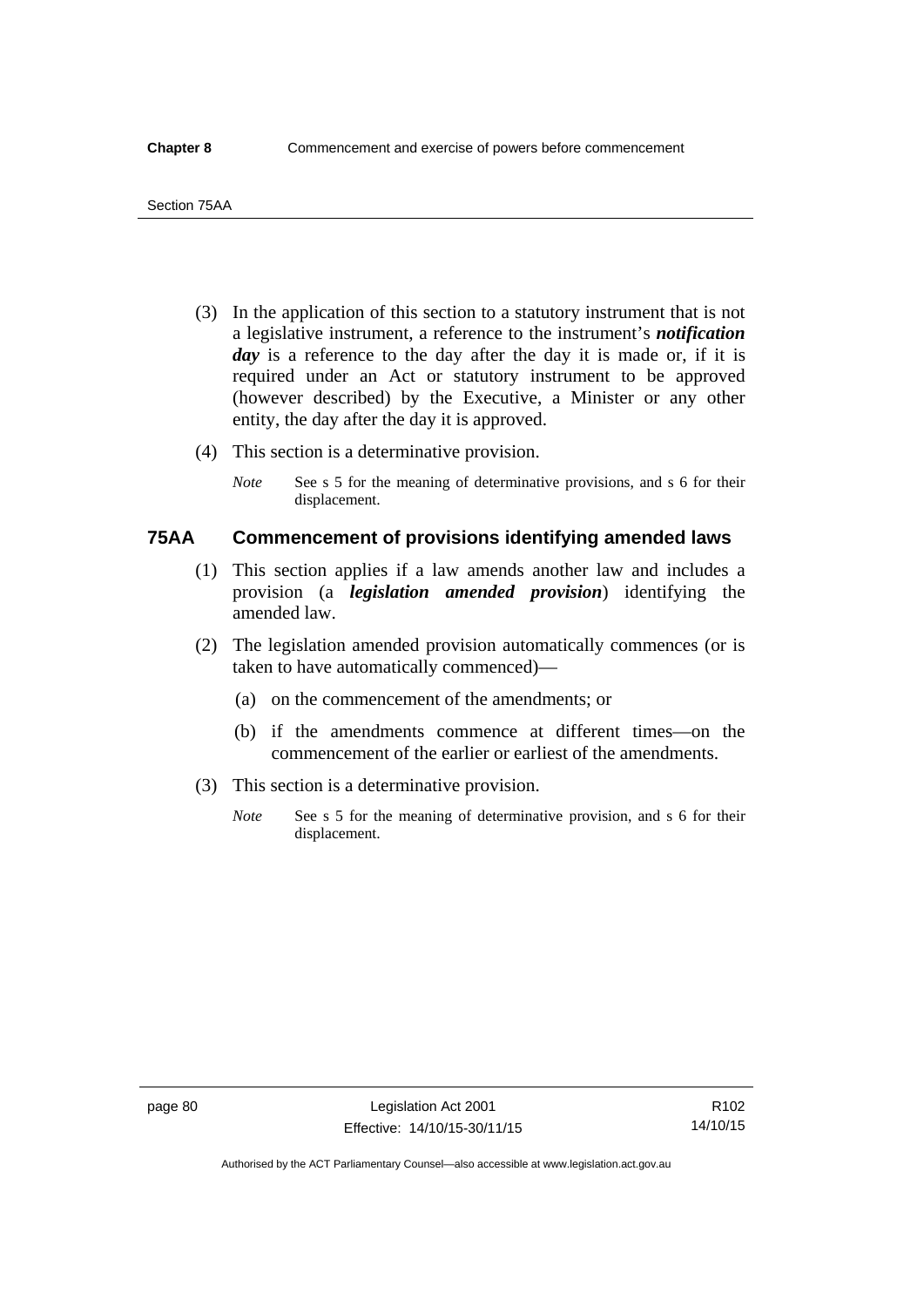## **75A Meaning of commences** *retrospectively*

- (1) An Act or legislative instrument commences *retrospectively* if it commences on a day or at a time earlier than the day after its notification day.
	- *Note* A reference to an Act or legislative instrument includes a reference to a provision of an Act or legislative instrument (see s 7 (3) and s 12 (2)).
- (2) A statutory instrument that is not a legislative instrument commences *retrospectively* if it commences on a day or at a time earlier than the day after the day it is made or, if it is required under an Act or statutory instrument to be approved (however described) by the Executive, a Minister or any other entity, the day after the day it is approved.

## **75B Retrospective commencement requires clear indication**

(1) A law must not be taken to provide for the law (or another law) to commence retrospectively unless the law clearly indicates that it is to commence retrospectively.

### **Example**

The *XYZ Act 2003* was notified on 1 July 2003. It contains the following provision:

### **2 Commencement**

This Act is taken to have commenced on 17 October 2001.

Section 2 clearly indicates that the Act is to commence retrospectively.

- *Note* An example is part of the Act, is not exhaustive and may extend, but does not limit, the meaning of the provision in which it appears (see s 126 and s 132).
- (2) This section is a determinative provision.
	- *Note* See s 5 for the meaning of determinative provisions, and s 6 for their displacement.

page 81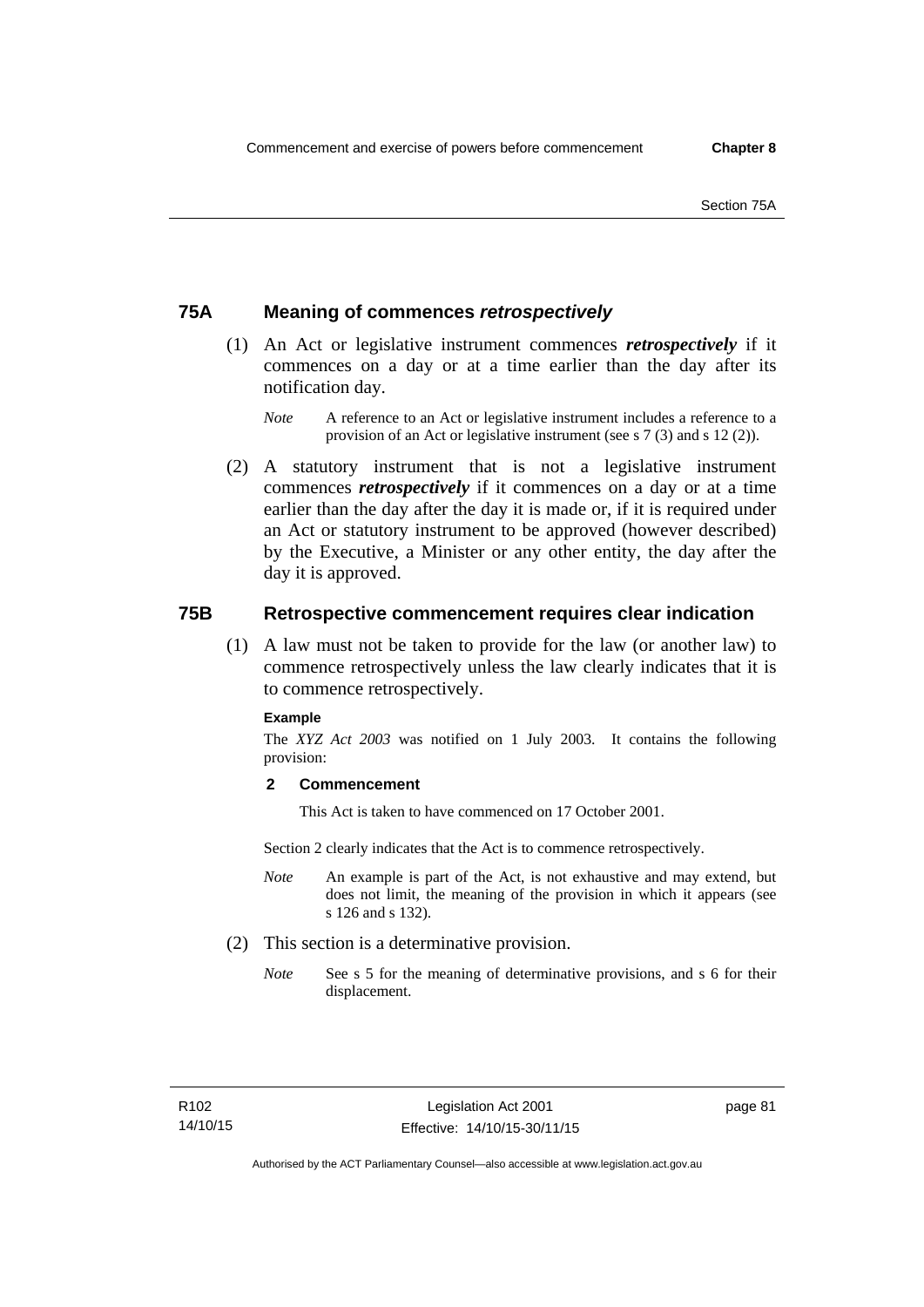## **76 Non–prejudicial provision may commence retrospectively**

- (1) A statutory instrument may provide that a non-prejudicial provision of the instrument commences retrospectively.
- (2) Unless this subsection is displaced by, or under authority given by, an Act, a statutory instrument cannot provide that a prejudicial provision of the instrument commences retrospectively.

#### **Example**

The *Locust Damage Compensation Determination 2003* (a hypothetical disallowable instrument) sets out (among other things) the people who are eligible for compensation under a compensation fund. Previously, there was no restriction on who was eligible. The determination provides that it is taken to have commenced on 1 July 2003, but it is not notified until 15 August 2003. There is nothing in the Act under which the determination is made (or any other Act) that authorises the retrospective commencement.

The provision of the determination that limits who can apply for compensation is a prejudicial provision (ie it adversely affects some people's right to receive compensation) and cannot commence retrospectively. Instead, it would commence on the day after the determination's notification day (see s 73 (3)).

- (3) This section is a determinative provision.
	- *Note* See s 5 for the meaning of determinative provisions, and s 6 for their displacement.
- (4) In this section:

*non-prejudicial provision* means a provision that is not a prejudicial provision.

*prejudicial provision* means a provision that operates to the disadvantage of a person (other than the Territory or a territory authority or instrumentality) by—

- (a) adversely affecting the person's rights; or
- (b) imposing liabilities on the person.

R102 14/10/15

Authorised by the ACT Parliamentary Counsel—also accessible at www.legislation.act.gov.au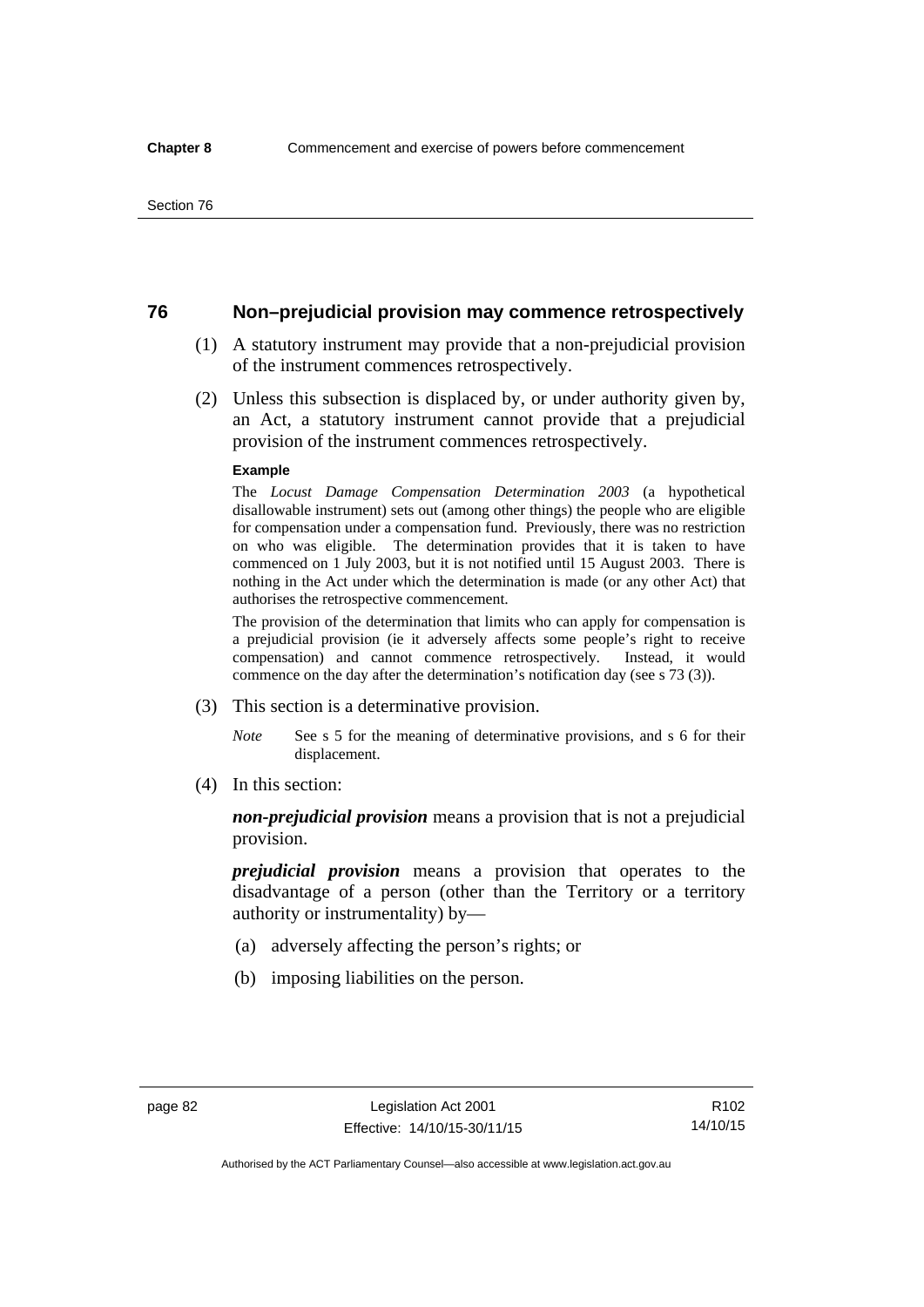## **77 Commencement by commencement notice**

- (1) If a law is expressed to commence on a day fixed or otherwise determined by a notice—
	- (a) a single day, or a time on a single day, may be fixed or determined; or
	- (b) different days or times may be fixed or determined for different provisions.

#### **Example**

The *Hypothetical Act 2001* is expressed to commence on a day to be fixed by the Minister by written notice. Unless the Act has commenced automatically in accordance with s 79 (Automatic commencement of postponed law), any of the following arrangements for commencement would be possible:

- (a) a notice could fix a single day (eg 5 June 2001) for the entire Act to commence;
- (b) a notice could fix a time on a single day (eg 8 pm on 5 June 2001) for the entire Act to commence;
- (c) a notice could fix different days or times for the different provisions of the Act to commence (eg pt 7, pt 9 and sch 4 commence on 5 June 2001, pt 11 commences at 5 pm on 30 June 2001, and the remaining provisions of the Act commence on 1 July 2001);
- (d) a notice could fix a single day (eg 5 June 2001) or a time on a single day (eg 8 pm on 5 June 2001) for the provisions of the Act not already commenced to come into operation.
- *Note* An example is part of the Act, is not exhaustive and may extend, but does not limit, the meaning of the provision in which it appears (see s 126 and s 132).
- (2) A commencement notice for a law is valid even if the day or time fixed or otherwise determined by the notice happens before the notice's notification day.
- (3) If the day or time fixed or otherwise determined by a commencement notice for a law happens on or before the notice's notification day, the law commences on the day after the notice's notification day.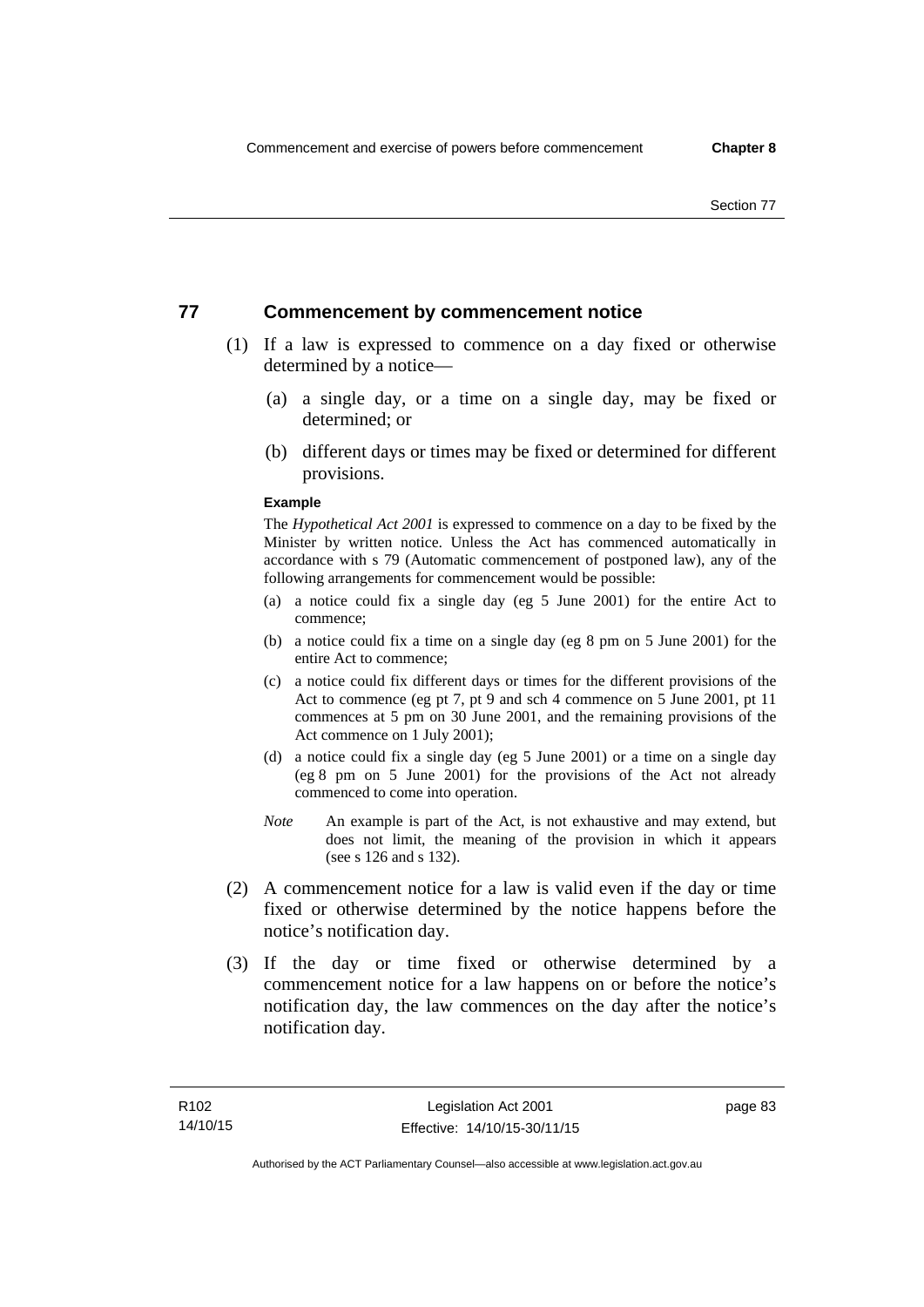- (4) However, subsection (3) does not apply to the commencement notice if—
	- (a) the notice clearly indicates that the law is to commence at an earlier date or time; and
	- (b) the notice provides for the earlier date or time under authority given by an Act.

### **Example—par (a)**

the commencement notice provides that the law or statutory instrument is 'taken to have commenced' at the earlier date or time

- (5) This section is a determinative provision.
	- *Note* See s 5 for the meaning of determinative provisions, and s 6 for their displacement.

## **78 Separate commencement of amendments**

 (1) Amendments made by a provision of a law may be given separate commencements, whether or not the provision is self-contained.

#### **Examples**

- 1 A provision of an amending law inserts 2 sections. The sections may be given separate commencements.
- 2 A provision of an amending law inserts a section that is divided into paragraphs. The paragraphs may be given separate commencements.
- *Note* An example is part of the Act, is not exhaustive and may extend, but does not limit, the meaning of the provision in which it appears (see s 126 and s 132).
- (2) This section is a determinative provision.
	- *Note* See s 5 for the meaning of determinative provisions, and s 6 for their displacement.

R102 14/10/15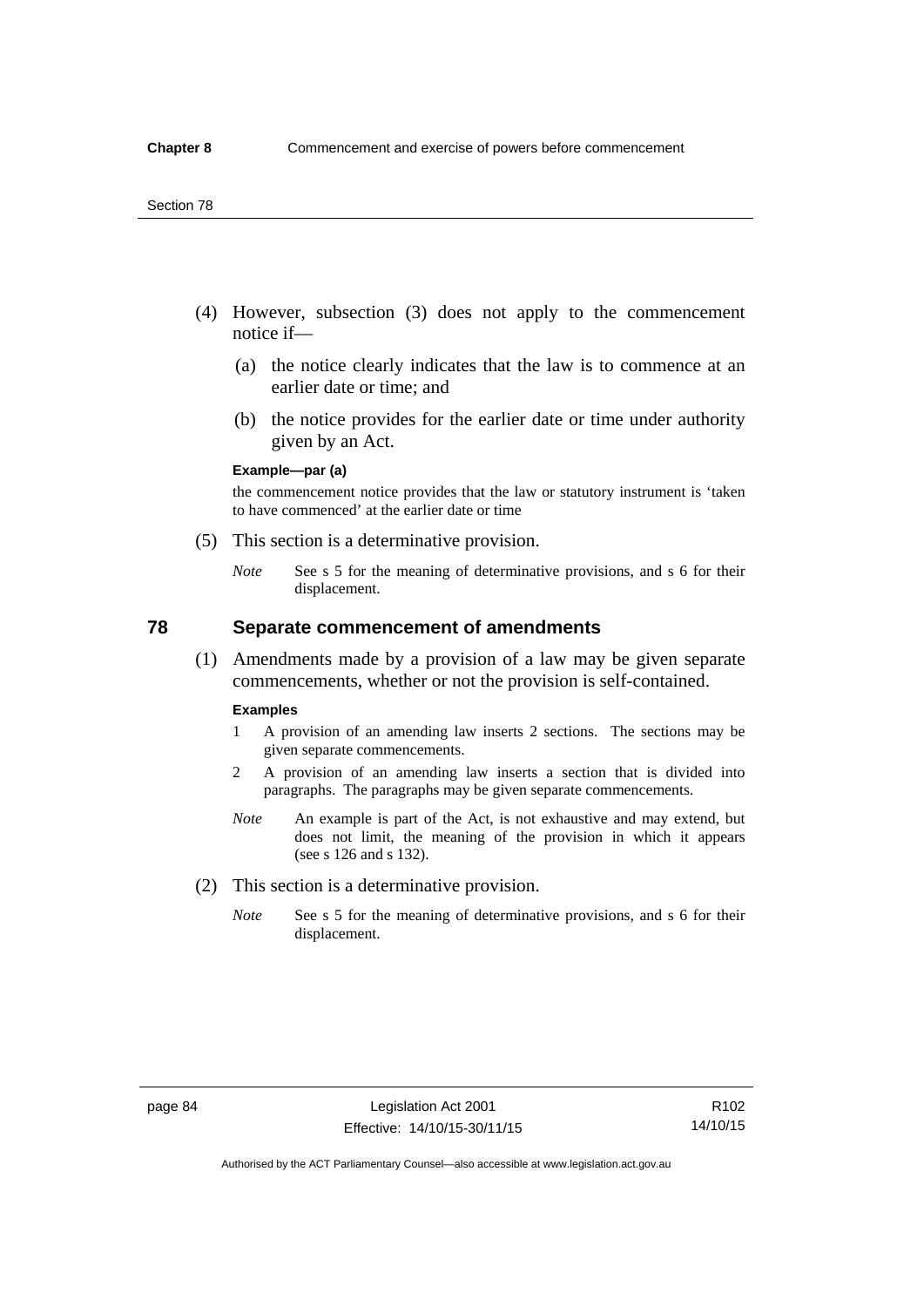## **79 Automatic commencement of postponed law**

 (1) If a postponed law has not commenced within 6 months beginning on its notification day, it automatically commences on the first day after that period.

#### **Example**

The *Hypothetical Act 2001* was notified on 5 July 2001 and was expressed to commence on a day to be fixed by the Minister by written notice. If the Act had not commenced by notice on or before 4 January 2002, it would automatically commence on 5 January 2002.

- *Note* An example is part of the Act, is not exhaustive and may extend, but does not limit, the meaning of the provision in which it appears (see s 126 and s 132).
- (2) This section applies to a law unless it is displaced by, or under authority given by, an Act or, if the postponed law is a subordinate law or disallowable instrument, the postponed law.
- (3) This section is a determinative provision.
	- *Note* See s 5 for the meaning of determinative provisions, and s 6 for their displacement.
- (4) In this section:

*enact* includes make.

*law* means an Act, subordinate law, disallowable instrument or notifiable instrument.

*Note* A reference to an Act, subordinate law, disallowable instrument or notifiable instrument includes a reference to a provision of the Act, law or instrument (see s 7, s 8, s 9 and s 10).

*notification day*, for a postponed law, means the notification day  $of$ 

- (a) if the postponed law is a law—the law; or
- (b) if the postponed law is a provision of a law—the law that enacts the provision.

page 85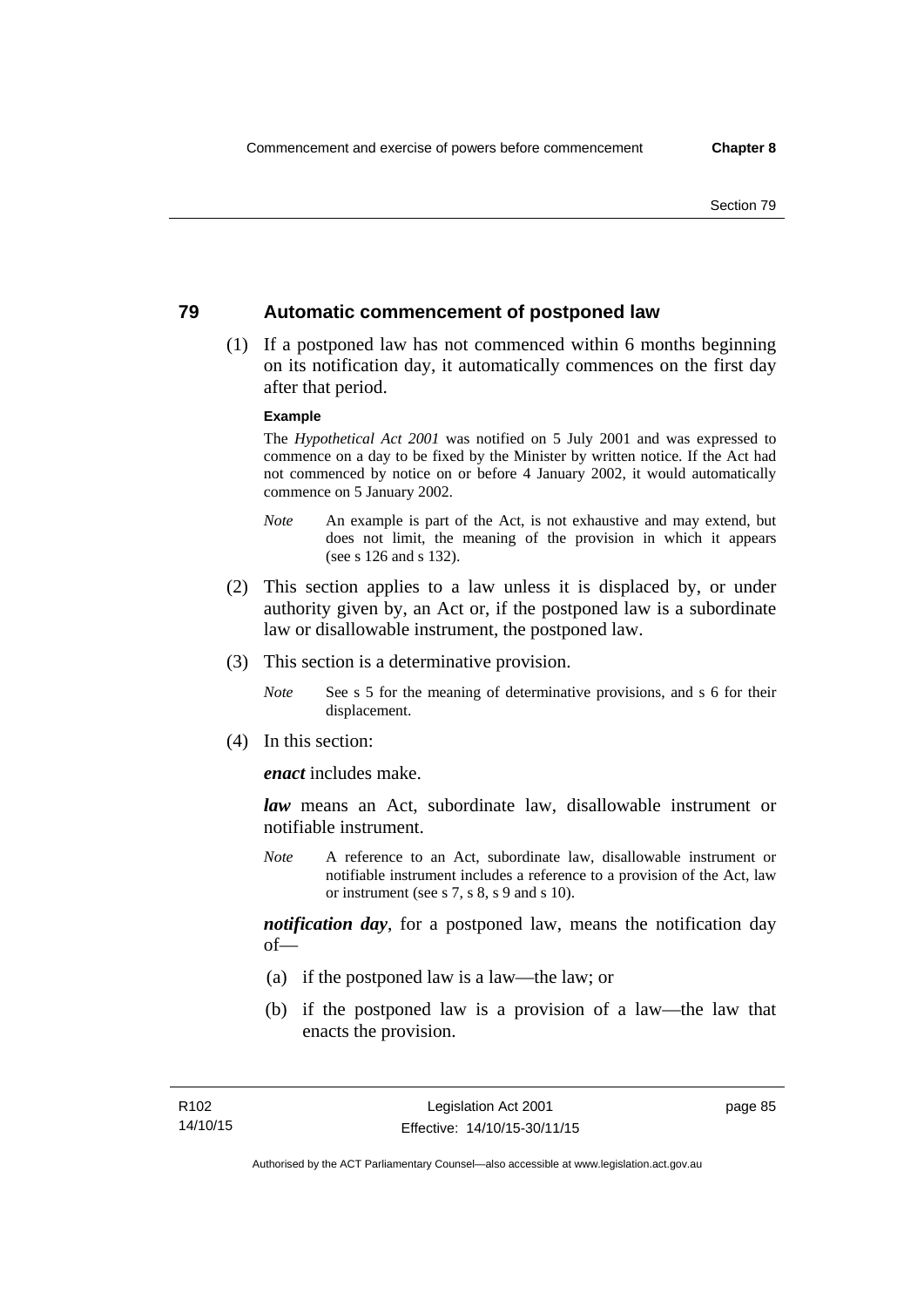#### Section 79A

*postponed law* means a law that does not commence on its notification day because a law postpones its commencement until a day or time fixed or determined by a commencement notice.

## **79A Commencement of amendment of uncommenced law**

- (1) This section applies if a law (the *amending law*) amends a law that has not commenced (the *uncommenced law*).
- (2) The amendment of the uncommenced law does not of itself commence that law.
- (3) The amendment made by the amending law commences on the commencement of the uncommenced law.
- (4) This section is a determinative provision.
	- *Note* See s 5 for the meaning of determinative provisions, and s 6 for their displacement.

## **80 References to** *commencement* **of law**

In a law, a reference to the *commencement* of the law, or another law, (the *law concerned*) is a reference to—

- (a) if the provisions of the law concerned (other than those providing for its name and commencement) commence, or are required to commence, on a single day or at a single time—the commencement of the remaining provisions; or
- (b) if paragraph (a) does not apply and the reference is in a provision of the law concerned—the commencement of the provision; or
- (c) in any other case—the commencement of the relevant provision of the law concerned.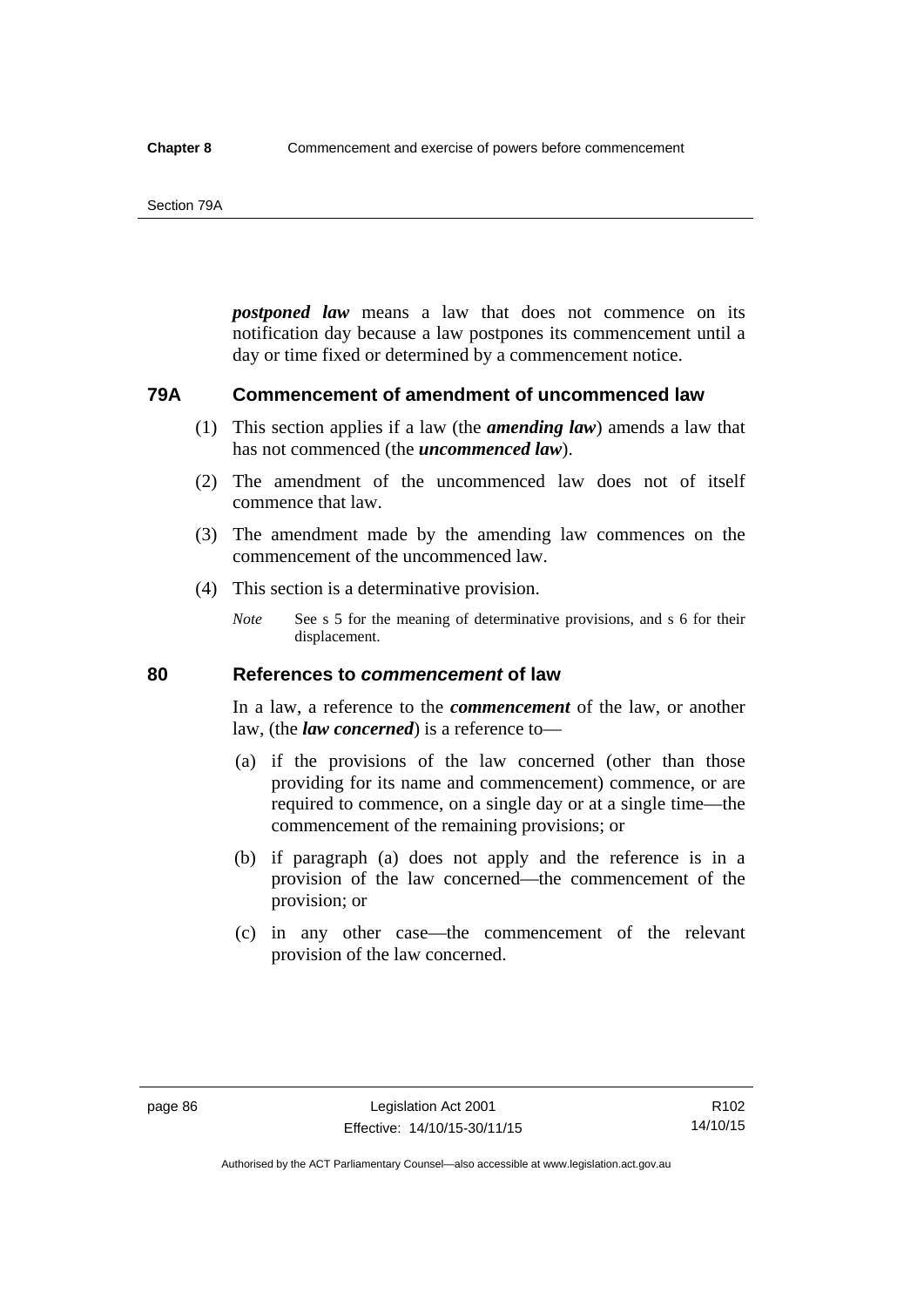## **81 Exercise of powers between notification and commencement**

- (1) This section applies to a power to make an appointment or statutory instrument, or to do anything else, in the following situations:
	- (a) the power is given by a law (the *authorising law*) that has been notified but has not commenced;
	- (b) the power is given by a law (the *authorising law*) as amended by another law (the *amending law*) and the laws have been notified, but all or any of them have not commenced.

### **Examples—powers to which section applies**

- 1 power to delegate a function
- 2 power to give or issue an approval, consent, licence, permit or other authority (however described)
- 3 power to make an acting appointment
- 4 power to issue guidelines
- *Note* An example is part of the Act, is not exhaustive and may extend, but does not limit, the meaning of the provision in which it appears (see s 126 and s 132).
- (2) To remove any doubt and without limiting subsection (1), this section applies to any of the following powers if the power is to be exercised in relation to an entity to be established by the authorising law or the authorising law as amended by the amending law:
	- (a) a power to make an appointment to the entity;
	- (b) a power to make a statutory instrument for the purposes of the entity;
	- (c) a power to do anything else in relation to the entity.

#### **Example**

This section applies to powers under an authorising law to be exercised in relation to the conduct of an election for members of a board to be established as a corporation by the authorising law.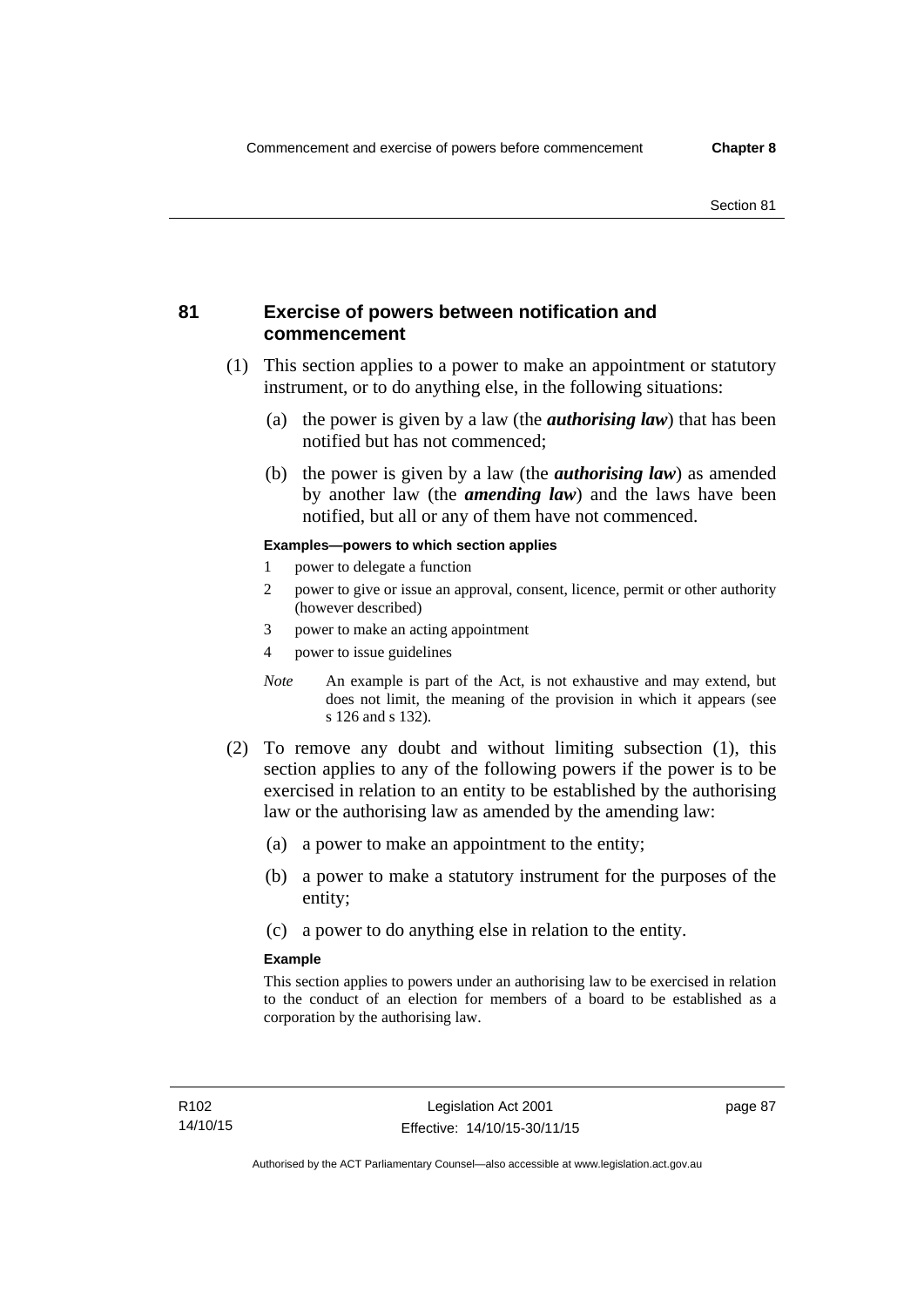#### Section 81

- (3) The power may be exercised at any time even though the authorising law, or the authorising law and amending law (or either of them), is not in force at the time.
- (4) For the exercise of the power, the authorising law, or the authorising law and amending law, are taken to be in force at the time of the exercise of the power.
- (5) Also, anything else may be done under the power at any time for the purpose of bringing, or in relation to bringing, the authorising law, or the authorising law as amended by the amending law, into operation.
- (6) If an appointment or statutory instrument made under this section declares that this subsection applies to it, then, unless the appointment or instrument commences on a different date or at a different time under another provision of this chapter, the appointment or instrument commences on—
	- (a) for an appointment or statutory instrument that is a legislative instrument—the day after its notification day; or
	- (b) for any other appointment or statutory instrument—the day after the day it is made or, if it is required under an Act or statutory instrument to be approved (however described) by the Executive, a Minister or any other entity, the day after the day it is approved.
- (7) In any other case, an appointment or statutory instrument made under this section commences on the latest of the following:
	- (a) the commencement of the authorising law or, if subsection (1) (b) applies and the amending law commences after the authorising law, the commencement of the amending law;
	- (b) on the day or at the time the appointment or instrument would have commenced if it had not been made under this section.

R102 14/10/15

Authorised by the ACT Parliamentary Counsel—also accessible at www.legislation.act.gov.au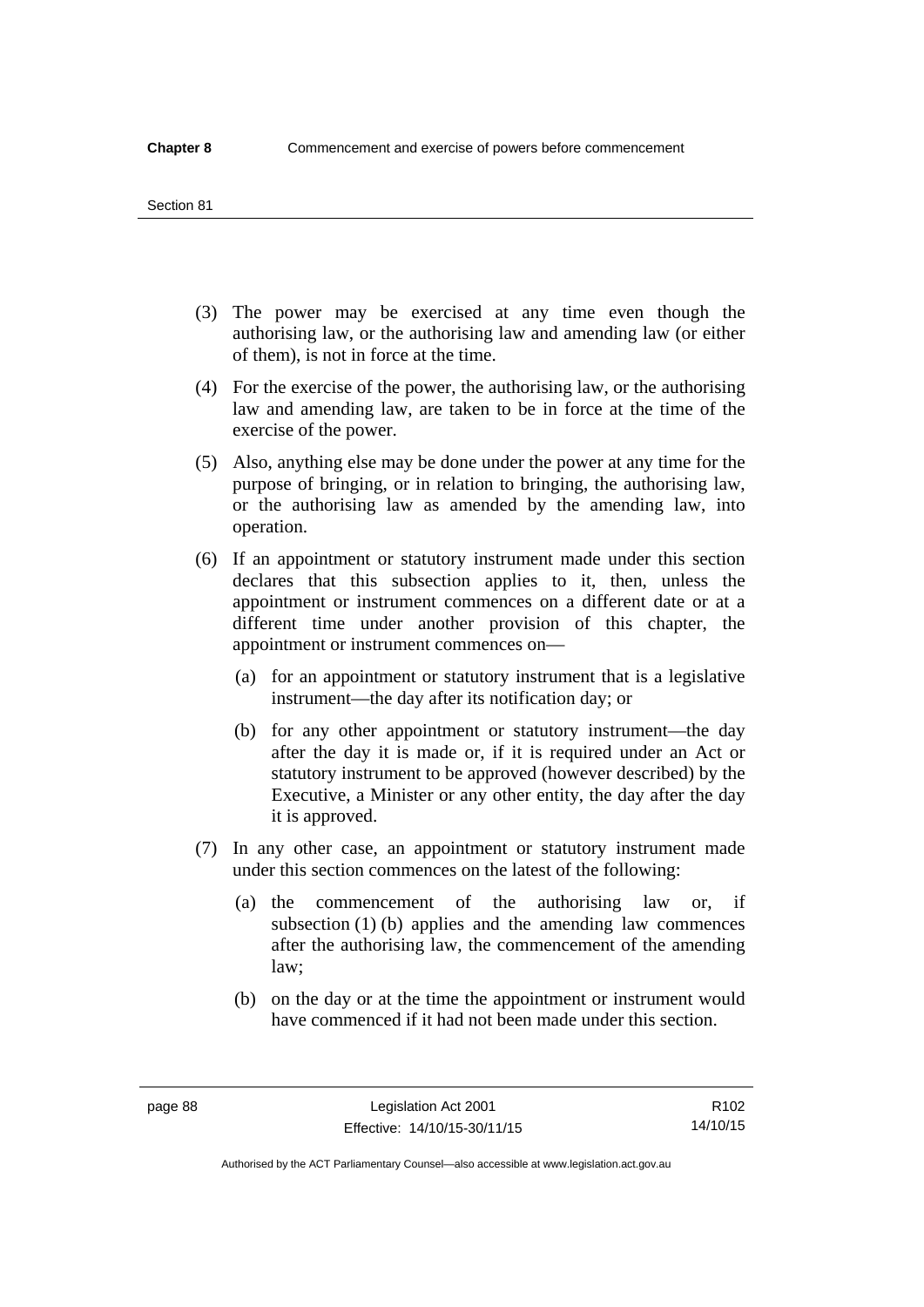- (8) In the application of this section to a statutory instrument that is not a legislative instrument, a reference to the instrument being *notified*  is a reference to the instrument being made or, if it is required under an Act or statutory instrument to be approved (however described) by the Executive, a Minister or any other entity, to the instrument being approved.
- (9) This section is a determinative provision.
	- *Note* See s 5 for the meaning of determinative provisions, and s 6 for their displacement.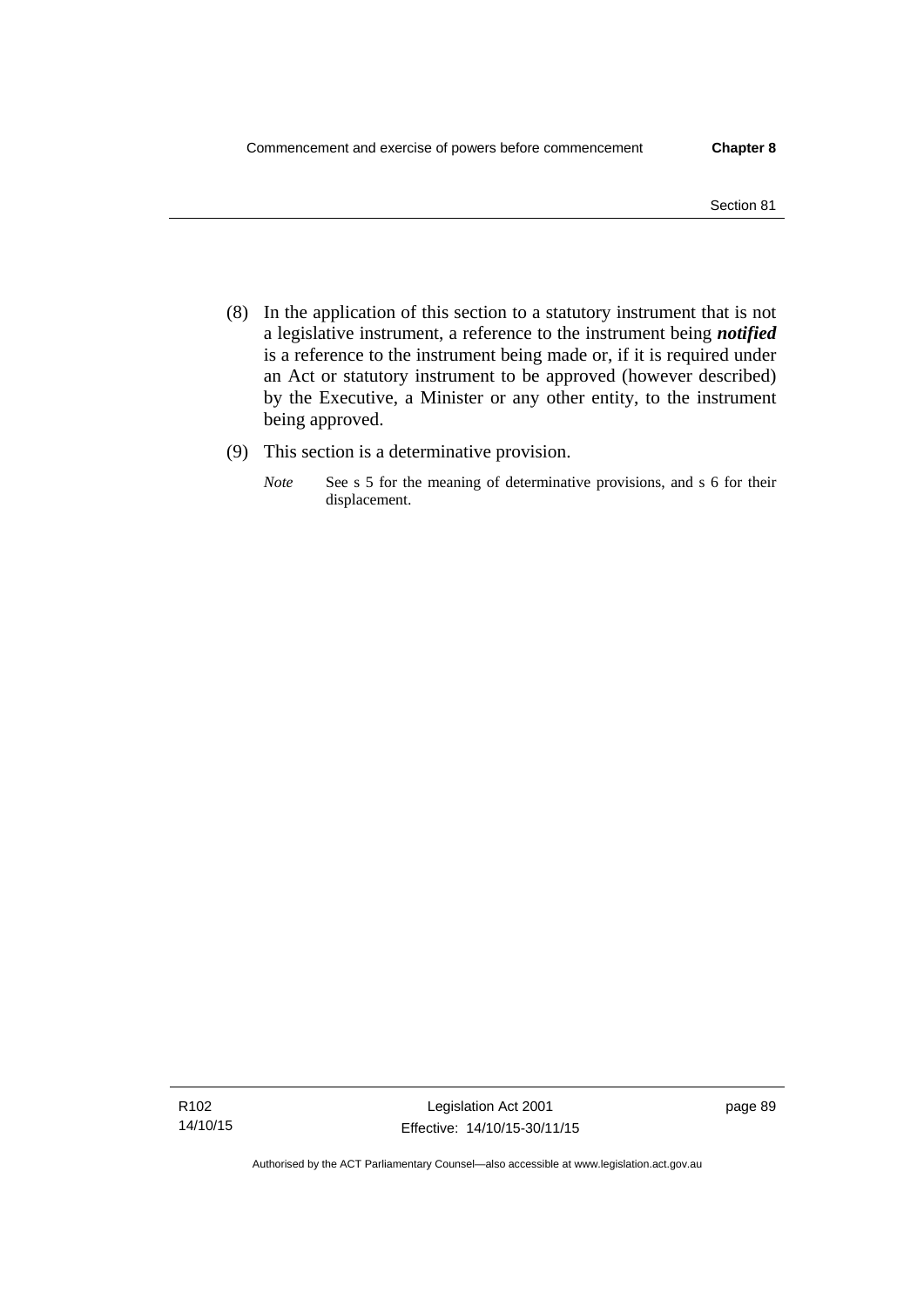Section 82

# **Chapter 9 Repeal and amendment of laws**

# **Part 9.1 General**

## **82 Definitions—ch 9**

In this chapter:

*amend* includes modify.

*law* means an Act or statutory instrument.

*Note* A reference to an Act or statutory instrument includes a reference to a provision of the Act or instrument (see s 7 and s 13).

*repeal* includes lapse and expire.

## **83 Consequences of amendment of statutory instrument by Act**

- (1) If an Act amends a statutory instrument, the instrument may be amended or repealed as if the amendment had been made by another statutory instrument of that kind.
- (2) This section is a determinative provision.
	- *Note* See s 5 for the meaning of determinative provisions, and s 6 for their displacement.

## **84 Saving of operation of repealed and amended laws**

- (1) The repeal or amendment of a law does not—
	- (a) revive anything not in force or existing when the repeal or amendment takes effect; or
	- (b) affect the previous operation of the law or anything done, begun or suffered under the law; or
	- (c) affect an existing right, privilege or liability acquired, accrued or incurred under the law.

page 90 Legislation Act 2001 Effective: 14/10/15-30/11/15

R102 14/10/15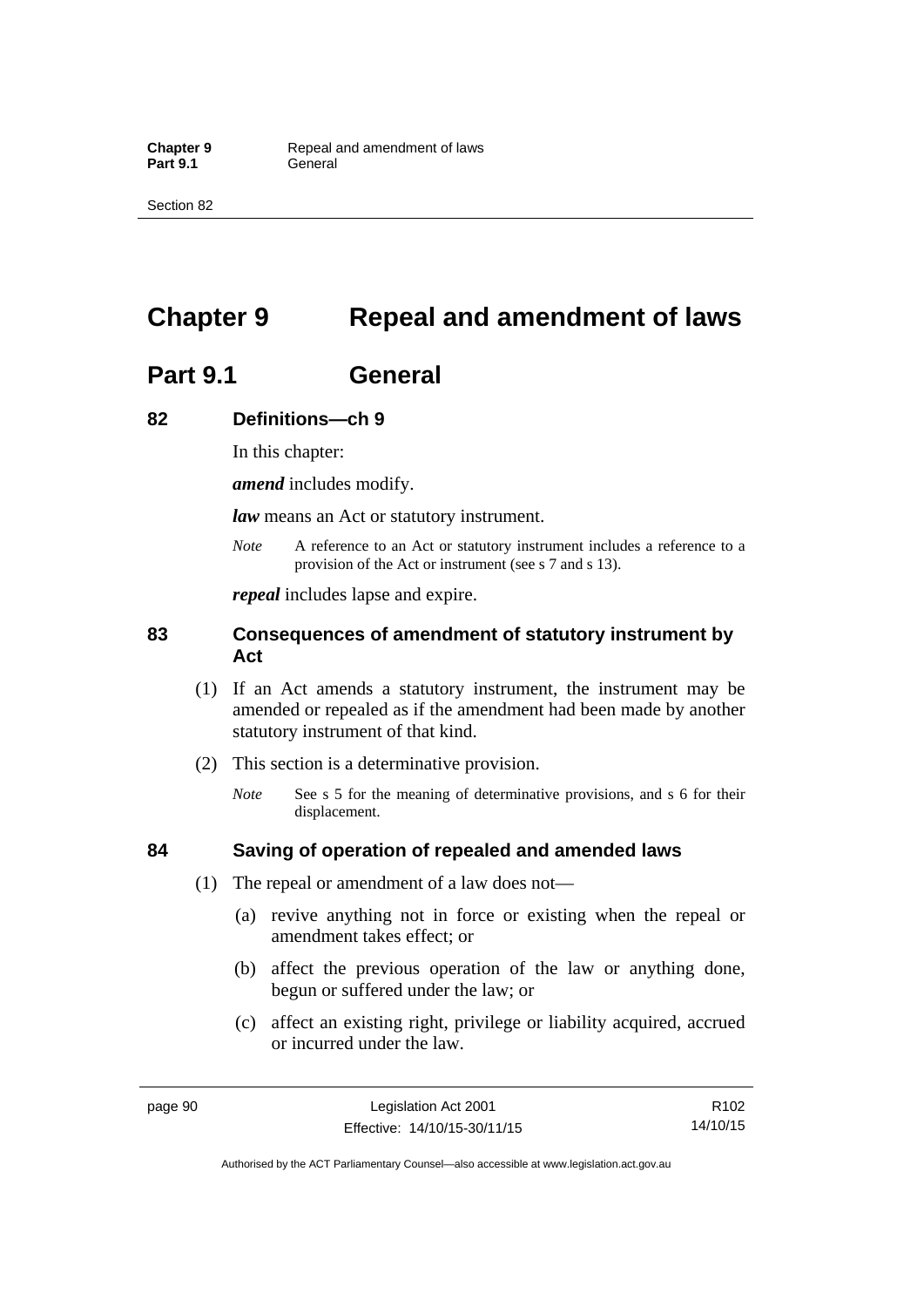- (2) An investigation, proceeding or remedy in relation to an existing right, privilege or liability under the law may be started, exercised, continued or completed, and the right, privilege or liability may be enforced and any penalty imposed, as if the repeal or amendment had not happened.
- (3) Without limiting subsections (1) and (2), the repeal or amendment of a law does not affect—
	- (a) the proof of anything that has happened; or
	- (b) any right, privilege or liability saved by the law.
- (4) This section does not limit any other provision of this chapter and is in addition to any provision of the law by which the repeal or amendment is made.
- (5) This section is a determinative provision.
	- *Note* See s 5 for the meaning of determinative provisions, and s 6 for their displacement.
- (6) In this section:

*liability* includes liability to penalty for an offence against the law.

*penalty* includes punishment and forfeiture.

*privilege* includes immunity.

right includes capacity, interest, status and title.

## **84A Creation of offences and changes in penalties**

- (1) If a law makes an act or omission an offence, the act or omission is only an offence if done or not done after the law commences.
- (2) If a law increases the maximum or minimum penalty, or the penalty, for an offence, the increase applies only to an offence committed after the law commences.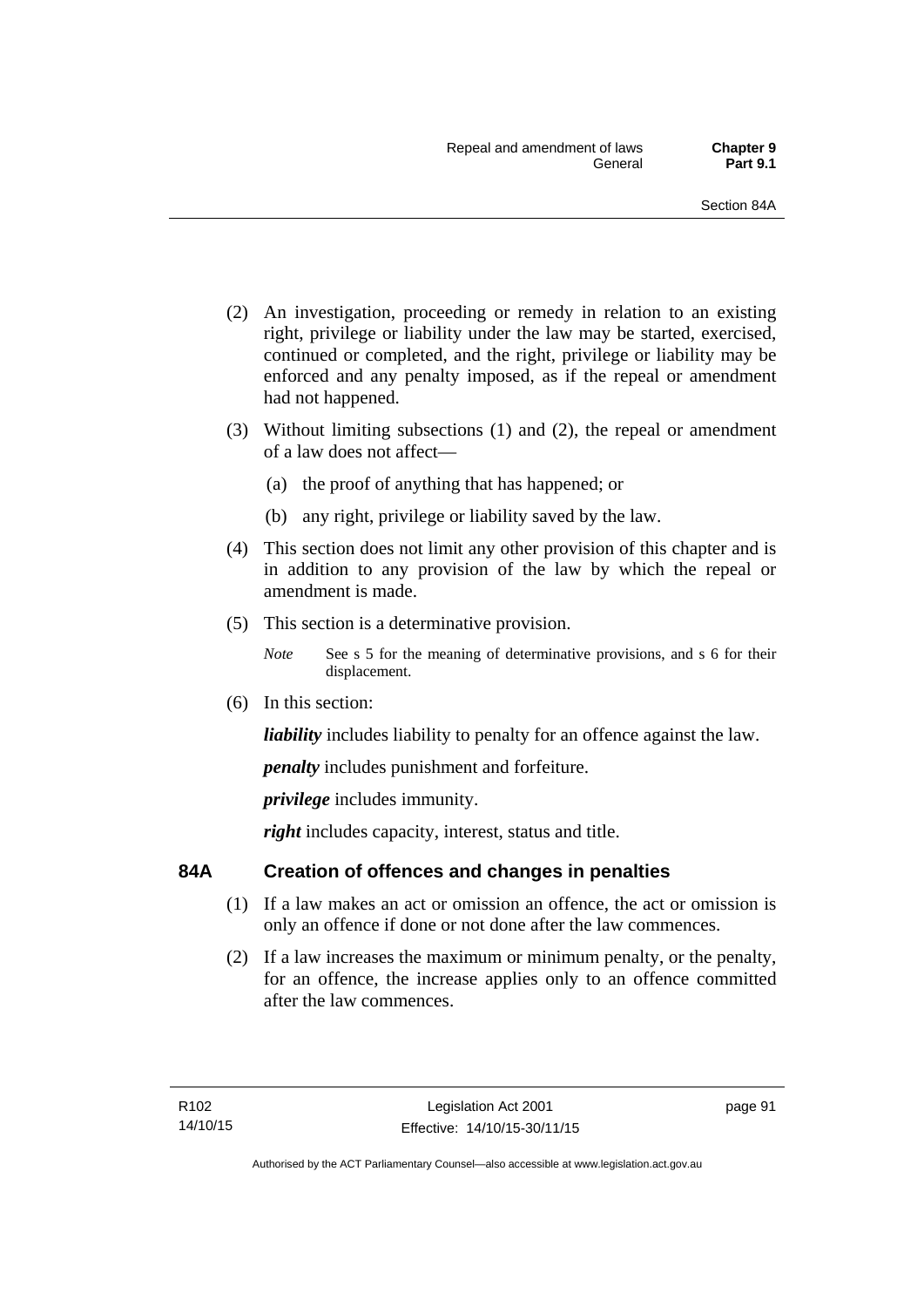- (3) If a law reduces the maximum or minimum penalty, or the penalty, for an offence, the reduction applies to an offence committed before or after the law commences, but does not affect any penalty imposed before the law commences.
- (4) In this section:

*law* means an Act or subordinate law.

- *Note* A reference to an Act or statutory instrument includes a reference to a provision of the Act or instrument (see s 7 and s 8).
- (5) This section is a determinative provision.
	- *Note* See s 5 for the meaning of determinative provisions, and s 6 for their displacement.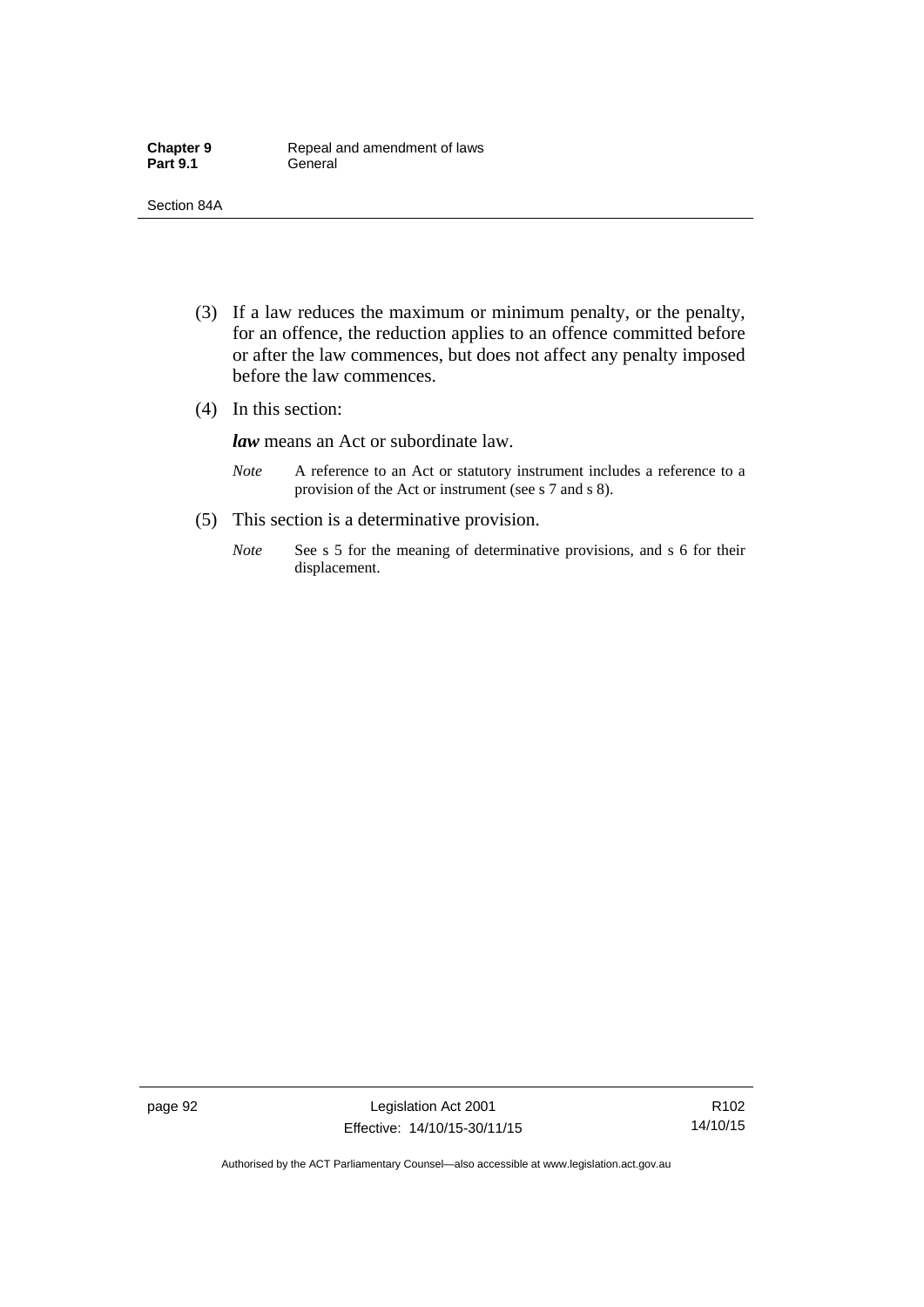## **Part 9.2 Repeal**

## **85 When repeal takes effect**

- (1) This section applies if a law is repealed on a day.
- (2) If the law is remade on that day (with or without changes), the repeal takes effect when the remade law commences.

 (3) If the law is not remade on that day (with or without changes), the law continues in force until the end of the day and the repeal takes effect at midnight on the day.

## **86 Repealed and amended laws not revived on repeal of repealing and amending laws**

 (1) If a law (the *first law*) is repealed by another law (the *other law*), the first law is not revived only because the other law is repealed.

#### **Examples**

- 1 Act A repeals Act B. Act A is repealed. The repeal of Act A does not revive Act B.
- 2 Act A repeals Act B. Act A is automatically repealed under this Act, section 89 (Automatic repeal of certain laws and provisions). The repeal of Act A does not revive Act B.
- *Note* An example is part of the Act, is not exhaustive and may extend, but does not limit, the meaning of the provision in which it appears (see s 126 and s 132).

*Note* Under s 74, if a law commences on a day, it commences at the beginning of the day unless otherwise provided.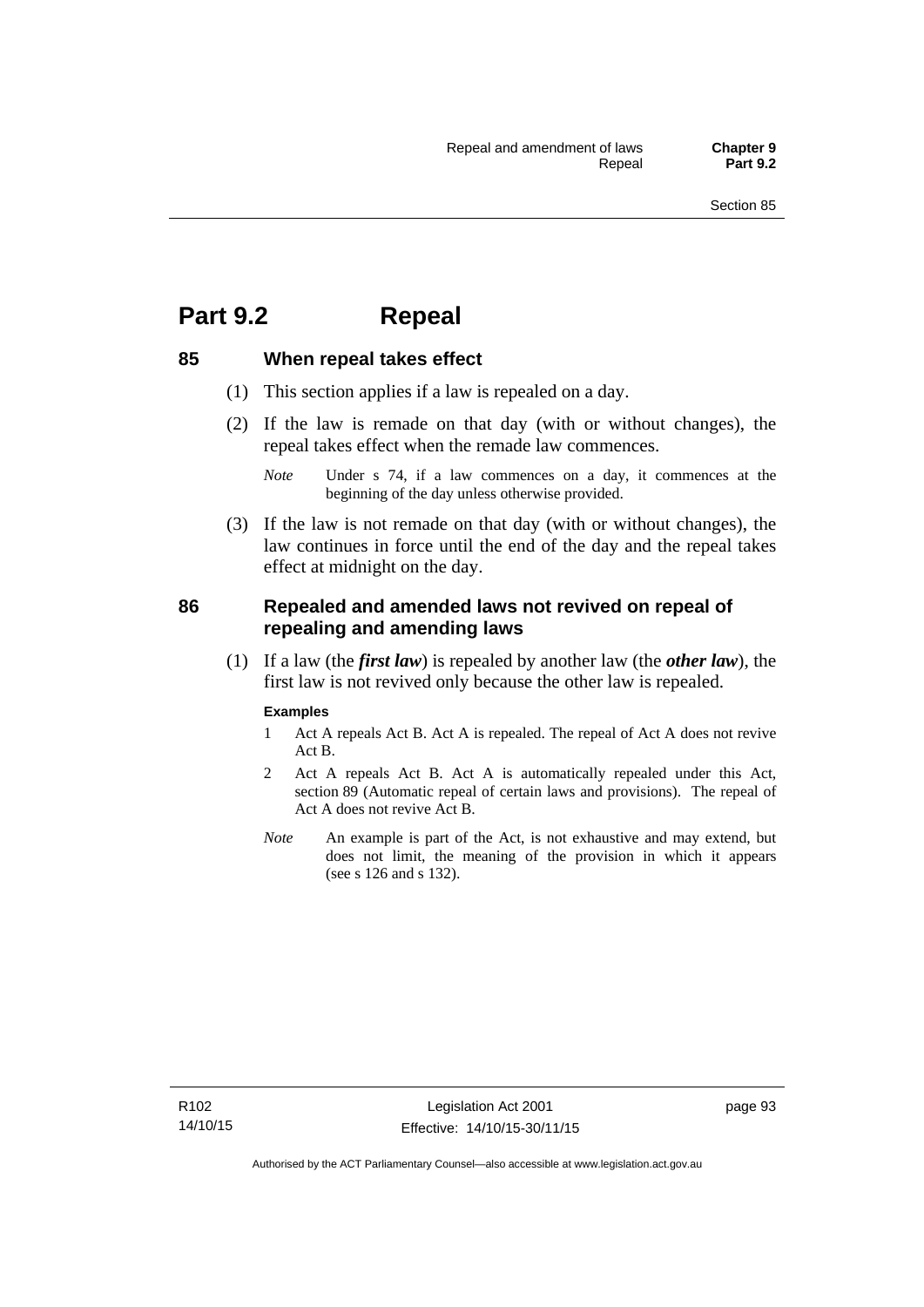(2) If a law (the *first law*) is amended by another law (the *other law*), the continuing operation of the amendments made by the other law is not affected only because the other law is repealed and, in particular, the first law is not revived in the form in which it was in before the amendments took effect only because of the repeal.

#### **Examples**

- 1 Act A amends Act B. Act A is repealed after it has commenced by a later Act C. The amendments made by Act A continue to operate, even though Act A has been repealed.
- 2 Act A amends Act B. Act A is automatically repealed under this Act, section 89. The amendments made by Act A continue to operate, even though Act A has been repealed.
- (3) This section does not limit any other provision of this chapter and is in addition to any provision of the law by which the repeal is made.
- (4) This section is a determinative provision.
	- *Note* See s 5 for the meaning of determinative provisions, and s 6 for their displacement.
- (5) In this section:

*amended* does not include modified.

*law* includes a rule of the common law (including equity).

#### **Examples**

- 1 a common law offence
- 2 a common law rule of practice or procedure
- 3 a right to equitable relief

R102 14/10/15

Authorised by the ACT Parliamentary Counsel—also accessible at www.legislation.act.gov.au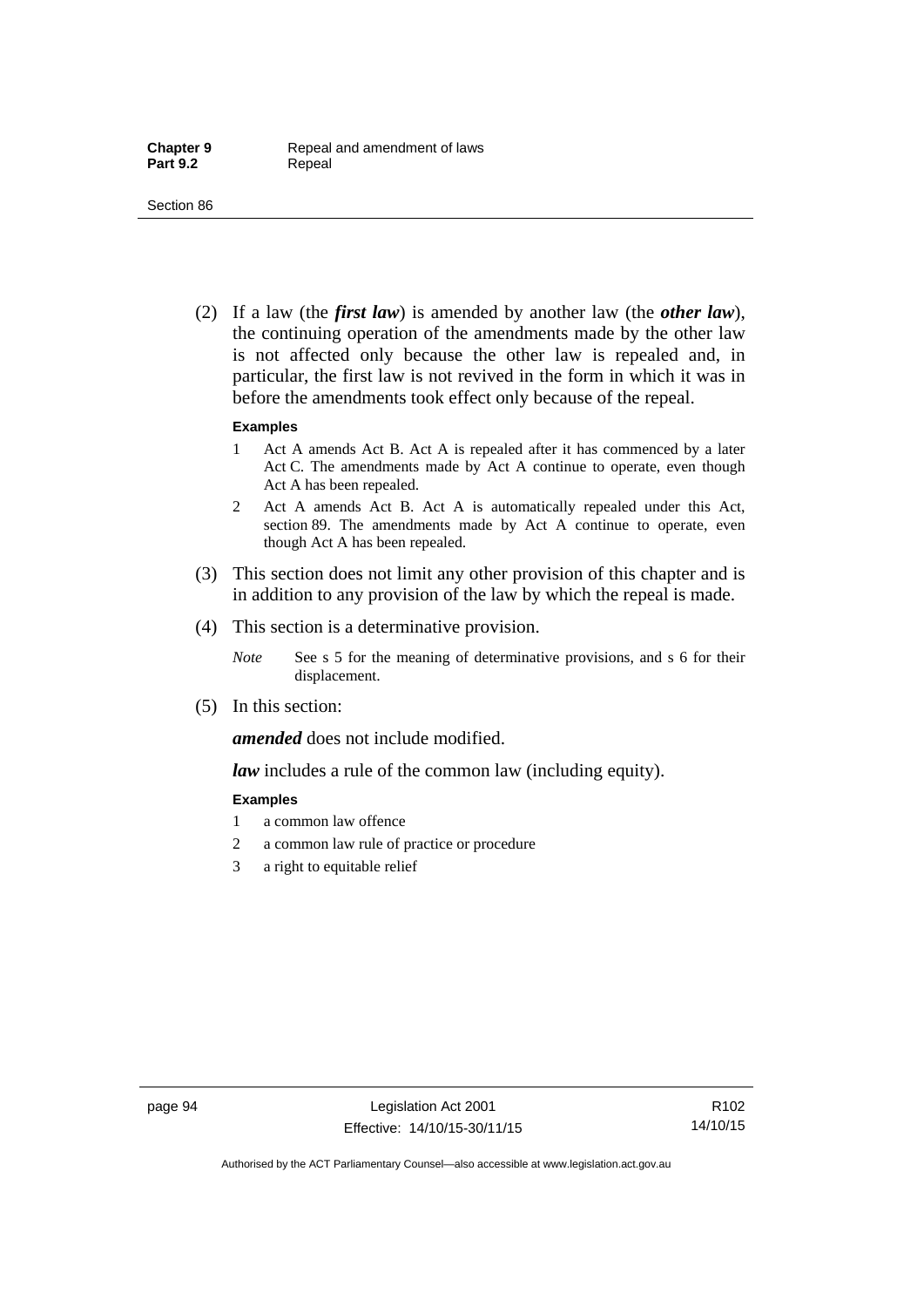## **87 Commencement not undone if repealed**

- (1) If a provision of a law providing for the commencement of the law is repealed after the law has commenced, the repeal of the provision does not affect the continuing operation of the law.
- (2) If a commencement notice providing for the commencement of a law is repealed after the law has commenced, the repeal of the notice does not affect the continuing operation of the law.
- (3) This section does not limit any other provision of this chapter and is in addition to any provision of the law by which the repeal is made.
- (4) This section is a determinative provision.
	- *Note* See s 5 for the meaning of determinative provisions, and s 6 for their displacement.

## **88 Repeal does not end effect of transitional laws etc**

- (1) The continuing operation of a transitional law or validating law is not affected only because the law is repealed.
- (2) Subsection (1) does not apply to a law that is a transitional law or validating law because of modifications that it makes to another law.
- (3) If a law (the *savings law*) declares a law (the *declared law*) to be a law to which this section applies—
	- (a) the effect of the declared law does not end only because of its repeal; and
	- (b) the effect of the savings law does not end only because of its repeal.
- (4) A declaration may be made for subsection (3) about a law whether or not the Act is a law to which subsection (1) applies.
- (5) A declaration made for subsection (3) about a law does not imply that, in the absence of a declaration about it, another law is not a law to which this section applies.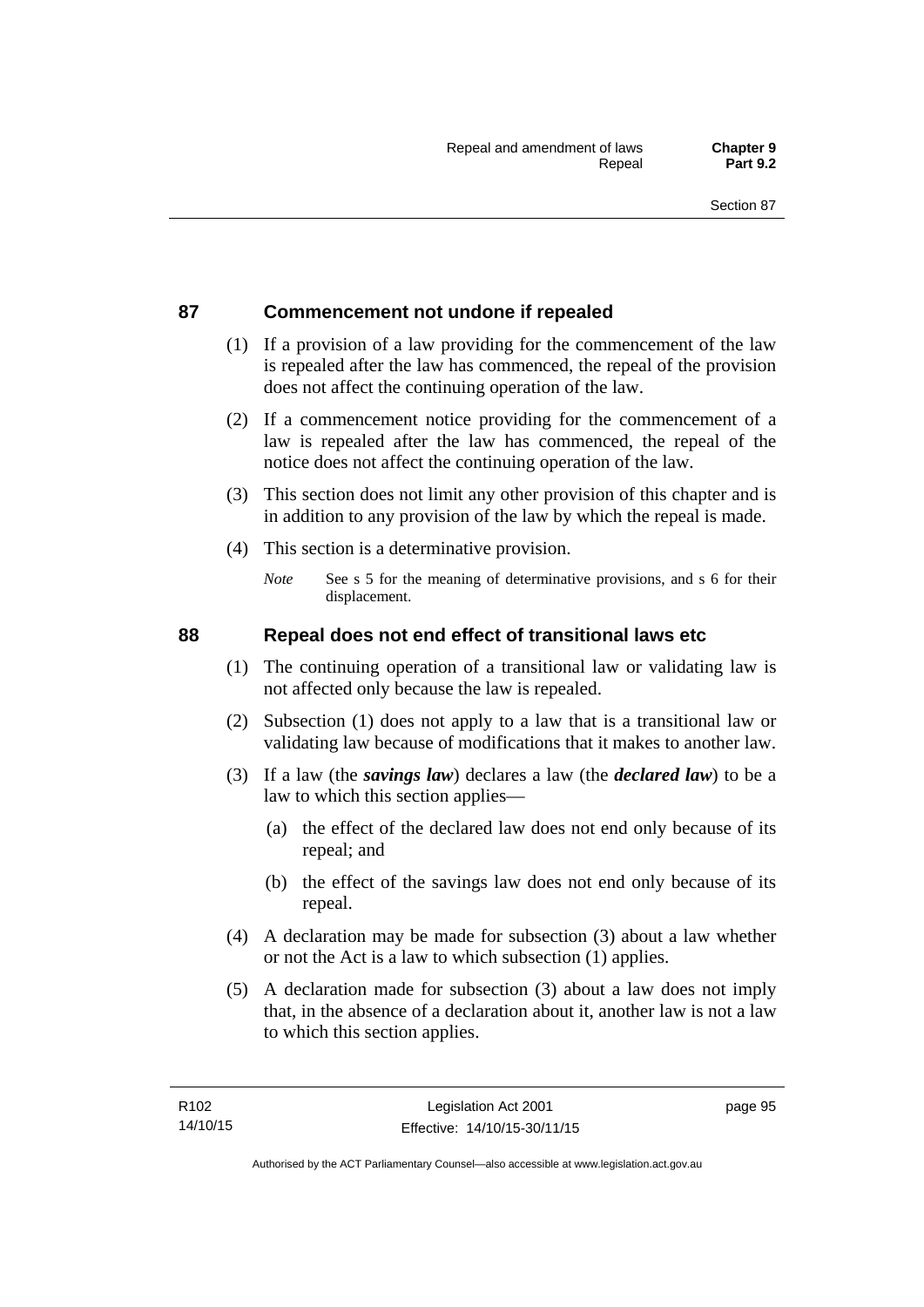- (6) This section does not limit any other provision of this chapter and is in addition to any provision of the law by which the repeal is made.
- (7) This section is a determinative provision.
	- *Note* See s 5 for the meaning of determinative provisions, and s 6 for their displacement.
- (8) To remove any doubt and without limiting section 6 (Legislation Act provisions must be applied), the application of this section to a law is not displaced only because the law is repealed and, in particular, the repeal of the law does not of itself imply an intention to displace the application of this section to the law.
- (9) In this section:

*transitional law* means—

- (a) a law made or expressed to be made for a transitional purpose; or
- (b) a law that makes provision consequential on a law mentioned in paragraph (a).

#### **Examples**

- 1 a provision stating that an existing licence under a repealed Act is taken to be a licence of a particular kind under another Act and authorising the imposition of conditions under the other Act
- 2 a provision stating that a provision applies to certain applications made before the commencement of an amendment or only to applications made after the commencement of an amendment
- 3 a declaration made for s (3)
- *Note 1 Transitional* is defined in the dictionary to include application and savings.
- *Note 2* An example is part of the Act, is not exhaustive and may extend, but does not limit, the meaning of the provision in which it appears (see s 126 and s 132).

R102 14/10/15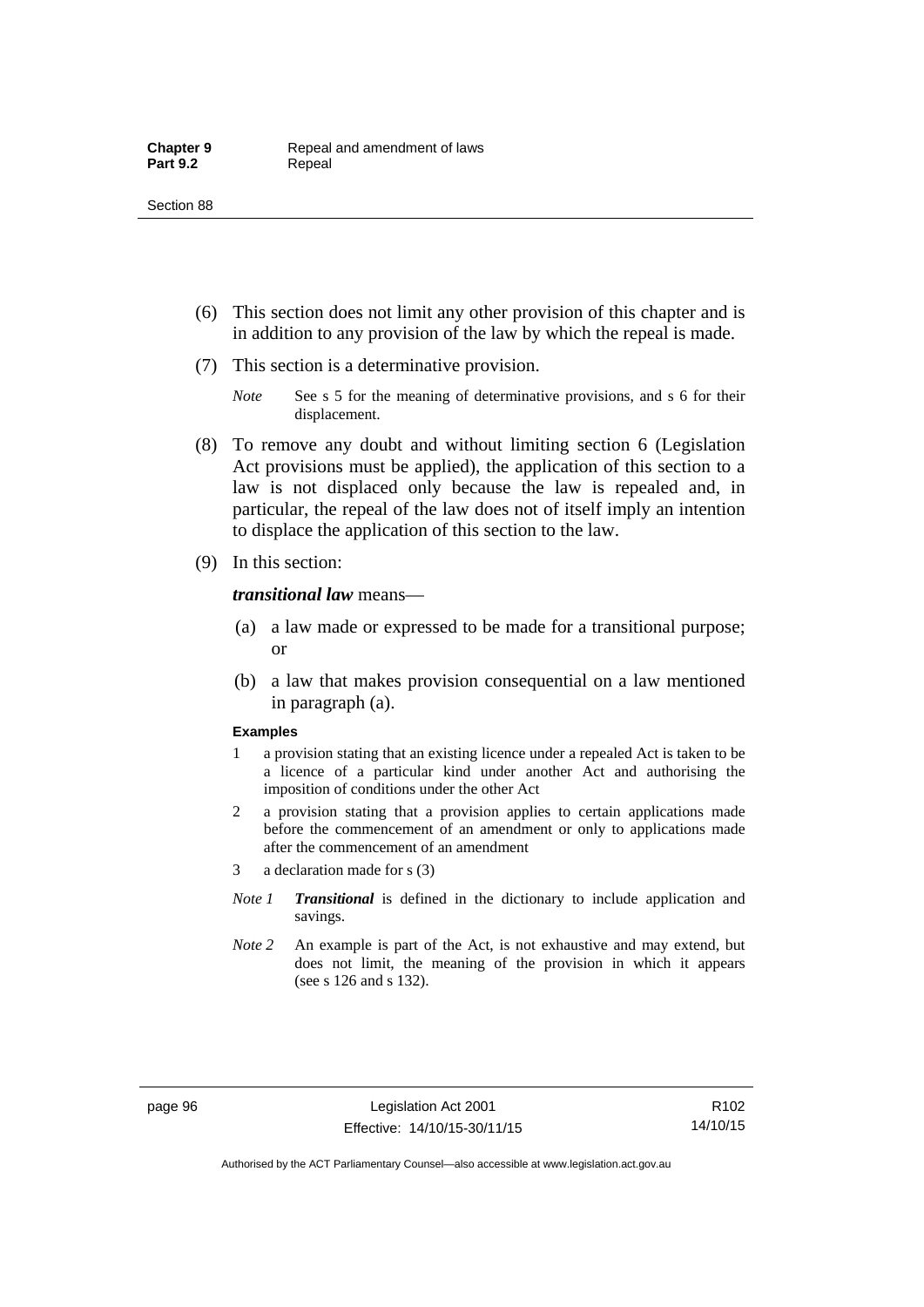#### *validating law* means—

- (a) a law that validates something that is or may be invalid; or
- (b) a law that makes provision consequential on a law mentioned in paragraph (a).

#### **Examples**

- 1 a provision declaring an instrument to have been validly made and acts done in reliance on the instrument to have been validly done
- 2 a provision stating that an instrument that is declared valid is taken to have been amended in a particular way

## **89 Automatic repeal of certain laws and provisions**

- (1) An amending law is automatically repealed on the day after—
	- (a) all of its provisions have commenced; or
	- (b) the last of its provisions that have not commenced are omitted or cannot commence.

#### **Example—provision that can no longer commence**

The *ABC Act 2005* includes a provision that amends the *XYZ Act 2000*. Before the provision commences, the *XYZ Act 2000* is repealed. The provision can, therefore, no longer commence.

- *Note* An example is part of the Act, is not exhaustive and may extend, but does not limit, the meaning of the provision in which it appears (see s 126 and s 132).
- (2) An appropriation Act is automatically repealed on the last day of the financial year for which it makes appropriations.
- (3) An amending provision of a law is automatically repealed immediately after all of the amendments and repeals made by it (or to which it relates) have commenced.
- (4) A commencement provision of a law is automatically repealed immediately after all of the provisions of the law have commenced.

page 97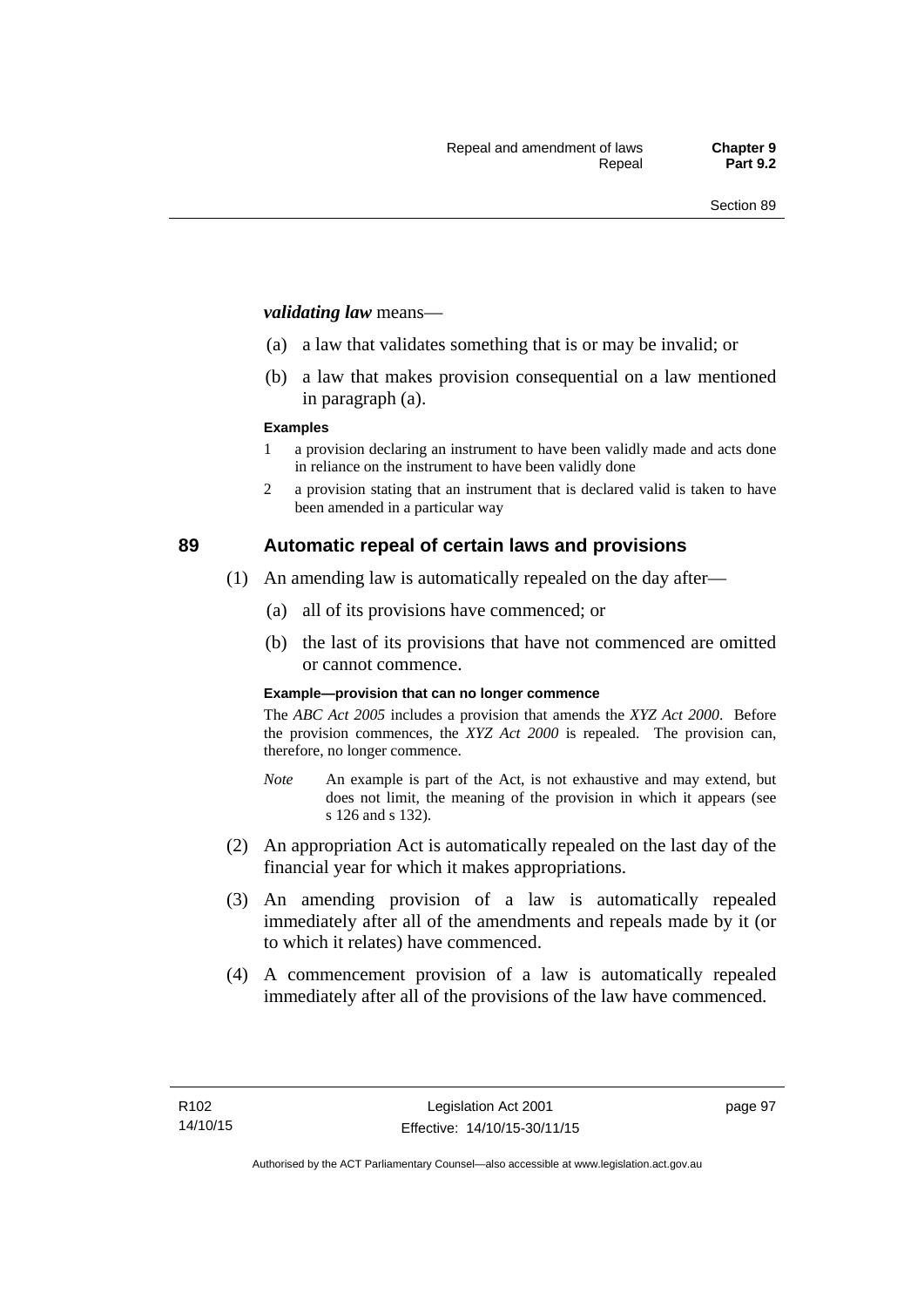- (5) A commencement notice is automatically repealed on the day after the day, or the last of the days, fixed or otherwise determined by the notice for the commencement of a law.
- (6) If an instrument making, or evidencing, an appointment (including an acting appointment) is a legislative instrument, the instrument is automatically repealed—
	- (a) on the day the appointment ends; or
	- (b) if the instrument makes 2 or more appointments that end on different days—on the day the last-ending appointment ends.
- (7) A repeal under this section has effect for all purposes, including, for example, any other provisions of this chapter about repeals.
- (8) If apart from this subsection a law would be automatically repealed on a day that is earlier than its notification day, the law is instead automatically repealed on the day after its notification day.
- (9) In the application of subsection (8) to a statutory instrument that is not a legislative instrument, a reference to the instrument's *notification day* is a reference to the day after the day it is made or, if it is required under an Act or statutory instrument to be approved (however described) by the Executive, a Minister or any other entity, the day after the day it is approved.
- (10) This section does not limit any other provision of this chapter.
- (11) This section is a determinative provision.
	- *Note* See s 5 for the meaning of determinative provisions, and s 6 for their displacement.
- (12) In this section:

*amend* does not include modify.

*amending law* means a law that consists only of provisions of the following kinds:

(a) for an Act—the Act's long title;

R102 14/10/15

Authorised by the ACT Parliamentary Counsel—also accessible at www.legislation.act.gov.au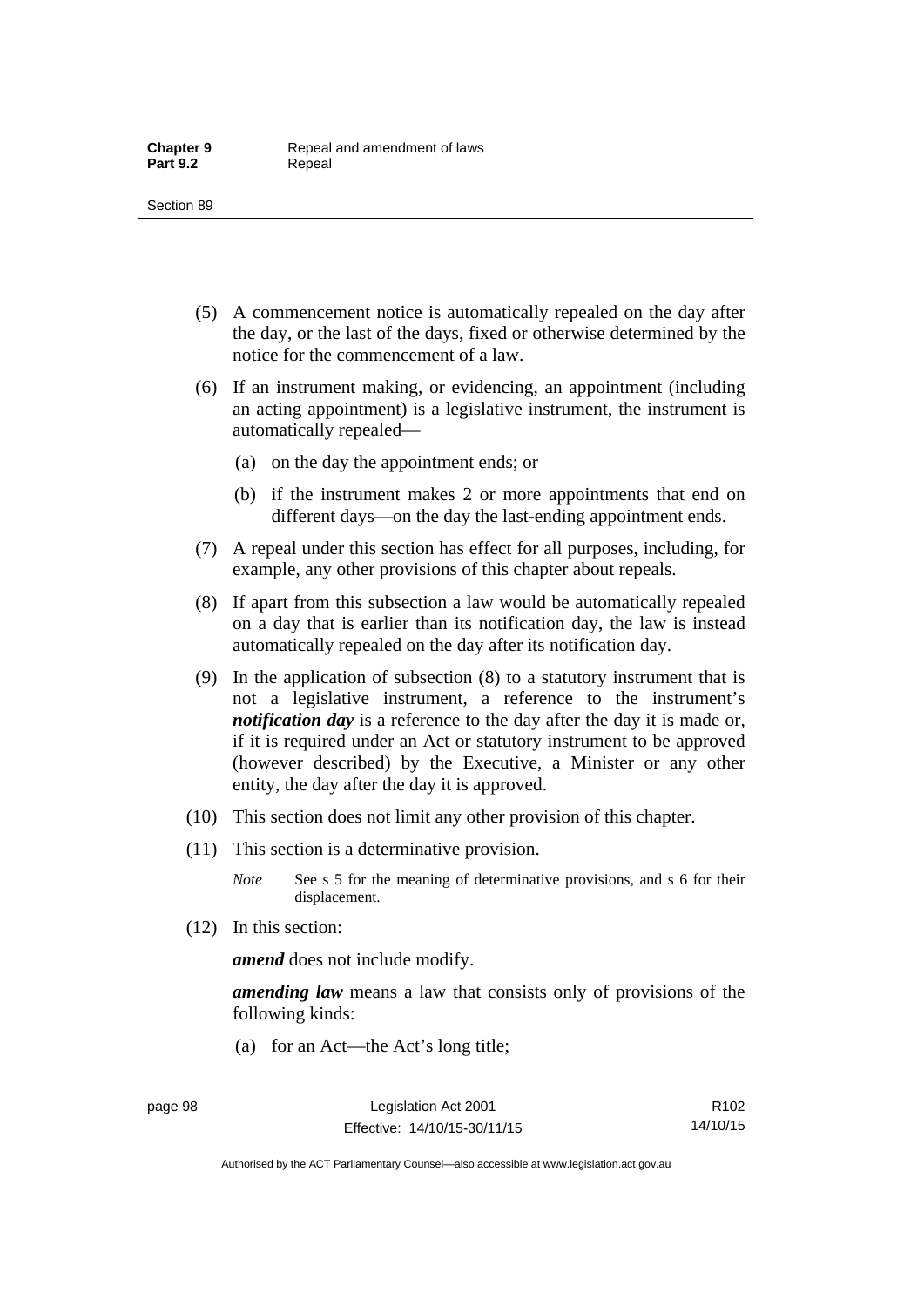- (b) a preamble or recital (however described);
- (c) a provision about the law's name;
- (d) a provision about the law's commencement;
- (e) a provision about the purposes of the law or any of its provisions;

#### **Example**

an objects provision

(f) a provision about the effect of notes;

- (g) a provision providing for the amendment or repeal of a law (including a provision identifying the amended or repealed law);
- (h) a provision declaring a law to be a law to which section 88 (Repeal does not end effect of transitional laws etc) applies;
- (i) a provision about the renumbering of a law;
- (j) a provision authorising or requiring something to be done under chapter 11 (Republication of Acts and statutory instruments).

*amending provision*, of a law, means a provision of the law that only amends or repeals a law, and includes—

- (a) any other provision (for example, a schedule) of the law that only identifies the law amended or repealed; and
- (b) any other provision (for example, a part heading) of the law that only identifies (or groups) provisions that are amended or repealed.

page 99

*Note* A note itself is not part of an Act or statutory instrument (see s 127).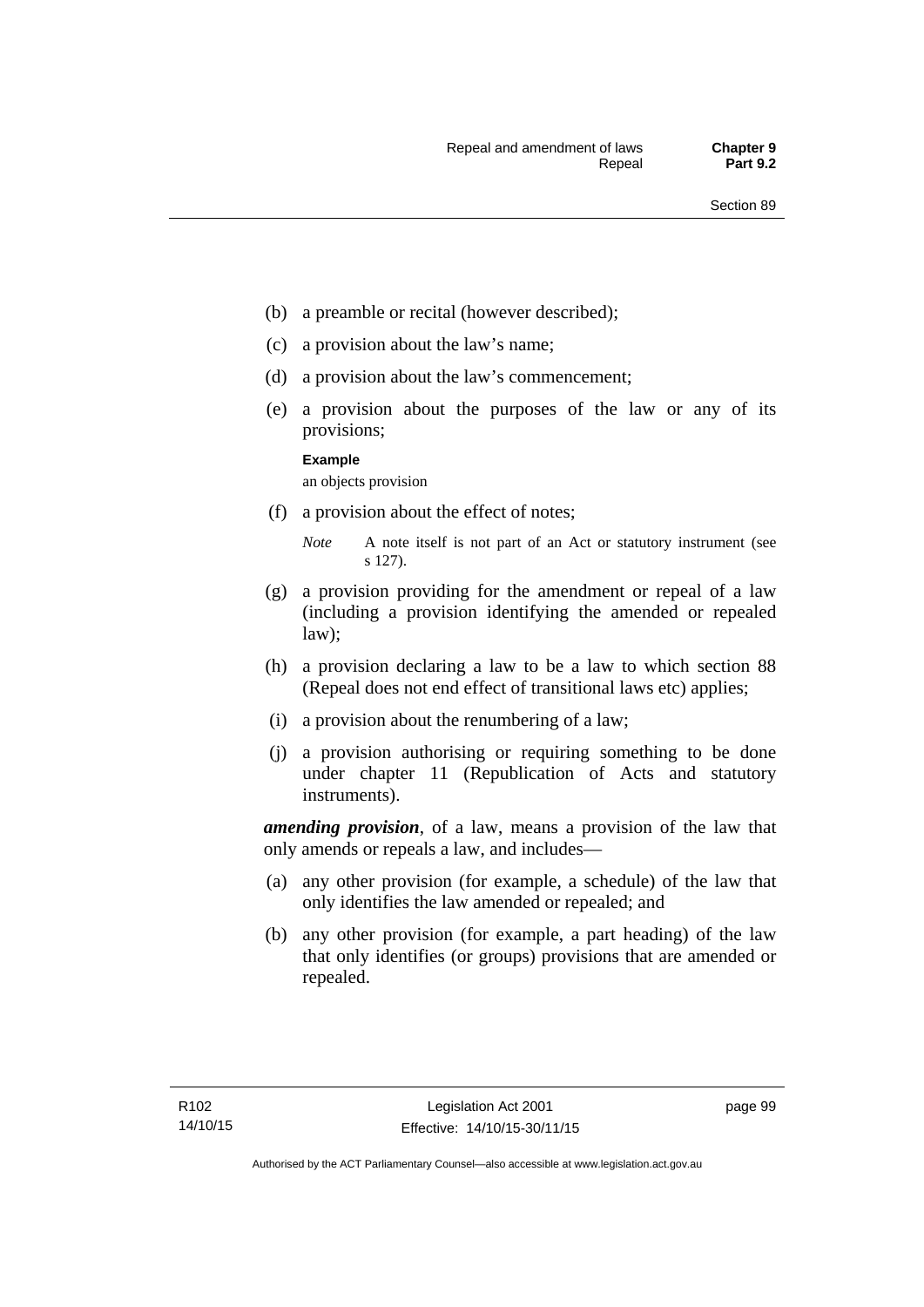#### *appropriation Act*—see the *[Financial Management Act 1996](http://www.legislation.act.gov.au/a/1996-22)*, dictionary.

*commencement provision*, of a law, means a provision of the law that only provides for the commencement of the law.

#### **Example 1—s 89**

The *Hypothetical Amending Act 2002* repeals and amends a number of Acts. The Act contains the following provisions:

- a long title
- a provision about the Act's name
- a provision about the Act's commencement
- repealing provisions (that is, a provision stating that the Act repeals the Acts mentioned in sch 1 and a schedule (sch 1) setting out the names of the repealed Acts)
- amending provisions (that is, a provision stating that the Act amends the Acts mentioned in sch 2 and a schedule (sch 2) setting out the amended Acts and the amendments of them)
- a provision about the application of this Act, s 88 (Repeal does not end effect of transitional laws etc) to a provision being repealed
- a provision requiring an amended Act (the *XYZ Act 1990*), or a provision of the *XYZ Act 1990*, to be renumbered in the next republication of the Act under this Act.

The Act contains no other provisions. Its repealing provisions, and its other provisions apart from the naming provision, the commencement provision and the amending provisions, commence on the day after its notification day, 22 March 2002. Its amending provisions commence on a date fixed by the Minister by written notice, 12 April 2002. The Act is automatically repealed under s 89 on the day after all of its provisions have commenced, 13 April 2002.

#### **Example 2—s 89**

The *Example Act 2001* contains provisions establishing a new licensing scheme. It also amends several Acts and repeals others. Because it contains the scheme provisions, it is not an amending law covered by s (1). It is, therefore, not automatically repealed under s 89.

page 100 Legislation Act 2001 Effective: 14/10/15-30/11/15

R102 14/10/15

Authorised by the ACT Parliamentary Counsel—also accessible at www.legislation.act.gov.au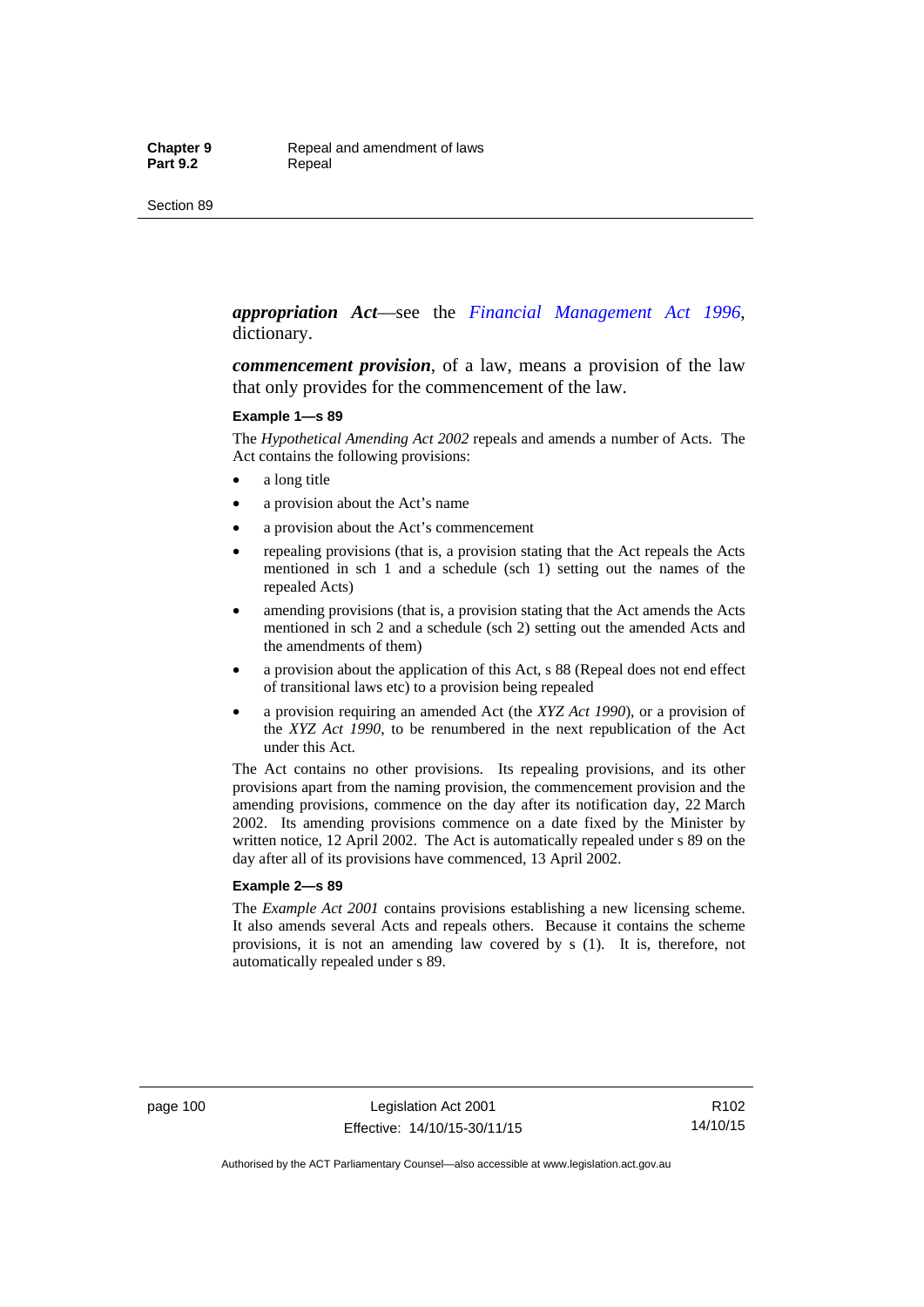#### **Example 3—s 89—see s (12), def** *amending provision*

The *Plant Diseases Act 2003* (hypothetical), pt 6 is as follows:

#### **Part 6 Repeals and consequential amendment**

#### **42 Repeal of Plant Diseases Act 1934**

The *Plant Diseases Act 1934* A1934-21 is repealed.

#### **43 Repeal of Plant Diseases Regulations 1938**

The *Plant Diseases Regulations 1938* (made on 11 February 1938) is repealed.

#### **44 Administrative Decisions (Judicial Review) Act 1989, schedule 1, new item 6**

*insert* 

6 This Act does not apply to decisions of the Minister under the *Plant Diseases Act 2003*, part 3 (Measures for the control of diseases and pests).

Under the definition of *amending provision*, the heading to pt 6, as well as the contents of pt 6, are automatically repealed under s 89.

*Note* An example is part of the Act, is not exhaustive and may extend, but does not limit, the meaning of the provision in which it appears (see s 126 and s 132).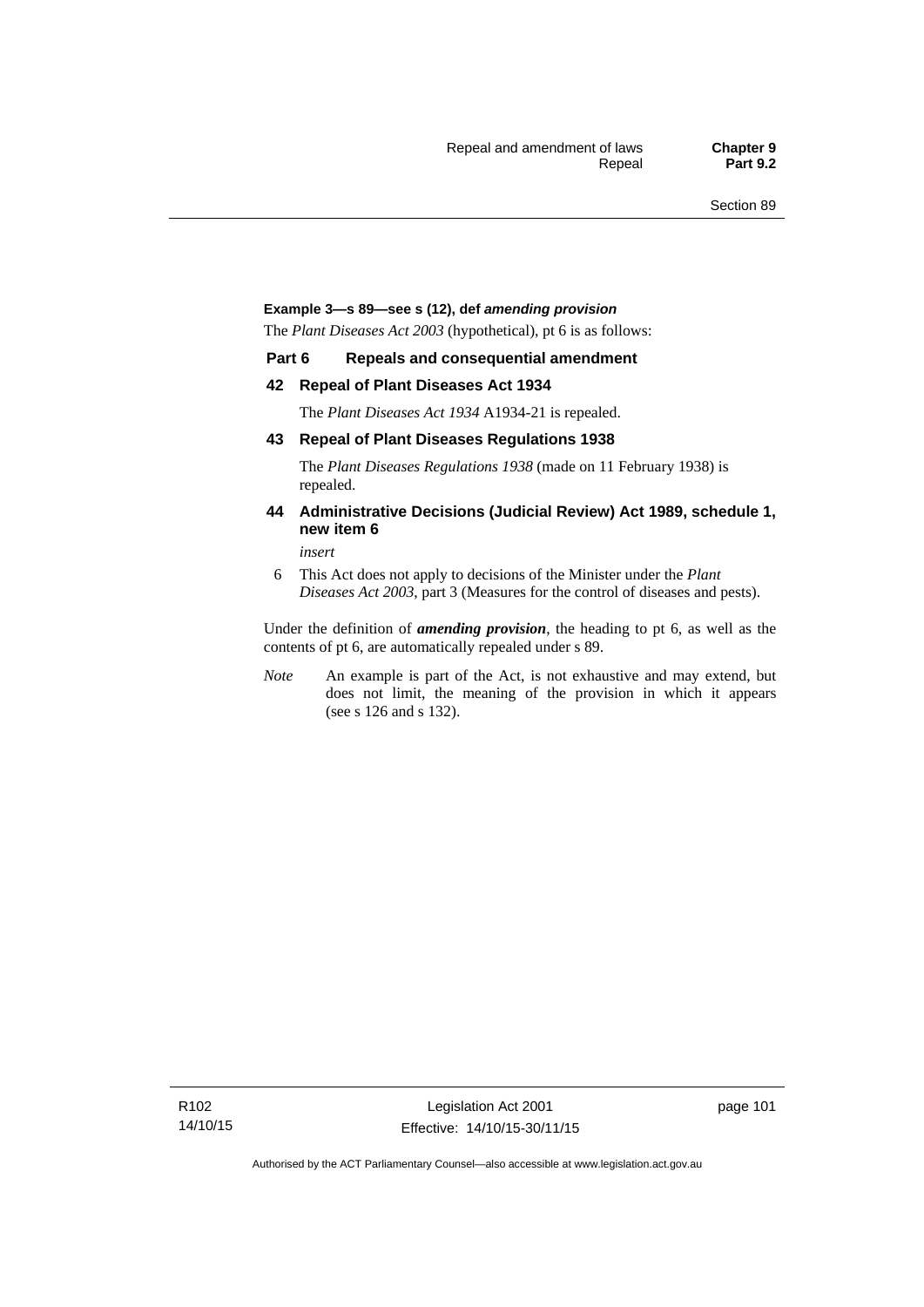## **Part 9.3 Amendment**

#### **90 Law and amending laws to be read as one**

A law and all laws amending it are to be read as one.

#### **91 Insertion of provisions by amending law**

- (1) This section applies if a law (the *amending law*) amends another law (the *amended law*) by inserting any of the following provisions, and does not exactly specify the position in the amended law where it is to be inserted:
	- (a) a chapter, part, division, subdivision, section or subsection (an *inserted chapter, part, division, subdivision, section* or *subsection*);
	- (b) a paragraph (an *inserted paragraph*);
	- (c) a subparagraph (an *inserted subparagraph*);
	- (d) a sub-subparagraph (an *inserted sub-subparagraph*);
	- (e) a definition (an *inserted definition*);
	- (f) any other provision (a *miscellaneous inserted provision*).
- (2) An inserted chapter, part, division, subdivision, section or subsection is inserted in the appropriate numerical or alphanumerical position in the amended law.
- (3) An inserted paragraph is inserted in the appropriate alphabetical position in the amended law.
- (4) An inserted subparagraph is inserted in the appropriate numerical or alphanumerical position in the amended law.
- (5) An inserted sub-subparagraph is inserted in the appropriate alphabetical position in the amended law.

R102 14/10/15

Authorised by the ACT Parliamentary Counsel—also accessible at www.legislation.act.gov.au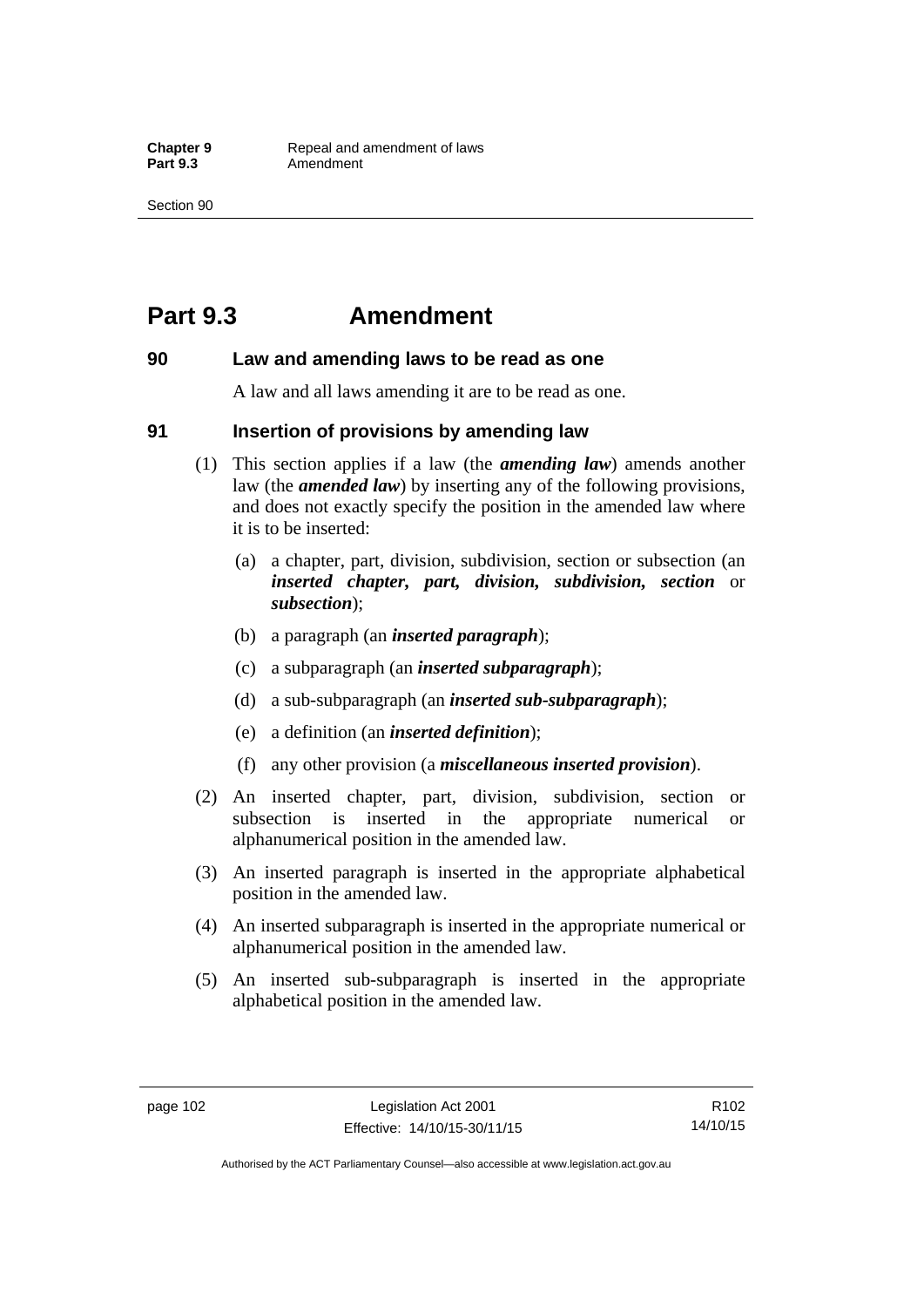- (6) An inserted definition is inserted in the appropriate alphabetical position (worked out on a letter-by-letter basis) in a series of definitions in the amended law.
- (7) A miscellaneous inserted provision is inserted in the appropriate position in the amended law.
- (8) In applying this section to a law that is divided otherwise than into sections, a reference to a section or subsection is a reference to a corresponding provision of the law.
- (9) In working out the appropriate position where a provision is to be inserted in the amended law, regard may be had to the following:
	- (a) the provision number or letter;
	- (b) the heading of the relevant amending provision of the amending law;
	- (c) any other amendments in the amending law including the order of amendments;
	- (d) anything else in the amending law or amended law;
	- (e) current legislative drafting practice.

#### **Examples**

- 1 If a part numbered '3' is to be inserted into an amended law with an existing sequence of parts 'part 1—part 2—part 4', inserted part 3 is inserted between parts 2 and 4.
- 2 If a division numbered '2.2A' is to be inserted into an amended law with an existing sequence of divisions in part 2 'division 2.1—division 2.2 division 2.3', inserted division 2.2A is inserted between divisions 2.2 and 2.3.
- 3 If a section numbered '6AA' is to be inserted into an amended law with an existing sequence of sections 'section 6—section 6A—section 6B', inserted section 6AA is inserted between sections 6A and 6B.
- 4 If a section numbered '7A' is to be inserted (by an amending section headed 'New section 7A', with the command '*in division 2.2, insert*') into an amended law with an existing sequence 'section 7 [in division 2.2] division 2.3 heading—section 8', inserted section 7A is inserted between section 7 and the division 2.3 heading (that is, at the end of division 2.2).

page 103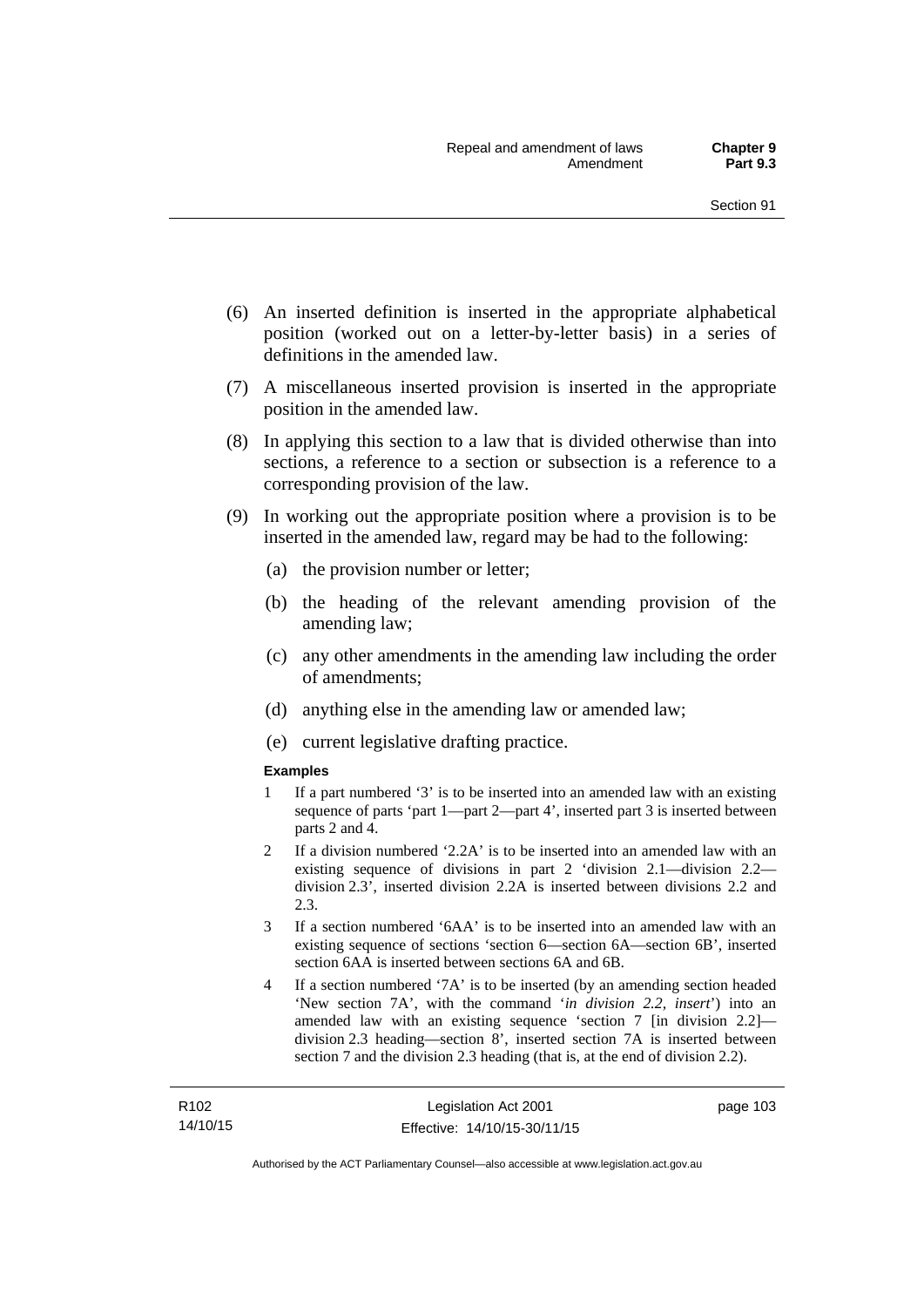- 5 If a section numbered '7A' is to be inserted (by an amending section headed 'New section 7A', with the command '*in division 2.3, insert*') into an amended law with an existing sequence 'section 7 [in division 2.2] division 2.3 heading—section 8', inserted section 7A is inserted between the division 2.3 heading and section 8 (that is, at the beginning of division 2.3).
- *Note* An example is part of the Act, is not exhaustive and may extend, but does not limit, the meaning of the provision in which it appears (see s 126 and s 132).
- (10) This section is a determinative provision.
	- *Note* See s 5 for the meaning of determinative provisions, and s 6 for their displacement.
- (11) In this section:

*insert* includes relocate.

#### **92 Amendment to be made wherever possible**

- (1) If a law amends another law—
	- (a) by omitting a word; or
	- (b) by substituting a word for another word; or
	- (c) by inserting a word before or after a particular word;

the amendment is to be made wherever possible in the other law.

#### **Example**

The *XYZ Amendment Act 2002* is expressed to omit the word 'authorised' from the *ABC Act 1998*, s 20. The word 'authorised' is used once in the heading to s 20, 3 times in s 20 (1), twice in s 20 (3), once in an example to s 20 (4) and twice in a note to s 20 (5). The amendment omits each of those references to the word 'authorised'.

- *Note* An example is part of the Act, is not exhaustive and may extend, but does not limit, the meaning of the provision in which it appears (see s 126 and s 132).
- (2) This section is a determinative provision.
	- *Note* See s 5 for the meaning of determinative provisions, and s 6 for their displacement.

page 104 Legislation Act 2001 Effective: 14/10/15-30/11/15

R102 14/10/15

Authorised by the ACT Parliamentary Counsel—also accessible at www.legislation.act.gov.au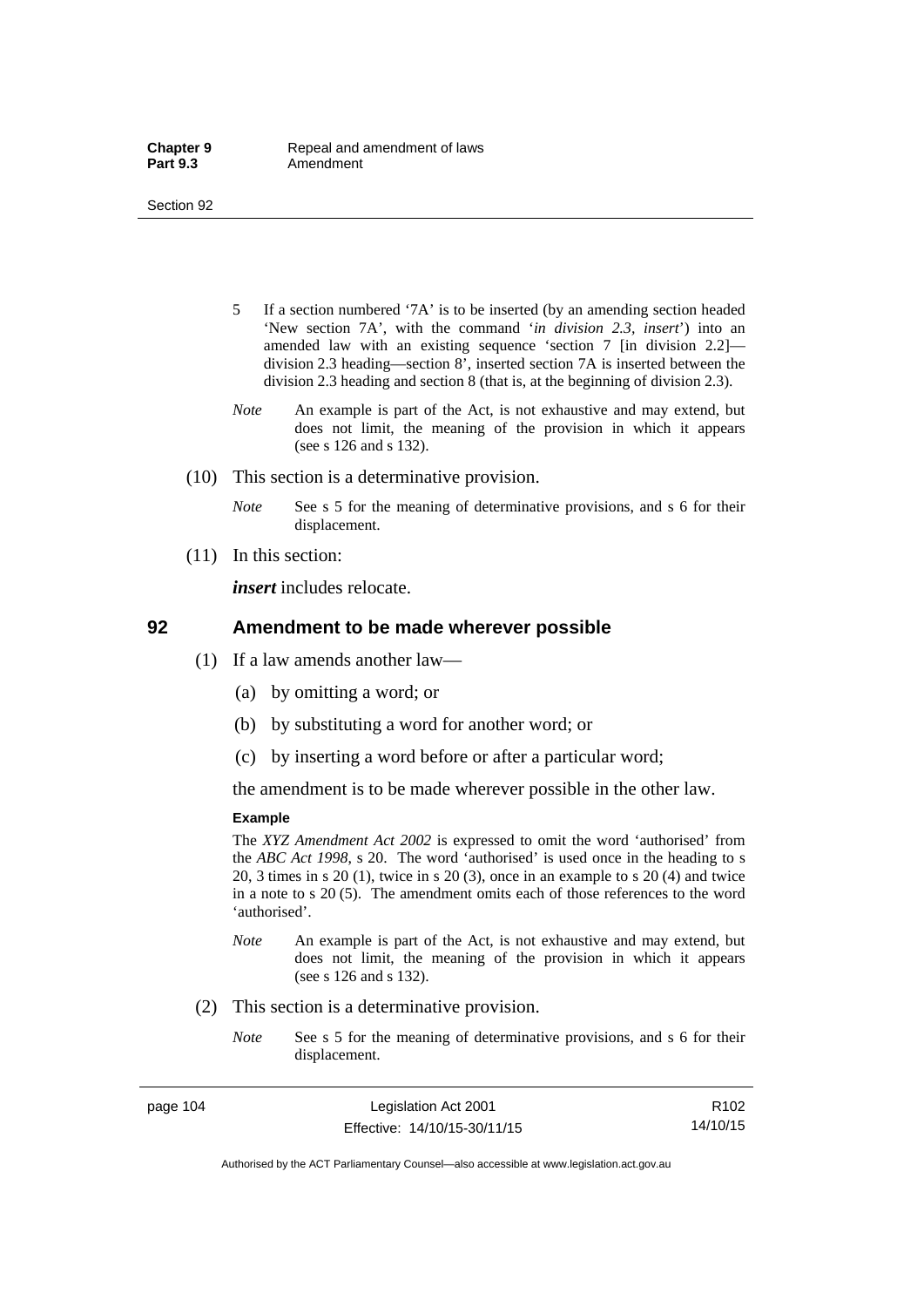## **93 Provisions included in another provision for amendment purposes**

- (1) This section applies for the purpose of amending a law.
- (2) The heading to a chapter, part, division, subdivision, schedule, dictionary, section or any other provision of the law forms part of the provision to which it is a heading.
- (3) An example at the end of a provision of the law is part of the provision unless the example is expressed in a way that indicates that it applies only to another provision.
- (4) A note at the end of a provision of the law is taken, for this section, to be part of the provision unless the note is expressed in a way that indicates that it applies only to another provision.
- (5) However, a note in a law is not, for any other purpose, part of the law.

*Note* Section 127 (Material that is not part of Act or statutory instrument) deals with the status of notes.

- (6) A penalty at the end of a subsection of the law—
	- (a) is part of the subsection unless the penalty is expressed in a way that indicates that it applies only to other subsections of the section; or
	- (b) if the penalty is expressed in a way that indicates that it applies only to other subsections—is part of the section.
- (7) A penalty at the end of a section of the law that is not divided into subsections is part of the section.
- (8) The word 'and', 'or' or 'but', or a similar word, at the end of a paragraph, subparagraph, sub-subparagraph or another provision of the law is part of the provision.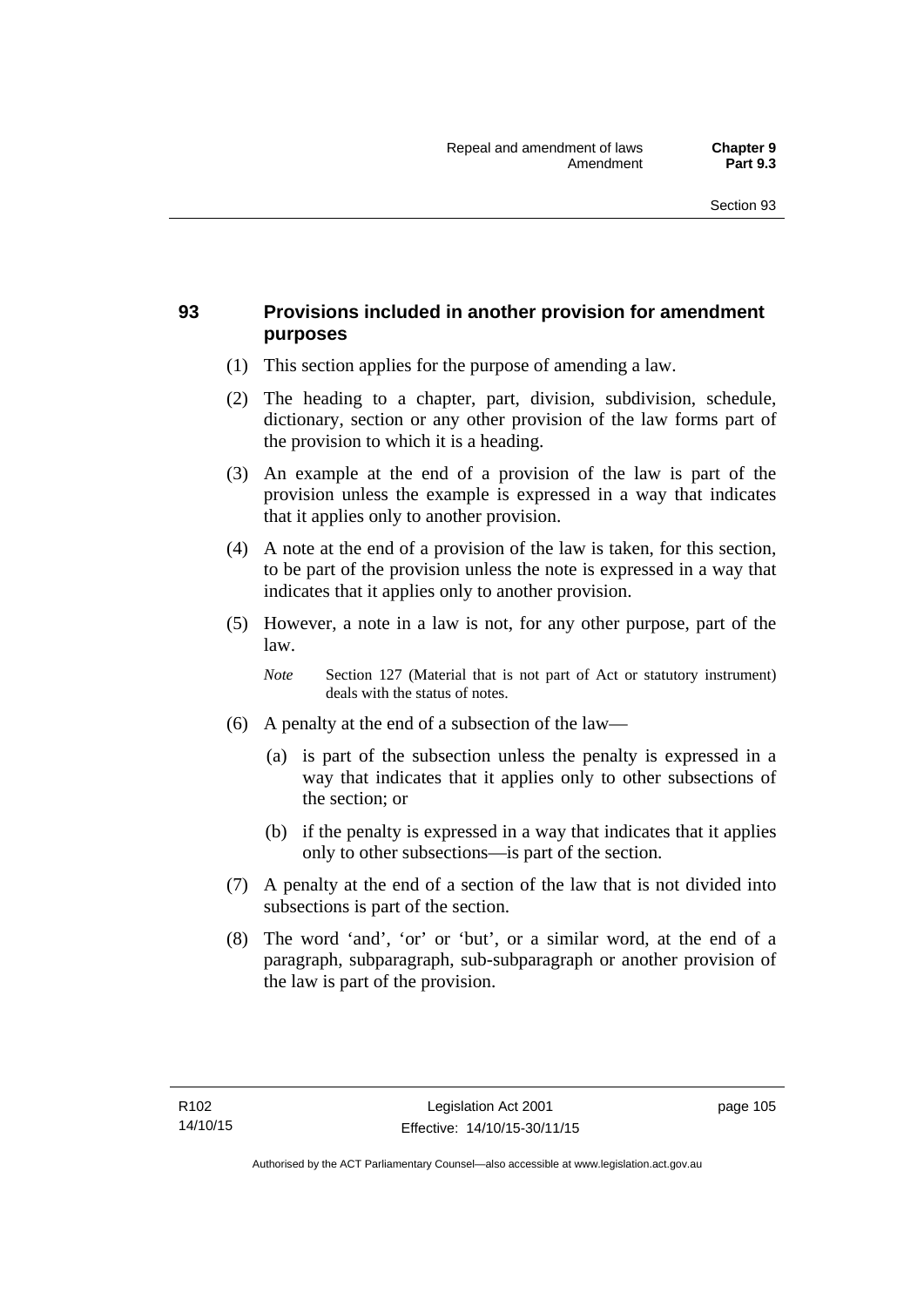- (9) In working out whether an example or note is at the end of a provision of the law, any penalty is to be disregarded, and, for an example, any note is to be disregarded.
	- *Note* According to current legislative drafting practice, examples, notes and penalties to a provision are arranged in the following order at the end of provisions:
		- 1 penalty (first)
		- 2 examples
		- 3 notes (last).
- (10) In applying this section to a law that is divided otherwise than into sections, a reference to a section or subsection is a reference to a corresponding provision of the law.
- (11) This section is a determinative provision.
	- *Note* See s 5 for the meaning of determinative provisions, and s 6 for their displacement.

#### **94 Continuance of appointments etc made under amended provisions**

- (1) This section applies if—
	- (a) a law expressly or impliedly authorises or requires—
		- (i) the making of an appointment or statutory instrument; or
		- (ii) the delegation of a function; or
		- (iii) the issue of a licence or permit (however described); or
		- (iv) the doing (however described) of anything else; and
	- (b) the law is amended by another law; and
	- (c) under the amended law—
		- (i) the appointment or statutory instrument may be made; or
		- (ii) the function may be delegated; or

Authorised by the ACT Parliamentary Counsel—also accessible at www.legislation.act.gov.au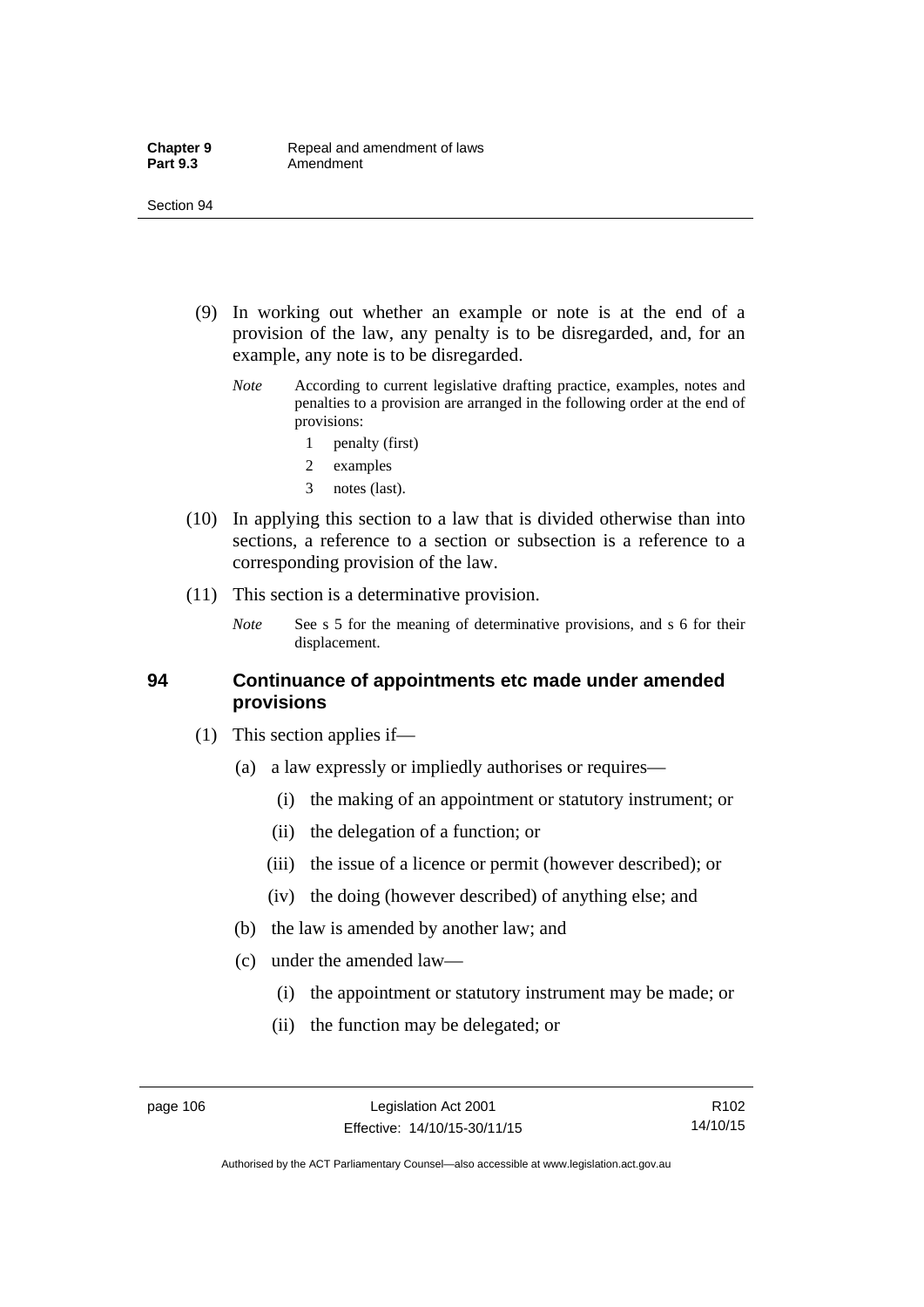- (iii) the licence or permit may be issued; or
- (iv) the thing may be done;

whether by the same or a different entity.

#### **Examples—par (a) (iv)**

- 1 the giving of an approval, consent or permission
- 2 the making of a recommendation
- *Note* An example is part of the Act, is not exhaustive and may extend, but does not limit, the meaning of the provision in which it appears (see s 126 and s 132).
- (2) An appointment, statutory instrument, delegation, licence, permit or anything else mentioned in subsection (1) that was in force immediately before the commencement of the amendment continues to have effect as if it had been made, issued or done (however described) under the amended law.
- (3) This section is a determinative provision.
	- *Note* See s 5 for the meaning of determinative provisions, and s 6 for their displacement.
- (4) In this section:

*amend* includes omit and re-enact in the same law (with or without changes), but does not include omit and re-enact in another law.

*appointment* includes acting appointment.

## **95 Status of modifications**

- (1) If a law is modified by another law, the law operates as modified but the modification does not amend the text of the law.
- (2) This section is a determinative provision.
	- *Note* See s 5 for the meaning of determinative provisions, and s 6 for their displacement.

page 107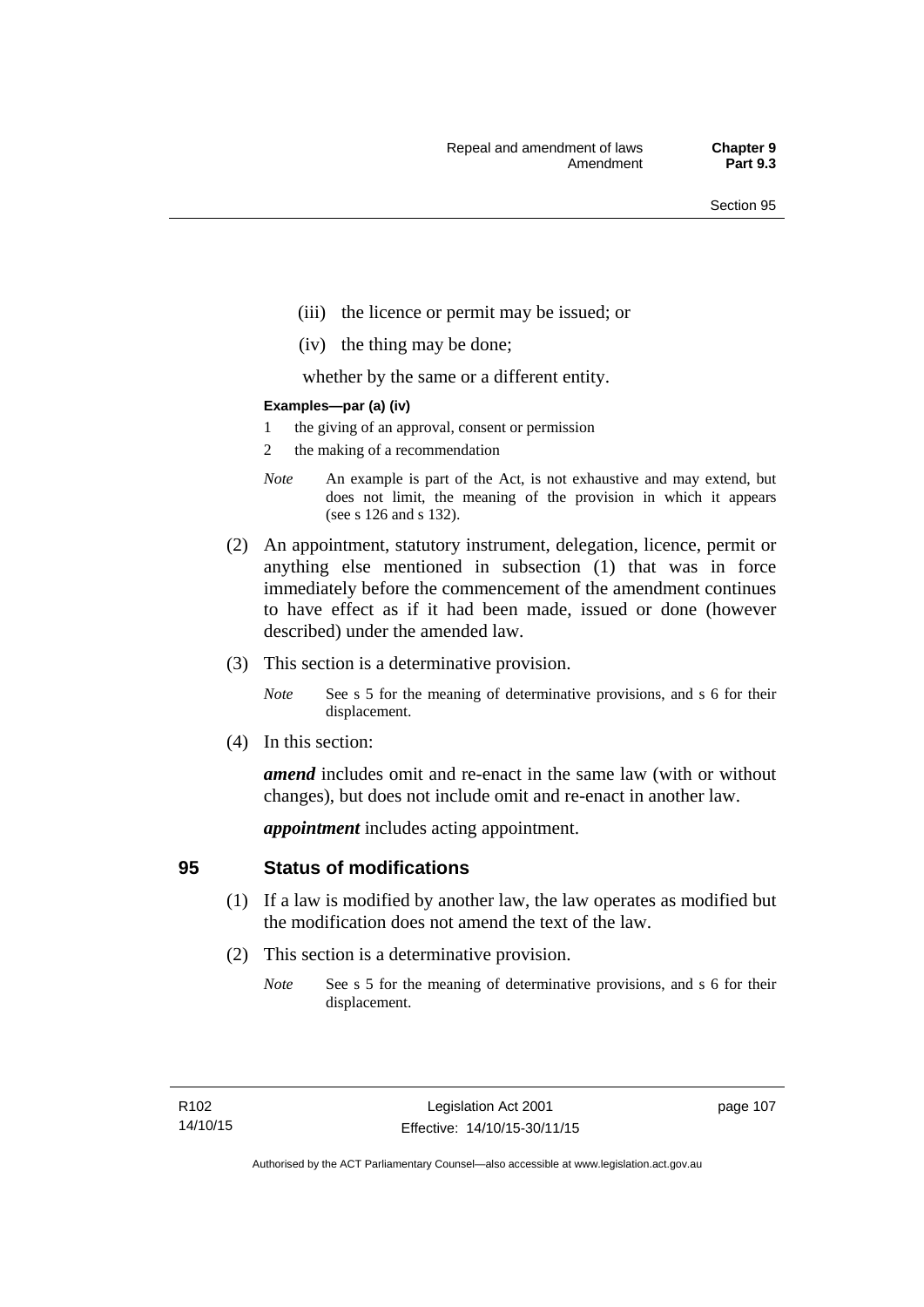## **96 Relocated provisions**

- (1) This section applies if a provision of a law is relocated (with or without changes) to a different place in the same law or to a different law.
- (2) The operation or meaning of the provision is not affected only because of the provision's relocation.
- (3) Without limiting subsection (2), if before its relocation the provision was to be interpreted in a particular way, it is to be interpreted in that way in its new location.

#### **Example**

If a provision of an Act is to be interpreted as if it were a law consolidating the provisions of other laws and it is relocated into another Act, it is to be interpreted in the same way in its new location.

- *Note* An example is part of the Act, is not exhaustive and may extend, but does not limit, the meaning of the provision in which it appears (see s 126 and s 132).
- (4) However, the provision has effect subject to any changes made to, or in relation to, it.
- (5) This section is a determinative provision.
	- *Note* See s 5 for the meaning of determinative provisions, and s 6 for their displacement.

Authorised by the ACT Parliamentary Counsel—also accessible at www.legislation.act.gov.au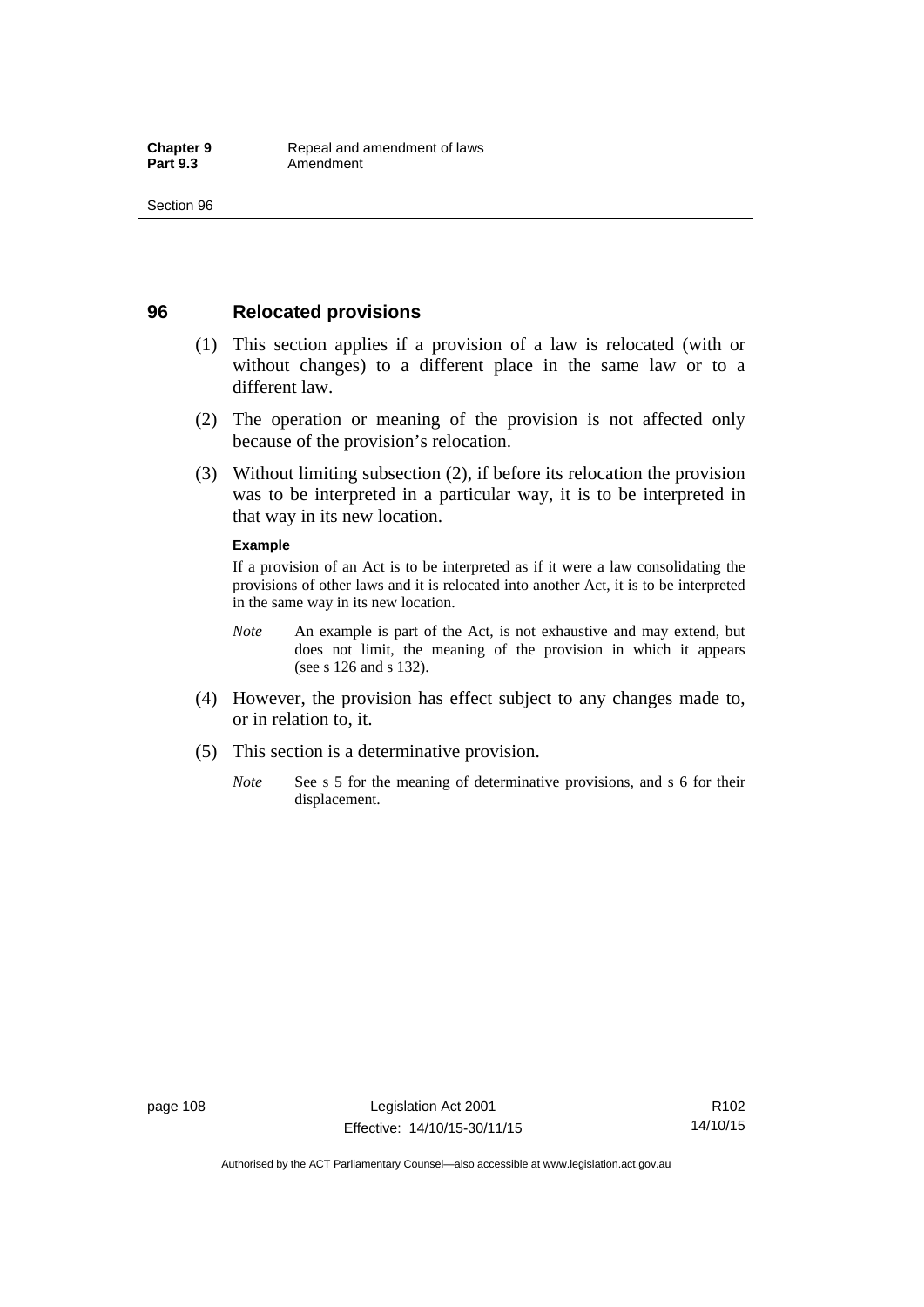## **Chapter 10 Referring to laws**

## **97 Definitions—ch 10**

(1) In this chapter:

*ACT law* means an Act or statutory instrument.

*Note* A reference to an Act or statutory instrument includes a reference to a provision of the Act or instrument (see s 7 and s 13).

*law* means an ACT law or a law of another jurisdiction.

*law of another jurisdiction* means an Act or statutory instrument of another jurisdiction, and includes a provision of an Act or statutory instrument of another jurisdiction.

- *Note Another jurisdiction* means the Commonwealth, a State, another Territory, the United Kingdom or New Zealand (see dict, pt 2).
- (2) In this section:

*Act*, in relation to another Territory, includes ordinance.

*statutory instrument*, of another jurisdiction, means an instrument (whether or not legislative in nature) made under—

- (a) an Act of the other jurisdiction; or
- (b) another statutory instrument of the other jurisdiction; or
- (c) power given by an Act or statutory instrument of the other jurisdiction and also power given otherwise by law.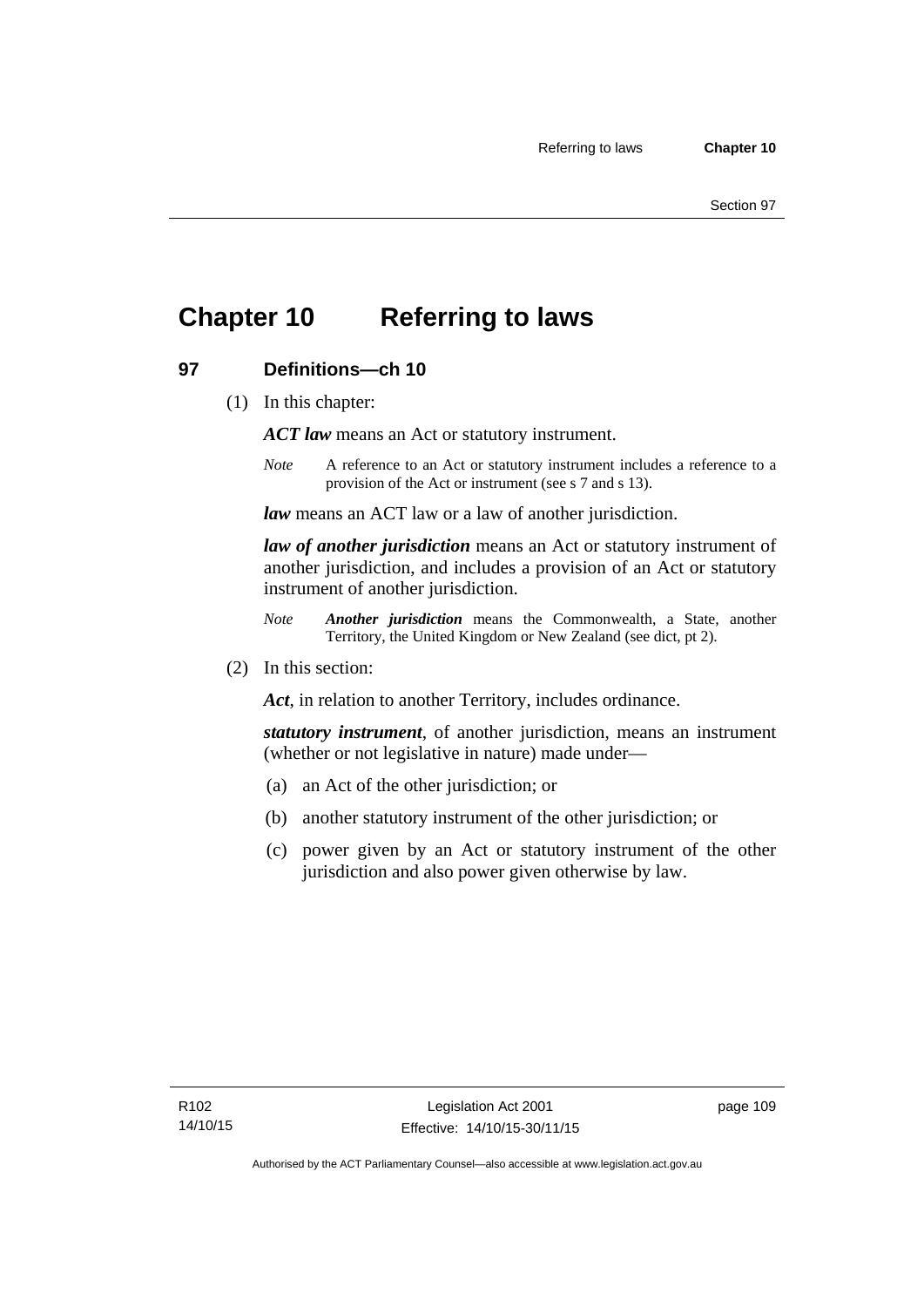#### **98 References to ACT law include law containing reference**

In an ACT law, a reference in general terms to an ACT law of the same kind includes a reference to the law itself.

#### **Example**

The *ABC Act 2001*, s 27 gives a power to confiscate property under certain circumstances. Section 93 of the same Act provides 'If an Act authorises the confiscation of property, the owner of the property has a right of appeal to the Magistrates Court.' The right of appeal under s 93 also applies to the power given by s 27 because the reference to 'an Act' in s 93 includes a reference to the *ABC Act 2001*.

*Note* An example is part of the Act, is not exhaustive and may extend, but does not limit, the meaning of the provision in which it appears (see s 126 and s 132).

#### **99 References in ACT statutory instruments to** *the Act*

In a statutory instrument, a reference to *Act* or *the Act*, without mentioning a particular Act, is a reference to the Act under which the instrument is made or in force.

#### **100 Referring to particular ACT laws**

- (1) An Act may be referred to by—
	- (a) the name the Act gives to itself; or
	- (b) the year it was passed and its number, together with a reference (if necessary) to indicate that it is an Act.

#### **Example—reference to indicate Act**

An Act may be referred to using the word Act or the letter 'A' (eg 'A1993-1' is a reference to Act No 1 of 1993).

*Note* An example is part of the Act, is not exhaustive and may extend, but does not limit, the meaning of the provision in which it appears (see s 126 and s 132).

R102 14/10/15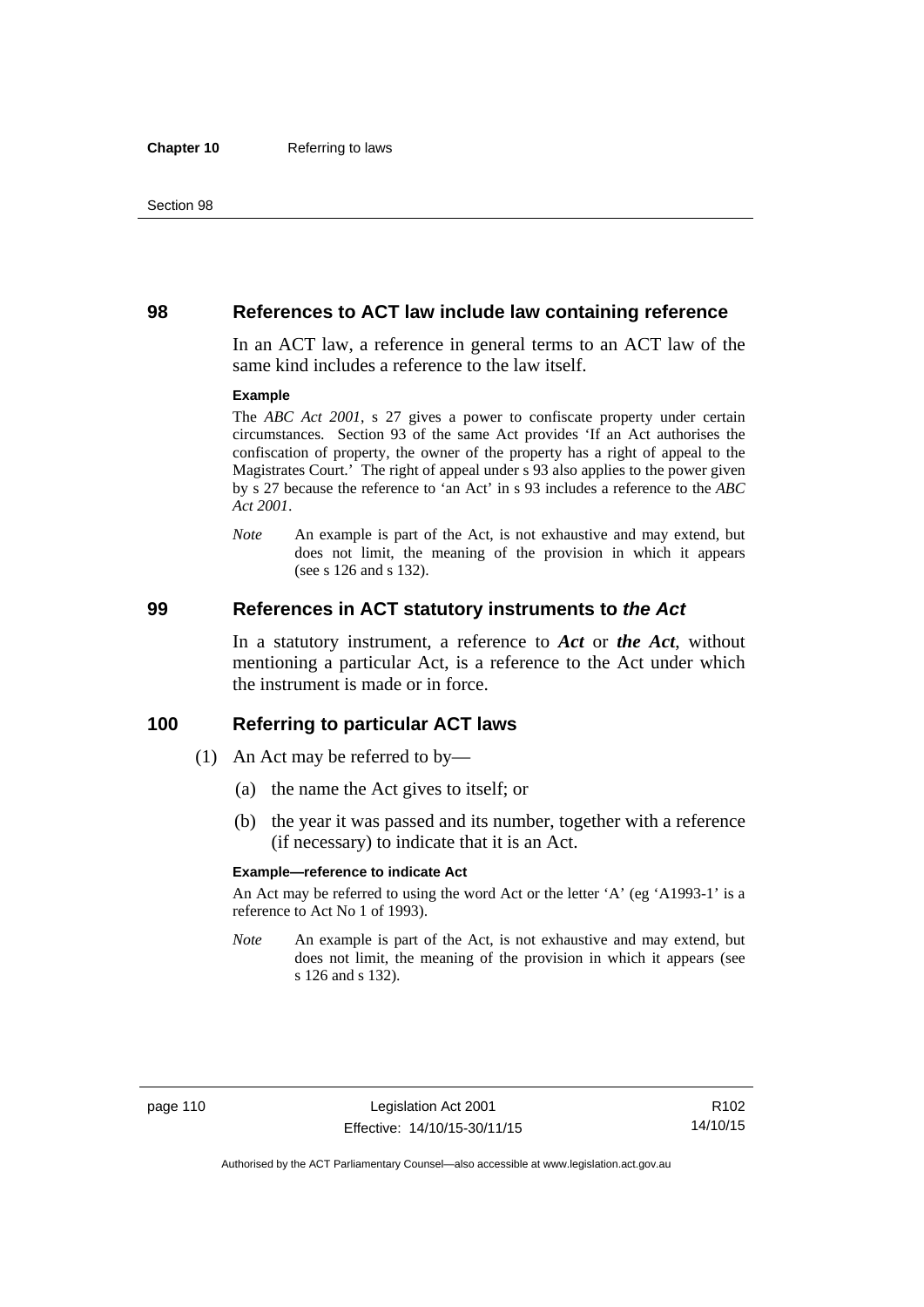- (2) A statutory instrument may be referred to by—
	- (a) any name the instrument gives to itself; or
	- (b) if the instrument was notified in the register, the gazette or otherwise under section 61 (2) (b) and was numbered under this Act or another territory law—the year it was notified and its number, together with a reference (if necessary) to the kind of instrument; or
	- (c) if the instrument was not notified but was numbered under a territory law—the year it was made and its number, together with a reference (if necessary) to the kind of instrument; or
	- (d) if the instrument was notified in the gazette before the commencement of this Act—the number, date and page of the gazette where it was notified; or
	- (e) the date it was made, together with a reference to the Act or statutory instrument under which it was made.

#### **Examples—references to kind of instrument—par (b)**

- 1 A subordinate law may be referred to using the letters 'SL' (eg 'SL2000-11' is a reference to subordinate law No 11 of 2000).
- 2 A disallowable instrument may be referred to using the letters 'DI' (eg 'DI1997-101' is a reference to disallowable instrument No 101 of 1997).
- 3 A notifiable instrument that is not an approved form may be referred to using the letters 'NI' (eg 'NI2002-226' is a reference to notifiable instrument No 226 of 2002).
- 4 An approved form may be referred to using the letters 'AF' (eg 'AF2003-1' is a reference to approved form No 1 of 2003).
- 5 A commencement notice may be referred to using the letters 'CN' (eg 'CN2002-3' is a reference to commencement notice No 3 of 2002).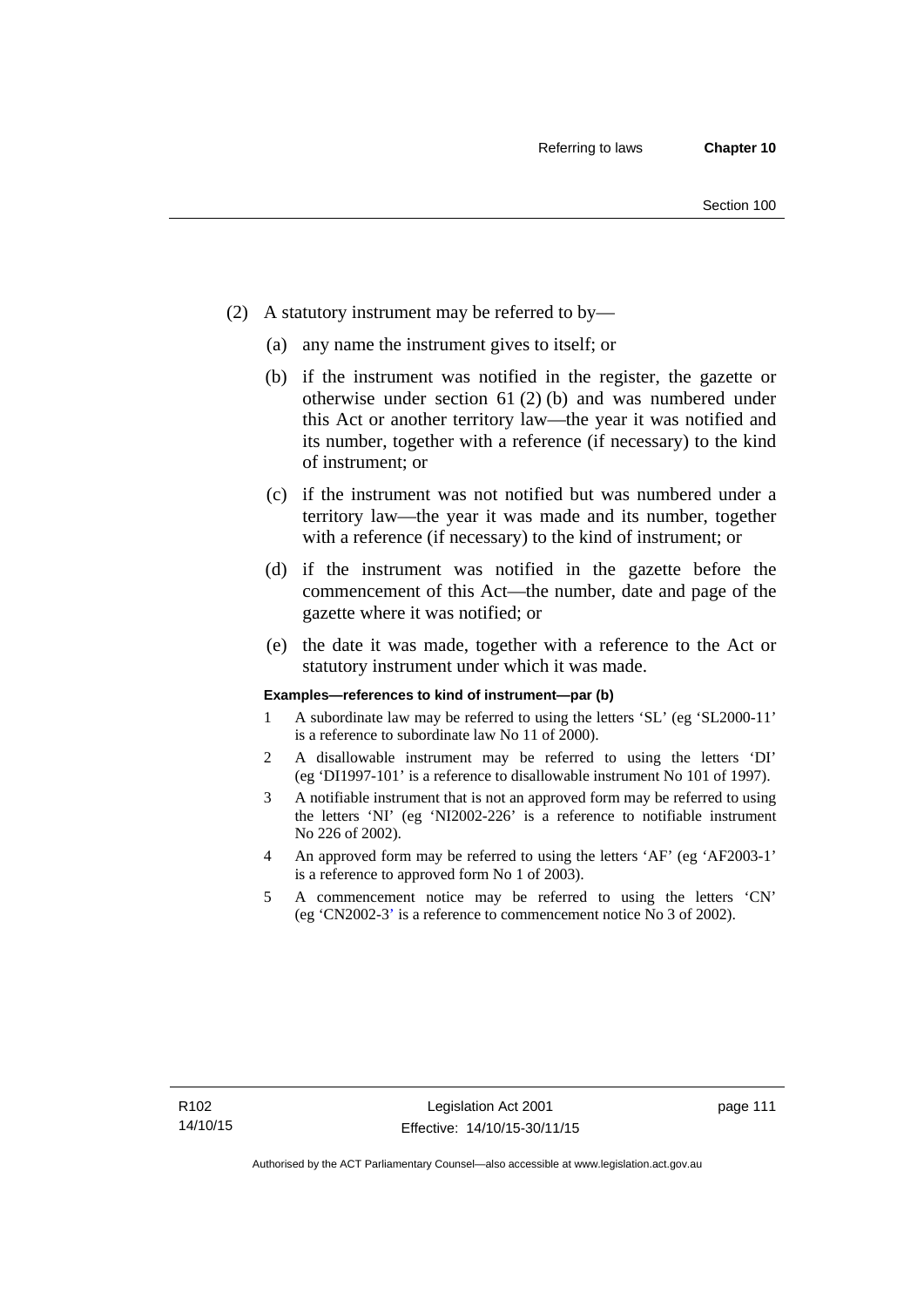## **101 Referring to particular laws of other jurisdictions etc**

- (1) In an ACT law, a law of another jurisdiction (the *relevant law*) may be referred to—
	- (a) by the name the relevant law gives to itself; or
	- (b) in any other way sufficient in a law of the other jurisdiction for referring to the relevant law; or
	- (c) in any way that, under current legislative drafting practice, would be sufficient for referring to the relevant law if it were an ACT law;

together with a reference to the jurisdiction (or an abbreviation of the jurisdiction).

- (2) In an ACT law, a provision of a law of another jurisdiction may be referred to—
	- (a) in a way sufficient in a law of the other jurisdiction for referring to the provision; or
	- (b) in any way that, under current legislative drafting practice, would be sufficient for referring to the provision if it were a provision of an ACT law.
- (3) Subsection (2) does not limit any other provision of this chapter.

## **102 References to laws include references to laws as in force from time to time**

- (1) In an ACT law, a reference to a law includes a reference to the following:
	- (a) the law as originally made, and as amended from time to time since it was originally made;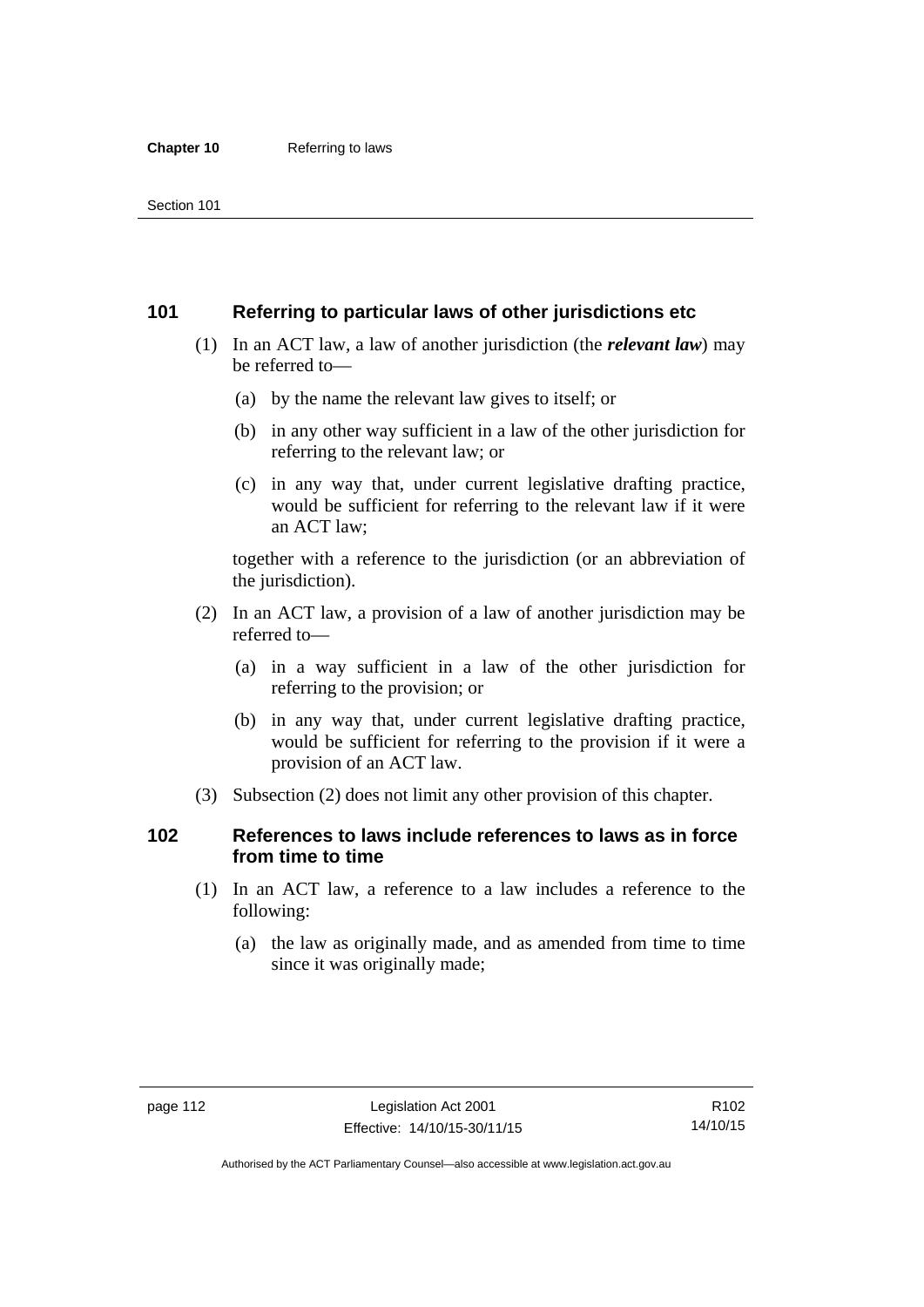- (b) if the law has been repealed and remade (with or without changes) since the reference was made—the law as remade (or last remade), and as amended from time to time since it was remade (or last remade);
- (c) if a relevant provision of the law has been omitted and remade (with or without changes) in another law since the reference was made—the law in which the provision was remade (or last remade), as in force when the provision was remade (or last remade), and as amended from time to time since the provision was remade (or last remade).
- (2) In an ACT law, a reference to a provision of a law includes a reference to the following:
	- (a) the provision as originally made, and as amended from time to time since it was originally made;
	- (b) if the provision has been omitted and remade (with or without changes and whether in the law or another law) since the reference was made—the provision as remade (or last remade), and as amended from time to time since it was remade (or last remade).
- (3) To remove any doubt, if the name of a law is amended, a reference in an ACT law to the law by its name before the amendment includes a reference to the law by its name as amended.
- (4) This section is subject to section 47 (Statutory instrument may make provision by applying law or instrument).
- (5) In this section:

*made* includes enacted.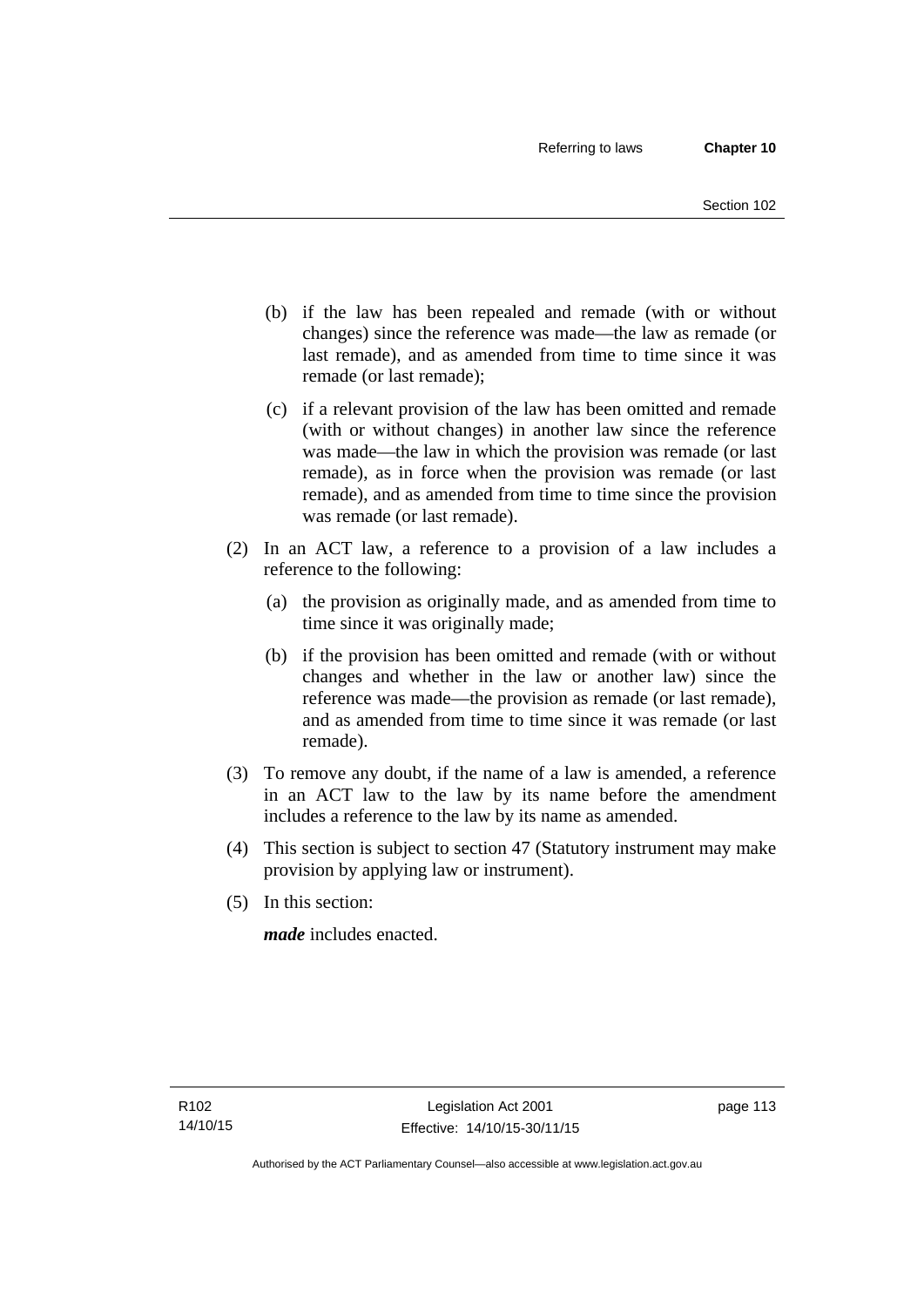## **103 References to repealed laws**

In an ACT law, a reference to a law as repealed is a reference to the law as in force immediately before it was repealed.

#### **Example**

A reference to the '*XYZ Act 2000* (repealed)' is a reference to the *XYZ Act 2000* immediately before it was repealed.

*Note* An example is part of the Act, is not exhaustive and may extend, but does not limit, the meaning of the provision in which it appears (see s 126 and s 132).

## **104 References to laws include references to instruments under laws**

- (1) In an ACT law, a reference (either generally or specifically) to a law includes a reference to the statutory instruments made or in force under the law.
- (2) In subsection (1), a reference to the statutory instruments made or in force under the law includes a reference to any law or instrument applied, adopted or incorporated (with or without change) under the law.
- (3) This chapter applies to an instrument applied, adopted or incorporated under a law as if—
	- (a) the instrument were a law; and
	- (b) any other necessary changes were made.
- (4) In this section:

*statutory instrument*, of another jurisdiction—see section 97 (2).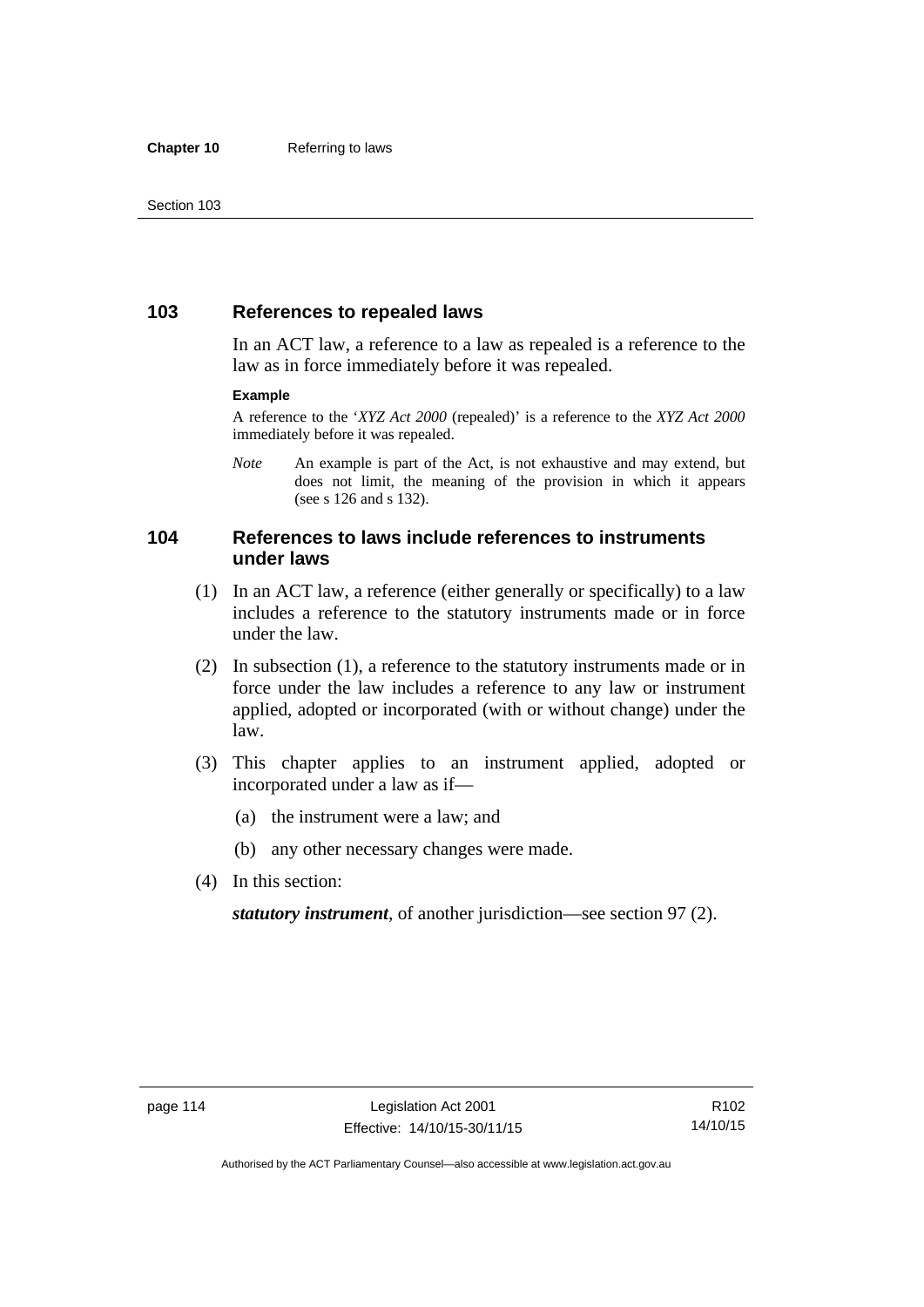## **105 Referring to provisions of laws**

In an ACT law, a provision of a law may be referred to by reference to the provision of the law in which it is contained.

#### **Example**

Paragraph (b) of subsection (2) of section 10 of an Act may be referred to by reference to the section, subsection and paragraph, that is, as section 10 (2) (b).

*Note* An example is part of the Act, is not exhaustive and may extend, but does not limit, the meaning of the provision in which it appears (see s 126 and s 132).

#### **106 References to provisions of laws are inclusive**

In an ACT law, a reference to any part of a law is a reference to the following:

- (a) the provision of the law that begins the part;
- (b) the provision of the law that ends the part;
- (c) any provision of the law between the beginning and end of the part.

#### **Examples**

- 1 A reference to 'sections 5 to 9' includes both section 5 and section 9.
- 2 A reference to 'sections 260 to 264' includes a provision such as a part heading between section 260 and section 261.
- 3 A reference to '*from* child *to* adult' includes both the word 'child' and the word 'adult'.
- *Note* An example is part of the Act, is not exhaustive and may extend, but does not limit, the meaning of the provision in which it appears (see s 126 and s 132).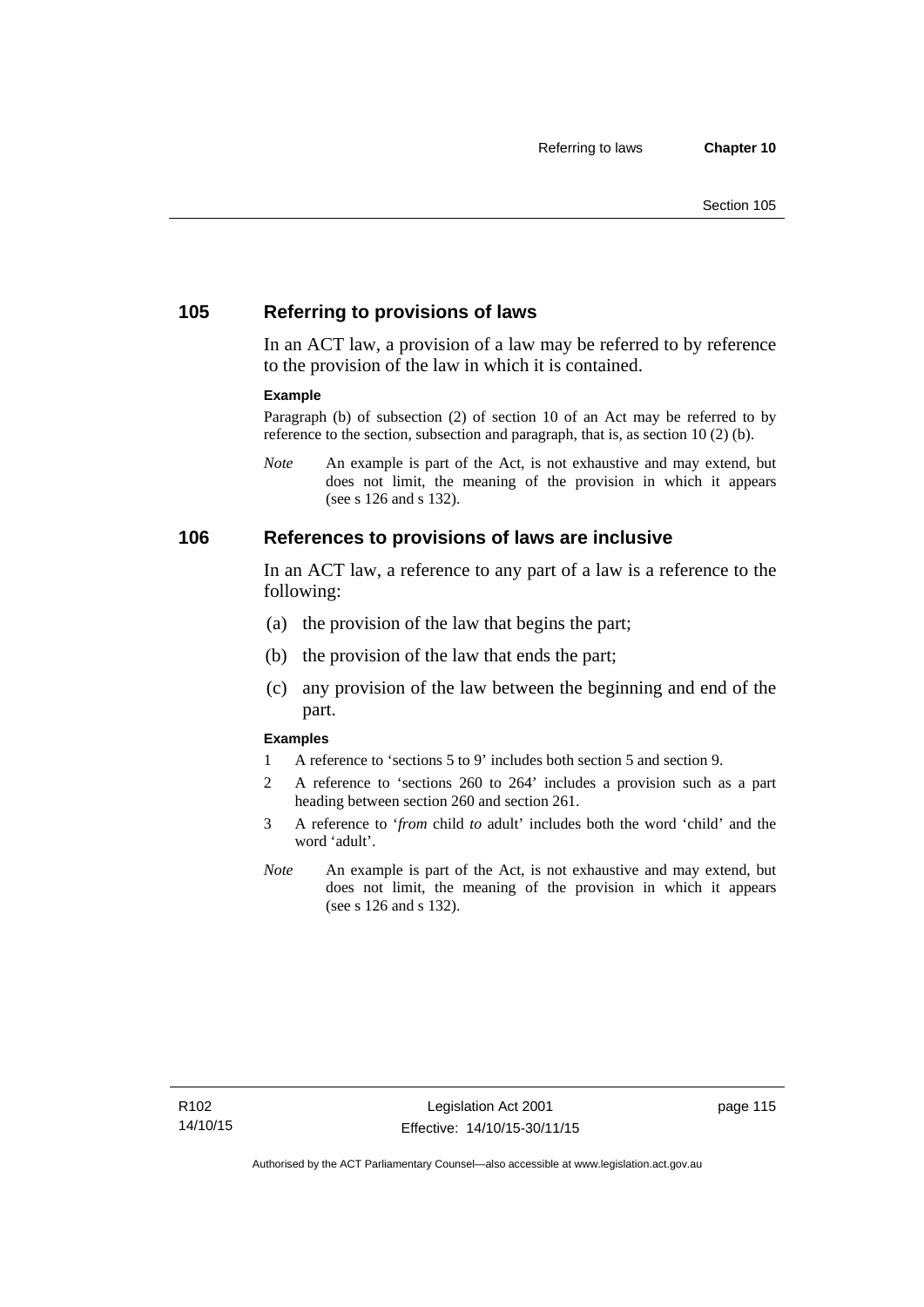#### **Chapter 10** Referring to laws

## **106A References to paragraphs etc of laws**

 (1) In an ACT law, a reference to a paragraph of a provision of a law includes any words in the provision before or after the paragraph that are necessary or desirable to make the reference meaningful.

#### **Example**

A subsection may be divided into paragraphs as follows:

- '(2) An application must be—
	- (a) in writing; and
	- (b) accompanied by a copy of the advertisement of the applicant's intention to apply.'

Paragraphs form part of the sentence in which they are contained. A reference to paragraph (a) in this example that did not include the preceding words 'An application must be' would be meaningless. Section 106A therefore allows the paragraph to be read with those words so that it makes sense.

- *Note 1* Although this section contains a reference to an ACT law and a reference to a law, s 98 makes it clear that the references can be to the same law.
- *Note 2* An example is part of the Act, is not exhaustive and may extend, but does not limit, the meaning of the provision in which it appears (see s 126 and s 132).
- (2) In this section:

*paragraph* includes a subparagraph and a sub-subparagraph.

R102 14/10/15

Authorised by the ACT Parliamentary Counsel—also accessible at www.legislation.act.gov.au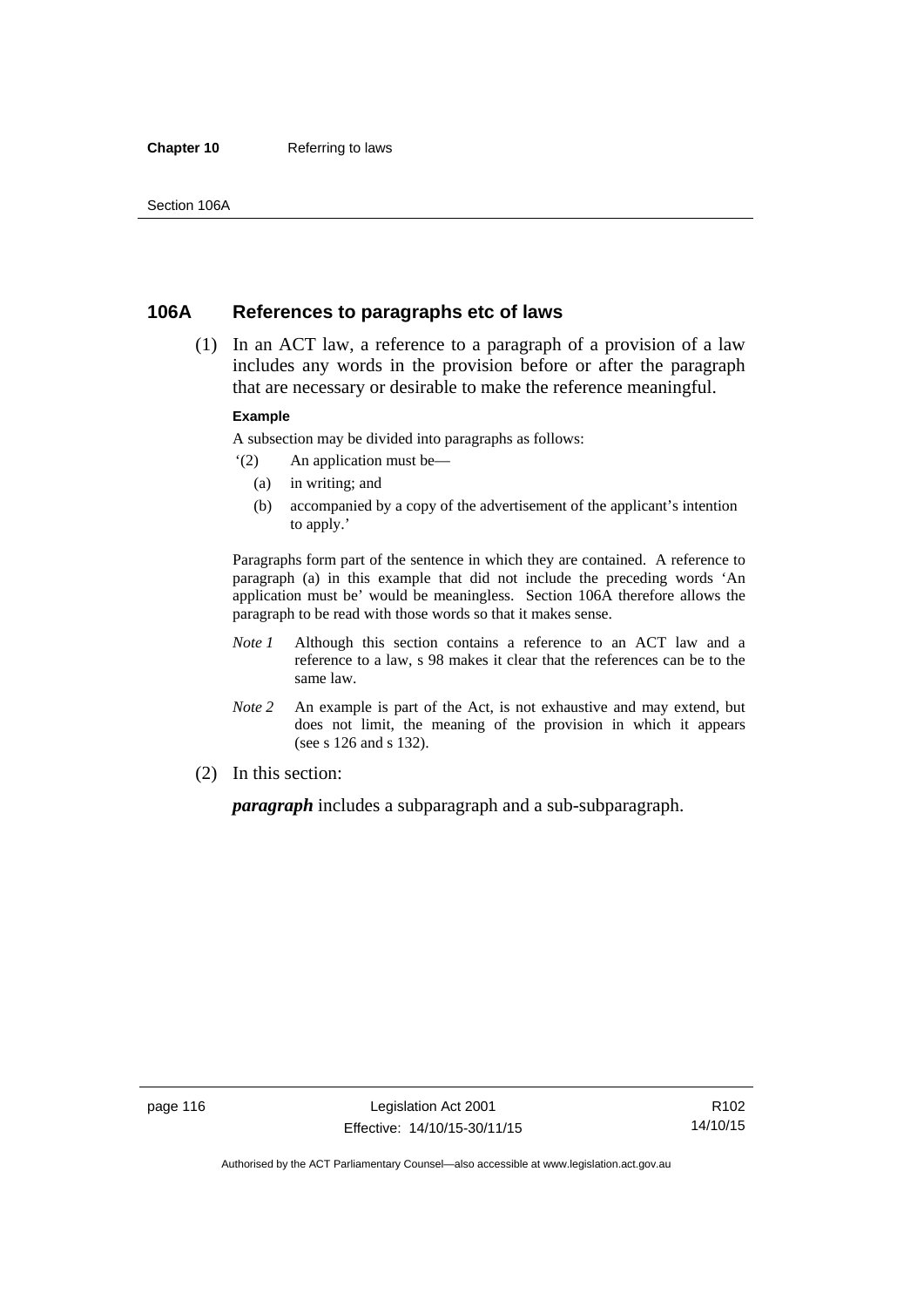# **Chapter 11 Republication of Acts and statutory instruments**

## Part 11.1 General

## **107 Definitions—ch 11**

In this chapter:

*law* means an Act or statutory instrument, whether or not it has been amended, and includes—

- (a) a collection of 2 or more Acts or statutory instruments; or
- (b) all or part of an agreement or other instrument that has the force of law or is in, or attached to, an Act or statutory instrument.
- *Note* A reference to an Act or statutory instrument includes a reference to a provision of the Act or instrument (see s 7 and s 13).

*republication* means a republication of a law.

## **108 Republication in register**

- (1) The parliamentary counsel may republish a law by entering the text of the law in the register.
- (2) This section does not limit the ways in which the parliamentary counsel may republish a law.

## **109 Republications may be published with other information**

The parliamentary counsel may publish information not required by this chapter with a written or electronic version of an authorised republication if the parliamentary counsel considers that the information is likely to be useful to users of the republication.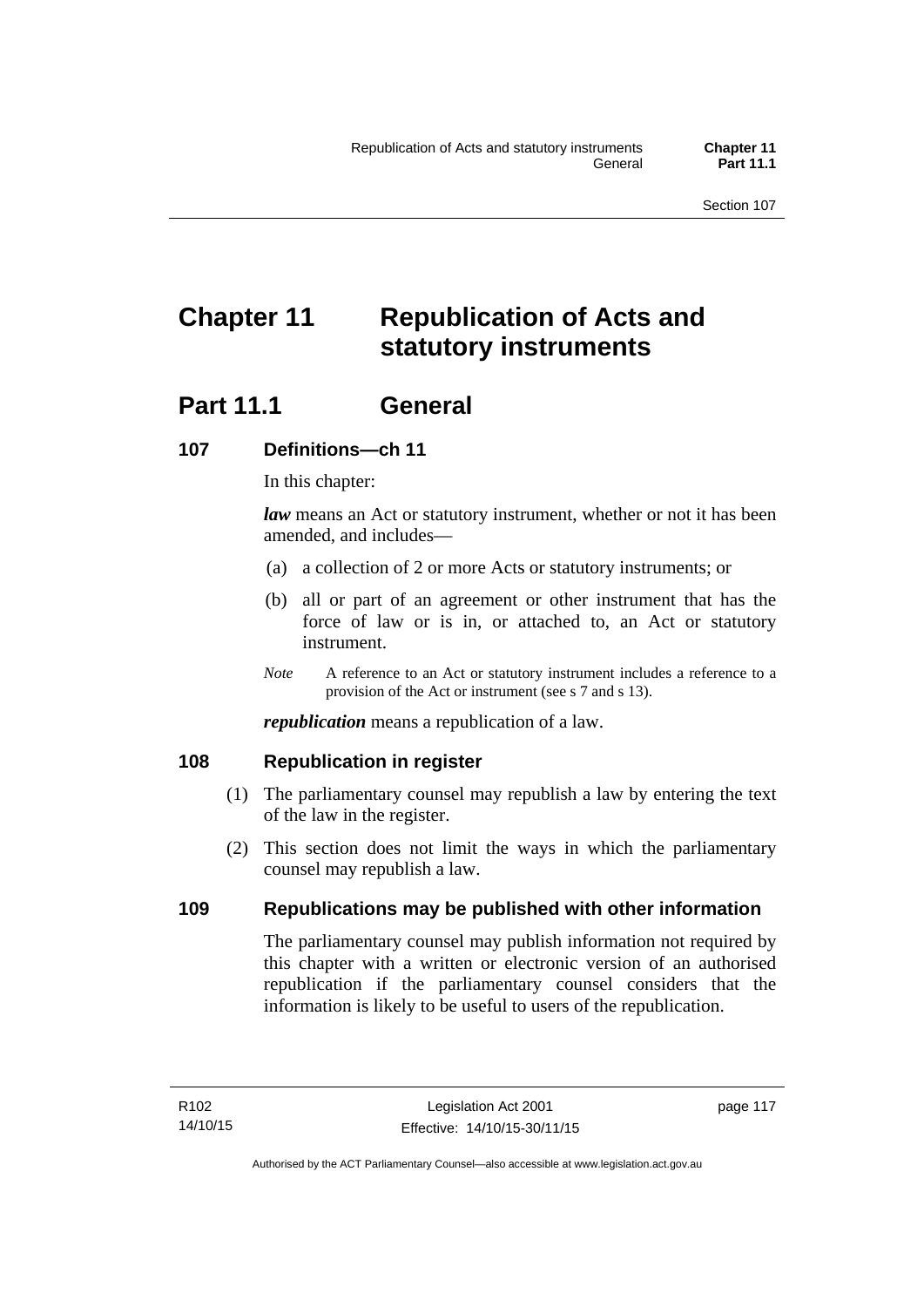## **110 Collections of laws**

- (1) If the parliamentary counsel authorises under this Act the republication of 2 or more laws in a collection, this chapter applies to each of the laws in the collection as if it were republished separately.
- (2) This section does not prevent the use of—
	- (a) a single contents for the collection; or
	- (b) information applying to 2 or more laws in the collection.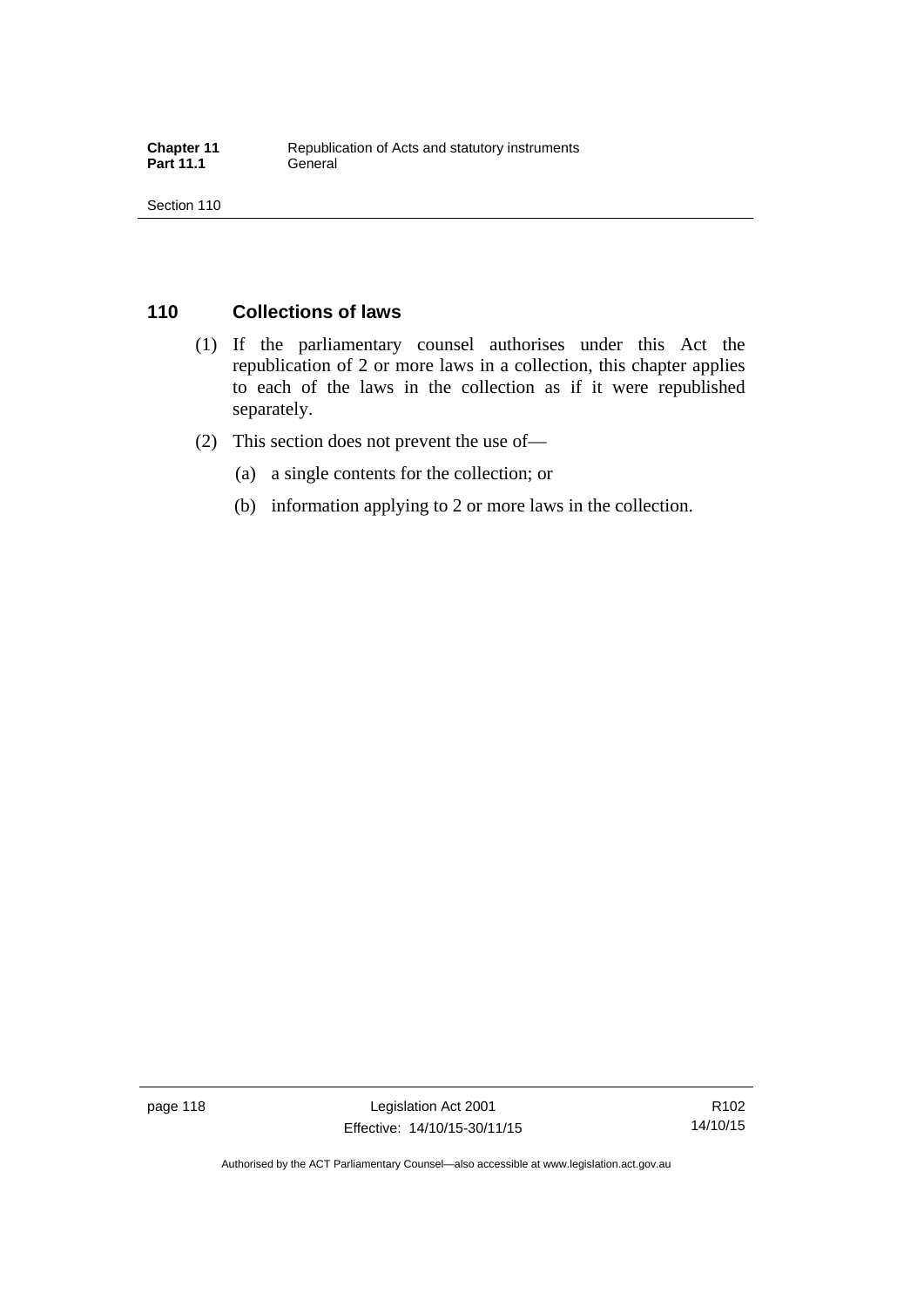## **Part 11.2 Substantive amendments made by laws**

## **111 Incorporation of amendments**

- (1) This section applies to a law if the law has been amended by another law by the omission, insertion, substitution, renumbering or relocation of provisions.
- (2) An authorised republication of the law must show the law as amended by all amendments that commenced on or before the day stated in the republication as the republication date.
- (3) This section does not prevent an authorised republication of the law showing the law as it would be amended by amendments that have not commenced on or before the republication date if the republication indicates, in a suitable place, that the amendments have not commenced.

## **112 Reference to amending laws**

An authorised republication of a law that shows the law as amended must include, in a suitable place, a reference to the law by which each amendment was made.

## **113 Provisions not republished or relocated**

- (1) This part does not require—
	- (a) every provision of a law to be shown in an authorised republication of the law; or
	- (b) each provision of a law to be shown in an authorised republication of the law in the place in the law where it was located when the provision was made.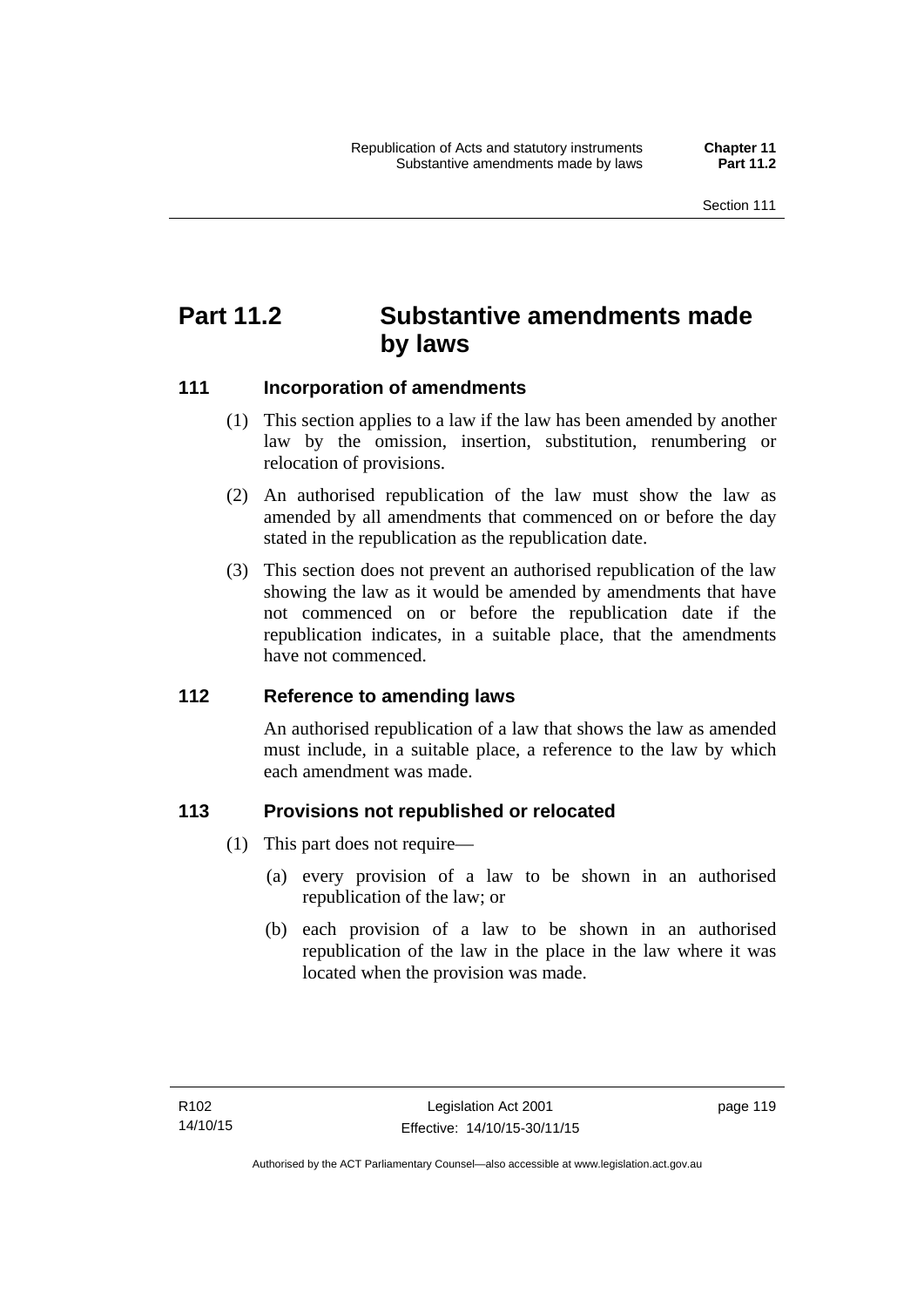- (2) If a provision of a law is not shown in an authorised republication, the republication must indicate that fact in a suitable place.
- (3) If a provision of a law is shown in an authorised republication in a different place in the law to the place where it was located when the provision was made, the republication must indicate that fact in a suitable place.

page 120 Legislation Act 2001 Effective: 14/10/15-30/11/15

R102 14/10/15

Authorised by the ACT Parliamentary Counsel—also accessible at www.legislation.act.gov.au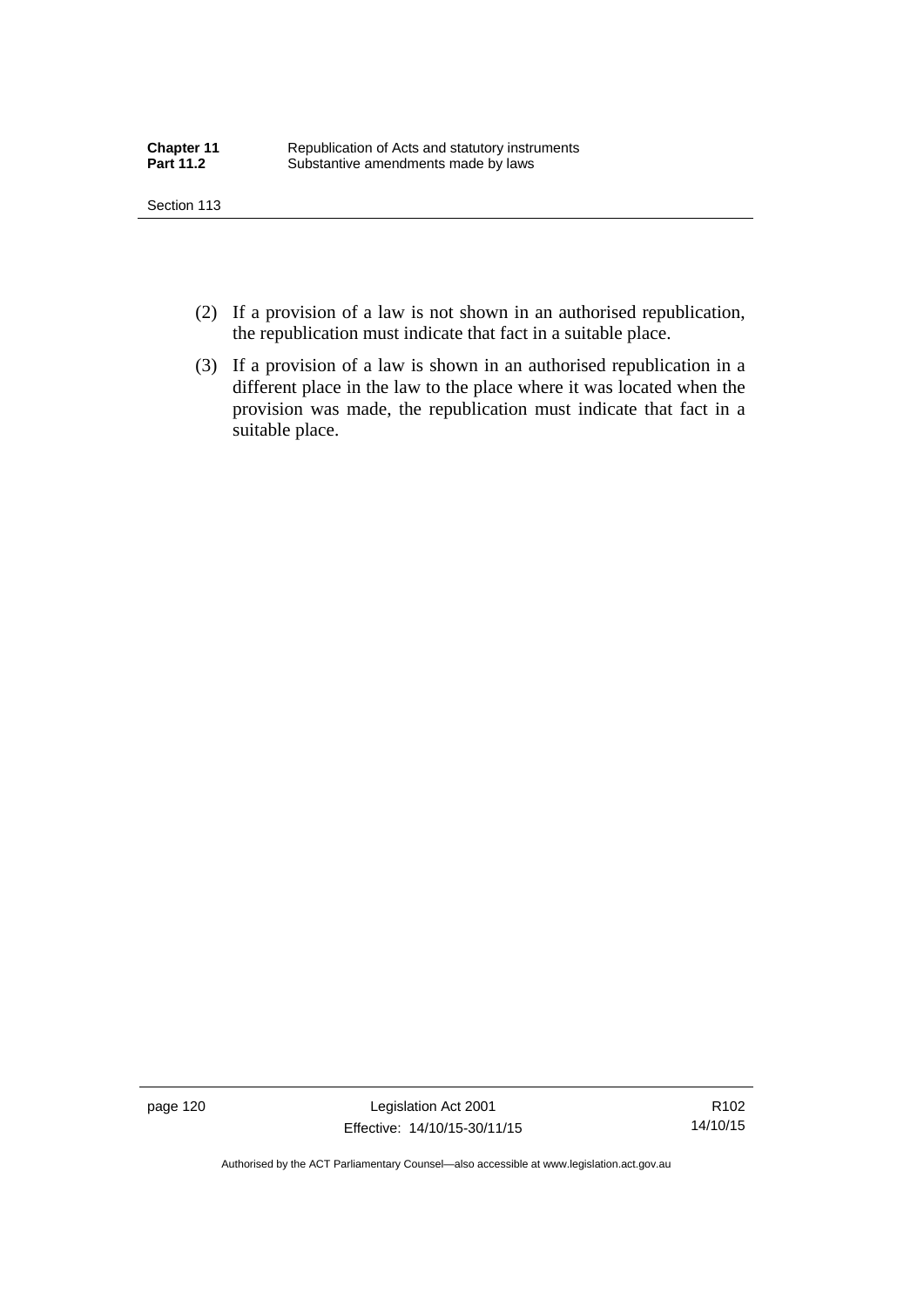## **Part 11.3 Editorial changes**

## **114 Authorisation for parliamentary counsel**

In preparing a law for republication, the parliamentary counsel is authorised—

- (a) to make editorial amendments and other textual amendments of a formal nature that the parliamentary counsel considers desirable to bring the law into line, or more closely into line, with current legislative drafting practice; and
- (b) to make other editorial changes by way of format, layout or printing style, or in any other presentational respect, that the parliamentary counsel considers desirable to bring the law into line, or more closely into line, with current legislative drafting practice.

## **115 Amendments not to change effect**

This part does not permit the making of an amendment of a law that would change the effect of the law.

## **116 Ambit of editorial amendments**

- (1) An *editorial amendment* of a law is an amendment that—
	- (a) corrects a typographical error; or
	- (b) corrects or updates a reference to a law, position, entity, place or thing; or
	- (c) goes only to a matter of spelling, punctuation, grammar or syntax or the use of conjunctives and disjunctives; or
	- (d) changes the name of the law or a provision of the law; or
	- (e) numbers or renumbers a provision of the law; or
	- (f) changes the order of definitions or other provisions of the law; or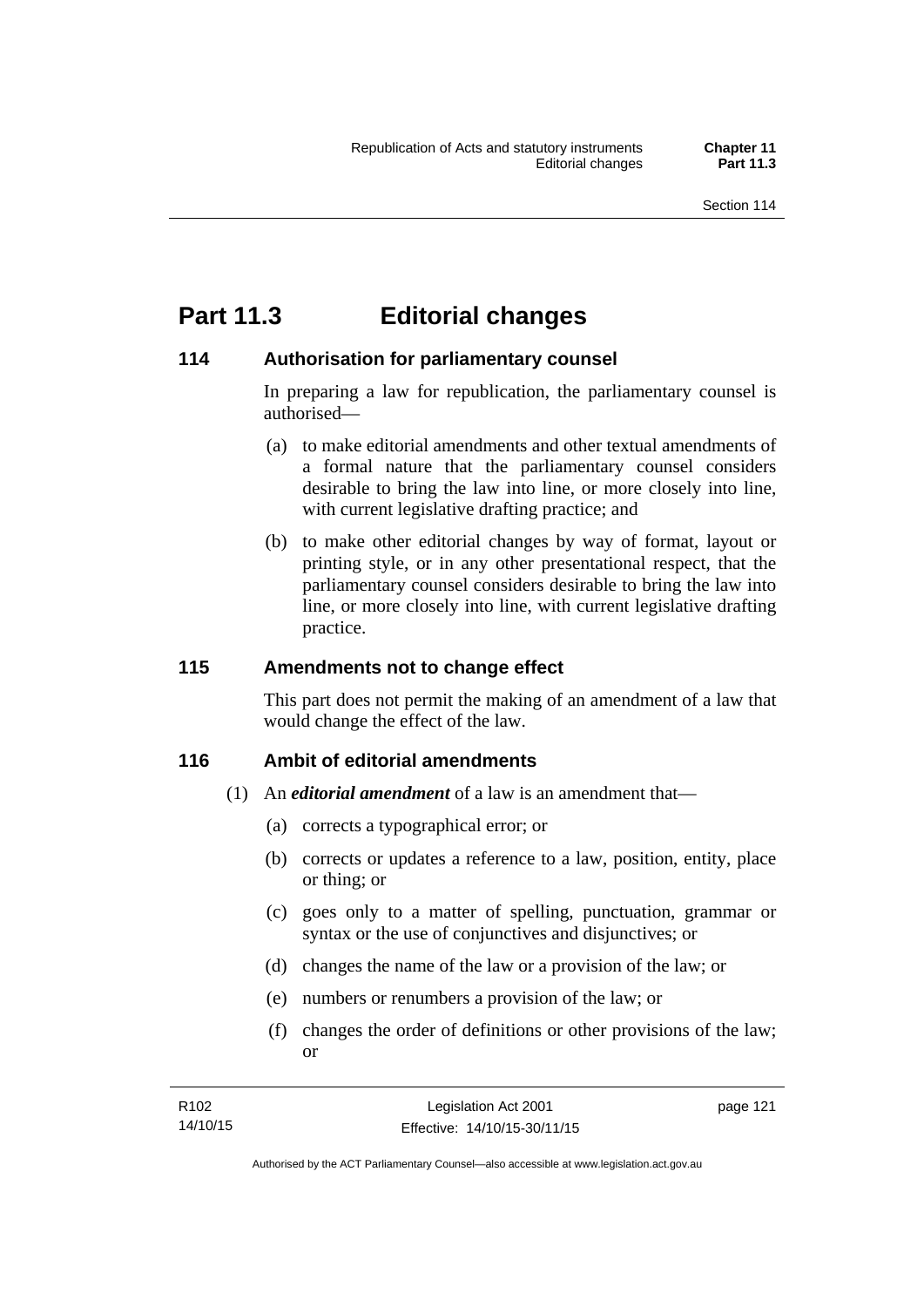- (g) replaces a reference to a provision of a law with a different form of reference to the provision; or
- (h) changes the way of referring to or expressing a number, year, date, time, amount of money, penalty, quantity, measurement, or other matter, idea or concept; or
- (i) replaces a word indicating gender or that could be taken to indicate gender in accordance with current legislative drafting practice; or
- (j) replaces a reference to the Queen, the King or the Crown with a reference to the Sovereign or the Territory; or
- (k) omits—
	- (i) the enacting words or the law-making words (including any signatures); or
	- (ii) a provision that consists only of a description of how the law is arranged into groups of provisions; or
	- (iii) a provision that has expired, the operation of which is exhausted or spent or that is otherwise obsolete or redundant; or
- (l) omits, inserts or changes a referential term; or
- (m) inserts, omits or changes a note; or
- (n) updates a reference to the heading to a provision; or
- (o) is consequential on any amendment made to the law by another law; or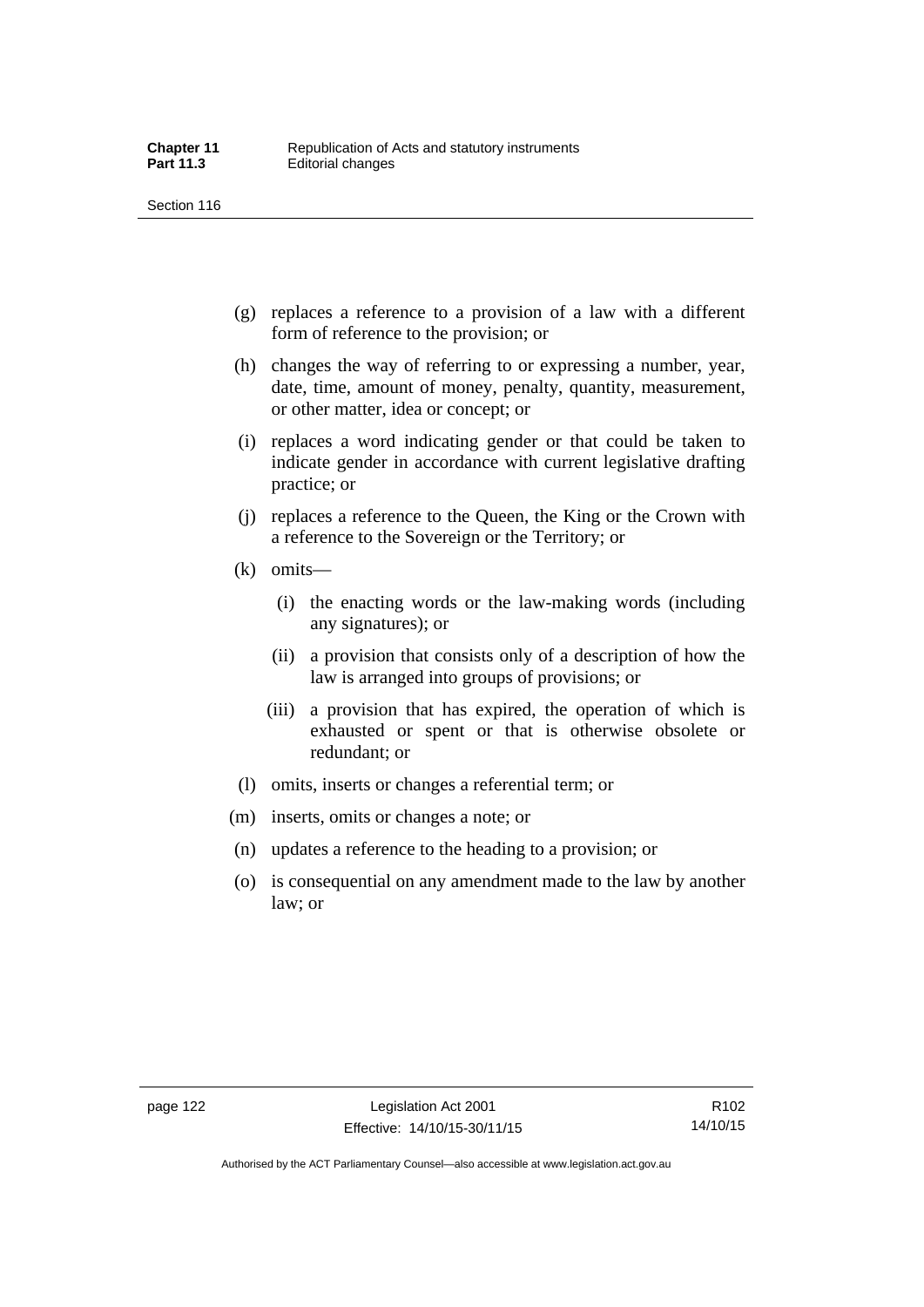(p) is consequential on any other editorial amendment (whether made to that law or another law).

#### **Examples—consequential amendments—par (o)**

- 1 If an amendment adds 1 or more subsections to a section that is not already divided into subsections, the subsection number (1) may be inserted.
- 2 If an amendment omits subsection (1) from a section with 2 subsections, the subsection number (2) may be omitted.
- 3 If an amendment omits subsection (2) from a series of 4 subsections (subsections  $(1)$  to  $(4)$ ), subsections  $(3)$  and  $(4)$  may be renumbered as subsections (2) and (3).
- 4 If an amendment adds a new subsection (3A) to a series of 5 subsections (subsections  $(1)$  to  $(5)$ ), the new subsection and subsections  $(4)$  and  $(5)$  may be renumbered as subsections (4), (5), and (6).
- 5 If an amendment omits paragraph (b) from a series of 4 paragraphs (paragraphs (a) to (d)), paragraphs (c) and (d) may be renumbered as paragraphs (b) and (c).
- 6 If an amendment adds a new paragraph (aa) to a series of 3 paragraphs (paragraphs (a) to (c)), the paragraphs may be renumbered as paragraphs (a), (b), (c) and (d).
- 7 If an amendment makes a change mentioned in any of examples 1 to 6, a cross-reference in any law to any of the provisions that have been renumbered may be correspondingly renumbered.
- 8 If an amendment adds a paragraph as the last paragraph in a series of paragraphs that end in a full stop, the full stop may be changed to a semicolon and, if the series of paragraphs is joined by a conjunction (eg 'and'), the conjunction may be added after the semicolon.
- 9 If an amendment omits a section example from a section that has 2 section examples, the number of the remaining example may be omitted.
- 10 If an amendment adds a subsection note to a subsection that already has a subsection note, the notes may be numbered.
- *Note* An example is part of the Act, is not exhaustive and may extend, but does not limit, the meaning of the provision in which it appears (see s 126 and s 132).
- (2) In this section:

*law* includes a law of another jurisdiction.

*law of another jurisdiction*—see section 97 (1).

page 123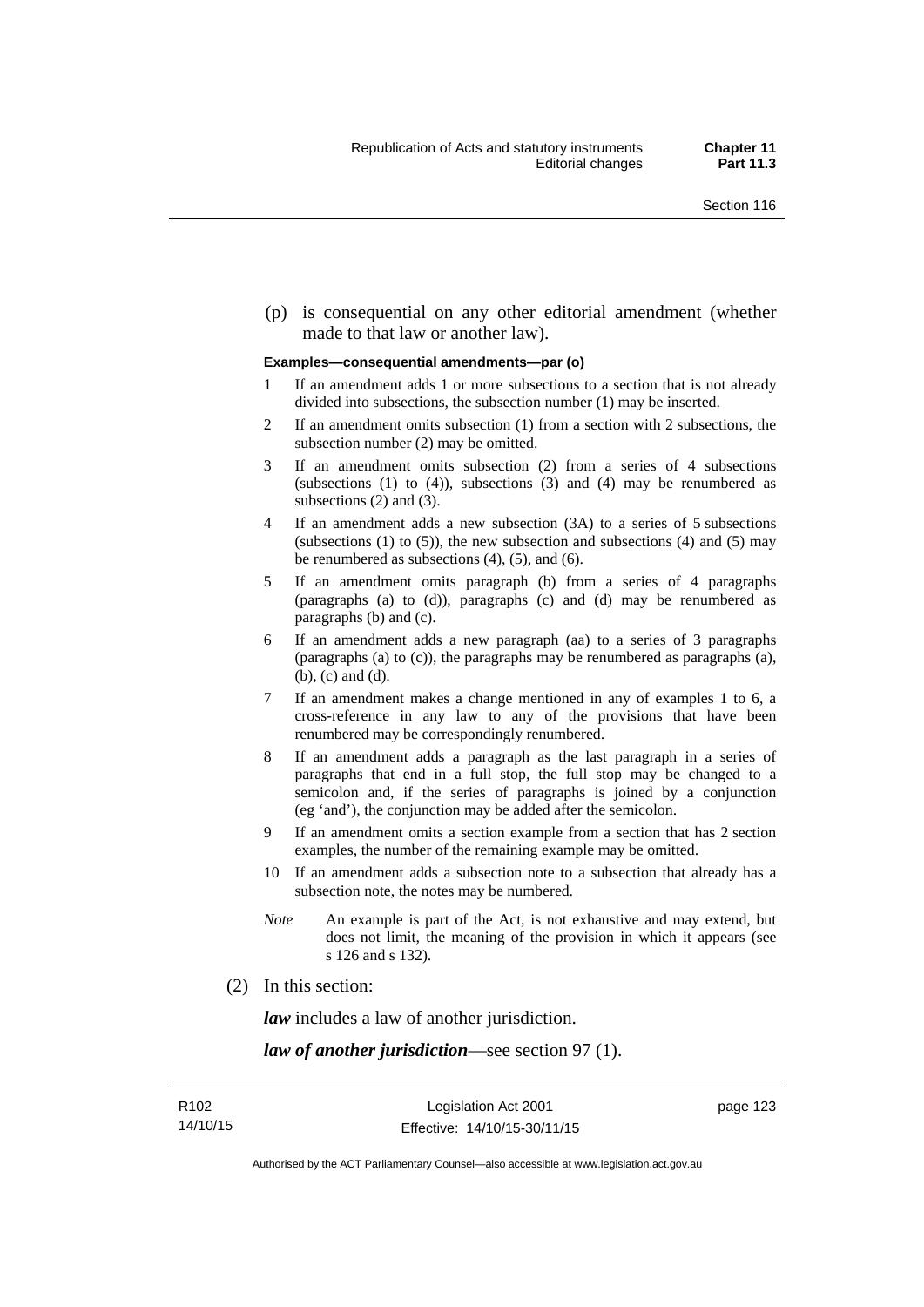*referential term* means a term that identifies a provision as a provision, or part of a provision, of the Act, statutory instrument or provision in which it appears.

#### **Examples**

- 1 of this Act
- 2 of this section
- 3 hereof
- 4 said
- *Note* An example is part of the Act, is not exhaustive and may extend, but does not limit, the meaning of the provision in which it appears (see s 126 and s 132).

## **117 Legal effect of editorial changes**

- (1) A law that is amended or otherwise changed under this part in preparing an authorised republication of the law has effect for all purposes, on and after the republication date, as if the changes had been made by an Act that commenced on the republication date.
- (2) Without limiting subsection (1), section 83 (Consequences of amendment of statutory instrument by Act) applies to an amendment made under this part as if the amendment had been made by an Act.
- (3) This section is subject to section 115 (Amendments not to change effect).

## **118 Reference to editorial amendments**

If a law is amended under this part in preparing an authorised republication of the law, the republication must indicate that fact in a suitable place.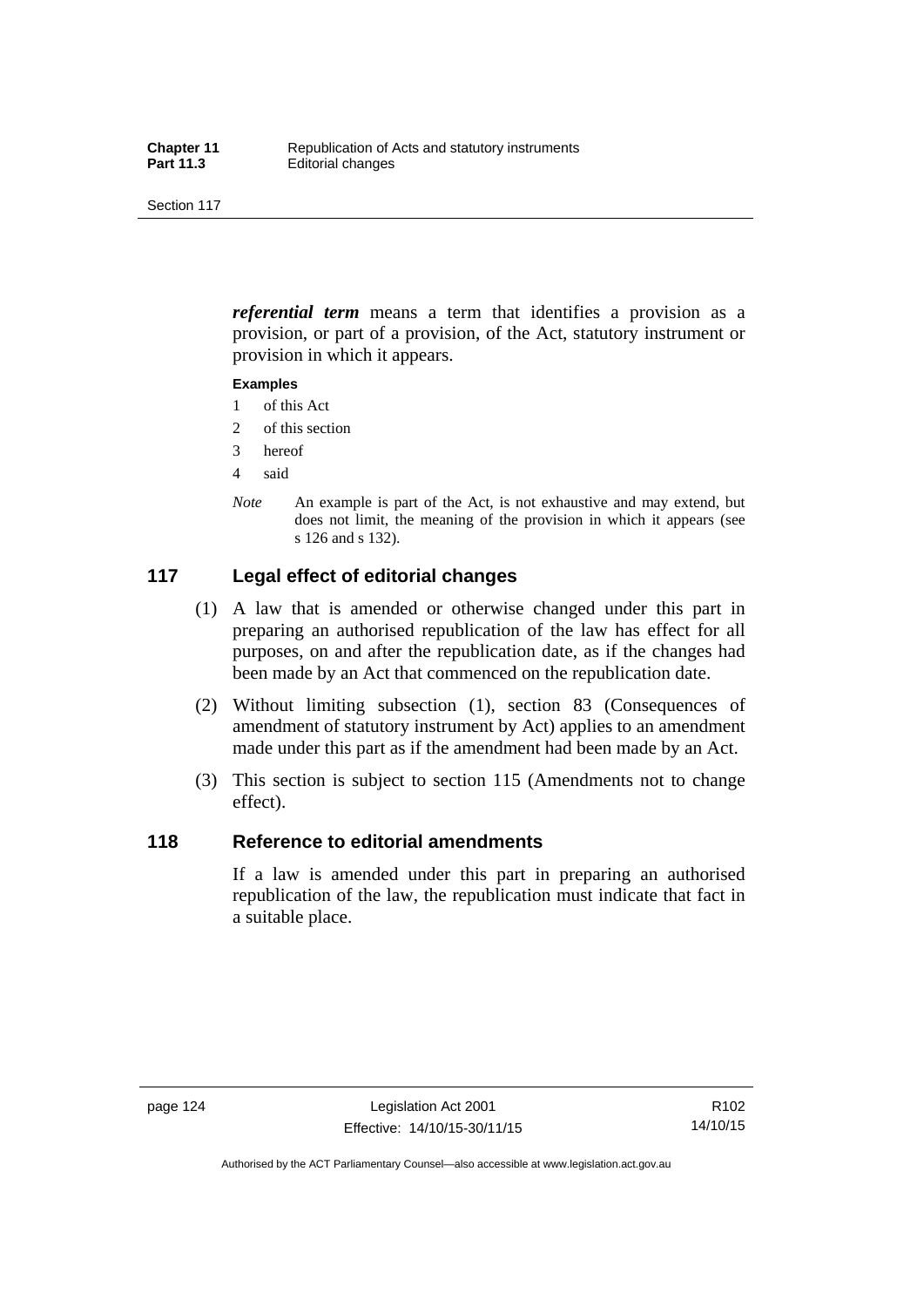## **Chapter 12 Scope of Acts and statutory instruments**

## **120 Act to be interpreted not to exceed legislative powers of Assembly**

- (1) An Act is to be interpreted as operating to the full extent of, but not to exceed, the legislative power of the Legislative Assembly.
- (2) Without limiting subsection (1), if a provision of an Act would, apart from this section, be interpreted as exceeding the legislative power of the Legislative Assembly—
	- (a) the provision is valid to the extent to which it does not exceed power; and
	- (b) the remainder of the Act is not affected.
- (3) Without limiting subsection (1), if the application of a provision of an Act to a matter would, apart from this section, be interpreted as exceeding power, the provision's application to other matters is not affected.
- (4) This section is in addition to any provision of the Act itself.

*Note* For the equivalent provision for statutory instruments, see s 43.

- (5) This section is a determinative provision.
	- *Note* See s 5 for the meaning of determinative provisions, and s 6 for their displacement.

## **121 Binding effect of Acts**

- (1) An Act binds everyone, including people who are not Australian citizens and all governments.
	- *Note* See the [Self-Government Act](http://www.comlaw.gov.au/Series/C2004A03699), s 27 which provides that, except as provided by the regulations under that Act, an ACT enactment does not bind the Crown in right of the Commonwealth. See also s 120.

R102 14/10/15 page 125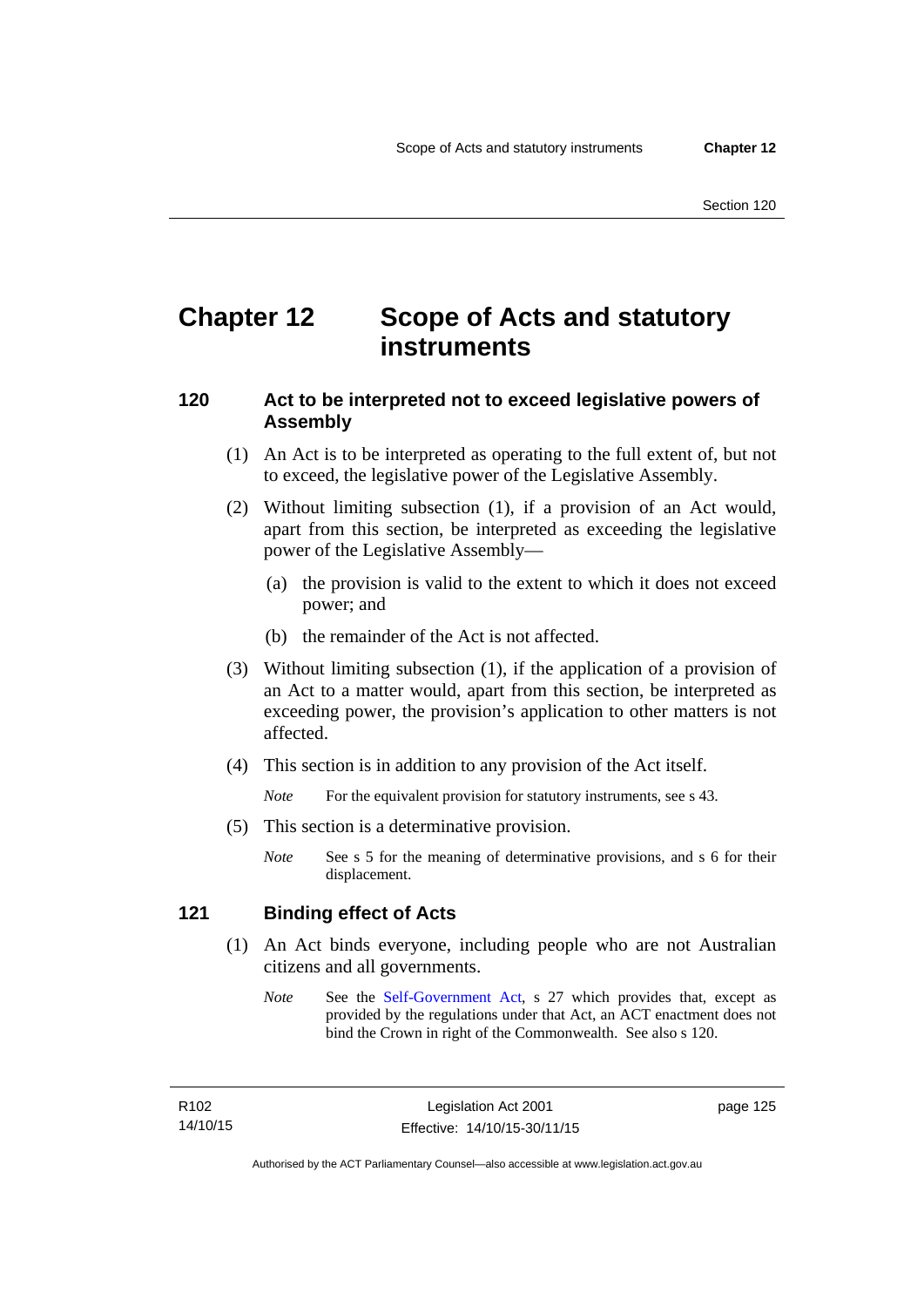- (2) However, an Act does not bind the Territory to the extent that it requires or otherwise provides for the payment of money that, on payment, would form part of the public money of the Territory.
- (3) Also, subsection (1) does not make a government liable to be prosecuted for an offence.
- (4) To the extent that an Act does not bind a government, the same degree of immunity extends to a government entity in relation to an authorised act or omission of the entity.
- (5) This section is a determinative provision.

*Note* See s 5 for the meaning of determinative provisions, and s 6 for their displacement.

(6) In this section:

*authorised*—an act or omission of a government entity is *authorised* if—

- (a) for an instrumentality—the act or omission relates to a matter within the scope of the instrumentality's functions; and
- (b) for an officer or employee of the government—the act or omission relates to a matter within the scope of the duties of the officer or employee; and
- (c) for a contractor who exercises a function on behalf of the government—the act or omission relates to a matter within the scope of the contract; and
- (d) for anyone else who exercises a function on behalf of the government—the act or omission relates to a matter within the scope of the person's engagement.

*government* includes the Territory, the Commonwealth, a State, another Territory or New Zealand.

*government entity* includes—

(a) an instrumentality, officer or employee of the government; and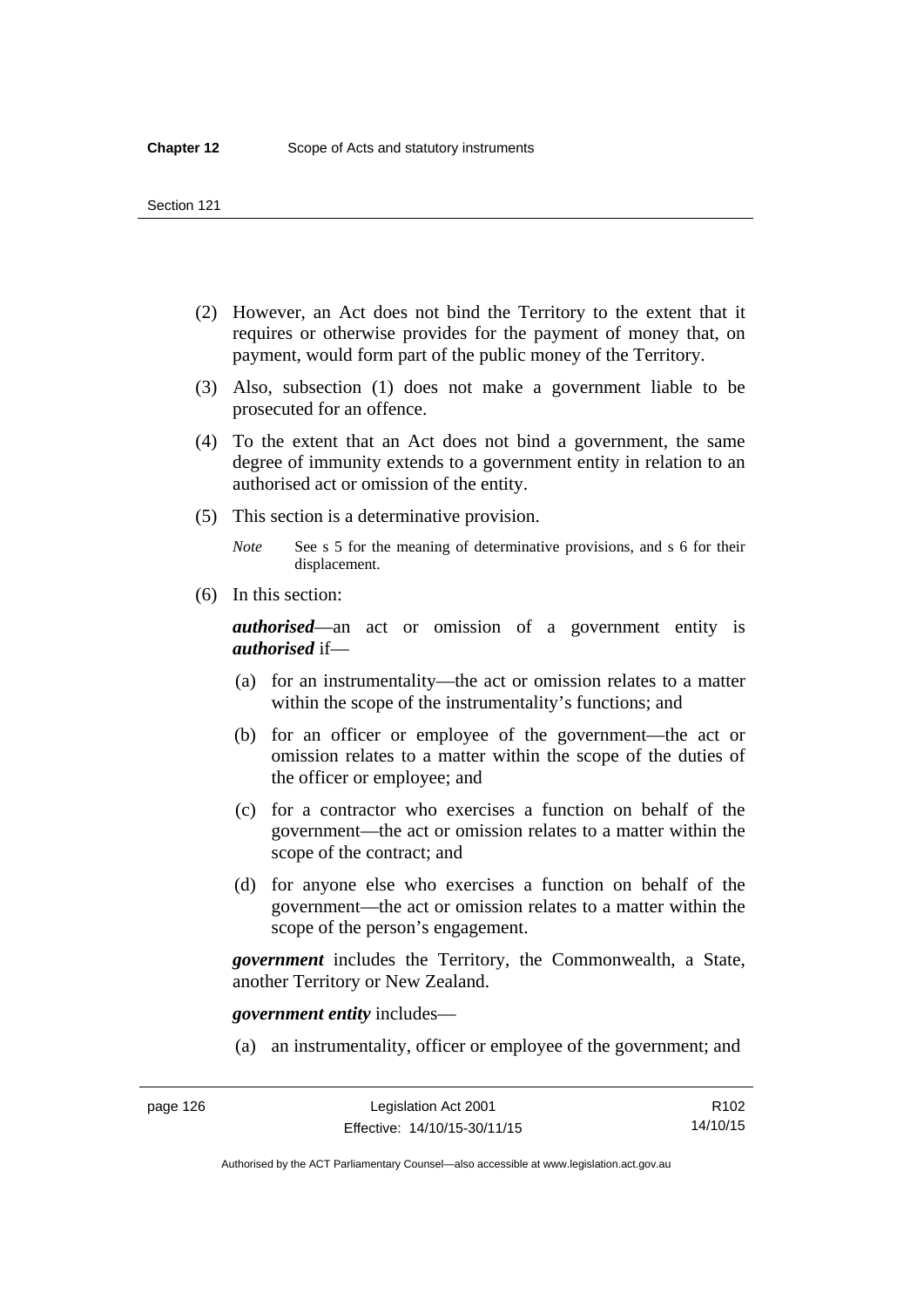(b) a contractor or anyone else who exercises a function on behalf of the government.

## **122 Application to Territory**

- (1) In an Act or statutory instrument—
	- (a) a reference to an entity or position by name or description is a reference to the entity or position of that name or description in or for the Territory; and
	- (b) a reference to a place, jurisdiction or anything else by name or description is a reference to the place, jurisdiction or thing of that name or description in or for the Territory.
- (2) If the name of an entity or position established under an Act or statutory instrument includes the words 'of the Australian Capital Territory', 'for the Australian Capital Territory', '(ACT)', or words having a similar effect, a reference in an Act or statutory instrument to the entity or position need not include the words.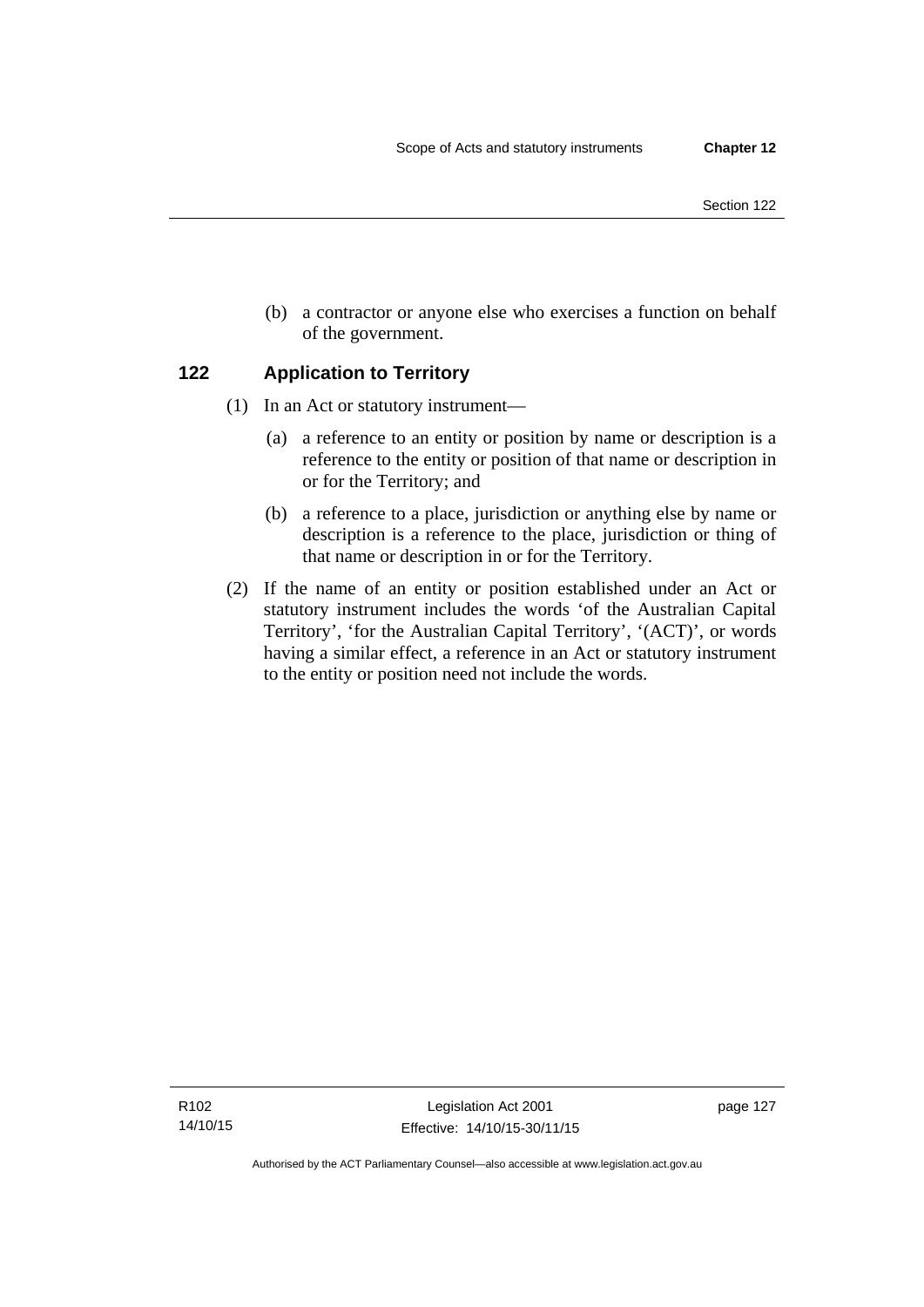## **Chapter 13 Structure of Acts and statutory instruments**

## **Part 13.1 General**

#### **125 Meaning of** *law***—ch 13**

In this chapter:

*law* means an Act, subordinate law or disallowable instrument.

*Note* A reference to an Act, subordinate law or disallowable instrument includes a reference to a provision of the Act, law or instrument (see s 7, s 8 and s 9).

#### **126 Material that is part of Act or statutory instrument**

- (1) A heading to a chapter, part, division, subdivision, schedule, or another provision (other than a section or subsection), of or to an Act or statutory instrument is part of the Act or instrument.
- (2) A heading to a section or subsection of an Act or statutory instrument is part of the Act or instrument if—
	- (a) the Act was enacted, or the instrument was made, after 1 January 2000; or
	- (b) the heading was amended or inserted into the Act or instrument after 1 January 2000.
- (3) A preamble or other recital to an Act or statutory instrument is part of the Act or instrument.
- (4) An example or diagram in an Act or statutory instrument is part of the Act or instrument.
- (5) A schedule, dictionary or appendix to an Act or statutory instrument is part of the Act or instrument.

R102 14/10/15

Authorised by the ACT Parliamentary Counsel—also accessible at www.legislation.act.gov.au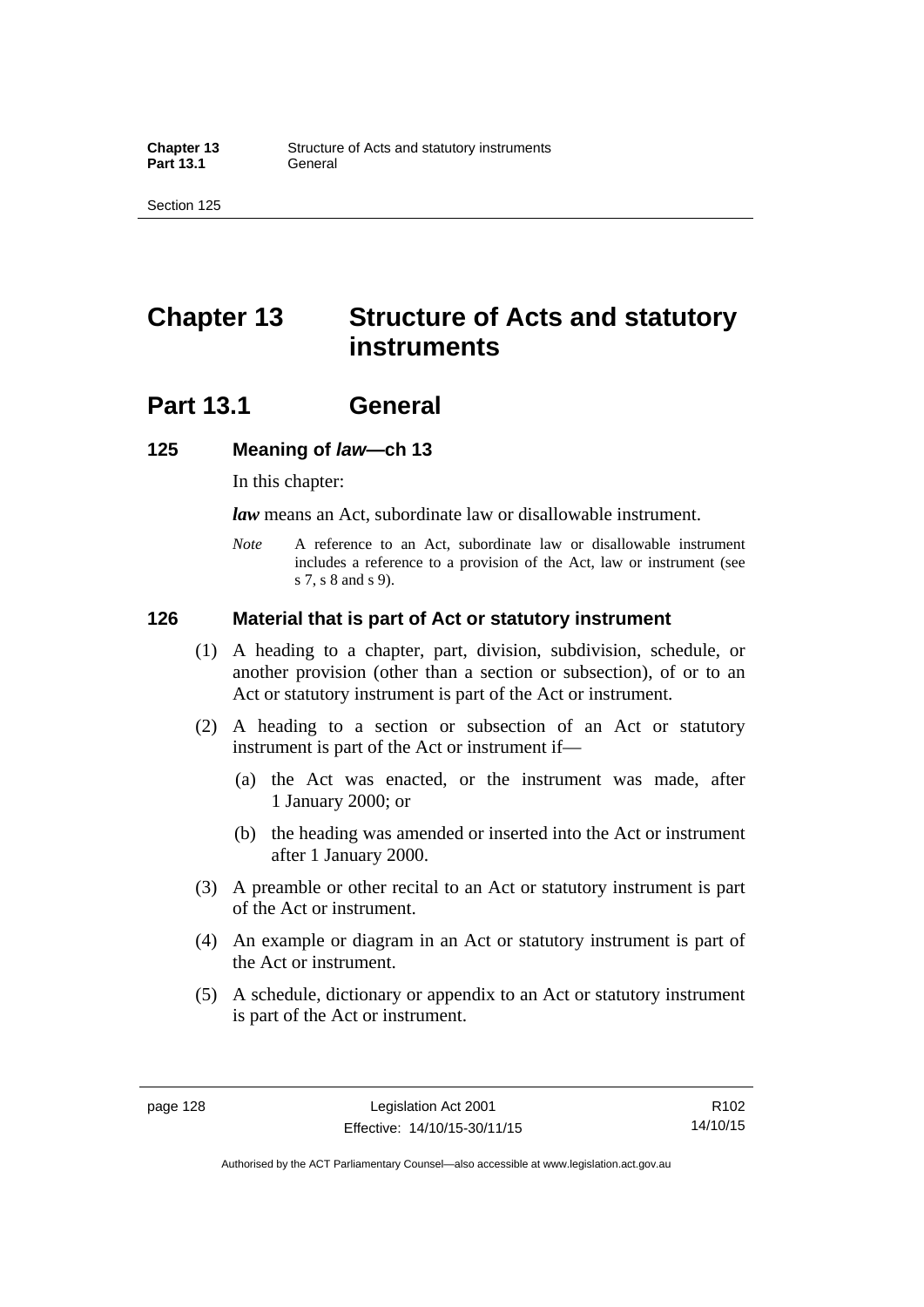- (6) Punctuation in an Act or statutory instrument is part of the Act or instrument.
- (7) A provision number in an Act or statutory instrument is part of the Act or instrument.
- (8) In applying this section to an Act or statutory instrument that is divided otherwise than into sections, a reference to a section or subsection is a reference to a corresponding provision of the Act or instrument.
	- *Note* A reference to an Act or statutory instrument includes a reference to a provision of the Act or instrument (see s 7 and s 13).
- (9) This section is a determinative provision.
	- *Note* See s 5 for the meaning of determinative provisions, and s 6 for their displacement.

### **127 Material that is not part of Act or statutory instrument**

- (1) A footnote, endnote, or other note, in or to an Act or statutory instrument is not part of the Act or instrument.
- (2) A table of contents (however described), or reader's guide or index, in or to an Act or statutory instrument is not part of the Act or instrument.
- (3) A heading to a section or subsection of an Act or statutory instrument is not part of the Act or instrument if section 126 (2) does not apply to the heading.
- (4) This section does not prevent the amendment of a note, table, guide, index or heading mentioned in subsection (1), (2) or (3).
- (5) However, such a note, table, guide or index does not become part of the Act or statutory instrument because it is amended or inserted by an Act or instrument.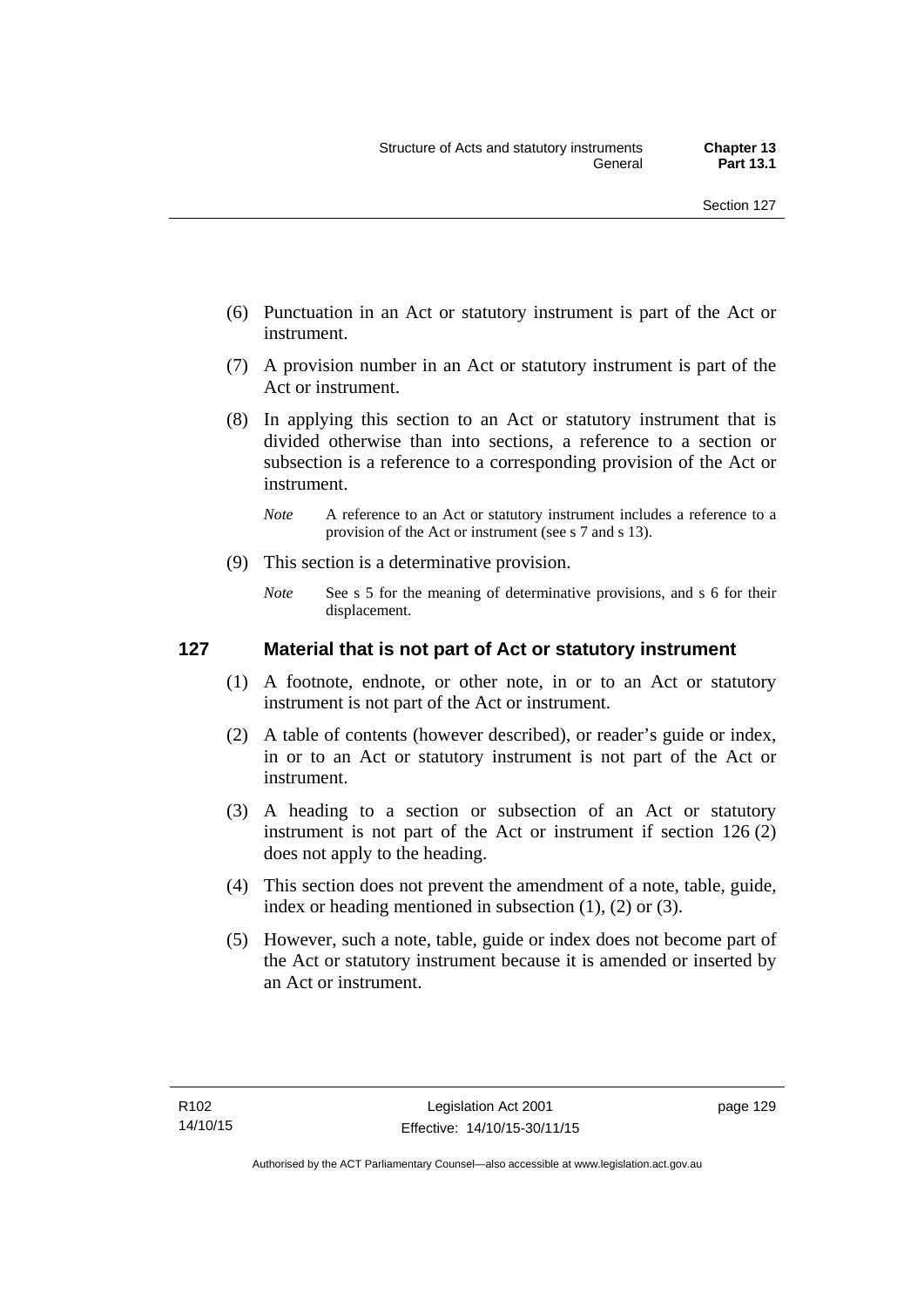| <b>Chapter 13</b> | Structure of Acts and statutory instruments |
|-------------------|---------------------------------------------|
| <b>Part 13.1</b>  | General                                     |

- (6) In applying this section to an Act or statutory instrument that is divided otherwise than into sections, a reference to a section or subsection is a reference to a corresponding provision of the Act or instrument.
	- *Note* A reference to an Act or statutory instrument includes a reference to a provision of the Act or instrument (see s 7 and s 13).
- (7) This section is a determinative provision.
	- *Note* See s 5 for the meaning of determinative provisions, and s 6 for their displacement.

page 130 Legislation Act 2001 Effective: 14/10/15-30/11/15

R102 14/10/15

Authorised by the ACT Parliamentary Counsel—also accessible at www.legislation.act.gov.au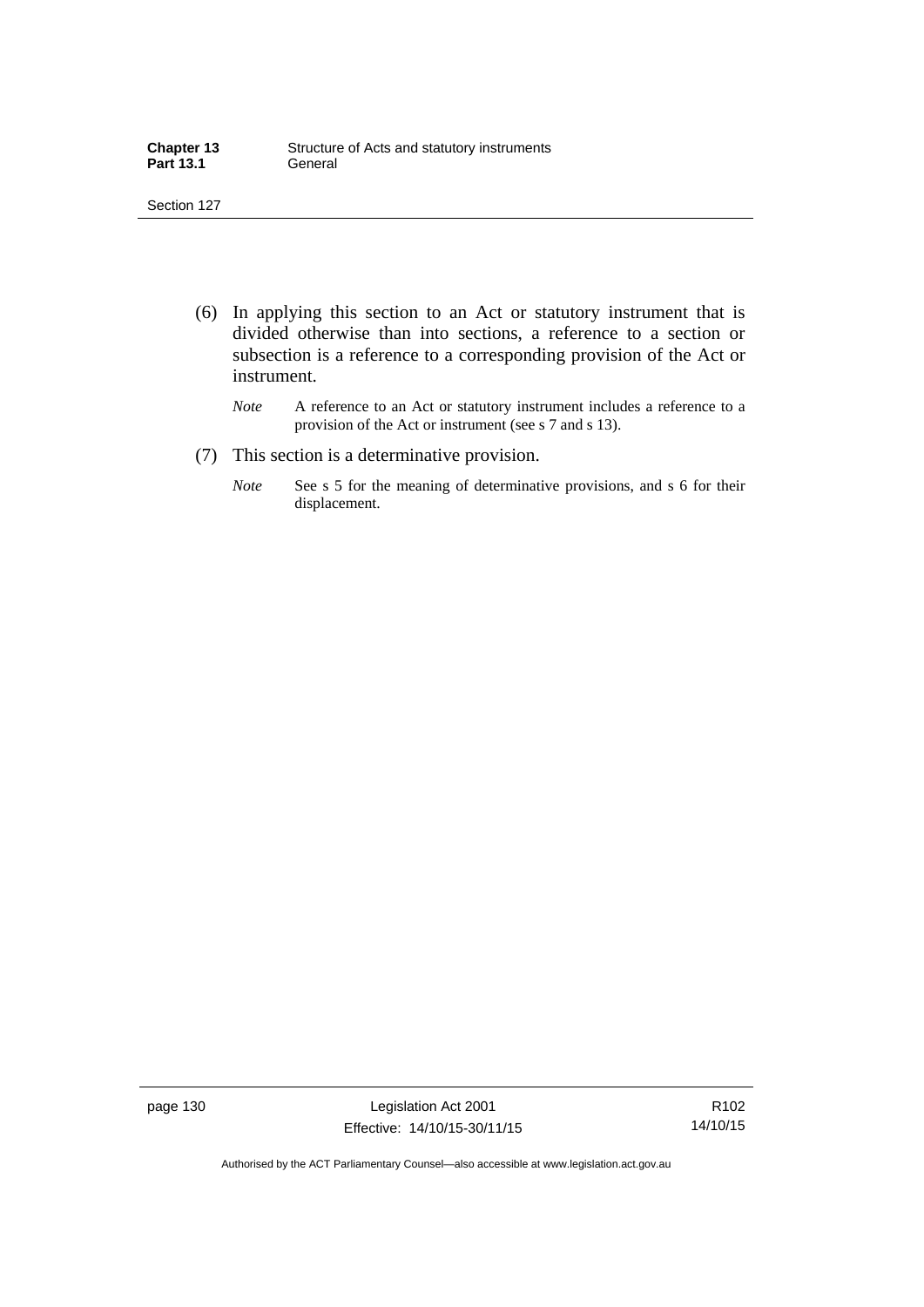page 131

## **Part 13.2 Particular kinds of provisions**

### **130 What is a** *definition***?**

A *definition* is a provision (however expressed) of an Act or statutory instrument that—

- (a) gives a meaning to a term; or
- (b) limits or extends the meaning of a term.

#### **Examples—definitions**

- 1 *X* means Y.
- 2 *X* includes Y.
- 3 *X* means Y, and includes Z.
- 4 A reference to *X* is a reference to Y.
- 5 *X*—see section Y.
- 6 *X*—see the *XYZ Act 1999*, section Y.
- 7 In a proceeding against a person (the *retailer*), it is a defence if the retailer establishes that the goods were bought honestly.
- 8 *excluded*—a claim is *excluded* if the claim is not brought within 1 year after the day the claimant becomes aware of the failure to account to which the claim relates.
- 9 A term used in the *XYZ Act 2003* has the same meaning in this Act.
- 10 A term defined in the *XYZ Act 2003* has the same meaning in this Act.
- *Note 1* Examples 5 and 6 illustrate signpost definitions, that is, definitions that do not themselves directly define a term but point the reader to the place where the term is defined (see s 131).
- *Note 2* Example 7 illustrates a tagged-term definition (*retailer*) that takes its meaning from the context of the provision where the defined term is found.
- *Note 3* Example 8 illustrates a definition that does not begin with the defined term.
- *Note 4* For other provisions about definitions, see pt 15.2.
- *Note 5* An example is part of the Act, is not exhaustive and may extend, but does not limit, the meaning of the provision in which it appears (see s 126 and s 132).

| R <sub>102</sub> | Legislation Act 2001         |  |
|------------------|------------------------------|--|
| 14/10/15         | Effective: 14/10/15-30/11/15 |  |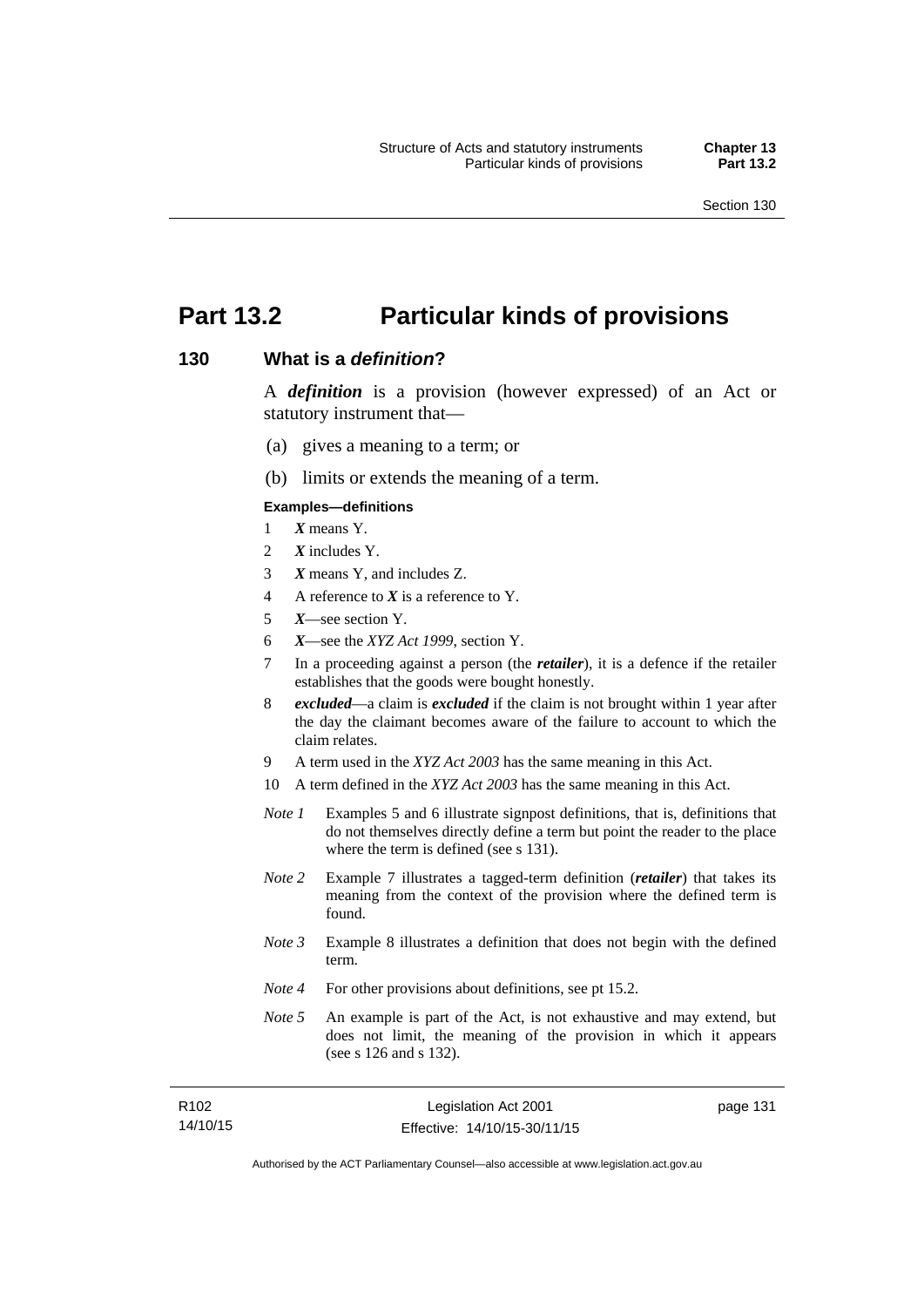### **131 Signpost definitions**

 (1) In an Act or statutory instrument, a definition of a term that includes the word 'see' followed by a reference to a law or instrument (a *signpost definition*) means the term has the same meaning as the term (or, if the reference includes a reference to the definition of another term, that term) has in the law or instrument, as in force from time to time.

#### **Examples**

- 1 A signpost definition '*food*—see section 10.' in the dictionary to an Act means that the word 'food' when used in the Act has the same meaning as it has in section 10, as in force from time to time.
- 2 A signpost definition '*injury*—see the *XYZ Act 2001*, dictionary.' in the dictionary to another Act means that the word 'injury', when used in the other Act, has the same meaning as it has in the definition of *injury* in the *XYZ Act 2001*, dictionary, as in force from time to time.
- 3 A signpost definition 'Work Safety Council—see the *XYZ Act 2000*, dictionary, definition of *council*.' means that the expression 'Work Safety Council' has the same meaning as the word 'council' has in the definition of *council* in the *XYZ Act 2000*, dictionary, as in force from time to time.
- *Note* An example is part of the Act, is not exhaustive and may extend, but does not limit, the meaning of the provision in which it appears (see s 126 and s 132).
- (2) This section is subject to section 47 (Statutory instrument may make provision by applying law or instrument).
- (3) In this section:

*instrument* includes a provision of an instrument.

*law* includes a law, or a provision of a law, of the Commonwealth, a State or another Territory.

*Note* For other provisions about definitions, see pt 15.2.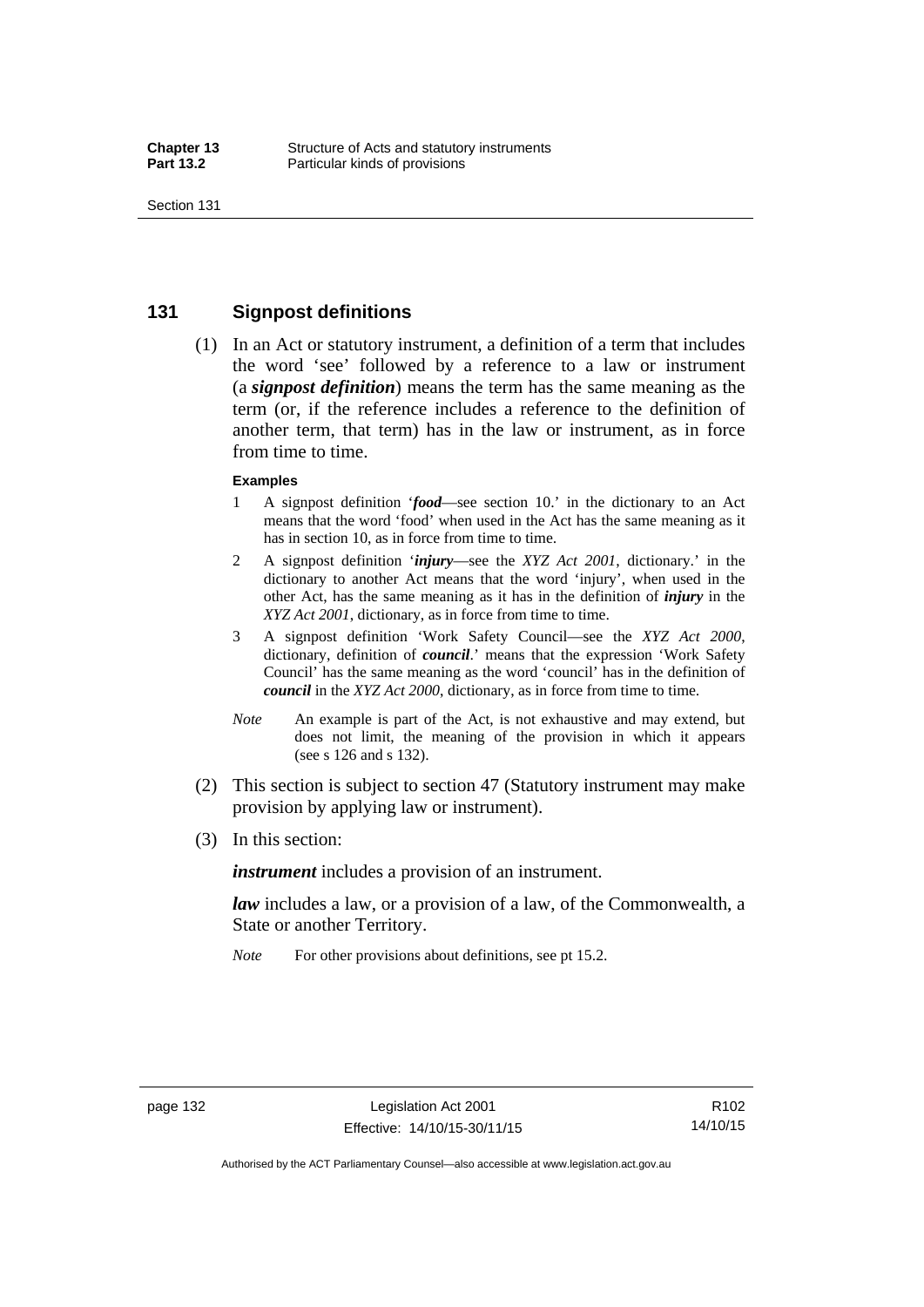### **132 Examples**

- (1) An example in an Act or statutory instrument—
	- (a) is not exhaustive; and
	- (b) may extend, but does not limit, the meaning of the Act or instrument, or the particular provision to which it relates.

#### **Examples**

- 1 A specific case (which may be fictional) that helps to give meaning to the more abstract language of a provision. See the examples in s 43.
- 2 An example (which may be fictional) that clarifies the scope of a provision by illustrating cases that fall within the provision or cases that fall outside the provision, or both. See the examples in s 86.
- *Note 1* These examples may overlap.
- *Note* 2 An example in an Act or statutory instrument is part of the Act or instrument (see s 126 (4)).
- (2) An example may take either of the following forms:
	- (a) a statement at the end of the provision it illustrates (or at the end of a provision containing the provision it illustrates);
	- (b) a statement forming part of the text of a provision that illustrates the operation of the provision, whether or not the words 'for example' are used.

**Examples—par (a)** 

the examples in s 130 or this section, s (1)

#### **Example—par (b)**

the statement beginning 'for example' in s 36 (1) (a)

- (3) Subsection (2) does not limit the form that an example may take.
- (4) This section is a determinative provision.
	- *Note* See s 5 for the meaning of determinative provisions, and s 6 for their displacement.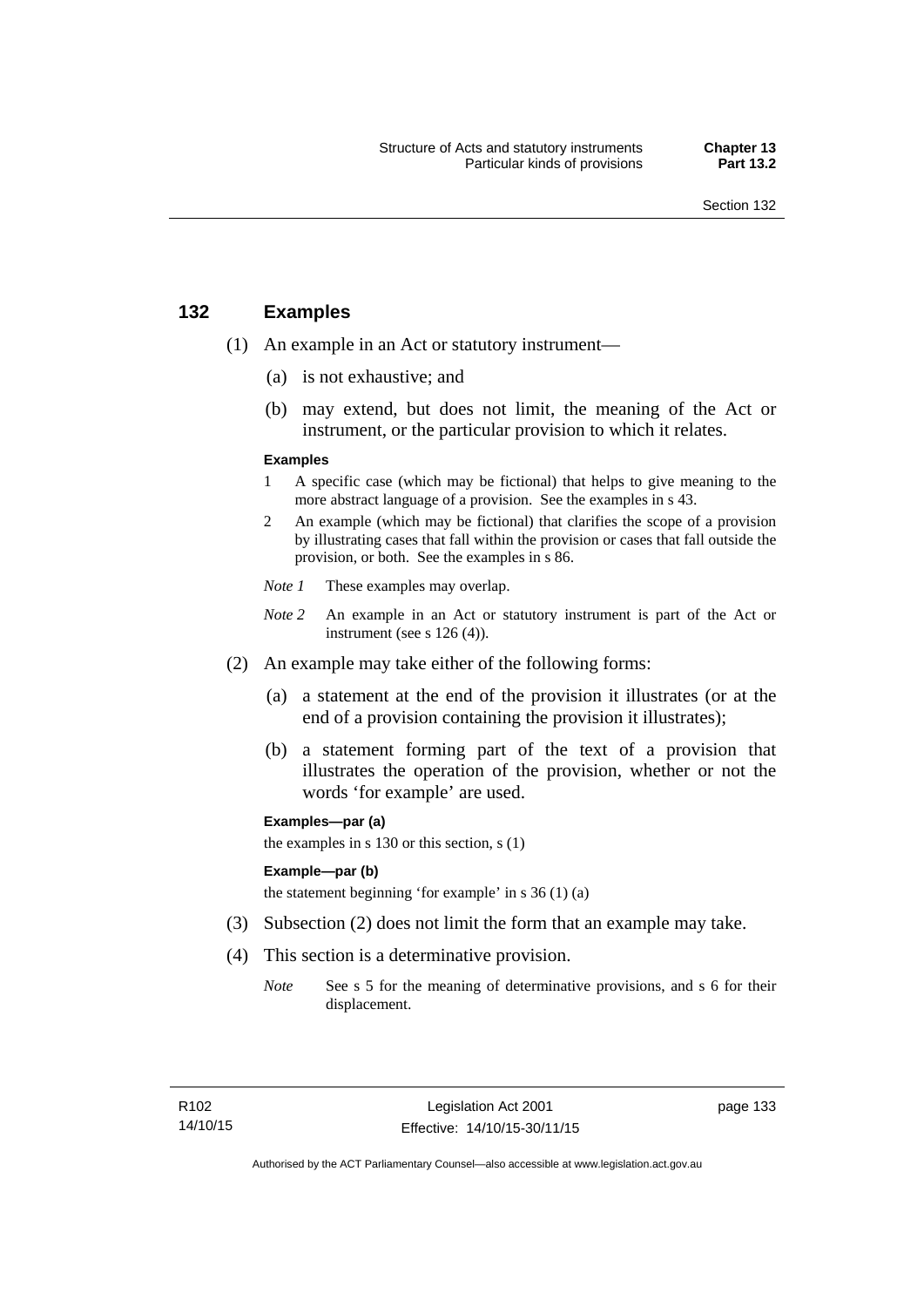### **133 Penalty units**

- (1) In a law, if a penalty for an offence is expressed as a number (whether whole or fractional) of penalty units, the penalty for the offence is a fine of that number of penalty units.
- (2) A *penalty unit* is—
	- (a) for an offence committed by an individual—\$150; or
	- (b) for an offence committed by a corporation—\$750.

#### **Example**

'Maximum penalty: 10 penalty units.' means that a person who is convicted of the relevant offence is liable to a maximum fine of 10 penalty units.

- If the person is an individual, the maximum fine is, therefore, \$1 500 (\$150 x 10).
- If the person is a corporation, the maximum fine is, therefore, \$7 500 (\$750 x 10).
- *Note* An example is part of the Act, is not exhaustive and may extend, but does not limit, the meaning of the provision in which it appears (see [Legislation Act,](http://www.legislation.act.gov.au/a/2001-14) s 126 and s 132).
- (3) The Attorney-General must review the amount of a penalty unit at least once every 4 years after the day this subsection commences.
- (4) This section is a determinative provision.
	- *Note* See s 5 for the meaning of determinative provisions, and s 6 for their displacement.

### **134 Penalties at end of sections and subsections**

- (1) This section applies if a penalty (however expressed) is stated in a law—
	- (a) at the end of a section (whether or not the section is divided into subsections) and not expressed in a way that indicates that it applies only to a provision of the section; or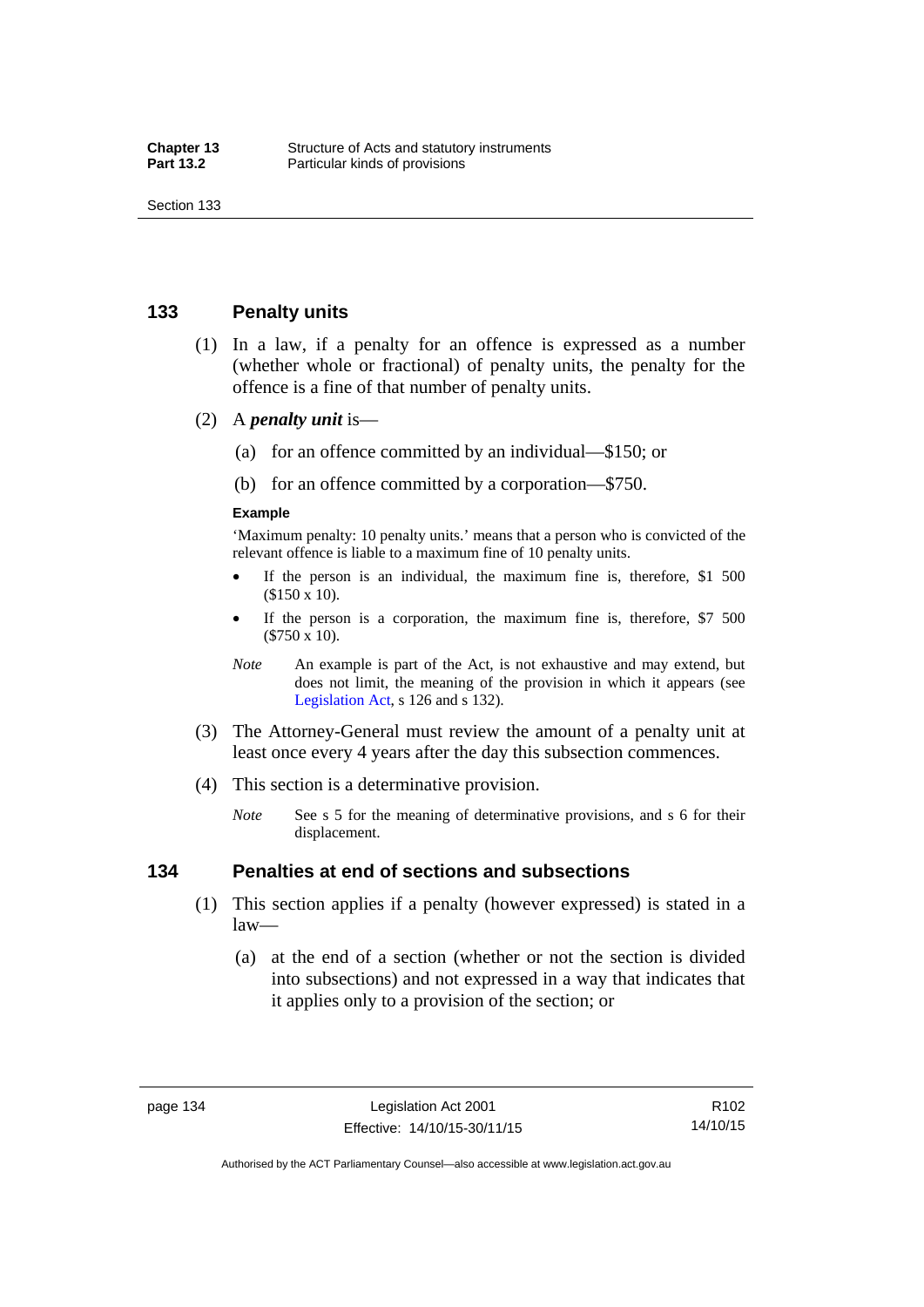- (b) at the end of a subsection (but not at the end of a section) and not expressed in a way that indicates that it applies only to a provision of the subsection; or
- (c) at the end of a section or subsection and expressed in a way that indicates that it applies only to a provision of the section or subsection (the *relevant provision*).

#### **Example—par (a)**

the following penalty at the end of a section: 'Maximum penalty: 20 penalty units.'

#### **Example—par (b)**

the following penalty at the end of a subsection, but not at the end of a section: 'Maximum penalty: 20 penalty units.'

#### **Examples—par (c)**

- 1 the following penalty at the end of a section divided into subsections: 'Maximum penalty (subsection (3)): 20 penalty units.'.
- 2 the following penalty at the end of a subsection, but not at the end of a section:

'Maximum penalty:

- (a) for paragraph (b)—20 penalty units; or
- (b) for another paragraph—50 penalty units, imprisonment for 6 months or both.'
- *Note* An example is part of the Act, is not exhaustive and may extend, but does not limit, the meaning of the provision in which it appears (see s 126 and s 132).
- (2) If an offence is not expressly mentioned in the section, subsection or relevant provision, the penalty indicates that contravention of the section, subsection or relevant provision is an offence punishable on conviction as provided by subsection (4).

#### **Example—penalty applying to entire section or subsection**

A person must not contravene a notice.

Maximum penalty: 20 penalty units.

**Example—penalty applying to a stated provision** 

(2) The register of transactions—

page 135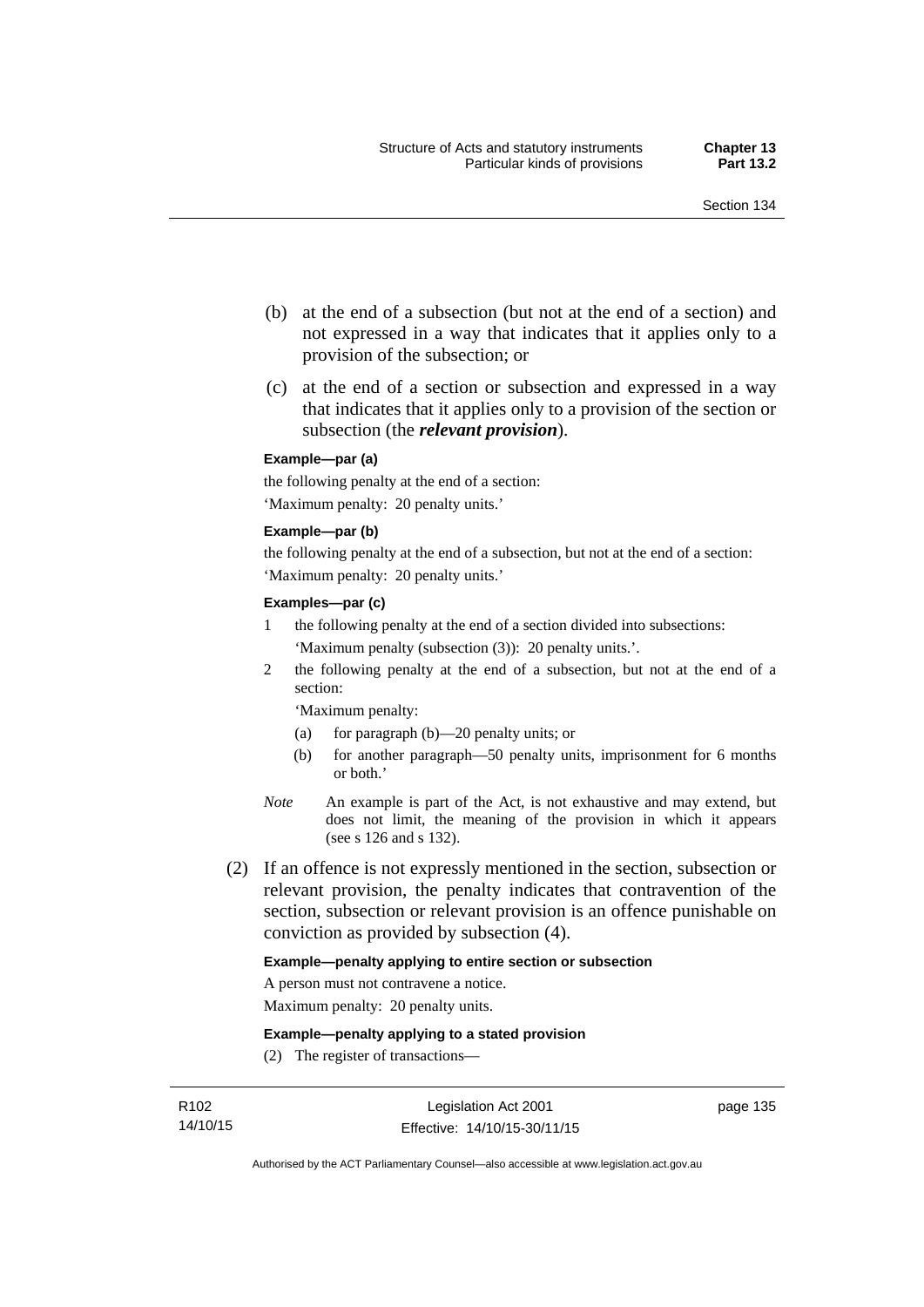Section 134

- (a) may be kept in electronic form; and
- (b) must contain the particulars mentioned in section 91C.

Maximum penalty (paragraph (b)): 20 penalty units.

 (3) If an offence is expressly mentioned in the section, subsection or relevant provision, the penalty indicates that the offence is punishable on conviction as provided by subsection (4).

### **Example—penalty applying to entire section or subsection**

A person who contravenes a notice commits an offence. Maximum penalty: 20 penalty units.

#### **Example—penalty applying to a stated provision**

- (2) If a person keeps the person's identity card after ceasing to be an officer—
	- (a) the person commits an offence; and
	- (b) the identity card is forfeited to the Territory.

Maximum penalty (paragraph (a)): 20 penalty units.

- (4) The penalty that may be imposed for the offence is—
	- (a) if only a single penalty is stated (whether as a maximum penalty or a penalty)—not more than the stated penalty; or
	- (b) if a minimum as well as a maximum penalty is stated—not less than the minimum and not more than the maximum.
- $(5)$  If—
	- (a) a penalty (however expressed) is stated in a law at the end of a section divided into subsections; and
	- (b) another penalty (however expressed) is stated at the end of another subsection of the section; and
	- (c) the first penalty is not expressed in a way that indicates that it applies only to a particular provision of the last subsection;

the first penalty is taken, for this section, to be expressed in a way that indicates that it applies only to the last subsection.

Authorised by the ACT Parliamentary Counsel—also accessible at www.legislation.act.gov.au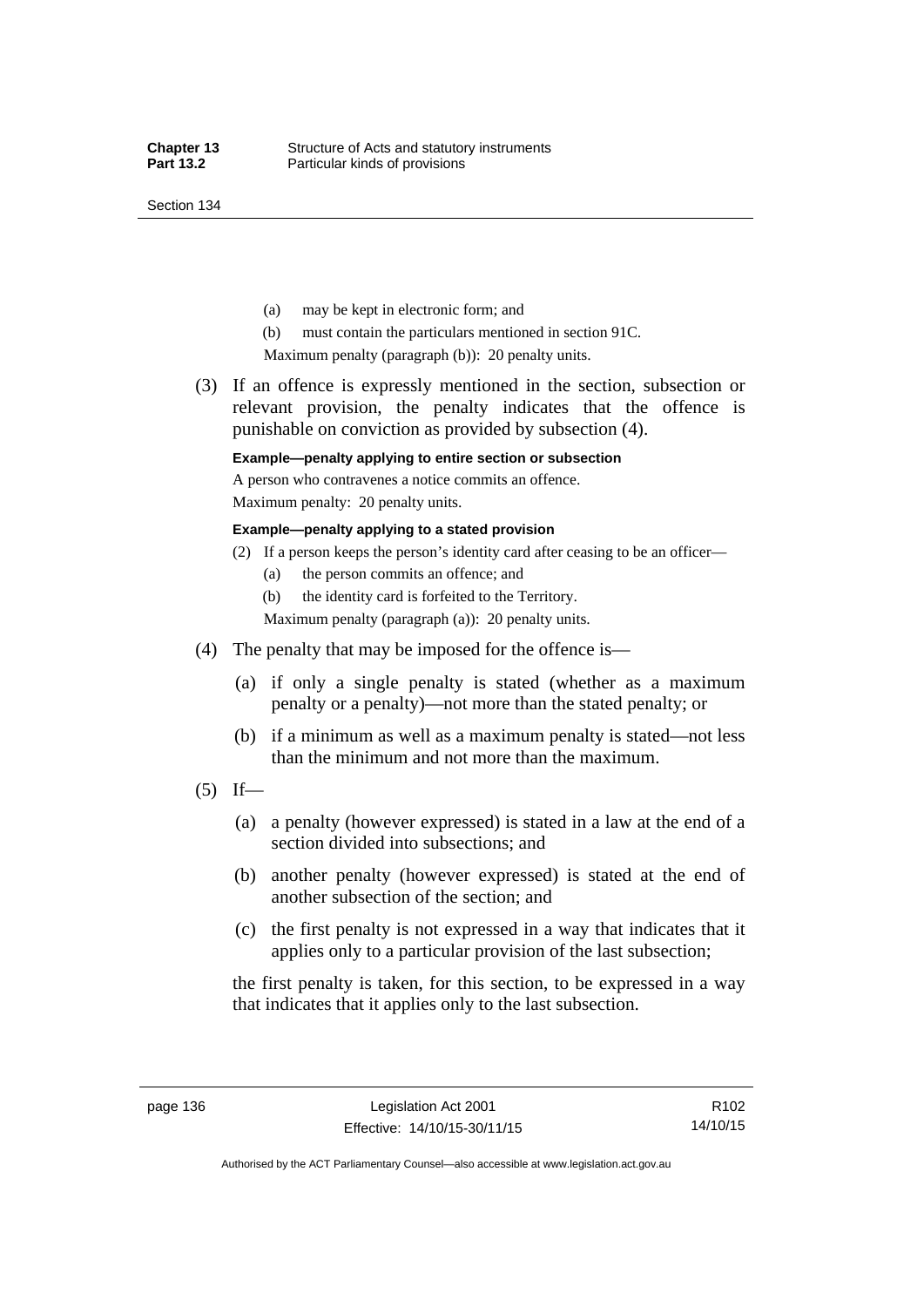#### **Example**

In the following example, s (4) is the last subsection and the penalty stated at the end applies only to that subsection:

'(2) A permit holder must record all transactions under this Act.

Maximum penalty: 20 penalty units.

- (3) If a permit holder is convicted of an offence against subsection (2), the registrar must cancel the permit.
- (4) A permit holder must not sell a declared substance in contravention of this Act.

Maximum penalty: 100 penalty units, imprisonment for 1 year or both.'.

- (6) In working out for this section whether a penalty is at the end of a section or subsection, the position of any example or note is to be disregarded.
- (7) This section is a determinative provision.
	- *Note* See s 5 for the meaning of determinative provisions, and s 6 for their displacement.

### **135 Penalties not at end of sections and subsections**

- (1) This section applies if a penalty (however expressed) is stated in a provision of a law other than at the end of a section or subsection.
- (2) If an offence is expressly mentioned in the provision, the penalty indicates that the offence is punishable on conviction as provided by subsection (4).

#### **Example**

A person who contravenes s (3) commits an offence punishable by a fine of not more than 20 penalty units.

- *Note* An example is part of the Act, is not exhaustive and may extend, but does not limit, the meaning of the provision in which it appears (see s 126 and s 132).
- (3) If an offence is not expressly mentioned in the provision, the penalty indicates that contravention of the provision (or a stated part of the provision) is an offence punishable on conviction as provided by subsection (4).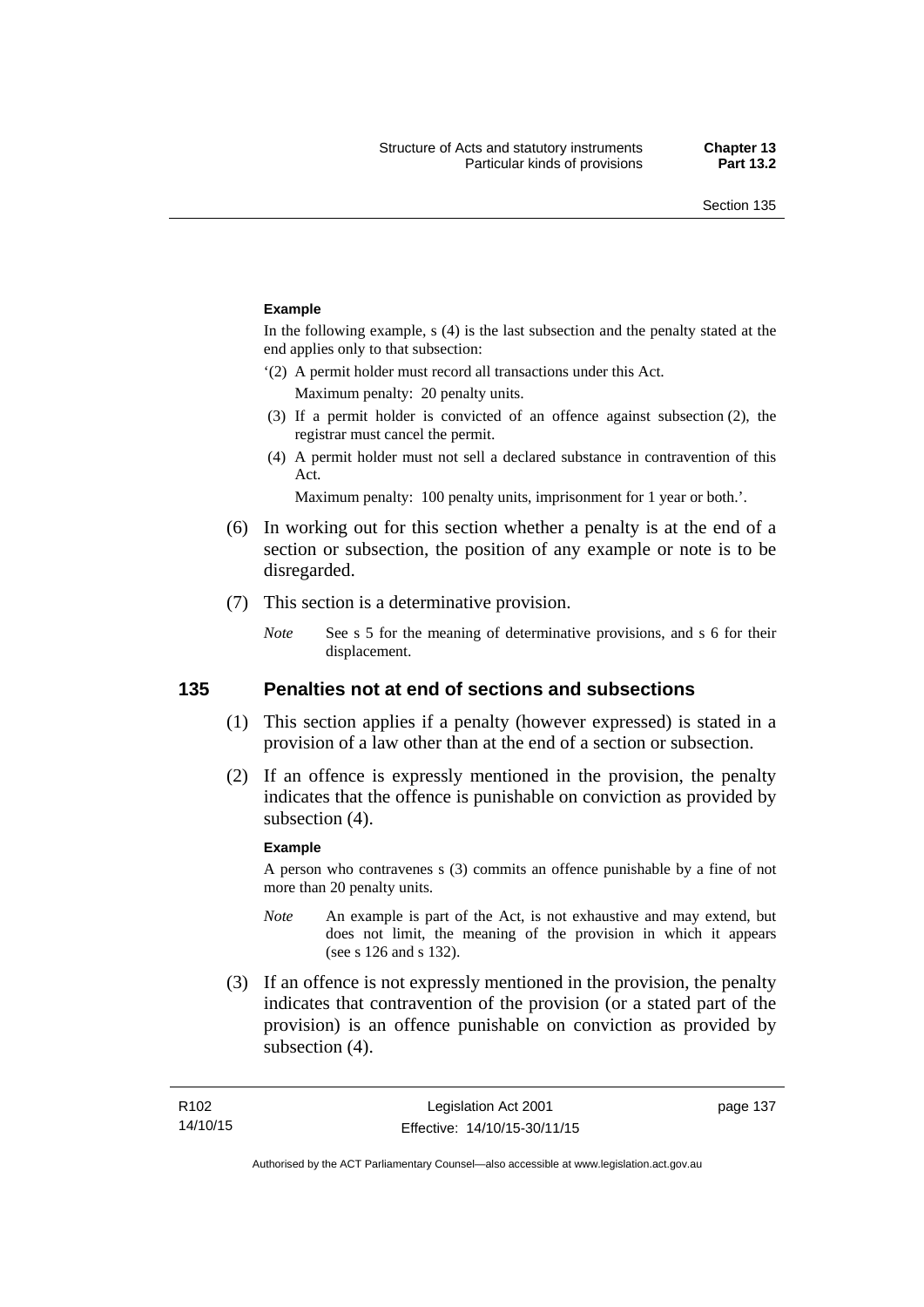Section 135

#### **Example**

A person who contravenes s (3) must pay a fine of not more than 20 penalty units.

- (4) The penalty that may be imposed for the offence is—
	- (a) if only a single penalty is stated (whether as a maximum penalty or a penalty)—not more than the stated penalty; or
	- (b) if a minimum as well as a maximum penalty is stated—not less than the minimum and not more than the maximum.
- (5) In working out for this section whether a penalty is at the end of a section or subsection, the position of any example or note is to be disregarded.
- (6) This section is a determinative provision.
	- *Note* See s 5 for the meaning of determinative provisions, and s 6 for their displacement.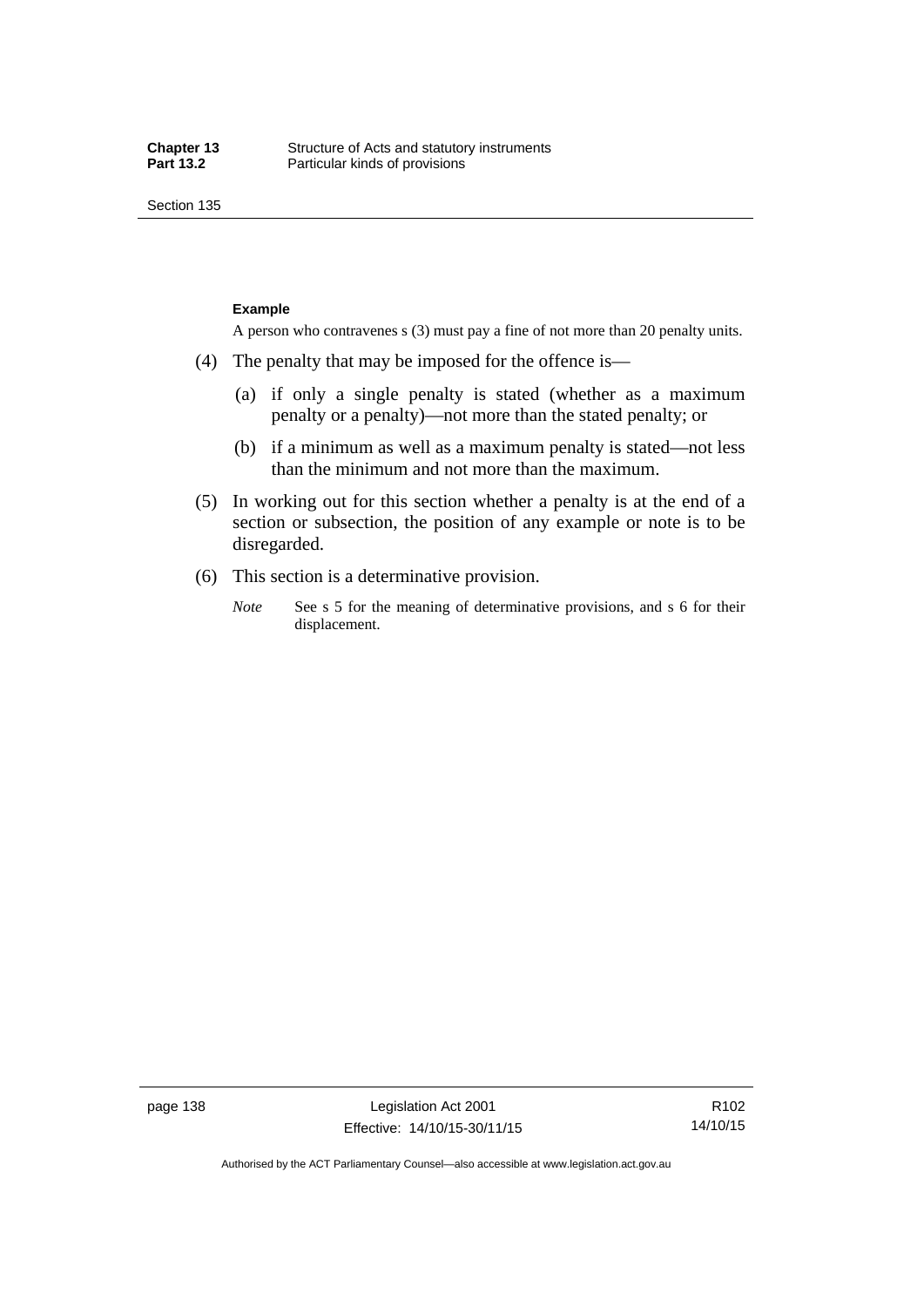# **Chapter 14 Interpretation of Acts and statutory instruments**

## **Part 14.1 Purpose and scope**

### **136 Meaning of** *Act***—ch 14**

In this chapter:

*Act* includes a statutory instrument.

*Note* Section 7 (3) provides that a reference to an Act includes a reference to a provision of an Act. Section 13 (3) provides that a reference to a statutory instrument includes a reference to a provision of a statutory instrument.

### **137 Purpose and scope—ch 14**

- (1) The purpose of this chapter is to provide guidance about the interpretation of Acts.
- (2) This chapter is not intended to be a comprehensive statement of the law of interpretation applying to Acts.
- (3) In particular, this chapter assumes that common law presumptions operate in conjunction with this chapter.
- (4) Subsection (3) also applies to common law presumptions that come into existence after the commencement of this chapter.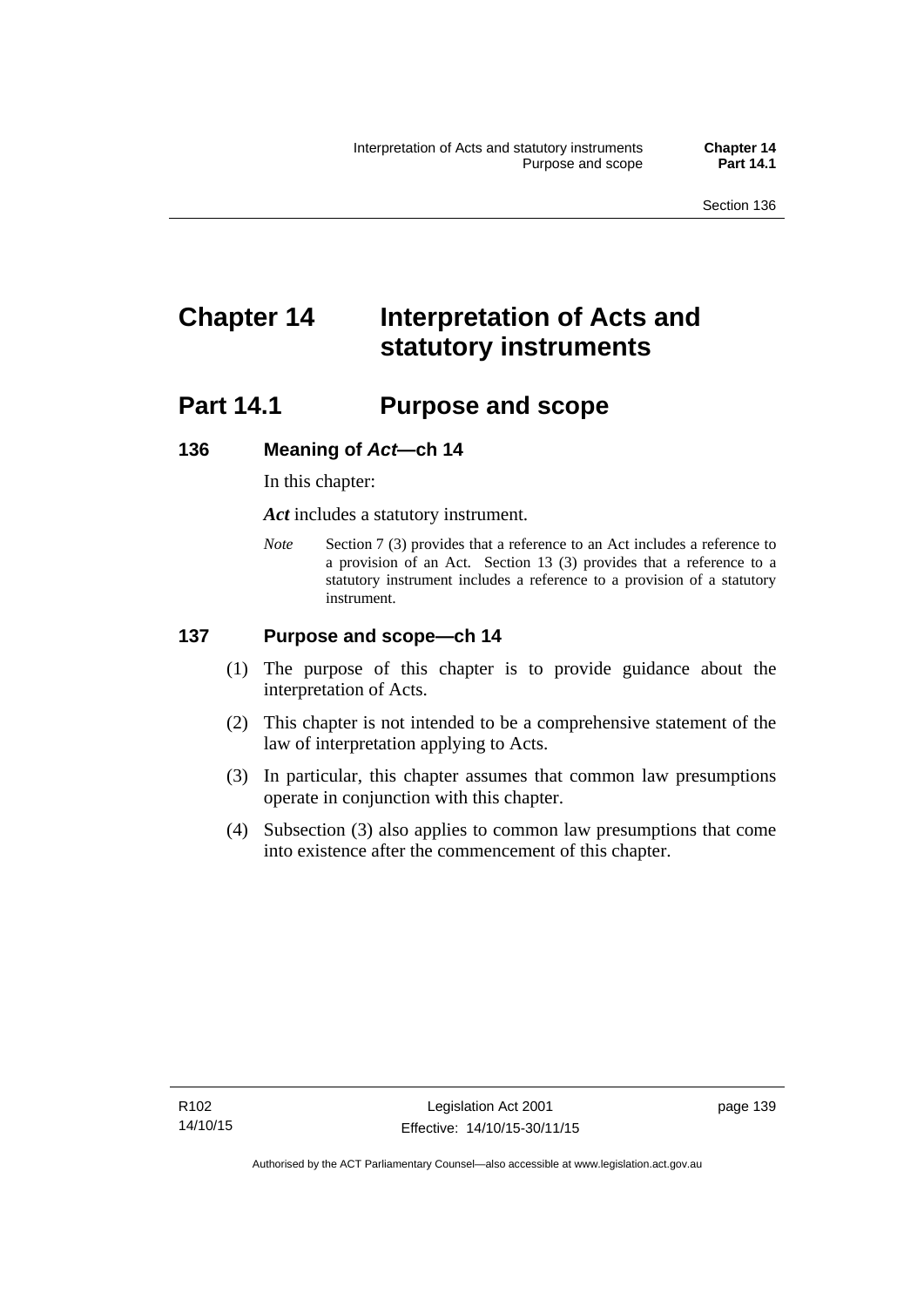## **Part 14.2 Key principles of interpretation**

### **138 Meaning of** *working out the meaning of an Act***—pt 14.2**

In this part:

*working out the meaning of an Act* means—

- (a) resolving an ambiguous or obscure provision of the Act; or
- (b) confirming or displacing the apparent meaning of the Act; or
- (c) finding the meaning of the Act when its apparent meaning leads to a result that is manifestly absurd or is unreasonable; or
- (d) finding the meaning of the Act in any other case.

### **139 Interpretation best achieving Act's purpose**

- (1) In working out the meaning of an Act, the interpretation that would best achieve the purpose of the Act is to be preferred to any other interpretation.
- (2) This section applies whether or not the Act's purpose is expressly stated in the Act.
	- *Note* The *[Human Rights Act 2004](http://www.legislation.act.gov.au/a/2004-5)*, s 30 (1) (which is about interpreting legislation to be consistent with human rights) is also relevant to interpreting territory laws.

R102 14/10/15

Authorised by the ACT Parliamentary Counsel—also accessible at www.legislation.act.gov.au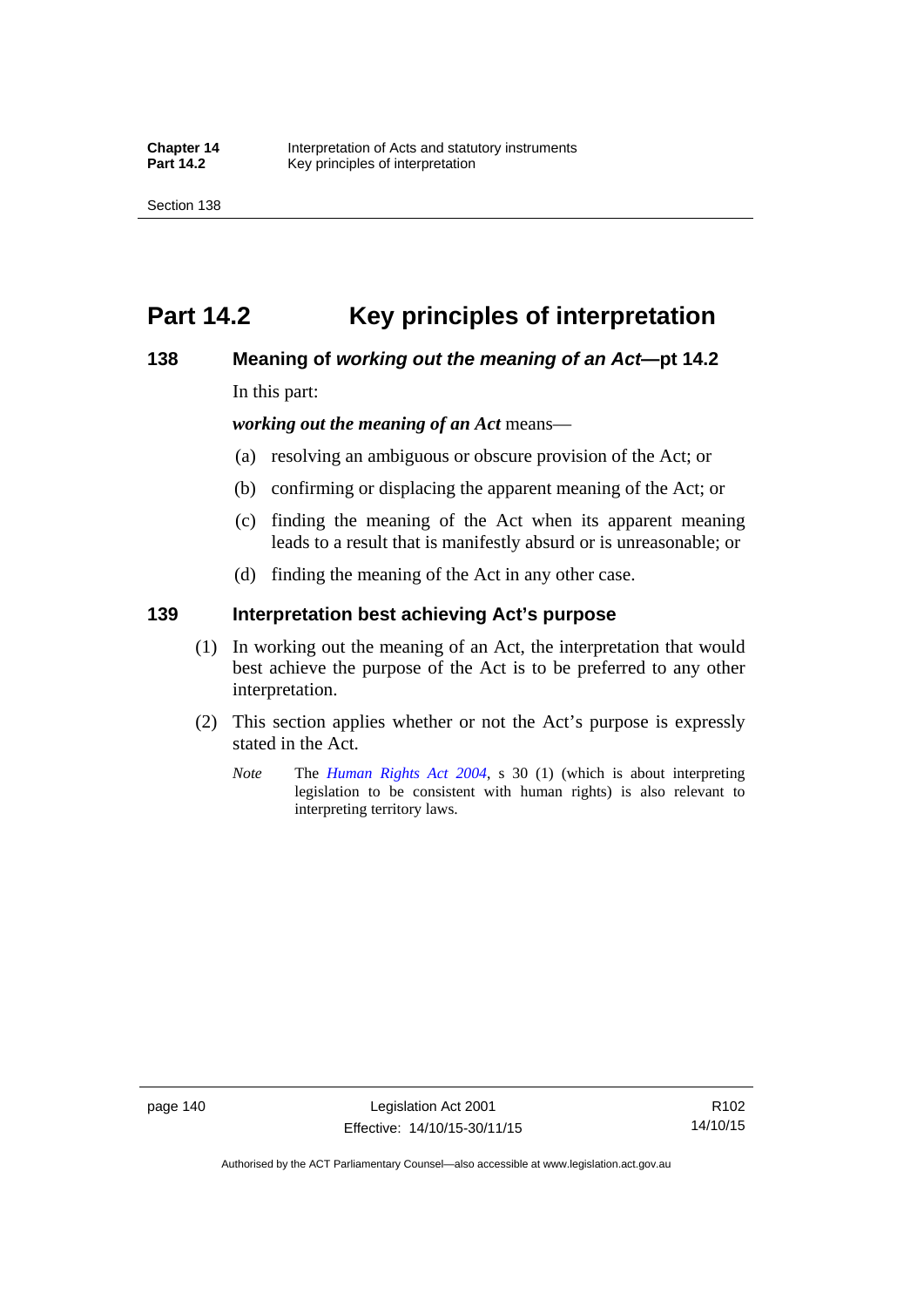### **140 Legislative context**

In working out the meaning of an Act, the provisions of the Act must be read in the context of the Act as a whole.

#### **Examples**

- 1 The long title of an Act provides that it is an Act to give certain benefits to the holders of pensioner cards. Section 4 provides 'This Act applies to a holder of a pensioner card'. Section 22 provides that the commissioner may grant 'a person' an exemption from payment of rates. The Act does not contain a definition of 'person'. Section 22 must be read in the context of the Act as a whole so that the commissioner may only grant exemptions to people who are holders of pensioner cards.
- 2 The *Drug Testing Regulation 2001* (made under the *Drug Testing Act 2000* (hypothetical)), s 6 contains the following heading:

#### **6 Corresponding law—Act, s 100, def** *corresponding law*

The heading indicates that the section has been made for the definition of *corresponding law* in the *Drug Testing Act 2000*, s 100.

- 3 Section 12 (1) of a subordinate law refers to 'a non-conviction order under the *[Crimes \(Sentencing\) Act 2005](http://www.legislation.act.gov.au/a/2005-58)*'. No other kind of order is mentioned in the section and the word 'order' is not otherwise defined in the subordinate law. Subsections (2), (4), (7) and (9) of the same section, which only refer to 'the order', are to be understood as referring to the order mentioned in s (1).
- *Note 1* See s 126 and s 127 for material that is, or is not, part of an Act or statutory instrument.
- *Note 2* An example is part of the Act, is not exhaustive and may extend, but does not limit, the meaning of the provision in which it appears (see s 126 and s 132).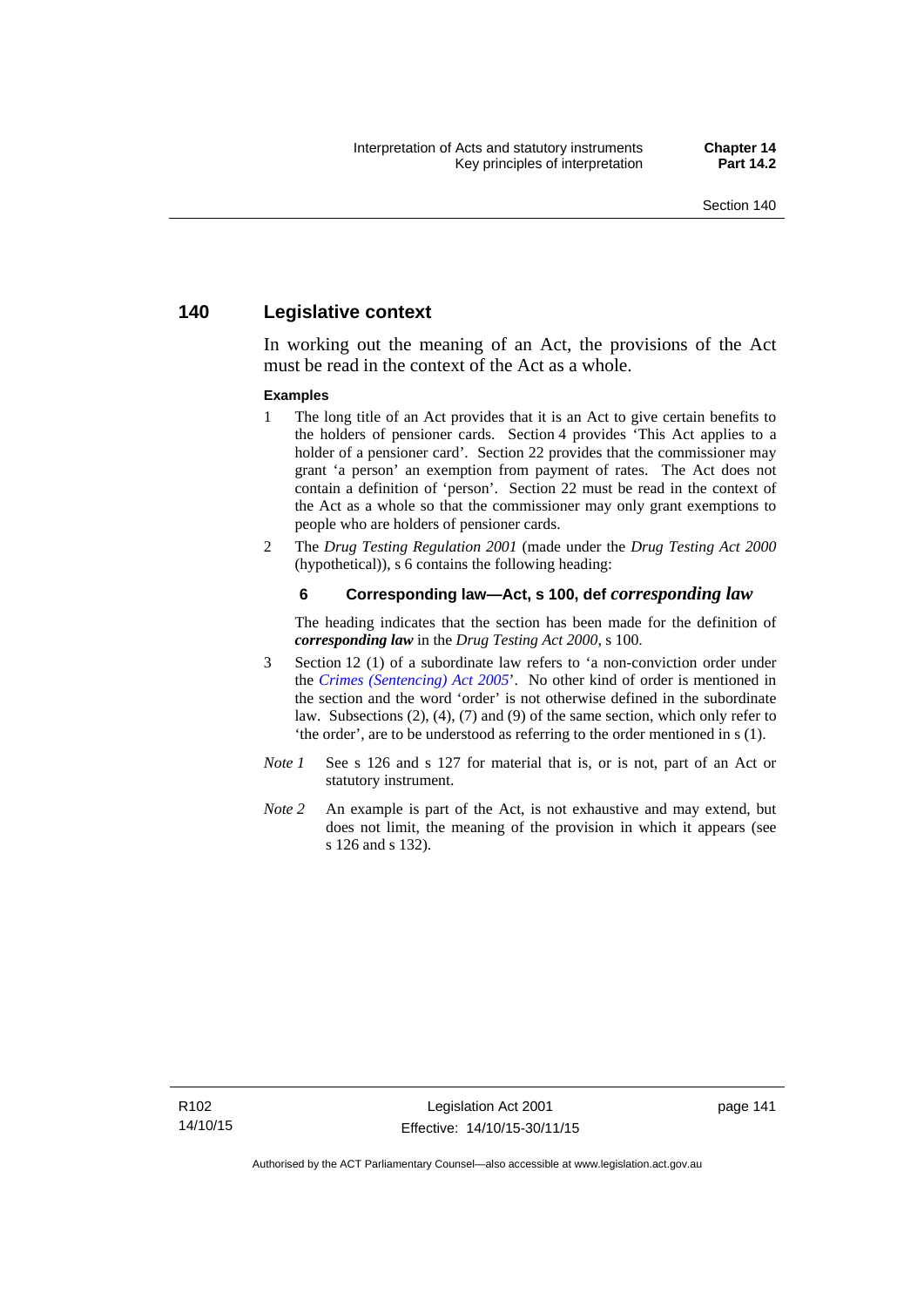Section 141

### **141 Non-legislative context generally**

- (1) In working out the meaning of an Act, material not forming part of the Act may be considered.
	- *Note 1* See s 146 for the meaning of *may* and *must*.
	- *Note* 2 See s 126 and s 127 for material that is, or is not, part of an Act or statutory instrument.
	- *Note 3* See s 142 for material that may be considered in working out the meaning of an Act or statutory instrument.
- (2) In deciding whether material not forming part of an Act should be considered in working out the meaning of the Act, and the weight to be given to the material, the following matters must be taken into account:
	- (a) the desirability of being able to rely on the ordinary meaning of the Act, having regard to the purpose of the Act and the provisions of the Act read in the context of the Act as a whole;
	- (b) the undesirability of prolonging proceedings without compensating advantage;
	- (c) the accessibility of the material to the public.
- (3) Subsection (2) does not limit the matters that may be taken into account.
- (4) For subsection (2) (c), material in the register is taken to be accessible to the public.
	- *Note* The register is the ACT legislation register (see dict, pt 2, def *register*).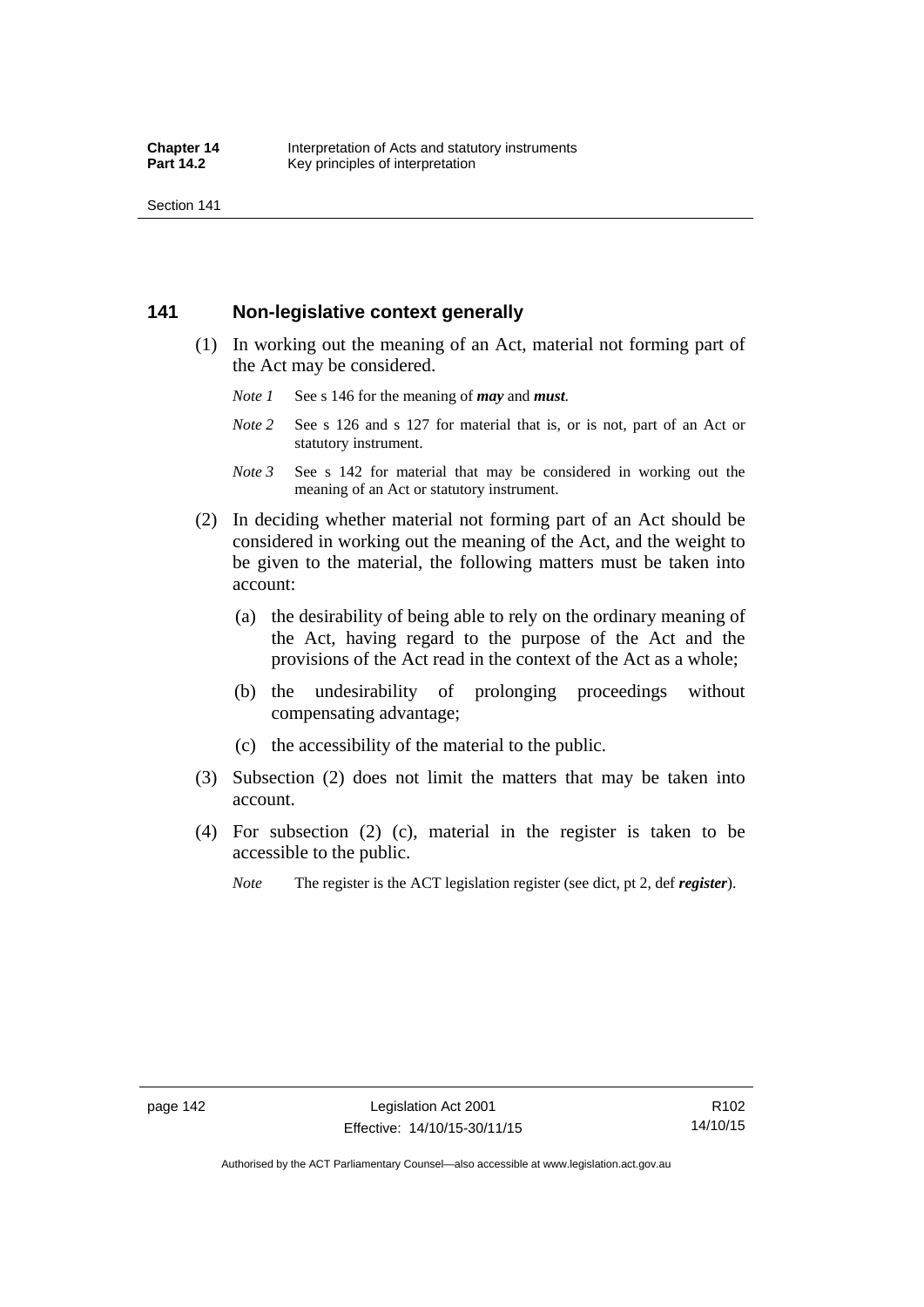### **142 Non-legislative context—material that may be considered**

- (1) In working out the meaning of an Act, material mentioned in table 142, column 2 may be considered.
- (2) In working out the meaning of a statutory instrument, material mentioned in table 142, column 3 may be considered.
- (3) This section does not limit the material that may be considered in working out the meaning of an Act or statutory instrument.

| column 1 | column 2                                                                                                                                                                                                  | column 3                                                                                                                                                                                                                                                                                                                                                |  |
|----------|-----------------------------------------------------------------------------------------------------------------------------------------------------------------------------------------------------------|---------------------------------------------------------------------------------------------------------------------------------------------------------------------------------------------------------------------------------------------------------------------------------------------------------------------------------------------------------|--|
| item     | Act                                                                                                                                                                                                       | statutory instrument                                                                                                                                                                                                                                                                                                                                    |  |
| 1        | material not forming part of the<br>Act contained in an authorised<br>version of the Act                                                                                                                  | material not forming part of the statutory<br>instrument contained in an authorised version<br>of the instrument                                                                                                                                                                                                                                        |  |
|          | <i>Note</i> See ch 3 (Authorised versions<br>and evidence of laws and<br>legislative material).                                                                                                           | <i>Note</i> See ch 3 (Authorised versions and evidence<br>of laws and legislative material).                                                                                                                                                                                                                                                            |  |
| 2        | any relevant report of a royal<br>commission, law reform<br>commission, committee of inquiry<br>or other similar entity that was<br>presented to the Legislative<br>Assembly before the Act was<br>passed | any relevant report of a royal commission,<br>law reform commission, committee of<br>inquiry or other similar entity that was<br>presented to the Legislative Assembly—<br>if the statutory instrument was<br>(a)<br>presented to the Assembly-before<br>the end of 6 sitting days after the<br>day the instrument was presented to<br>the Assembly; or |  |
|          |                                                                                                                                                                                                           | in any other case—before the<br>(b)<br>instrument was made                                                                                                                                                                                                                                                                                              |  |

**Table 142** 

R102 14/10/15

Authorised by the ACT Parliamentary Counsel—also accessible at www.legislation.act.gov.au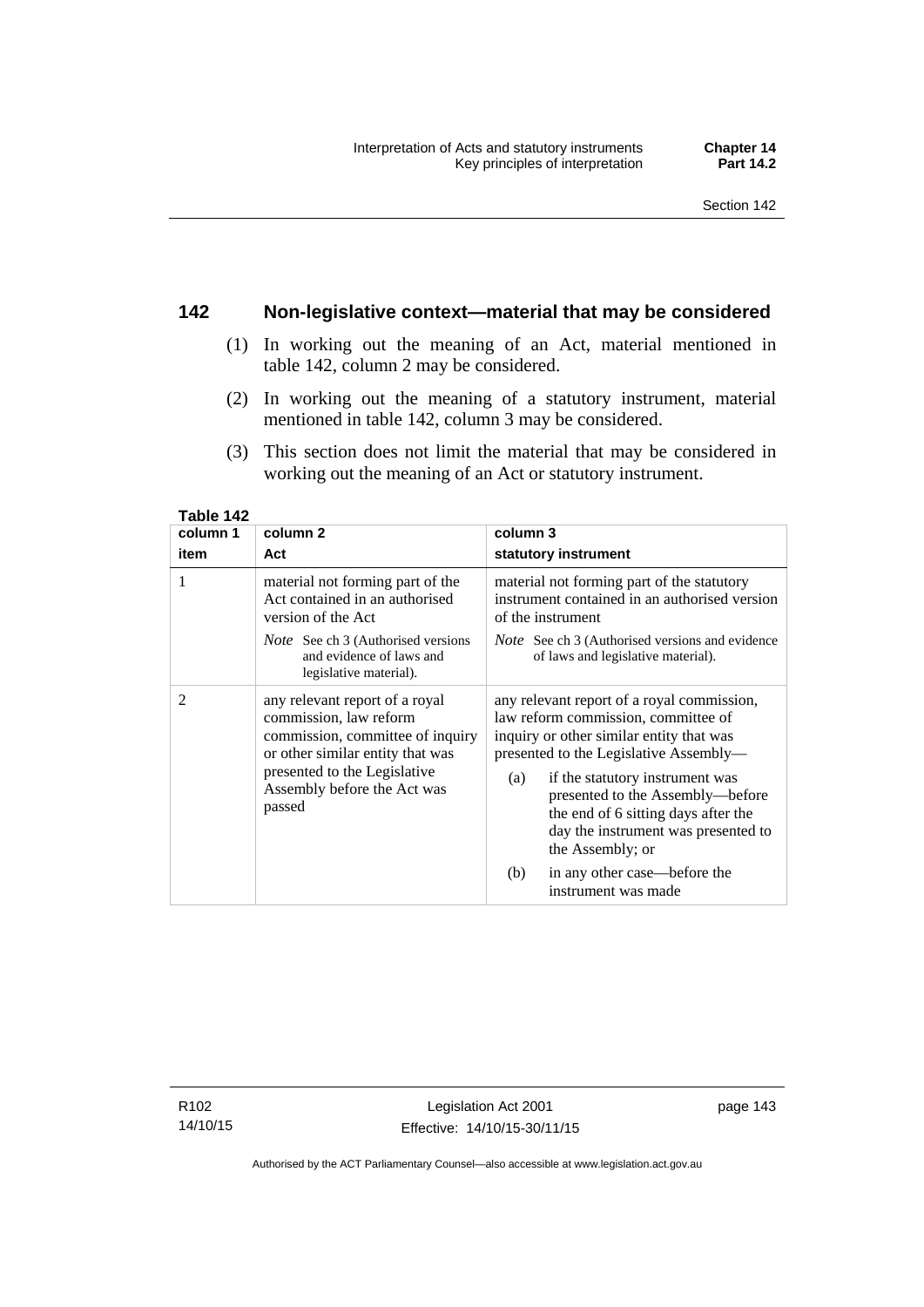**Chapter 14** Interpretation of Acts and statutory instruments<br>**Part 14.2** Key principles of interpretation Key principles of interpretation

Section 143

| column 1 | column <sub>2</sub>                                                                                                                                                                                        | column 3                                                                                                                                                                                                                                                                                                                                          |  |
|----------|------------------------------------------------------------------------------------------------------------------------------------------------------------------------------------------------------------|---------------------------------------------------------------------------------------------------------------------------------------------------------------------------------------------------------------------------------------------------------------------------------------------------------------------------------------------------|--|
| item     | Act                                                                                                                                                                                                        | statutory instrument                                                                                                                                                                                                                                                                                                                              |  |
| 3        | any relevant report of a committee<br>of the Legislative Assembly that<br>was made to the Assembly before<br>the Act was passed                                                                            | any relevant report of a committee of the<br>Legislative Assembly that was made to the<br>Assembly-<br>(a)<br>if the statutory instrument was<br>presented to the Assembly-before<br>the end of 6 sitting days after the<br>day the instrument was presented to<br>the Assembly; or<br>in any other case—before the<br>(b)<br>instrument was made |  |
| 4        | any explanatory statement<br>(however described) for the bill<br>that became the Act, or any other<br>relevant document, that was<br>presented to the Legislative<br>Assembly before the Act was<br>passed | if the statutory instrument was presented to<br>the Legislative Assembly—any explanatory<br>statement (however described) for the<br>instrument, or any other relevant document,<br>that was presented to the Legislative<br>Assembly before the end of 6 sitting days<br>after the instrument was presented to the<br>Assembly                   |  |
| 5        | the presentation speech made to<br>the Legislative Assembly during<br>the passage of the bill that became<br>the Act                                                                                       | if the statutory instrument was presented to<br>the Legislative Assembly by a member of the<br>Assembly—any presentation speech made to<br>the Assembly                                                                                                                                                                                           |  |
| 6        | official reports of proceedings in<br>the Legislative Assembly in<br>relation to the bill that became the<br>Act                                                                                           | if the statutory instrument was presented to<br>the Legislative Assembly-official reports of<br>proceedings in the Legislative Assembly in<br>relation to the statutory instrument                                                                                                                                                                |  |
| 7        | any relevant treaty or other<br>international agreement to which<br>Australia is a party                                                                                                                   | any relevant treaty or other international<br>agreement to which Australia is a party                                                                                                                                                                                                                                                             |  |

## **143 Law stating material for consideration in working out meaning**

 (1) If a relevant law provides that stated material may or must be considered in working out the meaning of an Act or statutory instrument, that does not by implication prevent other material of

page 144 Legislation Act 2001 Effective: 14/10/15-30/11/15

R102 14/10/15

Authorised by the ACT Parliamentary Counsel—also accessible at www.legislation.act.gov.au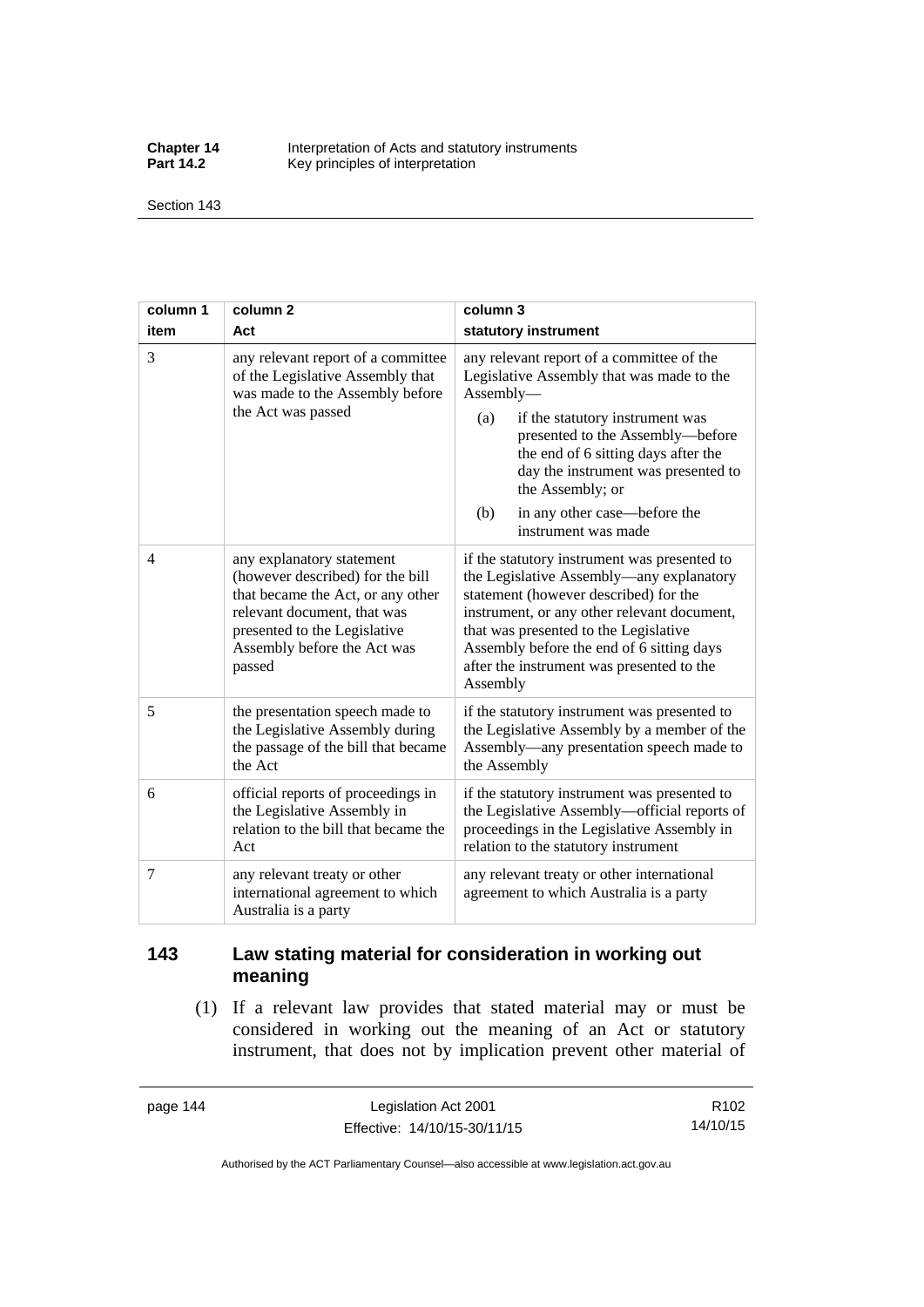the same or similar kind being considered in working out the meaning of the Act or instrument.

#### **Example**

The *Computer Crime Act 2000* (hypothetical) contains the following provision:

#### **4 Report may be used as an aid to interpretation**

The *Community Law Reform Report on Computer Crime* (CLRC No X) may be considered in working out the meaning of this Act.

This does not limit access to other non-legislative material of the same or a similar kind for working out the meaning of the *Computer Crime Act 2000*.

- *Note* An example is part of the Act, is not exhaustive and may extend, but does not limit, the meaning of the provision in which it appears (see s 126 and s 132).
- (2) In this section:

*relevant law* means—

- (a) in working out the meaning of an Act—the Act or another Act; or
- (b) in working out the meaning of a statutory instrument made under an Act—the Act, another Act or the instrument; or
- (c) in working out the meaning of a statutory instrument made under another statutory instrument—an Act or either instrument.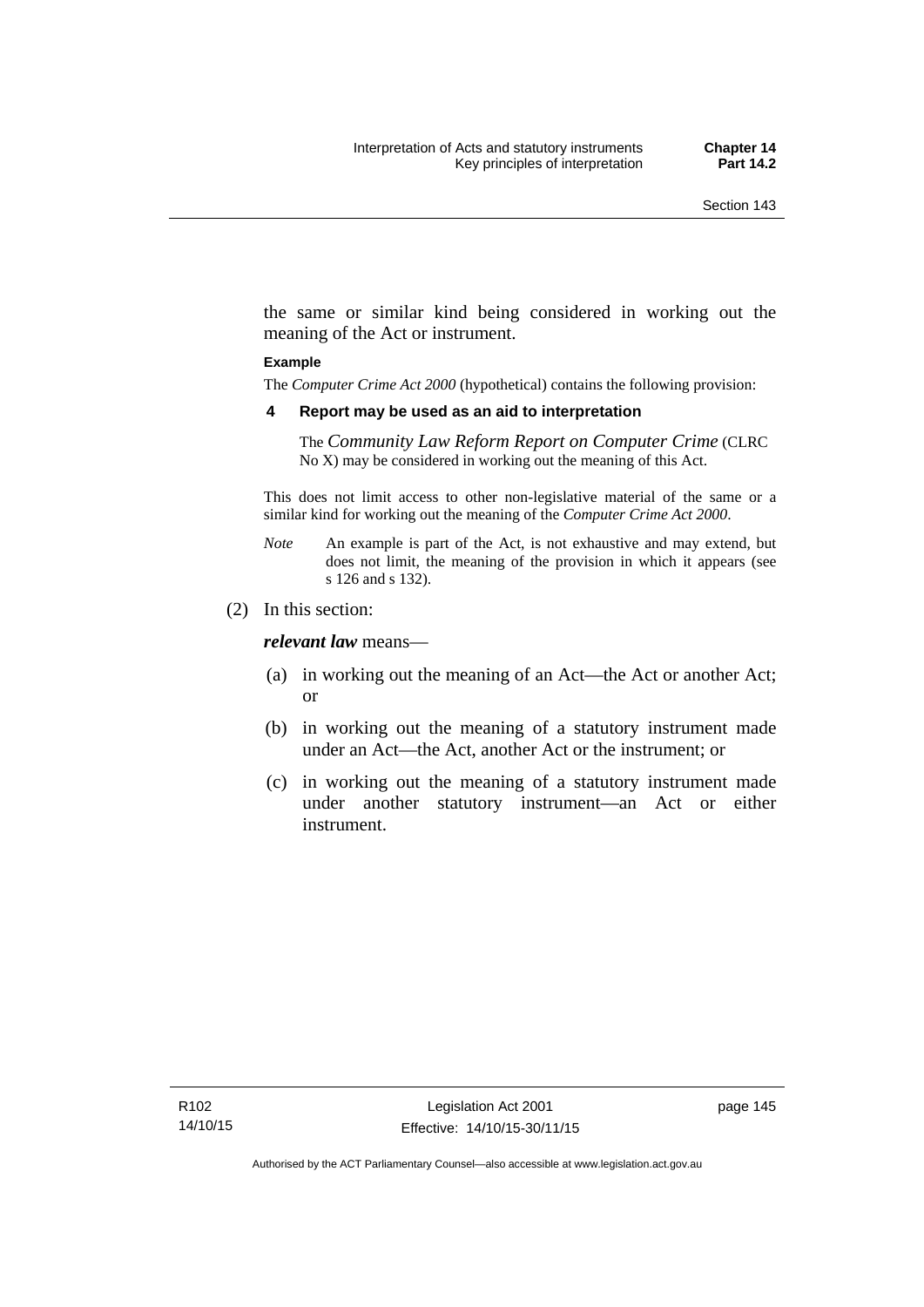**Part 15.1** 

Section 144

# **Chapter 15 Aids to interpretation**

## **Part 15.1 General**

### **144 Meaning of commonly-used terms**

A definition in the dictionary, part 1 applies to all Acts and statutory instruments.

*Note* See s 130 for the def *definition* and s 131 for provisions about signpost definitions.

### **145 Gender and number**

In an Act or statutory instrument—

- (a) words indicating a gender include every other gender; and
- (b) words in the singular number include the plural and words in the plural number include the singular.

### **146 Meaning of** *may* **and** *must*

- (1) In an Act or statutory instrument, the word *may*, or a similar term, used in relation to a function indicates that the function may be exercised or not exercised, at discretion.
	- *Note Function* is defined in the dictionary, pt 1 to include authority, duty and power.
- (2) In an Act or statutory instrument, the word *must*, or a similar term, used in relation to a function indicates that the function is required to be exercised.
- (3) This section is a determinative provision so far as it applies to an applicable law or an applicable provision.
	- *Note* See s 5 for the meaning of determinative provisions, and s 6 for their displacement.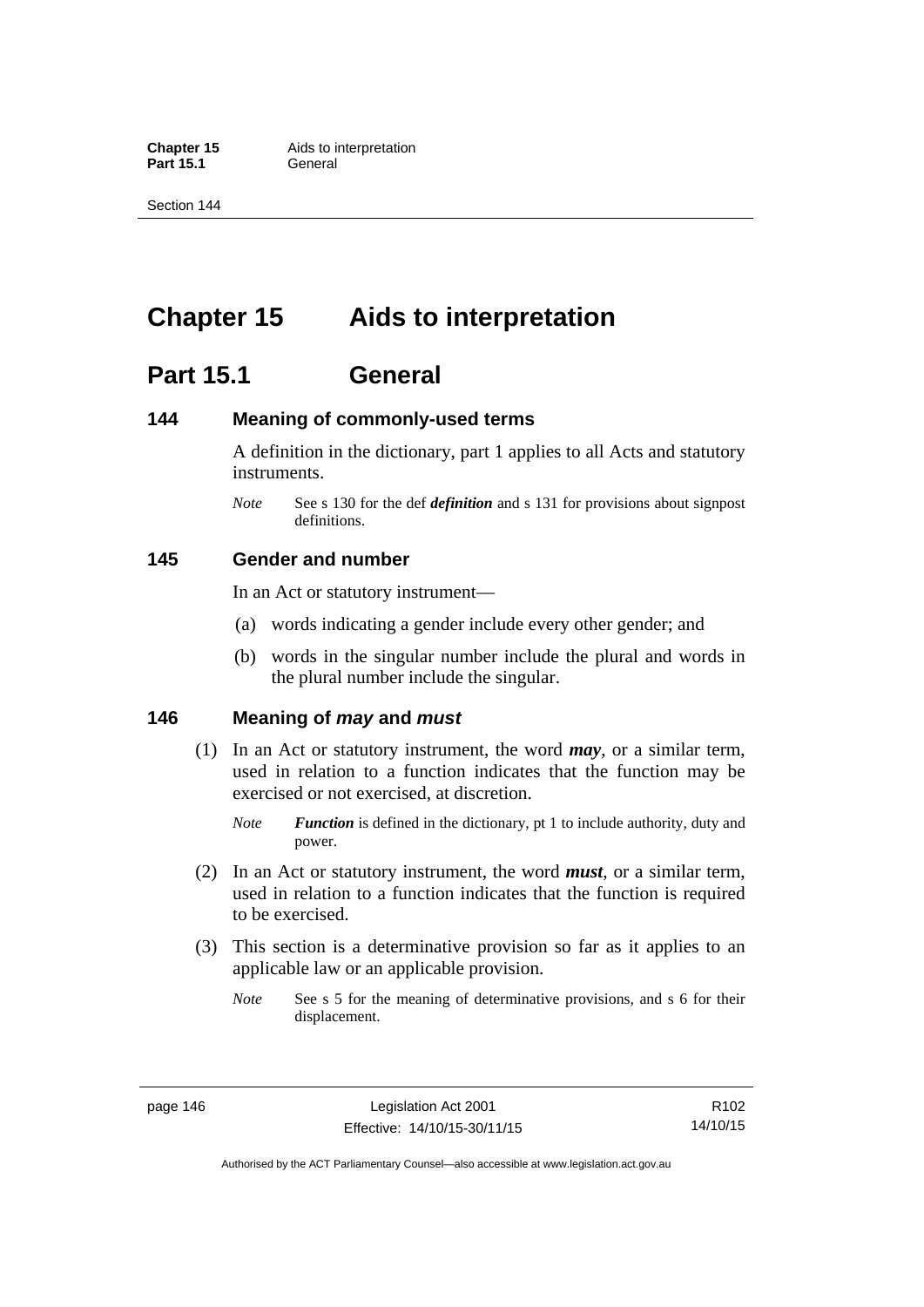(4) In this section:

*applicable law* means an Act enacted, or statutory instrument made, after the application date.

*applicable provision* means a provision inserted after the application date into an Act or statutory instrument that is not an applicable law.

*application date* means—

- (a) for an Act, subordinate law or disallowable instrument— 1 January 2000; and
- (b) for any other statutory instrument—1 January 2006.

*inserted*, for a provision, includes inserted in substitution for another provision.

### **147 Changes of drafting practice not to affect meaning**

(1) The purpose of this section is to encourage the making of progressive improvements in the form of the statute book without inadvertently changing the substantive effect of the law.

*Note* See also s 96 (Relocated provisions).

- (2) This is to be achieved particularly by updating the language and structure of Acts and statutory instruments to replace older forms of legislative expression with forms reflecting current legislative drafting practice.
- (3) If an Act or statutory instrument is amended so that it contains an older form of legislative expression in a provision and a newer form in another, the ideas in the 2 provisions must not be regarded as different only because different words are used or the provisions are structured in different ways.
- (4) Subsection (3) also applies if the provisions are in different Acts or statutory instruments.

page 147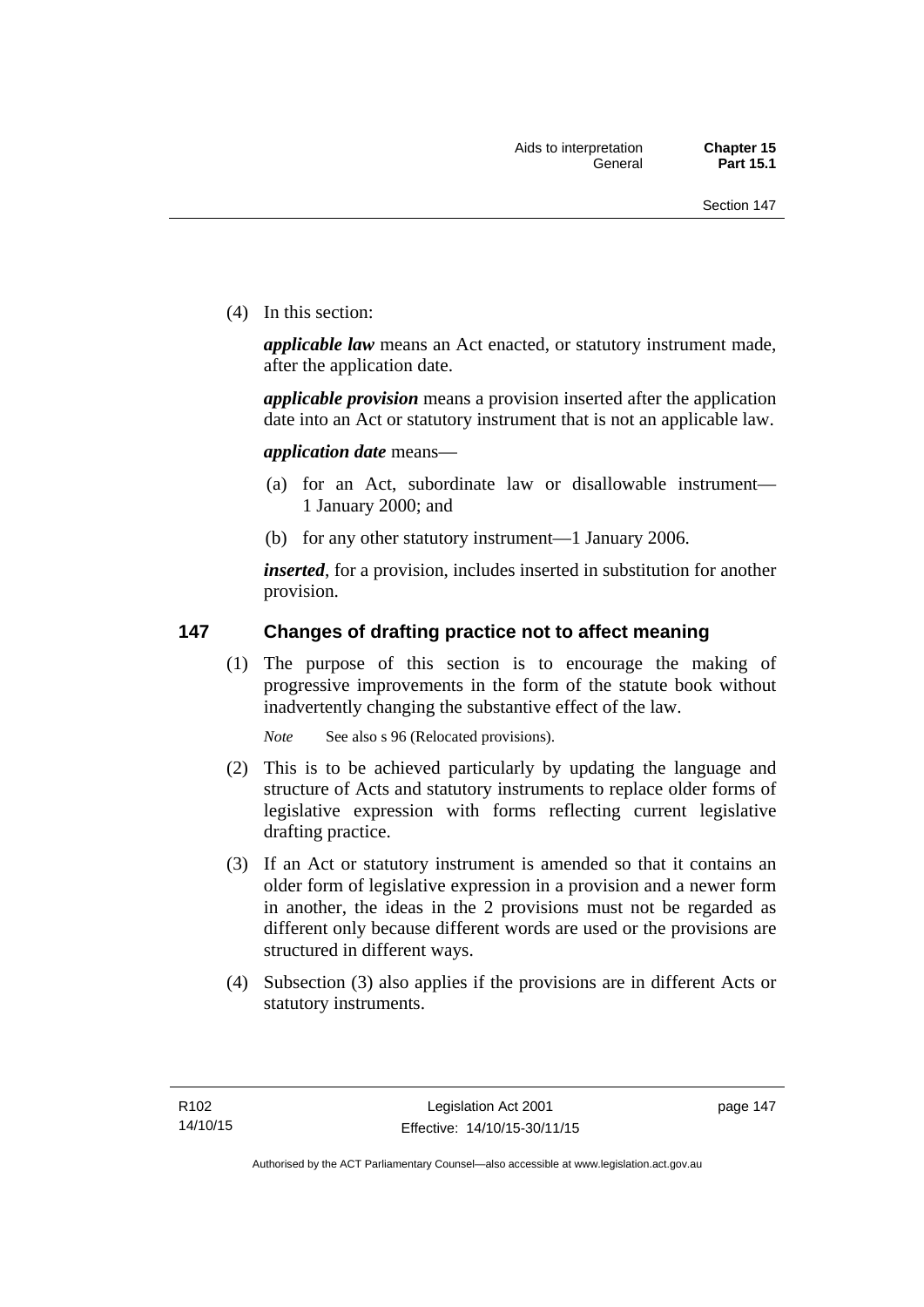- (5) Also, if an Act or statutory instrument is amended so that a provision containing an older form of legislative expression is replaced (whether or not in the same position) by a provision in a newer form, the ideas in the 2 provisions must not be regarded as different only because different words are used or the provisions are structured in different ways.
- (6) In deciding whether the ideas are different, regard must be had to the context and history of the 2 provisions.
- (7) Subsection (6) does not limit the matters to which regard may be had.
- (8) This section is a determinative provision.
	- *Note* See s 5 for the meaning of determinative provisions, and s 6 for their displacement.

### **148 Terms used in instruments have same meanings as in authorising laws**

Terms used in a statutory instrument have the same meanings as they have, from time to time, in the Act or statutory instrument (the *authorising law*), or the relevant provisions of the authorising law, under which the instrument is made or in force.

### **149 Age in years**

For an Act or statutory instrument, a person is an age in years at the beginning of the person's birthday for the age.

## **150 Measurement of distance**

In applying an Act or statutory instrument, distance is to be measured in a straight line on a horizontal plane.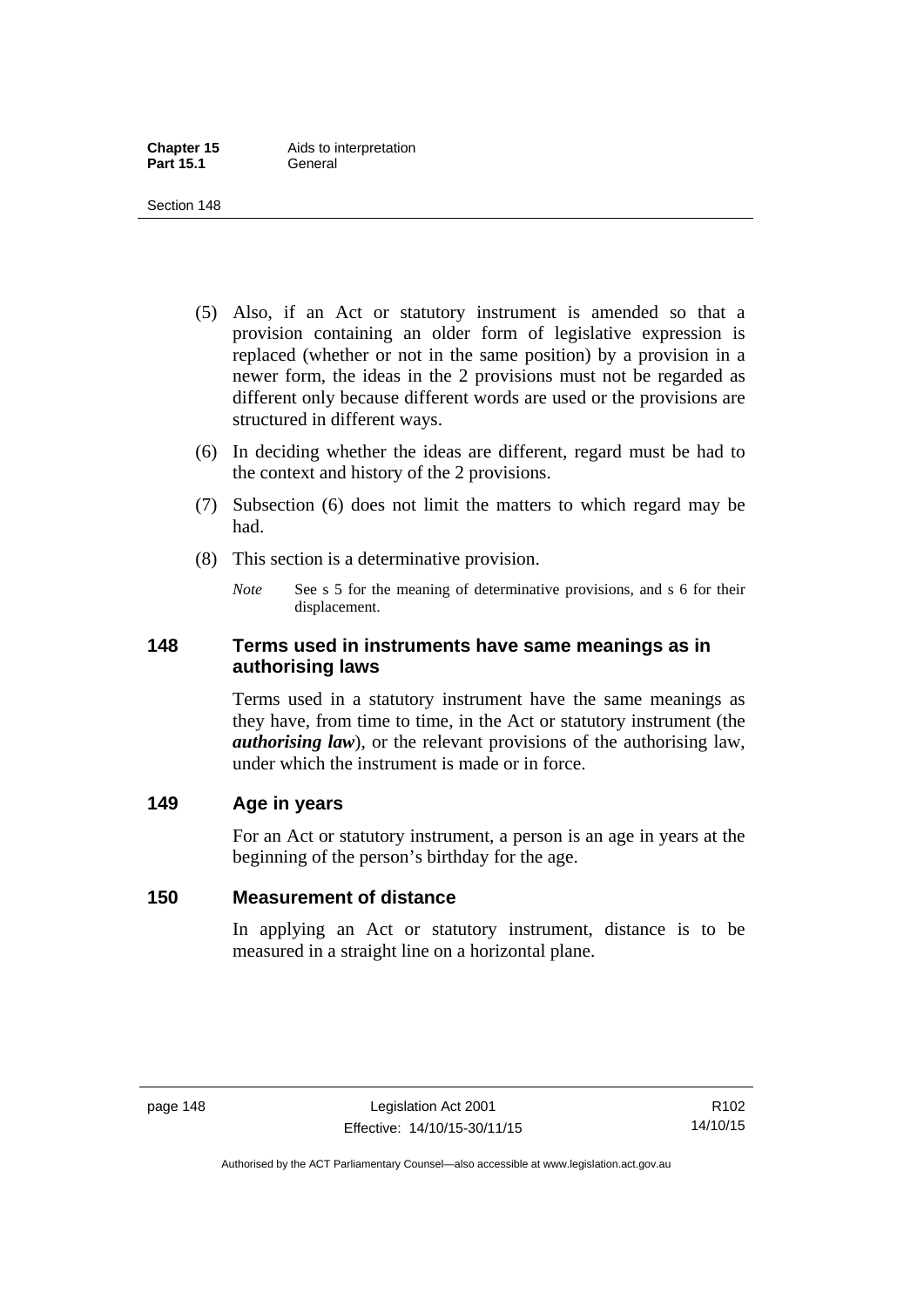## **151 Working out periods of time generally**

- (1) This section applies in working out periods of 1 day or longer for an Act or statutory instrument, whether the period is a period in the future or the past.
	- *Note 1* The following definitions in the dictionary, pt 1 are also relevant to periods of time:
		- *business day*
		- *calendar month*
		- *calendar year*
		- *financial year*
		- *midnight*
		- *month*
		- *quarter*
		- *working day*
		- *year*.
	- *Note 2* The *[Standard Time and Summer Time Act 1972](http://www.legislation.act.gov.au/a/1972-34)* deals with the meaning of a reference to a time.
- (2) A period of time mentioned in an Act or statutory instrument that is of a kind mentioned in an item in the following table is to be worked out according to the rule mentioned in column 3 of the item:

| column 1<br>item | column 2<br>If the period of time-                                                                     | column 3<br>then the period-                                                |
|------------------|--------------------------------------------------------------------------------------------------------|-----------------------------------------------------------------------------|
|                  | is described as beginning at, on or with a stated<br>day, act or event                                 | includes the stated day or<br>the day of the stated act or<br>event         |
|                  | is described as beginning from or after a stated<br>day, act or event                                  | does not include the stated<br>day or the day of the stated<br>act or event |
| 3                | is described as ending at, by, on or with, or as<br>continuing to or until, a stated day, act or event | includes the stated day or<br>the day of the stated act or<br>event         |

#### **Table 151 Working out periods of time**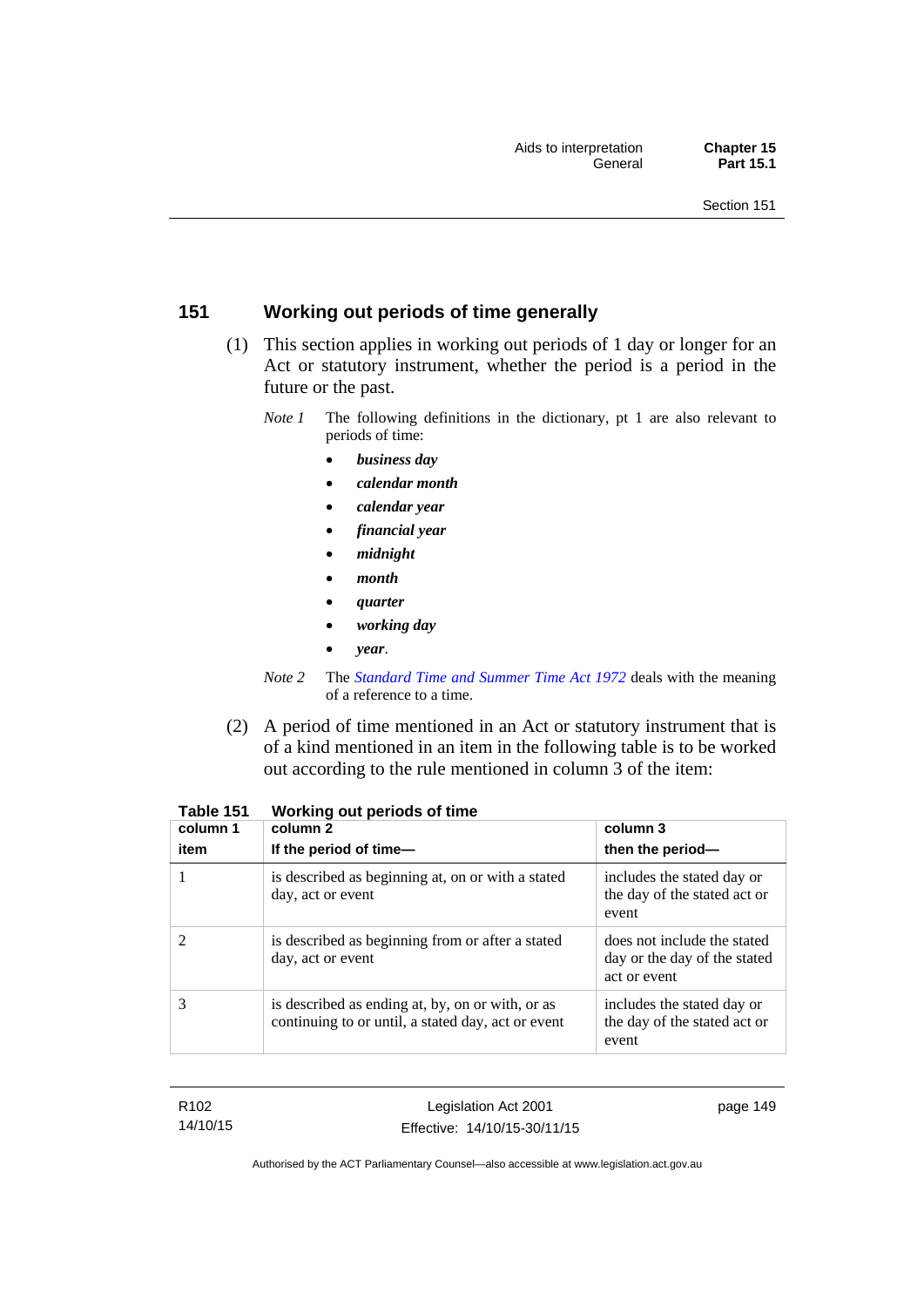**Chapter 15** Aids to interpretation Part 15.1 **General** 

Section 151

| column 1<br>item | column 2<br>If the period of time-                          | column 3<br>then the period-                                                |
|------------------|-------------------------------------------------------------|-----------------------------------------------------------------------------|
|                  | is described as ending before a stated day, act or<br>event | does not include the stated<br>day or the day of the stated<br>act or event |
|                  | is described as occurring between 2 events                  | does not include the days<br>when the events happen                         |

#### **Example—item 1**

If a licence begins on the first day of a financial year, the licence is in force on that day.

#### **Example—item 2**

If a disallowable instrument is described as beginning from 30 June, the instrument starts to operate on 1 July.

#### **Example—item 3**

If a person's right to apply for review of a decision ends on the last day of a financial year, the person may apply for review of the decision on that day.

#### **Example—item 4**

If a person may apply for renewal of accreditation not later than 6 months before the day the accreditation period ends, and the accreditation period ends on 2 November, the person may apply for renewal at any time during the 6-month period ending on 1 November.

#### **Example—item 5**

A court rule requires a notice of motion to be served 2 days before the return date for the application. If the return date is Friday, that day and the day the application is served are not counted in working out the 2 days. For service to be valid, the application must be served on or before the Tuesday before the return date.

- *Note* An example is part of the Act, is not exhaustive and may extend, but does not limit, the meaning of the provision in which it appears (see [Legislation Act](http://www.legislation.act.gov.au/a/2001-14), s 126 and s 132).
	- (3) Despite table 151, item 2, if, under an Act or statutory instrument, something must or may be done within a particular period of time after a stated day, the thing may be done on the stated day.
	- (4) This section is a determinative provision so far as it applies to an applicable law or applicable provision.
		- *Note* See s 5 for the meaning of determinative provisions, and s 6 for their displacement.

page 150 Legislation Act 2001 Effective: 14/10/15-30/11/15

R102 14/10/15

Authorised by the ACT Parliamentary Counsel—also accessible at www.legislation.act.gov.au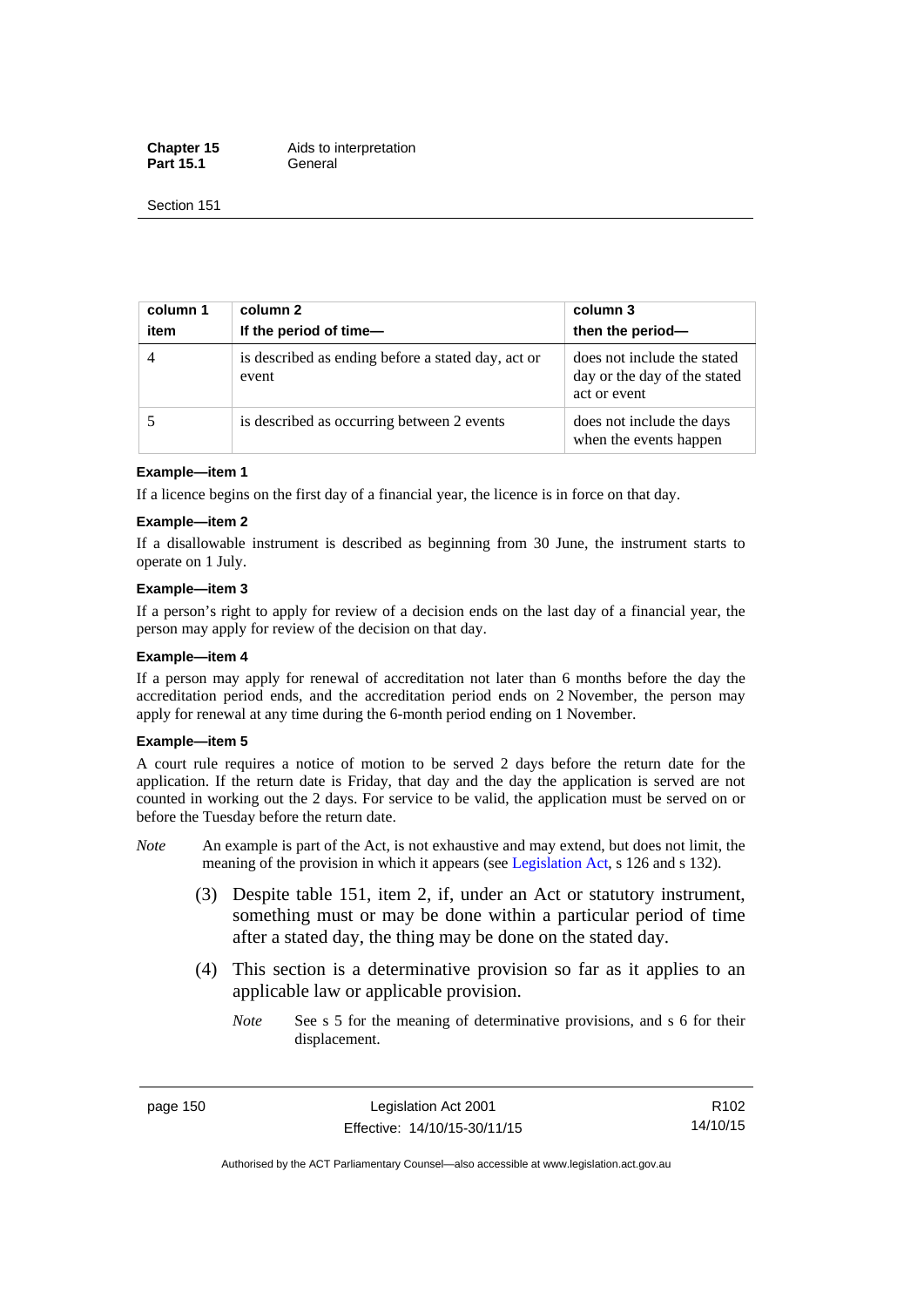(5) In this section:

*applicable law* means an Act enacted, or statutory instrument made, after 1 January 2006.

*applicable provision* means a provision inserted after 1 January 2006 into an Act or statutory instrument that is not an applicable law.

*inserted*, for a provision, includes inserted in substitution for another provision.

### **151A Periods of time ending on non-working days**

- (1) This section applies if—
	- (a) under an Act or statutory instrument, something must or may be done on a particular day or within a particular period of time; and
	- (b) the day, or the last day of the period, is not a working day.
- (2) The thing must or may be done on the next day that is a working day.
- (3) This section is a determinative provision so far as it applies to an applicable law or applicable provision.

(4) In this section:

*applicable law* means an Act enacted, or statutory instrument made, after 1 January 2006.

*applicable provision* means a provision inserted after 1 January 2006 into an Act or statutory instrument that is not an applicable law.

*inserted*, for a provision, includes inserted in substitution for another provision.

*Note* See s 5 for the meaning of determinative provisions, and s 6 for their displacement.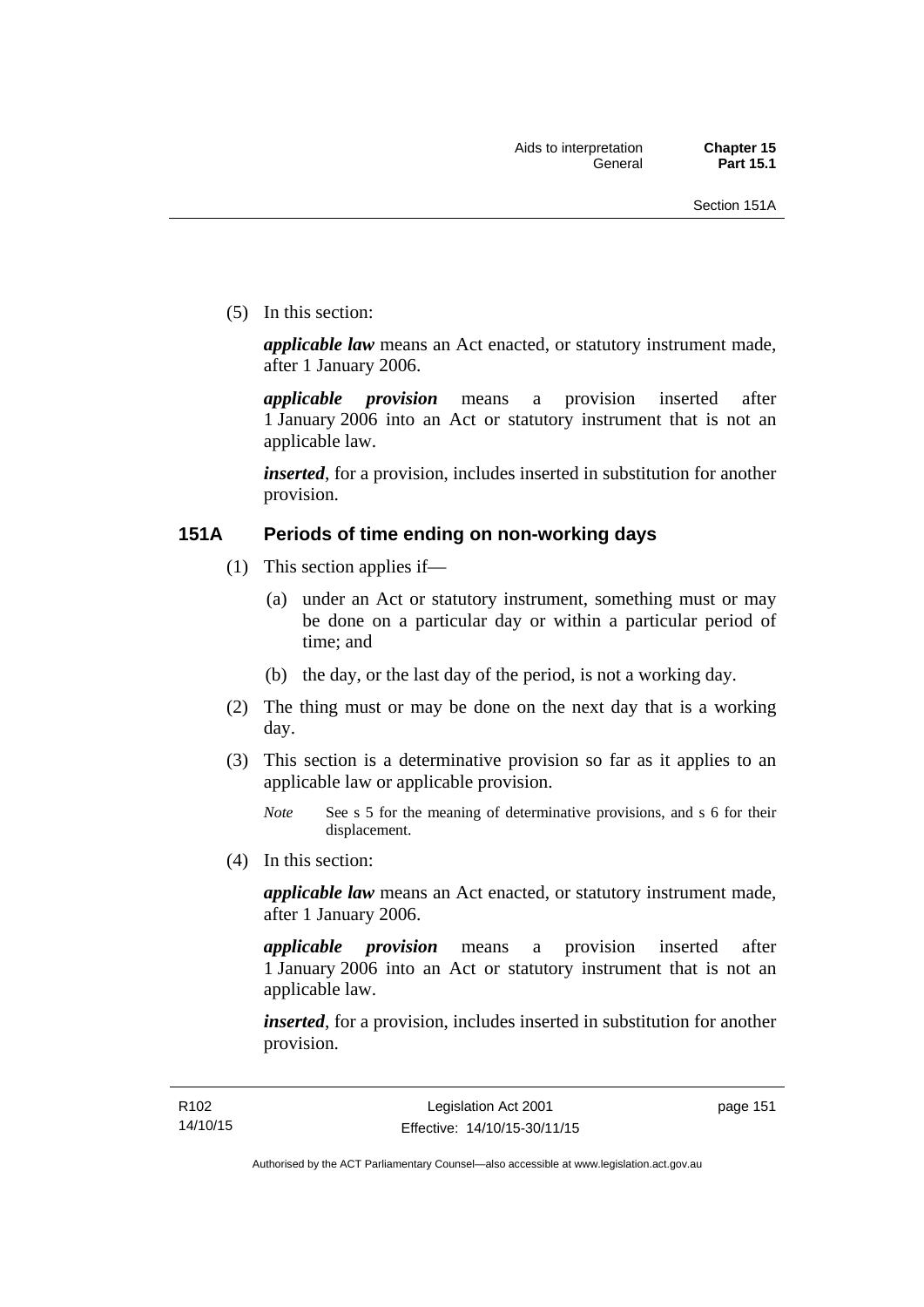Section 151B

#### *public entity* means—

- (a) a court or tribunal; or
- (b) an administrative unit; or
- (c) a statutory-office holder; or
- (d) any other entity established for a public purpose under a law.

#### *working day* means—

- (a) for doing something at an office (however described) of a public entity where the thing must or may be done—a day when the office is open; and
- (b) for doing anything else—a day that is not—
	- (i) a Saturday or Sunday; or
	- (ii) a public holiday at the place where the thing must or may be done; or
	- (iii) if the thing is to be done by or in relation to an authorised deposit-taking institution—a day observed by the institution as a bank holiday at the place where the thing must or may be done.

#### **Example—par (a)**

filing a document at a court registry

*Note* An example is part of the Act, is not exhaustive and may extend, but does not limit, the meaning of the provision in which it appears (see s 126 and s 132).

### **151B Doing things for which no time is fixed**

- (1) This section applies if—
	- (a) under an Act or statutory instrument, something must or may be done; but
	- (b) no time is provided for doing the thing.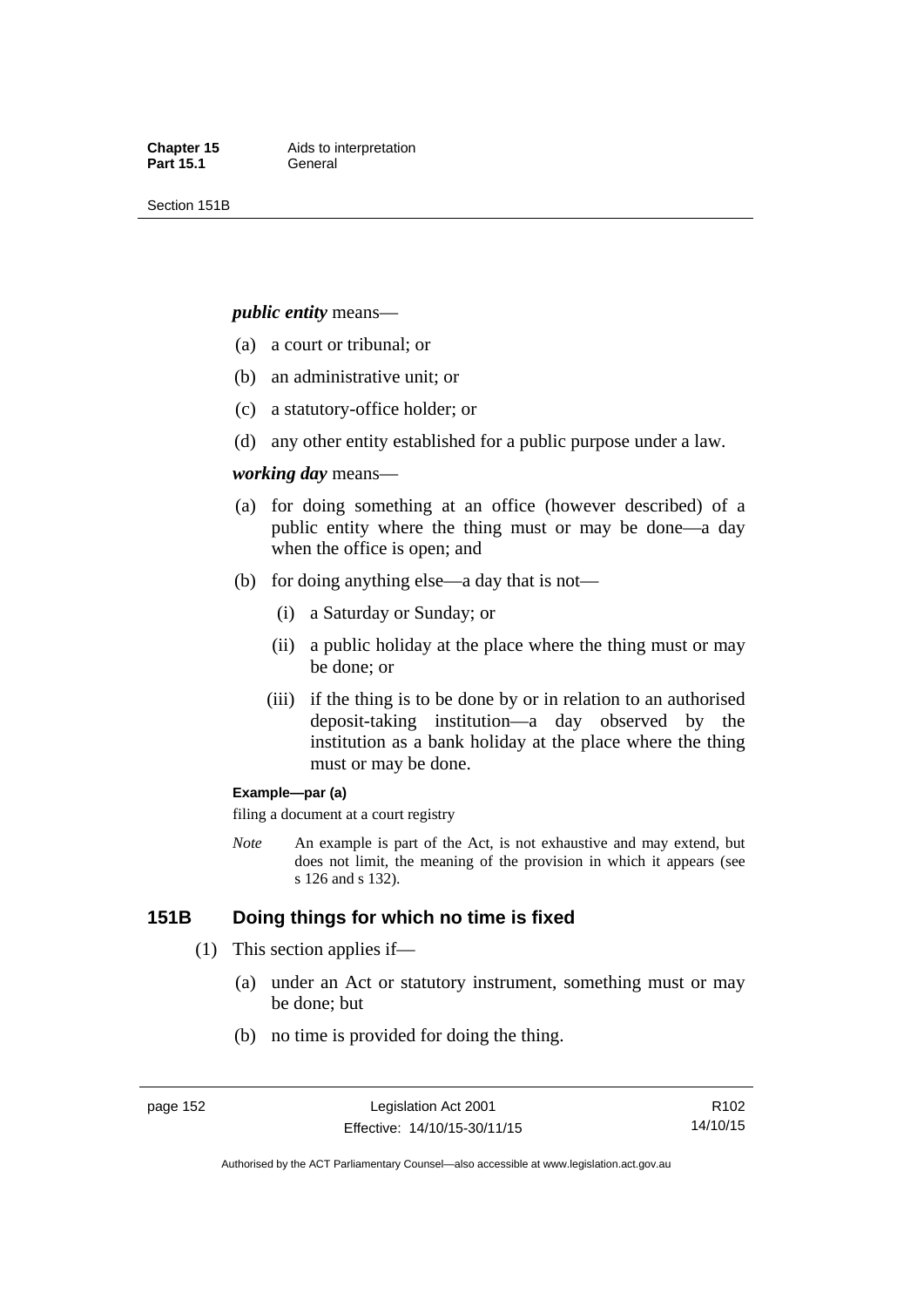(2) The thing must or may be done as soon as possible and as often as needed.

### **151C Power to extend time**

- (1) This section applies if, under an Act or statutory instrument—
	- (a) something must or may be done on a particular day or within a particular period of time; but
	- (b) a court or other entity has power to extend the time (the *relevant time*) for doing the thing.
- (2) A person may apply to the court or other entity for the relevant time to be extended even though the relevant time has ended.
- (3) The court or other entity may extend the relevant time even though the relevant time has ended.
- (4) This section is a determinative provision.

*Note* See s 5 for the meaning of determinative provisions, and s 6 for their displacement.

- (5) This section applies only to an applicable law or applicable provision.
- (6) In this section:

*applicable law* means an Act enacted, or statutory instrument made, after 1 January 2006.

*applicable provision* means a provision inserted after 1 January 2006 into an Act or statutory instrument that is not an applicable law.

*inserted*, for a provision, includes inserted in substitution for another provision.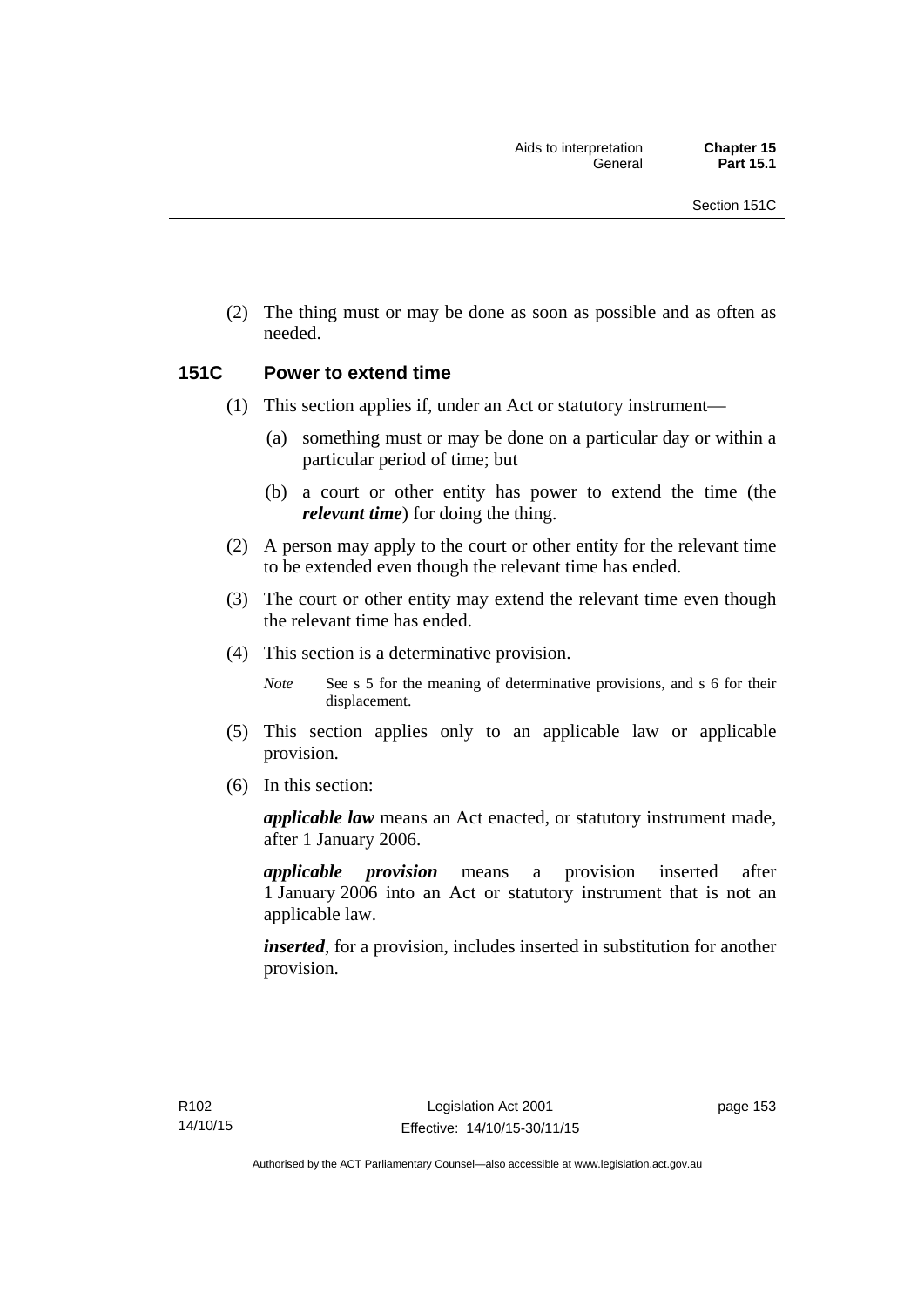### **152 Continuing effect of obligations**

If, under a provision of an Act or statutory instrument, an act is required to be done, the obligation to do the act continues until the act is done even if—

- (a) the provision required the act to be done within a particular period or before a particular time, and the period has ended or the time has passed; or
- (b) someone has been convicted of an offence in relation to failure to do the act.

page 154 Legislation Act 2001 Effective: 14/10/15-30/11/15

R102 14/10/15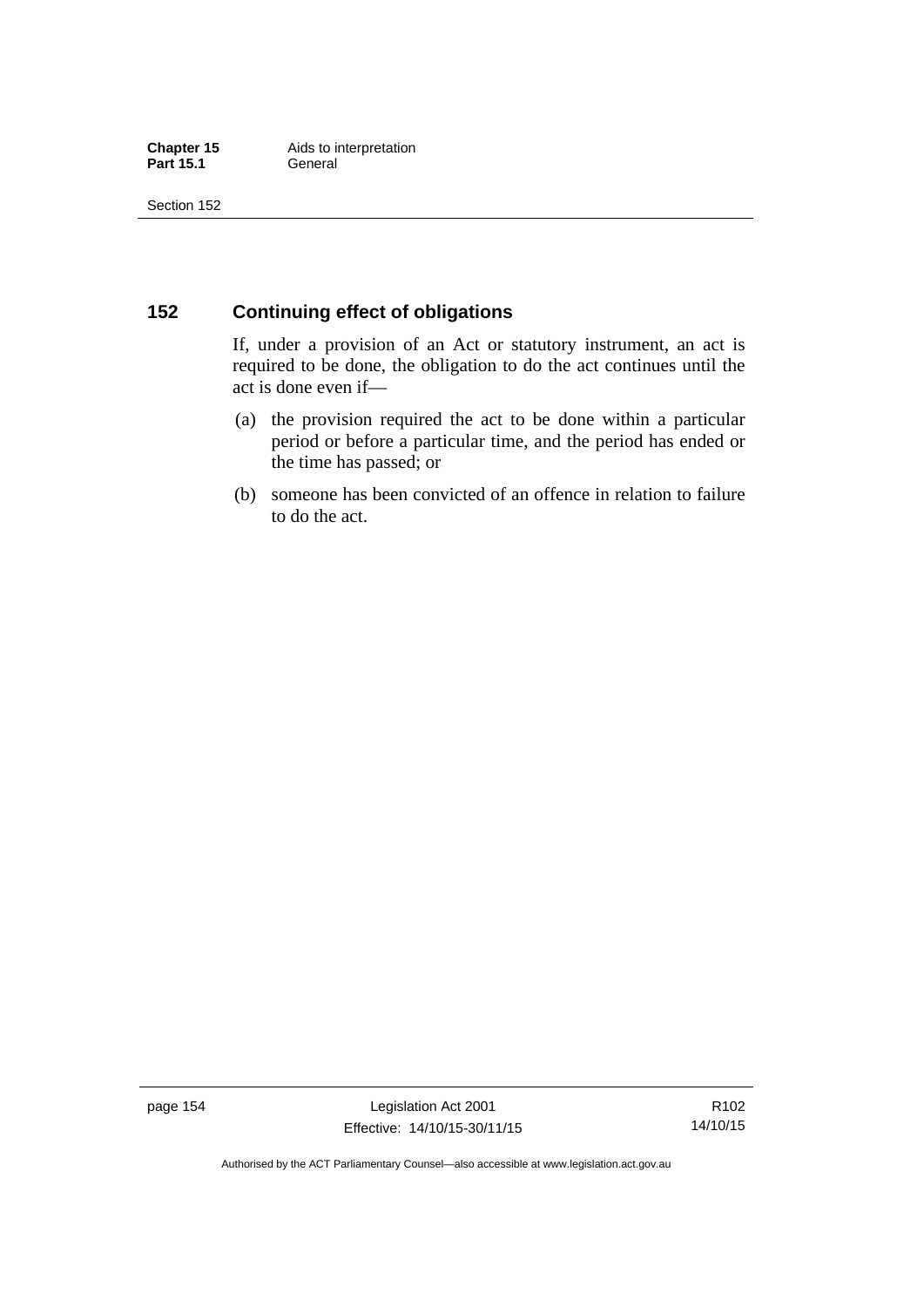## **Part 15.2 Definitions**

*Note* See also s 130 (What is a definition?), s 131 (Signpost definitions) and s 148 (Terms used in instruments have same meanings as in authorising laws).

### **155 Definitions apply subject to contrary intention**

- (1) A definition in an Act or statutory instrument applies except so far as the contrary intention appears.
- (2) This section is a determinative provision.
	- *Note* See s 5 for the meaning of determinative provisions, and s 6 for their displacement.

### **156 Application of definitions in dictionaries and sections**

 (1) A definition in the dictionary to an Act or statutory instrument applies to the entire Act or instrument unless the Act or instrument provides for the definition to have a more limited application.

#### **Examples**

- 1 The dictionary to the *ABC Act 1999* includes the signpost definition '*x*—see the *XYZ Act 1998*, section 3.'. There is nothing in the *ABC Act 1999* indicating the intended application of the definition of  $x$ . The definition of  $x$ in the *XYZ Act 1998*, s 3, therefore, applies to the entire *ABC Act 1999*.
- 2 In an Act, the word *z* is defined in the dictionary. The definition provides, in part, that '*z*, in part 4 (Registration of vehicles), means ...'. The definition of *z* applies only to pt 4.
- 3 In pt 6 of an Act (which is headed 'Part 6 Complaints'), the word *a* is defined in s 50. The section is not divided into subsections but contains a number of definitions. Section 50 begins with the words 'In this part:'. However, the dictionary to the Act contains the following definition:

*a*—see section 50.

The definition of *a* applies to the entire Act (compare s (2) example 2).

- *Note 1* See s 144 (Meaning of commonly-used terms) for the application of the definitions in this Act, dict, pt 1.
- *Note 2* Section 148 (Terms used in instruments have same meanings as in authorising laws) provides that terms used in a statutory instrument

| R <sub>102</sub> | Legislation Act 2001         | page 155 |
|------------------|------------------------------|----------|
| 14/10/15         | Effective: 14/10/15-30/11/15 |          |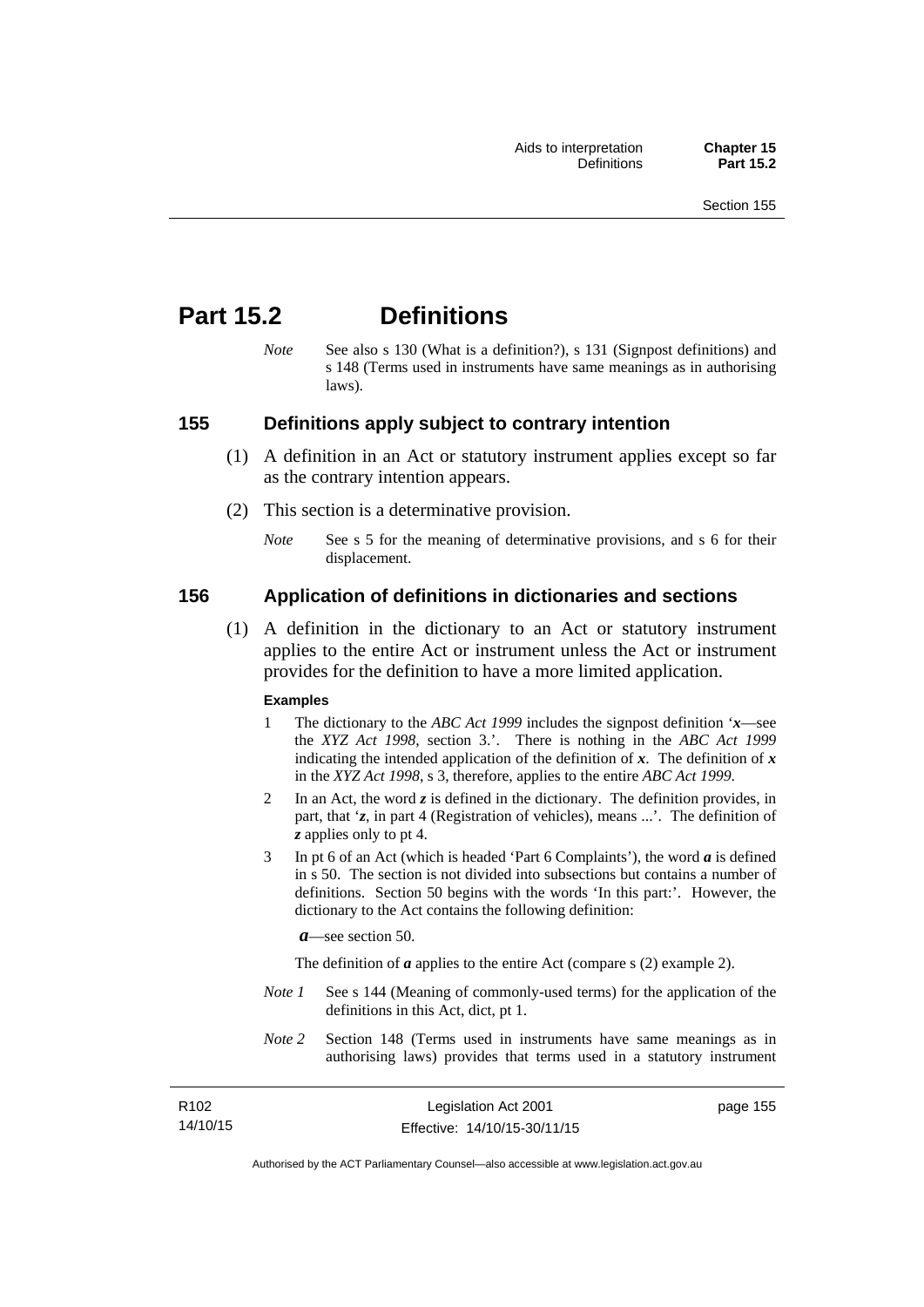Section 156

have the same meaning as they have in the Act or statutory instrument under which the statutory instrument is made.

- *Note 3* An example is part of the Act, is not exhaustive and may extend, but does not limit, the meaning of the provision in which it appears (see s 126 and s 132).
- (2) A definition in a section of an Act or statutory instrument applies only to the section unless the Act or instrument provides for the definition to have a broader application.

#### **Examples**

- 1 This Act, s 255 (7) (Forms) contains definitions of *form 1* and *form 2* as tagged terms. There is nothing in this Act indicating that the definitions apply outside s 255. The definitions apply only to s 255.
- 2 In pt 6 of an Act (which is headed 'Part 6 Complaints'), the word *a* is defined in s 50. The section is not divided into subsections but contains a number of definitions. Section 50 begins with the words 'In this part:'. However, the dictionary to the Act contains the following definition:

*a*, for part 6 (Complaints)—see section 50.

The definition of *a* applies to all of pt 6, but not to provisions of the Act outside pt 6 (compare s (1) example 3).

- 3 In an Act, the word *b* is defined in a section, which is not divided into subsections but contains a number of definitions. The section begins with the words 'In this Act:'. The definition of *b* applies to the entire Act.
- (3) A definition in a section of an Act or statutory instrument applies to the entire section unless the Act or instrument provides for the definition to have a more limited application.

#### **Example**

In a subsection of a section of an Act, the word  $c$  is defined. The subsection begins with the words 'In subsection  $(3)$ :'. The definition of  $c$  applies only to s (3) of that section.

- (4) In applying this section to an Act or statutory instrument that is divided otherwise than into sections, a reference to a section is a reference to a corresponding provision of the Act or instrument.
	- *Note* A reference to an Act or statutory instrument includes a reference to a provision of the Act or instrument (see s 7 and s 13).

page 156 Legislation Act 2001 Effective: 14/10/15-30/11/15

Authorised by the ACT Parliamentary Counsel—also accessible at www.legislation.act.gov.au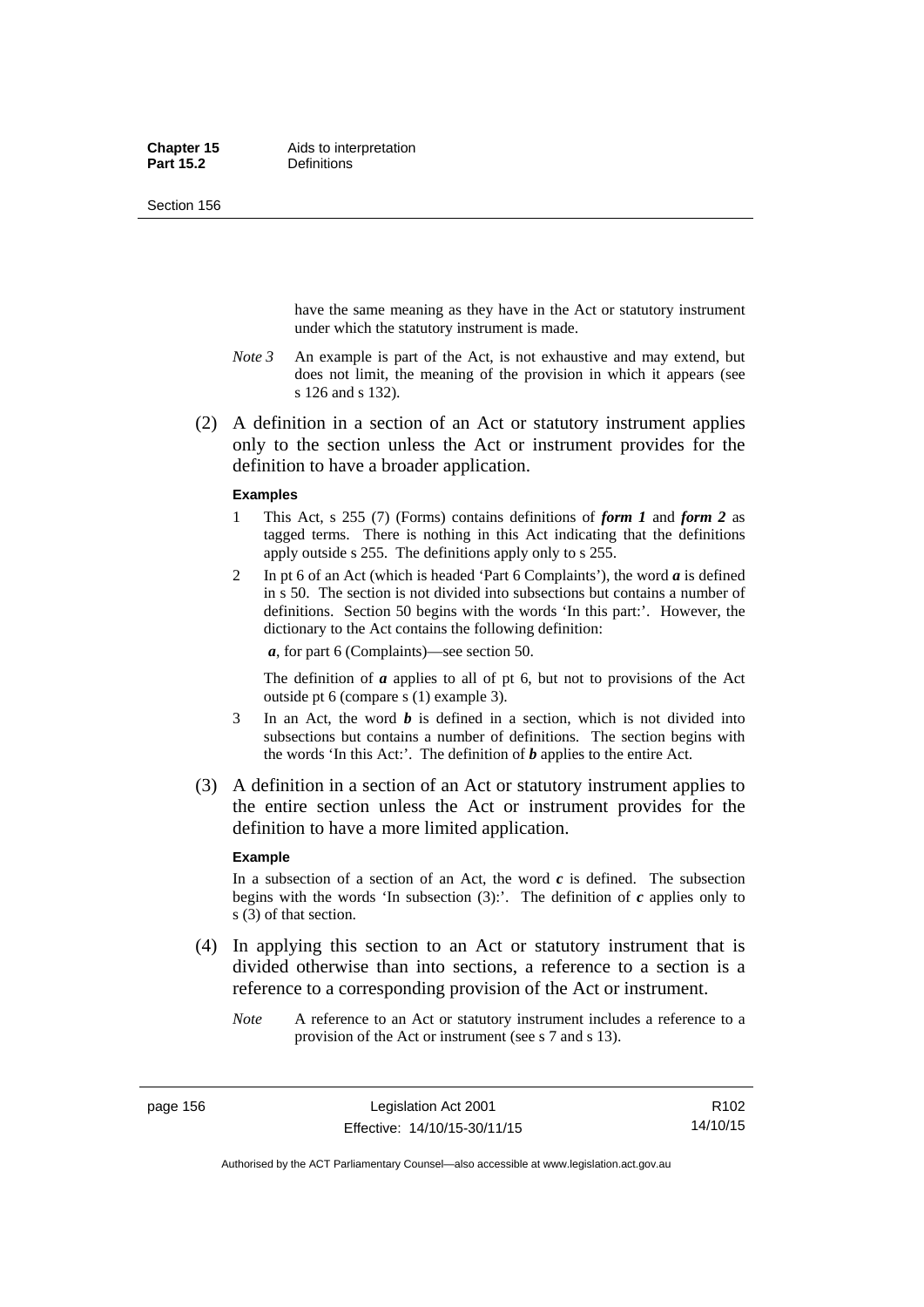### **157 Defined terms—other parts of speech and grammatical forms**

If an Act or statutory instrument defines a term, other parts of speech and grammatical forms of the term have corresponding meanings.

#### **Example**

The *Publication (Grants) Act 2001* contains a definition of *publish* and also contains other forms of the same word ('published', 'publisher', 'publishes', 'publishing' and 'publication'). Because of this section, all forms of the word will have the same meaning except so far as the Act otherwise expressly provides or a contrary intention appears (see s 6 (3)).

*Note* An example is part of the Act, is not exhaustive and may extend, but does not limit, the meaning of the provision in which it appears (see s 126 and s 132).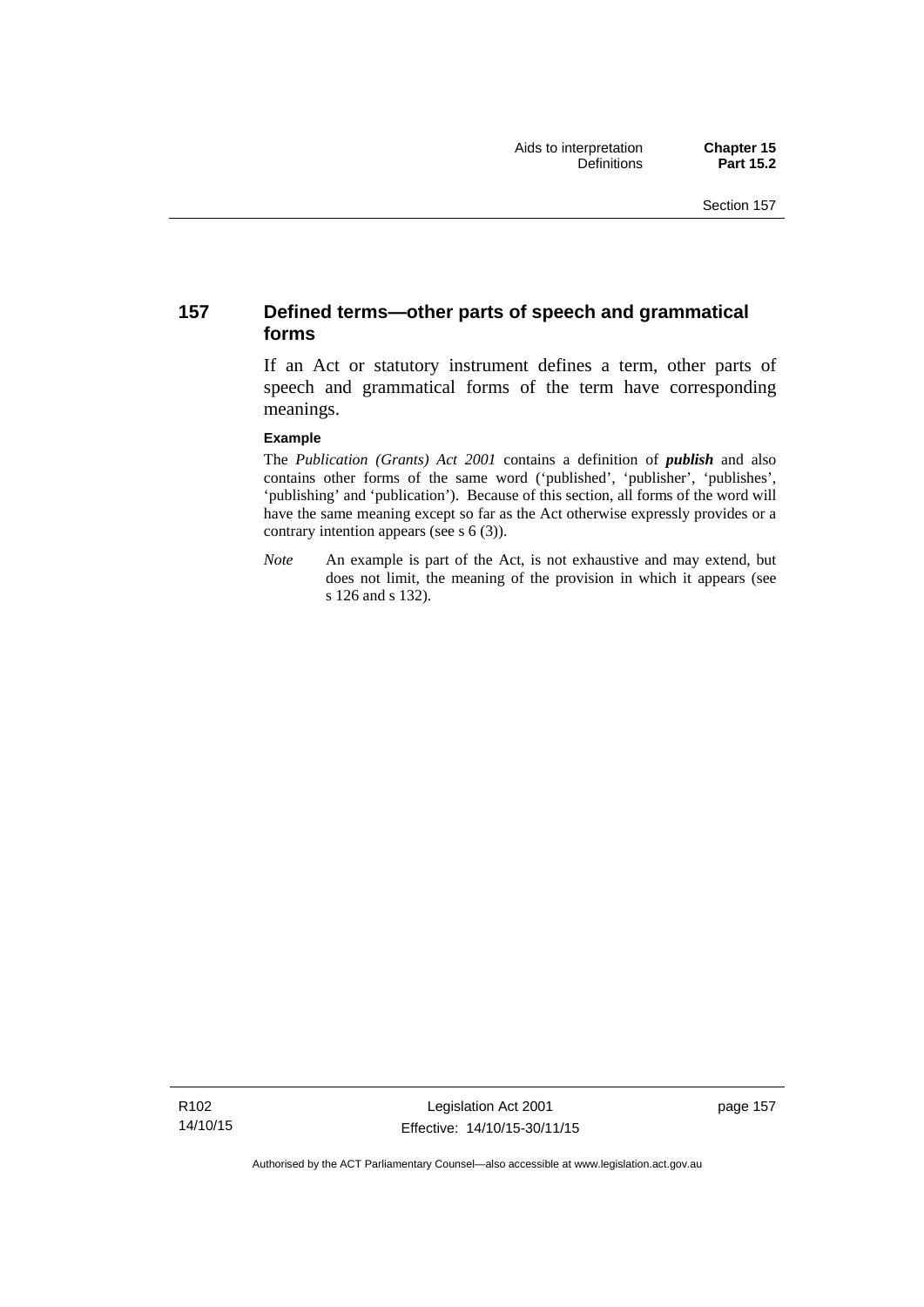Section 160

## **Part 15.3 References to various entities and things**

*Note* See also ch 10 (Referring to laws).

### **160 References to people generally**

- (1) In an Act or statutory instrument, a reference to a *person* generally includes a reference to a corporation as well as an individual.
- (2) Subsection (1) is not displaced only because there is an express reference to either an individual or a corporation elsewhere in the Act or statutory instrument.

#### **Examples—references to a person generally**

- 1 another person
- 2 anyone else
- 3 party
- 4 someone else
- 5 employer

#### **Examples—express references to a corporation**

- 1 body corporate
- 2 company

#### **Examples—express references to an individual**

- 1 adult
- 2 child
- 3 spouse
- 4 driver
- *Note* An example is part of the Act, is not exhaustive and may extend, but does not limit, the meaning of the provision in which it appears (see s 126 and s 132).
- (3) Subsection (2) does not limit the operation of section 6.
	- *Note* Section 6 deals with the displacement of a provision of this Act.

R102 14/10/15

Authorised by the ACT Parliamentary Counsel—also accessible at www.legislation.act.gov.au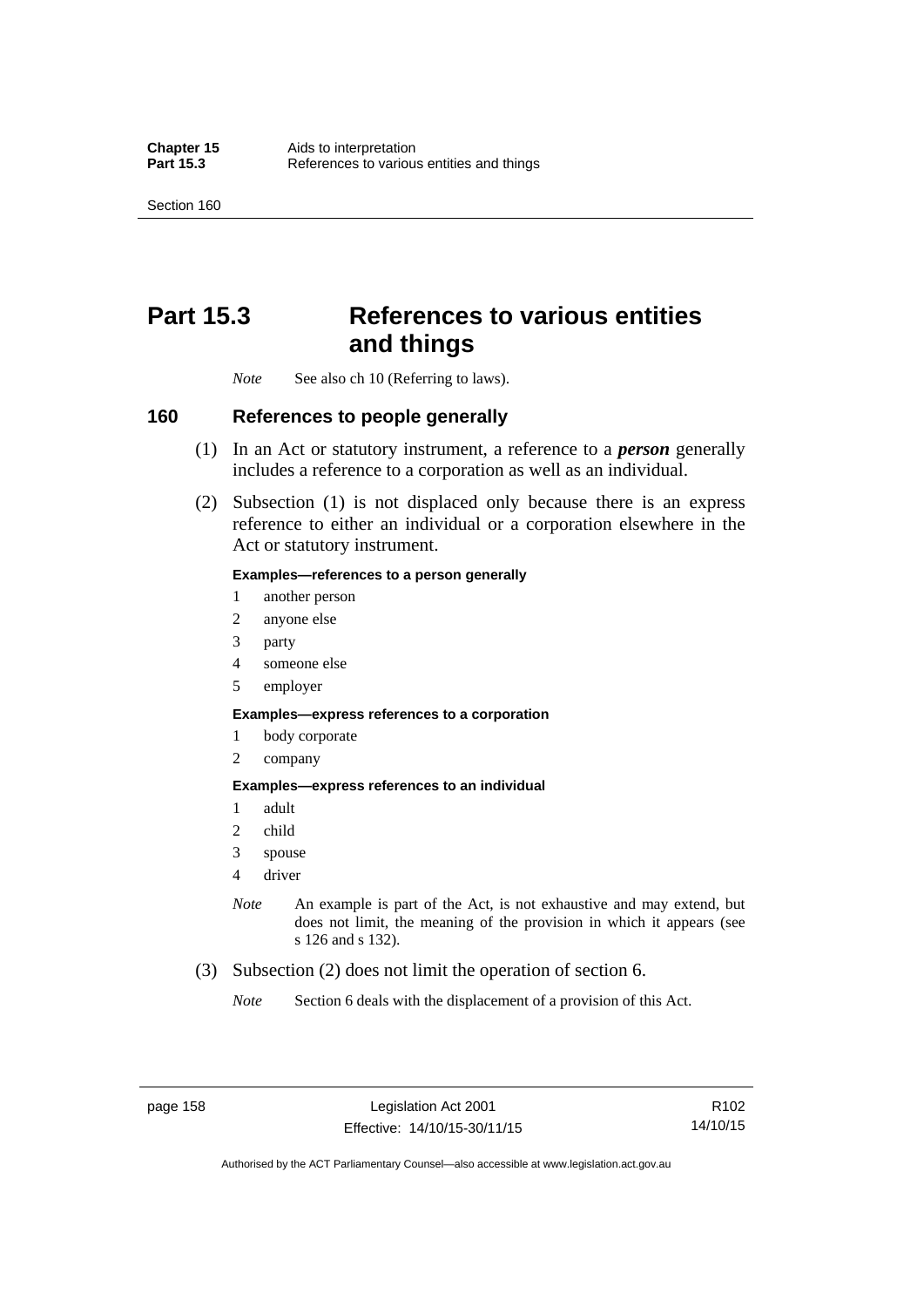### **161 Corporations liable to offences**

- (1) A provision of a law that creates an offence (whether indictable or summary) applies to corporations as well as to individuals.
- (2) A provision of a law that creates an offence can apply to a corporation even though contravention of the provision is punishable by imprisonment (with or without another penalty).

#### **Example**

A provision of an Act contains the following penalty:

'Maximum penalty: 100 penalty units, imprisonment for 1 year or both.' The provision can apply to a corporation.

- *Note* An example is part of the Act, is not exhaustive and may extend, but does not limit, the meaning of the provision in which it appears (see s 126 and s 132).
- (3) If a corporation is convicted of an offence and, apart from this subsection, the penalty for the offence is a period of imprisonment only, the court may impose a maximum penalty of—
	- (a) if the period of imprisonment is not longer than 6 months— 50 penalty units; and
	- (b) if the period of imprisonment is longer than 6 months but not longer than 1 year—100 penalty units; and
	- (c) if the period of imprisonment is longer than 1 year but not longer than 2 years—200 penalty units; and
	- (d) if the period of imprisonment is longer than 2 years but not longer than 5 years—500 penalty units; and
	- (e) if the period of imprisonment is longer than 5 years but not longer than 10 years—1 000 penalty units; and
	- (f) if the period of imprisonment is longer than 10 years—1 500 penalty units.
	- *Note* Section 133 explains the meaning and value of penalty units.

page 159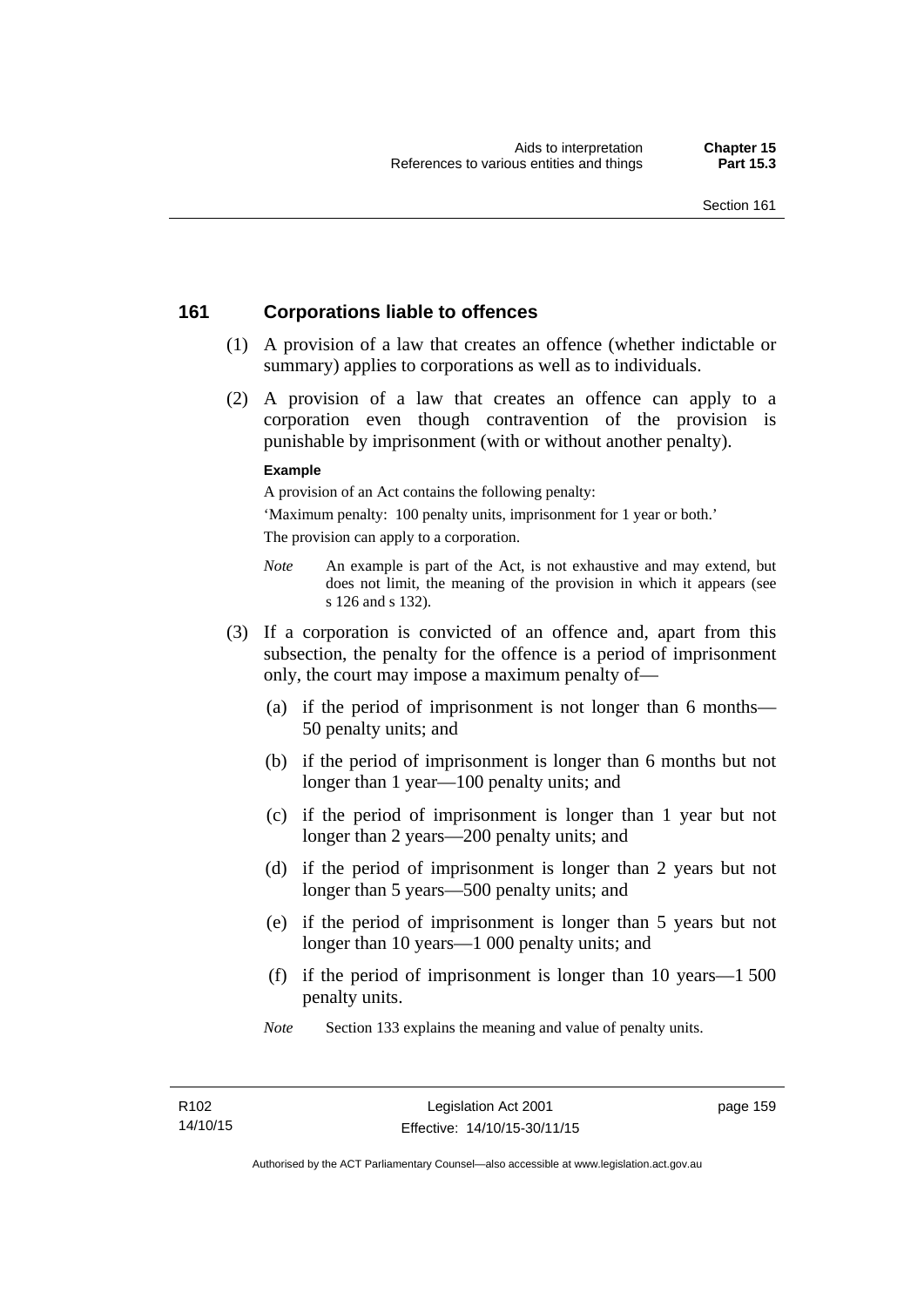(4) In this section:

*law* means an Act, subordinate law or disallowable instrument.

#### **162 References to** *a Minister* **or** *the Minister*

 (1) In an Act or statutory instrument, a reference to *a Minister* is a reference to the Chief Minister or a Minister appointed under the [Self-Government Act,](http://www.comlaw.gov.au/Series/C2004A03699) section 41.

*Note Chief Minister*—see the dictionary, pt 1.

- (2) In a provision of an Act or statutory instrument, a reference to *the Minister* without identifying the Minister's title or portfolio is a reference to—
	- (a) the Minister for the time being administering the provision; or
	- (b) if, for the time being, different Ministers administer the provision in relation to different matters—
		- (i) if only 1 Minister administers the provision in relation to the relevant matter—the Minister; or
		- (ii) if 2 or more Ministers administer the provision in relation to the relevant matter—any of the Ministers; or
	- (c) if paragraph (b) does not apply and, for the time being, 2 or more Ministers administer the provision—any of the Ministers.
- (3) In subsection (2):

*Minister* includes a Minister for the time being acting on behalf of the Minister or 2 or more Ministers.

 (4) If an Act or statutory instrument mentions a Minister and identifies the Minister by reference to the fact that the Minister administers a stated Act, statutory instrument or provision, subsection (2) applies as if references in paragraphs (a) to (c) to the provision were references to the stated Act, instrument or provision.

*Note Attorney-General* and *Treasurer*—see the dictionary, pt 1.

page 160 Legislation Act 2001 Effective: 14/10/15-30/11/15

Authorised by the ACT Parliamentary Counsel—also accessible at www.legislation.act.gov.au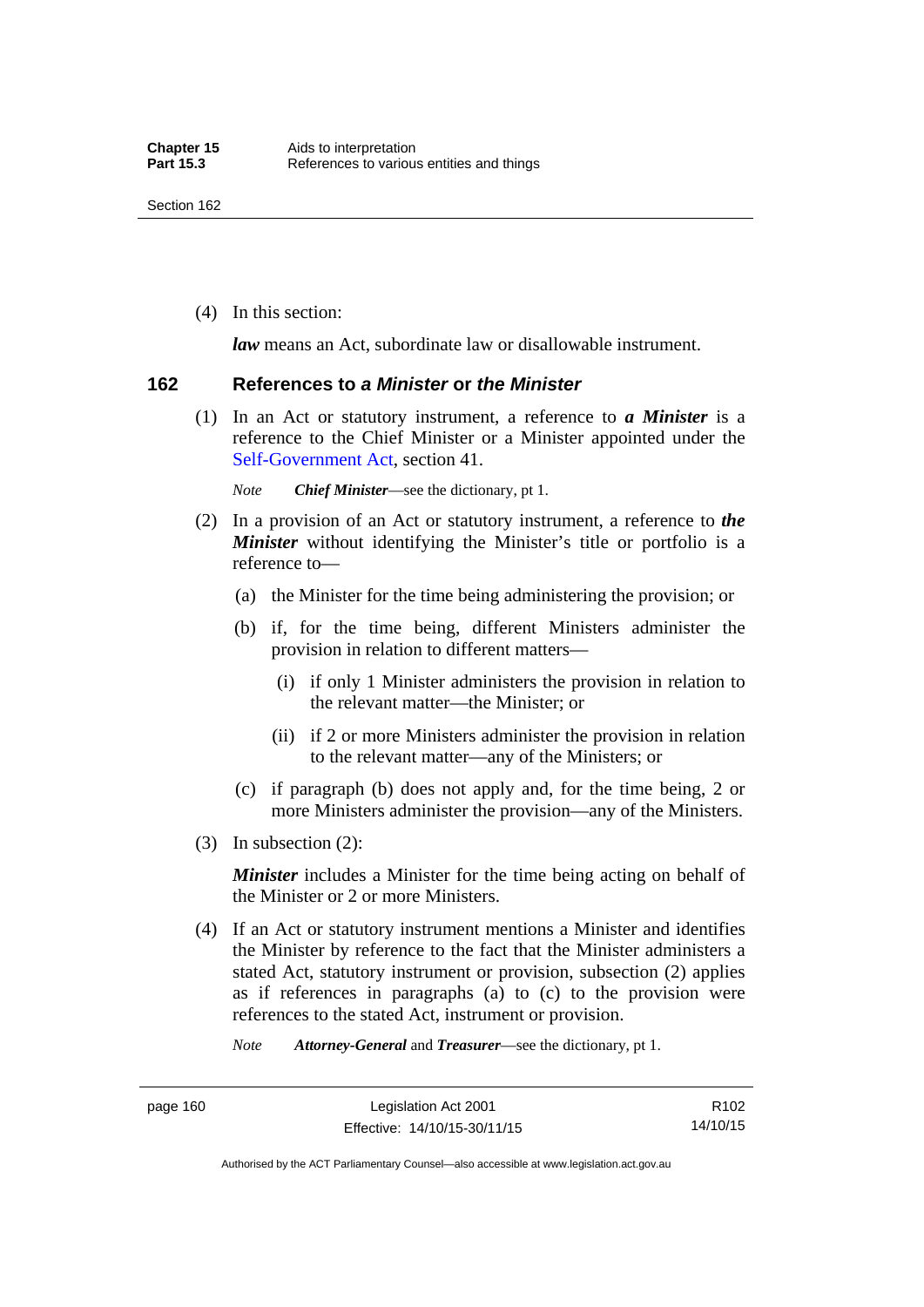### **163 References to** *a director-general* **or** *the director-general*

- (1) In an Act or statutory instrument, a reference to *a director-general* is a reference to a person employed under the [Public Sector](http://www.legislation.act.gov.au/a/1994-37)  [Management Act,](http://www.legislation.act.gov.au/a/1994-37) section 28 (Directors-general—engagement) or section 30 (Directors-general—temporary contracts) to perform the duties of an office of director-general.
- (2) In a provision of an Act or statutory instrument, a reference to *the director-general* without identifying the director-general's title is a reference to—
	- (a) the director-general of the administrative unit responsible for the provision; or
	- (b) if, for the time being, different administrative units are responsible for the provision in relation to different matters—
		- (i) if only 1 administrative unit is responsible for the provision in relation to the relevant matter—the director-general of the administrative unit; or
		- (ii) if 2 or more administrative units are responsible for the provision in relation to the relevant matter—the director-general of any of the administrative units; or
	- (c) if paragraph (b) does not apply and, for the time being, 2 or more administrative units are responsible for the provision the director-general of any of the administrative units.
	- *Note Administrative unit*—see the dictionary, pt 1.
- (3) If an Act or statutory instrument mentions a director-general and identifies the director-general by reference to the fact that the director-general is the director-general of the administrative unit responsible for a stated Act, statutory instrument or provision, subsection (2) applies as if references in paragraphs (a) to (c) to the provision were references to the stated Act, instrument or provision.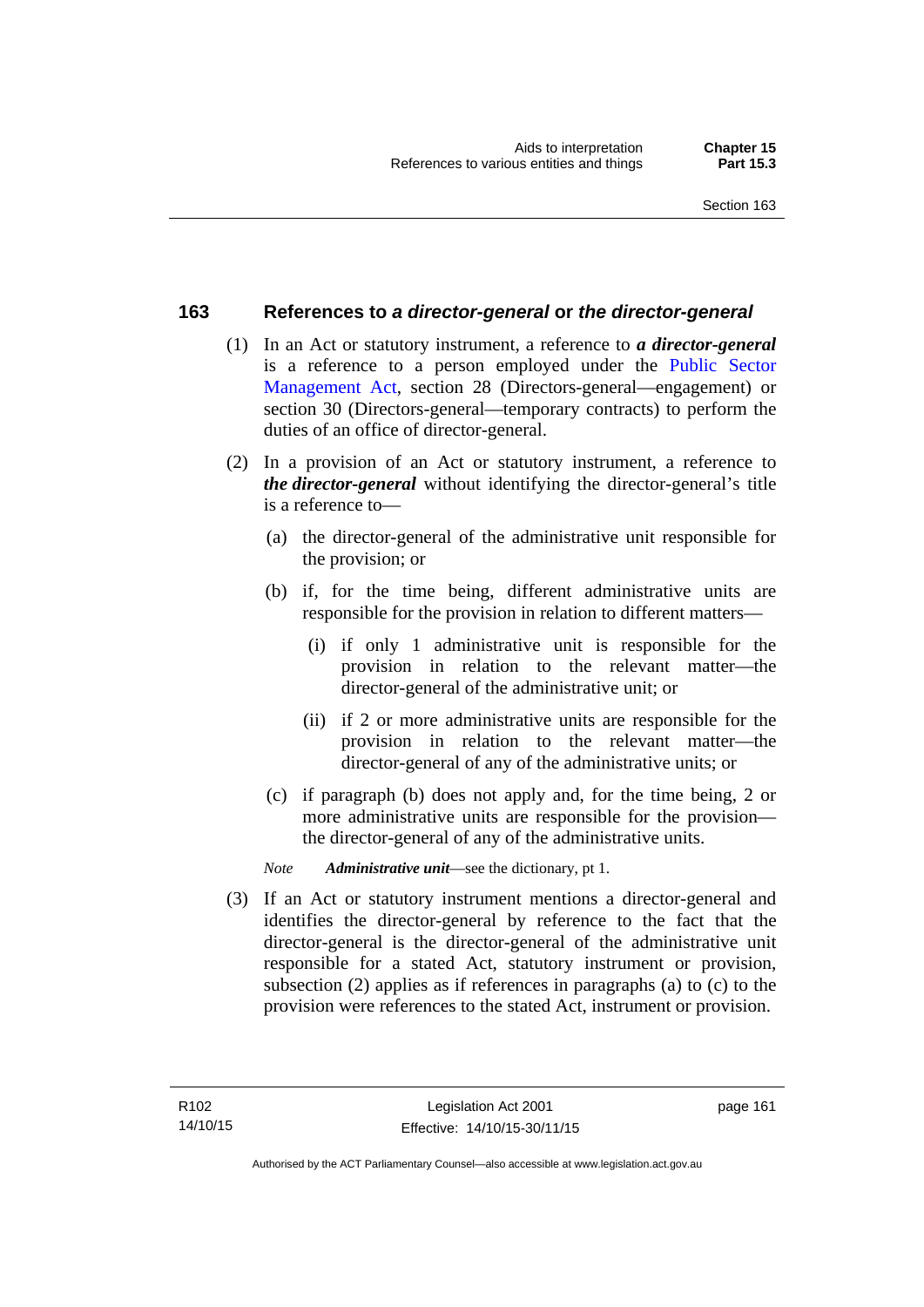(4) In this section:

*director-general*, of an administrative unit, means the person who is employed under the [Public Sector Management Act,](http://www.legislation.act.gov.au/a/1994-37) section 28 or section 30 to perform the duties of the office of director-general in the administrative unit.

*Public Sector Management Act* means the *[Public Sector](http://www.legislation.act.gov.au/a/1994-37)  [Management Act 1994](http://www.legislation.act.gov.au/a/1994-37)*.

*responsible*, for a provision, means allocated responsibility for the provision under the [Public Sector Management Act](http://www.legislation.act.gov.au/a/1994-37), section 14 (1) (b) (Ministerial responsibility and functions of administrative units).

### **164 References to Australian Standards etc**

- (1) In an Act or statutory instrument, a reference consisting of the words 'Australian Standard' or 'AS' followed by a number is a reference to the standard so numbered published by or on behalf of Standards Australia.
- (2) In an Act or statutory instrument, a reference consisting of the words 'Australian/New Zealand Standard' or 'AS/NZS' followed by a number is a reference to the standard so numbered published jointly by or on behalf of Standards Australia and Standards New Zealand.

#### **Examples—s 164**

- 1 AS 4608-1999
- 2 AS/NZS 4906: 1994
- *Note* An example is part of the Act, is not exhaustive and may extend, but does not limit, the meaning of the provision in which it appears (see s 126 and s 132).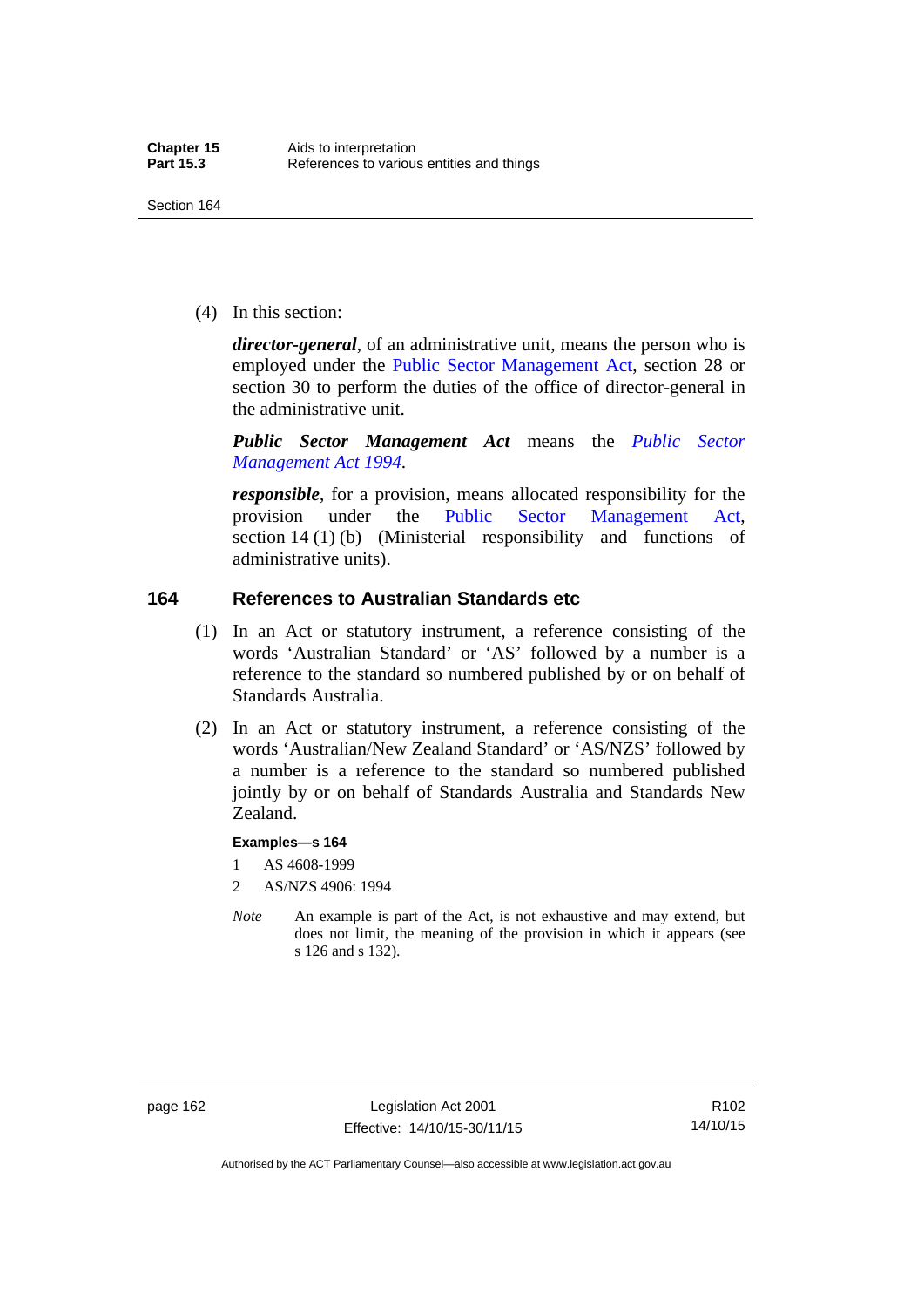### **165 References to Assembly committees that no longer exist**

In an Act or statutory instrument, a reference (whether by name or description) to a committee of the Legislative Assembly that no longer exists is a reference to the committee of the Assembly nominated by the Speaker either generally or for the provision containing the reference.

### **168 References to person with interest in land include personal representative etc**

In an Act or statutory instrument, a reference to a person with an interest in land or other property includes a reference to the person's personal representatives, successors and assigns.

#### **Examples—references to people with interests in land**

- 1 proprietor
- 2 transferor or transferee
- 3 mortgagor or mortgagee
- 4 lessor or lessee
- 5 sublessor or sublessee
- 6 trustee
- *Note* An example is part of the Act, is not exhaustive and may extend, but does not limit, the meaning of the provision in which it appears (see s 126 and s 132).

### **169 References to** *domestic partner* **and** *domestic partnership*

- (1) In an Act or statutory instrument, a reference to a person's *domestic partner* is a reference to someone who lives with the person in a domestic partnership, and includes a reference to a spouse, civil union partner or civil partner of the person.
	- *Note* The Macquarie dictionary, (1997) defines spouse as 'either member of a married pair in relation to the other; one's husband or wife'.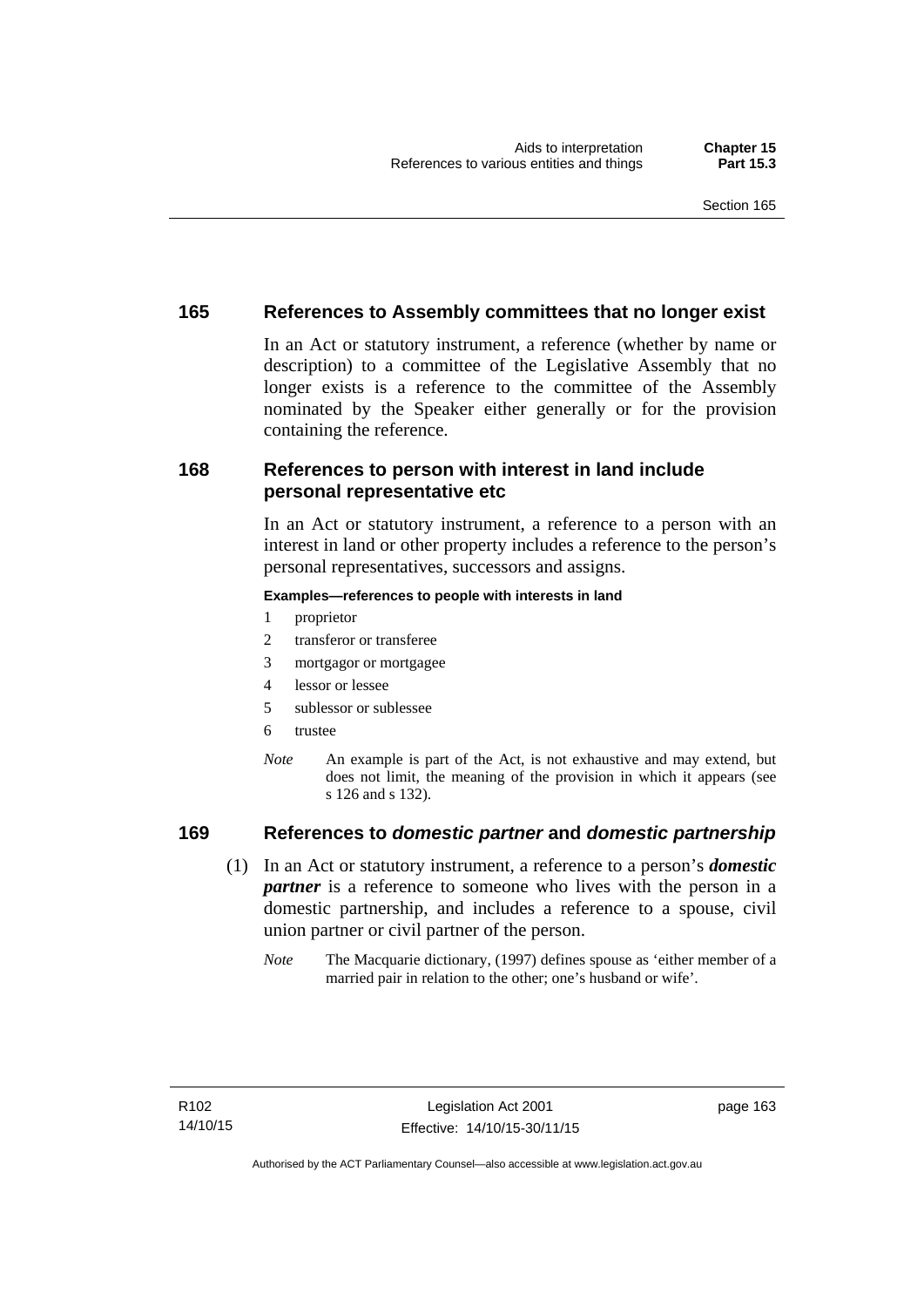(2) In an Act or statutory instrument, a *domestic partnership* is the relationship between 2 people, whether of a different or the same sex, living together as a couple on a genuine domestic basis.

#### **Example—indicators to decide whether 2 people are in a domestic partnership**

- 1 the length of their relationship
- 2 whether they are living together
- 3 if they are living together—how long and under what circumstances they have lived together
- 4 whether there is a sexual relationship between them
- 5 their degree of financial dependence or interdependence, and any arrangements for financial support, between or by them
- 6 the ownership, use and acquisition of their property, including any property that they own individually
- 7 their degree of mutual commitment to a shared life
- 8 whether they mutually care for and support children
- 9 the performance of household duties
- 10 the reputation, and public aspects, of the relationship between them
- *Note* An example is part of the Act, is not exhaustive and may extend, but does not limit, the meaning of the provision in which it appears (see s 126 and s 132).
- (3) In an Act or statutory instrument, a reference to a *domestic partnership* includes a reference to a marriage, a civil union and a civil partnership.

### **169A References to** *transgender people*

- (1) A *transgender person* is a person who—
	- (a) identifies as a member of a different sex by living, or seeking to live, as a member of that sex; or
	- (b) has identified as a member of a different sex by living as a member of that sex;

whether or not the person is a recognised transgender person.

page 164 Legislation Act 2001 Effective: 14/10/15-30/11/15

Authorised by the ACT Parliamentary Counsel—also accessible at www.legislation.act.gov.au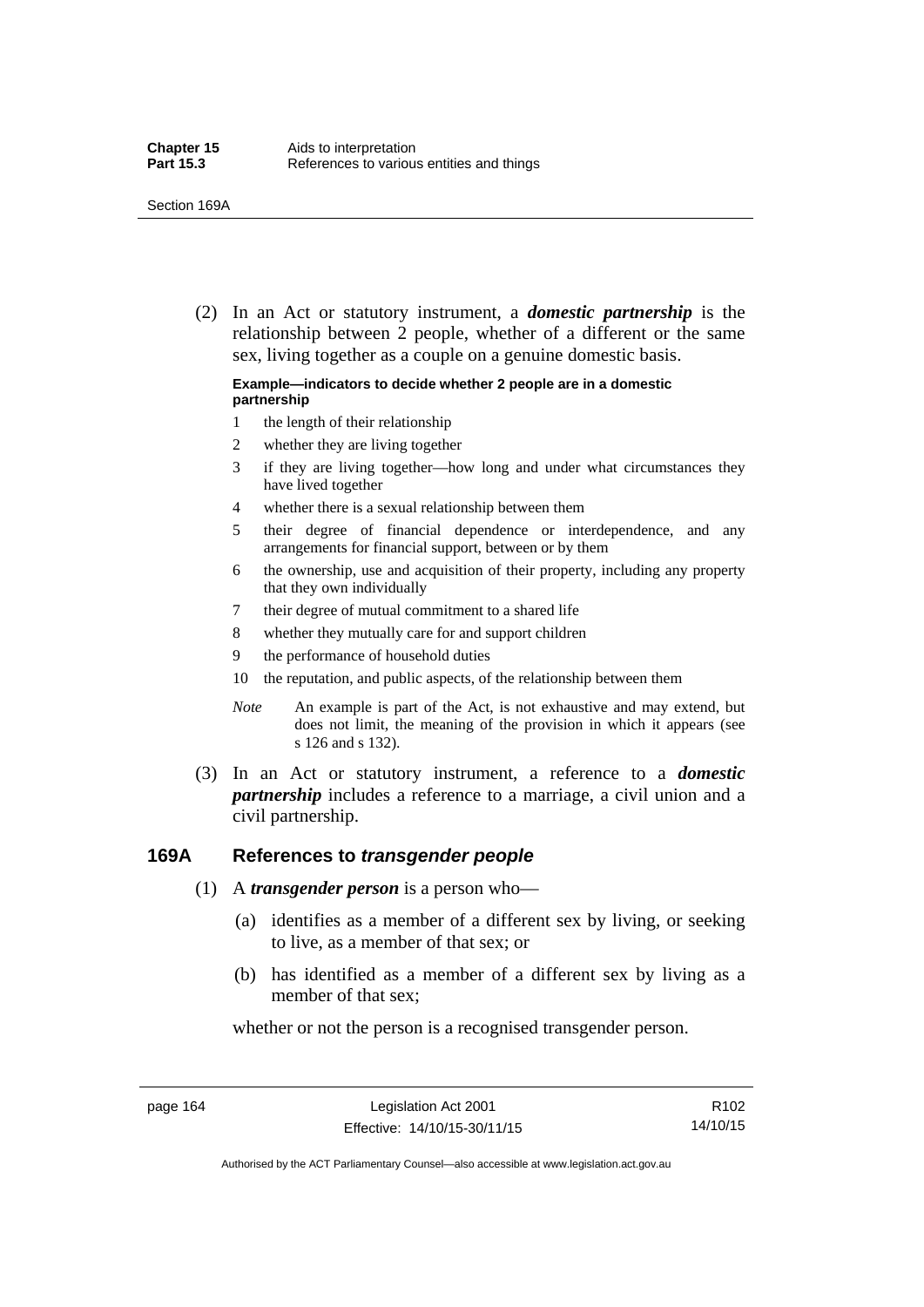- (2) A *transgender person* includes a person who is thought of as a transgender person, whether or not the person is a recognised transgender person.
- (3) A *recognised transgender person* is a person the record of whose sex is altered under the *[Births, Deaths and Marriages Registration](http://www.legislation.act.gov.au/a/1997-112)  [Act 1997](http://www.legislation.act.gov.au/a/1997-112)*, part 4 or the corresponding provisions of a law of a State or another Territory.

## **169B References to** *intersex people*

An *intersex person* is a person who has physical, hormonal or genetic features that are—

- (a) not fully female or fully male; or
- (b) a combination of male or female; or
- (c) not female or male.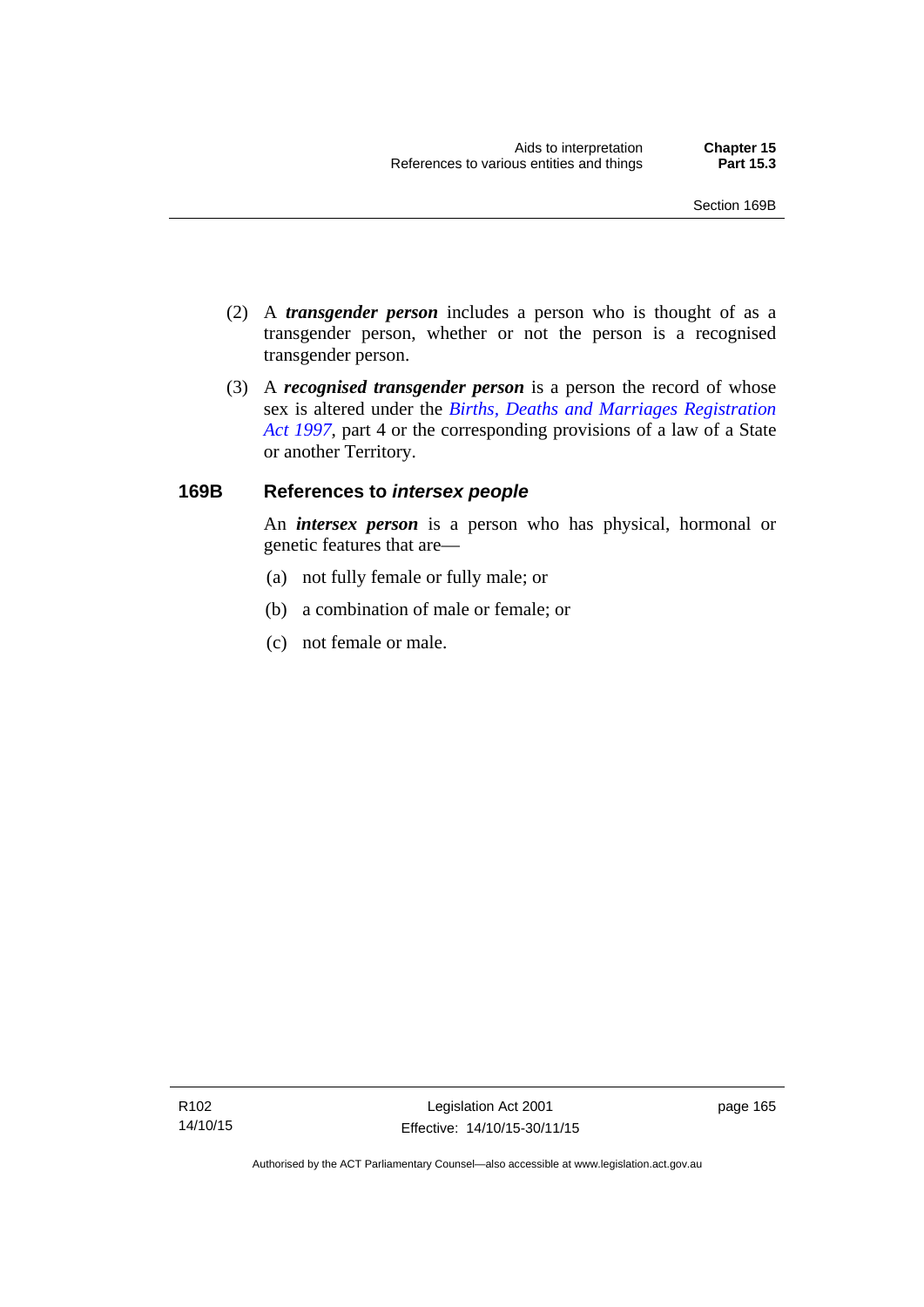# **Part 15.4 Preservation of certain common law privileges**

## **170 Privileges against self-incrimination and exposure to civil penalty**

- (1) An Act or statutory instrument must be interpreted to preserve the common law privileges against self-incrimination and exposure to the imposition of a civil penalty.
- (2) However, this section does not affect the operation of the *[Evidence](http://www.legislation.act.gov.au/a/2011-12)  [Act 2011](http://www.legislation.act.gov.au/a/2011-12)*.
	- *Note* The *[Evidence Act 2011](http://www.legislation.act.gov.au/a/2011-12)*, s 128 contains provisions that apply if a witness raises these privileges in a proceeding. The privileges have been abolished for bodies corporate (see *[Evidence Act 2011](http://www.legislation.act.gov.au/a/2011-12)*, s 187).
- (3) This section is a determinative provision.
	- *Note* See s 5 for the meaning of determinative provisions, and s 6 for their displacement.

### **171 Client legal privilege**

- (1) An Act or statutory instrument must be interpreted to preserve the common law privilege in relation to client legal privilege (also known as legal professional privilege).
- (2) However, this section does not affect the operation of the *[Evidence](http://www.legislation.act.gov.au/a/2011-12)  [Act 2011](http://www.legislation.act.gov.au/a/2011-12)*.
	- *Note* The *[Evidence Act 2011](http://www.legislation.act.gov.au/a/2011-12)*, div 3.10.1 contains provisions about client legal privilege.
- (3) This section is a determinative provision.
	- *Note* See s 5 for the meaning of determinative provisions, and s 6 for their displacement.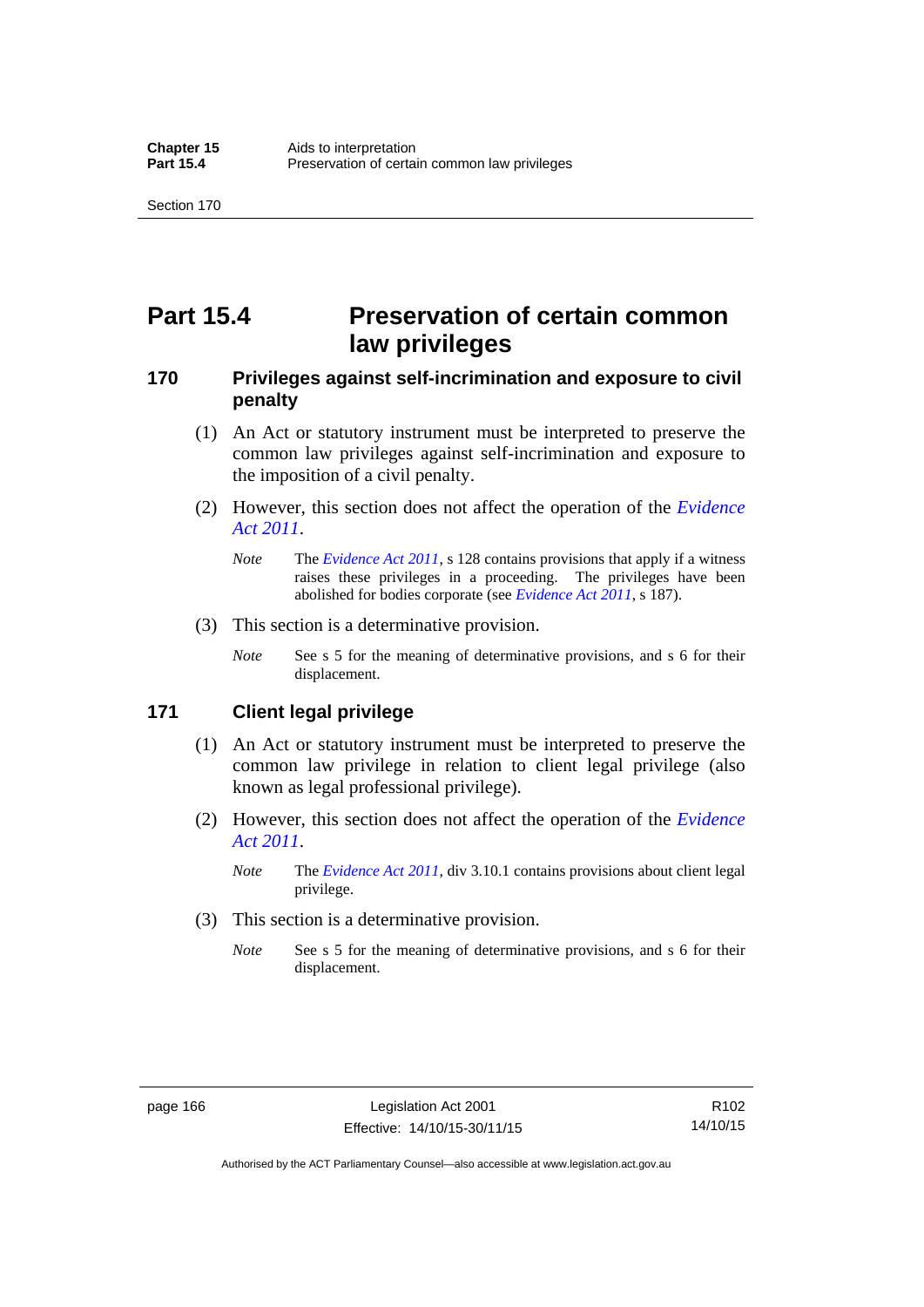# **Chapter 16 Courts, tribunals and other decision-makers**

## **175 Meaning of** *law***—ch 16**

In this chapter:

*law* means an Act, subordinate law or disallowable instrument.

*Note* A reference to an Act, subordinate law or disallowable instrument includes a reference to a provision of the Act, law or instrument (see s 7, s 8 and s 9).

# **176 Jurisdiction of courts and tribunals**

- (1) This section applies if a law, whether expressly or by implication, authorises a proceeding (whether civil or criminal) to be brought in a particular court or tribunal in relation to a matter.
- (2) The law vests the court or tribunal with jurisdiction in the matter.
- (3) The jurisdiction so vested is not limited by any limits to which any other jurisdiction of the court or tribunal may be subject.
	- *Note* See also s 45 which relates to the making of rules carrying out or giving effect to the jurisdiction of the court or tribunal.

#### **177 Recovery of amounts owing under laws**

If an amount is owing under a law to a person (the *creditor*) by another person (the *debtor*), the creditor may recover the amount as a debt owing by the debtor to the creditor in a court of competent jurisdiction or the ACAT.

#### **178 Power to decide includes power to take evidence etc**

- (1) A court, tribunal or other entity authorised by law to hear and decide a matter (however expressed) has power—
	- (a) to take evidence, including evidence on oath; and

page 167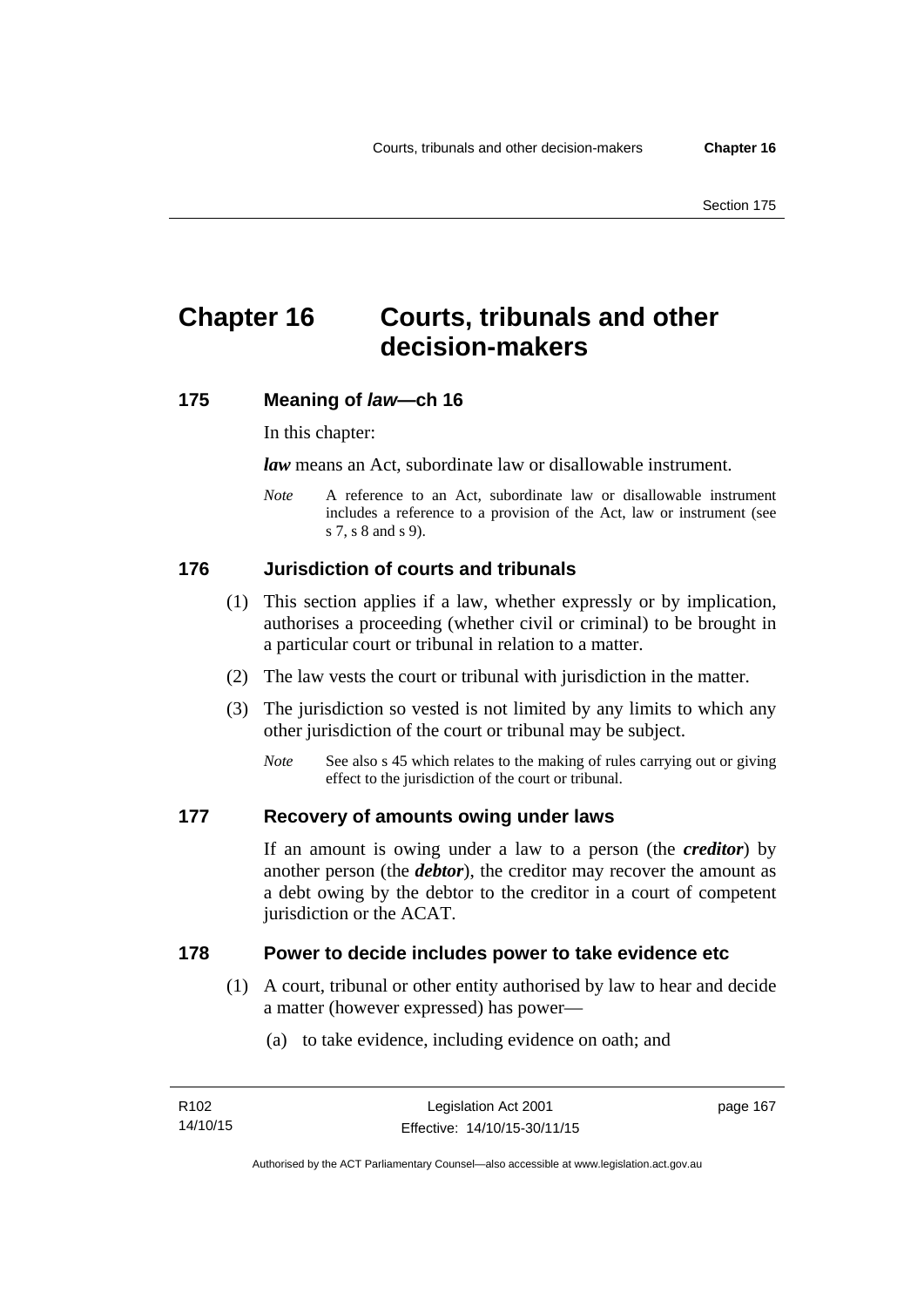- (b) to examine witnesses; and
- (c) to administer oaths to witnesses.
- (2) The court, tribunal or other entity may authorise a person to administer an oath to a witness.
- (3) This section does not limit any other power of the court, tribunal or other entity.

#### **179 Content of statements of reasons for decisions**

- (1) This section applies if a law requires a tribunal or other entity making a decision to give written reasons for the decision, whether the term 'reasons', 'grounds' or any other term is used.
- (2) The document giving the reasons must also set out the findings on material questions of fact and refer to the evidence or other material on which the findings were based.
- (3) This section is a determinative provision.
	- *Note* See s 5 for the meaning of determinative provisions, and s 6 for their displacement.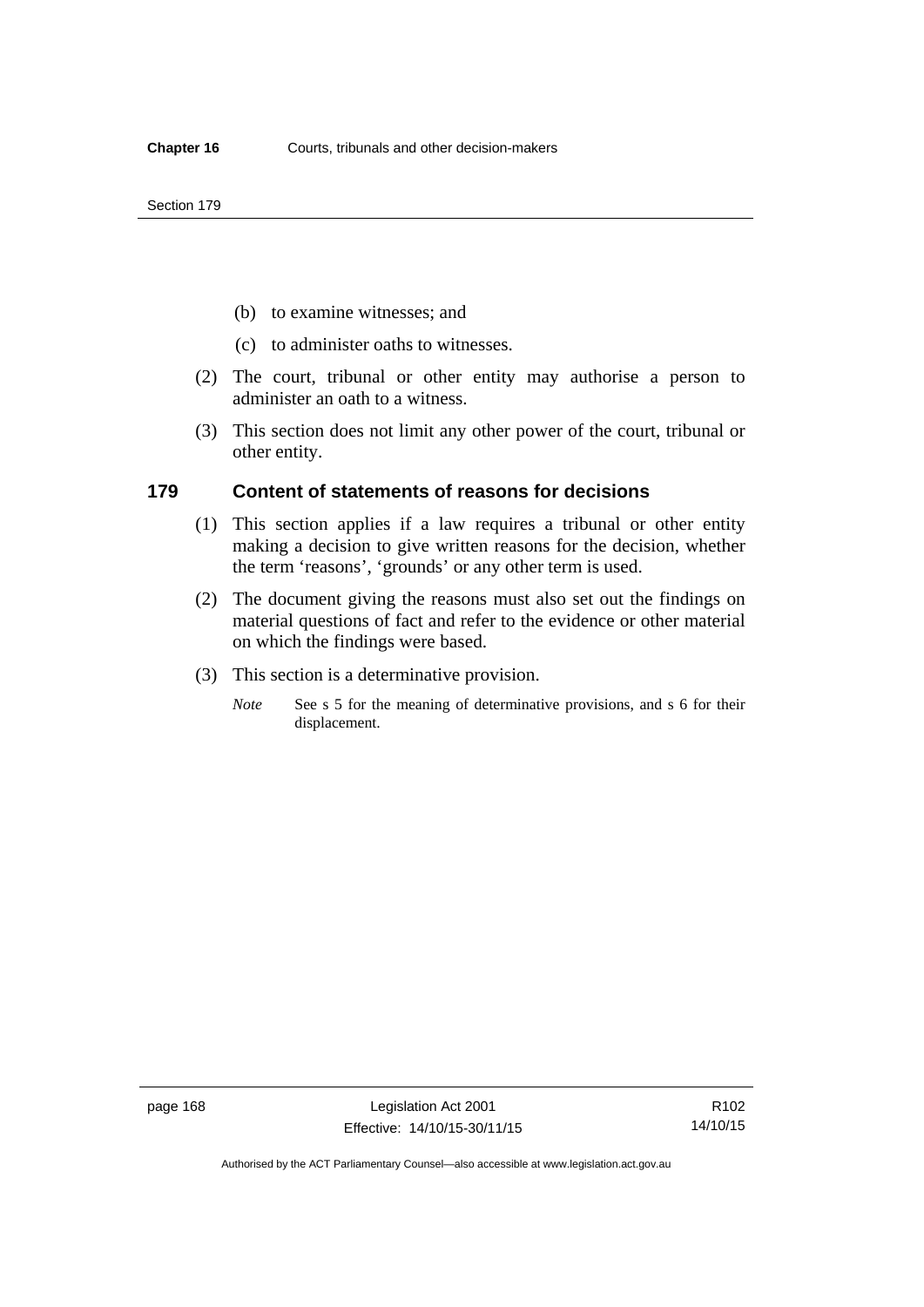## **180 Power to make decision includes power to reverse or change**

- (1) Power given by a law to make a decision includes power to reverse or change the decision.
- (2) The power to reverse or change the decision is exercisable in the same way, and subject to the same conditions, as the power to make the decision.

#### **Example**

If the power to include land in a special reserve is exercisable only on the resolution of the Legislative Assembly, the power to excise land from a special reserve is exercisable only on the resolution of the Assembly.

*Note* An example is part of the Act, is not exhaustive and may extend, but does not limit, the meaning of the provision in which it appears (see s 126 and s 132).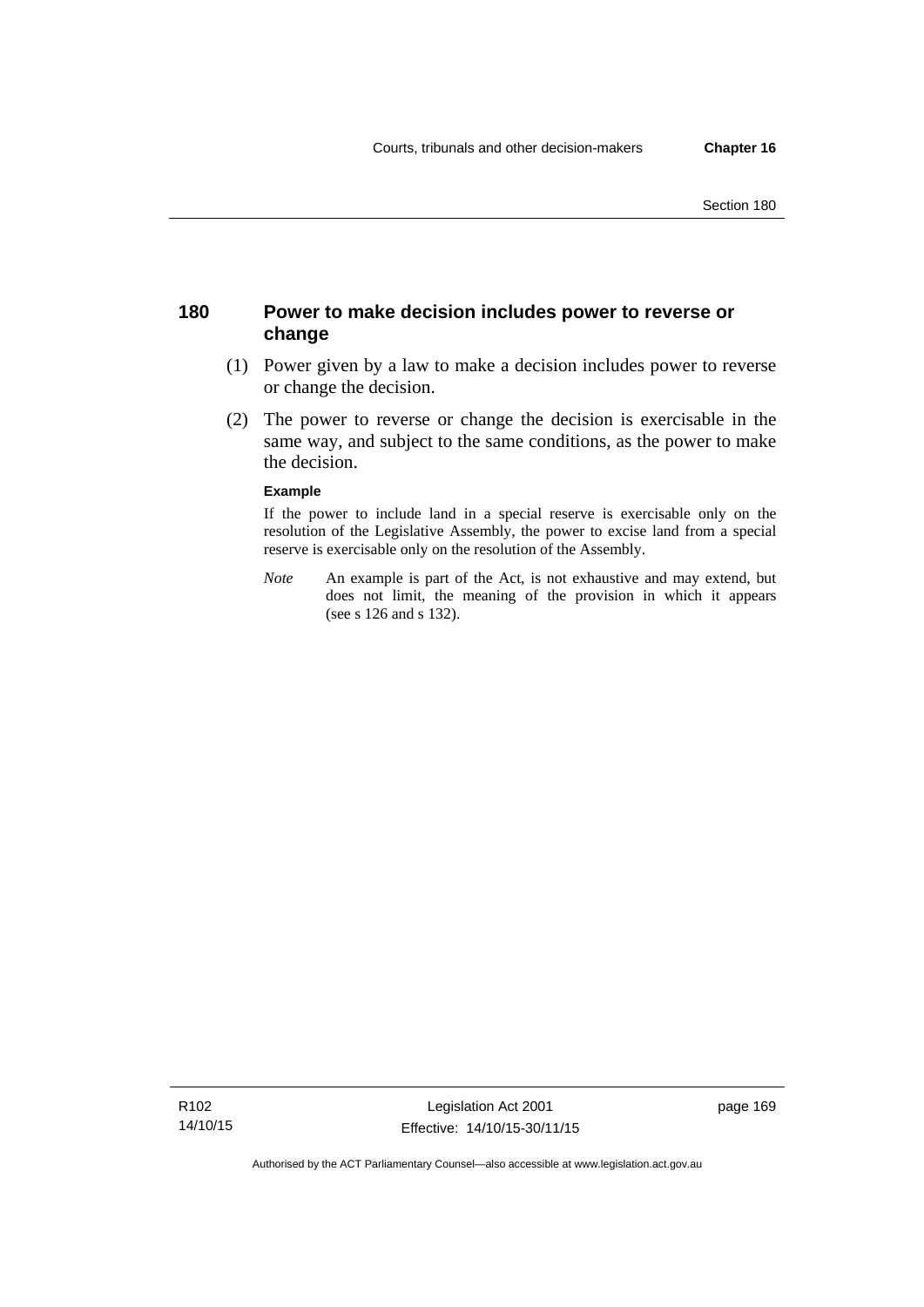# **Chapter 17 Entities and positions**

#### **182 Meaning of** *law***—ch 17**

In this chapter:

*law* means an Act or statutory instrument.

*Note* A reference to an Act or statutory instrument includes a reference to a provision of the Act or instrument (see s 7 and s 13).

## **183 Change of name of entity**

- (1) If a law changes the name of an entity established under a law, the entity continues in existence under the new name and its identity is not affected by the change.
- (2) If the name of an entity is changed, a reference in a law to the entity by its previous name is taken, after the change, to be a reference to the entity by its new name.
- (3) To remove any doubt, subsection (2) applies to all entities, whether or not in or for the Territory, including entities established under a law of another jurisdiction.
	- *Note Another jurisdiction* means the Commonwealth, a State, another Territory, the United Kingdom or New Zealand (see dict, pt 2).

### **184 Change in constitution of entity**

- (1) This section applies if a law changes how an entity established under a law is constituted.
- (2) The entity continues in existence as newly constituted and its identity is not affected by the change.
- (3) Without limiting subsection (2), the change does not affect—
	- (a) any function, right, privilege, liability or property of the entity; or

R102 14/10/15

Authorised by the ACT Parliamentary Counsel—also accessible at www.legislation.act.gov.au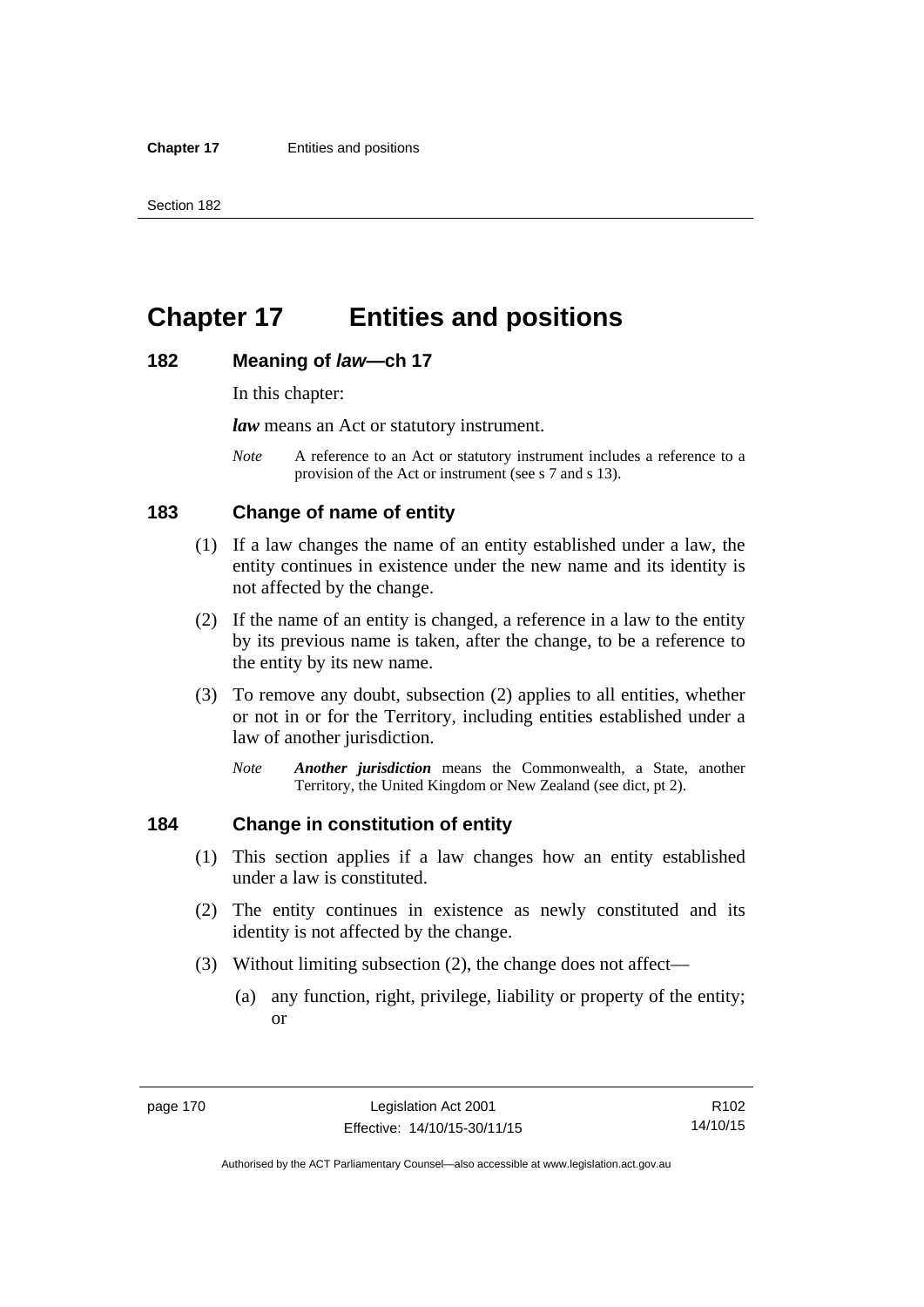- (b) the bringing of a proceeding, or the continuation of a proceeding, by or against the entity; or
- (c) the carrying out of an investigation or inquiry, or the continuation of an investigation or inquiry, in relation to anything done or not done by or in relation to the entity.
- *Note Function* is defined in the dictionary, pt 1 to include authority, duty and power.

# **184A References to entity**

- (1) In a law, a reference to an entity includes a reference to a person exercising a function of the entity, whether under a delegation, subdelegation or otherwise.
- (2) To remove any doubt, this section applies to all entities, whether or not in or for the Territory, including entities established under a law of another jurisdiction.

## **185 References to occupant of position**

- (1) In a law, a reference to the occupant of a position (however expressed) includes a reference to anyone for the time being occupying the position.
- (2) To remove any doubt, this section applies to all positions, whether or not in or for the Territory, including positions established under a law of another jurisdiction.
	- *Note* See s 200 (1) (Functions of occupants of positions) and defs *occupy* and *position* in the dictionary, pt 1.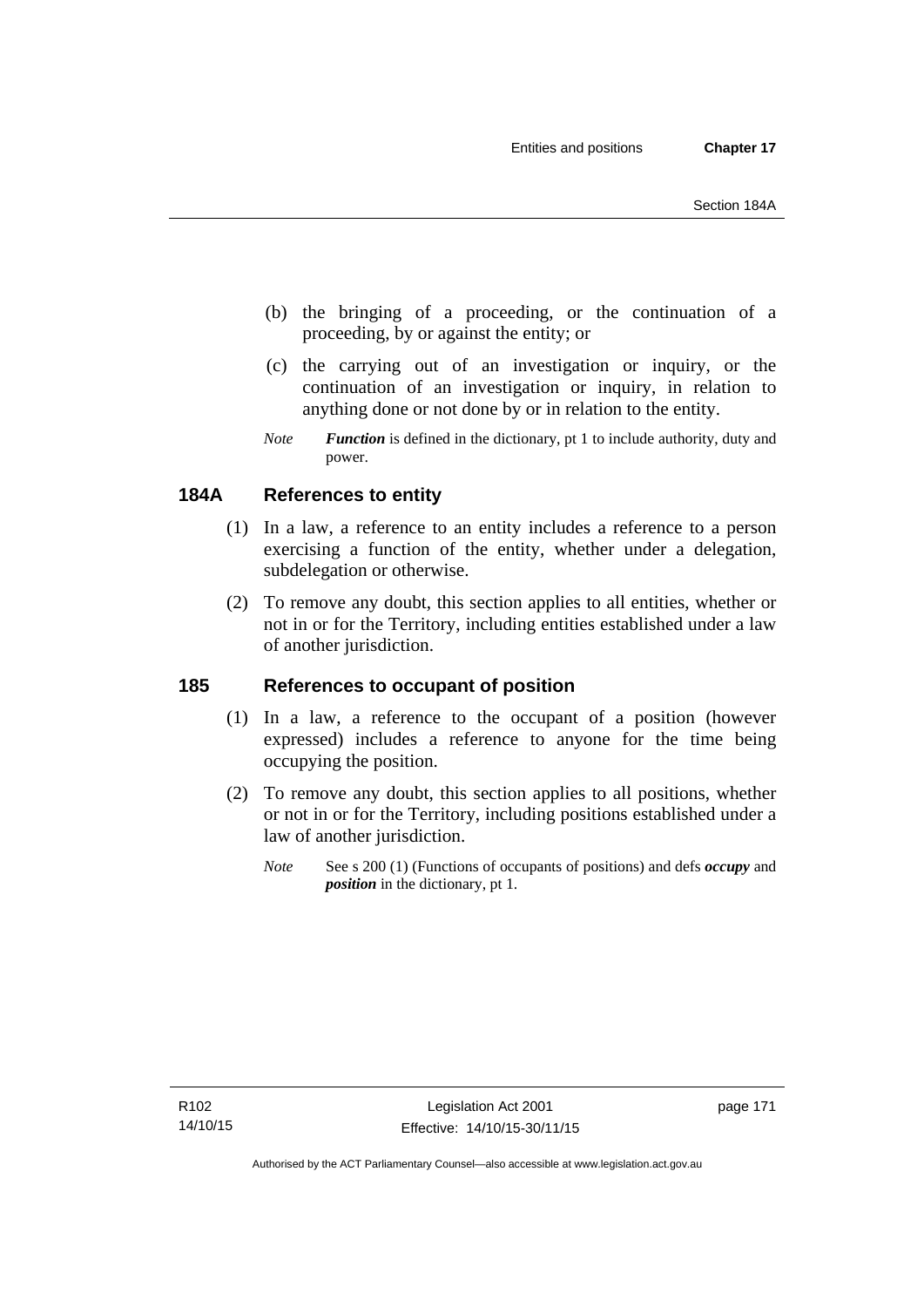## **186 Change of name of position**

- (1) If a law changes the name of a position established under a law, the position continues in existence under the new name and its identity is not affected by the change.
- (2) If the name of a position is changed, a reference in a law to the position by its previous name is taken, after the change, to be a reference to the position by its new name.
- (3) To remove any doubt, subsection (2) applies to all positions, whether or not in or for the Territory, including positions established under a law of another jurisdiction.

## **187 Chair and deputy chair etc**

- (1) If a law establishes a position of chair or chairperson of an entity, the chair or chairperson may be referred to as chairman, chairwoman, chairperson or chair.
- (2) If a law establishes a position of deputy chair or deputy chairperson of an entity, the deputy chair or deputy chairperson may be referred to as deputy chairman, deputy chairwoman, deputy chairperson or deputy chair.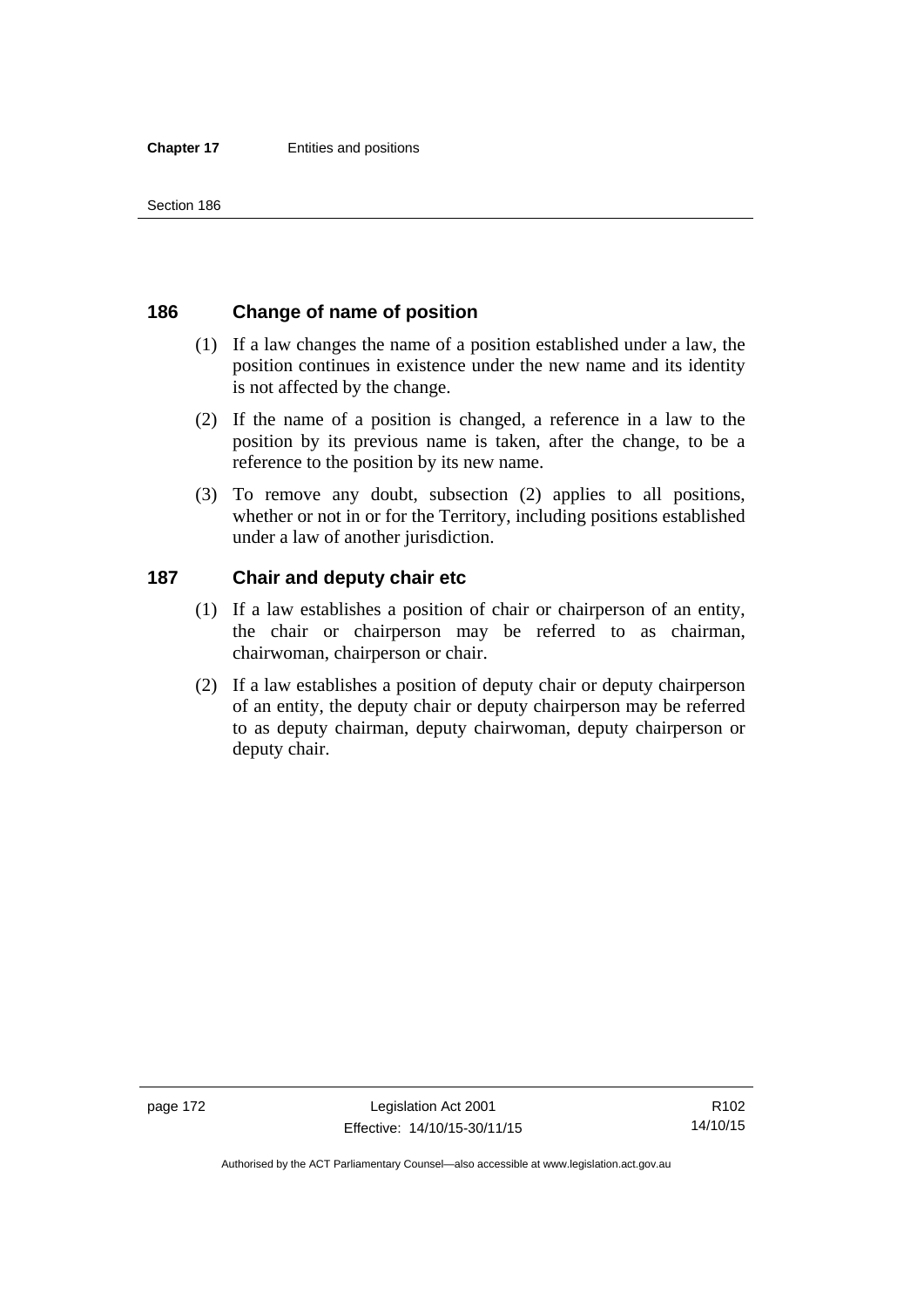# **Chapter 18 Offences**

*Note* See also s 133 to s 135 (which relate to penalty units and penalty provisions) and s 161 (Corporations liable to offences).

#### **188 Meaning of** *ACT law***—ch 18**

In this chapter:

*ACT law* means an Act or subordinate law.

*Note* A reference to an Act or subordinate law includes a reference to a provision of the Act or law (see s 7 and s 8).

### **189 Reference to offence includes reference to related ancillary offences**

A reference to an offence against an ACT law includes a reference to an offence against the [Criminal Code,](http://www.legislation.act.gov.au/a/2002-51) part 2.4 (Extensions of criminal responsibility) or section 717 (Accessory after the fact) that relates to the ACT law.

#### **Example**

X is the holder of a licence under the *Plant Development Act 2001* (hypothetical). The Plant Development Act, s 23 provides for the cancellation of a licence if a licence holder commits an offence against the Act. While his business premises are being inspected, X incites an employee to obstruct the inspector. As a result, the employee obstructs the inspector (which is an offence against the Act). X is later convicted of the offence of incitement against the [Criminal Code](http://www.legislation.act.gov.au/a/2002-51), s 47 (which is an offence in the [Criminal Code,](http://www.legislation.act.gov.au/a/2002-51) pt 2.4). Because of the Legislation Act, s 189, X is taken to have committed an offence against the Plant Development Act and is therefore liable to have his licence cancelled.

*Note 1* The result would be the same if X had been convicted of conspiracy relating to the offence of obstruction in the Plant Development Act.

> Apart from the Legislation Act, s 189, the following offences in the [Criminal Code,](http://www.legislation.act.gov.au/a/2002-51) pt 2.4 could also apply to the offence in the Plant Development Act:

- attempt (s 44 (Attempt))
- aiding and abetting (s 45 (Complicity and common purpose)).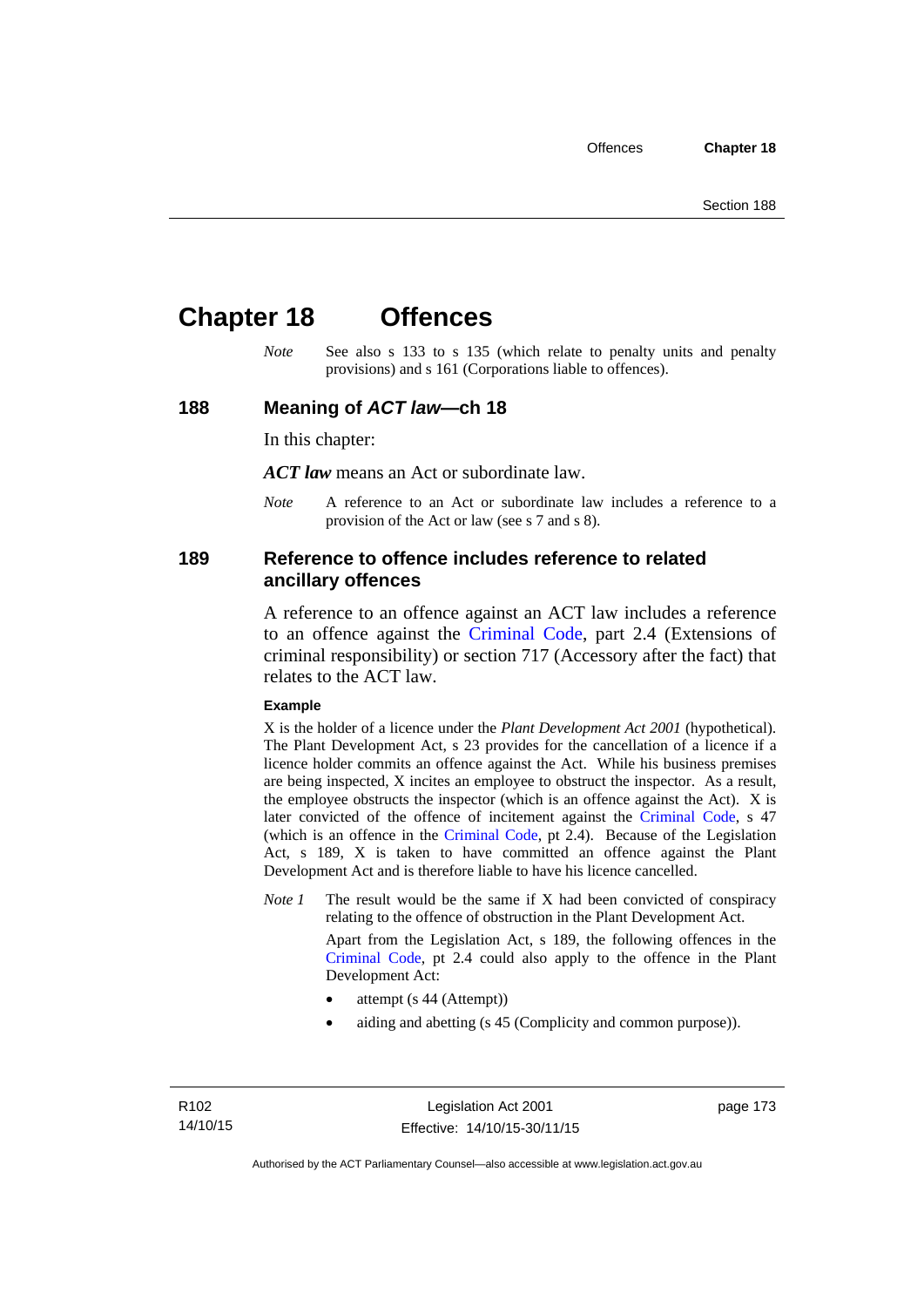*Note 2* An example is part of the Act, is not exhaustive and may extend, but does not limit, the meaning of the provision in which it appears (see s 126 and s 132).

#### **190 Indictable and summary offences**

- (1) An offence is an *indictable offence* if—
	- (a) it is punishable by imprisonment for longer than 2 years; or
	- (b) it is declared by an ACT law to be an indictable offence.
- (2) An *indictable offence* includes an indictable offence that is or may be dealt with summarily.
- (3) Any other offence is a *summary offence* and is punishable on summary conviction.

### **191 Offences against 2 or more laws**

- (1) If an act or omission by a person is an offence against 2 or more ACT laws, the person may be prosecuted for and convicted of any of the offences, but is not liable to be punished more than once for the act or omission.
- $(2)$  If—
	- (a) an act or omission by a person is an offence against both an ACT law and a law of another jurisdiction; and
	- (b) the person has been punished for the offence against the law of the other jurisdiction;

the person is not liable to be punished for the offence against the ACT law.

R102 14/10/15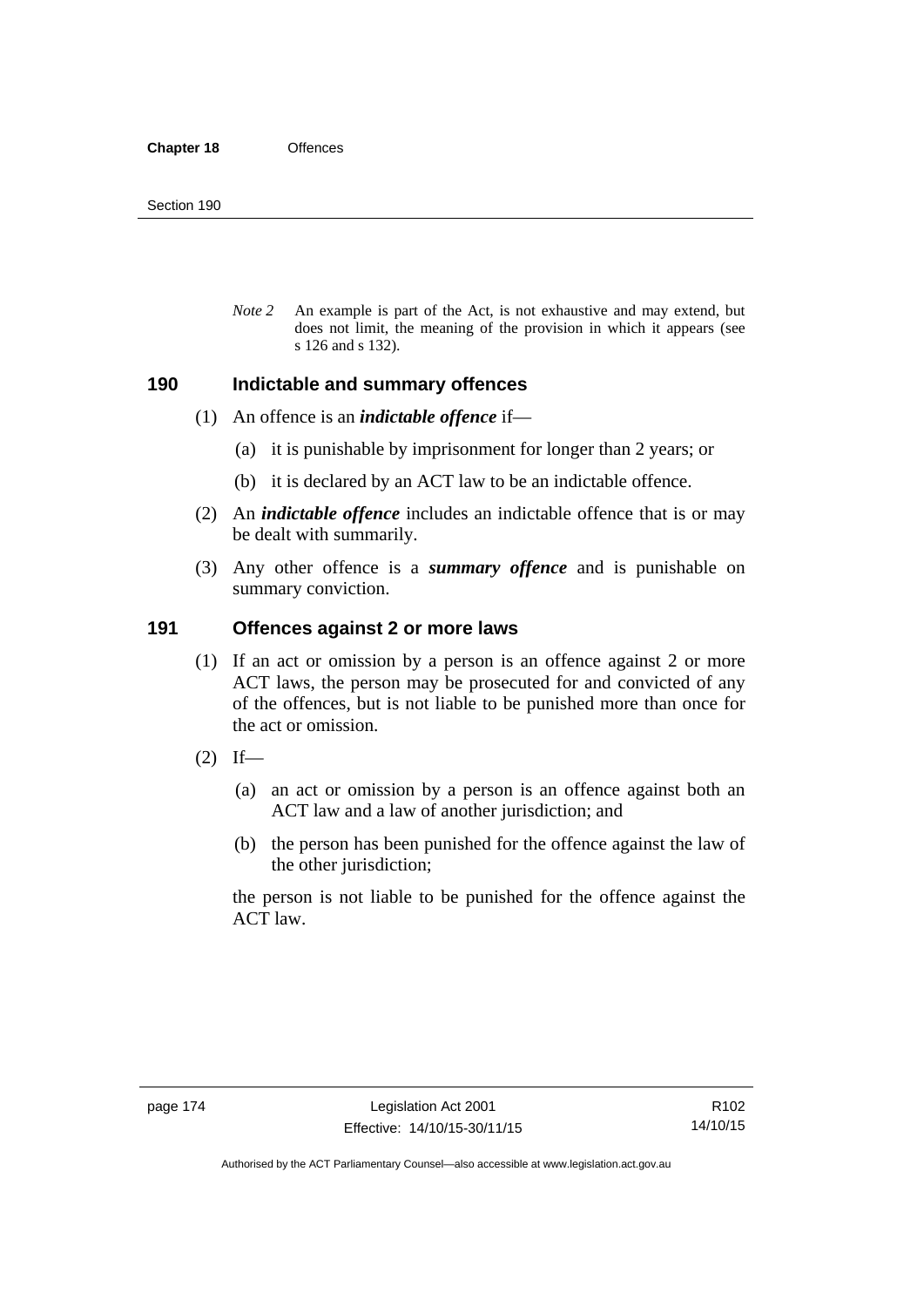## **192 When must prosecutions begin?**

- (1) A prosecution for the following offences against an ACT law may be begun at any time:
	- (a) an offence by an individual punishable by imprisonment for longer than 6 months;
	- (b) an offence by a corporation punishable by a prescribed fine;
		- *Note* See s 161 for the fines that may be imposed on a corporation for offences punishable only by imprisonment.
	- (c) an aiding and abetting offence by an individual in relation to an offence by a corporation punishable by a prescribed fine.
- (2) A prosecution for any other offence against an ACT law must be begun not later than—
	- (a) 1 year after the day of commission of the offence; or
	- (b) if an ACT law provides for another period—that period.
- (3) However, if a coroner's inquest or inquiry, or an inquiry under the *[Inquiries Act 1991](http://www.legislation.act.gov.au/a/1991-2)* or the *[Royal Commissions Act 1991](http://www.legislation.act.gov.au/a/1991-1)*, is held into a matter that discloses or is otherwise found to relate to an offence mentioned in subsection (2), a prosecution for the offence may be begun not later than 1 year after the day when—
	- (a) the coroner's report is made; or
	- (b) the report of the board of inquiry or royal commission is given to the Chief Minister.
- (4) In this section:

*aiding and abetting offence* means an offence against the [Criminal](http://www.legislation.act.gov.au/a/2002-51)  [Code](http://www.legislation.act.gov.au/a/2002-51), section 45 (Complicity and common purpose).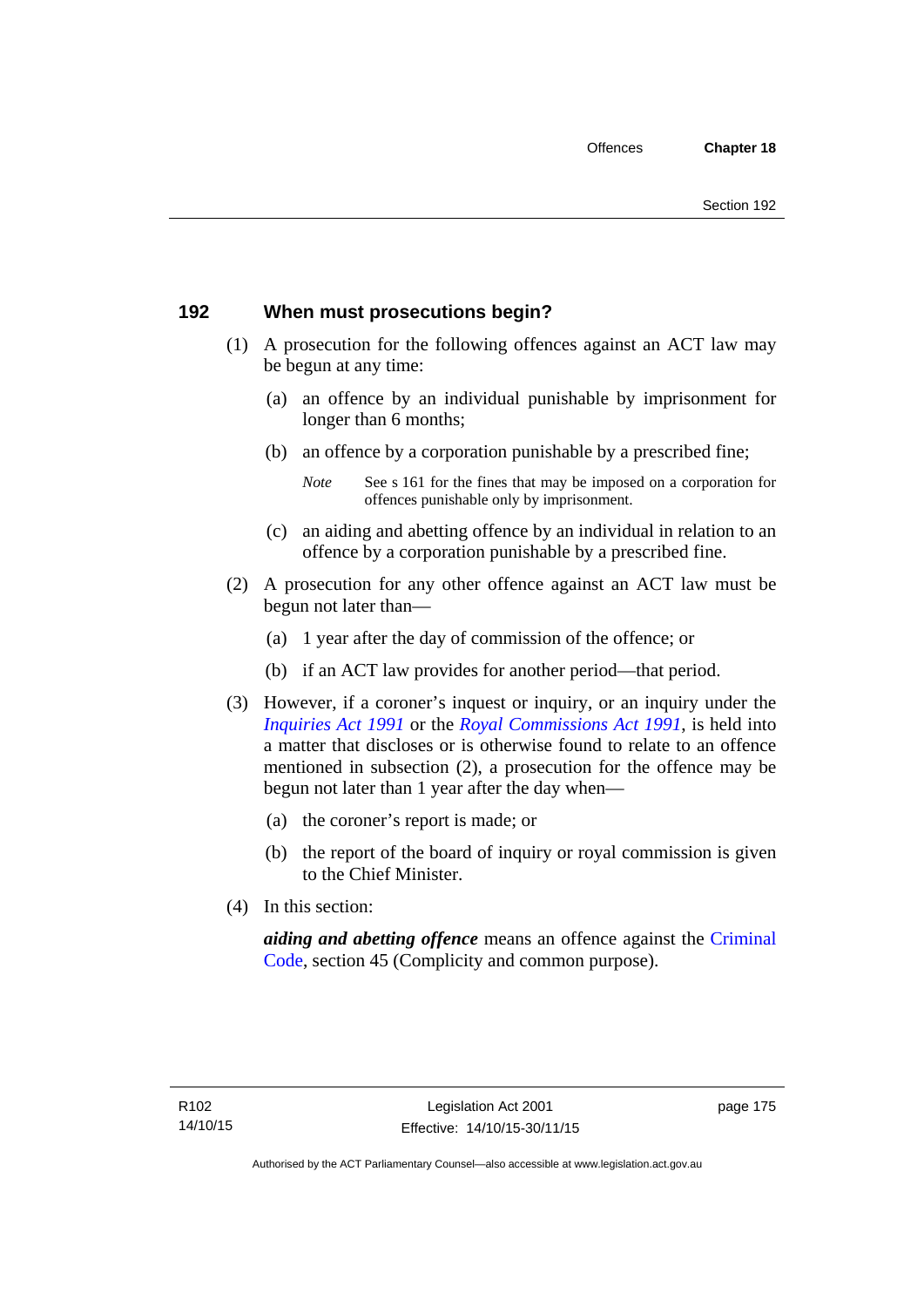*prescribed fine*, for an offence, means—

- (a) if the penalty for the offence is expressed in penalty units— 100 penalty units or more; or
- (b) if the penalty for the offence is expressed as an amount of money—\$50 000 or more.

## **193 Continuing offences**

- (1) This section applies to a requirement to do an act if—
	- (a) the act is required to be done under an ACT law within a particular period or before a particular time; and
	- (b) failure to comply with the requirement is an offence against the law.
- (2) A person who fails to comply with the requirement commits an offence for each day until the act is done.
- (3) A day mentioned in subsection (2) includes any day of conviction for an offence and any later day.

*Note* See also s 152 (Continuing effect of obligations).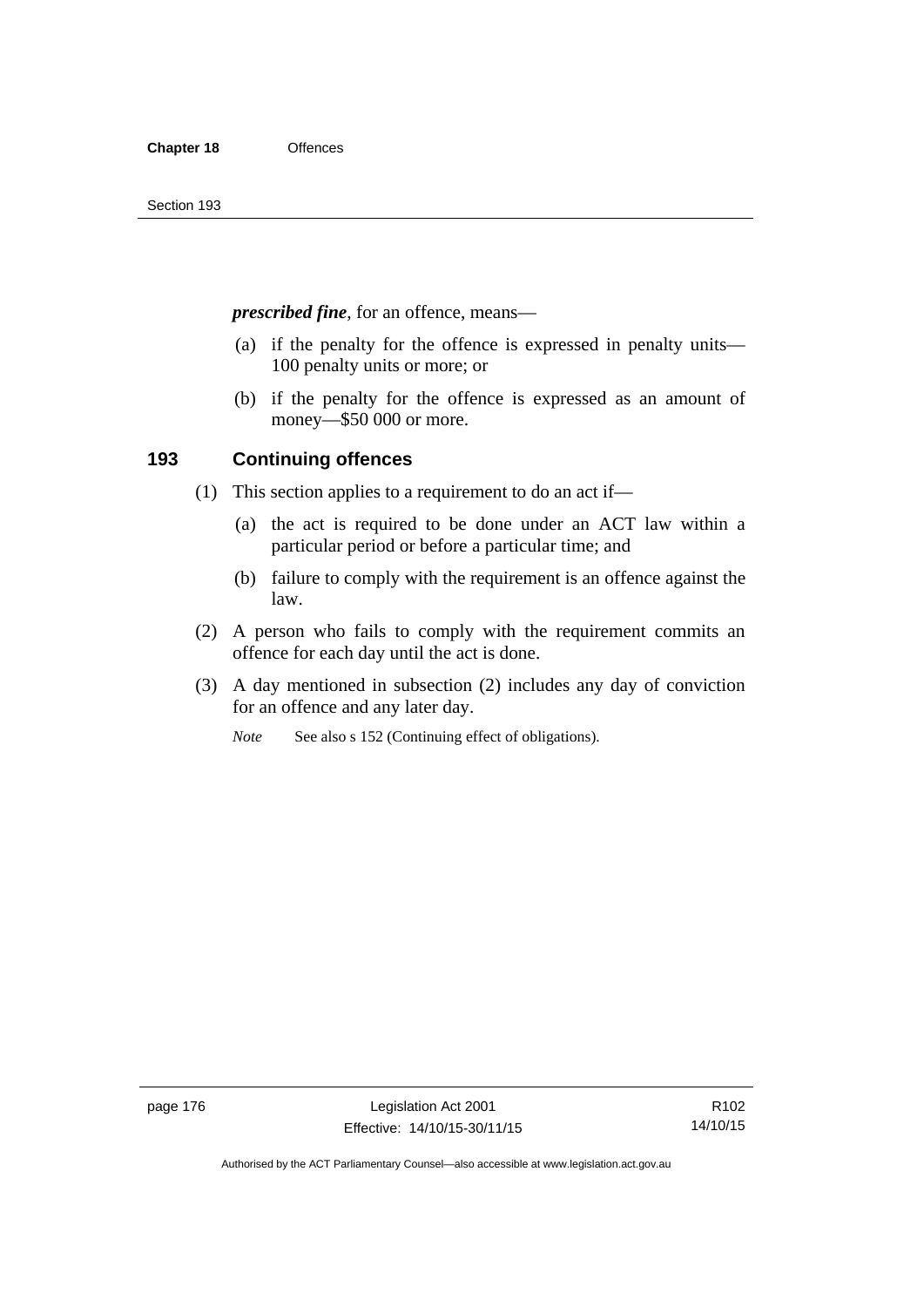# **Chapter 19 Administrative and machinery provisions**

# Part 19.1 **Introductory**

#### **195 Meaning of** *law***—ch 19**

In this chapter:

*law* means an Act, subordinate law or disallowable instrument.

*Note* A reference to an Act, subordinate law or disallowable instrument includes a reference to a provision of the Act, law or instrument (see s 7, s 8 and s 9).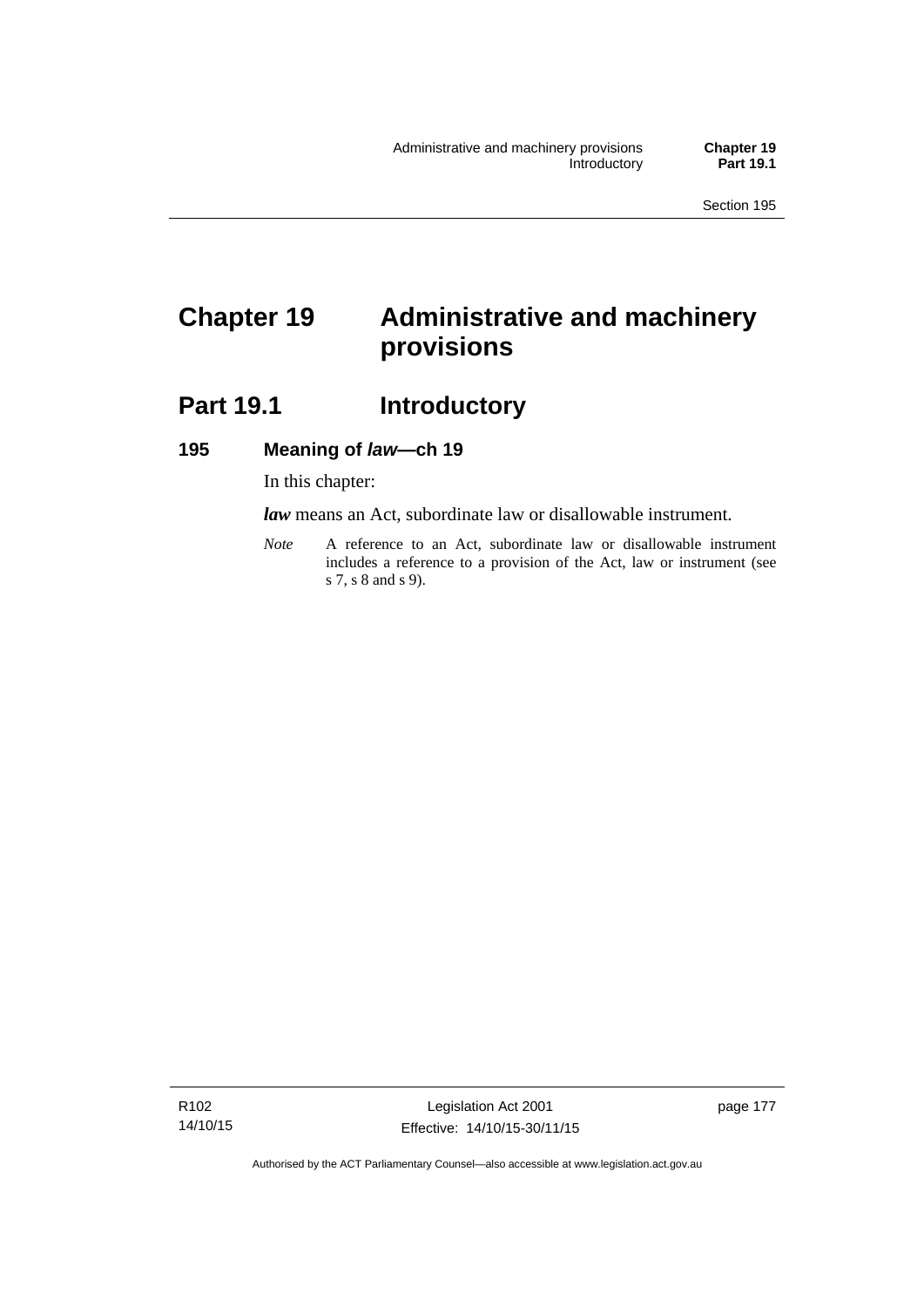# **Part 19.2 Functions**

*Note Function* is defined in the dictionary, pt 1 to include authority, duty and power.

## **196 Provision giving function gives power to exercise function**

 (1) A provision of a law that gives a function to an entity also gives the entity the powers necessary and convenient to exercise the function.

*Note Entity* and *exercise*—see the dictionary, pt 1.

 (2) The powers given to the entity under subsection (1) are in addition to any other powers of the entity under the law.

## **197 Statutory functions may be exercised from time to time**

If a law gives a function to an entity, the function may be exercised from time to time.

*Note* See also s 42 (3) (Power to make statutory instruments).

## **199 Functions of bodies**

 (1) If a law authorises or requires a body to exercise a function, it may do so by resolution.

*Note Body*—see the dictionary, pt 1.

- (2) To remove any doubt, subsection (1) applies in relation to a function even though a law authorises or requires the function to be exercised in writing.
- (3) If a law authorises or requires a signature by a person and the person is a body, the signature of a person authorised by the body for the purpose is taken to be the signature of the body.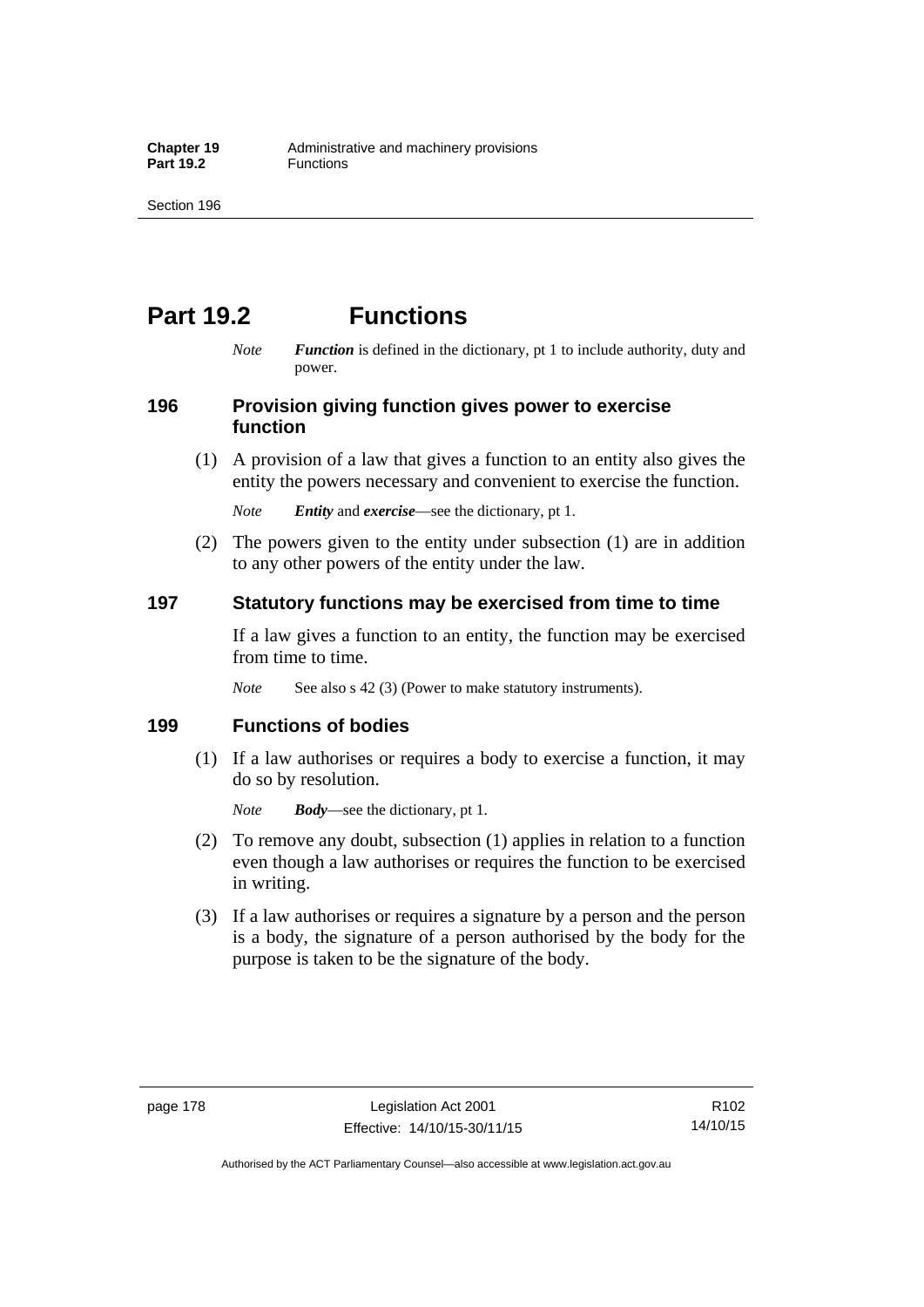(4) If a law gives a function to a body, the function may be exercised by the body as constituted for the time being.

#### **Example**

The ACT Conference Organisers Registration Board is a statutory body consisting of 5 members. At a meeting of the board it is agreed to exempt a conference organiser from registration on certain conditions. On the day after the meeting, 1 of the members of the board (X) resigns and another person (Y) is appointed to the board in  $X$ 's place. At the next meeting of the board, the board considers additional information submitted by the conference organiser and agrees to amend the conditions of exemption. Because of s (4), the board's ability to use its power of exemption is not affected by a change in the membership of the board.

- *Note* An example is part of the Act, is not exhaustive and may extend, but does not limit, the meaning of the provision in which it appears (see s 126 and s 132).
- (5) The exercise of the function is not affected only because of vacancies in the body's membership.
- (6) Subsections (4) and (5) do not affect any quorum requirement applying to the body.

#### **Example**

The Act establishing the board mentioned in the example to s (4) provides that the quorum for a meeting of the board is the chair or deputy chair and 2 other members. If the quorum requirement was complied with at each meeting mentioned in the example, the result mentioned in the example would be the same whether or not X attended the first meeting and whether or not Y attended the second meeting.

- (7) If a body as constituted for the time being does something in exercise of a function given to the body under a law, the effect of the thing done by the body does not end only because the membership of the body changes.
	- *Note* See also s 211 (Appointment not affected by appointer changes), s 224 (Acting appointment not affected by appointer changes), and s 241 (Delegation not affected by appointer changes).
- (8) Subsection (7) does not prevent the thing done by the body being ended or changed by the body as subsequently constituted for the time being.

page 179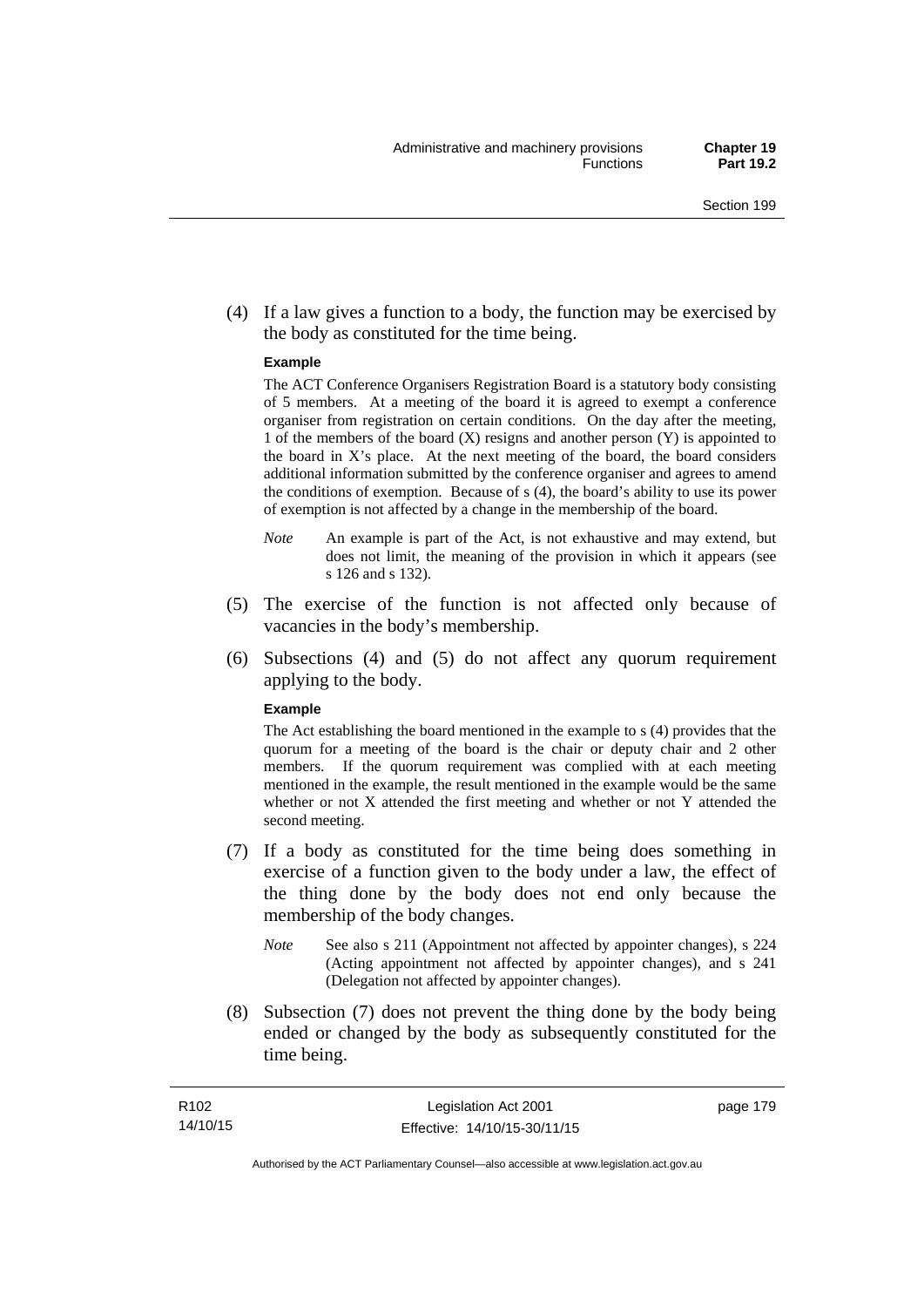### **200 Functions of occupants of positions**

- (1) If a law gives a function to the occupant of a position, the function may be exercised by the person for the time being occupying the position.
	- *Note* See s 185 (References to occupant of position) and dictionary, pt 1, defs *occupy* and *position*.
- (2) If the person for the time being occupying a position does something in exercise of a function given to the occupant of the position under a law, the thing done by the person does not end only because the person ceases to be the occupant of the position.
	- *Note* See also s 211 (Appointment not affected by appointer changes), s 224 (Acting appointment not affected by appointer changes), and s 241 (Delegation not affected by appointer changes).
- (3) Subsection (2) does not prevent the thing done by the person being ended or changed by any person subsequently occupying the position for the time being.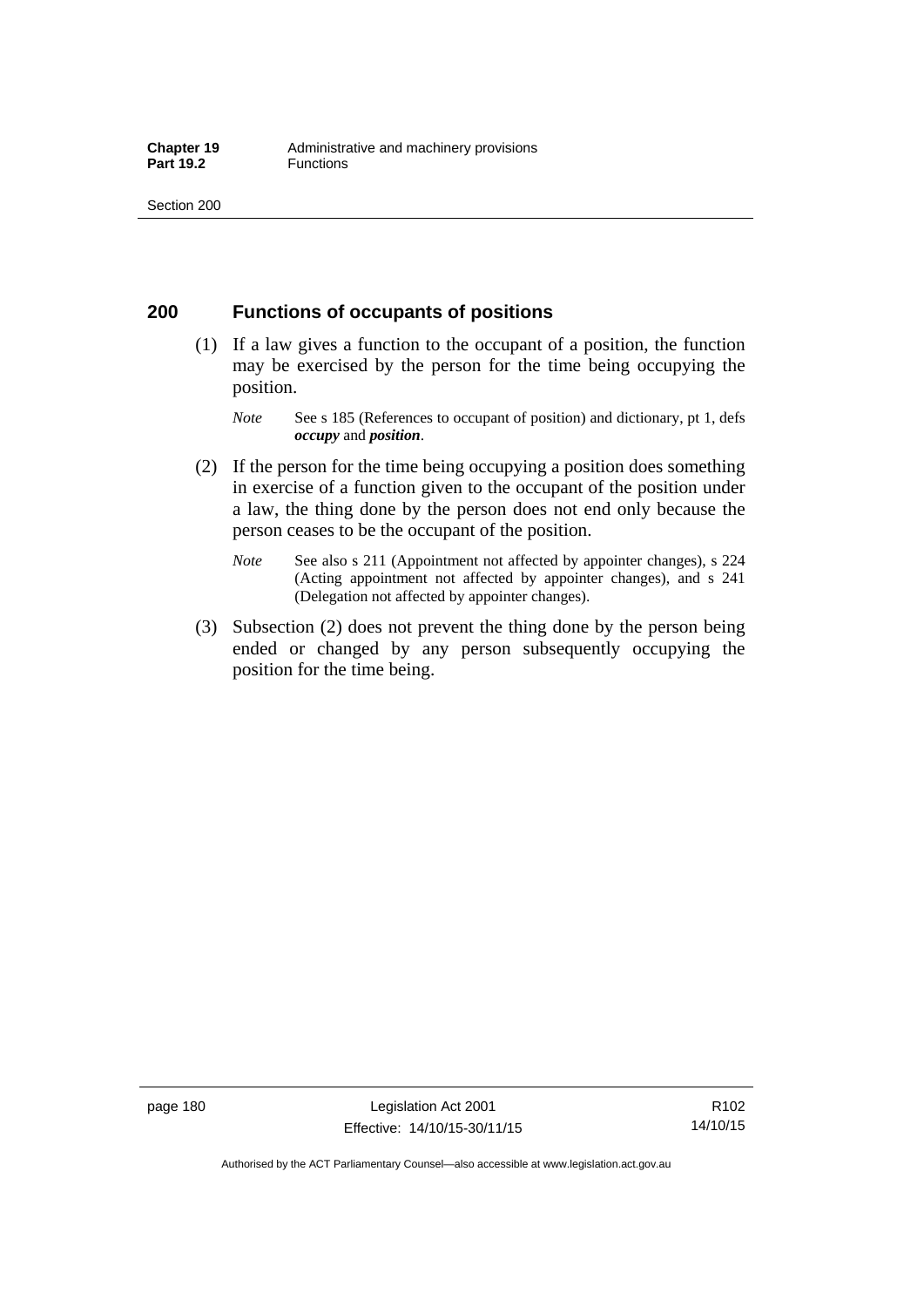# **Part 19.3 Appointments**

# **Division 19.3.1 Appointments—general**

*Note* Certain statutory appointments made by a Minister require consultation with a Legislative Assembly committee and are disallowable (see div 19.3.3 (Appointments—Assembly consultation)).

## **205 Application—div 19.3.1**

This division applies if a law authorises or requires an entity (the *appointer*) to appoint a person—

- (a) to a position under a law; or
- (b) to exercise a function or do anything else under a law.
- *Note Function* is defined in the dictionary, pt 1 to include authority, duty and power.

## **206 Appointments must be in writing etc**

- (1) An appointment must be made, or evidenced, by writing (the *instrument of appointment*) signed by the appointer.
- (2) If a law provides for a maximum or minimum period of appointment, the instrument of appointment must state the period for which the appointment is made.

#### **Examples—stated appointment periods**

- 1 2 years
- 2 until age 65
- *Note* An example is part of the Act, is not exhaustive and may extend, but does not limit, the meaning of the provision in which it appears (see s 126 and s 132).

#### **207 Appointment may be by name or position**

- (1) The appointer may make an appointment by—
	- (a) naming the person appointed; or

page 181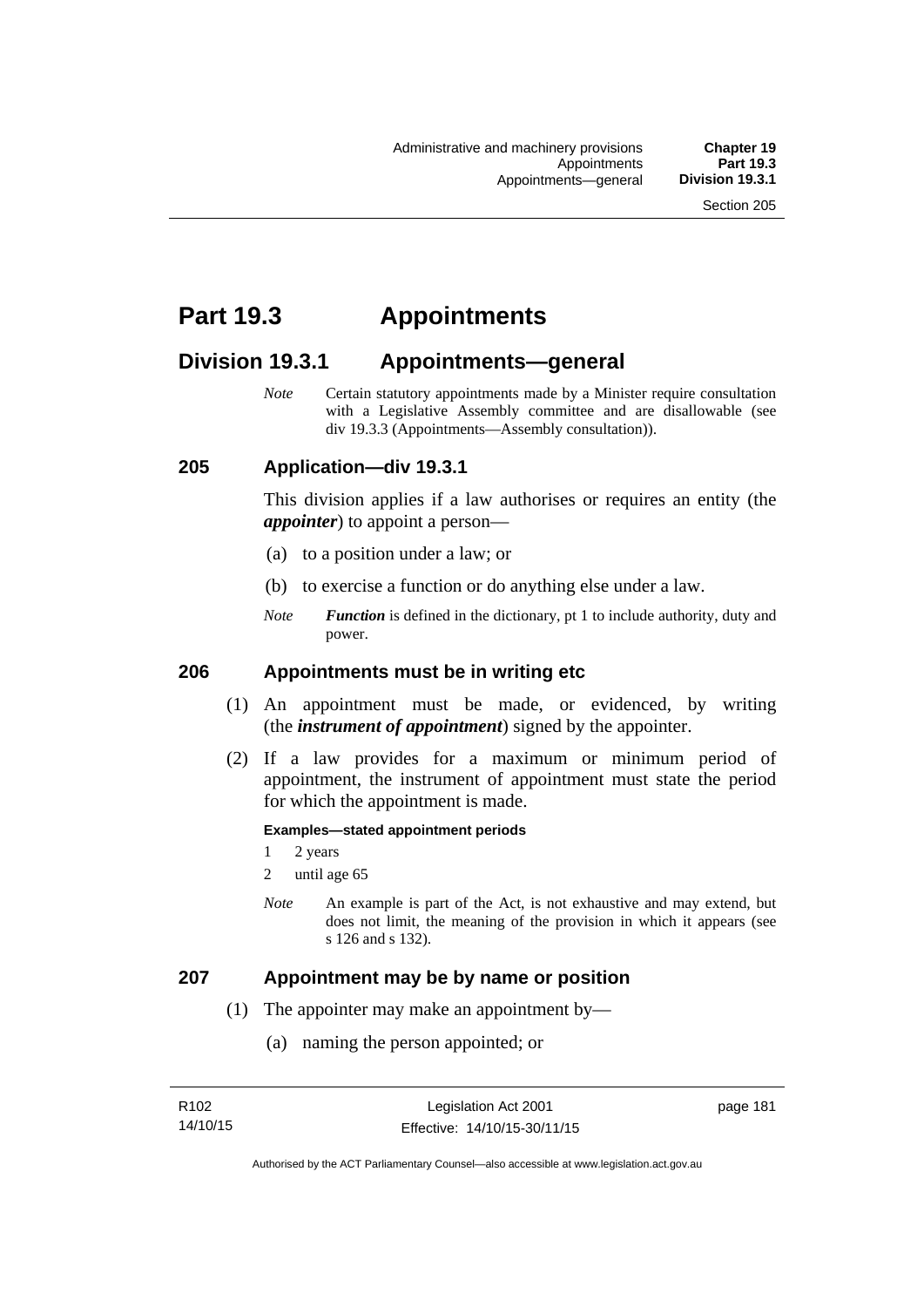Section 208

- (b) nominating the occupant of a position (however described), at a particular time or from time to time.
- (2) For this division, the person named, or the occupant of the position nominated, is the *appointee*.

## **208 Power of appointment includes power to suspend etc**

- (1) The appointer's power to make the appointment includes the power—
	- (a) to suspend the appointee, and end the suspension; or
	- (b) to end the appointment, and appoint someone else or reappoint the appointee if the appointee is eligible to be appointed to the position; or
	- (c) to reappoint the appointee if the appointee is eligible to be appointed to the position.
- (2) The power to suspend the appointee, end the appointment or reappoint the appointee is exercisable in the same way, and subject to the same conditions, as the power to make the appointment.

#### **Example**

If the appointment power is exercisable only on the recommendation of a body, the power to suspend, end the appointment or reappoint is exercisable only on the recommendation of the body.

*Note* An example is part of the Act, is not exhaustive and may extend, but does not limit, the meaning of the provision in which it appears (see s 126 and s 132).

## **209 Power of appointment includes power to make acting appointment**

 (1) If the appointer's power is the power to make an appointment to a position, the power to make the appointment also includes power to appoint a person, or 2 or more people, to act in the position—

page 182 Legislation Act 2001 Effective: 14/10/15-30/11/15

R102 14/10/15

Authorised by the ACT Parliamentary Counsel—also accessible at www.legislation.act.gov.au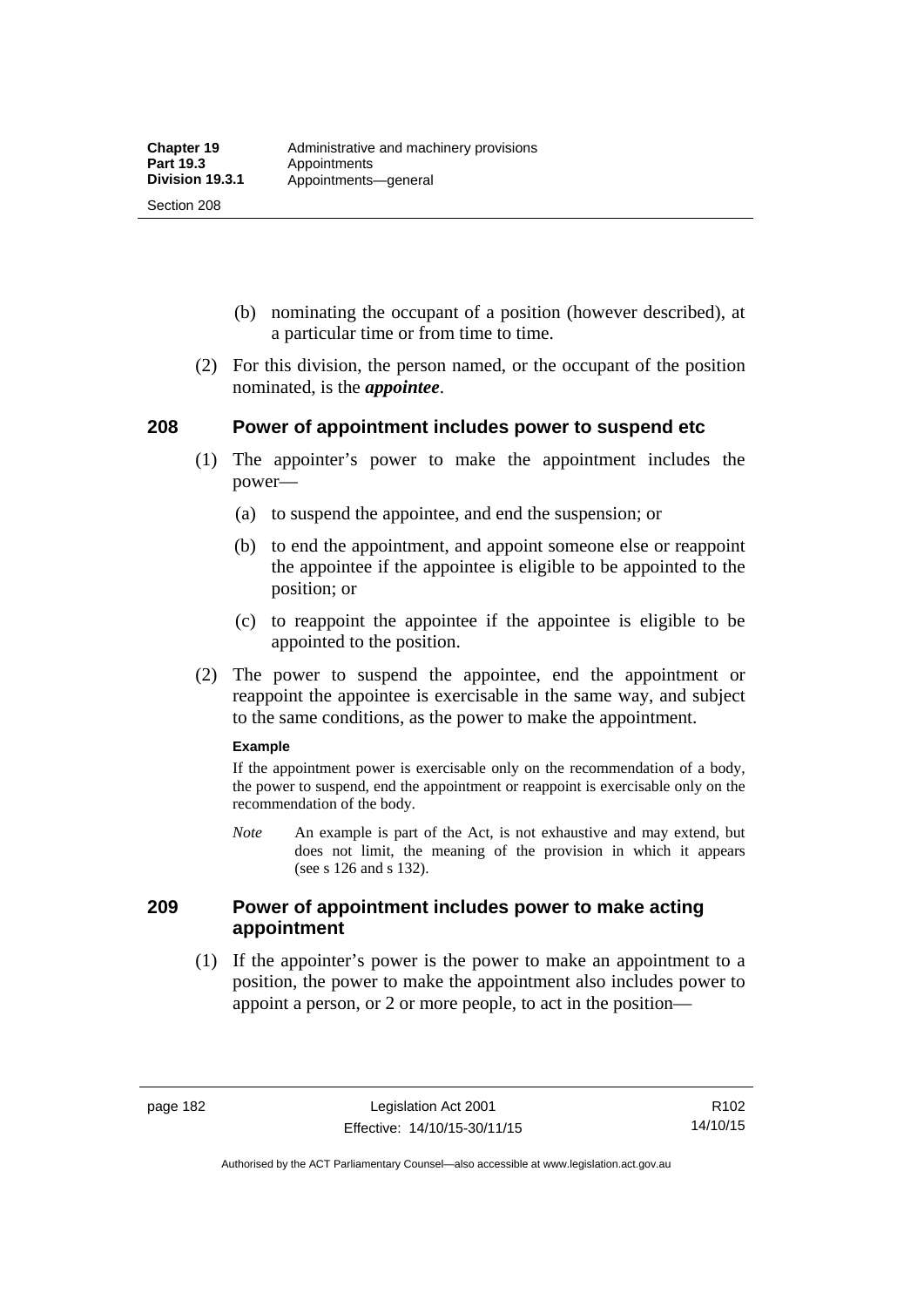- (a) during any vacancy, or all vacancies, in the position, whether or not an appointment has previously been made to the position; or
- (b) during any period, or all periods, when the appointee cannot for any reason exercise functions of the position.

#### **Examples—par (b)**

- 1 the appointee is ill or on leave
- 2 the appointee is acting in another position
- 3 the appointee is outside the ACT or Australia
- *Note 1 Function* is defined in the dictionary, pt 1 to include authority, duty and power.
- *Note 2* An example is part of the Act, is not exhaustive and may extend, but does not limit, the meaning of the provision in which it appears (see s 126 and s 132).
- (2) The power to appoint a person to act is exercisable in the same way, and subject to the same conditions, as the power to make the appointment.

#### **Example**

If the appointment power is exercisable only on the recommendation of a body, the power to appoint a person to act is exercisable only on the recommendation of the body.

- (3) Without limiting subsection (2), if the law (or another law) requires—
	- (a) the appointee to hold a qualification; or
	- (b) the appointer (or someone else) to be satisfied about the appointee's suitability (whether in terms of knowledge, experience, character or any other personal quality) before appointing the appointee to the position;

a person may only be appointed to act in the position if the person holds the qualification or the appointer (or other person) is satisfied about the person's suitability.

page 183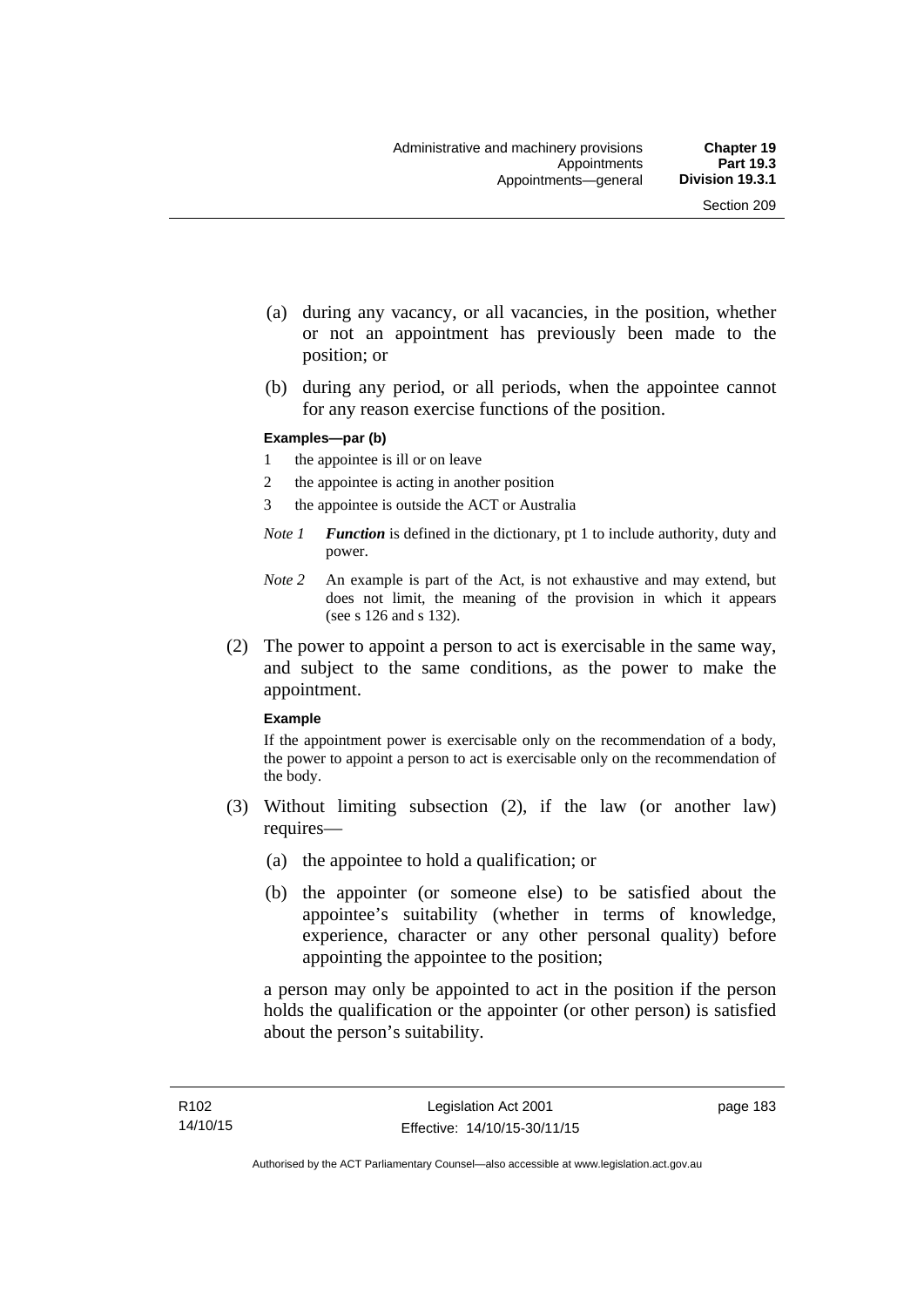Section 210

#### **Examples**

- 1 If an Act requires the appointee to be a magistrate, a person can be appointed to act in the position only if the person is a magistrate.
- 2 If a regulation requires the appointee to be a lawyer of at least 5 years standing, a person can be appointed to act in the position only if the person is a lawyer of at least 5 years standing.
- 3 If an Act requires the appointee to have, in the Executive's opinion, appropriate expertise, training or experience in relation to the needs of a particular group of people, a person can be appointed to act in the position only if the person has, in the Executive's opinion, that expertise, training or experience.

## **210 Resignation of appointment**

- (1) An appointment ends if the appointee resigns by signed notice of resignation given to the appointer.
- (2) However, if the appointer is the Executive, the notice of resignation may be given to a Minister.

## **211 Appointment not affected by appointer changes**

- (1) If the appointer is a body, an appointment made by the body does not end only because the membership of the body changes.
- (2) If the appointer is the person for the time being occupying a position, an appointment made by the person does not end only because the person ceases to be the occupant of the position.
- (3) This section does not limit the following sections:
	- section 199 (Functions of bodies)
	- section 200 (Functions of occupants of positions).

### **212 Appointment not affected by defect etc**

An appointment, or anything done under an appointment, is not invalid only because of a defect or irregularity in or in relation to the appointment.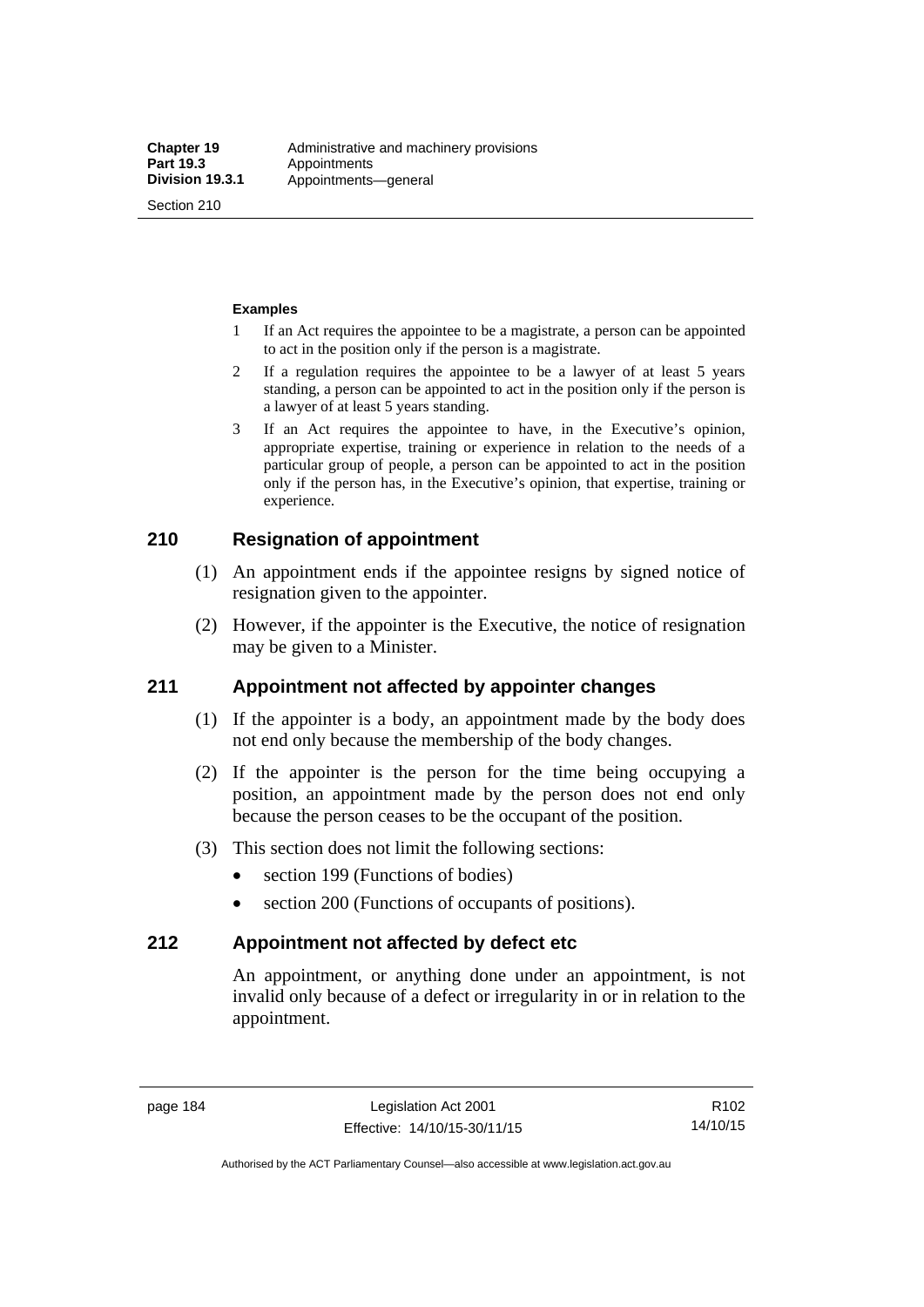# **Division 19.3.2 Acting appointments**

## **215 Application—div 19.3.2**

This division applies if a law gives an entity (the *appointer*) power to appoint a person to act in a position under a law.

## **216 Acting appointments must be in writing etc**

- (1) An acting appointment must be made, or evidenced, by writing (the *instrument of appointment*) signed by the appointer.
- (2) If a law provides for a maximum or minimum period of appointment, the instrument of appointment must state the period for which the acting appointment is made.

#### **Examples—stated appointment periods**

- 1 1 year
- 2 until 31 December 2002 (a period of 9 months)
- *Note 1* See also s 219 (Appointer may decide terms of acting appointment etc) and s 221 (How long does an acting appointment operate?)
- *Note 2* An example is part of the Act, is not exhaustive and may extend, but does not limit, the meaning of the provision in which it appears (see s 126 and s 132).

## **217 Acting appointment may be made by name or position**

- (1) The appointer may make an acting appointment by—
	- (a) naming the person appointed; or
	- (b) nominating the occupant of a position (however described), at a particular time or from time to time.
- (2) For this division, the person named, or the occupant of the position nominated, is the *appointee*.

*Note* A power to make an appointment includes power to make an acting appointment (see s 209).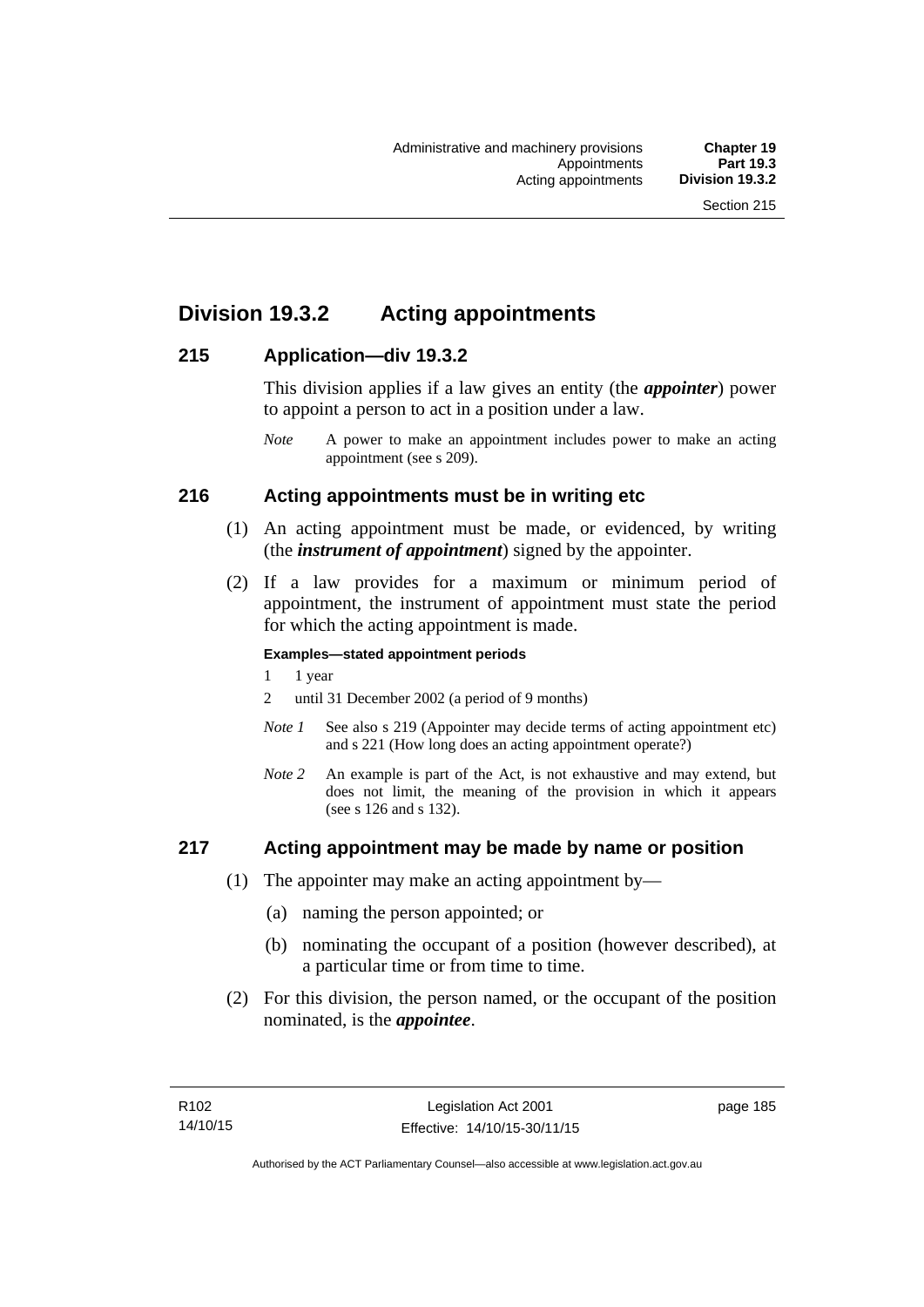Section 218

## **218 Instrument may provide when acting appointment has effect etc**

The instrument making or evidencing the acting appointment may provide that the appointment has effect only in stated circumstances or subject to stated conditions or limitations.

#### **Examples**

- 1 The instrument relating to a standing (or dormant) acting appointment for a position provides that when the substantive occupant of the position (Y) is overseas X may act in the position, but may exercise stated powers of the position only with Y's approval.
- 2 X is appointed to act in Y's position if Y is out of the ACT and a declaration of acute fire danger is published under the *ABC Act 2000*.
- *Note* An example is part of the Act, is not exhaustive and may extend, but does not limit, the meaning of the provision in which it appears (see s 126 and s 132).

# **219 Appointer may decide terms of acting appointment etc**

- (1) The appointer may—
	- (a) decide the terms of the acting appointment, including any remuneration and allowances; and
	- (b) end the appointment at any time.

#### **Example—par (b)**

A appoints  $X$  to act in a position for 10 months. Two months after  $X$  begins to act, A ends the appointment.

- *Note 1* See also s 221 (How long does an acting appointment operate?)
- *Note 2* An example is part of the Act, is not exhaustive and may extend, but does not limit, the meaning of the provision in which it appears (see s 126 and s 132).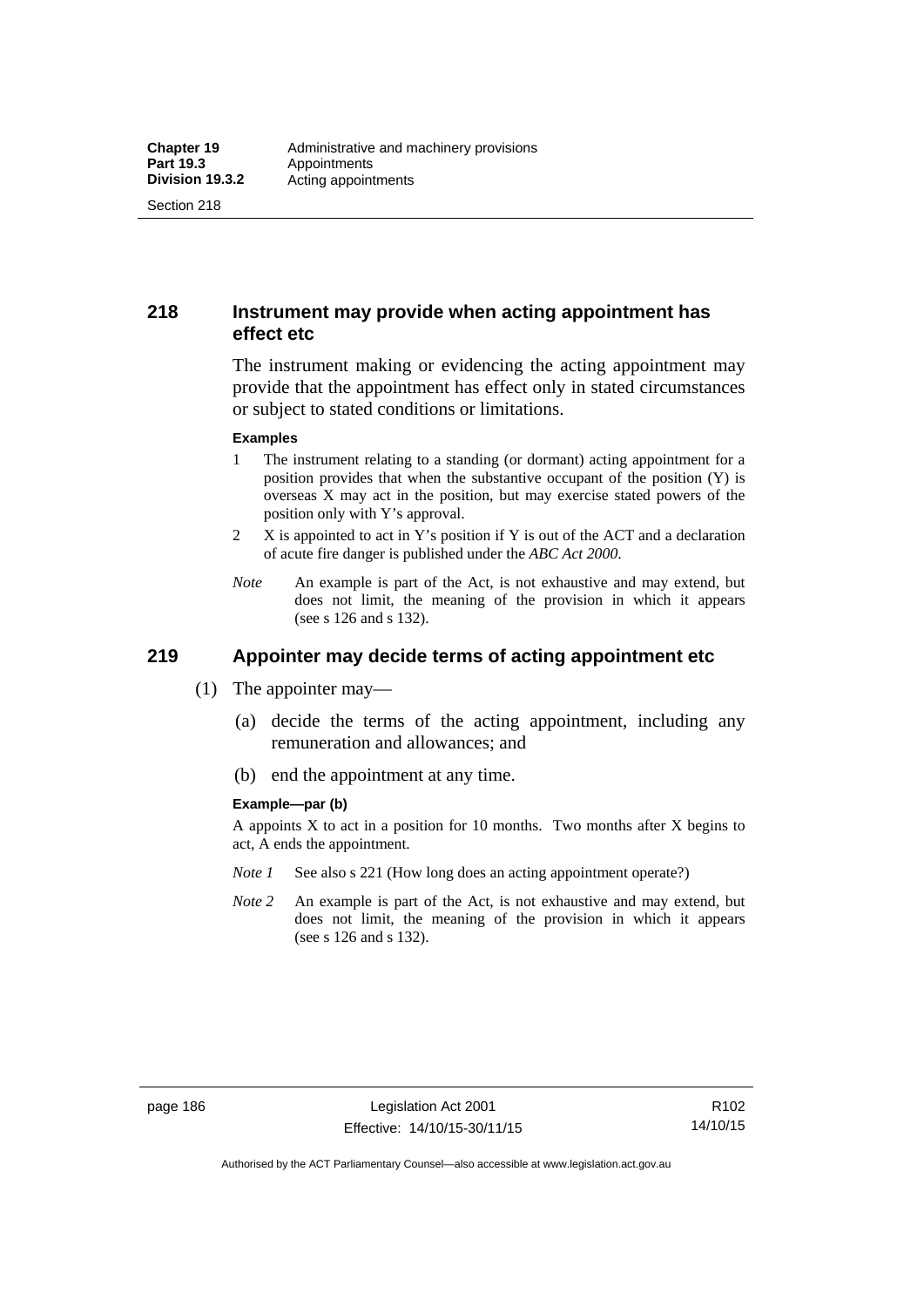(2) The power to end the acting appointment is exercisable in the same way, and subject to the same conditions, as the power to make the acting appointment.

#### **Example**

If the power to make the acting appointment is exercisable only on the recommendation of a body, the power to end the appointment is exercisable only on the recommendation of the body.

## **220 Appointee may exercise functions under acting appointment etc**

While the appointee is acting in the position—

- (a) the appointee has, subject to the instrument making or evidencing the appointment, all the functions of the occupant of the position; and
- (b) all territory laws apply in relation to the appointee as if the appointee were the occupant of the position.
- *Note Function* is defined in the dictionary, pt 1 to include authority, duty and power.

## **221 How long does an acting appointment operate?**

 (1) If the appointee acts in the position because it is vacant, the appointee may not act for more than 1 year after the position became vacant.

*Note* See also s 219 (Appointer may decide terms of acting appointment etc)

- (2) If the appointee is acting in a position that becomes vacant while the appointee is acting, the appointee may continue to act until the first of the following happens:
	- (a) the appointer ends the appointment;
	- (b) the vacancy is filled;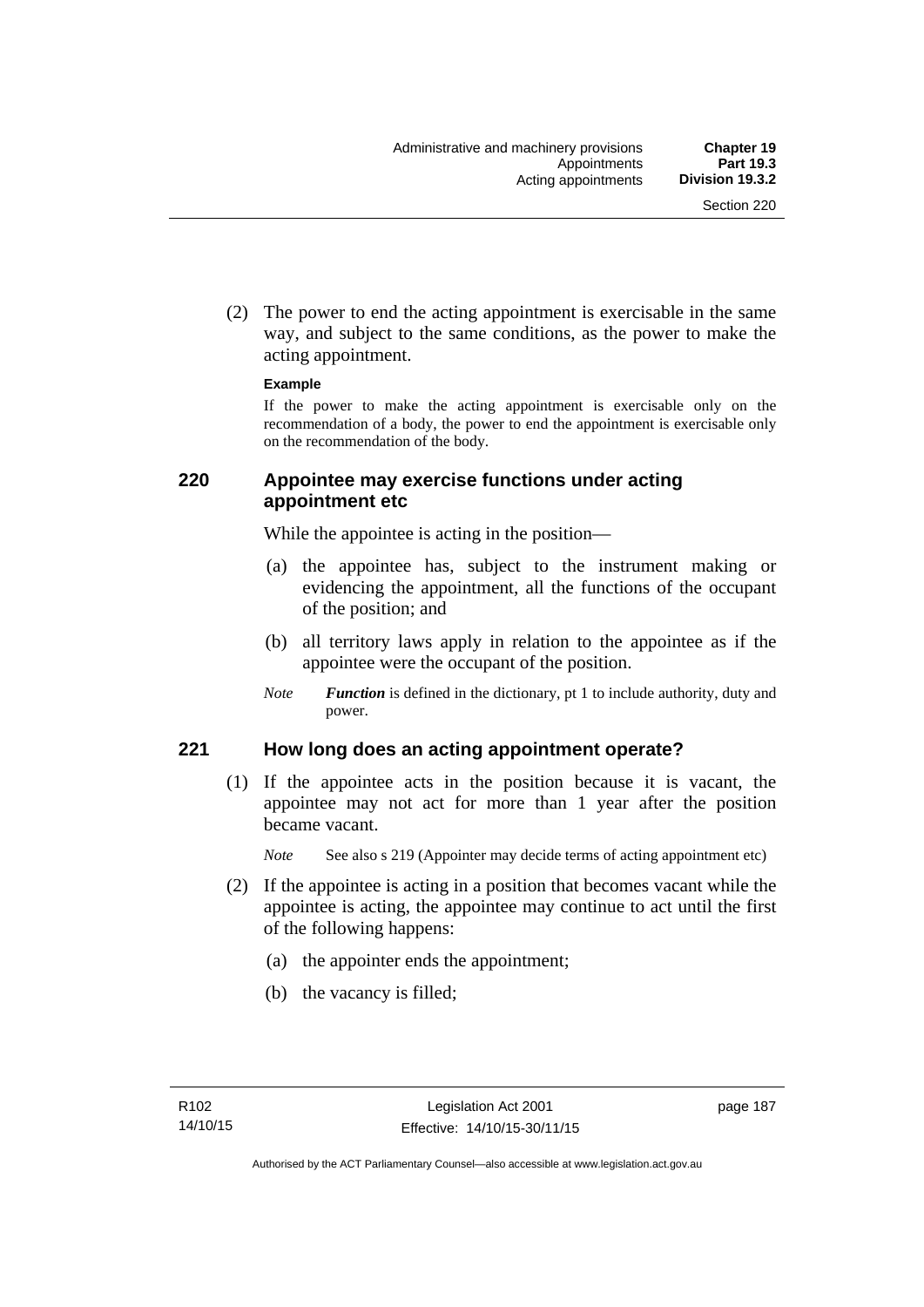Section 222

(c) 1 year after the position became vacant.

#### **Example**

A appoints  $X$  to act in Y's position for a year while Y is on secondment in another agency. Three months after X begins to act, Y is permanently transferred to the other agency. One month later,  $Z$  is appointed to the position in which  $X$  is acting. The appointment of Z brings X's acting appointment to an end.

- *Note* An example is part of the Act, is not exhaustive and may extend, but does not limit, the meaning of the provision in which it appears (see s 126 and s 132).
- (3) If the appointee acts in the position because the occupant of the position cannot exercise functions and the occupant resumes the exercise of the functions, the appointment no longer authorises the appointee to act on that occasion.
	- *Note Function* is defined in the dictionary, pt 1 to include authority, duty and power.

### **222 Resignation of acting appointment**

- (1) An acting appointment ends if the appointee resigns by signed notice of resignation given to the appointer.
- (2) However, if the appointer is the Executive, the notice of resignation may be given to a Minister.

## **223 Effect of acting appointment on substantive appointment etc**

- (1) If the appointee is the occupant of another position under a law (the *substantive position*), the appointee does not cease to occupy the substantive position only because of the appointee's appointment or because the appointee acts under the appointment.
- (2) This section does not prevent an acting appointment being made to the substantive position.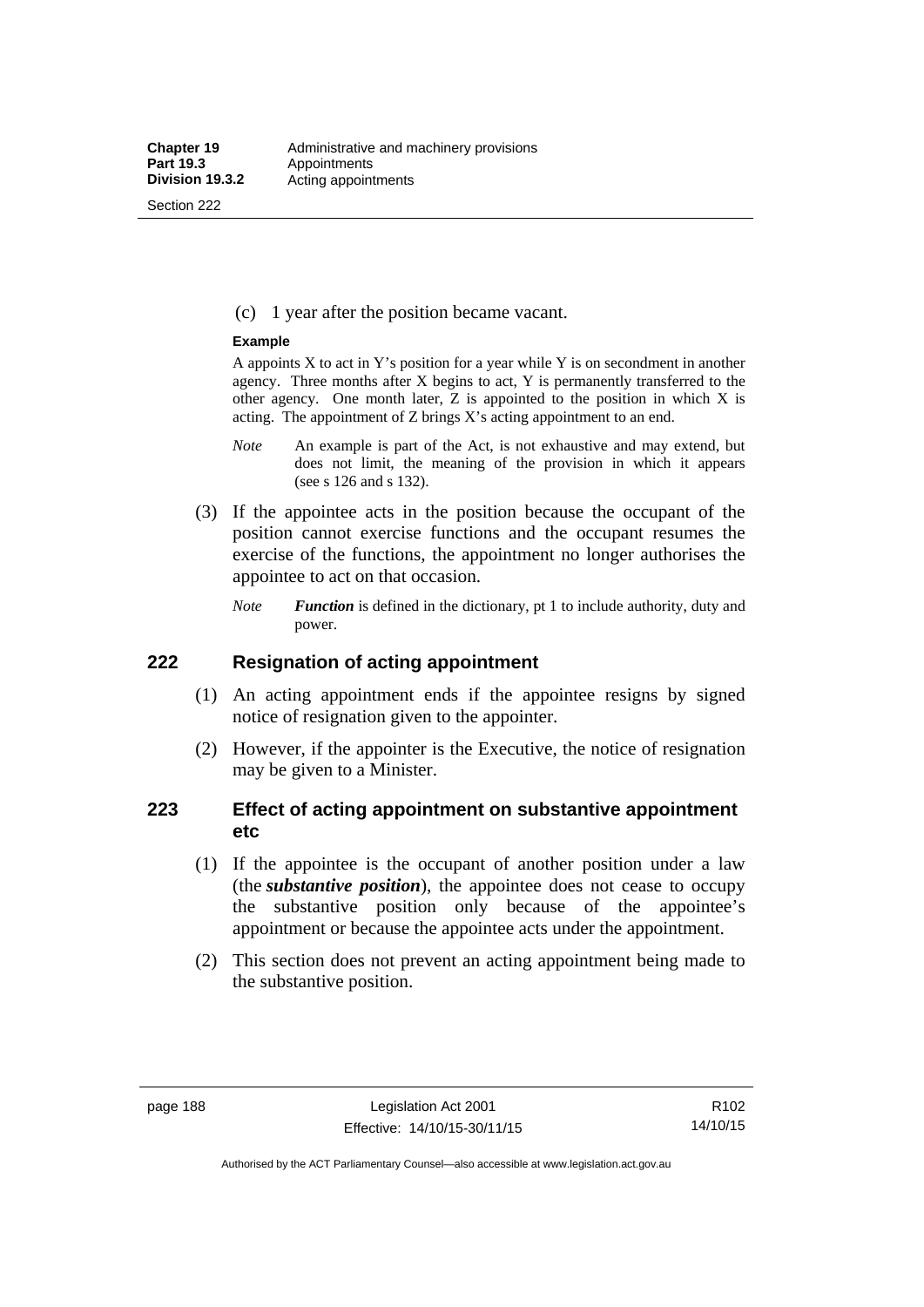## **224 Acting appointment not affected by appointer changes**

- (1) If the appointer is a body, an acting appointment made by the body does not end only because the membership of the body changes.
- (2) If the appointer is the person for the time being occupying a position, an acting appointment made by the person does not end only because the person ceases to be the occupant of the position.
- (3) This section does not limit the following sections:
	- section 199 (Functions of bodies)
	- section 200 (Functions of occupants of positions).

## **225 Acting appointment not affected by defect etc**

- (1) An acting appointment, or anything done under an acting appointment, is not invalid only because of a defect or irregularity in or in relation to the appointment.
- (2) Anything done by or in relation to the appointee while the appointee purports to act in the position is not invalid only because—
	- (a) the occasion for the appointment had not arisen or had ended; or
	- (b) the appointment had ended; or
	- (c) the occasion for the appointee to act had not arisen or had ended.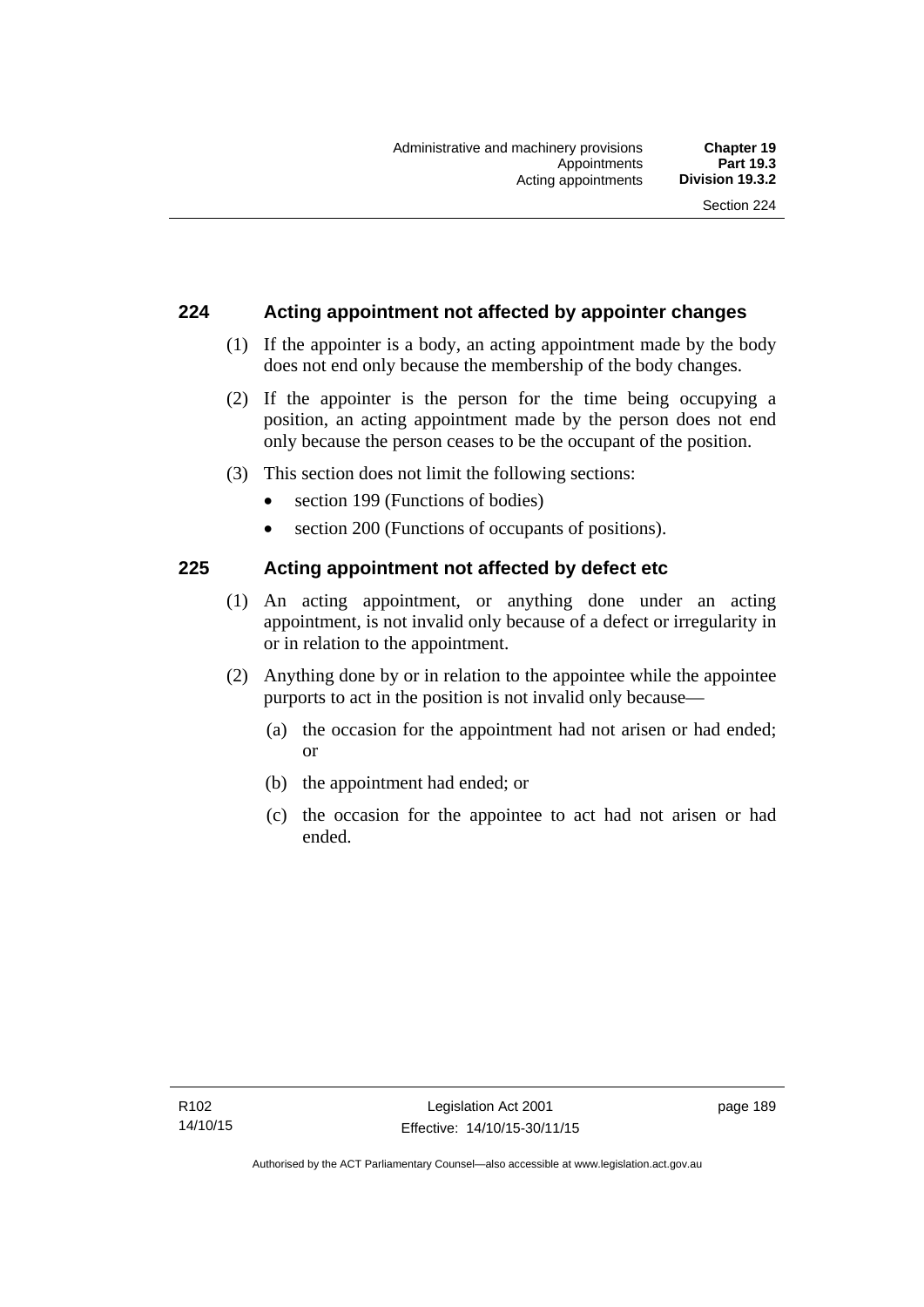Section 225A

# **Division 19.3.2A Standing acting arrangements**

## **225A Application—div 19.3.2A**

This division applies to a position if a law provides that a person acts in the position in stated circumstances.

#### **Example**

The *Hypothetical Act 2003* provides for the deputy director of the hypothetical entity to act in the position of director of the entity if the position is vacant or the director cannot for any reason exercise the functions of the position.

*Note* An example is part of the Act, is not exhaustive and may extend, but does not limit, the meaning of the provision in which it appears (see s 126 and s 132).

## **225B Person acting under standing acting arrangement may exercise functions etc**

- (1) A person acting in the position has, subject to the law providing for the acting or any other law, all the functions of the occupant of the position.
	- *Note Function* is defined in the dictionary, pt 1 to include authority, duty and power.
- (2) All territory laws apply in relation to the person as if the person were the occupant of the position.

# **Division 19.3.3 Appointments—Assembly consultation**

#### **226 Meaning of** *statutory position***—div 19.3.3**

In this division:

*statutory position* means a position (including as a member of a territory authority) established under an Act.

*Note Position* includes office (see dict, pt 1, def *position*).

page 190 Legislation Act 2001 Effective: 14/10/15-30/11/15

R102 14/10/15

Authorised by the ACT Parliamentary Counsel—also accessible at www.legislation.act.gov.au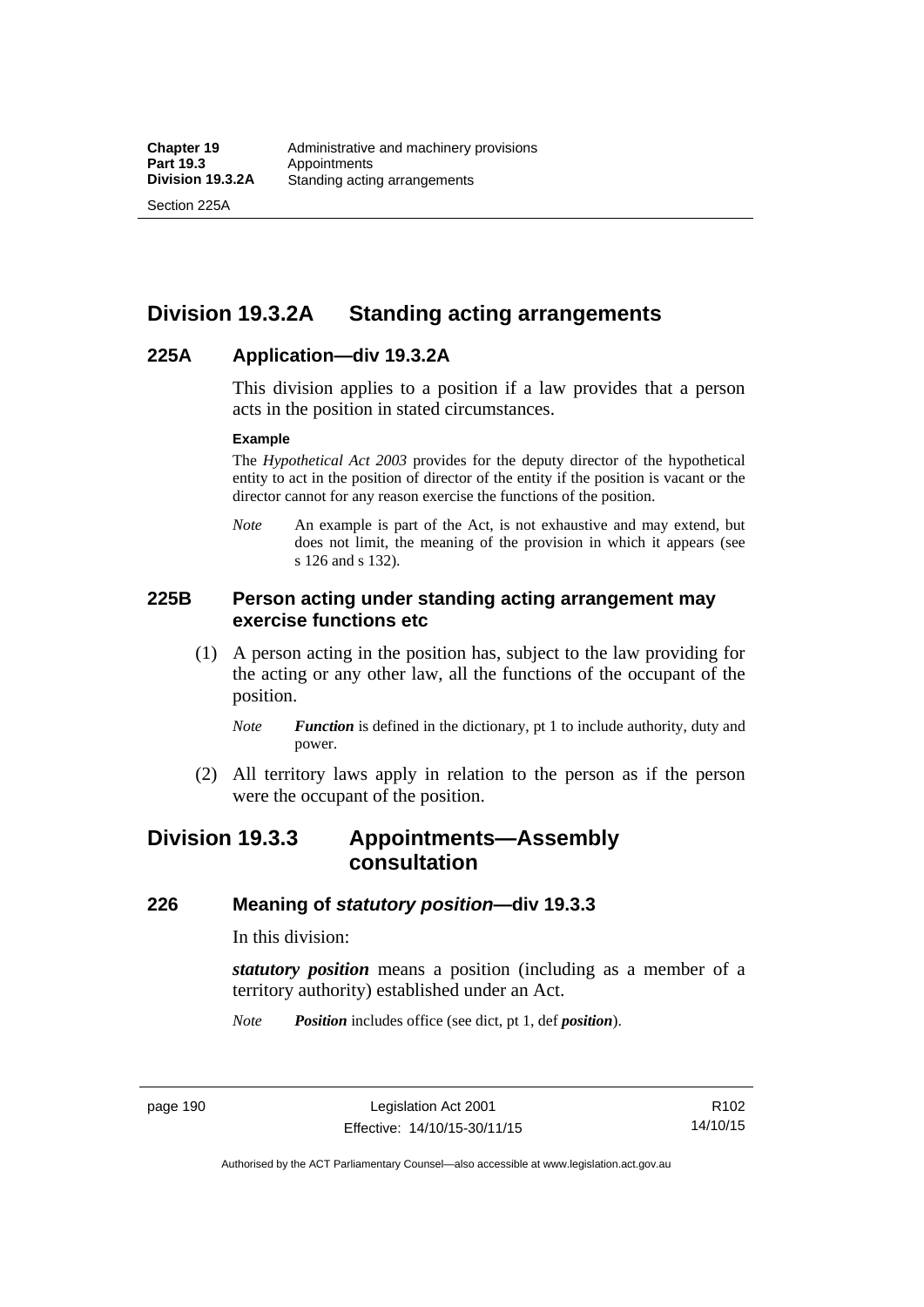## **227 Application—div 19.3.3**

- (1) This division applies if a Minister has the power under an Act to appoint a person to a statutory position.
- (2) However, this division does not apply to an appointment of—
	- (a) a public servant to a statutory position (whether or not the Act under which the appointment is made requires that the appointee be a public servant); or
	- (b) a person to, or to act in, a statutory position for not longer than 6 months, unless the appointment is of the person to, or to act in, the position for a 2nd or subsequent consecutive period; or
	- (c) a person to a statutory position if the only function of the position is to advise the Minister.

#### **228 Consultation with appropriate Assembly committee**

- (1) Before making an appointment to a statutory position, a Minister must consult—
	- (a) a standing committee of the Legislative Assembly nominated by the Speaker for the purpose; or
	- (b) if no nomination under paragraph (a) is in force—the standing committee of the Legislative Assembly responsible for the scrutiny of public accounts.
- (2) The committee may make a recommendation to the Minister about the proposed appointment.
- (3) The Minister must not make the appointment until the Minister has received a recommendation or 30 days have passed since the consultation took place, whichever happens first.
- (4) In making the appointment, the Minister must have regard to any recommendation received.

page 191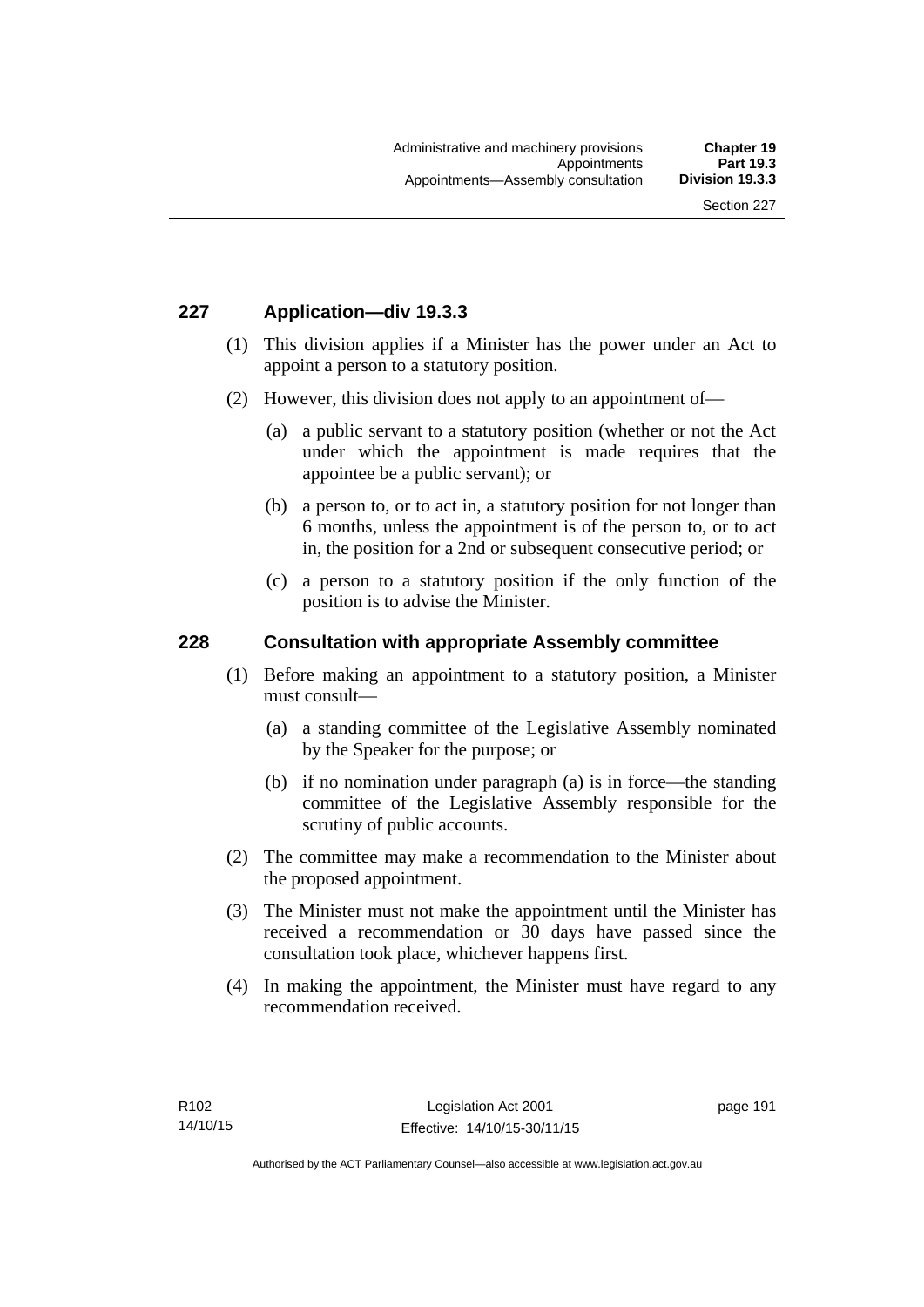Section 229

## **229 Appointment is disallowable instrument**

The instrument making, or evidencing, an appointment to which this division applies is a disallowable instrument.

*Note* A disallowable instrument must be notified and presented to the Legislative Assembly (see ch 7 (Presentation, amendment and disallowance of subordinate laws and disallowable instruments)).

page 192 Legislation Act 2001 Effective: 14/10/15-30/11/15

R102 14/10/15

Authorised by the ACT Parliamentary Counsel—also accessible at www.legislation.act.gov.au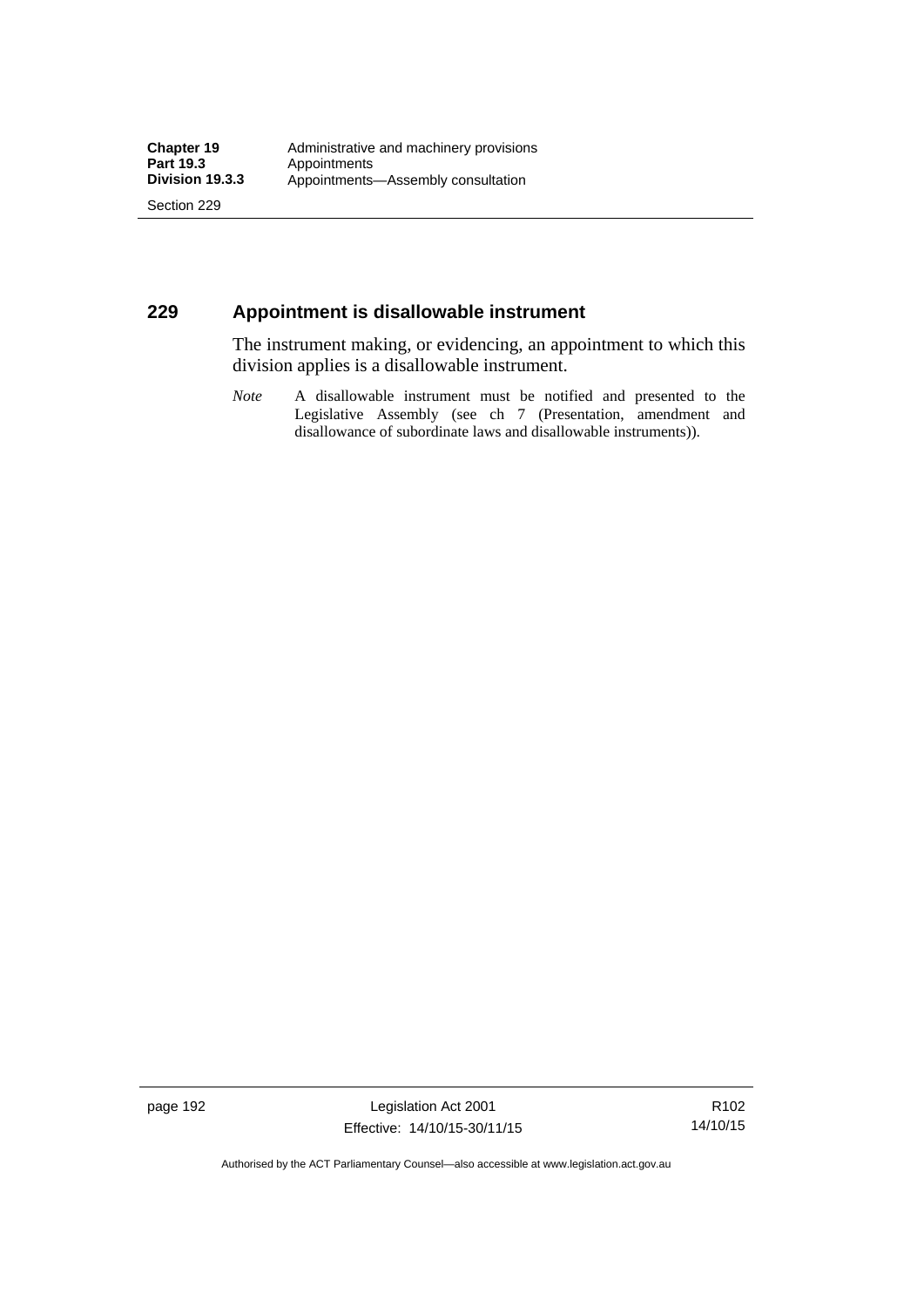# **Part 19.4 Delegations**

### **230 Application—pt 19.4 generally**

This part applies if a law authorises or requires an entity (the *appointer*) to delegate (or subdelegate) a function.

*Note Function* is defined in the dictionary, pt 1 to include authority, duty and power.

## **231 Application—pt 19.4 to subdelegations**

- (1) This part applies to the subdelegation of a function in the same way as it applies to the delegation of the function.
- (2) However, if the appointer delegates a function to a delegate, the delegate may not subdelegate the function.
- (3) Subsection (2) is a determinative provision.

#### **Examples**

- 1 The *ABC Act 2003* provides that an appointer (X) may delegate X's functions to Y. The Act is silent on the subdelegation of the functions. Y may not subdelegate X's functions to Z.
- 2 The *ABC Act 2003* provides that an appointer (X) may delegate X's functions to Y, with authority for Y to subdelegate the functions. Because the Act authorises subdelegation, it expressly displaces this Act, section 231 (2) (see s 6). Y can therefore subdelegate  $\overline{X}$ 's functions to Z (compare s 236, which deals with the subdelegation of a power to delegate)*.*
- *Note 1* See s 5 for the meaning of determinative provisions, and s 6 for their displacement.
- *Note 2* An example is part of the Act, is not exhaustive and may extend, but does not limit, the meaning of the provision in which it appears (see s 126 and s 132).

## **232 Delegation must be in writing etc**

A delegation must be made, or evidenced, by writing signed by the appointer.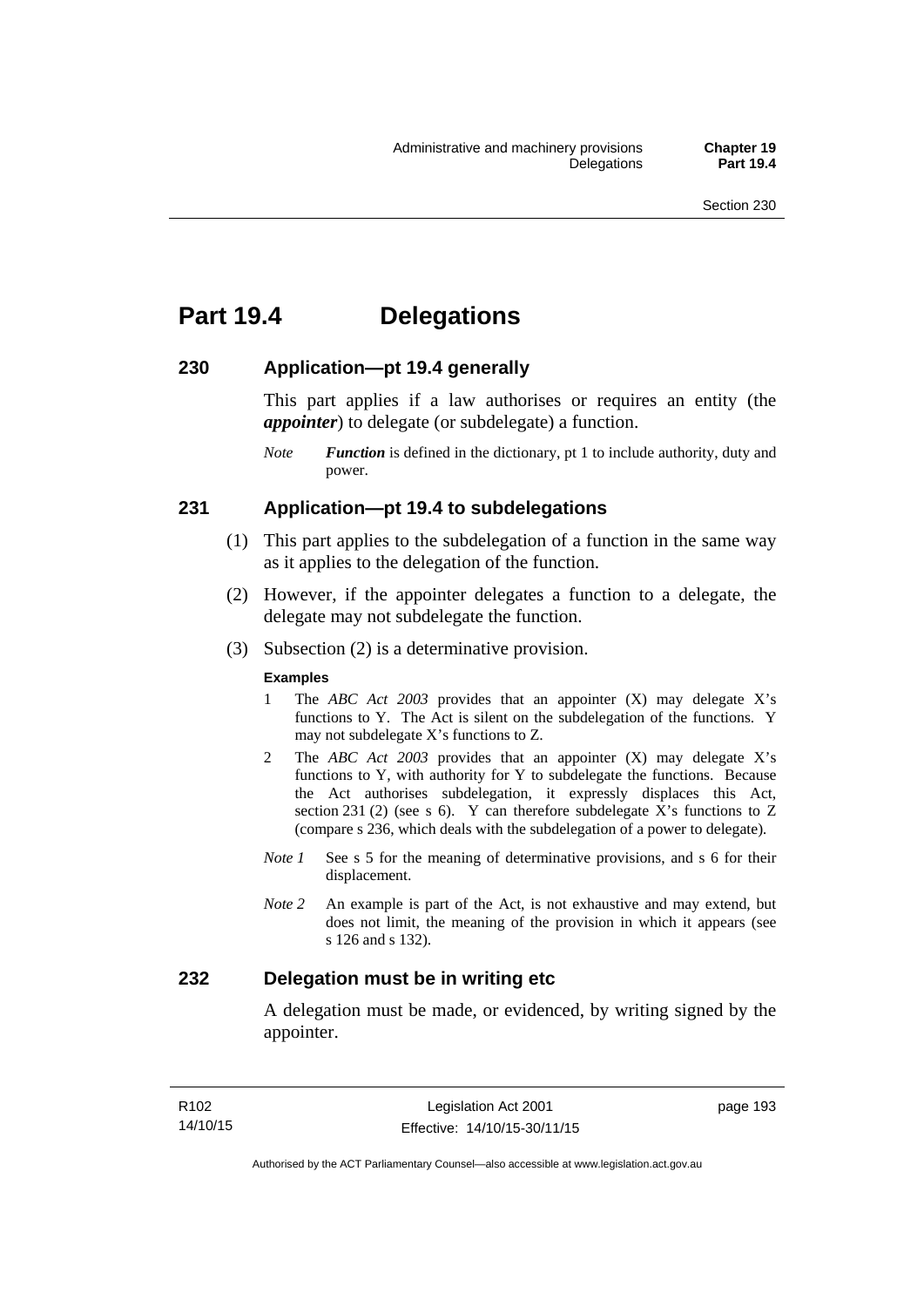#### **233 Delegation may be made by name or position**

- (1) The appointer may delegate by—
	- (a) naming the person to whom the delegation is made; or
	- (b) nominating the occupant of a position (however described), at a particular time or from time to time.
- (2) For this part, the person named, or the occupant of the position nominated, is the *delegate*.

#### **234 Instrument may provide when delegation has effect etc**

The instrument making or evidencing a delegation may provide—

- (a) that the delegation has effect only in stated circumstances or subject to stated conditions, limitations or directions; or
- (b) that all of a function, or a stated part of the function, is delegated.

#### **Examples**

- 1 The delegation provides that, when the appointer (Y) is outside Australia, the delegate (X) may exercise her functions except that stated functions may only be exercised with Y's approval.
- 2 The delegation provides that X may enter into a contract for the purchase of property of not more than \$50 000 in value.
- 3 The delegation provides that X may grant licences under a stated Act but that, in considering applications, X must take account of the policy of the agency (authorised by the Act) that there should not be more than 100 licences current at any time.
- *Note* An example is part of the Act, is not exhaustive and may extend, but does not limit, the meaning of the provision in which it appears (see s 126 and s 132).

### **235 Delegation may be made to 2 or more delegates**

The appointer may delegate the appointer's function, or any part of the function, to 2 or more delegates.

page 194 Legislation Act 2001 Effective: 14/10/15-30/11/15

Authorised by the ACT Parliamentary Counsel—also accessible at www.legislation.act.gov.au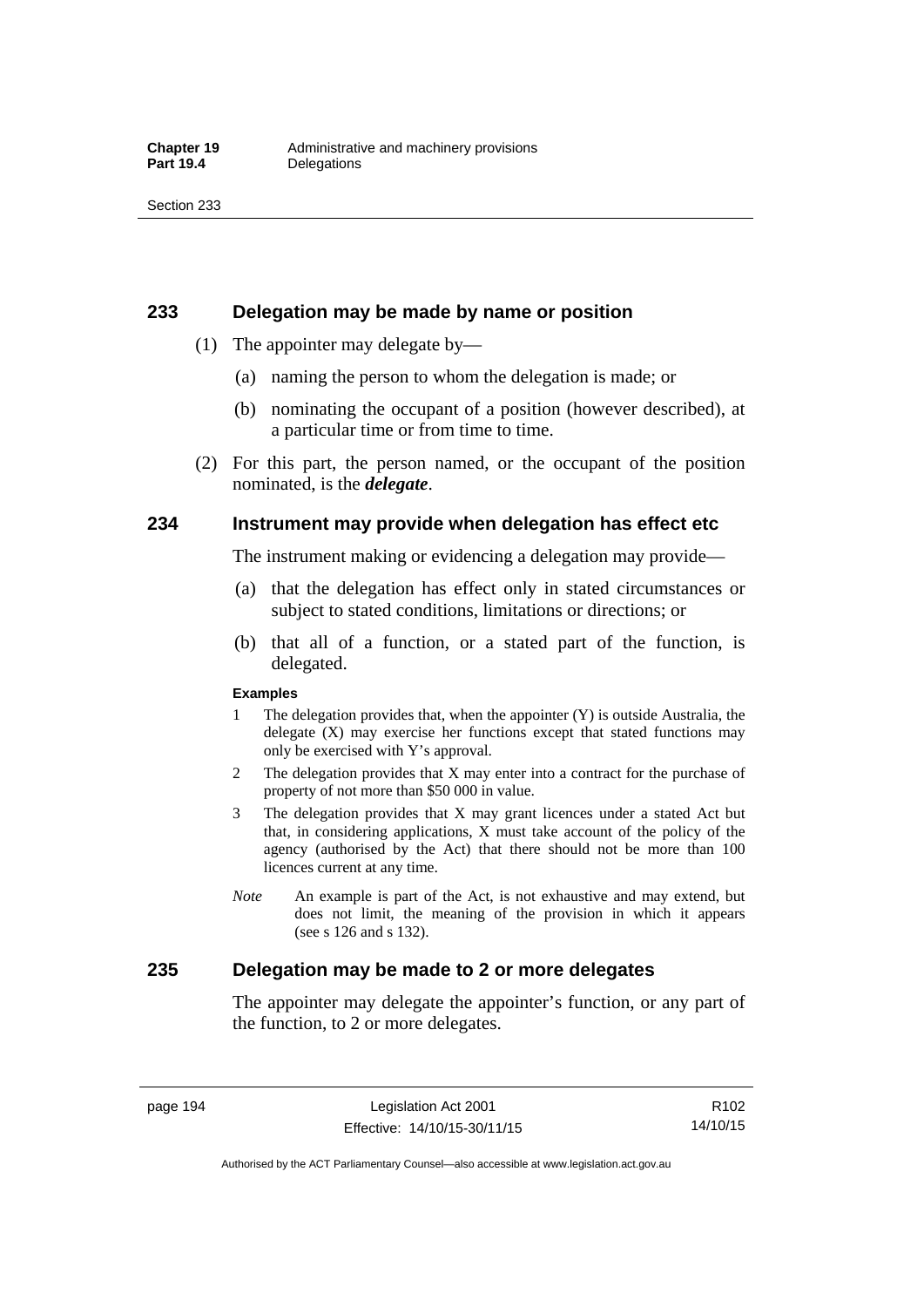### **236 Power to delegate may not be delegated**

- (1) The appointer may not delegate the appointer's power to delegate.
- (2) Subsection (1) is a determinative provision.
	- *Note* See s 5 for the meaning of determinative provisions, and s 6 for their displacement.

#### **Examples**

- 1 The *ABC Act 2003* provides that an appointer (X) may delegate X's functions to Y. The Act is silent on X's power to delegate the power to delegate. X may not delegate X's power to delegate to Y.
- 2 The *ABC Act 2003* provides that an appointer (X) may delegate X's functions to Y, with authority for X to delegate X's power to delegate. Because the Act authorises the delegation of the power to delegate, it expressly displaces this Act, s 236 (1) (see s 6). X can therefore delegate X's power to delegate to Y (compare s 231, which deals with the subdelegation of a delegated function).
- *Note* An example is part of the Act, is not exhaustive and may extend, but does not limit, the meaning of the provision in which it appears (see s 126 and s 132).

#### **237 Delegation may be amended or revoked**

- (1) The appointer may amend a delegation or revoke it completely or partly.
- (2) The power to amend or revoke a delegation is exercisable in the same way, and subject to the same conditions, as the power to delegate.

#### **Example**

If the power to delegate is exercisable only with the Minister's approval, the power to revoke the delegation is exercisable only with the Minister's approval.

*Note* An example is part of the Act, is not exhaustive and may extend, but does not limit, the meaning of the provision in which it appears (see s 126 and s 132).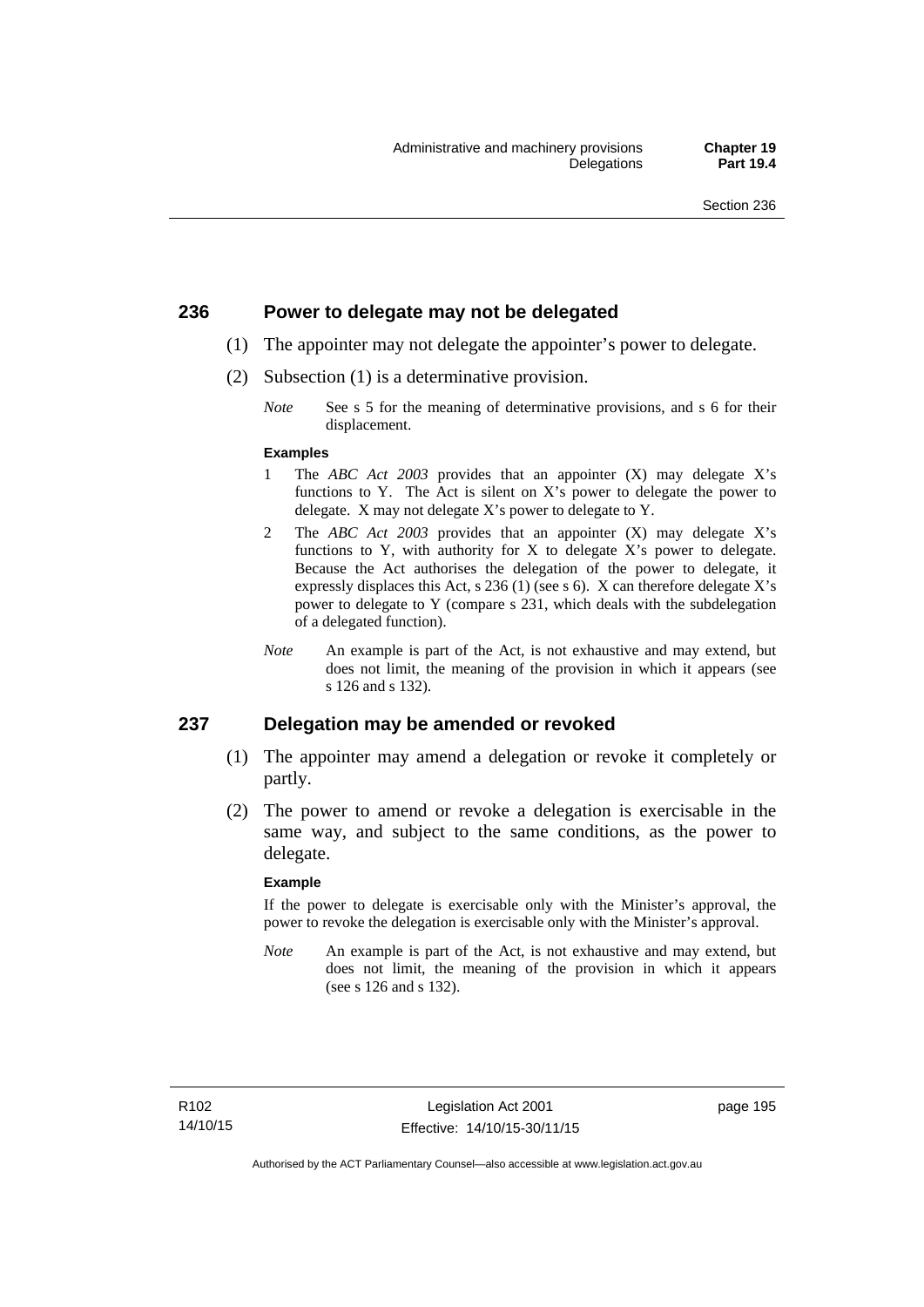## **238 Appointer responsible for delegated function**

The delegation of a function, or a part of a function, does not relieve the appointer of the appointer's obligation to ensure that the function is properly exercised.

## **239 Exercise of delegation by delegate**

- (1) A delegate must exercise the delegation subject to any conditions, limitations or directions in the instrument making or evidencing the delegation.
- (2) All territory laws apply to the delegate in the exercise of the delegation as if the delegate were the appointer.
- (3) Without limiting subsection (2), if the exercise of a function by the appointer is dependent on the appointer's state of mind and the function is delegated, the function may be exercised by the delegate on the delegate's state of mind.
- (4) Anything done by or in relation to the delegate in the exercise of the delegation is taken to have been done by or in relation to the appointer.
	- *Note 1* Section 94 provides that a delegation under a law that is in force immediately before an amendment of the law continues to have effect as if made under the amended law.
	- *Note 2* Section 196 gives a delegate the powers necessary or convenient to exercise a delegated function.
- (5) In this section:

*state of mind* includes knowledge, intention, opinion, belief or purpose.

## **240 Appointer may exercise delegated function**

A function that has been delegated may, despite the delegation, be exercised by the appointer.

page 196 Legislation Act 2001 Effective: 14/10/15-30/11/15

Authorised by the ACT Parliamentary Counsel—also accessible at www.legislation.act.gov.au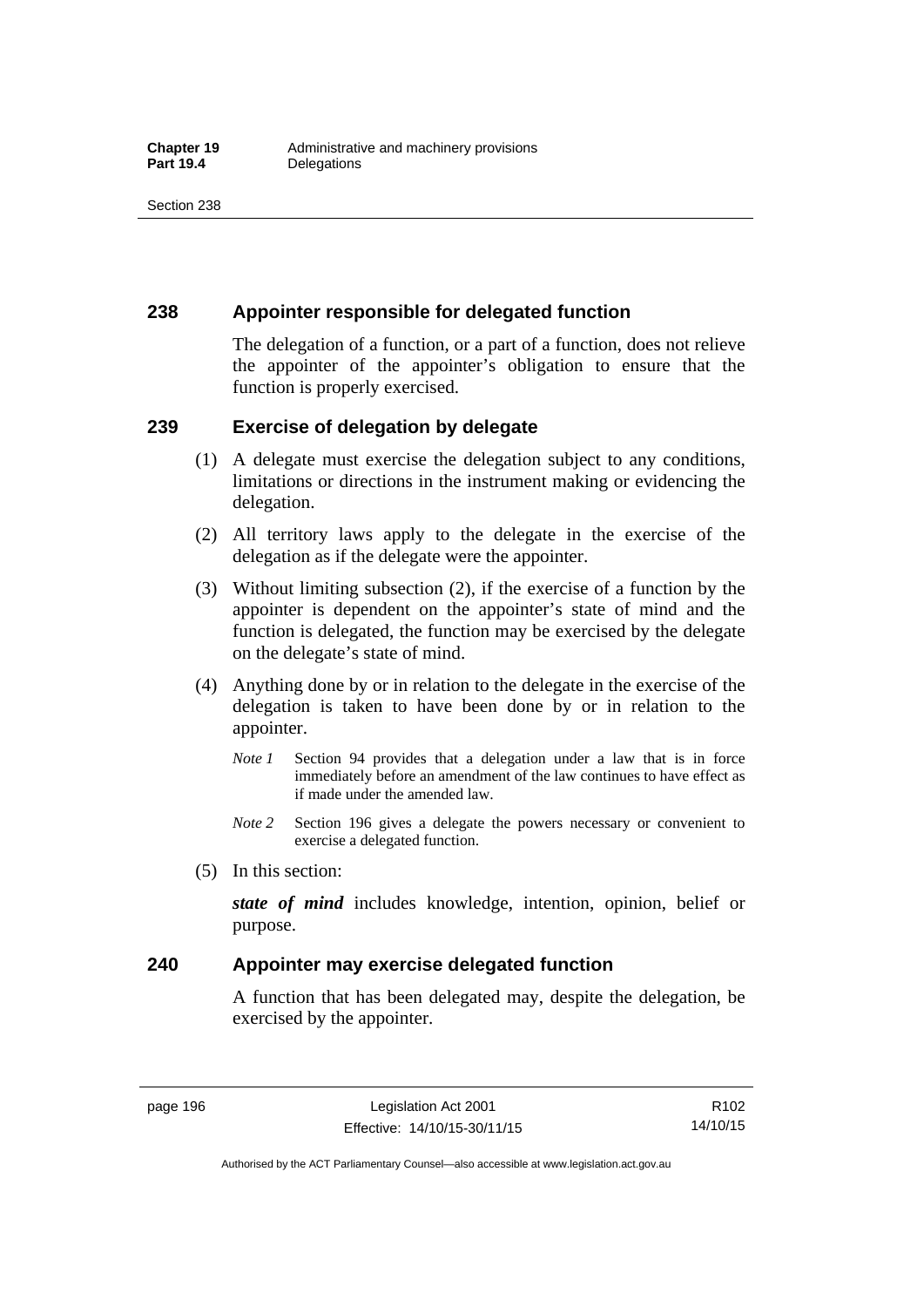# **241 Delegation not affected by appointer changes**

- (1) If the appointer is a body, a delegation made by the body does not end only because the membership of the body changes.
- (2) If the appointer is the person for the time being occupying a position, a delegation made by the person does not end only because the person ceases to be the occupant of the position.
- (3) This section does not limit the following sections:
	- section 199 (Functions of bodies)
	- section 200 (Functions of occupants of positions).

# **242 Delegation not affected by defect etc**

- (1) A delegation, or anything done under a delegation, is not invalid only because of a defect or irregularity in or in relation to the delegation.
- (2) Anything done by or in relation to the delegate while the delegate purports to exercise the delegation is not invalid only because—
	- (a) the delegation had been amended or revoked; or
	- (b) the occasion for the delegate to exercise the delegation had not arisen or had ended.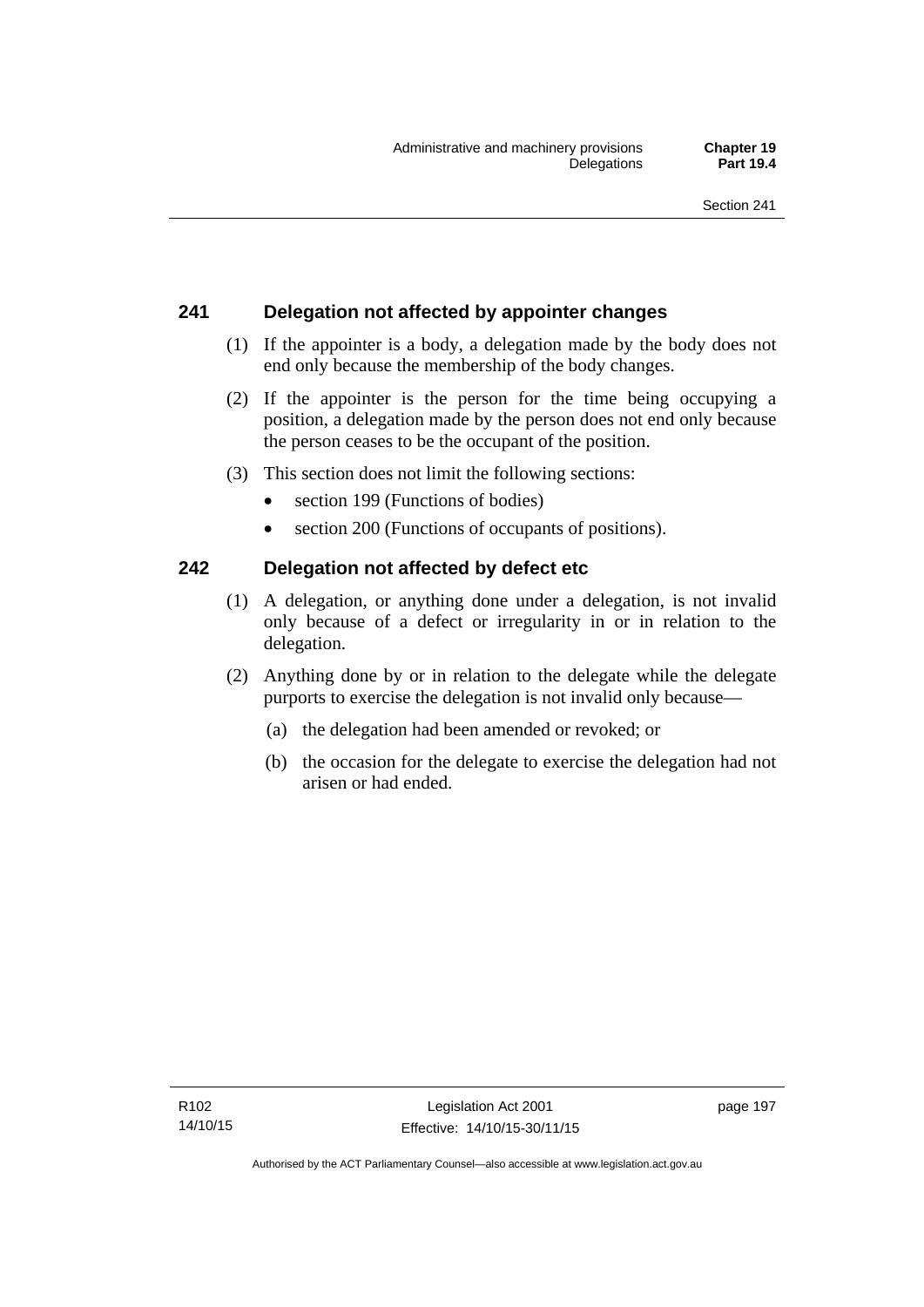Section 245

# **Part 19.5 Service of documents**

## **245 Application—pt 19.5**

This part applies to a document that is authorised or required under a law to be served (whether the word 'serve', 'give', 'notify', 'send' or 'tell' or any other word is used).

## **246 Definitions—pt 19.5**

In this part:

*administrator*, of a law, means the entity administering or responsible for the law.

*agency* means—

- (a) an administrative unit; or
- (b) a statutory office-holder; or
- (c) any other entity established for a public purpose under a law;

and includes a member of, or a member of the staff of, the agency.

*business address*, of an individual, corporation or agency in relation to anything done or to be done under a law, includes the latest business address, or address for service of notices (however described), of the individual, corporation or agency (if any) recorded in a register or other records kept by the administrator of the law.

*corporation* does not include an agency.

*document* includes a notice, an article that may be sent by post or anything else.

*email address*, of an individual, corporation or agency in relation to anything done or to be done under a law, includes the latest email address of the individual, corporation or agency (if any) recorded in a register or other records kept by the administrator of the law.

page 198 Legislation Act 2001 Effective: 14/10/15-30/11/15

Authorised by the ACT Parliamentary Counsel—also accessible at www.legislation.act.gov.au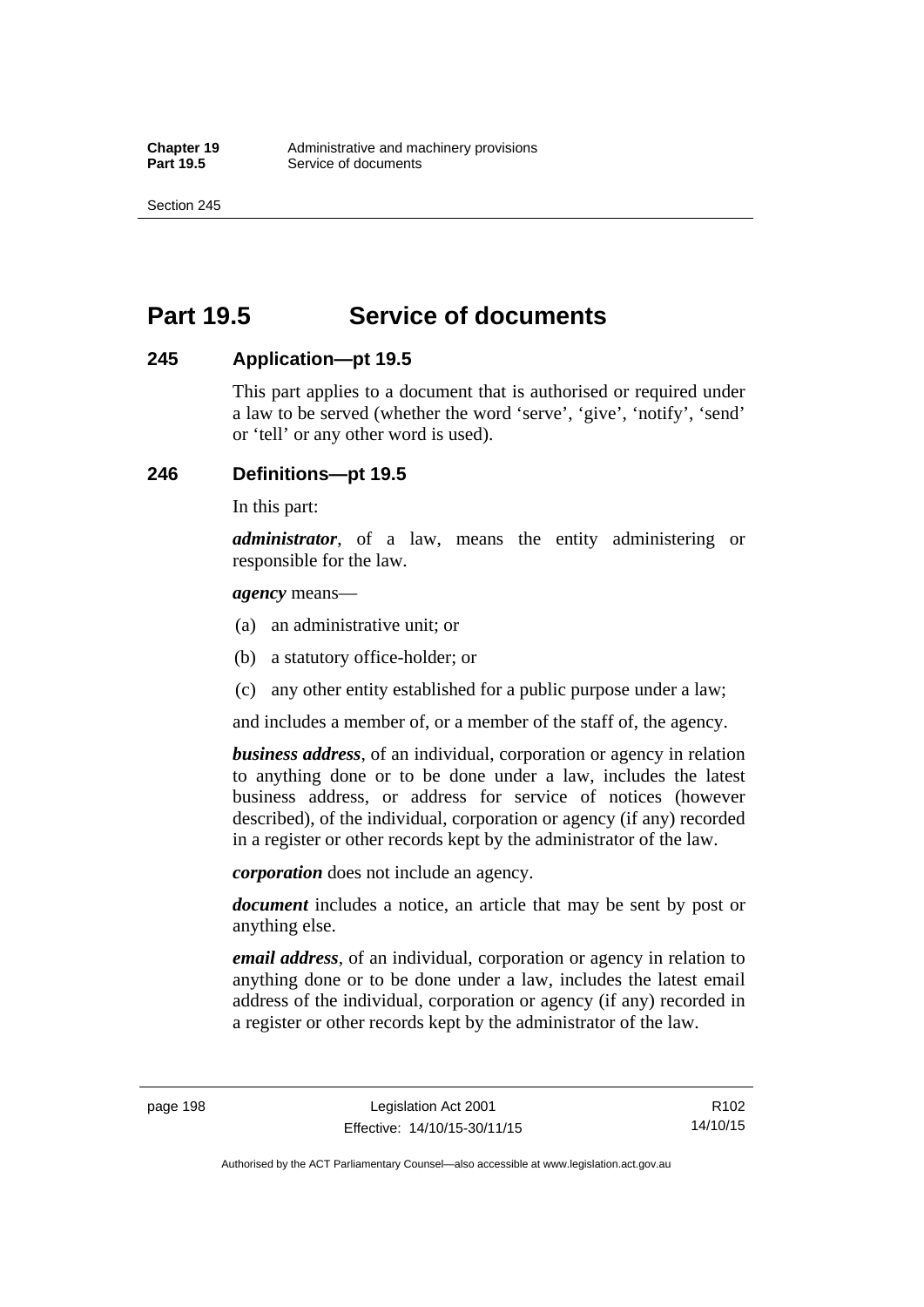#### *executive officer* means—

- (a) for a corporation—a person (however described and whether or not the person is a director of the corporation) who is concerned with, or takes part in, the corporation's management; or
- (b) for an agency that is an administrative unit—the director-general of the administrative unit; or
- (c) for an agency that is a statutory office-holder—the occupant of the position; or
- (d) for an agency constituted by 2 or more people—the person who is entitled, because of the position occupied by the person, to preside at any meeting of the agency at which the person is present; or
- (e) for any other agency—the chief executive officer (however described) of the agency; or
- (f) for any agency—a person (however described) who is concerned with, or takes part in, the agency's management.

*fax number*, of an individual, corporation or agency in relation to anything done or to be done under a law, includes the latest fax number of the individual, corporation or agency (if any) recorded in a register or other records kept by the administrator of the law.

*home address*, of an individual in relation to anything done or to be done under a law, includes the latest home address, or address for service of notices (however described), of the person (if any) recorded in a register or other records kept by the administrator of the law.

*responsible*, for a law, means allocated responsibility for the law under the *[Public Sector Management Act 1994](http://www.legislation.act.gov.au/a/1994-37)*, section 14 (1) (b) (Ministerial responsibility and functions of administrative units).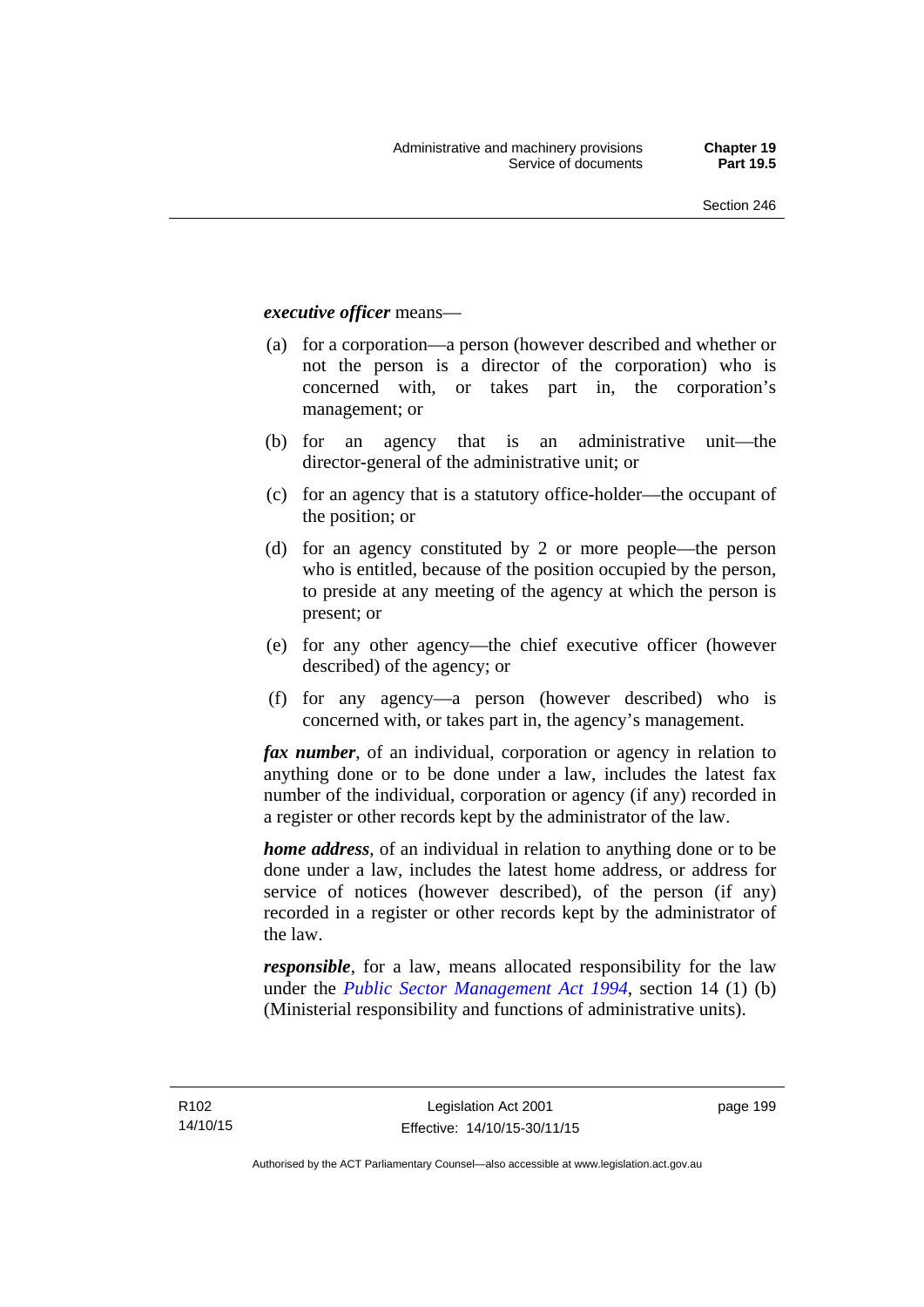## **247 Service of documents on individuals**

- (1) A document may be served on an individual—
	- (a) by giving it to the individual; or
	- (b) by sending it by prepaid post, addressed to the individual, to a home or business address of the individual; or
	- (c) by faxing it to a fax number of the individual; or
	- (d) by emailing it to an email address of the individual; or
	- (e) by leaving it, addressed to the individual, at a home or business address of the individual with someone who appears to be at least 16 years old and to live or be employed at the address.
	- *Note* See s 251 for service of documents under other laws.
- (2) This section applies to service of a document outside the ACT in the same way as it applies to service of the document in the ACT.

## **248 Service of documents on corporations**

- (1) A document may be served on a corporation—
	- (a) by giving it to an executive officer of the corporation; or
	- (b) by sending it by prepaid post, addressed to the corporation (or an executive officer of the corporation), to the address of any of its registered offices or any other business address of the corporation; or
	- (c) by faxing it to a fax number of the corporation; or
	- (d) by emailing it to an email address of the corporation; or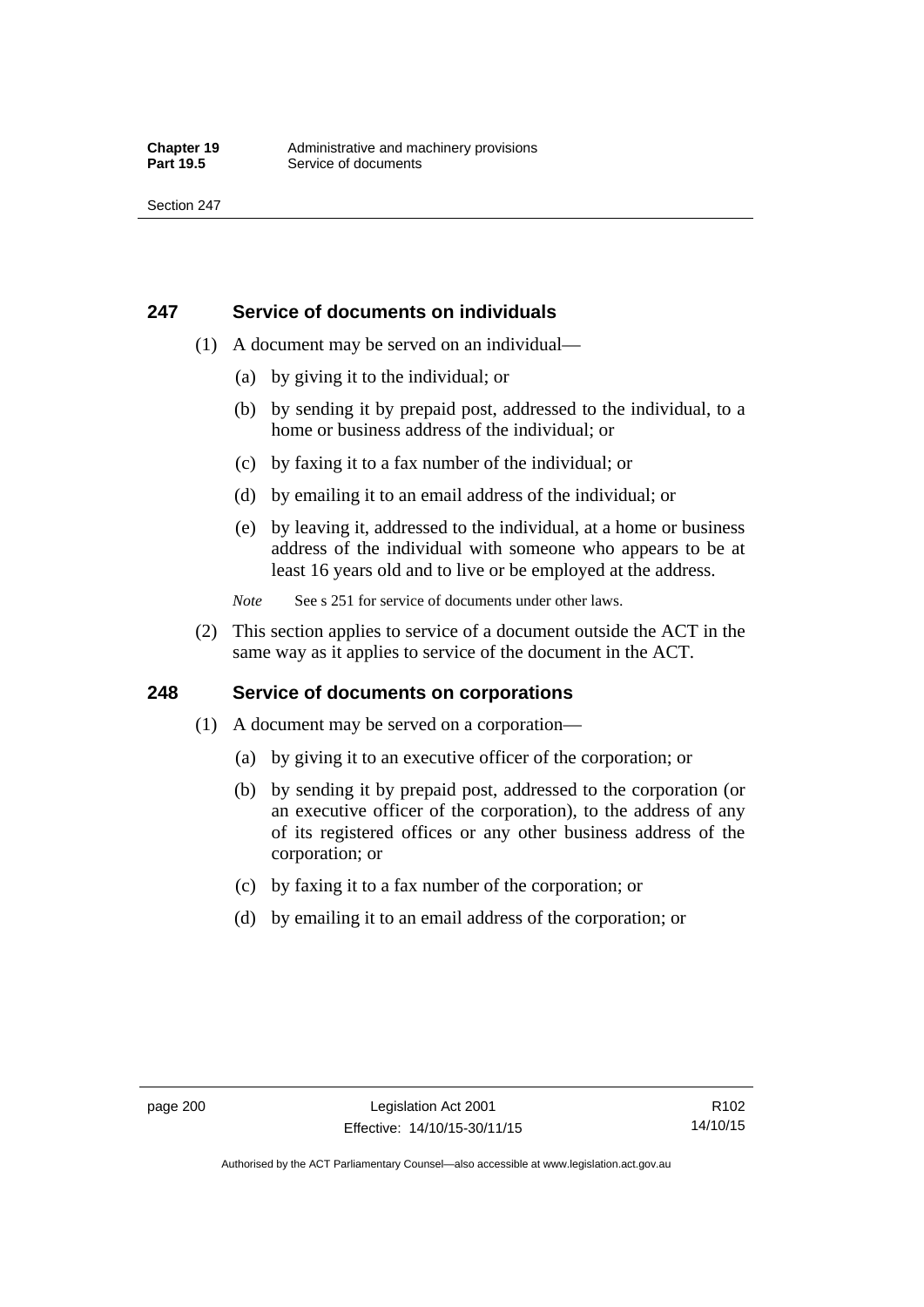(e) by leaving it, addressed to the corporation (or an executive officer of the corporation), at the address of any of the corporation's registered offices, or any other business address of the corporation, with someone who appears to be at least 16 years old and to be employed at the address.

*Note* See s 251 for service of documents under other laws.

 (2) This section applies to service of a document outside the ACT in the same way as it applies to service of the document in the ACT.

### **249 Service of documents on agencies**

A document may be served on an agency—

- (a) by giving it to an executive officer of the agency; or
- (b) by sending it by prepaid post, addressed to the agency (or an executive officer of the agency), to the address of any office of the agency or any other business address of the agency; or
- (c) by faxing it to a fax number of the agency; or
- (d) by emailing it to an email address of the agency; or
- (e) by leaving it, addressed to the agency (or an executive officer of the agency), at the address of any of the agency's offices or any other business address of the agency with someone who appears to be employed at the agency.
- *Note* See s 251 for service of documents under other laws.

#### **250 When document taken to be served**

 (1) A document served by post under this part is taken to be served when the document would have been delivered in the ordinary course of post.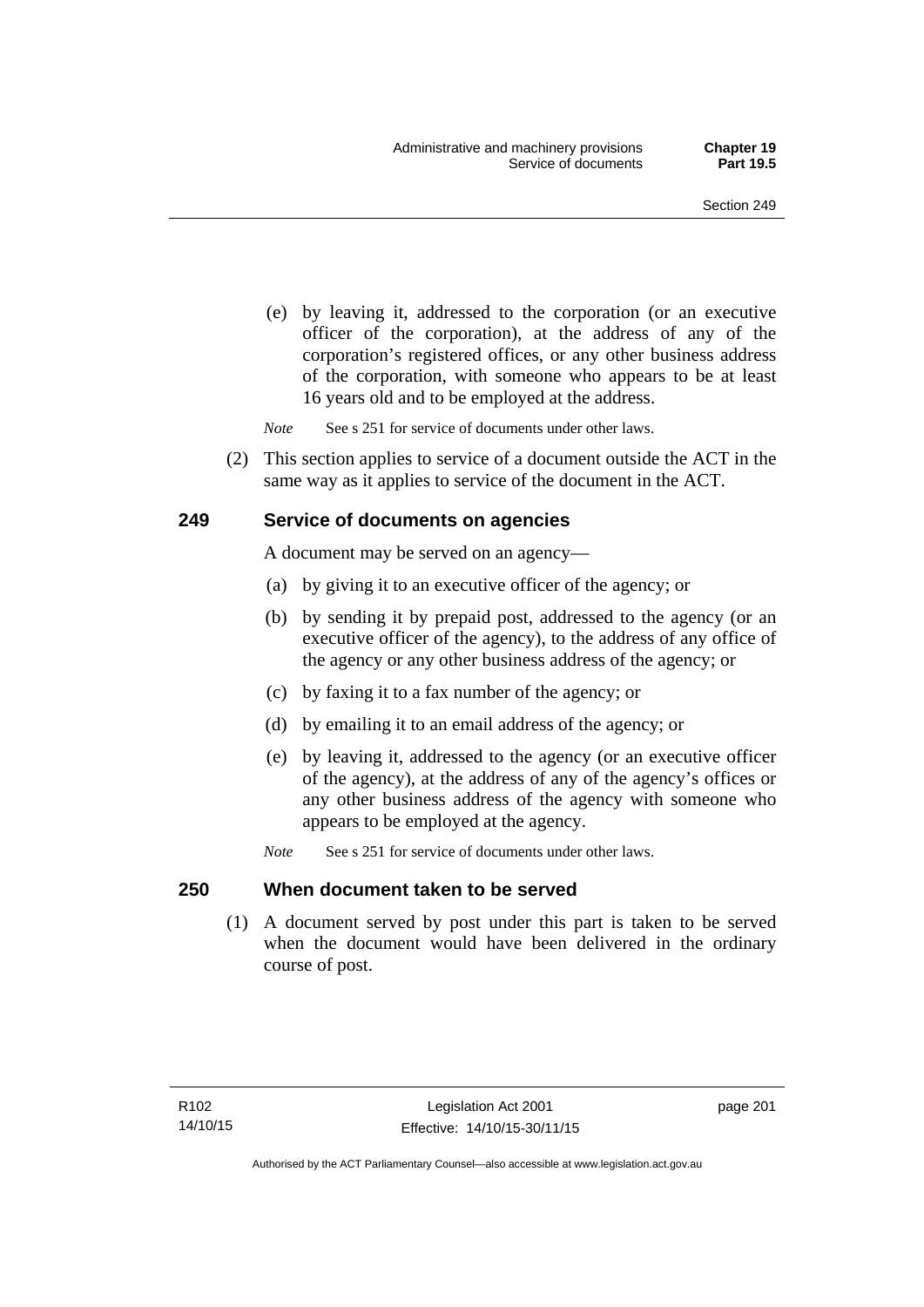- (2) However, subsection (1) does not affect the operation of the *[Evidence Act 2011](http://www.legislation.act.gov.au/a/2011-12)*, section 160 (Postal articles).
	- *Note* The *[Evidence Act 2011](http://www.legislation.act.gov.au/a/2011-12)*, s 160 provides a rebuttable presumption that a postal article sent by prepaid post addressed to a person at an address in Australia or an external territory was received on the 4th working day after posting.
- (3) If the sender has no reason to suspect that a document served by fax or email under this part was not received by the recipient when sent, the document is presumed to be served when sent unless evidence sufficient to raise doubt about the presumption is given.
- (4) For subsection (3), the sender has reason to suspect that a document served by fax or email under this part was not received by the recipient when sent only if, on the day the document was sent or on the next working day, the equipment the sender used to send the document indicated by way of a signal or other message that—
	- (a) the equipment did not send the document when the equipment was used to send the document; or
	- (b) for a fax—the number to which the fax was sent to the recipient was not a fax number of the recipient; or
	- (c) for an email—the address to which the email was sent was not an email address of the recipient.
- (5) A document addressed to the recipient, and left for the recipient as mentioned in section 247 (e), section 248 (e) or section 249 (e), is taken to be served when it was left.
- (6) In this section:

*recipient*, for a document, means the individual, corporation or agency on whom the document is intended to be served.

*sender*, for a document served, or to be served, by fax or email, means the person sending, or seeking to send, the document.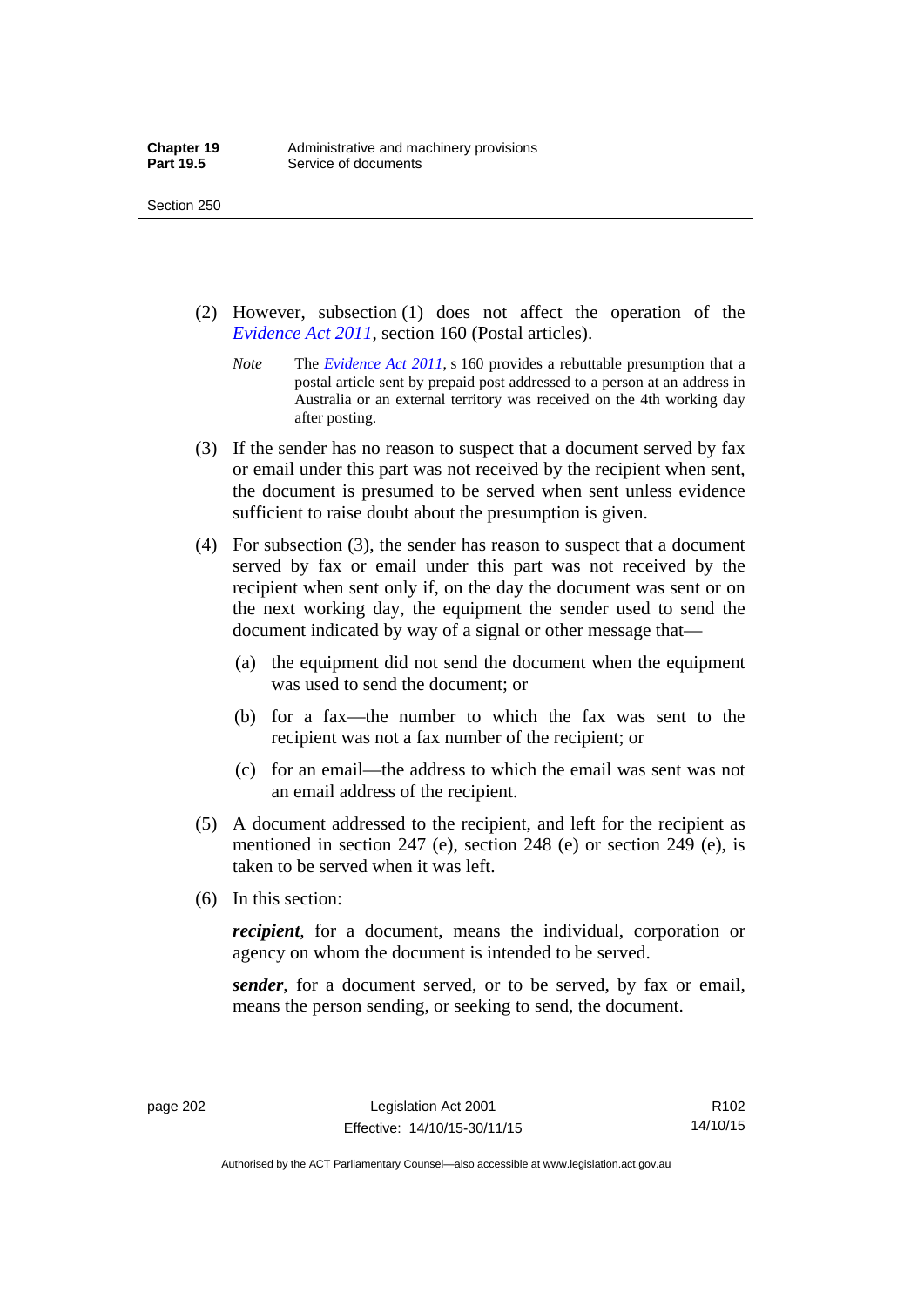### **251 Other laws not affected etc**

- (1) This part does not affect the operation of any other law that authorises or requires service of a document otherwise than as provided under this part.
- (2) Despite this part, a law (or, if the law is an Act, a regulation under the Act) may provide—
	- (a) that a document of a particular kind may or must be served (however described) only in a particular way or to a particular address or number; or
	- (b) for the date (or date and time) when service (however described) of a document is taken to have been made.

### **252 Powers of courts and tribunals not affected**

This part does not affect the power of a court or tribunal to authorise or require service of a document otherwise than as provided under this part.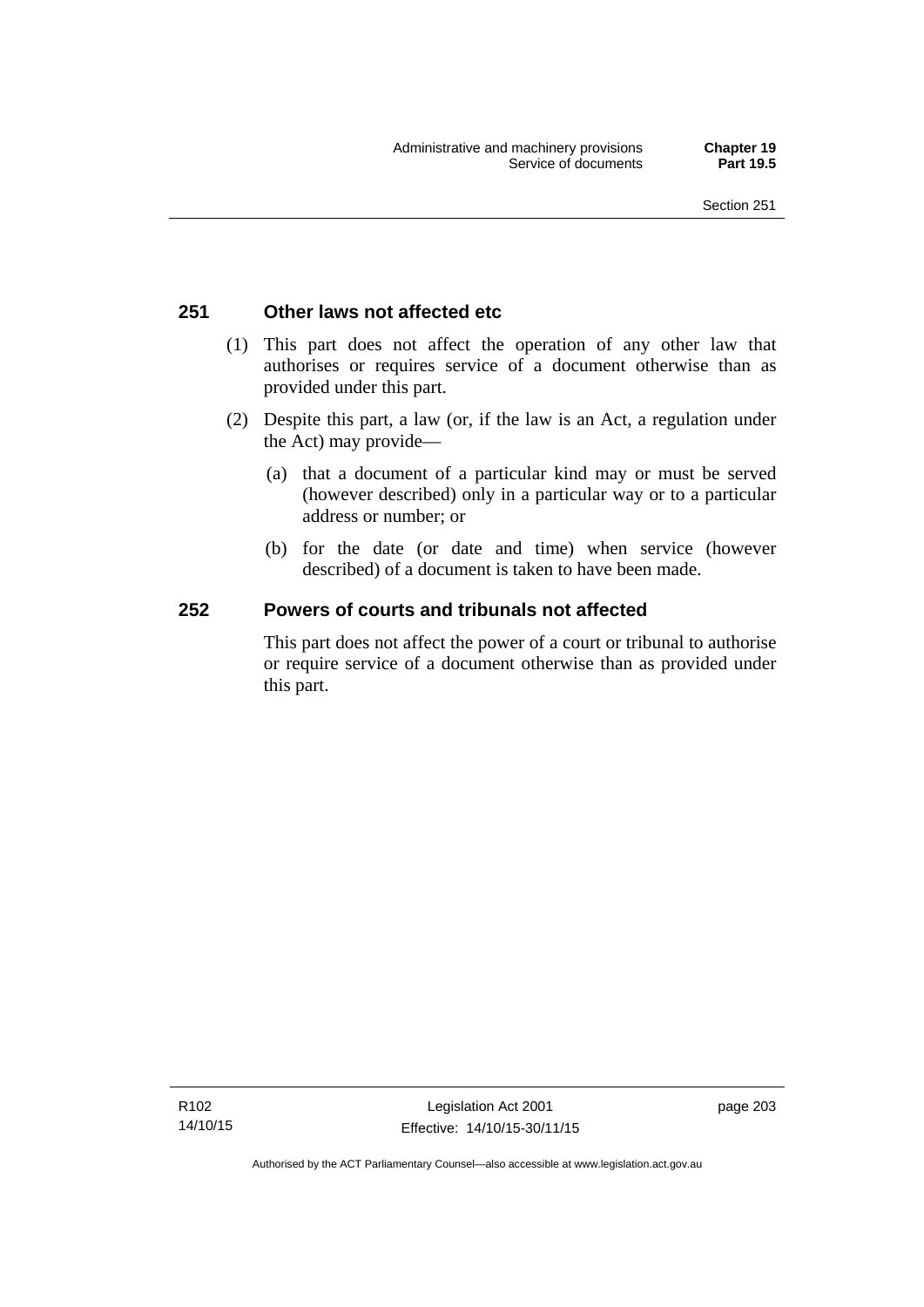Section 253

# **Part 19.6 Functions of Executive and Ministers**

### **253 Exercise of functions of Executive**

- (1) A function given to the Executive under an Act may be exercised by any 2 Ministers acting in concert.
- (2) The exercise of a function under subsection (1) is taken to be the exercise of the function by the Executive.
- (3) A statutory instrument (other than a subordinate law or disallowable instrument) is taken to be made by the Executive if it is signed by 2 or more Ministers who are members of the Executive.
- (4) A statutory instrument mentioned in subsection (3) made in accordance with the subsection is taken to be made when it is signed by the second Minister signing.
- (5) This section is subject to section 41 (Making of certain statutory instruments by Executive).
- (6) In this section:

Act includes an Act of the Commonwealth.

*statutory instrument* includes an instrument (whether or not legislative in nature) made under—

- (a) an Act of the Commonwealth; or
- (b) another statutory instrument of the Commonwealth ; or
- (c) power given by an Act or statutory instrument of the Commonwealth and also power given otherwise by law.

### **254 Administration of matters not allocated**

If a matter relating to the Executive's functions is not allocated under the [Self-Government Act,](http://www.comlaw.gov.au/Series/C2004A03699) section 43 (1), the Chief Minister administers the matter.

R102 14/10/15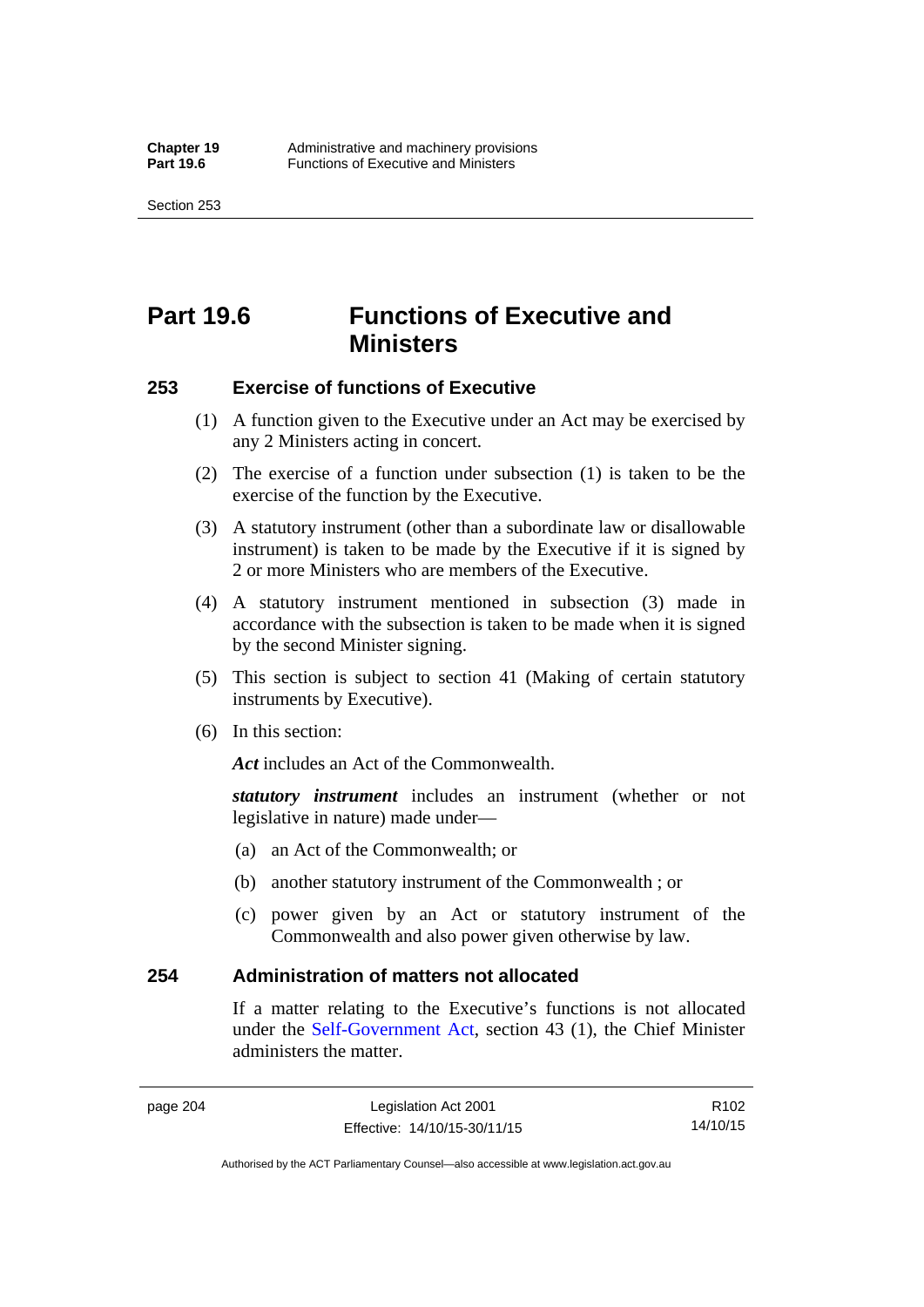### **254A Delegation by Minister**

A Minister may delegate the Minister's functions under an Act or statutory instrument to anyone else.

*Note* For the making of delegations and the exercise of delegated functions, see pt 19.4.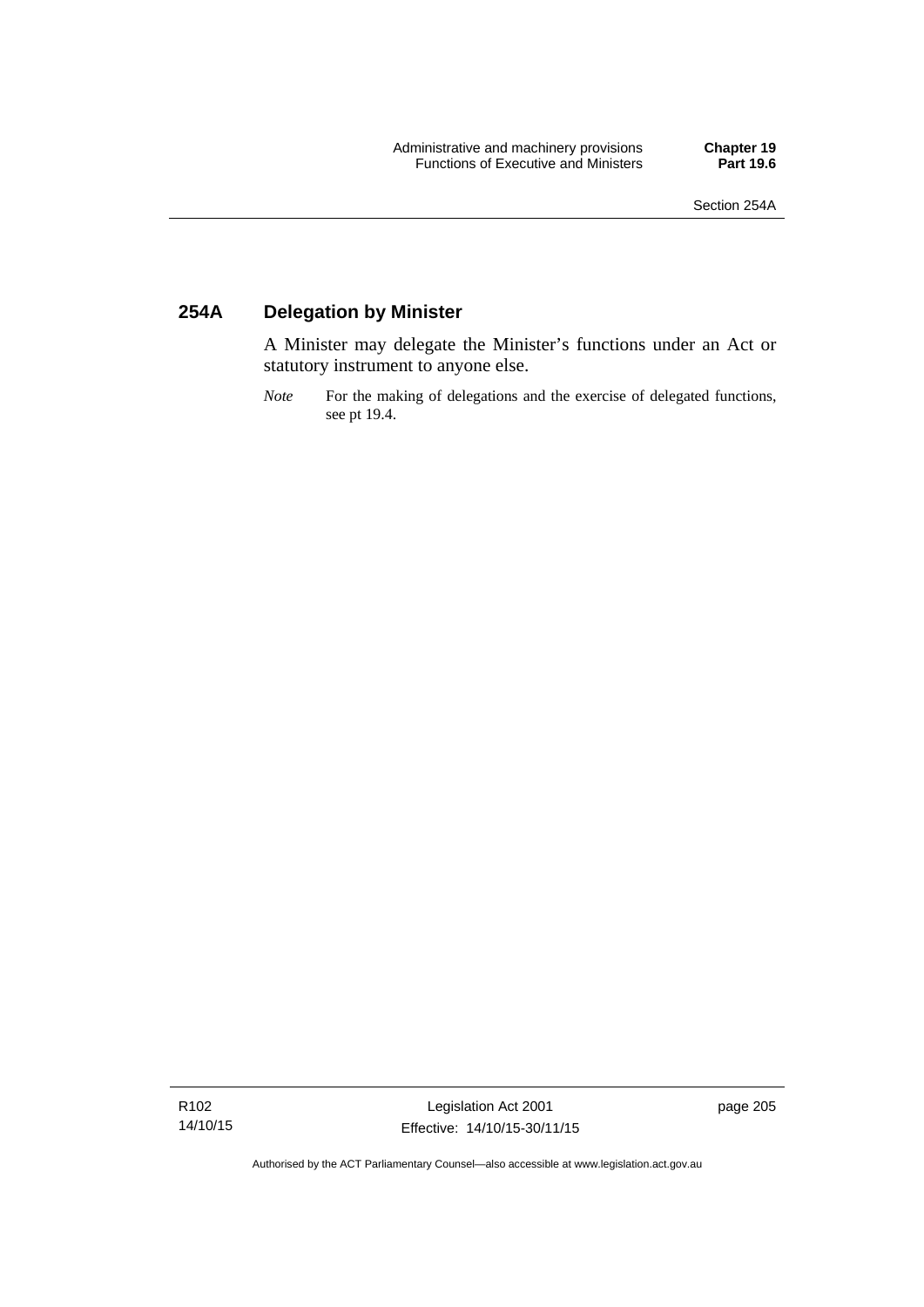### **Part 19.7 Other matters**

### **255 Forms**

- (1) This section applies if an Act, subordinate law or disallowable instrument (the *authorising law*) authorises or requires a form to be approved or prescribed under an Act or statutory instrument (the *relevant law*).
	- *Note* See also s 46 (3), which deals with the repeal and replacement of forms that are legislative instruments and prevents their amendment.
- (2) The authorising law authorises a form to be approved or prescribed in relation to any matter under or in relation to the relevant law.
- (3) To remove any doubt, a form may be approved or prescribed for a provision of the relevant law even though the provision does not mention a form.

#### **Example**

The X Act, s 23 provides for a person to apply for registration but makes no mention of a form for the application. However, the Act, s 80 (1) provides:

(1) The Minister may approve forms for this Act.

Section 80 (3) provides that the approval of a form is a notifiable instrument.

Because s 80 (1) permits a form to be approved 'for this Act', this Act, s 255 applies in relation to s 23 and the Minister may, in writing, approve a form for the application.

- *Note 1* Because the approval is a notifiable instrument, it must be in writing (see s 42 (2)).
- *Note 2* An example is part of the Act, is not exhaustive and may extend, but does not limit, the meaning of the provision in which it appears (see s 126 and s 132).
- (4) Substantial compliance with a form is sufficient.
- (5) However, if a form requires—
	- (a) the form to be signed; or

R102 14/10/15

Authorised by the ACT Parliamentary Counsel—also accessible at www.legislation.act.gov.au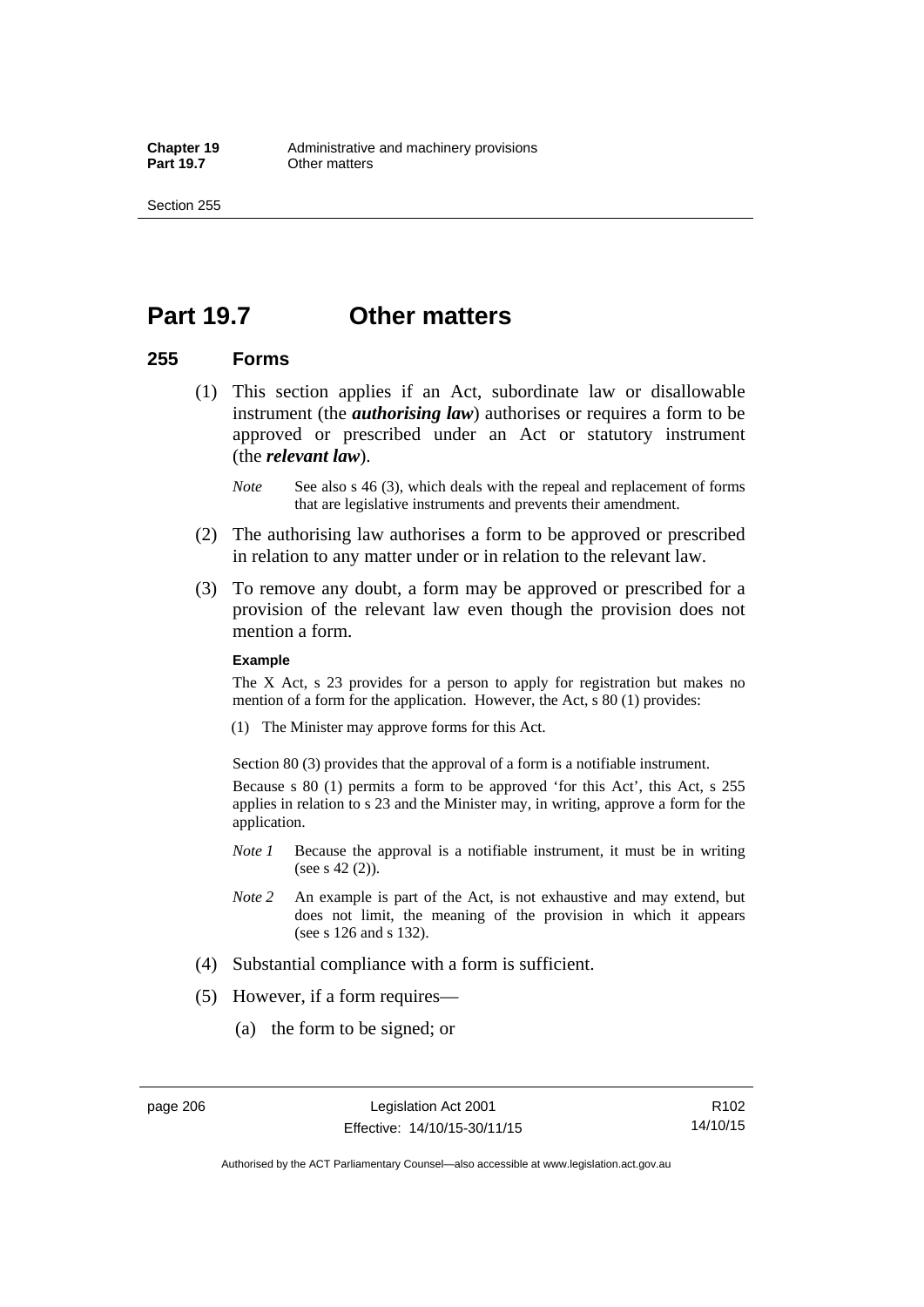- (b) the form to be prepared in a particular way (for example, on paper of a particular size or quality or in a particular electronic form); or
- (c) the form to be completed in a particular way; or
- (d) particular information to be included in the form, or a particular document to be attached to or given with the form; or
- (e) the form, information in the form, or a document attached to or given with the form, to be verified in a particular way (for example, by statutory declaration);

the form is properly completed only if the requirement is complied with.

- (6) Despite subsection (5), the person need not comply with the requirement mentioned in subsection (5) (d) (and the form is taken to be properly completed despite the noncompliance) if—
	- (a) the form is approved or prescribed for a purpose; and
	- (b) the information or document is not reasonably necessary for the purpose.

#### **Examples**

- 1 A person need not comply with a requirement of an approved form to include personal information (eg marital status) irrelevant to a purpose for which the form is required.
- 2 A person need not comply with a requirement of an approved form that has some relevance to a purpose for which the form is required, but intrudes to an unreasonable extent on personal privacy.
- $(7)$  If—
	- (a) a form (*form 1*) may be approved or prescribed for a purpose; and
	- (b) another form (*form 2*) may be approved or prescribed for the same or another purpose; and

page 207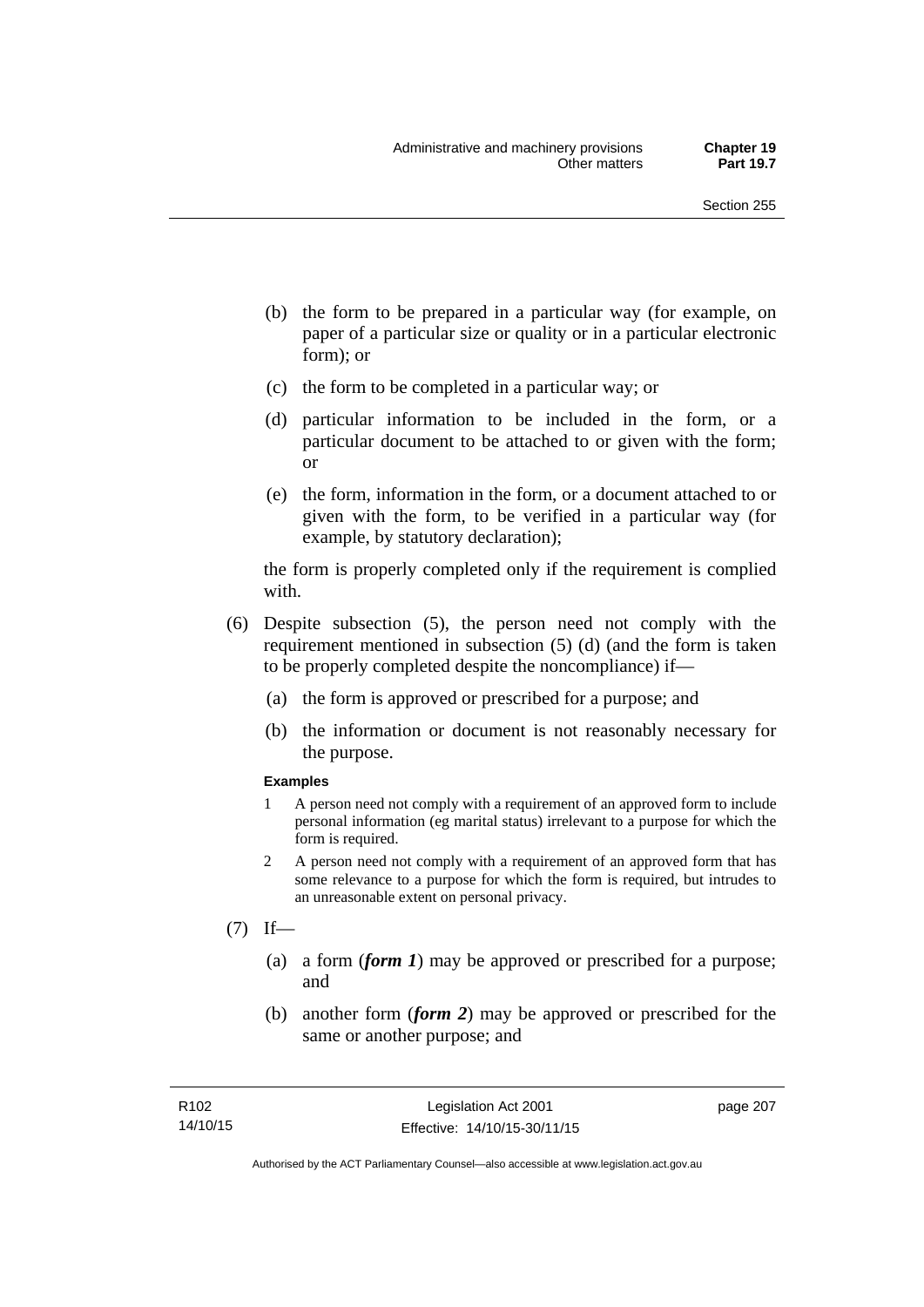(c) separate forms 1 and 2 are approved or prescribed;

a combination form, consisting of forms 1 and 2, may be approved or prescribed and used for the purpose or purposes.

- (8) If, under a law, a form is authorised or required to be filed with (however described), or served on (however described), a person, the form may be filed with, or served on, someone else under arrangements made between them.
- (9) This section is a determinative provision.
	- *Note* See s 5 for the meaning of determinative provisions, and s 6 for their displacement.

### **256 Production of records kept in computers etc**

- (1) This section applies if—
	- (a) a person uses an electronic or other device to keep a record of information; and
	- (b) the person is required under a law (however the law is expressed) to give the information, or a document containing the information, to an authority.
- (2) The requirement obliges the person to give to the authority a document that accurately reproduces or contains the information in a form that can be understood by the authority.
- (3) In this section:

*authority* means a court, tribunal or other entity.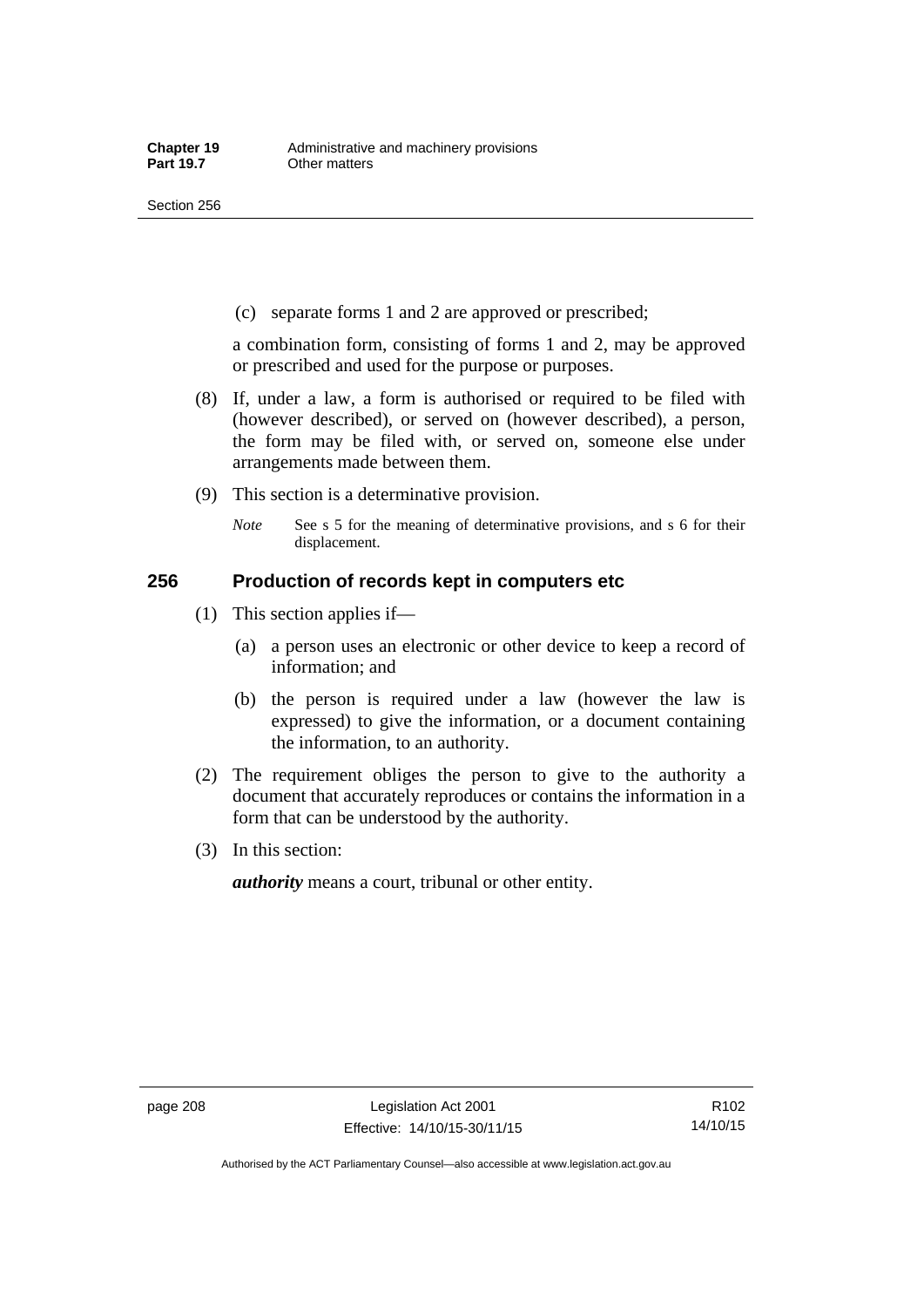# **Chapter 20 Miscellaneous**

### **300 Delegation by parliamentary counsel**

 (1) The parliamentary counsel may delegate the parliamentary counsel's functions under this Act or another territory law to a public servant.

- (2) However, the parliamentary counsel may only delegate a function under part 11.3 (Editorial changes) to—
	- (a) a person performing the duties of deputy parliamentary counsel in the public service; or
	- (b) a public servant prescribed by regulation.

### **301 References to Administration Act 1989 etc**

- (1) In any Act, statutory instrument or document, a reference to the *[Administration Act 1989](http://www.legislation.act.gov.au/a/alt_a1989-41co)*, the *[Interpretation Act 1967](http://www.legislation.act.gov.au/a/1967-48)*, the *[Legislation \(Republication\) Act 1996](http://www.legislation.act.gov.au/a/1996-51)* or the *[Subordinate Laws](http://www.legislation.act.gov.au/a/alt_a1989-24co)  [Act 1989](http://www.legislation.act.gov.au/a/alt_a1989-24co)* is, in relation to anything dealt with in this Act, a reference to this Act.
- (2) In any Act, statutory instrument or document, a reference to a particular provision of the *[Administration Act 1989](http://www.legislation.act.gov.au/a/alt_a1989-41co)*, the *[Interpretation Act 1967](http://www.legislation.act.gov.au/a/1967-48)*, the *[Legislation \(Republication\) Act 1996](http://www.legislation.act.gov.au/a/1996-51)* or the *[Subordinate Laws Act 1989](http://www.legislation.act.gov.au/a/alt_a1989-24co)* is, in relation to anything dealt with in this Act, a reference to the corresponding provision of this Act.

### **302 Regulation-making power**

The Executive may make regulations for this Act.

*Note* A regulation must be notified, and presented to the Legislative Assembly, under this Act.

page 209

*Note* For the making of delegations and the exercise of delegated functions, see pt 19.4.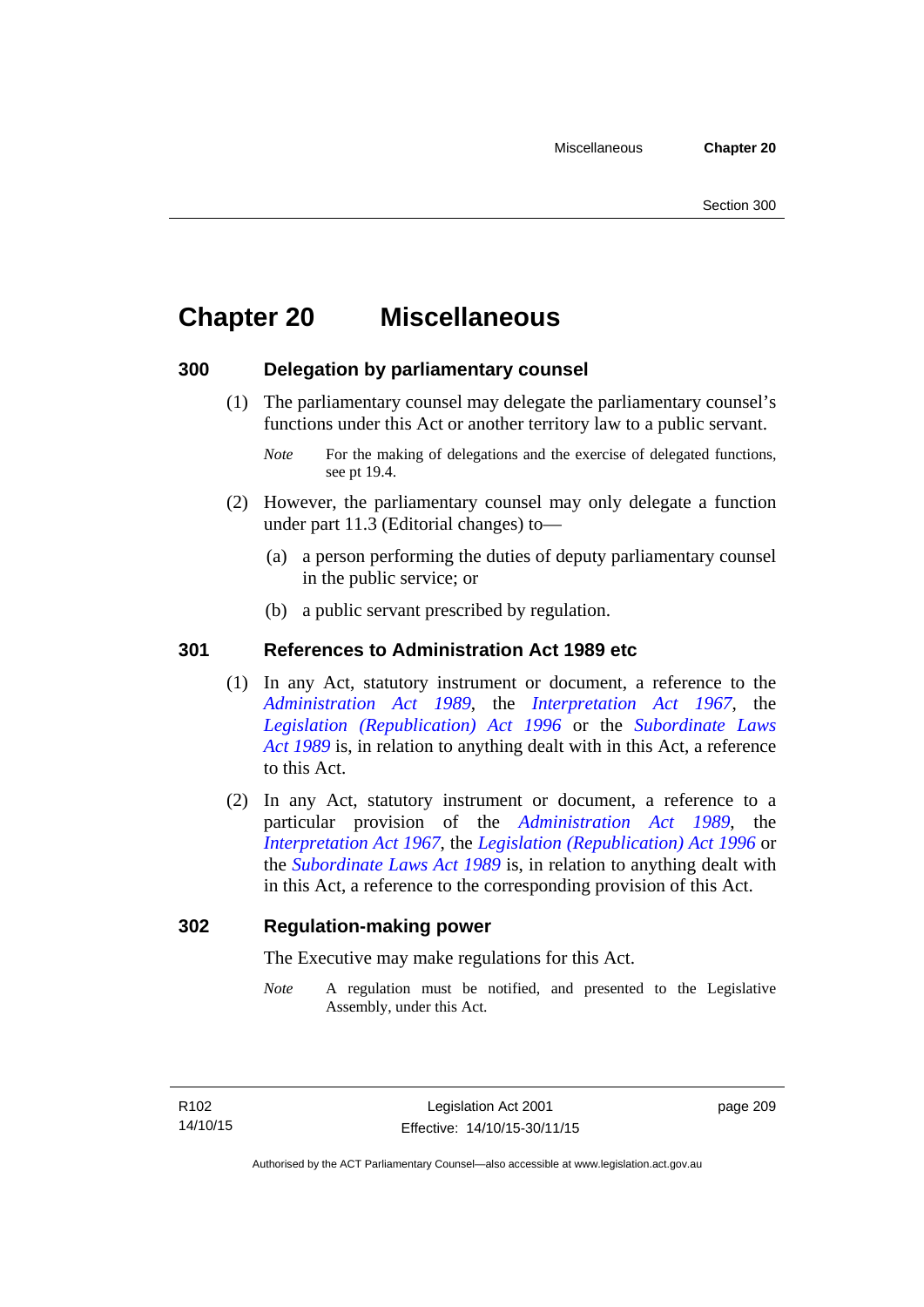### **Schedule 1 Acts included in sources of law in the ACT**

(see s 17)

# **Part 1.1 Former NSW and UK Acts in force before establishment of Territory**

| column 1 | column <sub>2</sub>                                                  | column 3                                              |
|----------|----------------------------------------------------------------------|-------------------------------------------------------|
| item     | name of Act                                                          | number or date of assent and<br>original jurisdiction |
| 1        | <b>Magna Carta</b>                                                   | $(1297)$ 25 Edw 1 c 29 (UK)                           |
| 2        | Criminal and Civil Justice Act 1351                                  | 25 Edw 3 St 5 c 4 (UK)                                |
| 3        | Due Process of Law Act 1354                                          | 28 Edw 3 c 3 (UK)                                     |
| 4        | Due Process of Law Act 1368                                          | 42 Edw 3 c 3 (UK)                                     |
| 5        | <b>Free Access to Courts Act 1400</b>                                | 2 Hen 4 c 1 (UK)                                      |
| 6        | <b>Petition of Right 1627</b>                                        | 3 Chas 1 c 1 (UK)                                     |
| 7        | <b>Bill of Rights 1688</b>                                           | 1 Will and Mary sess 2 c 2 (UK)                       |
| 8        | Act of Settlement 1700                                               | 12 and 13 Will 3 c 2 (UK)                             |
| 9        | <b>Royal Marriages Act 1772</b>                                      | 12 Geo 3 c 11 (UK)                                    |
| 10       | Crimes Act 1900                                                      | 1900 No 40 (NSW)                                      |
| 11       | Truck Act 1900                                                       | 1900 No 55 (NSW)                                      |
| 12       | Pawnbrokers Act 1902                                                 | 1902 No 66 (NSW)                                      |
| 13       | <b>Public Roads Act 1902</b>                                         | 1902 No 95 (NSW)                                      |
| 14       | <b>Anglican Church of Australia Constitutions</b><br><b>Act 1902</b> | 24 December 1902 (NSW)                                |
| 15       | Fertilisers (Labelling and Sale) Act 1904                            | 1904 No 33 (NSW)                                      |
| 16       | <b>Second-hand Dealers Act 1906</b>                                  | 1906 No 30 (NSW)                                      |

page 210 Legislation Act 2001 Effective: 14/10/15-30/11/15

R102 14/10/15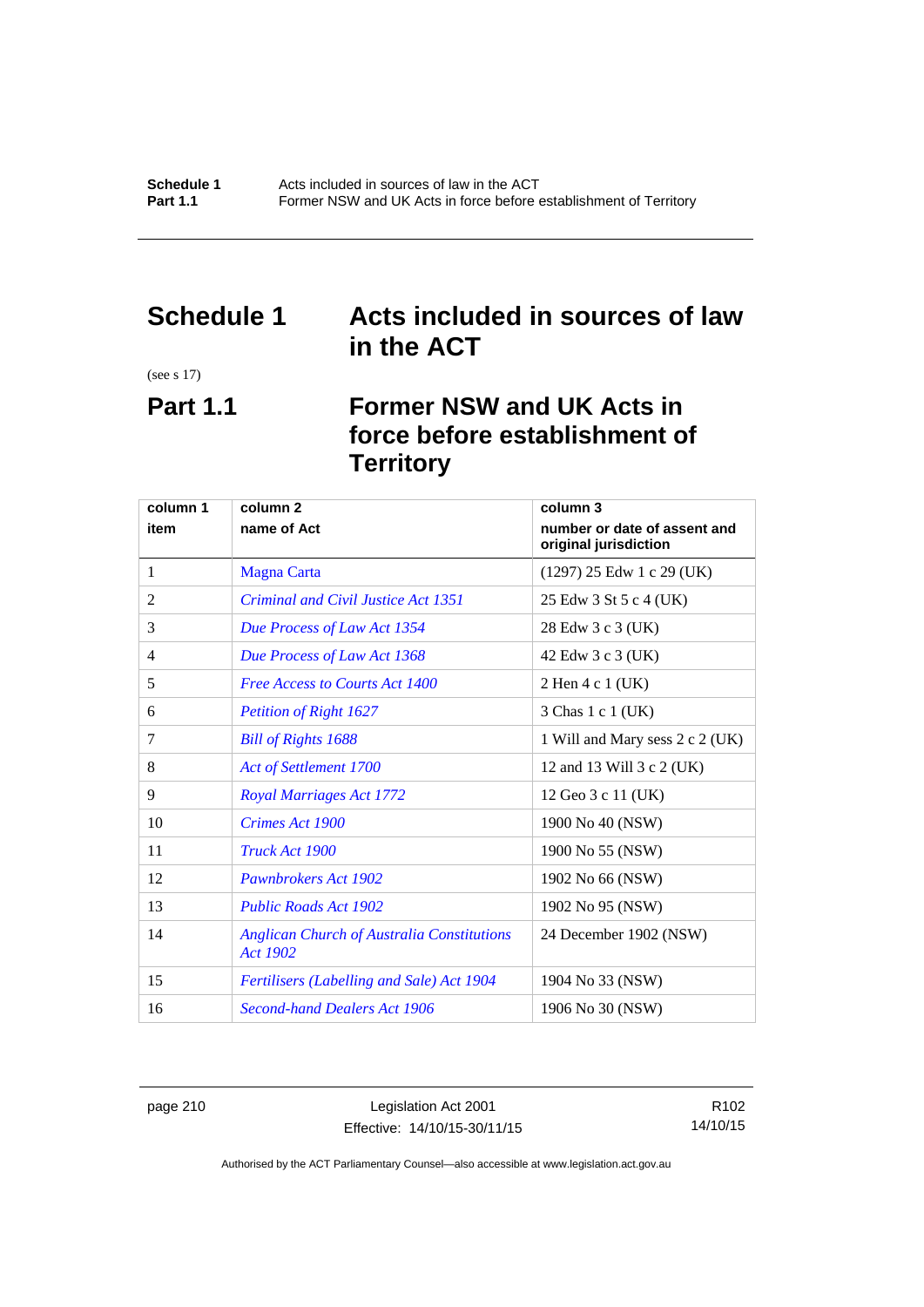# **Part 1.2 Former NSW Acts applied after establishment of Territory**

*Note* The former NSW Acts mentioned in this part are in force in the ACT as Acts of the Legislative Assembly

| column 1 | column <sub>2</sub>                                                   | column 3                                                       |
|----------|-----------------------------------------------------------------------|----------------------------------------------------------------|
| item     | name of NSW Act                                                       | applying Territory Act                                         |
|          | Scaffolding and Lifts Act 1912                                        | <i>Scaffolding and Lifts Act 1957</i> (repealed)               |
|          | <b>Anglican Church of Australia</b><br><b>Trust Property Act 1917</b> | <b>Anglican Church of Australia Trust Property</b><br>Act 1928 |
|          | <i>Trustee Act 1925</i>                                               | <i>Trustee Act 1957</i> (repealed)                             |
| 4        | <b>Anglican Church of Australia</b><br><b>Constitution Act 1961</b>   | <b>Anglican Church of Australia Trust Property</b><br>Act 1928 |

*Note* The written law of the ACT also includes the following Acts that may not be amended or repealed by the Assembly (see [Self-Government Act,](http://www.comlaw.gov.au/Series/C2004A03699) s 34):

- *[Life, Fire and Marine Insurance Act 1902](http://www.legislation.nsw.gov.au/maintop/scanact/sessional/NONE/0)* (NSW)
- *Demise of the Crown Act 1760* (UK)
- *[Naval Prize Act 1864](http://www.legislation.gov.uk/ukpga/Vict/27-28/25/contents)* (UK)
- *[Naval Prize \(Procedure\) Act 1916](http://www.legislation.gov.uk/ukpga/Geo5/6-7/2/contents)* (UK)
- *[Prize Act \(1939\)](http://www.legislation.gov.uk/ukpga/Geo6/2-3/65/contents)* (UK)
- *[Prize Courts Act 1894](http://www.legislation.gov.uk/ukpga/Vict/57-58/39/contents)* (UK)
- *[Prize Courts Act 1915](http://www.legislation.gov.uk/ukpga/Geo5/5-6/57/contents)* (UK)
- *[Prize Courts \(Procedure\) Act 1914](http://www.legislation.gov.uk/ukpga/Geo5/4-5/13/contents)* (UK)
- *[Territorial Waters Jurisdiction Act 1878](http://www.legislation.gov.uk/ukpga/Vict/41-42/73/contents)* (UK).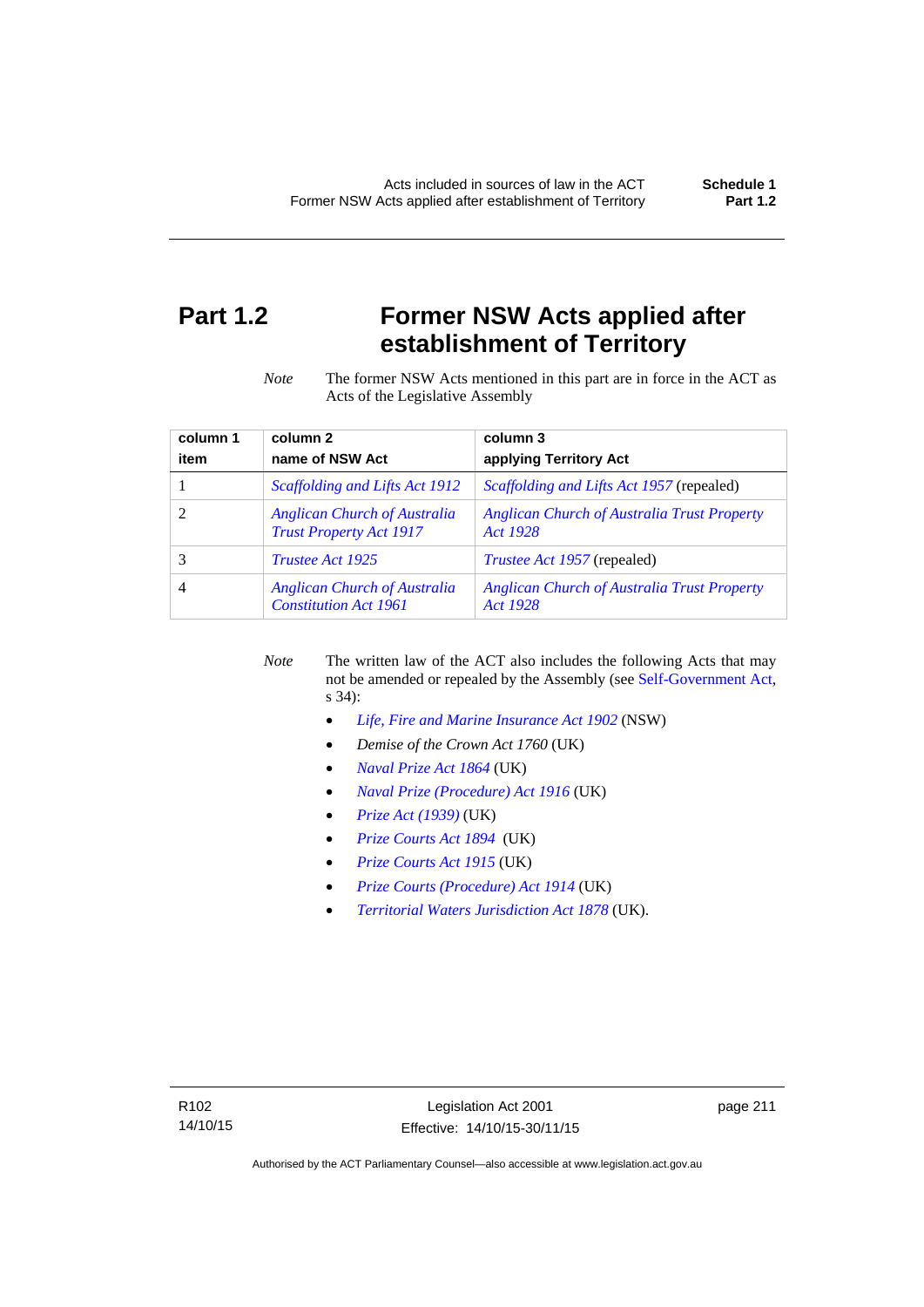**Dictionary** 

# **Dictionary**

(see s 2)

### **Part 1 Meaning of commonly-used terms**

(see s 144)

*Note* Terms that are defined only for this Act are set out in pt 2.

*ACAT* means the ACT Civil and Administrative Tribunal established under the *[ACT Civil and Administrative Tribunal](http://www.legislation.act.gov.au/a/2008-35)  [Act 2008](http://www.legislation.act.gov.au/a/2008-35)*.

*Act*—see the following sections:

- (a) section 7 (Meaning of *Act* generally);
- (b) section 17 (References to Acts include references to former Cwlth enactments etc).
- *Note* See also s 102 (References to laws include references to laws as in force from time to time) and s 104 (References to laws include references to instruments under laws).

*ACT* means the Australian Capital Territory.

*ADI*—see *authorised deposit-taking institution*.

*administrative unit* means an administrative unit for the time being established under the *[Public Sector Management Act 1994](http://www.legislation.act.gov.au/a/1994-37)*, section 13 (1).

*adult* means an individual who is at least 18 years old.

*ambulance service* means the ACT Ambulance Service established under the *[Emergencies Act 2004](http://www.legislation.act.gov.au/a/2004-28)*.

*amend* includes—

(a) for an Act or statutory instrument—omit, insert, substitute, renumber or relocate a provision of the Act or instrument; and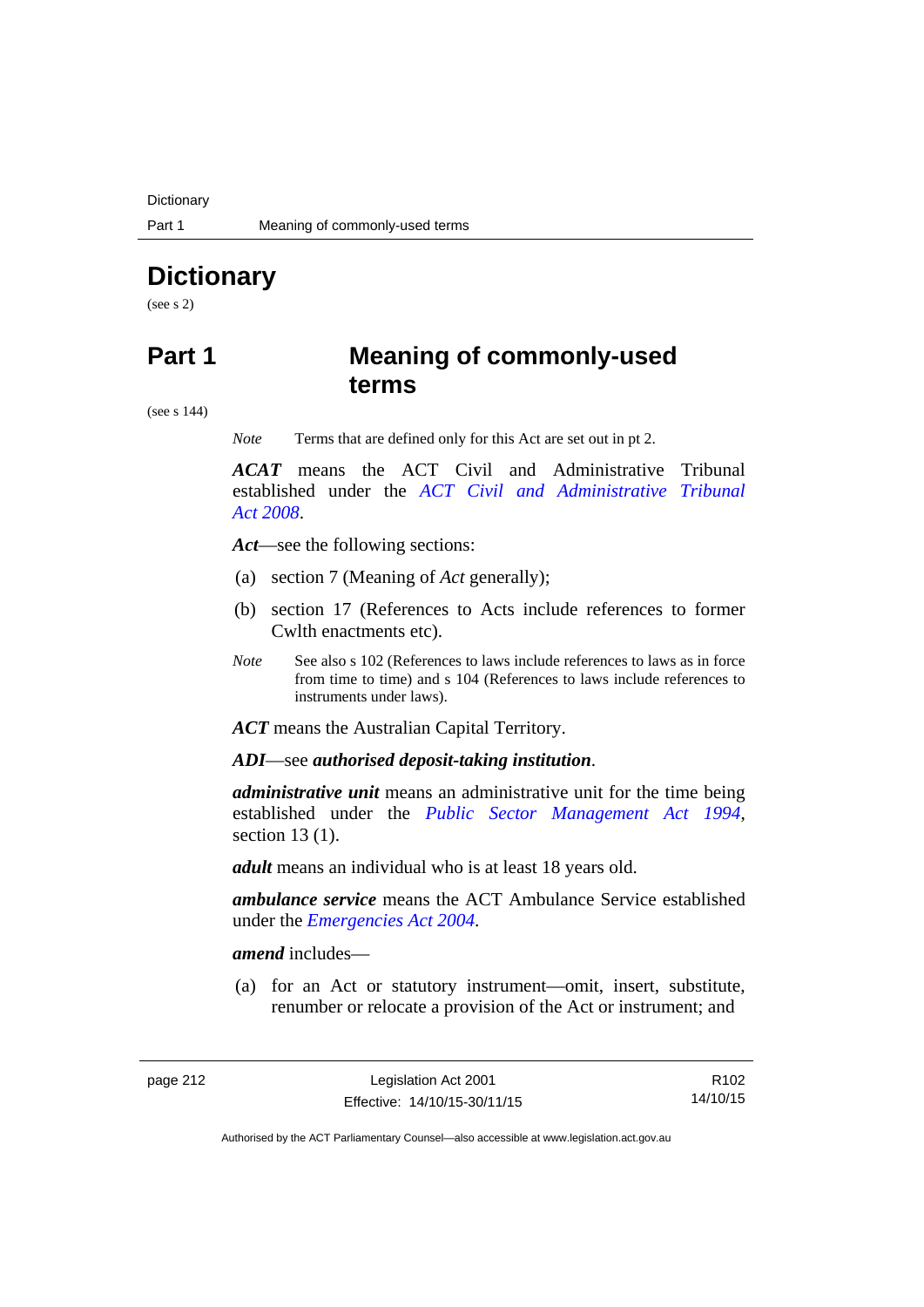- (b) for an Act or statutory instrument (or a provision of it)—amend by implication; and
- (c) for a provision of an Act or statutory instrument—omit the provision (or a part of it), substitute another provision for the provision (or a part of it), renumber the provision (or a part of it) or relocate the provision (or a part of it); and
- (d) for any other instrument, a provision of an instrument or a decision—change or alter.

*appoint* includes reappoint.

*AS*—see section 164 (1) (References to Australian Standards etc).

*AS/NZS*—see section 164 (2) (References to Australian Standards etc).

*asset* includes property of any kind.

*associate judge* means the associate judge under the *[Supreme Court](http://www.legislation.act.gov.au/a/1933-34)  [Act 1933](http://www.legislation.act.gov.au/a/1933-34)*.

*Attorney-General* means the Minister designated Attorney-General by the Chief Minister, and includes a Minister authorised by the Chief Minister to act on behalf of the Attorney-General.

*auditor-general* means the Auditor-General for the Territory under the *[Auditor-General Act 1996](http://www.legislation.act.gov.au/a/1996-23)*.

*Australia* means the Commonwealth of Australia and, when used in a geographical sense, does not include an external territory.

*Australian citizen* means a person who is an Australian citizen under the *[Australian Citizenship Act 2007](http://www.comlaw.gov.au/Series/C2007A00020)* (Cwlth).

*Australian Consumer Law (ACT)* means the provisions applying because of the *[Fair Trading \(Australian Consumer Law\) Act 1992](http://www.legislation.act.gov.au/a/1992-72)*, section 7 (Application of Australian Consumer Law).

R102 14/10/15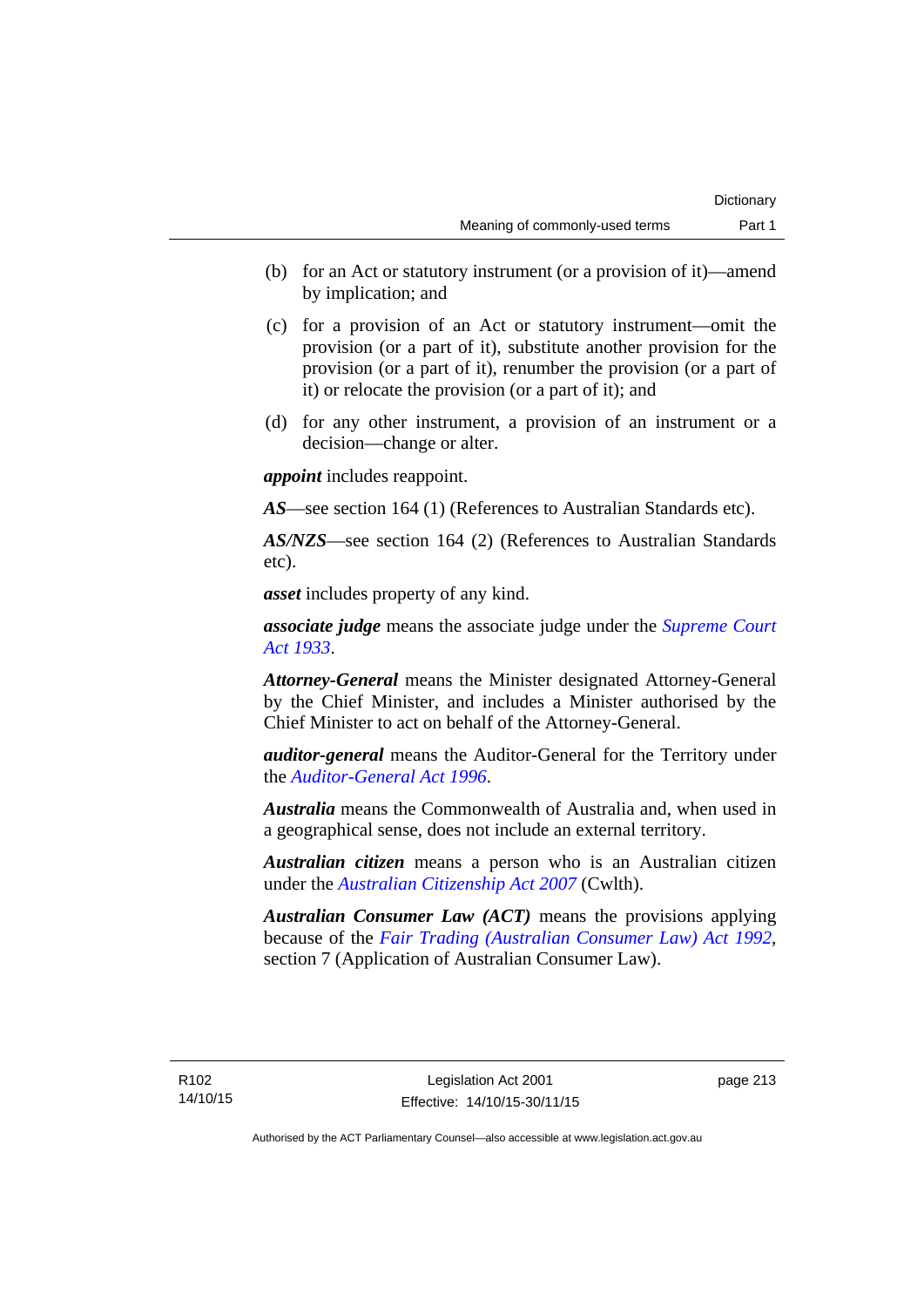*Australian driver licence* means an Australian driver licence under the *[Road Transport \(Driver Licensing\) Act 1999](http://www.legislation.act.gov.au/a/1999-78)*.

*Note Australian driver licence* is defined in that Act, dictionary to mean a driver licence of any kind issued under the law of the Commonwealth or a State or Territory. It includes a driver licence issued under ACT law (see also def *driver licence*).

*Australian/New Zealand Standard*—see section 164 (2) (References to Australian Standards etc).

*Australian Standard*—see section 164 (1) (References to Australian Standards etc).

*Australian statistician* means the Australian Statistician under the *[Australian Bureau of Statistics Act 1975](http://www.comlaw.gov.au/Series/C2004A00282)* (Cwlth).

*authorised deposit-taking institution* (or *ADI*) means an authorised deposit-taking institution under the *[Banking Act 1959](http://www.comlaw.gov.au/Series/C2004A07357)* (Cwlth).

**bank** means an authorised deposit-taking institution that is permitted under the *[Banking Act 1959](http://www.comlaw.gov.au/Series/C2004A07357)* (Cwlth) to assume or use—

- (a) the word 'bank', 'banker' or 'banking'; or
- (b) any other word (whether or not in English) similar in meaning to a word mentioned in paragraph (a).

*bank holiday* means a day that is a bank holiday in the ACT under the *[Holidays Act 1958](http://www.legislation.act.gov.au/a/1958-19)*, section 4.

*bankrupt or personally insolvent*—an individual is *bankrupt or personally insolvent* if the individual—

- (a) under the *[Bankruptcy Act 1966](http://www.comlaw.gov.au/Series/C2004A07422)* (Cwlth)—
	- (i) is bankrupt; or
	- (ii) is a party to a debt agreement as a debtor; or
	- (iii) is a party to a personal insolvency agreement as a debtor and the obligations created by the agreement remain undischarged; or

R102 14/10/15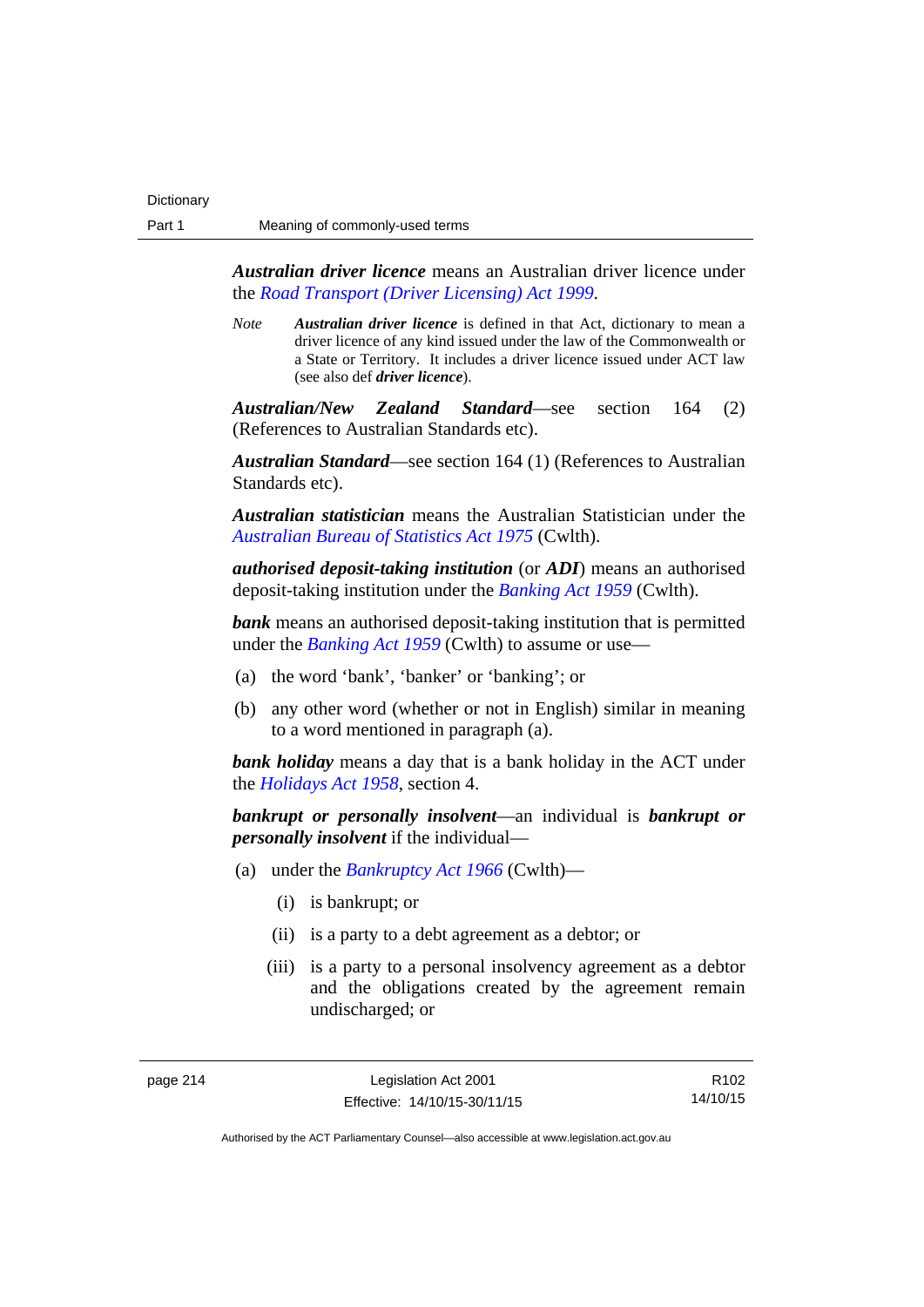- (iv) authorises a controlling trustee to control the individual's property, whether or not the individual has entered into a personal insolvency agreement as a debtor; or
- (b) has a status under a law of a foreign country substantially similar to an individual mentioned in paragraph (a); or
- (c) otherwise applies to take the benefit of any law for the relief of bankrupt or insolvent debtors.

*barrister* means a lawyer who practises as a barrister.

*body* includes any group of people joined together for a common purpose, whether or not incorporated.

#### **Examples**

- 1 a company
- 2 a statutory corporation, whether or not it has members
- 3 an association, club or society
- 4 a partnership
- 5 a joint venture
- 6 a corporation sole
- *Note* An example is part of the Act, is not exhaustive and may extend, but does not limit, the meaning of the provision in which it appears (see s 126 and s 132).

*breach* includes contravene.

*building code* means the building code under the *[Building Act 2004](http://www.legislation.act.gov.au/a/2004-11)*, section 136.

*Note* The building code is the Building Code of Australia, as amended from time to time by the Australian Building Codes Board and the Australian Capital Territory Appendix to the Building Code of Australia.

*building society* means an authorised deposit-taking institution that is permitted under the *[Banking Act 1959](http://www.comlaw.gov.au/Series/C2004A07357)* (Cwlth) to assume or use—

- (a) the term 'building society'; or
- (b) any other term (whether or not in English) similar in meaning.

page 215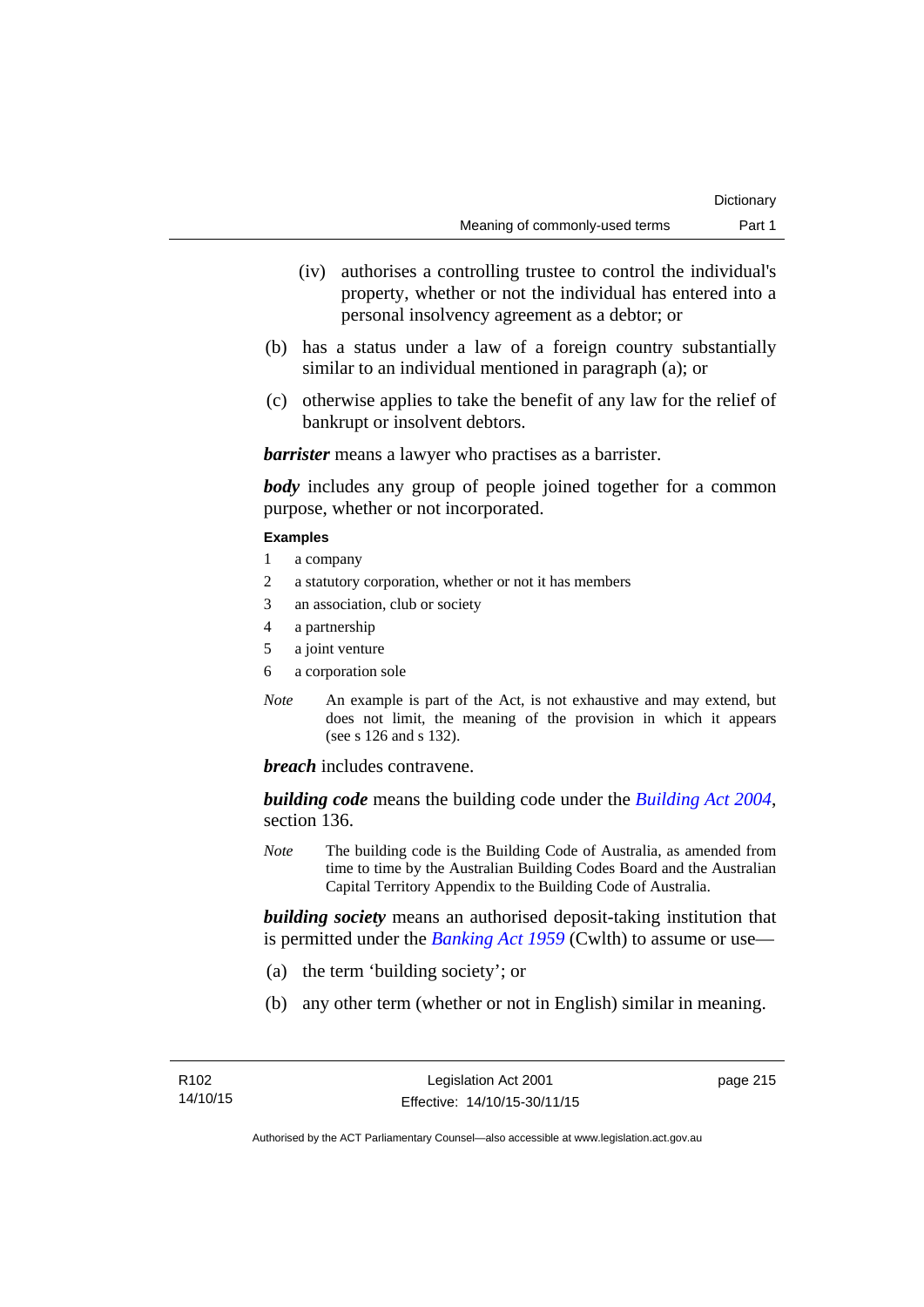*business day* means a day that is not—

(a) a Saturday or Sunday; or

(b) a public holiday or bank holiday in the ACT.

*by* regulation includes under a regulation.

*Note* See also def *under*, in relation to an Act or statutory instrument.

*by-law*, in relation to an Act, means a by-law made or in force under the Act.

*calendar month* means one of the 12 months of the year.

*calendar year* means a period of 12 months beginning on 1 January.

*Canberra Institute of Technology* means the Canberra Institute of Technology under the *[Canberra Institute of Technology Act 1987](http://www.legislation.act.gov.au/a/1987-71)*.

*change* includes change by alteration, omission, substitution or addition.

*chief health officer* means the Chief Health Officer under the *[Public Health Act 1997](http://www.legislation.act.gov.au/a/1997-69)*.

*Chief Justice* means the Chief Justice of the Supreme Court.

*Chief Magistrate* means the Chief Magistrate of the Magistrates Court.

*Chief Minister* means the Chief Minister for the Territory.

*Note* The Chief Minister is elected under the [Self-Government Act](http://www.comlaw.gov.au/Series/C2004A03699), s 40.

*chief officer (ambulance service)* means the chief officer (ambulance service) under the *[Emergencies Act 2004](http://www.legislation.act.gov.au/a/2004-28)*.

*chief officer (fire and rescue)* means the chief officer (fire and rescue) under the *[Emergencies Act 2004](http://www.legislation.act.gov.au/a/2004-28)*.

*chief officer (rural fire service)* means the chief officer (rural fire service) under the *[Emergencies Act 2004](http://www.legislation.act.gov.au/a/2004-28)*.

page 216 Legislation Act 2001 Effective: 14/10/15-30/11/15

R102 14/10/15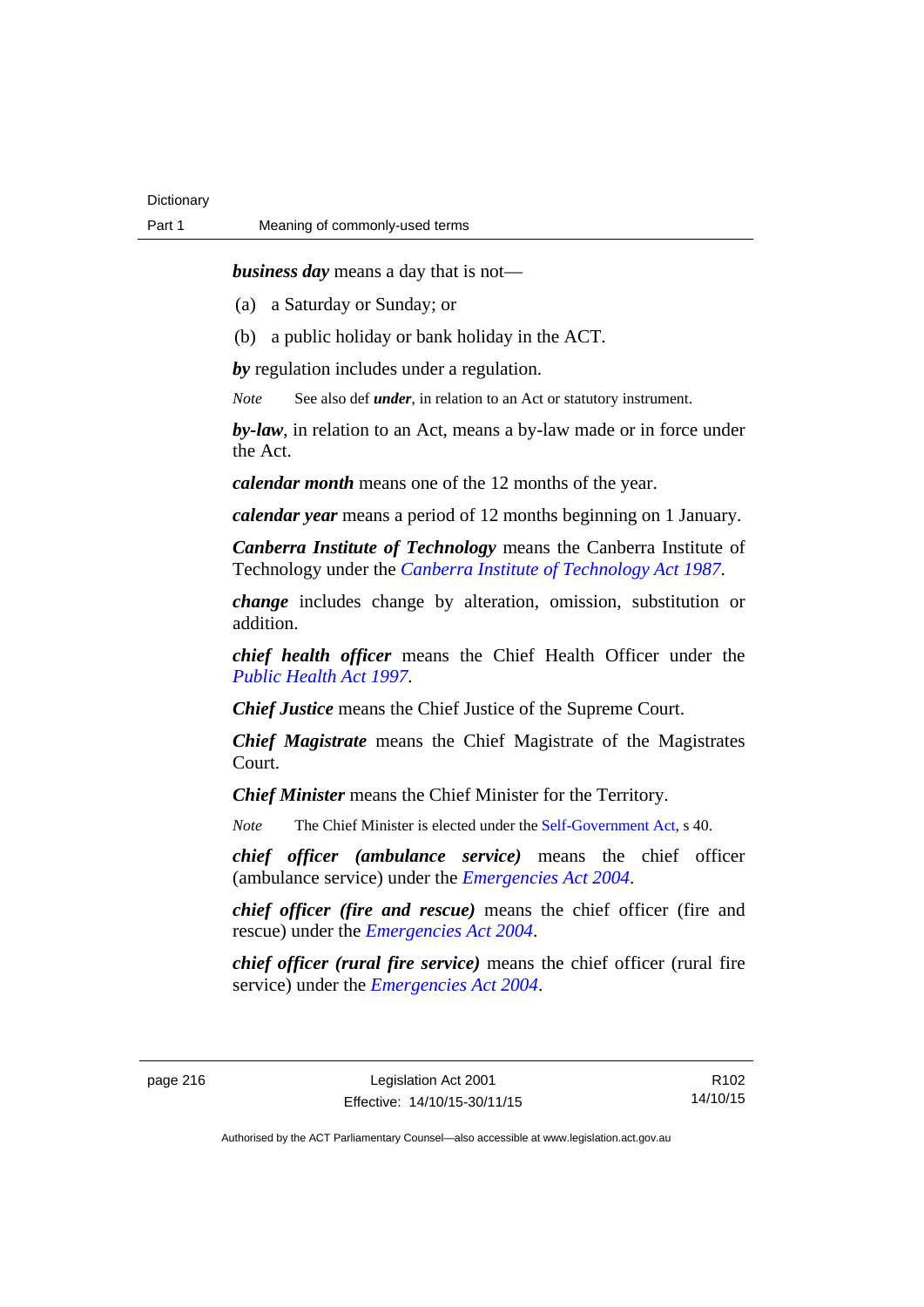*chief officer (SES)* means the chief officer (SES) under the *[Emergencies Act 2004](http://www.legislation.act.gov.au/a/2004-28)*.

*chief planning executive* means the Chief Planning Executive under the *[Planning and Development Act 2007](http://www.legislation.act.gov.au/a/2007-24)*.

*chief police officer* means the police officer responsible to the commissioner of police for the day-to-day administration and control of police services in the ACT.

*chief solicitor* means the chief solicitor under the *[Law Officers](http://www.legislation.act.gov.au/a/2011-30)  [Act 2011](http://www.legislation.act.gov.au/a/2011-30)*.

*child*, if age rather than descendancy is relevant, means an individual who is under 18 years old.

*children and young people commissioner* means the Children and Young People Commissioner under the *[Human Rights Commission](http://www.legislation.act.gov.au/a/2005-40)  [Act 2005](http://www.legislation.act.gov.au/a/2005-40)*.

*Childrens Court* means the Childrens Court under the *[Magistrates](http://www.legislation.act.gov.au/a/1930-21)  [Court Act 1930](http://www.legislation.act.gov.au/a/1930-21)*, section 287.

*city area* means the area that was *the City Area* under the *[City Area](http://www.legislation.act.gov.au/a/1936-31)  [Leases Act 1936](http://www.legislation.act.gov.au/a/1936-31)* (repealed).

*Note* See s 103 for the meaning of references to repealed laws.

*civil partner*—a person who is in a civil partnership with someone else is the *civil partner* of the other person.

*civil partnership* means a civil partnership under the *[Domestic](http://www.legislation.act.gov.au/a/1994-28)  [Relationships Act 1994](http://www.legislation.act.gov.au/a/1994-28)*.

*civil union* means a civil union under the *[Civil Unions Act 2012](http://www.legislation.act.gov.au/a/2012-40)*.

*civil union partner*—a person who is in a civil union with someone else is the *civil union partner* of the other person.

*clerk*, in relation to the Legislative Assembly, means the Clerk of the Legislative Assembly.

*Note* The clerk is appointed under the *[Legislative Assembly \(Office of the](http://www.legislation.act.gov.au/a/2012-26)  [Legislative Assembly\) Act 2012](http://www.legislation.act.gov.au/a/2012-26)*.

| R <sub>102</sub> | Legislation Act 2001         | page 217 |
|------------------|------------------------------|----------|
| 14/10/15         | Effective: 14/10/15-30/11/15 |          |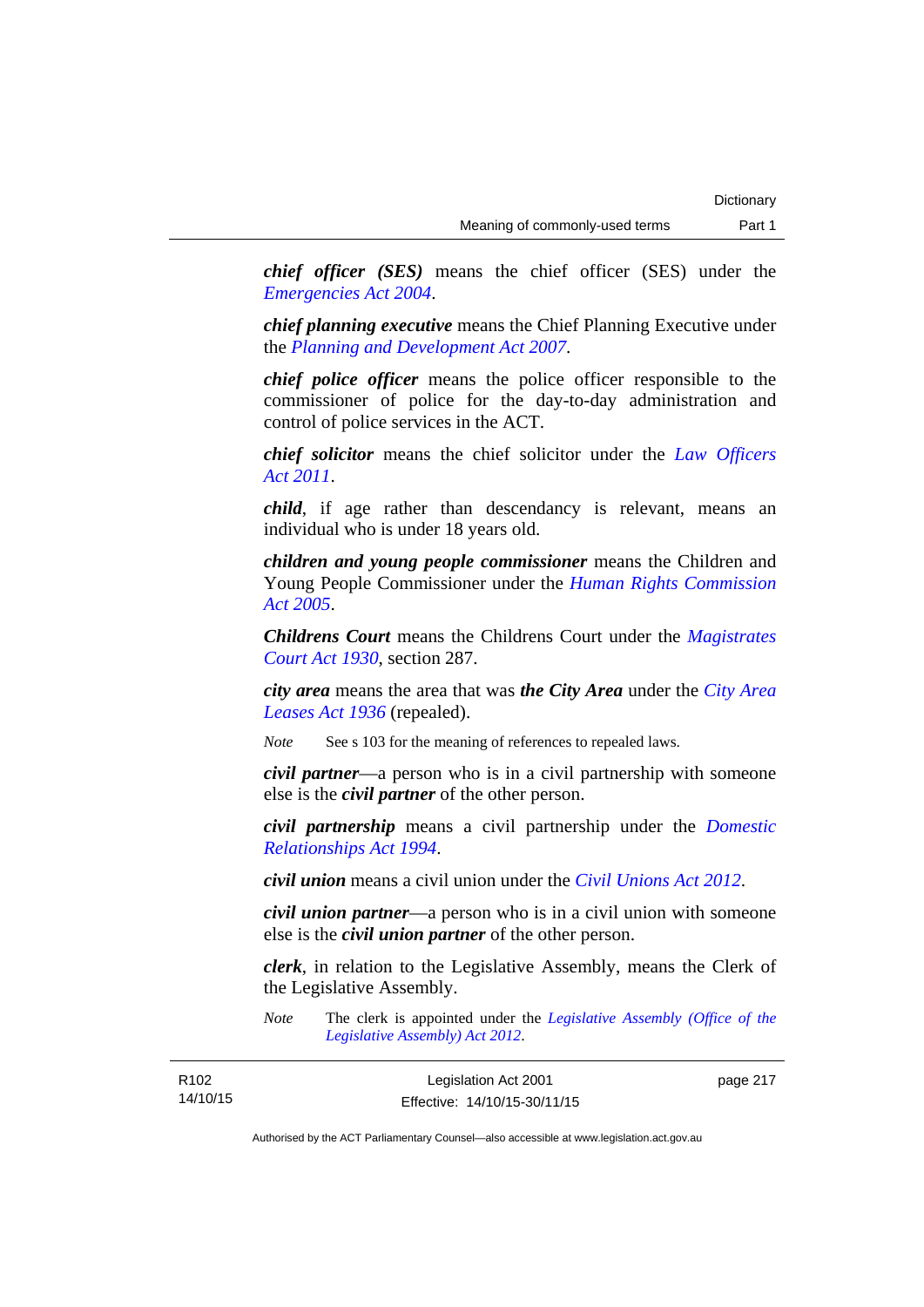*commencement*, of an Act or statutory instrument—see section 80.

*commencement notice*—see section 11.

*commissioner for fair trading* means the Commissioner for Fair Trading of the Australian Capital Territory under the *[Fair Trading](http://www.legislation.act.gov.au/a/1992-72)  [\(Australian Consumer Law\) Act 1992](http://www.legislation.act.gov.au/a/1992-72)*.

*commissioner for public administration* means the Commissioner for Public Administration under the *[Public Sector Management](http://www.legislation.act.gov.au/a/1994-37)  [Act 1994](http://www.legislation.act.gov.au/a/1994-37)*.

*commissioner for revenue* means the Commissioner for Australian Capital Territory Revenue under the *[Taxation Administration](http://www.legislation.act.gov.au/a/1999-4)  [Act 1999](http://www.legislation.act.gov.au/a/1999-4)*.

*commissioner for sustainability and the environment* means the Commissioner for Sustainability and the Environment under the *[Commissioner for Sustainability and the Environment Act 1993](http://www.legislation.act.gov.au/a/1993-37)*.

*commissioner of police* means the Commissioner of Police of the Australian Federal Police.

*commit*, a person for trial, means—

- (a) to order that the person be remanded in custody until tried by the Supreme Court; or
- (b) to grant bail to the person to appear and be tried by the Supreme Court.

*Commonwealth* means the Commonwealth of Australia and, when used in a geographical sense, does not include an external territory.

*Commonwealth country* means a country that forms part of the Commonwealth of Nations, and includes a territory for the international relations of which a Commonwealth country is responsible.

*Commonwealth DPP* means the Director of Public Prosecutions under the *[Director of Public Prosecutions Act 1983](http://www.comlaw.gov.au/Series/C2004A02830)* (Cwlth).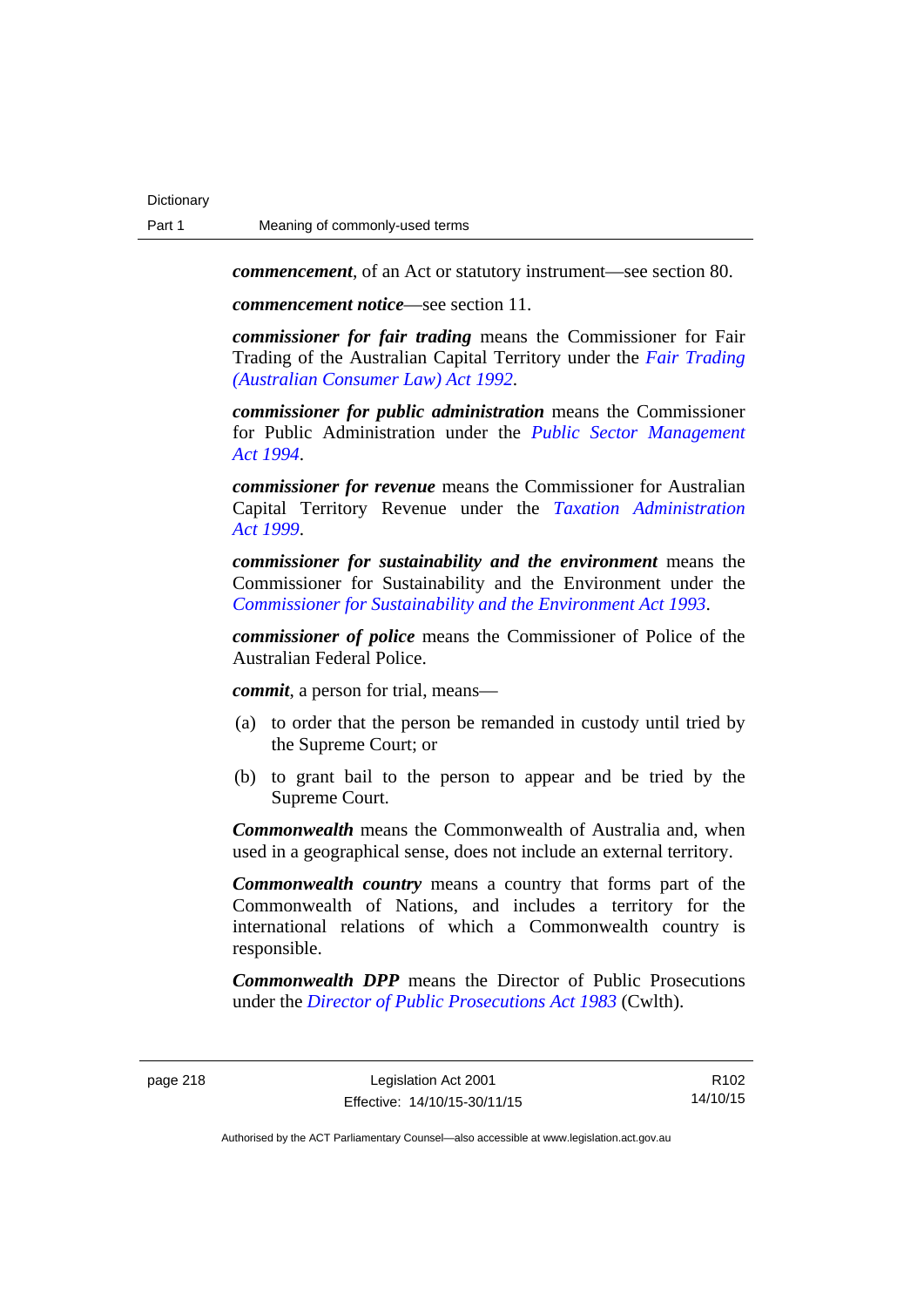*Commonwealth gazette* means the Commonwealth of Australia Gazette or the Australian Government Gazette.

*Note* The *Australian Government Gazette* was published from 1 July 1973 to 30 June 1976.

*confer*, in relation to a function, includes impose.

*conservator of flora and fauna* means the Conservator of Flora and Fauna under the *[Nature Conservation Act 2014](http://www.legislation.act.gov.au/a/2014-59)*.

*construction occupations registrar* means the Australian Capital Territory Construction Occupations Registrar under the *[Construction Occupations \(Licensing\) Act 2004](http://www.legislation.act.gov.au/a/2004-12)*.

*contravene* includes fail to comply with.

*converted ordinance* means an enactment that was an ordinance immediately before self-government day.

*coroner* means a coroner under the *[Coroners Act 1997](http://www.legislation.act.gov.au/a/1997-57)*.

*Coroner's Court* means the Coroner's Court under the *[Coroners](http://www.legislation.act.gov.au/a/1997-57)  [Act 1997](http://www.legislation.act.gov.au/a/1997-57)*.

*corporation* includes a body politic or corporate.

*Corporations Act* means the *[Corporations Act 2001](http://www.comlaw.gov.au/Series/C2004A00818)* (Cwlth).

*correctional centre* means a correctional centre under the *[Corrections Management Act 2007](http://www.legislation.act.gov.au/a/2007-15)*.

*corrections officer* means a corrections officer under the *[Corrections Management Act 2007](http://www.legislation.act.gov.au/a/2007-15)*.

*Court of Appeal* means the Court of Appeal constituted under the *[Supreme Court Act 1933](http://www.legislation.act.gov.au/a/1933-34)*.

*court of summary jurisdiction* means the Magistrates Court.

*credit union* means an authorised deposit-taking institution that is permitted under the *[Banking Act 1959](http://www.comlaw.gov.au/Series/C2004A07357)* (Cwlth) to assume or use—

(a) the term 'credit union'; or

page 219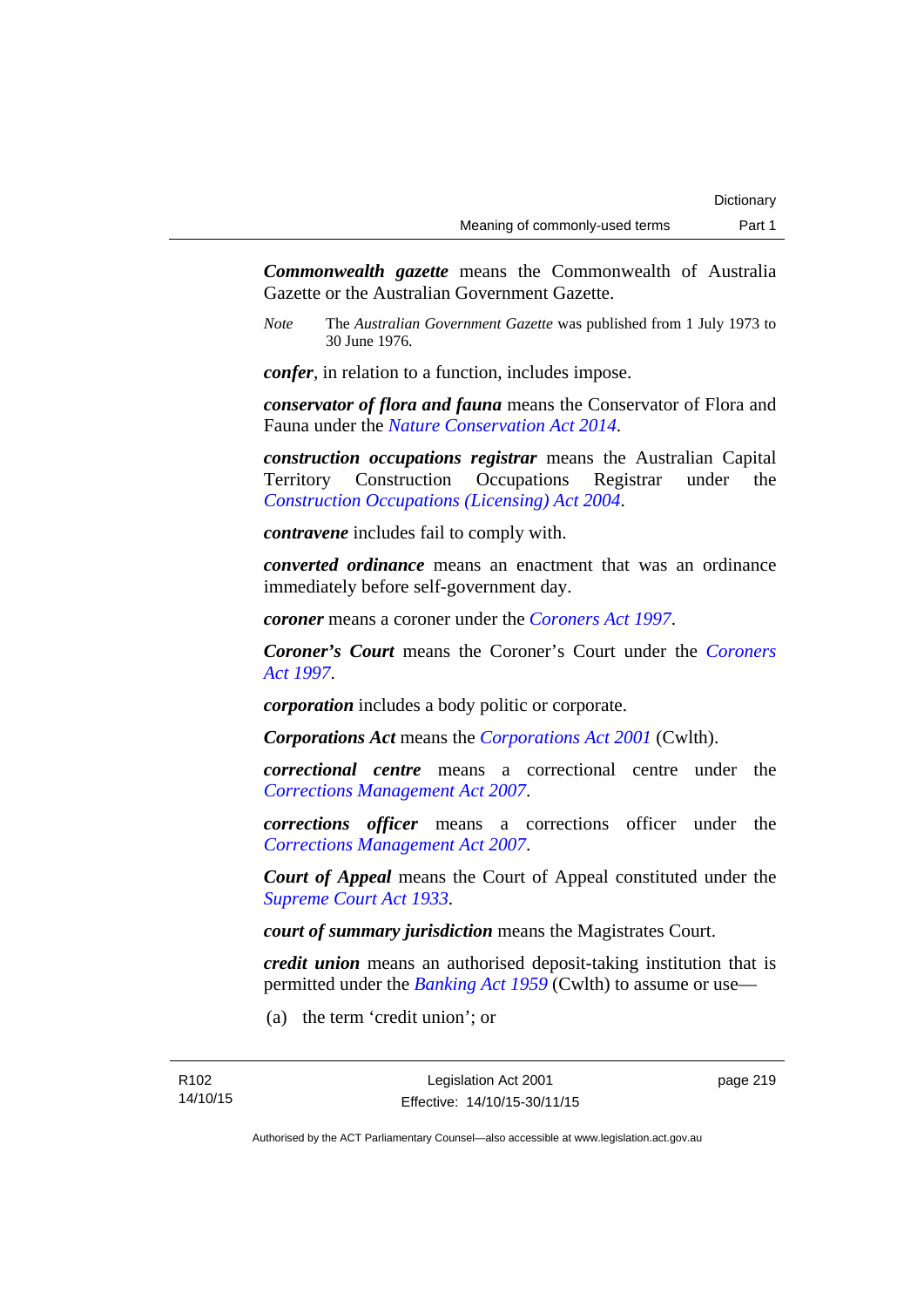(b) any other term (whether or not in English) similar in meaning.

*Criminal Code* means the *[Criminal Code 2002](http://www.legislation.act.gov.au/a/2002-51)*.

*CrimTrac* means the CrimTrac agency established under the *[Public](http://www.comlaw.gov.au/Series/C2004A00538)  [Service Act 1999](http://www.comlaw.gov.au/Series/C2004A00538)* (Cwlth), section 65 (Establishment etc. of Executive Agencies).

*daylight* means the period in a day from sunrise to sunset.

*definition*—see section 130.

### *dental prosthetist*—

- (a) means a person registered under the *[Health Practitioner](http://www.legislation.act.gov.au/a/db_39269/default.asp)  [Regulation National Law \(ACT\)](http://www.legislation.act.gov.au/a/db_39269/default.asp)* to practise the health profession of dental prosthetist (other than as a student); and
- (b) for an activity, includes a person mentioned in paragraph (a) holding limited or provisional registration, to the extent that the person is allowed to do the activity under the person's registration.

### *dentist*—

- (a) means a person registered under the *[Health Practitioner](http://www.legislation.act.gov.au/a/db_39269/default.asp)  [Regulation National Law \(ACT\)](http://www.legislation.act.gov.au/a/db_39269/default.asp)* to practise the health profession of dentist (other than as a student); and
- (b) for an activity, includes a person mentioned in paragraph (a) holding limited or provisional registration, to the extent that the person is allowed to do the activity under the person's registration.

*Deputy Speaker* means the Deputy Presiding Officer of the Legislative Assembly.

*Note* The Deputy Presiding Officer is elected under the [Self-Government](http://www.comlaw.gov.au/Series/C2004A03699)  [Act](http://www.comlaw.gov.au/Series/C2004A03699), s 21 (2).

*designation*, of a position under the *[Public Sector Management](http://www.legislation.act.gov.au/a/1994-37)  [Act 1994](http://www.legislation.act.gov.au/a/1994-37)*, includes a designation given under that Act.

page 220 Legislation Act 2001 Effective: 14/10/15-30/11/15

R102 14/10/15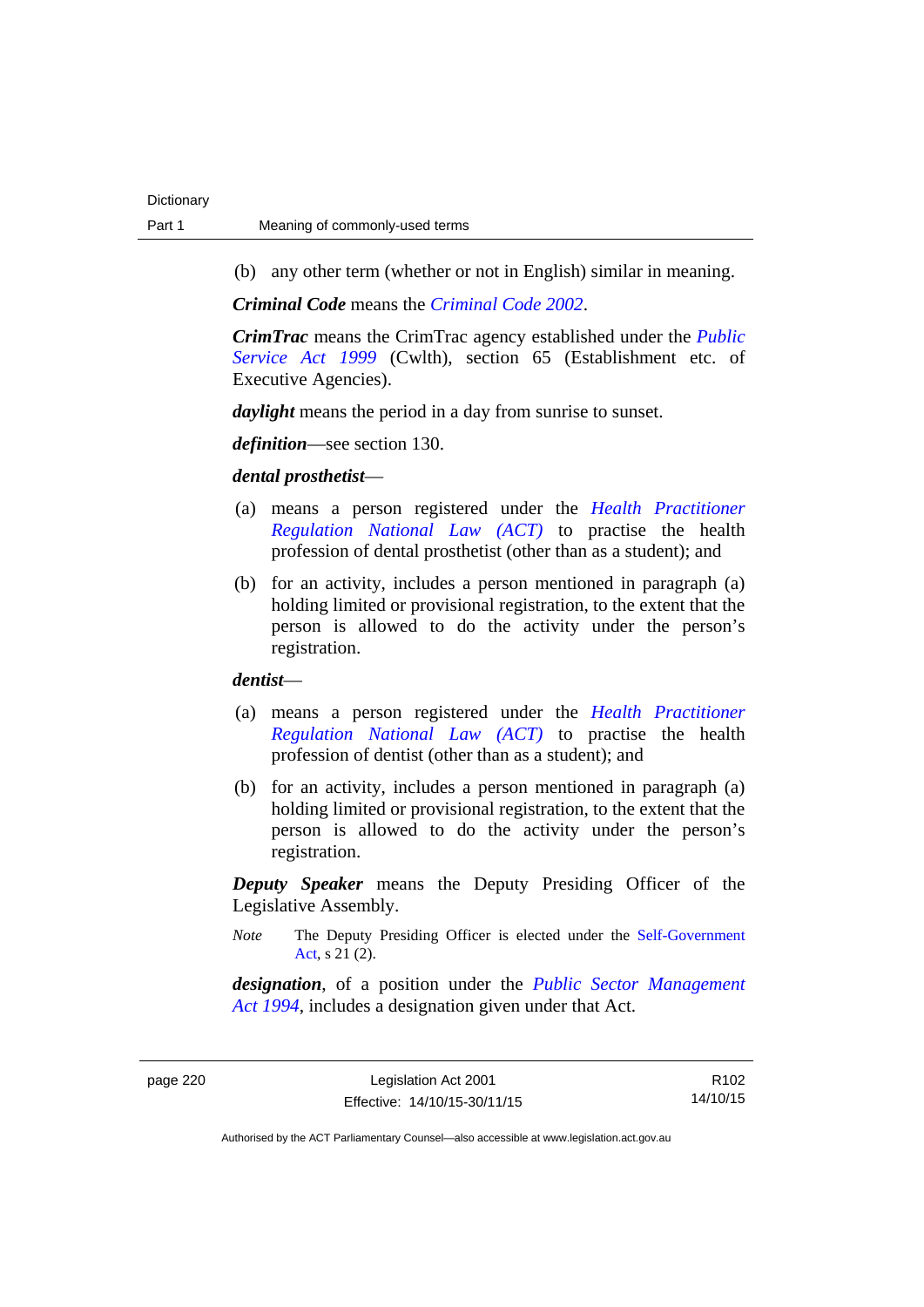*detention place*—see the *[Children and Young People Act 2008](http://www.legislation.act.gov.au/a/2008-19)*, section 142.

*director-general*—see section 163.

*director of public prosecutions* (or *DPP*) means the Director of Public Prosecutions under the *[Director of Public Prosecutions](http://www.legislation.act.gov.au/a/1990-22)  [Act 1990](http://www.legislation.act.gov.au/a/1990-22)*.

*disability and community services commissioner* means the Disability and Community Services Commissioner under the *[Human Rights Commission Act 2005](http://www.legislation.act.gov.au/a/2005-40)*.

*disallowable instrument*—see section 9.

*discrimination commissioner* means the Discrimination Commissioner under the *[Human Rights Commission Act 2005](http://www.legislation.act.gov.au/a/2005-40)*.

*doctor*—

- (a) means a person registered under the *[Health Practitioner](http://www.legislation.act.gov.au/a/db_39269/default.asp)  [Regulation National Law \(ACT\)](http://www.legislation.act.gov.au/a/db_39269/default.asp)* to practise in the medical profession (other than as a student); and
- (b) for an activity, includes a person mentioned in paragraph (a) holding limited or provisional registration, to the extent that the person is allowed to do the activity under the person's registration.

*document* means any record of information, and includes—

- (a) anything on which there is writing; or
- (b) anything on which there are figures, marks, numbers, perforations, symbols or anything else having a meaning for people qualified to interpret them; or
- (c) anything from which images, sounds, messages or writings can be produced or reproduced, whether with or without the aid of anything else; or
- (d) a drawing, map, photograph or plan.

page 221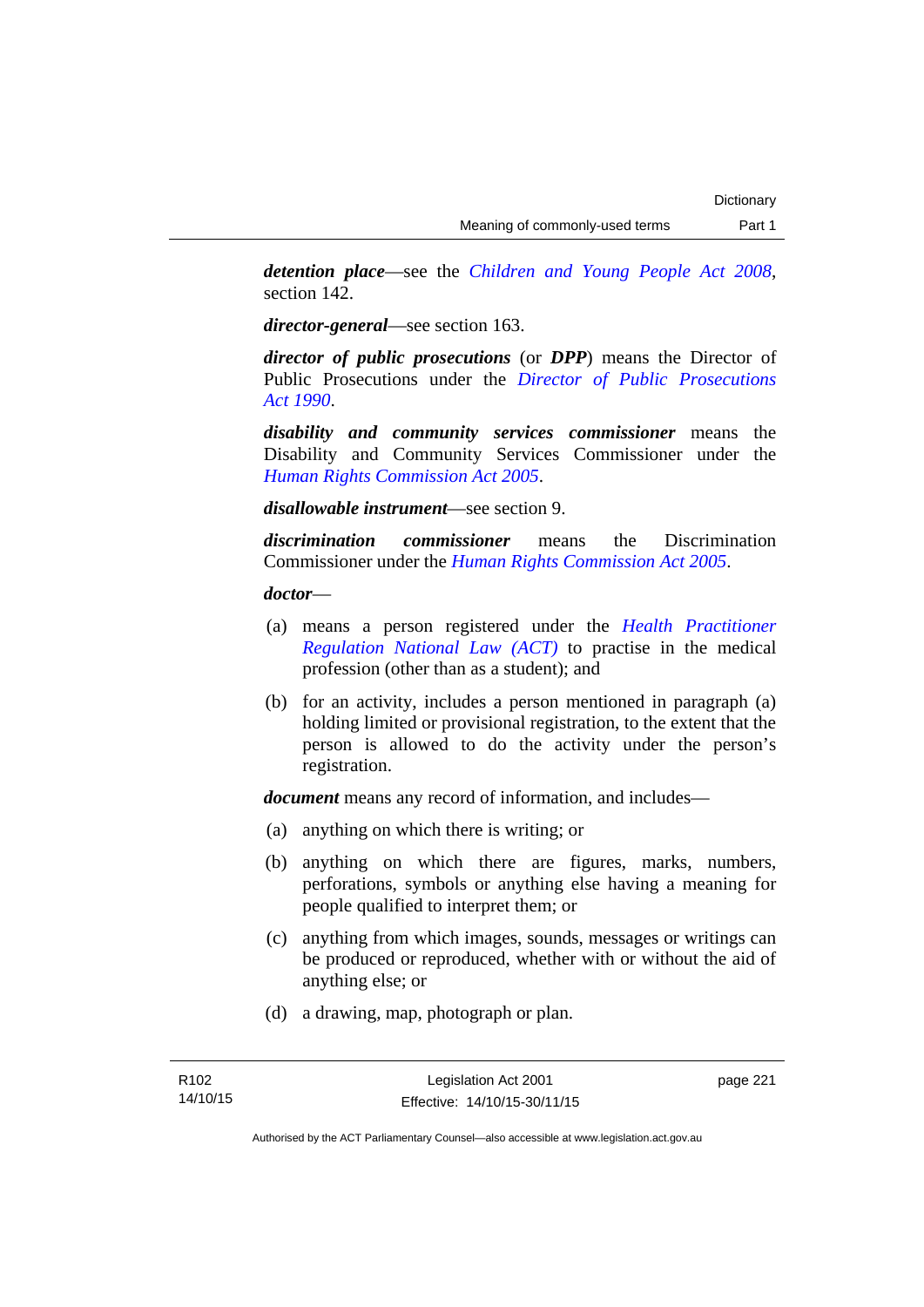*domestic partner*—see section 169 (1).

*domestic partnership*—see section 169 (2).

*DPP*—see *director of public prosecutions*.

*driver licence* means a driver licence under the *[Road Transport](http://www.legislation.act.gov.au/a/1999-78)  [\(Driver Licensing\) Act 1999](http://www.legislation.act.gov.au/a/1999-78)*.

*Note Driver licence* is defined in that Act, dictionary to mean a driver licence of any kind issued under that Act (see also def *Australian driver licence*).

*electoral commission* means the Australian Capital Territory Electoral Commission established under the *[Electoral Act 1992](http://www.legislation.act.gov.au/a/1992-71)*.

*electoral commissioner* means the Electoral Commissioner under the *[Electoral Act 1992](http://www.legislation.act.gov.au/a/1992-71)*.

*emergency service* means the ambulance service, fire and rescue, the rural fire service or the SES.

*emergency services commissioner* means the ACT Emergency Services Commissioner under the *[Emergencies Act 2004](http://www.legislation.act.gov.au/a/2004-28)*.

*enactment*, of an Act—see section 29 (References to *enactment* or *passing* of Acts).

### *enrolled nurse*—

- (a) means a person registered under the *[Health Practitioner](http://www.legislation.act.gov.au/a/db_39269/default.asp)  [Regulation National Law \(ACT\)](http://www.legislation.act.gov.au/a/db_39269/default.asp)*—
	- (i) to practise in the nursing and midwifery profession (other than as a student); and
	- (ii) in the enrolled nurses (division 2) division; and
- (b) for an activity, includes a person mentioned in paragraph (a) holding limited or provisional registration, to the extent that the person is allowed to do the activity under the person's registration.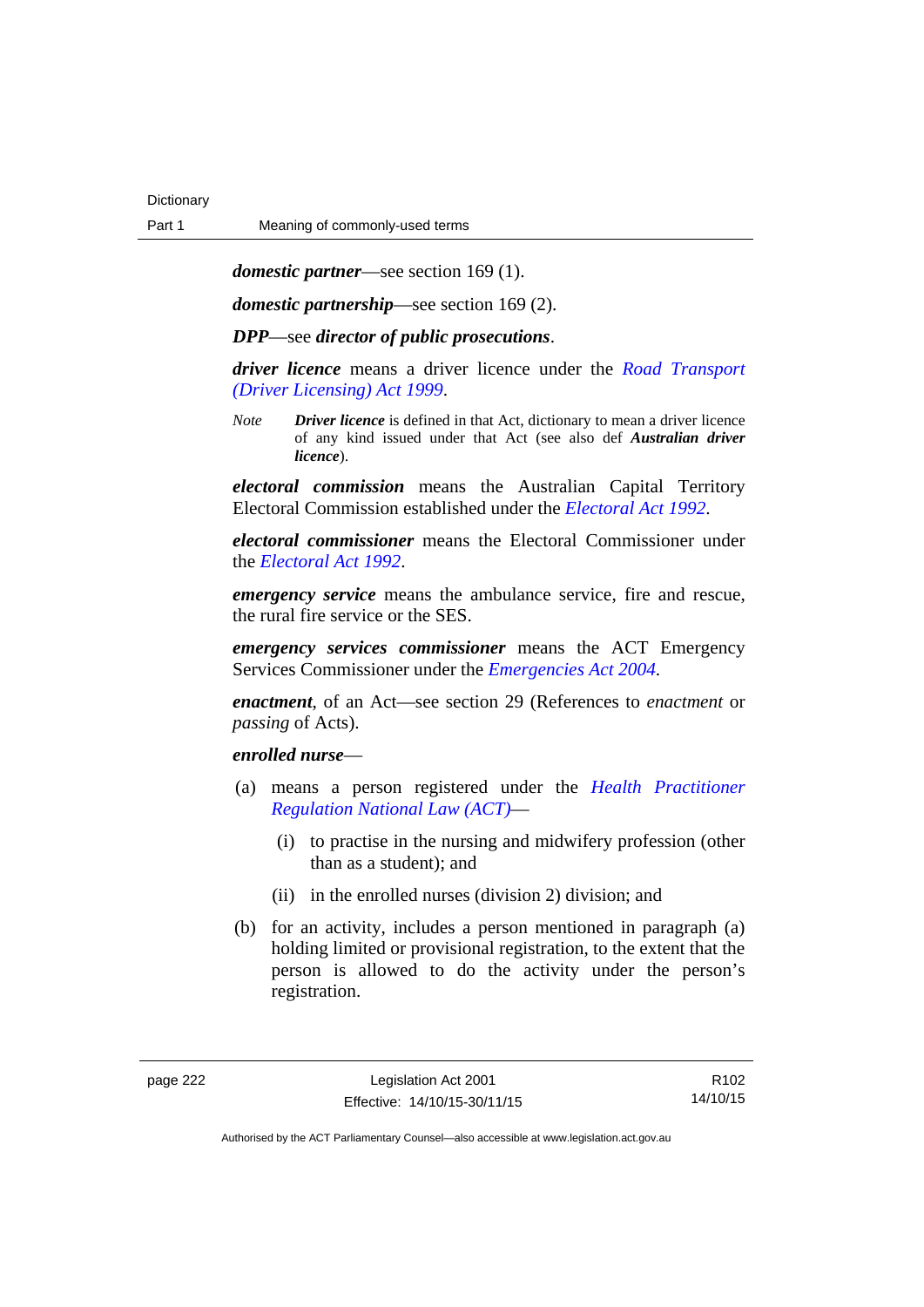*entity* includes an unincorporated body and a person (including a person occupying a position).

*environment protection authority* means the Environment Protection Authority established under the *[Environment Protection](http://www.legislation.act.gov.au/a/1997-92)  [Act 1997](http://www.legislation.act.gov.au/a/1997-92)*.

*establish* includes constitute and continue in existence.

*estate* includes any charge, claim, demand, easement, encumbrance, lien, right and title, whether at law or in equity.

*Executive* means the Australian Capital Territory Executive.

*Note* The Executive is established by the [Self-Government Act](http://www.comlaw.gov.au/Series/C2004A03699), s 36.

*exercise* a function includes perform the function.

*expire* includes lapse or otherwise cease to have effect.

*external territory* means a Commonwealth territory, other than an internal territory.

*fail* includes refuse.

*Federal Court* means the Federal Court of Australia.

*file* includes lodge.

*financial year* means a period of 12 months beginning on 1 July.

*fire and rescue* means ACT Fire and Rescue established under the *[Emergencies Act 2004](http://www.legislation.act.gov.au/a/2004-28)*.

*for*, in relation to an Act or statutory instrument, includes for the purposes of the Act or statutory instrument.

*Note* Under s 7 (3) and s 13 (3) a reference to an Act or statutory instrument includes a reference to a provision of an Act or statutory instrument.

*foreign country* means a country (whether or not an independent sovereign country) outside Australia and the external territories, and includes a state, province or other part of such a country.

page 223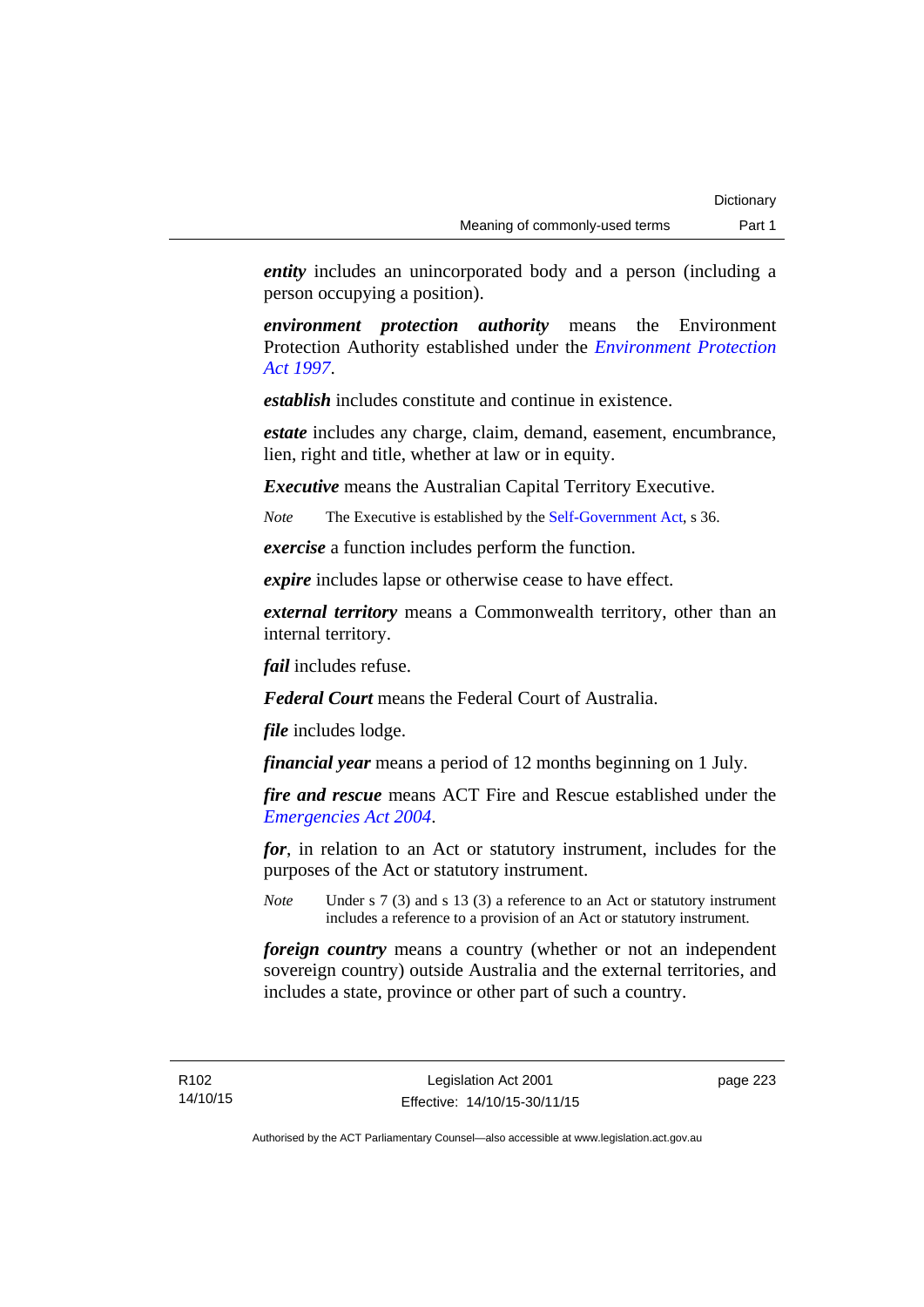*former NSW Act* means an Act corresponding to a NSW Act mentioned in schedule 1.

- *Note 1* The *[Crimes Act 1900](http://www.legislation.act.gov.au/a/1900-40)* is taken to have been enacted by the Legislative Assembly because of the *[Crimes Legislation \(Status and Citation\)](http://www.legislation.act.gov.au/a/1992-6)  [Act 1992](http://www.legislation.act.gov.au/a/1992-6)*. The 1992 Act was repealed by the *[Law Reform](http://www.legislation.act.gov.au/a/1999-66)  [\(Miscellaneous Provisions\) Act 1999](http://www.legislation.act.gov.au/a/1999-66)*, but its previous operation was saved (see s  $5(2)$ ).
- *Note 2* The other former NSW Acts are taken to have been enacted by the Legislative Assembly because of the *[Interpretation Act 1967](http://www.legislation.act.gov.au/a/1967-48)*, s 65. Section 65 has expired, but its previous operation was saved (see s 65 (3)).

*former UK Act* means an Act corresponding to a UK Act mentioned in schedule 1.

*Note* Former UK Acts are also taken to have been enacted by the Legislative Assembly because of the *[Interpretation Act 1967](http://www.legislation.act.gov.au/a/1967-48)*, s 65. Section 65 has expired, but its previous operation was saved (see s 65 (3)).

*found guilty*, of an offence, includes—

- (a) having an order made for the offence under the *[Crimes](http://www.legislation.act.gov.au/a/2005-58)  [\(Sentencing\) Act 2005](http://www.legislation.act.gov.au/a/2005-58)*, section 17 (Non-conviction orders general); and
- (b) having the offence taken into account under the *[Crimes](http://www.legislation.act.gov.au/a/2005-58)  [\(Sentencing\) Act 2005](http://www.legislation.act.gov.au/a/2005-58)*, section 57 (Outstanding additional offences taken into account in sentencing).

*function* includes authority, duty and power.

*gambling and racing commission* means the Gambling and Racing Commission established under the *[Gambling and Racing Control](http://www.legislation.act.gov.au/a/1999-46)  [Act 1999](http://www.legislation.act.gov.au/a/1999-46)*.

*gazette* means—

- (a) the Australian Capital Territory Gazette; or
- (b) for a notice or other information that must or may be notified or published in the gazette under the *[Public Sector](http://www.legislation.act.gov.au/a/1994-37)*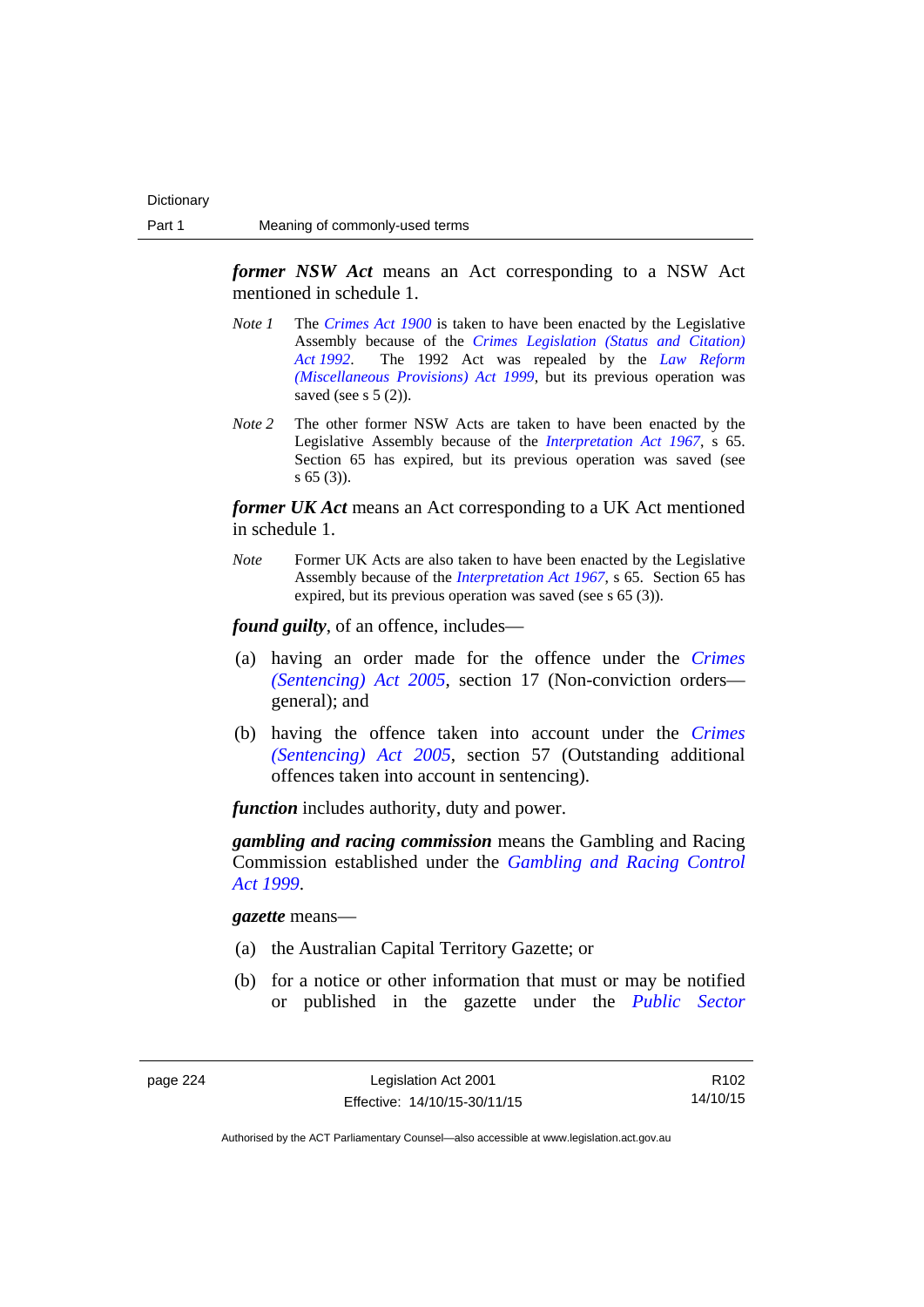*Management Act 1994*—an internet site approved by the commissioner for public administration.

*give*, in relation to a function, includes impose.

*government printer* includes anyone printing for or by the authority of the Executive.

*government solicitor* means the Government Solicitor for the Territory under the *[Law Officers Act 2011](http://www.legislation.act.gov.au/a/2011-30)*.

*Governor* means—

- (a) for a State (other than the Northern Territory)—the Governor of the State, and includes a person administering the Government of the State; or
- (b) for the Northern Territory—the Administrator of the Northern Territory, and includes a person administering the Government of the Northern Territory.

*Governor-General* means the Governor-General of the Commonwealth, and includes a person administering the Government of the Commonwealth.

*GST*—see the *[A New Tax System \(Goods and Services Tax\)](http://www.comlaw.gov.au/Series/C2004A00446)  [Act 1999](http://www.comlaw.gov.au/Series/C2004A00446)* (Cwlth), dictionary.

*health practitioner* means a person registered under the *[Health](http://www.legislation.act.gov.au/a/db_39269/default.asp)  [Practitioner Regulation National Law \(ACT\)](http://www.legislation.act.gov.au/a/db_39269/default.asp)* to practise a health profession (other than as a student).

*Health Practitioner Regulation National Law (ACT)* means the provisions applying because of the *[Health Practitioner Regulation](http://www.legislation.act.gov.au/a/2010-10)  [National Law \(ACT\) Act 2010](http://www.legislation.act.gov.au/a/2010-10)*, section 6 (Application of Health Practitioner Regulation National Law).

*health services commissioner* means the Health Services Commissioner under the *[Human Rights Commission Act 2005](http://www.legislation.act.gov.au/a/2005-40)*.

page 225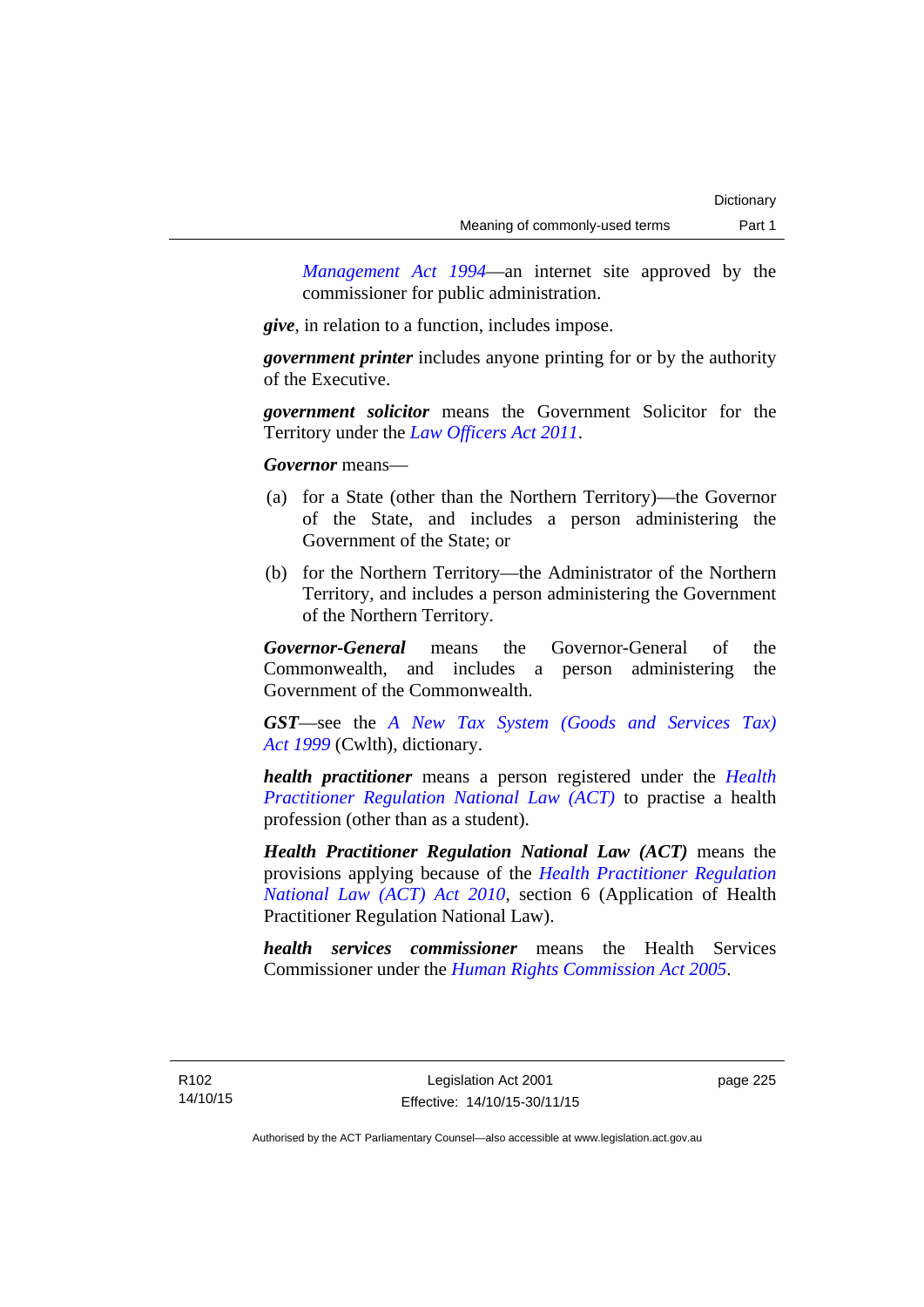| Dictionary |                                |
|------------|--------------------------------|
| Part 1     | Meaning of commonly-used terms |

*Heavy Vehicle National Law (ACT)* means the provisions applying in the ACT because of the *[Heavy Vehicle National Law \(ACT\)](http://www.legislation.act.gov.au/a/2013-51/default.asp)  [Act 2013](http://www.legislation.act.gov.au/a/2013-51/default.asp)*, section 7 (Application of Heavy Vehicle National Law).

*heritage council* means the Australian Capital Territory Heritage Council under the *[Heritage Act 2004](http://www.legislation.act.gov.au/a/2004-57)*.

*heritage register* means the heritage register under the *[Heritage](http://www.legislation.act.gov.au/a/2004-57)  [Act 2004](http://www.legislation.act.gov.au/a/2004-57)*.

*High Court* means the High Court of Australia.

*Note* The High Court is established by the Commonwealth Constitution, s 71 and provided for under the *[High Court of Australia Act 1979](http://www.comlaw.gov.au/Series/C2004A02147)* (Cwlth).

*home address*, for an individual, means the address of the place where the individual usually lives.

*housing commissioner* means the Commissioner for Social Housing under the *[Housing Assistance Act 2007](http://www.legislation.act.gov.au/a/2007-8)*.

*human rights commission* means the Human Rights Commission established under the *[Human Rights Commission Act 2005](http://www.legislation.act.gov.au/a/2005-40)*.

*human rights commissioner* means the Human Rights Commissioner under the *[Human Rights Commission Act 2005](http://www.legislation.act.gov.au/a/2005-40)*.

*Imperial Act* means an Act of the United Kingdom Parliament.

*independent competition and regulatory commission* means the Independent Competition and Regulatory Commission for the Australian Capital Territory established under the *[Independent](http://www.legislation.act.gov.au/a/1997-77)  [Competition and Regulatory Commission Act 1997](http://www.legislation.act.gov.au/a/1997-77)*.

*indictable offence*—see section 190.

*indictment* includes information.

*individual* means a natural person.

*Industrial Court* means the Industrial Court under the *[Magistrates](http://www.legislation.act.gov.au/a/1930-21)  [Court Act 1930](http://www.legislation.act.gov.au/a/1930-21)*, section 291P.

page 226 Legislation Act 2001 Effective: 14/10/15-30/11/15

R102 14/10/15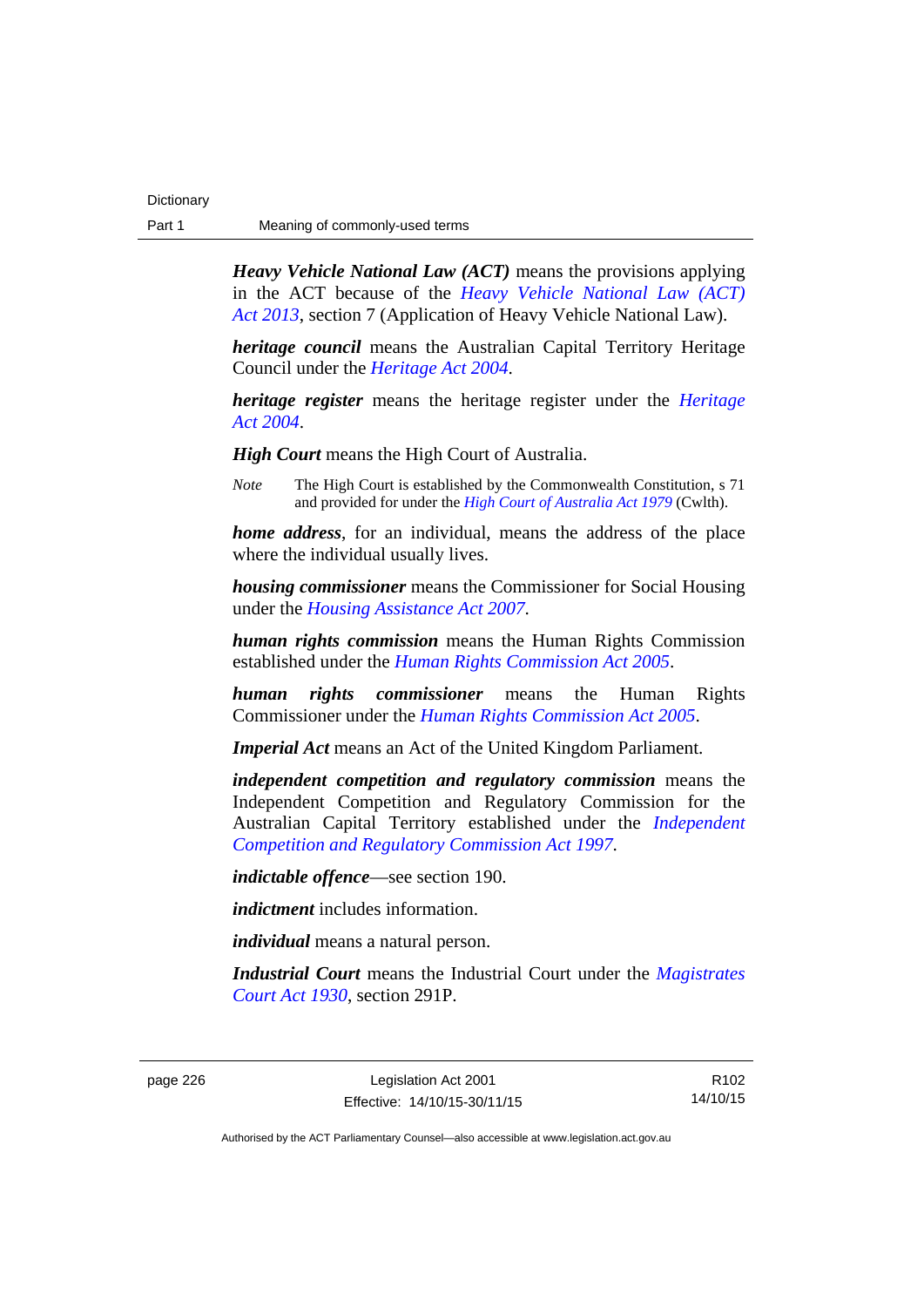*information privacy commissioner* means the Information Privacy Commissioner appointed under the *[Information Privacy Act 2014](http://www.legislation.act.gov.au/a/2014-24/default.asp)*, section 26.

*infringement notice* includes an infringement notice under the *[Magistrates Court Act 1930](http://www.legislation.act.gov.au/a/1930-21)* or the *[Road Transport \(General\)](http://www.legislation.act.gov.au/a/1999-77)  [Act 1999](http://www.legislation.act.gov.au/a/1999-77)*.

*in relation to* includes the following:

- (a) in respect of;
- (b) with respect to;
- (c) in connection with;
- (d) in regard to;
- (e) with reference to;
- (f) relating to;
- (g) for or with respect to.

*instrument*—see section 14.

*interest*, in relation to land or other property, means—

- (a) a legal or equitable estate in the land or other property; or
- (b) a right, power or privilege over, or in relation to, the land or other property.

*internal territory* means the Australian Capital Territory, the Jervis Bay Territory or the Northern Territory.

*intersex person*—see section 169B.

*Jervis Bay Territory* means the Territory accepted by the Commonwealth under the *[Jervis Bay Territory Acceptance Act 1915](http://www.comlaw.gov.au/Series/C2004A07489)* (Cwlth).

*Note* The Jervis Bay Territory is described in the agreement set out in that Act, sch.

page 227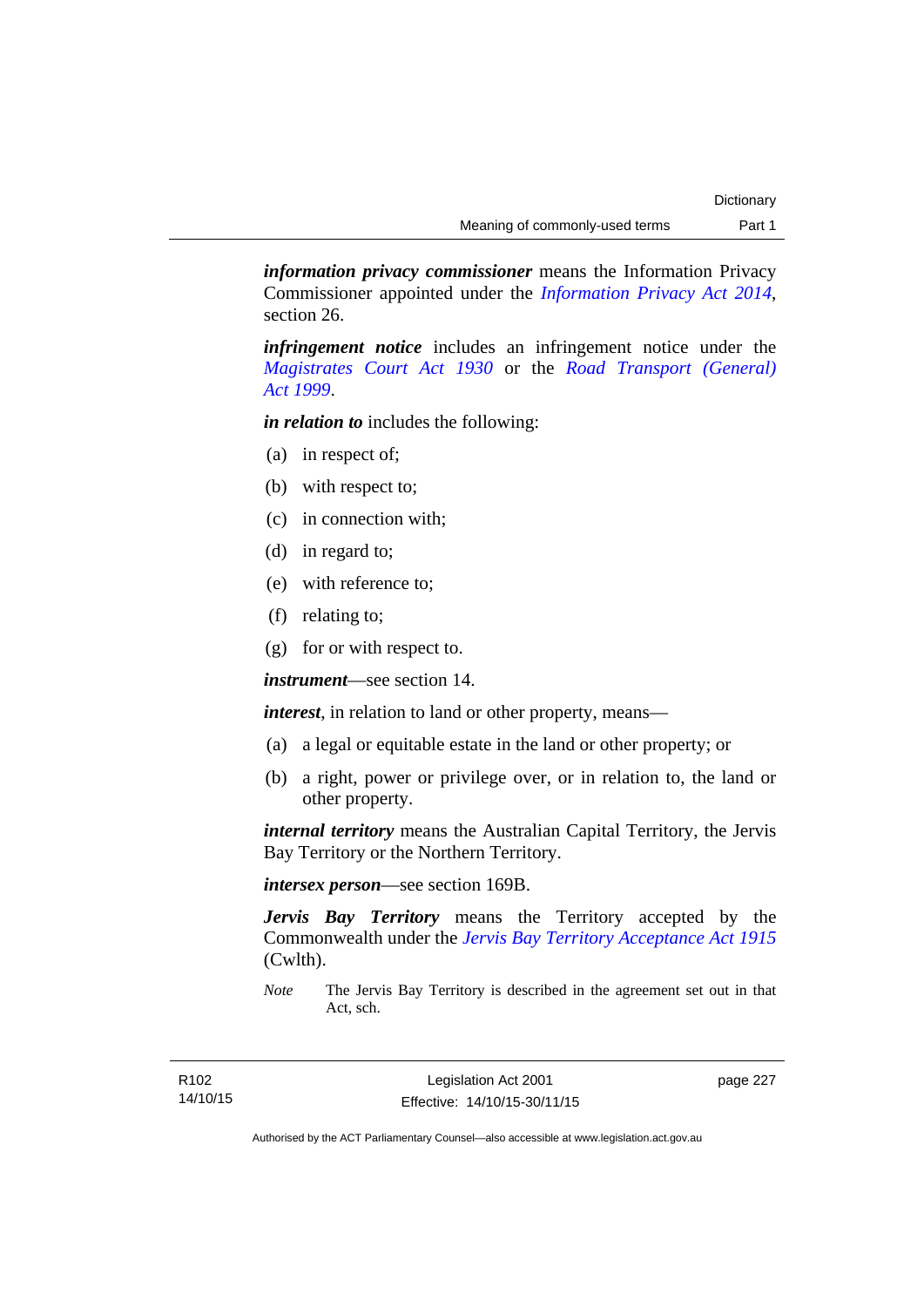*judge* means a resident judge, additional judge or acting judge under the *[Supreme Court Act 1933](http://www.legislation.act.gov.au/a/1933-34)*.

*Lake Burley Griffin* means Lake Burley Griffin as defined in the *[Lakes Act 1976](http://www.legislation.act.gov.au/a/1976-65)*.

*Lake Ginninderra* means Lake Ginninderra as defined in the *[Lakes](http://www.legislation.act.gov.au/a/1976-65)  [Act 1976](http://www.legislation.act.gov.au/a/1976-65)*.

*land* includes messuages, tenements and hereditaments, corporeal or incorporeal, of any tenure or description, whatever the interest in the land.

*Note* A number of the terms mentioned in the definition of *land* have a technical meaning at law. A *messuage* is a house together with its gardens, orchards and outbuildings. The term *tenement* signifies land capable of being held in freehold. *Hereditament* refers to real property that can be inherited. Hereditaments may be *corporeal*, that is, tangible things such as lands and buildings, or *incorporeal*, that is, intangible rights attaching to land such as rents, easements, tithes and profits a prendre. (Profits a prendre are the right to take some product of, or part of the soil from, the land of someone else.)

*land development agency* means the Land Development Agency established under the *[Planning and Development Act 2007](http://www.legislation.act.gov.au/a/2007-24)*.

*law*, of the Territory, means—

- (a) an Act; or
- (b) a subordinate law; or
- (c) any other statutory instrument of a legislative nature; or
- (d) the common law.

*lawyer* means a legal practitioner.

*legal aid commission* means the Legal Aid Commission (A.C.T.) established under the *[Legal Aid Act 1977](http://www.legislation.act.gov.au/a/1977-31)*.

*legal practitioner* means a person who is admitted to the legal profession under the *[Legal Profession Act 2006](http://www.legislation.act.gov.au/a/2006-25)* or a law that is a corresponding law for that Act.

page 228 Legislation Act 2001 Effective: 14/10/15-30/11/15

R102 14/10/15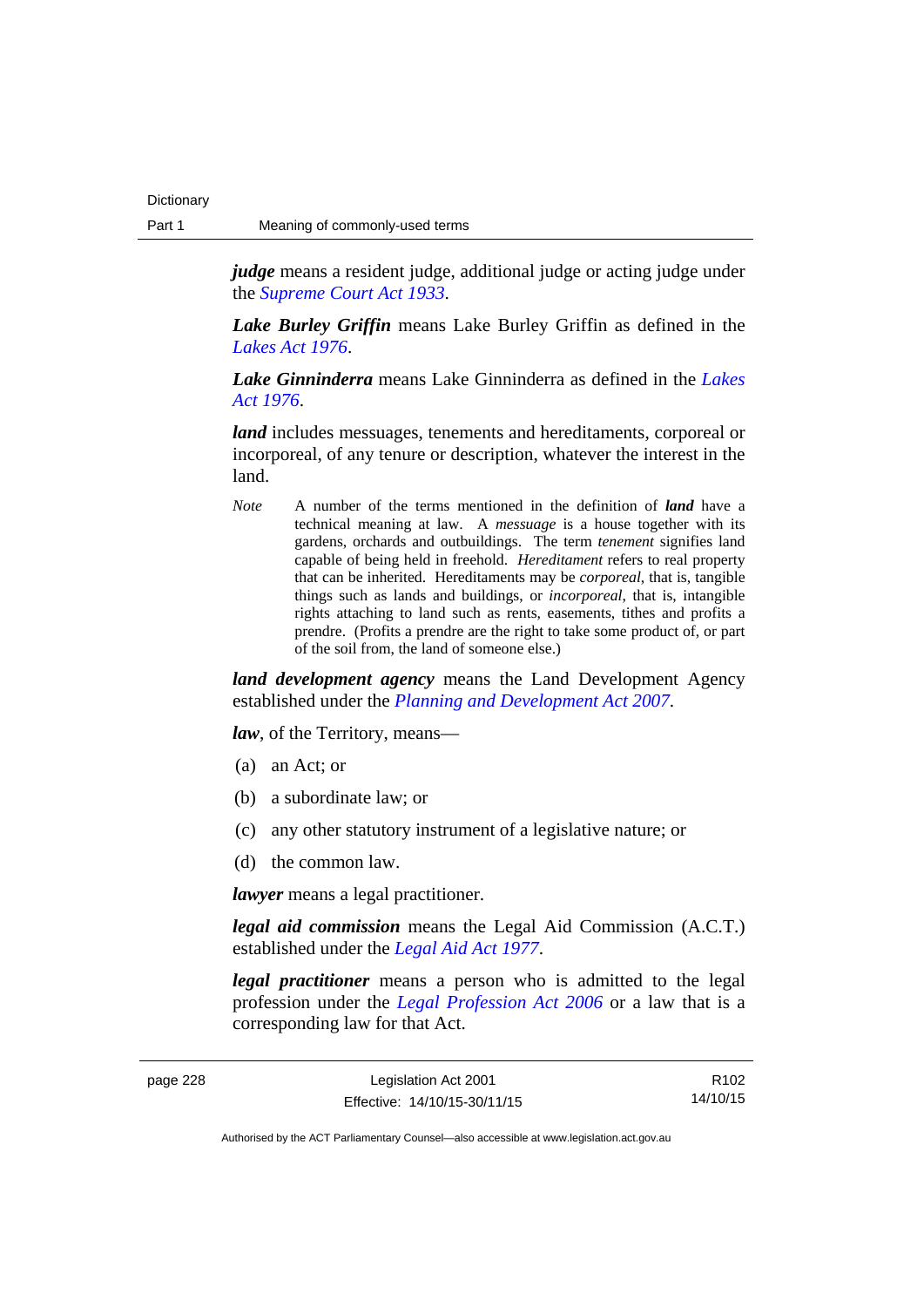*Legislation Act* means the *[Legislation Act 2001](http://www.legislation.act.gov.au/a/2001-14)*.

*Legislative Assembly* means the Legislative Assembly for the Australian Capital Territory.

*Note* The Assembly is established by the [Self-Government Act](http://www.comlaw.gov.au/Series/C2004A03699), s 8 (1).

*legislative instrument*—see section 12.

*liability* means any liability or obligation (whether liquidated or unliquidated, certain or contingent, or accrued or accruing).

*magistrate* means a Magistrate under the *[Magistrates Court](http://www.legislation.act.gov.au/a/1930-21)  [Act 1930](http://www.legislation.act.gov.au/a/1930-21)*.

*Magistrates Court* means the Magistrates Court established under the *[Magistrates Court Act 1930](http://www.legislation.act.gov.au/a/1930-21)*.

*make* an instrument includes issue and grant the instrument.

*making*, of a statutory instrument, means the signing, sealing, approval or other endorsement of the instrument by the entity authorised or required to make it.

*may*—see section 146.

*medical practitioner* means a doctor.

*midnight*, in relation to a particular day, means the time when the day ends.

### *midwife*—

- (a) means a person registered under the *[Health Practitioner](http://www.legislation.act.gov.au/a/db_39269/default.asp)  [Regulation National Law \(ACT\)](http://www.legislation.act.gov.au/a/db_39269/default.asp)* to practise in the nursing and midwifery profession as a midwife (other than as a student); and
- (b) for an activity, includes a person mentioned in paragraph (a) holding limited or provisional registration, to the extent that the person is allowed to do the activity under the person's registration.

page 229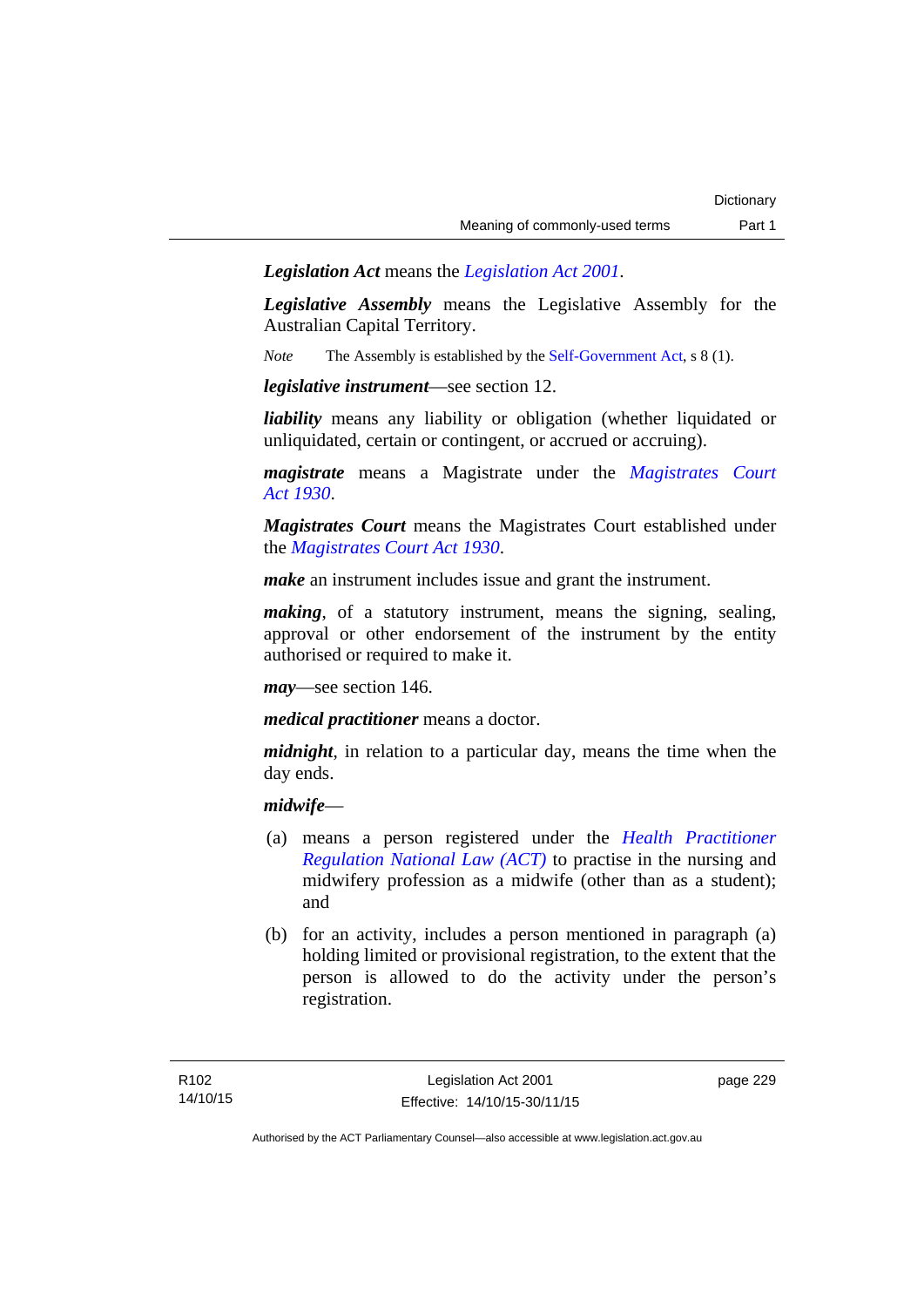*Minister*—see section 162.

*modification* includes modification by alteration, omission, substitution and addition.

*month* means a period beginning at the start of any day of one of the calendar months and ending—

- (a) immediately before the start of the corresponding day of the next calendar month; or
- (b) if there is no such corresponding day—at the end of the next calendar month.

#### **Examples**

- 1 The period beginning at the start of 8 May 2014 and ending at midnight on 7 June 2014 is a month.
- 2 The period beginning at the start of 30 January 2014 and ending at midnight on 28 February 2014 is a month. The month ends on the last day of February because in that year, February does not have a day corresponding to 29 January (because 2014 is not a leap year). If the period began at the start of 30 January 2016 (ie a leap year), the month would end at midnight on 29 February 2016.
- *Note* An example is part of the Act, is not exhaustive and may extend, but does not limit, the meaning of the provision in which it appears (see [Legislation Act,](http://www.legislation.act.gov.au/a/2001-14) s 126 and s 132).

*must*—see section 146.

*name* includes—

- (a) for an Act—the Act's short title; and
- (b) for an instrument—the instrument's citation; and
- (c) for a position—the position's title or designation.

*national capital authority* means the National Capital Authority established under the *[Australian Capital Territory \(Planning and](http://www.comlaw.gov.au/Series/C2004A03701)  [Land Management\) Act 1988](http://www.comlaw.gov.au/Series/C2004A03701)* (Cwlth).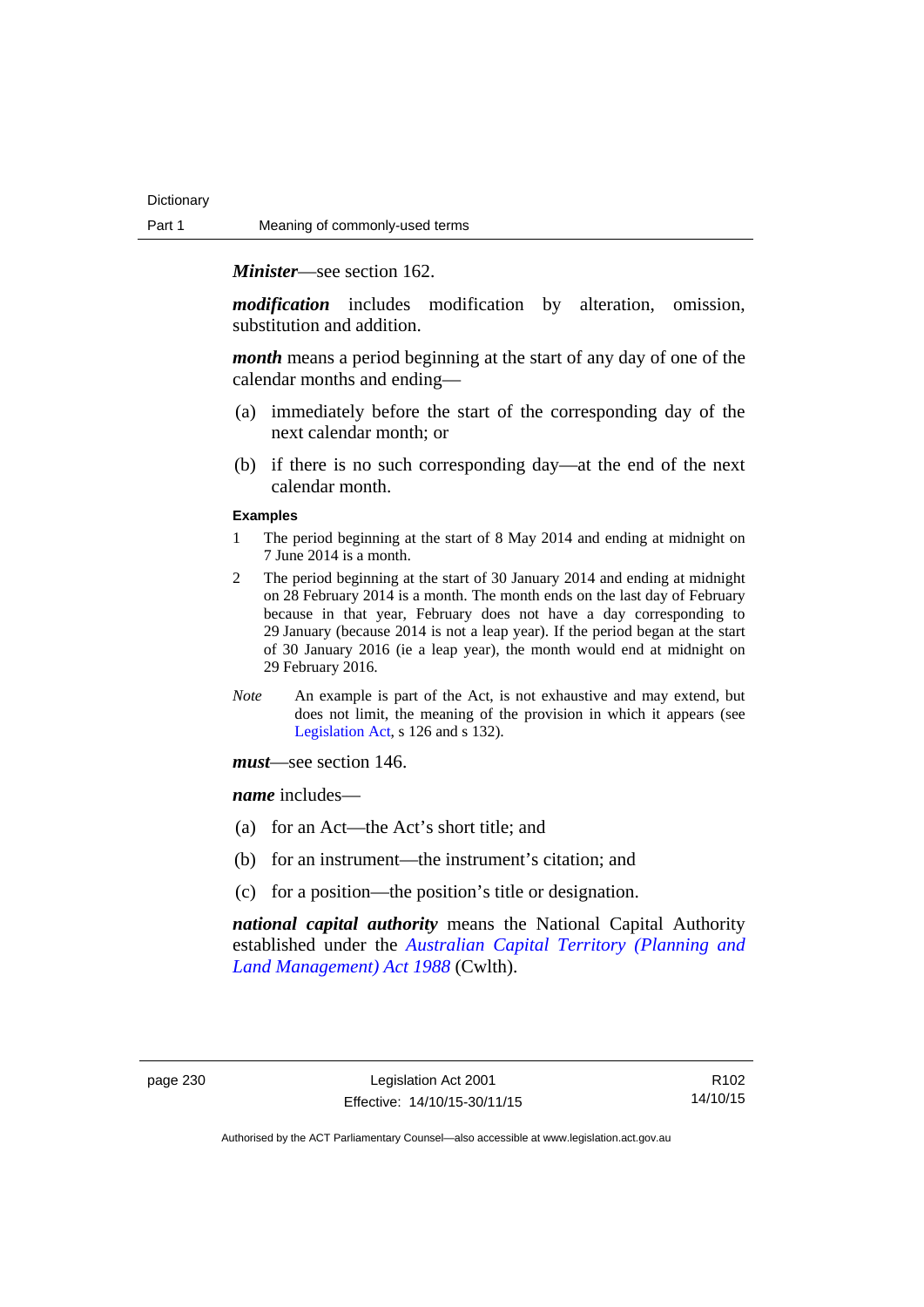*national capital plan* means the National Capital Plan under the *[Australian Capital Territory \(Planning and Land Management\) Act](http://www.comlaw.gov.au/Series/C2004A03701)  [1988](http://www.comlaw.gov.au/Series/C2004A03701)* (Cwlth).

*National Credit Code*—see the *[National Consumer Credit](http://www.comlaw.gov.au/Series/C2009A00134)  [Protection Act 2009](http://www.comlaw.gov.au/Series/C2009A00134)* (Cwlth), section 5.

*National Electricity (ACT) Law* means the provisions applying in the ACT because of the *[Electricity \(National Scheme\) Act 1997](http://www.legislation.act.gov.au/a/1997-79)*, section 5 (Application in ACT of National Electricity Law).

*National Electricity (ACT) Regulation* means the provisions applying because of the *[Electricity \(National Scheme\) Act 1997](http://www.legislation.act.gov.au/a/1997-79)*, section 6 (Application of regulations under National Electricity Law).

*National Energy Retail Law (ACT)* means the provisions applying because of the *[National Energy Retail Law \(ACT\) Act 2012](http://www.legislation.act.gov.au/a/2012-31)*, section 6 (Application of National Energy Retail Law).

*National Energy Retail Regulation (ACT)* means the provisions applying because of the *[National Energy Retail Law \(ACT\)](http://www.legislation.act.gov.au/a/2012-31)  [Act 2012](http://www.legislation.act.gov.au/a/2012-31)*, section 7 (Application of regulations under National Energy Retail Law).

*National Gas (ACT) Law* means the provisions applying because of the *[National Gas \(ACT\) Act 2008](http://www.legislation.act.gov.au/a/2008-15)*, section 8 (Application in the ACT of National Gas Law).

*National Gas (ACT) Regulation* means the provisions applying because of the *[National Gas \(ACT\) Act 2008](http://www.legislation.act.gov.au/a/2008-15)*, section 9 (Application in the ACT of regulations under National Gas Law).

*national land* means National Land under the *[Australian Capital](http://www.comlaw.gov.au/Series/C2004A03701)  [Territory \(Planning and Land Management\) Act 1988](http://www.comlaw.gov.au/Series/C2004A03701)* (Cwlth).

*Note* If an area of land in the ACT is, or is intended to be, used by or on behalf of the Commonwealth, it may be declared National Land under the *[Australian Capital Territory \(Planning and Land Management\) Act](http://www.comlaw.gov.au/Series/C2004A03701)  [1988](http://www.comlaw.gov.au/Series/C2004A03701)* (Cwlth), s 27.

R102 14/10/15 page 231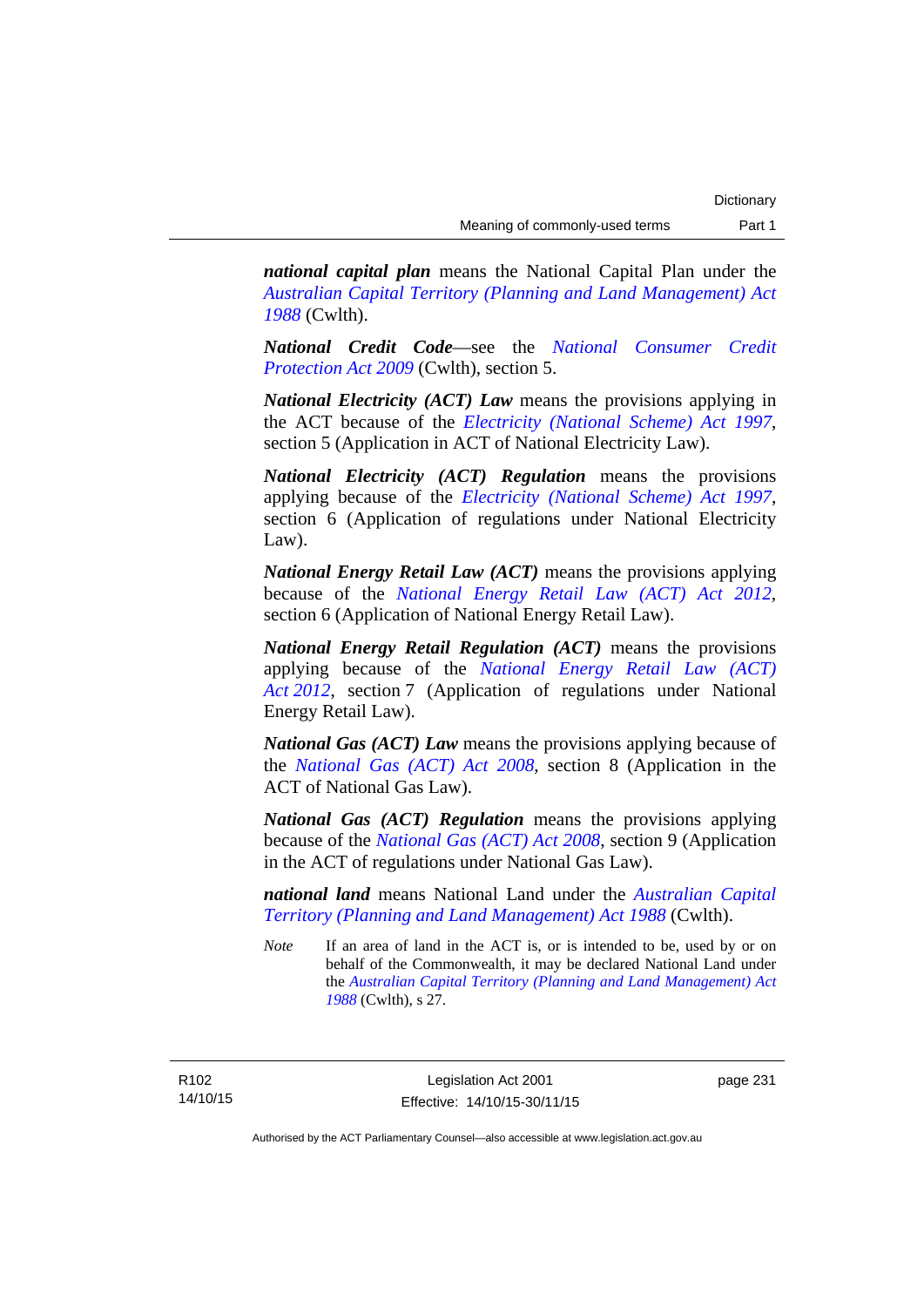*night* means the period between sunset on one day and sunrise on the next day.

*Northern Territory* means the Northern Territory of Australia.

*notifiable instrument*—see section 10.

### *notification*—

- (a) of an Act—see section 30; and
- (b) of a legislative instrument—see section 63.

*notification day*, for an Act or statutory instrument, means the day the Act or instrument is notified.

*NSW Act* means an Act of the New South Wales Parliament.

*NSW correctional centre* means a correctional centre (however described) under the *[Crimes \(Administration of Sentences\) Act 1999](http://www.legislation.nsw.gov.au/maintop/view/inforce/act+93+1999+cd+0+N)* (NSW).

*number* means—

- (a) a number expressed in figures or words; or
- (b) a combination of a number expressed in figures or words and of a letter of the alphabet.

### *nurse*—

- (a) means a person registered under the *[Health Practitioner](http://www.legislation.act.gov.au/a/db_39269/default.asp)  [Regulation National Law \(ACT\)](http://www.legislation.act.gov.au/a/db_39269/default.asp)* to practise in the nursing and midwifery profession as a nurse (other than as a student); and
- (b) for an activity, includes a person mentioned in paragraph (a) holding limited or provisional registration, to the extent that the person is allowed to do the activity under the person's registration; and
- (c) does not include an enrolled nurse.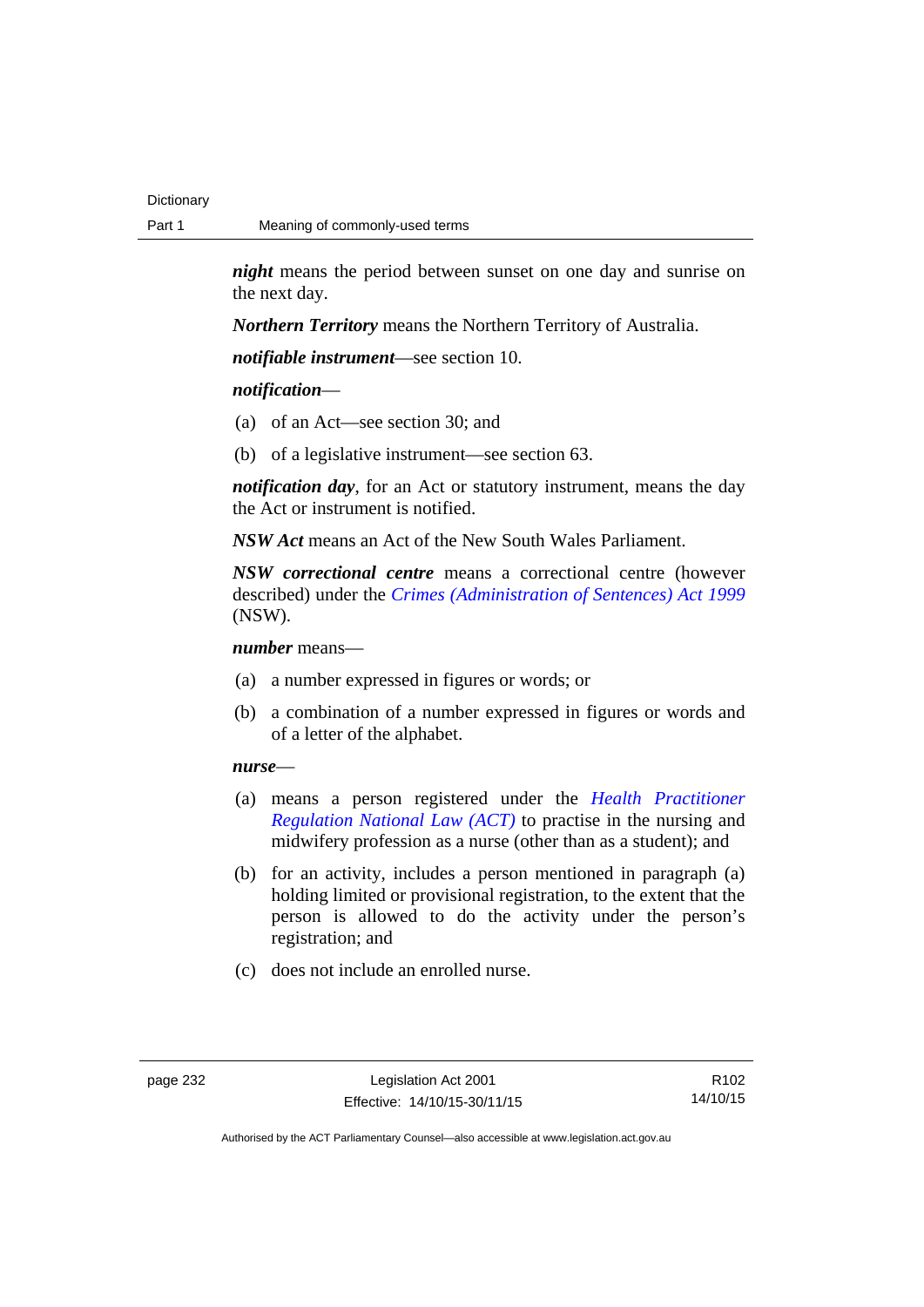### *nurse practitioner*—

- (a) means a person whose registration as a registered health practitioner under the *[Health Practitioner Regulation National](http://www.legislation.act.gov.au/a/db_39269/default.asp)  [Law \(ACT\)](http://www.legislation.act.gov.au/a/db_39269/default.asp)* is endorsed as being qualified to practise as a nurse practitioner; and
- (b) for an activity, includes a person mentioned in paragraph (a) holding limited or provisional registration, to the extent that the person is allowed to do the activity under the person's registration.

*oath* includes affirmation.

*Note* The *[Evidence Act 2011](http://www.legislation.act.gov.au/a/2011-12)*, div 2.1.2 and the *[Oaths and Affirmations](http://www.legislation.act.gov.au/a/1984-79)  [Act 1984](http://www.legislation.act.gov.au/a/1984-79)* deal with oaths and affirmations.

*occupational discipline order* means an order for occupational discipline made by the ACAT.

*Note* Occupational discipline orders are made under the *[ACT Civil and](http://www.legislation.act.gov.au/a/2008-35)  [Administrative Tribunal Act 2008](http://www.legislation.act.gov.au/a/2008-35)*, s 66 and under authorising laws (*authorising law*—see *[ACT Civil and Administrative Tribunal](http://www.legislation.act.gov.au/a/2008-35)  [Act 2008](http://www.legislation.act.gov.au/a/2008-35)*, dict).

*occupy* a position includes hold the position, act in the position or exercise functions of the position (including under a delegation or subdelegation).

*office* includes position.

*Office of the Legislative Assembly* means the Office of the Legislative Assembly established under the *[Legislative Assembly](http://www.legislation.act.gov.au/a/2012-26)  [\(Office of the Legislative Assembly\) Act 2012](http://www.legislation.act.gov.au/a/2012-26)*.

*officer of the Assembly* means—

- (a) the auditor-general; or
- (b) the electoral commissioner; or
- (c) the ombudsman.

page 233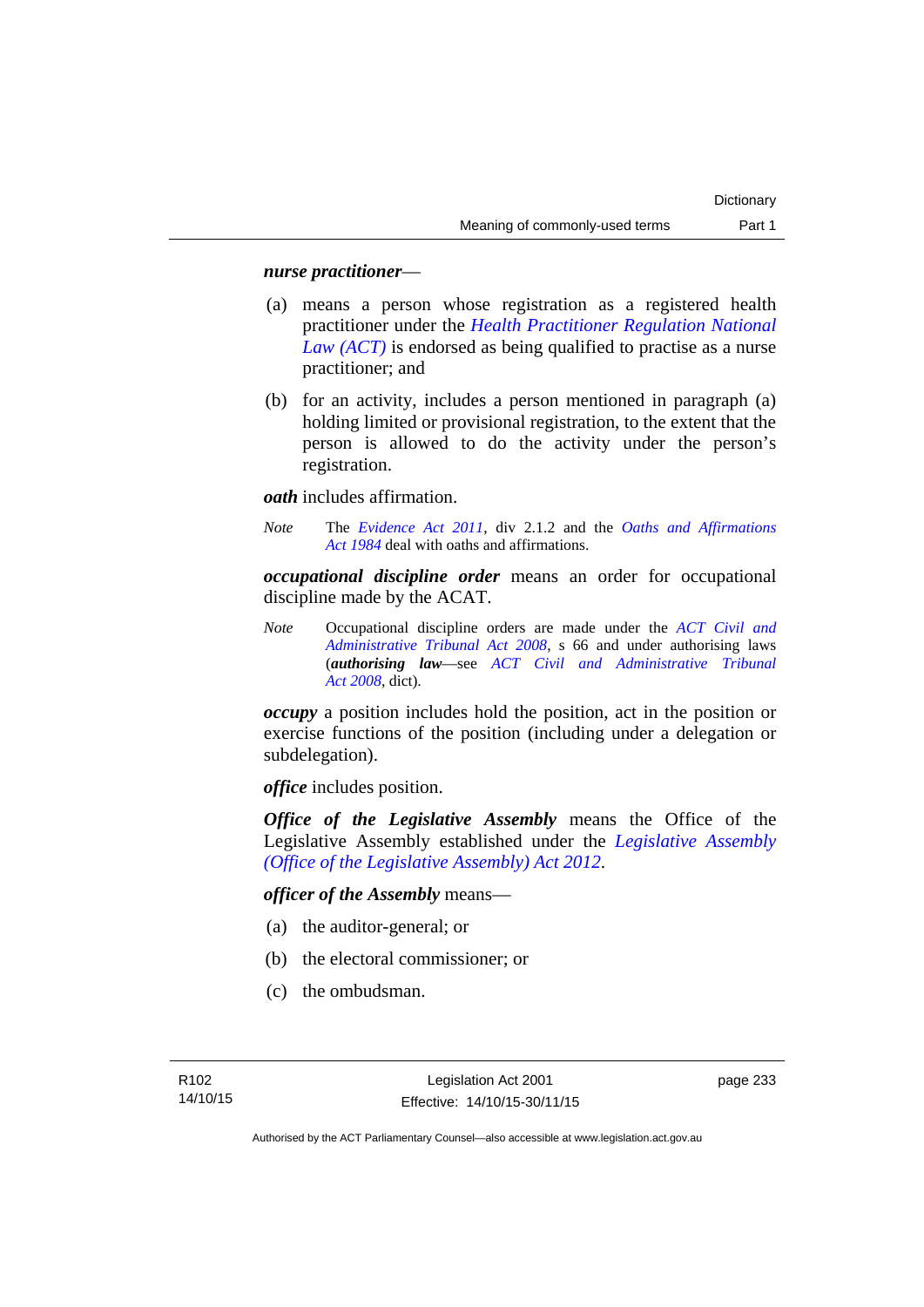*official visitor* means an official visitor appointed under the *[Official](http://www.legislation.act.gov.au/a/2012-33)  [Visitor Act 2012](http://www.legislation.act.gov.au/a/2012-33)*, section 10.

*ombudsman* means the Ombudsman under the *[Ombudsman](http://www.legislation.act.gov.au/a/alt_a1989-45co)  [Act 1989](http://www.legislation.act.gov.au/a/alt_a1989-45co)*.

*omit*, in relation to a provision of an Act or statutory instrument, includes repeal.

#### *optometrist*—

- (a) means a person registered under the *[Health Practitioner](http://www.legislation.act.gov.au/a/db_39269/default.asp)  [Regulation National Law \(ACT\)](http://www.legislation.act.gov.au/a/db_39269/default.asp)* to practise in the optometry profession (other than as a student); and
- (b) for an activity, includes a person mentioned in paragraph (a) holding limited or provisional registration, to the extent that the person is allowed to do the activity under the person's registration.

*ordinance* means an ordinance made under the *[Seat of Government](http://www.comlaw.gov.au/Series/C2004A07446)  [\(Administration\) Act 1910](http://www.comlaw.gov.au/Series/C2004A07446)* (Cwlth), section 12.

*parent*, of a child, means—

- (a) the child's mother; or
- (b) the child's father; or
- (c) someone else who is presumed under the *[Parentage Act 2004](http://www.legislation.act.gov.au/a/2004-1)*, part 2 to be a parent of the child.
- *Note* A child cannot have more than 2 parents at any one time (see *[Parentage](http://www.legislation.act.gov.au/a/2004-1)  [Act 2004](http://www.legislation.act.gov.au/a/2004-1)*, s 14).

*parliamentary counsel* means the person performing the duties of Parliamentary Counsel in the public service.

*passing*, of an Act—see section 29.

*penalty unit*—see section 133.

*person—*see section 160 (References to people generally).

page 234 Legislation Act 2001 Effective: 14/10/15-30/11/15

R102 14/10/15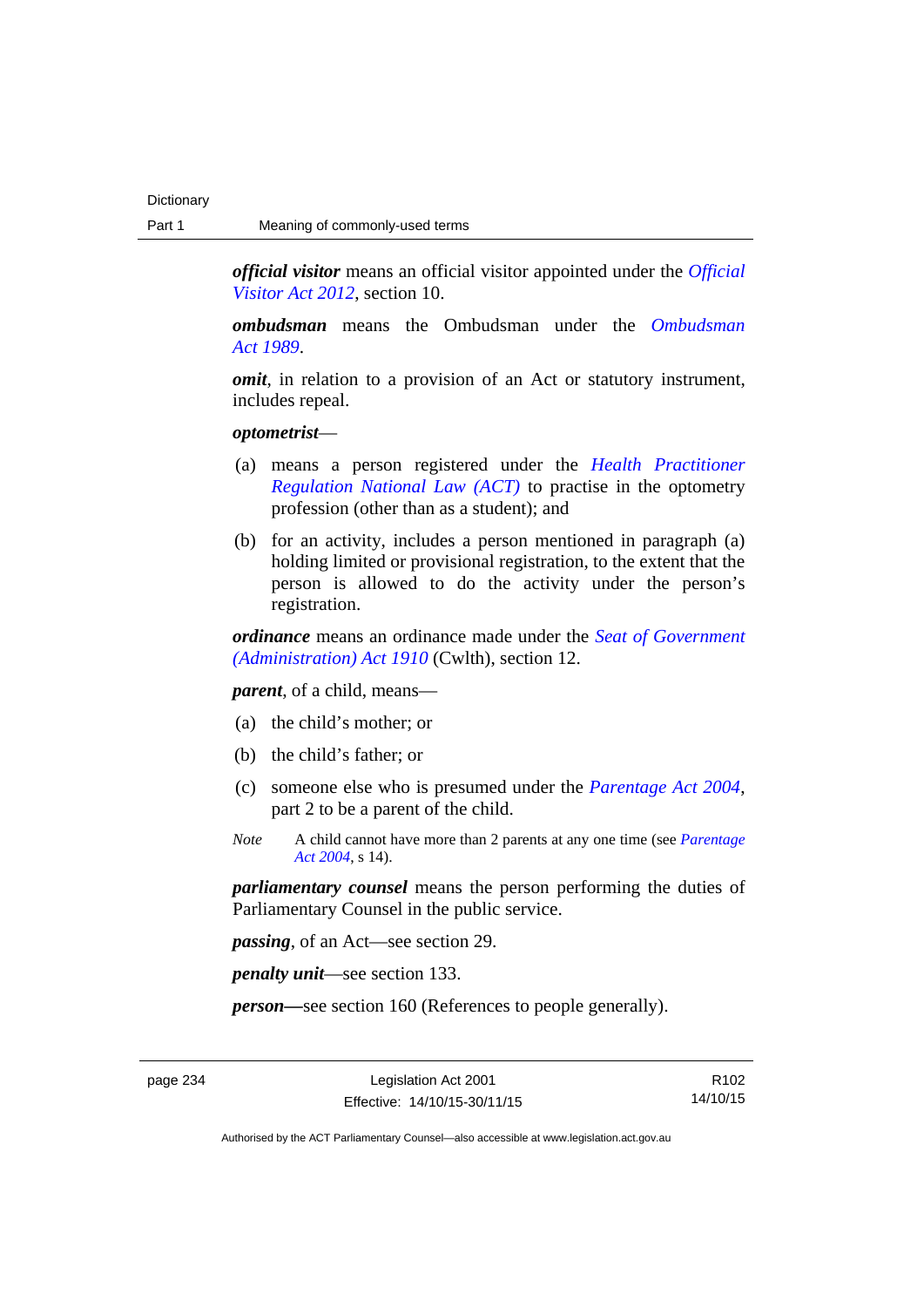### *pharmacist***—**

- (a) means a person registered under the *[Health Practitioner](http://www.legislation.act.gov.au/a/db_39269/default.asp)  [Regulation National Law \(ACT\)](http://www.legislation.act.gov.au/a/db_39269/default.asp)* to practise in the pharmacy profession (other than as a student); and
- (b) for an activity, includes a person mentioned in paragraph (a) holding limited or provisional registration, to the extent that the person is allowed to do the activity under the person's registration.

*planning and land authority* means the Planning and Land Authority established under the *[Planning and Development](http://www.legislation.act.gov.au/a/2007-24)  [Act 2007](http://www.legislation.act.gov.au/a/2007-24)*.

*police officer* means a member or special member of the Australian Federal Police.

*position* includes office.

*power* includes authority.

*prescribed*, in an Act, means prescribed by the Act or by regulation under the Act.

*present* an indictment includes lay an information.

*proceeding* means a legal or other action or proceeding.

*property* means any legal or equitable estate or interest (whether present or future, vested or contingent, or tangible or intangible) in real or personal property of any description (including money), and includes a thing in action.

*Note* A *thing in action* is an intangible personal property right recognised and protected by the law. Examples include debts, money held in a bank, shares, rights under a trust, copyright and right to sue for breach of contract.

*provision*, of an Act or instrument—see section 16.

*public advocate* means the Public Advocate under the *[Public](http://www.legislation.act.gov.au/a/2005-47)  [Advocate Act 2005](http://www.legislation.act.gov.au/a/2005-47)*.

page 235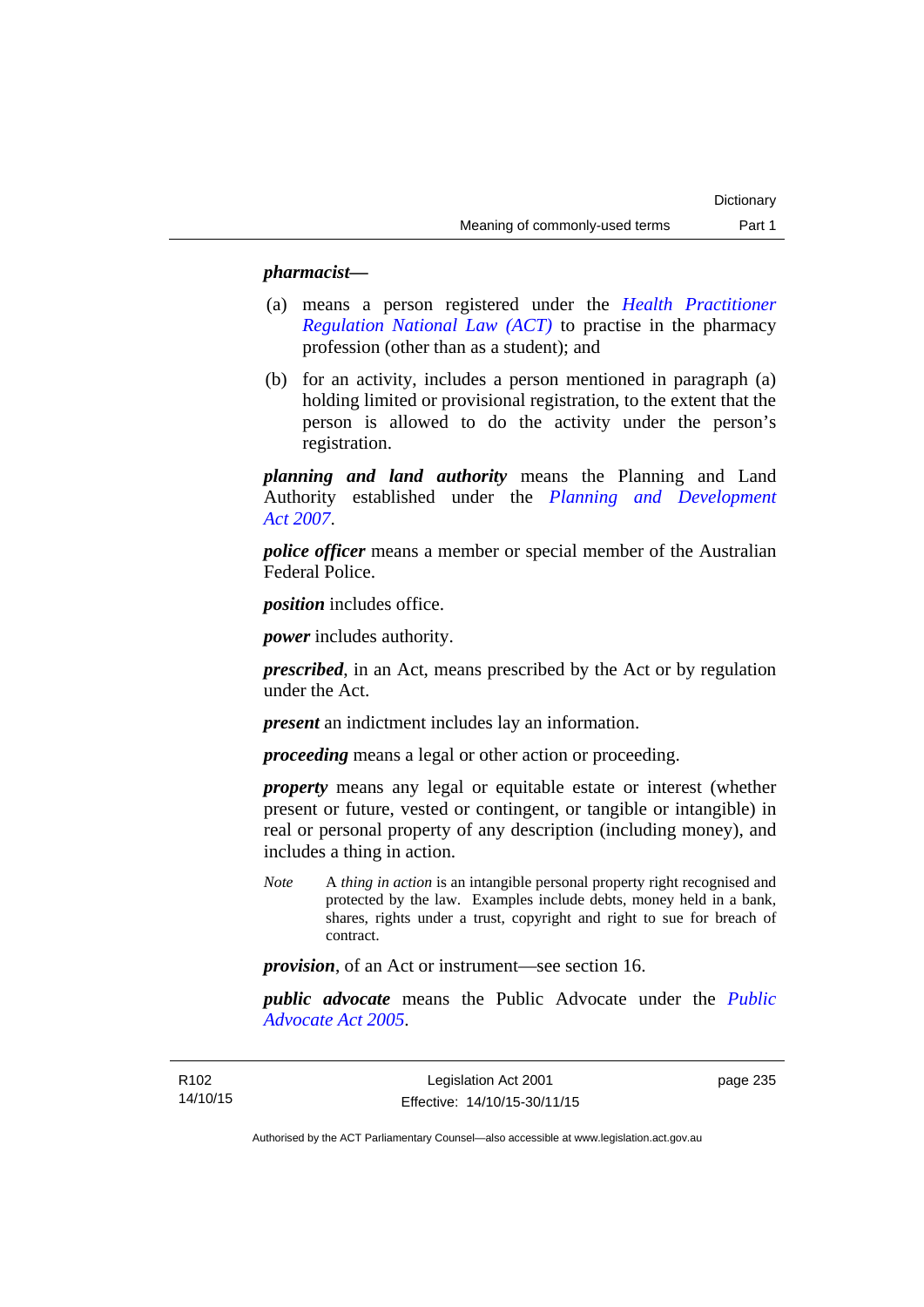*public employee* means—

- (a) a public servant; or
- (b) a person employed by a territory instrumentality; or
- (c) a statutory office-holder or a person employed by a statutory office-holder.

*public health officer* means a public health officer under the *[Public](http://www.legislation.act.gov.au/a/1997-69)  [Health Act 1997.](http://www.legislation.act.gov.au/a/1997-69)*

*public holiday* means a day that is a public holiday in the ACT under the *[Holidays Act 1958](http://www.legislation.act.gov.au/a/1958-19)*, section 3.

*public money*, of the Territory, means revenues, loans and other money received by the Territory.

*public notice*, if required by a Territory law, means—

- (a) a dated notice on an ACT government website; or
- (b) notice in a daily newspaper circulating generally in the ACT.

*public servant* means a person employed in the public service.

*public service* means the Australian Capital Territory Public Service.

*Note* The *[Public Sector Management Act 1994](http://www.legislation.act.gov.au/a/1994-37)*, s 12 deals with the constitution of the public service.

*public trustee* means the Public Trustee for the Australian Capital Territory under the *[Public Trustee Act 1985](http://www.legislation.act.gov.au/a/1985-8)*.

*quarter* means a period of 3 months beginning on 1 January, 1 April, 1 July or 1 October in any year.

*recognised transgender person*—see section 169A (3).

*registered surveyor* means a surveyor under the *[Surveyors Act 2007](http://www.legislation.act.gov.au/a/2007-33)*.

*registrar* means—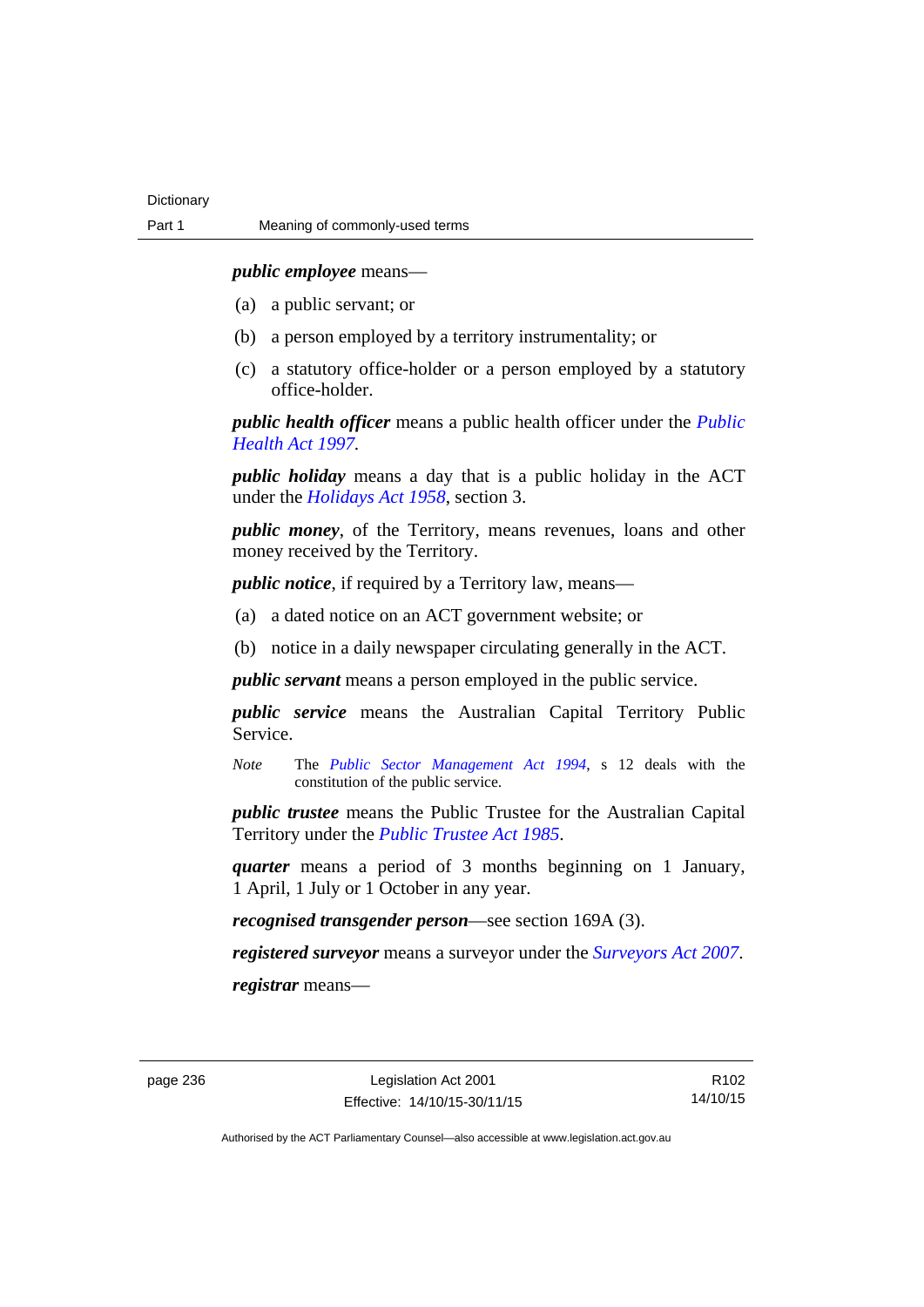- (a) in relation to the Supreme Court—the Registrar of the Supreme Court; or
- (b) in relation to the Magistrates Court—the Registrar of the Magistrates Court; or
- (c) in relation to a tribunal—the registrar of the tribunal.

*registrar-general* means the Registrar-General under the *[Registrar-](http://www.legislation.act.gov.au/a/1993-63)[General Act 1993](http://www.legislation.act.gov.au/a/1993-63)*.

*registrar of firearms* means the Registrar of Firearms under the *[Firearms Act 1996](http://www.legislation.act.gov.au/a/1996-74)*.

*regulation*, in relation to an Act, means a regulation made or in force under the Act.

*remuneration tribunal* means the Remuneration Tribunal established under the *[Remuneration Tribunal Act 1995](http://www.legislation.act.gov.au/a/1995-55)*.

*repeal* includes—

- (a) for an Act or statutory instrument—omit a provision of the Act or instrument; and
- (b) for a provision of an Act or statutory instrument—omit the provision (or a part of it); and
- (c) for an Act or statutory instrument (or a provision of it) abrogate or limit its effect, or exclude from its application any circumstance, matter, person, place or purpose; and
- (d) for an Act or statutory instrument (or a provision of it)—any other implied repeal; and
- (e) for a statutory instrument—revoke the instrument (or part of it); and
- (f) for a decision—revoke it or cancel it.

*resident judge* means a resident judge under the *[Supreme Court](http://www.legislation.act.gov.au/a/1933-34)  [Act 1933](http://www.legislation.act.gov.au/a/1933-34)*.

page 237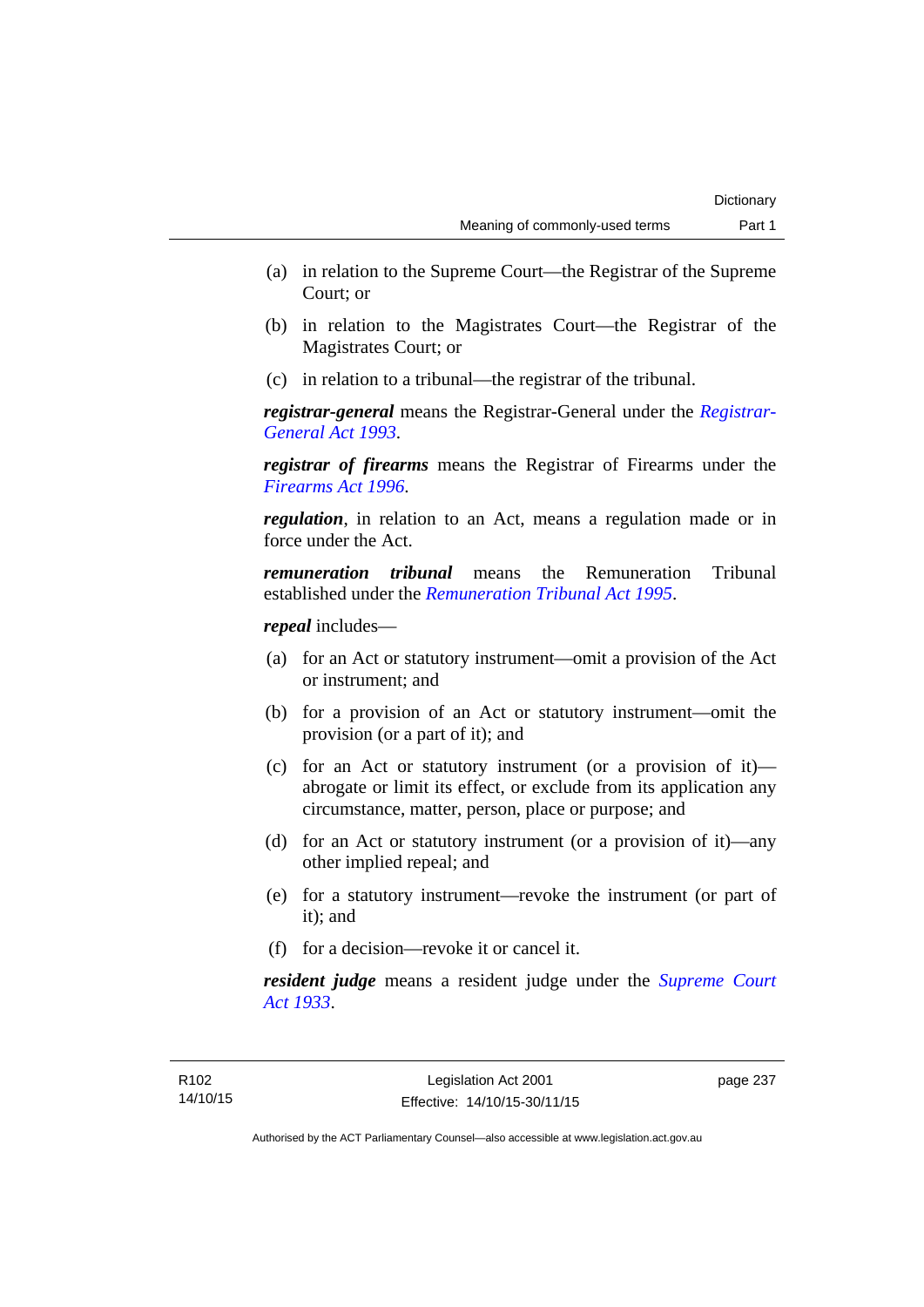*retrospectively*, for the commencement of legislation—see section 75A.

*reviewable decision notice*—see the *[ACT Civil and Administrative](http://www.legislation.act.gov.au/a/2008-35)  [Tribunal Act 2008](http://www.legislation.act.gov.au/a/2008-35)*, section 67A.

*road transport authority* means the Australian Capital Territory Road Transport Authority.

- *Note 1* In relation to the exercise of a function by the road transport authority under a provision of the road transport legislation, the director-general of the administrative unit responsible for the provision is the road transport authority.
- *Note 2 Road transport legislation––*see the *[Road Transport \(General\)](http://www.legislation.act.gov.au/a/1999-77)  [Act 1999](http://www.legislation.act.gov.au/a/1999-77)*, s 6.

*rules* means—

- (a) of a court or tribunal—rules made by the entity having power to make rules (however described) regulating the practice and procedure of the court or tribunal; and
- (b) in relation to an Act—rules made or in force under the Act.

*rural fire service* means the ACT Rural Fire Service under the *[Emergencies Act 2004](http://www.legislation.act.gov.au/a/2004-28)*.

*Self-Government Act* means the *[Australian Capital Territory](http://www.comlaw.gov.au/Series/C2004A03699)  [\(Self-Government\) Act 1988](http://www.comlaw.gov.au/Series/C2004A03699)* (Cwlth).

*self-government day* means 11 May 1989.

*Note* This is the day when the remaining provisions of the Self-Government [Act](http://www.comlaw.gov.au/Series/C2004A03699) commenced and, in particular, the Australian Capital Territory was established as a body politic, the Legislative Assembly was empowered to make laws for the ACT and the Executive was established.

*sentence administration board* means the Sentence Administration Board under the *[Crimes \(Sentence Administration\) Act 2005](http://www.legislation.act.gov.au/a/2005-59)*.

*SES* means the ACT State Emergency Service established under the *[Emergencies Act 2004](http://www.legislation.act.gov.au/a/2004-28)*.

*sign* includes attach a seal and make a mark.

| page 238 |  |
|----------|--|
|----------|--|

| page 238 | Legislation Act 2001         | R <sub>102</sub> |
|----------|------------------------------|------------------|
|          | Effective: 14/10/15-30/11/15 | 14/10/15         |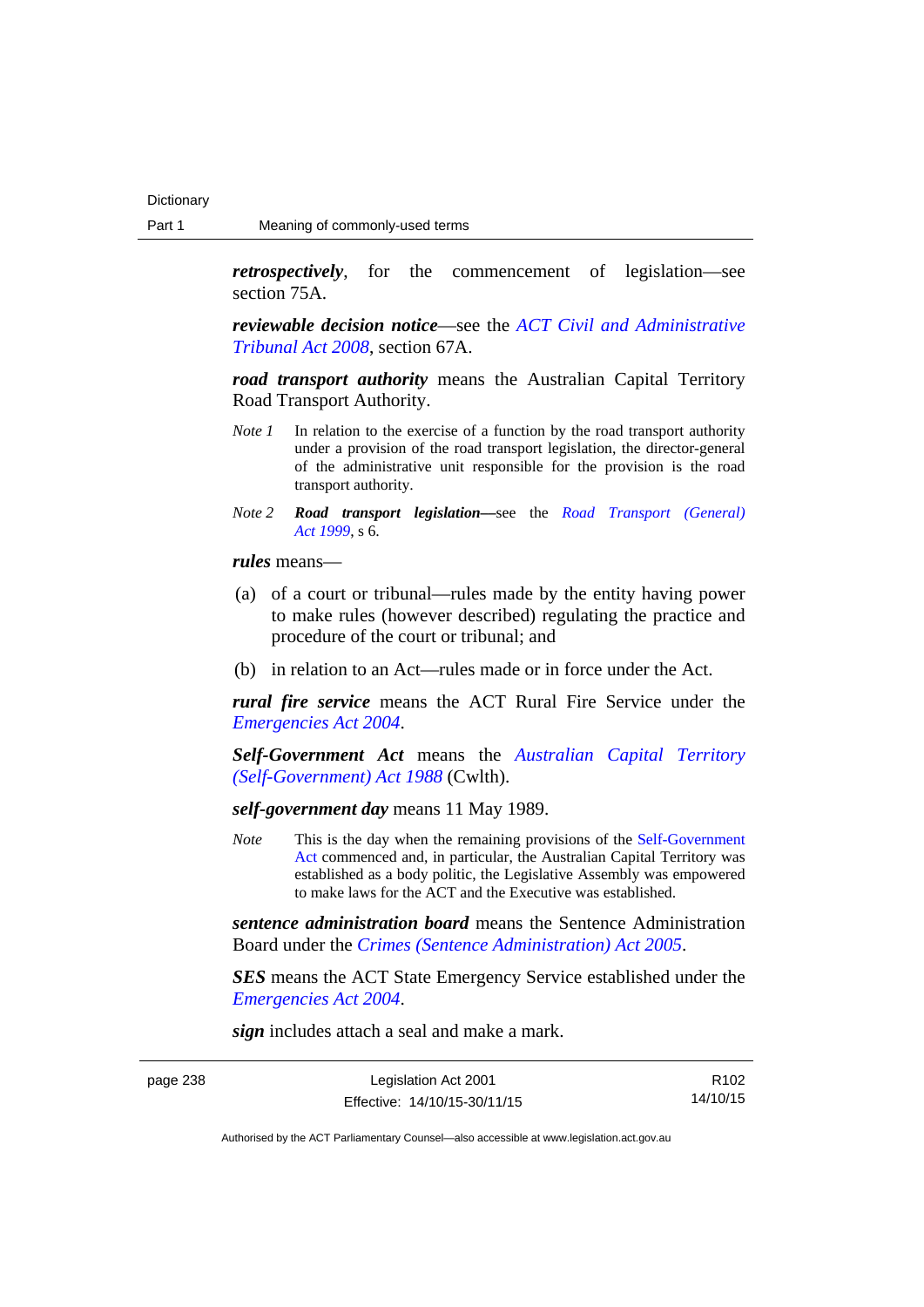*signpost definition*—see section 131 (Signpost definition).

*sitting day*, of the Legislative Assembly, means a period that commences on a day the Assembly meets and continues until the Assembly next adjourns.

*Note* A sitting day may continue for 1 or more days.

*solicitor* means a lawyer who practises as a solicitor.

*solicitor-general* means the Solicitor-General for the Territory under the *[Law Officers Act 2011](http://www.legislation.act.gov.au/a/2011-30)*.

*Speaker* means the Presiding Officer of the Legislative Assembly.

*Note* The Presiding Officer is elected under the [Self-Government Act](http://www.comlaw.gov.au/Series/C2004A03699), s 11.

*Standards Australia* means the company named Standards Australia Limited (ACN 087 326 690).

*State* means a State of the Commonwealth, and includes the Northern Territory.

*statutory declaration* means a statutory declaration made under the *[Statutory Declarations Act 1959](http://www.comlaw.gov.au/Series/C2004A07365)* (Cwlth).

*statutory instrument*—see section 13.

*statutory office-holder* means a person occupying a position under an Act or statutory instrument (other than a position in the public service).

*subordinate law*—see section 8.

*summary offence*—see section 190.

*Supreme Court* means the Supreme Court of the Australian Capital Territory.

*Note* The Supreme Court is established by the *[Supreme Court Act 1933](http://www.legislation.act.gov.au/a/1933-34)*, s 3. The [Self-Government Act](http://www.comlaw.gov.au/Series/C2004A03699), s 48A deals with the jurisdiction and powers of the court.

*surveyor-general* means the surveyor-general under the *[Surveyors](http://www.legislation.act.gov.au/a/2007-33)  [Act 2007](http://www.legislation.act.gov.au/a/2007-33)*.

page 239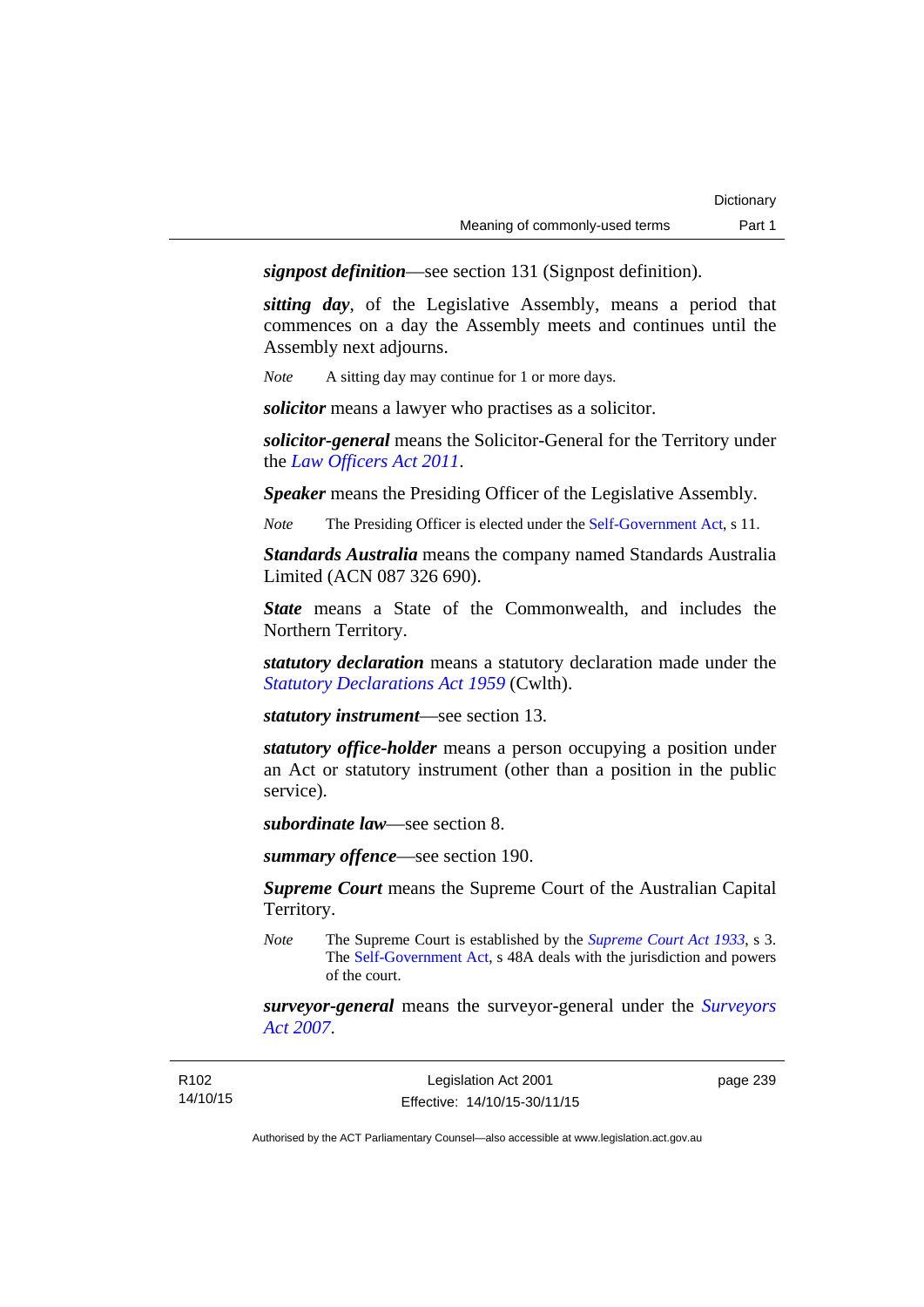**Dictionary** 

*swear* an oath includes make an affirmation.

*take* an oath includes make an affirmation.

*territory authority* means a body established for a public purpose under an Act, but does not include a body declared by regulation not to be a territory authority.

*territory instrumentality* means a corporation that—

- (a) is established under an Act or statutory instrument, or under the Corporations Act; and
- (b) is a territory instrumentality under the *[Public Sector](http://www.legislation.act.gov.au/a/1994-37)  [Management Act 1994](http://www.legislation.act.gov.au/a/1994-37)*.
- *Note Territory instrumentality* is defined in the *[Public Sector Management](http://www.legislation.act.gov.au/a/1994-37)  [Act 1994](http://www.legislation.act.gov.au/a/1994-37)*, dict.

*territory land* means Territory Land under the *[Australian Capital](http://www.comlaw.gov.au/Series/C2004A03701)  [Territory \(Planning and Land Management\) Act 1988](http://www.comlaw.gov.au/Series/C2004A03701)* (Cwlth).

*Note* The *[Australian Capital Territory \(Planning and Land Management\) Act](http://www.comlaw.gov.au/Series/C2004A03701)  [1988](http://www.comlaw.gov.au/Series/C2004A03701)* (Cwlth), s 28 provides that if land in the ACT is not national land it is territory land.

*territory law*—see *law*, of the Territory.

# *territory lease*—

- (a) means—
	- (i) a lease granted under the *[Planning and Development](http://www.legislation.act.gov.au/a/2007-24)  [Act 2007](http://www.legislation.act.gov.au/a/2007-24)*; or
	- (ii) a lease under the *[Unit Titles Act 2001](http://www.legislation.act.gov.au/a/2001-16)*; but
- (b) does not include—
	- (i) a sublease of land approved under the *[Planning and](http://www.legislation.act.gov.au/a/2007-24)  [Development Act 2007](http://www.legislation.act.gov.au/a/2007-24)*, section 308; or
	- (ii) any other sublease.

R102 14/10/15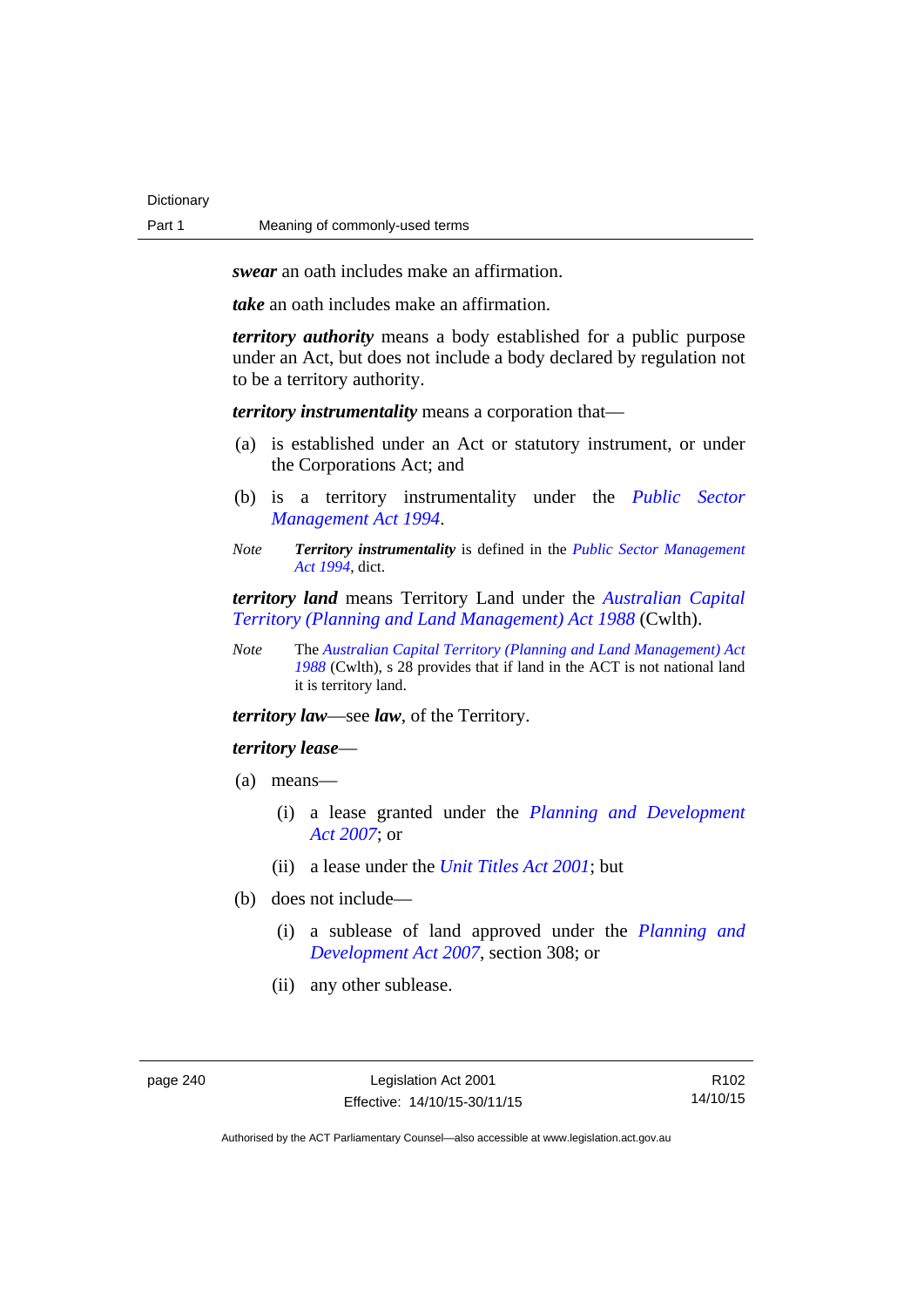*territory-owned corporation* means a Territory owned corporation under the *[Territory-owned Corporations Act 1990](http://www.legislation.act.gov.au/a/1990-53)*.

*territory plan* means the territory plan under the *[Planning and](http://www.legislation.act.gov.au/a/2007-24)  [Development Act 2007](http://www.legislation.act.gov.au/a/2007-24)*.

*the Territory* means—

- (a) when used in a geographical sense—the Australian Capital Territory; or
- (b) in any other case—the body politic established by the [Self-Government Act,](http://www.comlaw.gov.au/Series/C2004A03699) section 7.

*transgender person*—see section 169A (1) and (2).

*transitional* includes application and saving.

*Treasurer* means the Minister designated Treasurer by the Chief Minister, and includes a Minister authorised by the Chief Minister to act on behalf of the Treasurer.

*tribunal* includes any entity that is authorised to hear, receive and examine evidence.

*UK Act* means an Act of the United Kingdom Parliament.

*under*, in relation to an Act or statutory instrument, includes the following:

- (a) by;
- (b) by virtue of;
- (c) for or for the purposes of;
- (d) in accordance with;
- (e) in pursuance of;
- (f) pursuant to;

page 241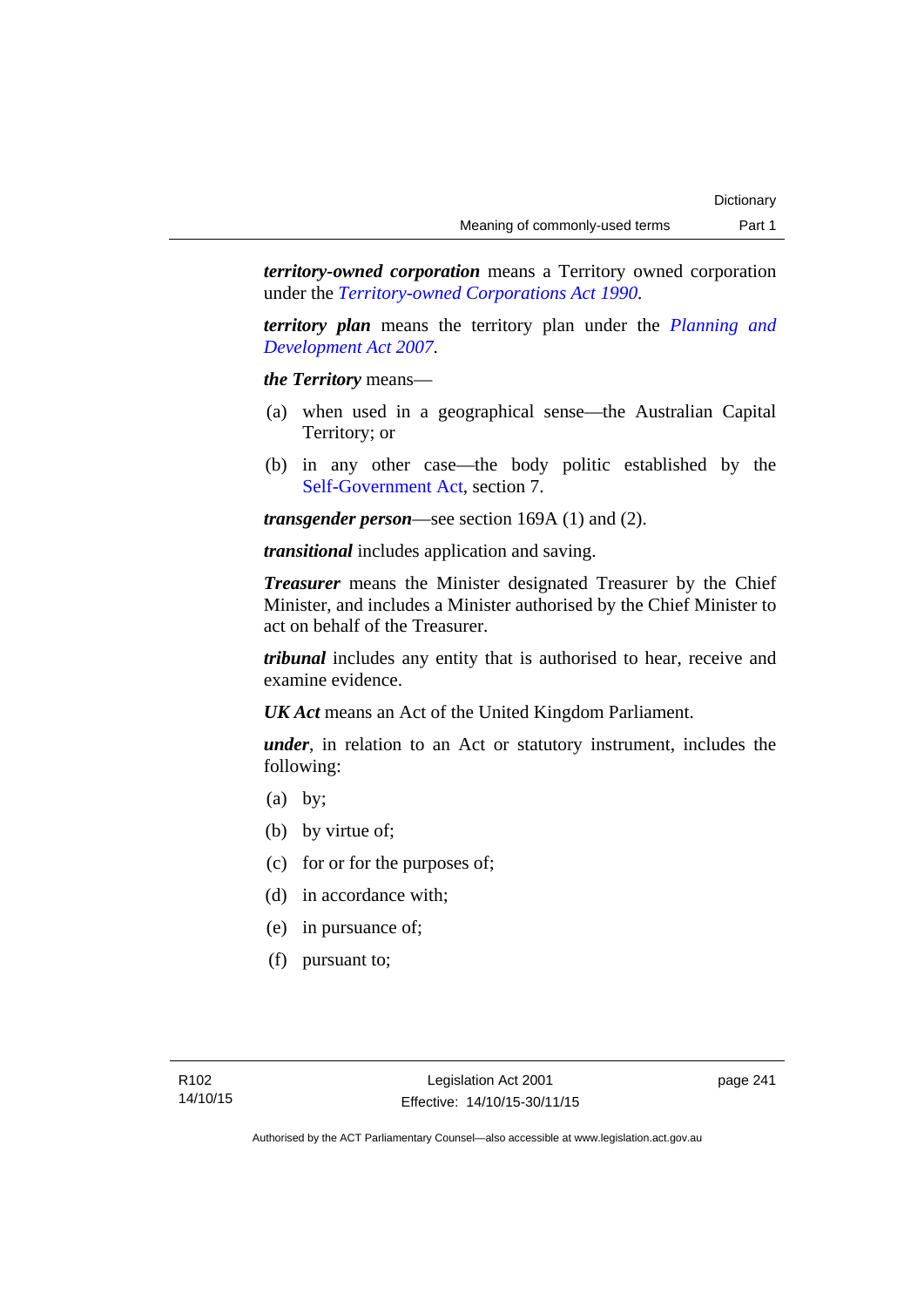- (g) within the meaning of.
- *Note* A reference to an Act or statutory instrument includes a reference to a provision of the Act or instrument (see s 7 and s 13).

*United Kingdom* means the United Kingdom of Great Britain and Northern Ireland.

# *United Kingdom Parliament* means—

- (a) the Parliament of England; or
- (b) the Parliament of Great Britain; or
- (c) the Parliament of the United Kingdom of Great Britain and Ireland; or
- (d) the Parliament of the United Kingdom of Great Britain and Northern Ireland.

*veterinary surgeon*—

- (a) means a person unconditionally registered as a veterinary surgeon under the *[Health Professionals Act 2004](http://www.legislation.act.gov.au/a/2004-38)*; and
- (b) for an activity, includes a person conditionally registered as a veterinary surgeon under the *[Health Professionals Act 2004](http://www.legislation.act.gov.au/a/2004-38)* to the extent that the person is allowed to do the activity under the person's conditional registration.

*will* includes a codicil.

*word* includes any drawing, figure, number and symbol.

*working day* means a day that is not—

- (a) a Saturday or Sunday; or
- (b) a public holiday in the ACT.

*work safety commissioner* means the work safety commissioner under the *[Work Health and Safety Act 2011](http://www.legislation.act.gov.au/a/2011-35)*.

page 242 Legislation Act 2001 Effective: 14/10/15-30/11/15

R102 14/10/15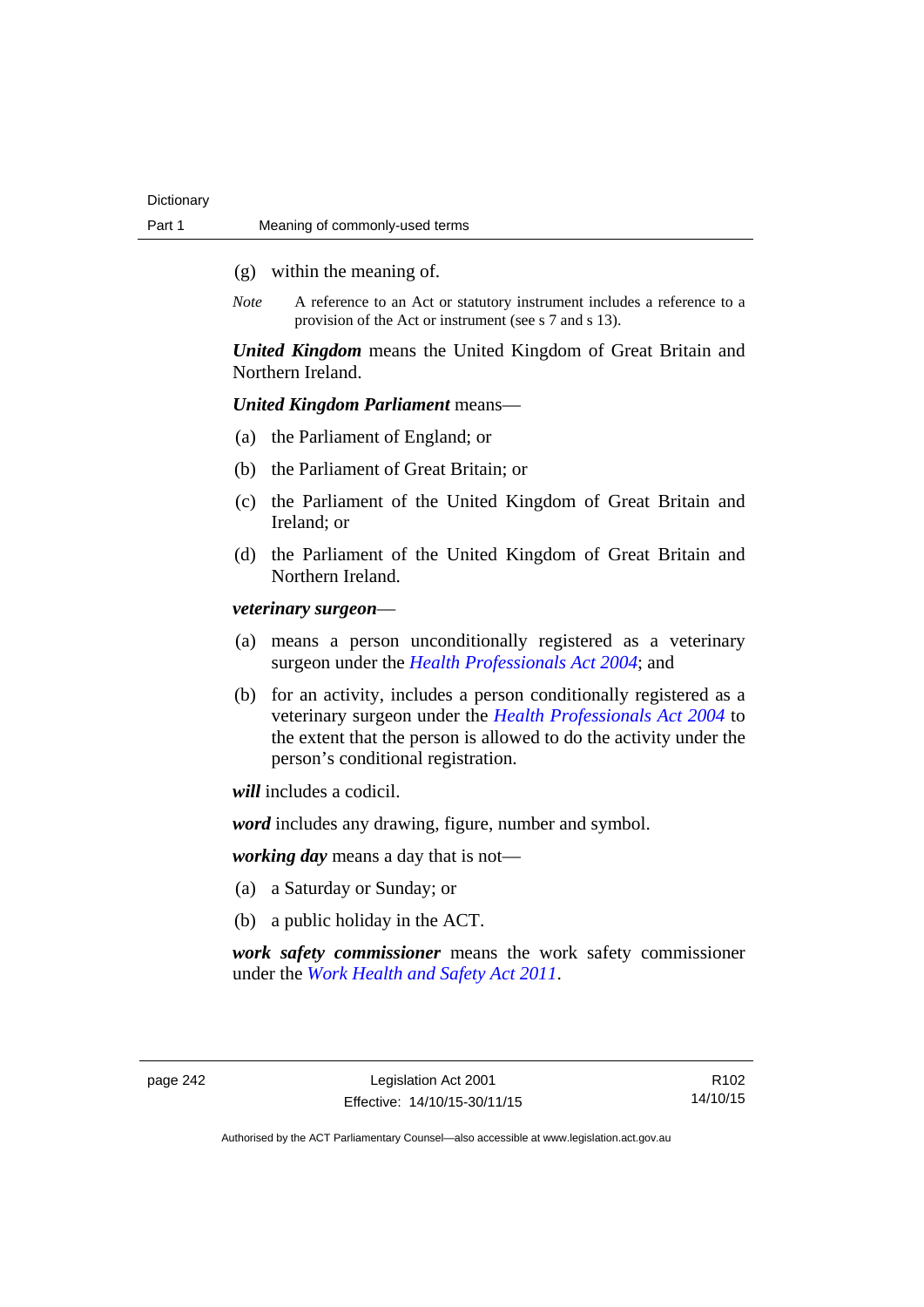*writing* includes any way of representing or reproducing words in visible form.

## **Examples**

printing, photocopying, photography, typewriting

*Note* An example is part of the Act, is not exhaustive and may extend, but does not limit, the meaning of the provision in which it appears (see s 126 and s 132).

*year*, without specifying the kind of year, means calendar year.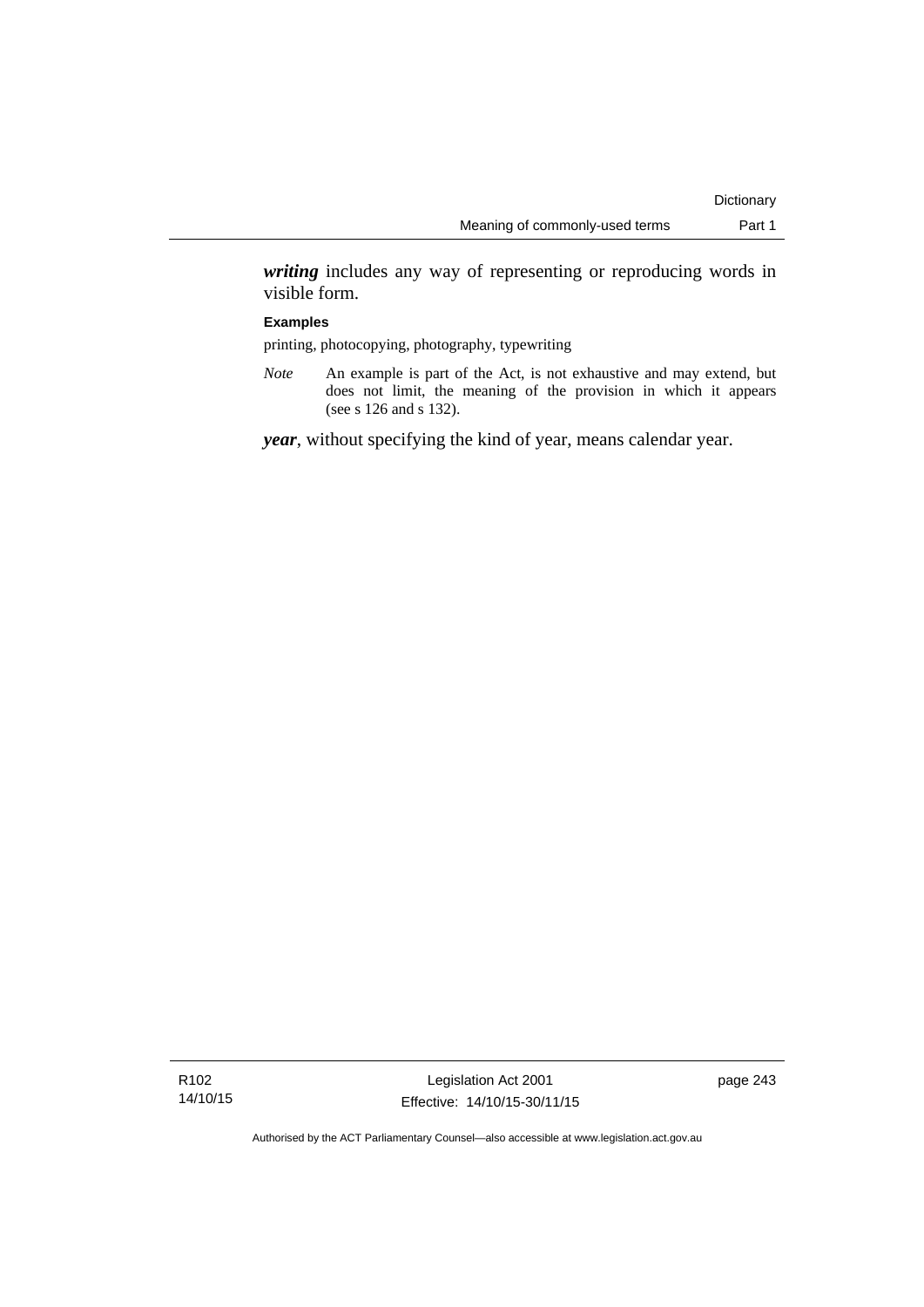# **Part 2 Terms for Legislation Act 2001 only**

*Note* Terms that apply to all Acts and statutory instruments are set out in pt 1.

*Act*, for chapter 14 (Interpretation of Acts and statutory instruments)—see section 136.

*Note* See also def *Act* in the dictionary, pt 1.

*ACT law*—

(a) for chapter 10 (Referring to laws)—see section 97 (1); and

(b) for chapter 18 (Offences)—see section 188.

*administrator*, for part 19.5 (Service of documents)—see section 246.

*agency*, for part 19.5 (Service of documents)—see section 246.

*amend*, for chapter 9 (Repeal and amendment of laws)—see section 82.

*another jurisdiction* means the Commonwealth, a State, another Territory, the United Kingdom or New Zealand.

# *appointee*—

- (a) for division 19.3.1 (Appointments—general)—see section 207 (2); and
- (b) for division 19.3.2 (Acting appointments)—see section 217 (2).

# *appointer*—

- (a) for division 19.3.1 (Appointments—general)—see section 205; and
- (b) for division 19.3.2 (Acting appointments)—see section 215; and
- (c) for part 19.4 (Delegations)—see section 230 (1).

page 244

| Legislation Act 2001         | R <sub>102</sub> |
|------------------------------|------------------|
| Effective: 14/10/15-30/11/15 | 14/10/15         |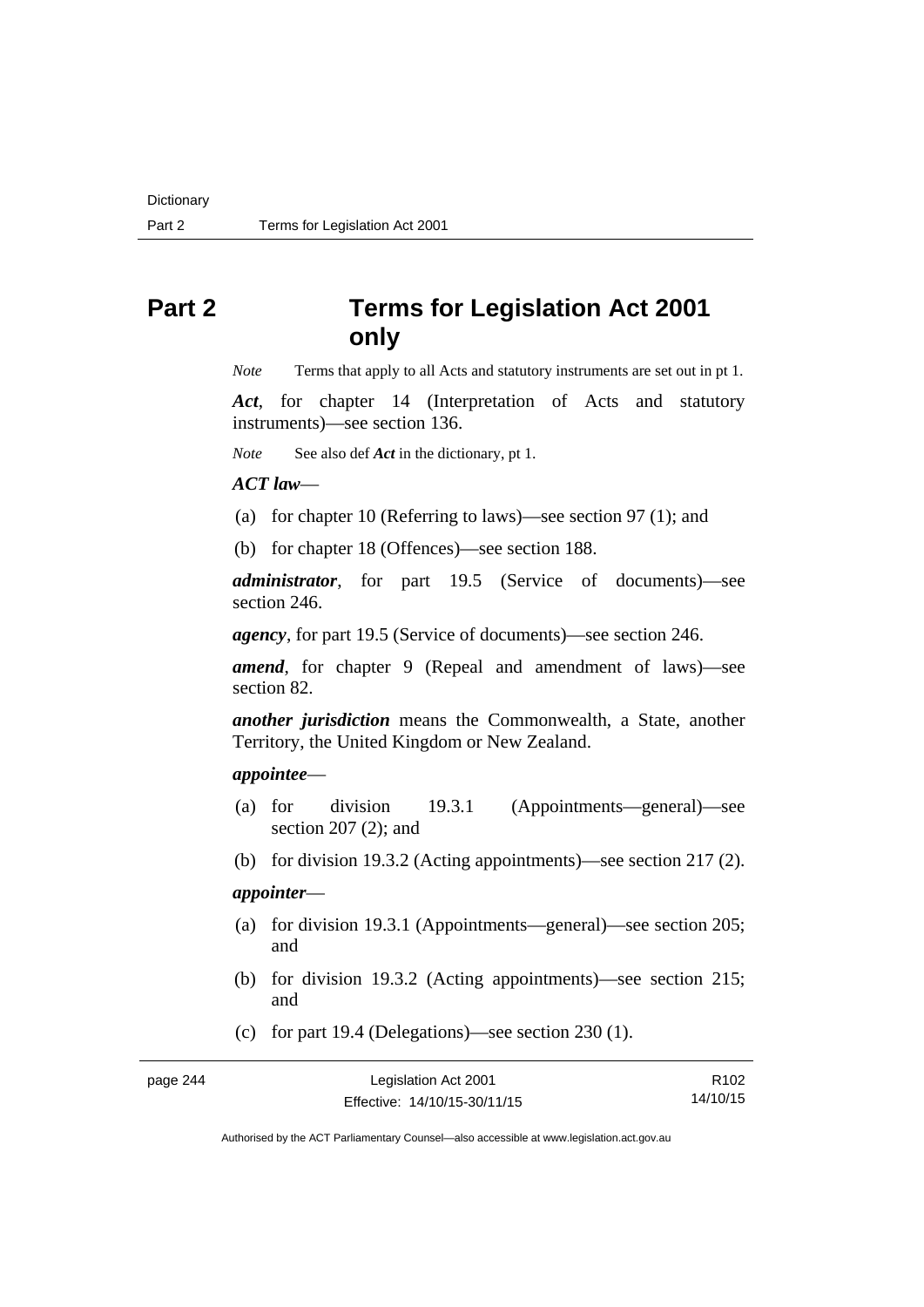*approved website* means an internet site approved under section 21.

*authorised republication*—see section 15.

*authorising law*, for chapter 5 (Regulatory impact statements for subordinate laws and disallowable instruments)—see section 31.

*benefits*, for chapter 5 (Regulatory impact statements for subordinate laws and disallowable instruments)—see section 31.

*business address*, for part 19.5 (Service of documents)—see section 246.

*corporation*, for part 19.5 (Service of documents)—see section 246.

*costs*, for chapter 5 (Regulatory impact statements for subordinate laws and disallowable instruments)—see section 31.

*current legislative drafting practice* means the legislative drafting practices from time to time used in the Parliamentary Counsel's Office.

*delegate*, for part 19.4 (Delegations)—see section 233 (2).

*determinative provision*—see section 5 (2).

*document*, for part 19.5 (Service of documents)—see section 246.

*Note* See also def *document* in the dictionary, pt 1

*editorial amendment*, of a law—see section 116.

*email address*, for part 19.5 (Service of documents)—see section 246.

*executive officer*, for part 19.5 (Service of documents)—see section 246.

*fax number*, for part 19.5 (Service of documents)—see section 246.

*fee*, for part 6.3 (Making of certain statutory instruments about fees)—see section 55.

*home address*, for part 19.5 (Service of documents)—see section 246.

| R <sub>102</sub> | Legislation Act 2001         | page 245 |
|------------------|------------------------------|----------|
| 14/10/15         | Effective: 14/10/15-30/11/15 |          |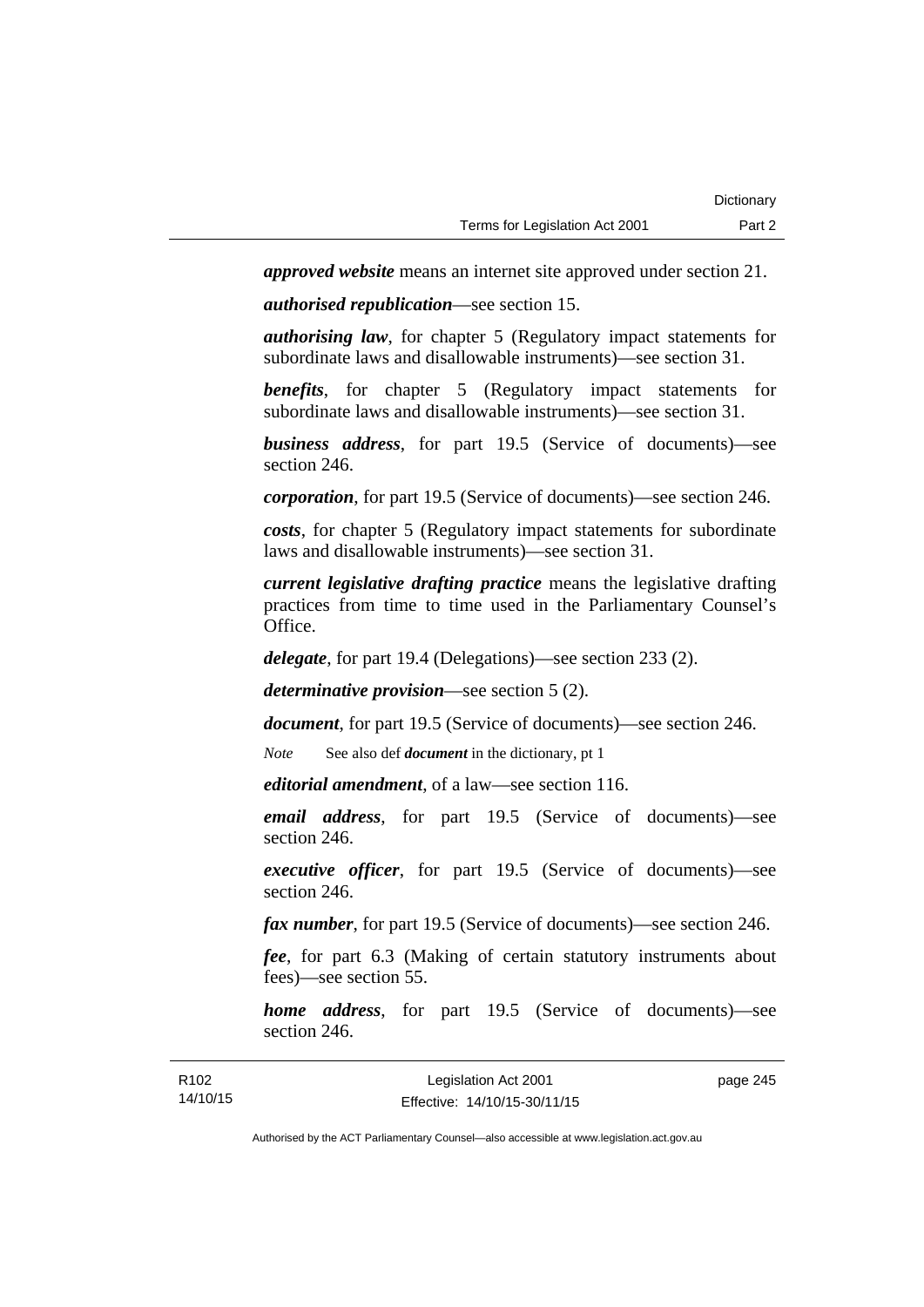# **Dictionary**

# *law*—

- (a) for chapter 3 (Authorised versions and evidence of laws and legislative material)—see section 22A; and
- (b) for chapter 8 (Commencement and exercise of powers before commencement)—see section 72; and
- (c) for chapter 9 (Repeal and amendment of laws)—see section 82; and
- (d) for chapter 10 (Referring to laws)—see section 97 (1); and
- (e) for chapter 11 (Republication of Acts and statutory instruments)—see section 107; and
- (f) for chapter 13 (Structure of Acts and statutory instruments) see section 125; and
- (g) for chapter 16 (Courts, tribunals and other decision-makers) see section 175; and
- (h) for chapter 17 (Entities and positions)—see section 182; and
- (i) for chapter 19 (Administrative and machinery provisions)—see section 195.

*law of another jurisdiction*, for chapter 10 (Referring to laws)—see section 97 (1).

*legislative material*, for chapter 3 (Authorised versions and evidence of laws and legislative material)—see section 22A.

*non-determinative provision*—see section 5 (3).

*provide* a service, for part 6.3 (Making of certain statutory instruments about fees)—see section 55.

*register* means the ACT legislation register.

*repeal*, for chapter 9 (Repeal and amendment of laws)—see section 82.

page 246 Legislation Act 2001 Effective: 14/10/15-30/11/15

R102 14/10/15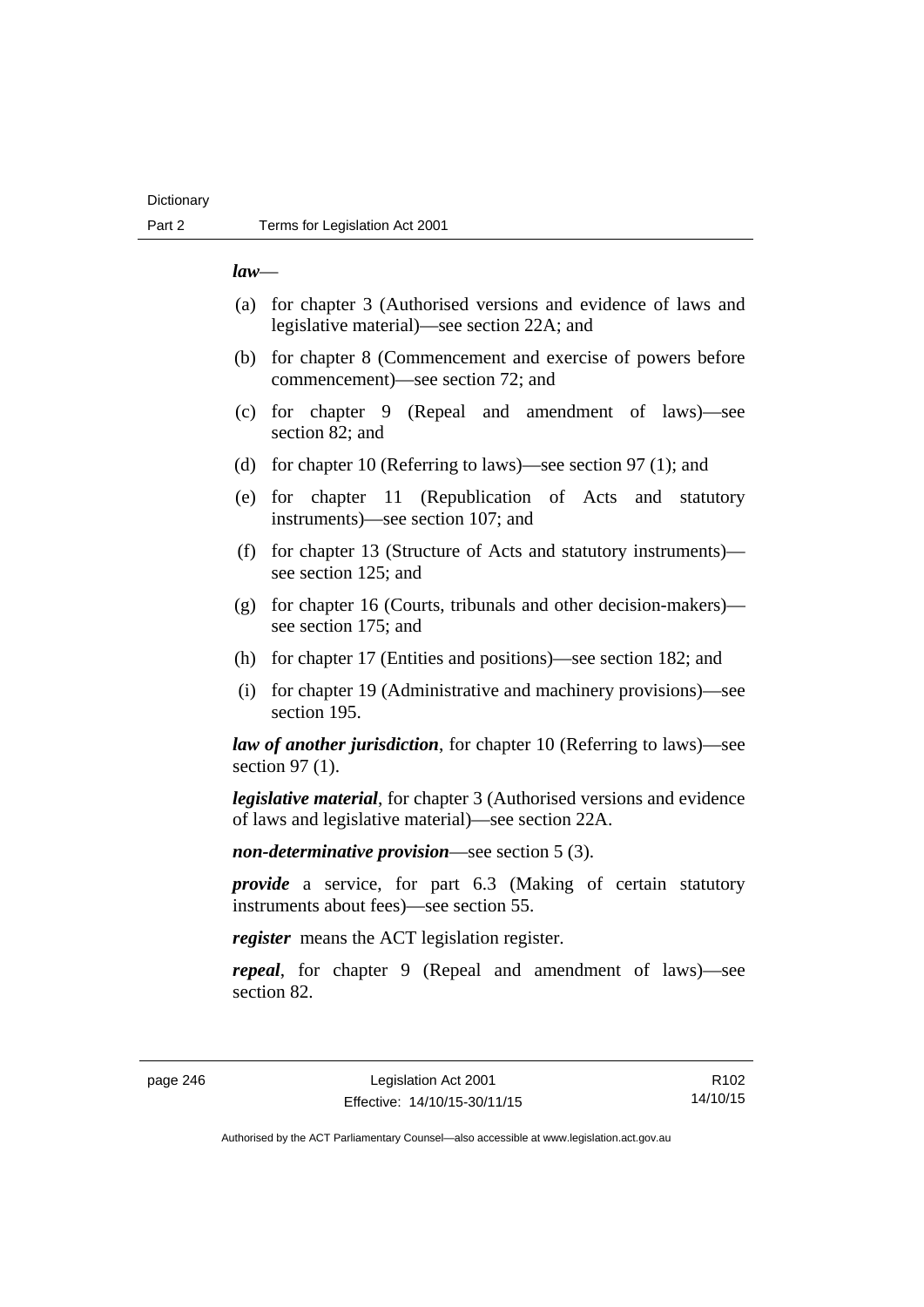# *republication—*

- (a) for chapter 3 (Authorised versions and evidence of laws and legislative material)—see section 22A; and
- (b) for chapter 11 (Republication of Acts and statutory instruments)—see section 107.

*republication date*, for an authorised republication, means the date stated in the republication as the republication date.

*responsible*, for part 19.5 (Service of documents)—see section 246.

*scrutiny committee principles*, for chapter 5 (Regulatory impact statements for subordinate laws and disallowable instruments)—see section 31.

*service*, for part 6.3 (Making of certain statutory instruments about fees)—see section 55.

*working out the meaning of an Act*, for part 14.2 (Key principles of interpretation)—see section 138.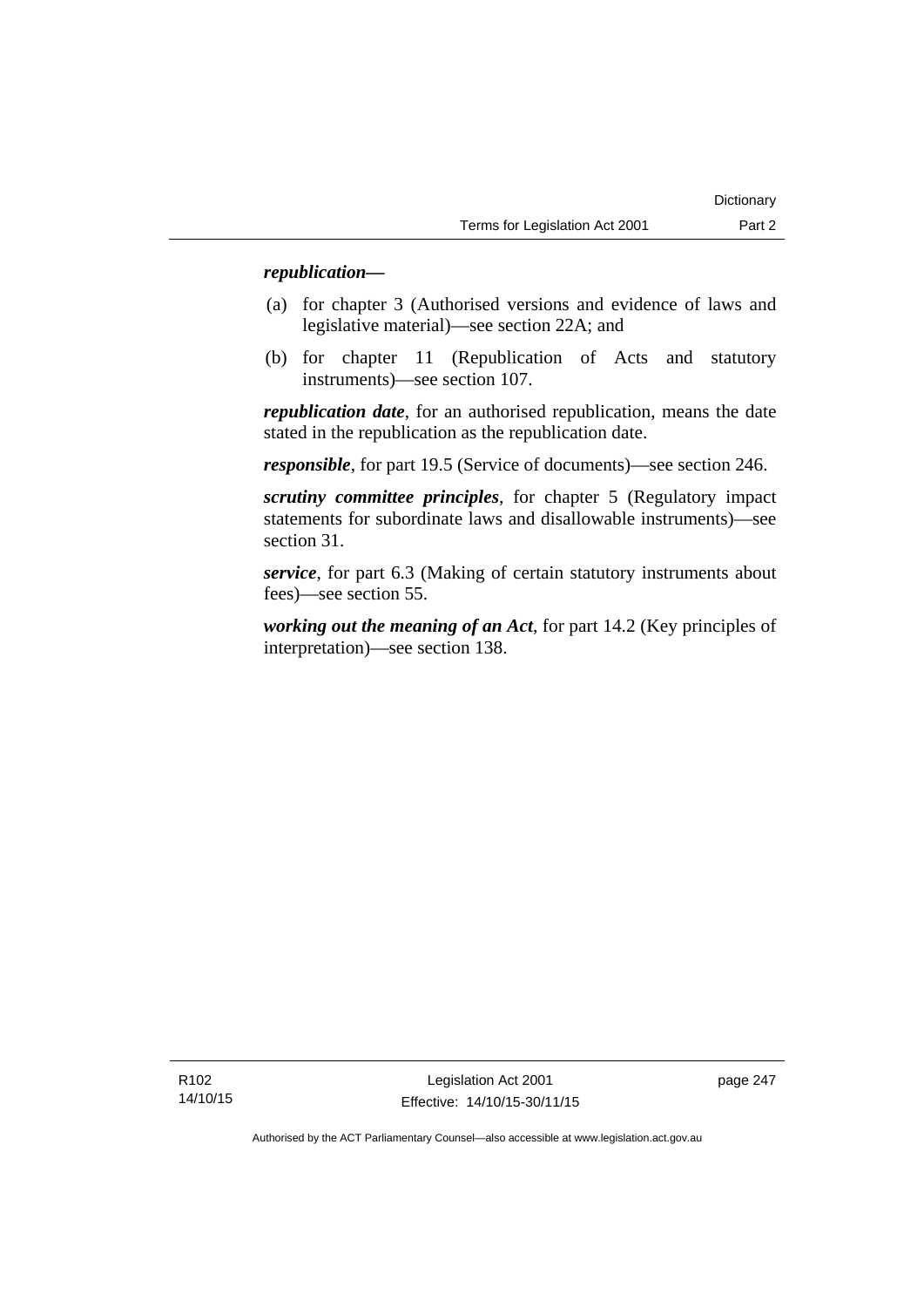1 About the endnotes

# **Endnotes**

# **1 About the endnotes**

Amending and modifying laws are annotated in the legislation history and the amendment history. Current modifications are not included in the republished law but are set out in the endnotes.

Not all editorial amendments made under the *Legislation Act 2001*, part 11.3 are annotated in the amendment history. Full details of any amendments can be obtained from the Parliamentary Counsel's Office.

Uncommenced amending laws are not included in the republished law. The details of these laws are underlined in the legislation history. Uncommenced expiries are underlined in the legislation history and amendment history.

If all the provisions of the law have been renumbered, a table of renumbered provisions gives details of previous and current numbering.

The endnotes also include a table of earlier republications.

| $A = Act$                                    | NI = Notifiable instrument                  |
|----------------------------------------------|---------------------------------------------|
| $AF =$ Approved form                         | $o = order$                                 |
| $am = amended$                               | $om = omitted/repealed$                     |
| $amdt = amendment$                           | $ord = ordinance$                           |
| $AR = Assembly resolution$                   | orig = original                             |
| $ch = chapter$                               | $par = paragraph/subparagraph$              |
| $CN =$ Commencement notice                   | $pres = present$                            |
| $def = definition$                           | $prev = previous$                           |
| $DI = Disallowable instrument$               | $(\text{prev}) = \text{previously}$         |
| $dict = dictionary$                          | $pt = part$                                 |
| $disallowed = disallowed by the Legislative$ | $r = rule/subrule$                          |
| Assembly                                     | $reloc = relocated$                         |
| $div = division$                             | $renum = renumbered$                        |
| $exp = expires/expired$                      | $R[X]$ = Republication No                   |
| $Gaz = gazette$                              | $RI = reissue$                              |
| $hdg = heading$                              | $s = section/subsection$                    |
| $IA = Interpretation Act 1967$               | $sch = schedule$                            |
| $ins = inserted/added$                       | $sdiv = subdivision$                        |
| $LA =$ Legislation Act 2001                  | SL = Subordinate law                        |
| $LR =$ legislation register                  | $sub =$ substituted                         |
| $LRA =$ Legislation (Republication) Act 1996 | $underlining = whole or part not commenced$ |
| $mod = modified/modification$                | or to be expired                            |

**2 Abbreviation key** 

page 248 Legislation Act 2001 Effective: 14/10/15-30/11/15

R102 14/10/15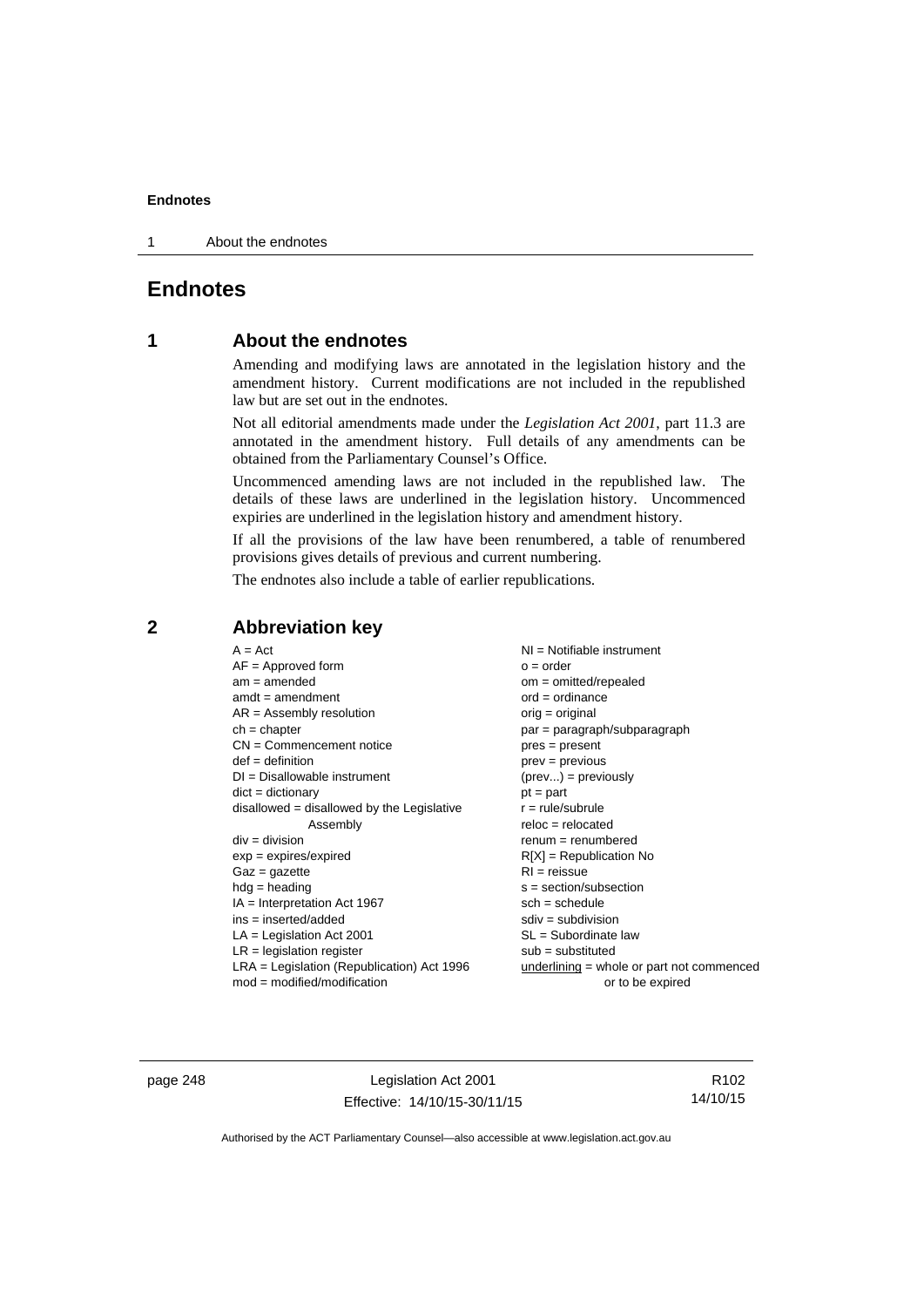# **3 Legislation history**

## **Legislation Act 2001 A2001-14**

notified 5 April 2001 ([Gaz 2001 No 14](http://www.legislation.act.gov.au/gaz/2001-14/default.asp)) s 1, s 2 commenced 5 April 2001 (IA s 10B) remainder commenced 12 September 2001 (s 2 and [Gaz 2001](http://www.legislation.act.gov.au/gaz/2001-S65/default.asp)  [No S65](http://www.legislation.act.gov.au/gaz/2001-S65/default.asp))

as amended by

# **[Legislation \(Consequential Amendments\) Act 2001](http://www.legislation.act.gov.au/a/2001-44) A2001-44 pt 220**

notified 26 July 2001 ([Gaz 2001 No 30\)](http://www.legislation.act.gov.au/gaz/2001-30/default.asp) s 1, s 2 commenced 26 July 2001 (IA s 10B) pt 220 commenced 12 September 2001 (s 2 and see [Gaz 2001](http://www.legislation.act.gov.au/gaz/2001-S65/default.asp)  [No S65](http://www.legislation.act.gov.au/gaz/2001-S65/default.asp))

## **[Statute Law Amendment Act 2001 \(No 2\)](http://www.legislation.act.gov.au/a/2001-56) A2001-56 pt 2.2**

notified 5 September 2001 [\(Gaz 2001 No S65\)](http://www.legislation.act.gov.au/gaz/2001-S65/default.asp) s 1, s 2 commenced 5 September 2001 (IA s 10B) amdts 2.67, 2.69, 2.78, 2.81 commenced 12 September 2001 (s 2 (2)) pt 2.2 remainder commenced 5 September 2001 (s 2 (1))

as modified by

## **[Legislation Regulations 2001](http://www.legislation.act.gov.au/sl/2001-34) SL2001-34 reg 6**

notified LR 13 September 2001 commenced 13 September 2001 (reg 2)

as amended by

# **[Justice and Community Safety Legislation Amendment Act 2001](http://www.legislation.act.gov.au/a/2001-70) A2001-70 sch 1**  notified LR 14 September 2001

amdt commenced 14 September 2001 (s 2 (5))

## **[Defamation Act 2001](http://www.legislation.act.gov.au/a/2001-88) A2001-88 s 43 (2)**

notified LR 24 September 2001

s 1, s 2 commenced 24 September 2001 (LA s 75)

s 43 (2) commenced 1 July 2002 (s 2)

R102 14/10/15 page 249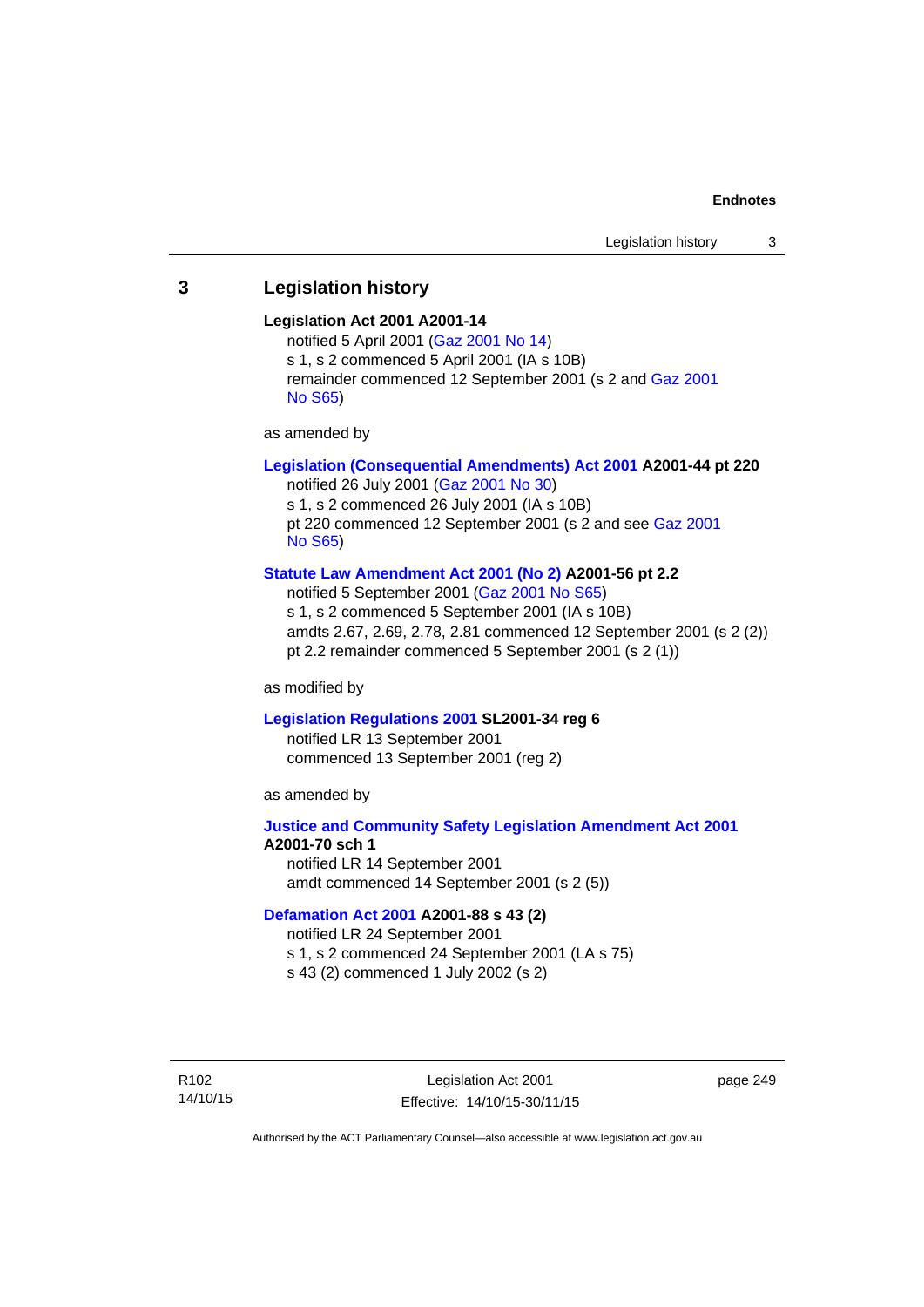3 Legislation history

# **[Legislation Amendment Act 2002](http://www.legislation.act.gov.au/a/2002-11) A2002-11 ss 3-29, sch 1, pt 2.29**

notified LR 27 May 2002 s 1, s 2 commenced 27 May 2002 (LA s 75) ss 3-29, sch 1, pt 2.29 commenced 28 May 2002 (s 2 (1))

## **[Justice and Community Safety Legislation Amendment Act 2002](http://www.legislation.act.gov.au/a/2002-27) A2002-27 pt 8**

notified LR 9 September 2002 s 1, s 2 commenced 9 September 2002 (LA s 75) pt 8 commenced 7 October 2002 (s 2 (2))

## **[Statute Law Amendment Act 2002](http://www.legislation.act.gov.au/a/2002-30) A2002-30 pt 2.1**

notified LR 16 September 2002 s 1, s 2 taken to have commenced 19 May 1997 (LA s 75 (2)) amdt 2.3 taken to have commenced 12 September 2001 (s 2 (2)) pt 2.1 remainder commenced 17 September 2002 (s 2 (1))

#### **[Civil Law \(Wrongs\) Act 2002](http://www.legislation.act.gov.au/a/2002-40) A2002-40 div 3.2.8**

notified LR 10 October 2002 s 1, s 2 commenced 10 October 2002 (LA s 75 (1)) div 3.2.8 commenced 1 November 2002 (s 2 (2) and [CN2002-13](http://www.legislation.act.gov.au/cn/2002-13/default.asp))

# **[Statute Law Amendment Act 2002 \(No 2\)](http://www.legislation.act.gov.au/a/2002-49) A2002-49 pt 2.1**

notified LR 20 December 2002 s 1, s 2 taken to have commenced 7 October 1994 (LA s 75 (2)) pt 2.1 commenced 17 January 2003 (s 2 (1))

## **[Criminal Code 2002](http://www.legislation.act.gov.au/a/2002-51) No 51 pt 1.12**

notified LR 20 December 2002 s 1, s 2 commenced 20 December 2002 (LA 75 (1)) pt 1.12 commenced 1 January 2003 (s 2 (1))

# **[Planning and Land \(Consequential Amendments\) Act 2002](http://www.legislation.act.gov.au/a/2002-56) A2002-56 pt 3.13**

notified LR 20 December 2002 s 1, s 2 commenced 20 December 2002 (LA s 75 (1)) sch 3 pt 3.13 commenced 1 July 2003 (s 2 and see Planning and Land [Act 2002](http://www.legislation.act.gov.au/a/2002-55) A2002-55, s 2)

page 250 Legislation Act 2001 Effective: 14/10/15-30/11/15

R102 14/10/15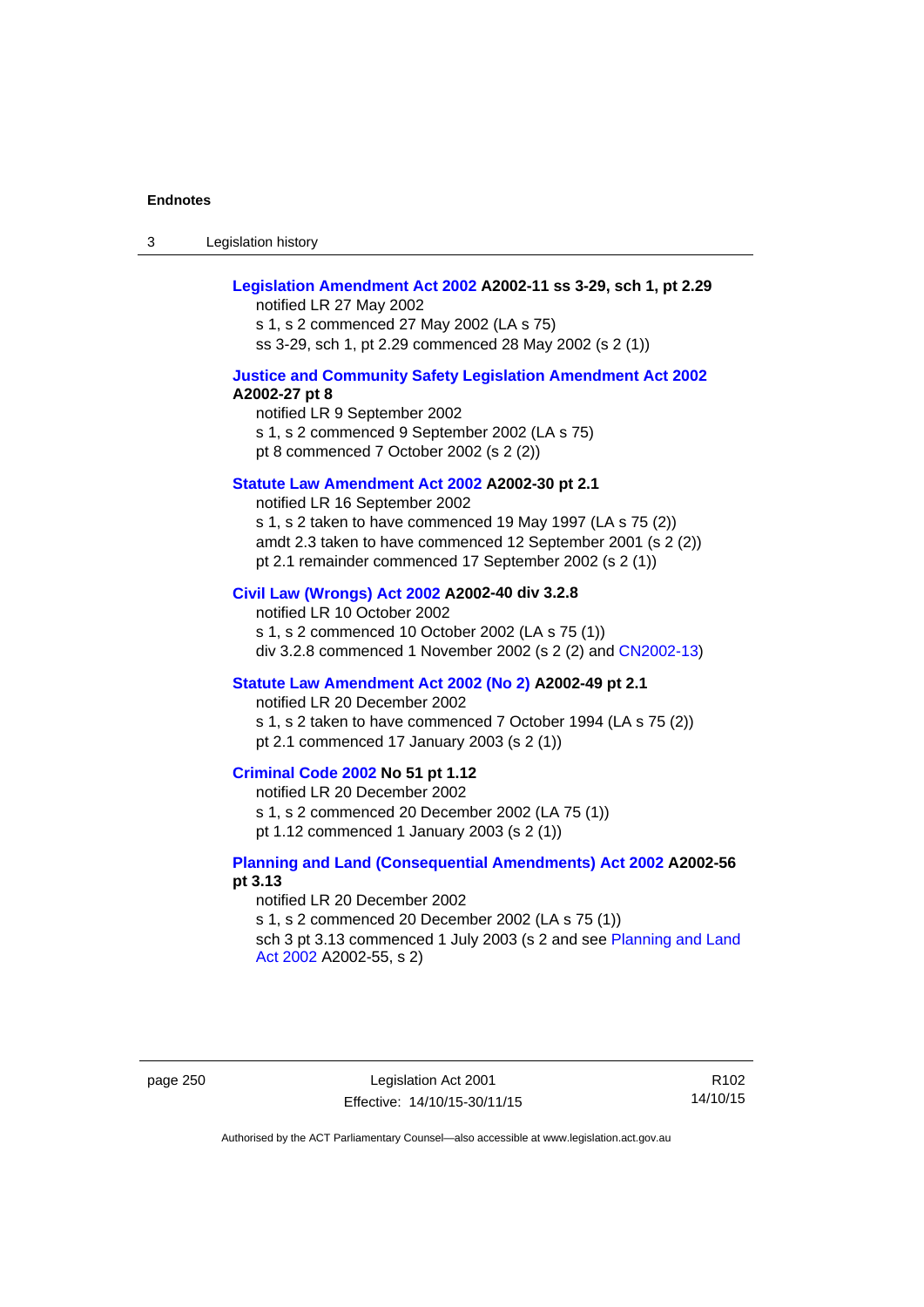Legislation history 3

# **[Legislation \(Gay, Lesbian and Transgender\) Amendment Act 2003](http://www.legislation.act.gov.au/a/2003-14) A2003-14 pt 2**

notified LR 27 March 2003 s 1, s 2 commenced 27 March 2003 (LA s 75 (1)) pt 2 commenced 28 March 2003 (s 2)

## **[Consumer and Trader Tribunal Act 2003](http://www.legislation.act.gov.au/a/2003-16) A2003-16 s 70**

notified LR 9 April 2003

s 1, s 2 commenced 9 April 2003 (LA s 75 (1))

s 70 commenced 9 October 2003 (s 2 and LA s 79)

# **[Legislation \(Statutory Interpretation\) Amendment Act 2003](http://www.legislation.act.gov.au/a/2003-18) A2003-18**

notified LR 9 April 2003 s 1, s 2 commenced 9 April 2003 (LA s 75 (1)) remainder commenced 10 April 2003 (s 2)

### **[Statute Law Amendment Act 2003](http://www.legislation.act.gov.au/a/2003-41) A2003-41 sch 2 pt 2.1**

notified LR 11 September 2003 s 1, s 2 commenced 11 September 2003 (LA s 75 (1)) sch 2 pt 2.1 commenced 9 October 2003 (s 2 (1))

## **[Statute Law Amendment Act 2003 \(No 2\)](http://www.legislation.act.gov.au/a/2003-56) A2003-56 sch 2 pt 2.1**

notified LR 5 December 2003 s 1, s 2 commenced 5 December 2003 (LA s 75 (1)) sch 2 pt 2.1 commenced 19 December 2003 (s 2)

# **[Parentage Act 2004](http://www.legislation.act.gov.au/a/2004-1) A2004-1 sch 1 pt 1.7**

notified LR 18 February 2004 s 1, s 2 commenced 18 February 2004 (LA s 75 (1)) sch 1 pt 1.7 commenced 22 March 2004 (s 2 and [CN2004-3\)](http://www.legislation.act.gov.au/cn/2004-3/default.asp)

## **[Human Rights Act 2004](http://www.legislation.act.gov.au/a/2004-5) A2004-5 sch 2 pt 2.3**

notified LR 10 March 2004 s 1, s 2 commenced 10 March 2004 (LA s 75 (1)) sch 2 pt 2.3 commenced 1 July 2004 (s 2)

## **[Dangerous Substances Act 2004](http://www.legislation.act.gov.au/a/2004-7) A2004-7 sch 1 pt 1.4**

notified LR 19 March 2004 s 1, s 2 commenced 19 March 2004 (LA s 75 (1)) sch 1 pt 1.4 commenced 5 April 2004 (s 2 and [CN2004-6](http://www.legislation.act.gov.au/cn/2004-6/default.asp))

R102 14/10/15 page 251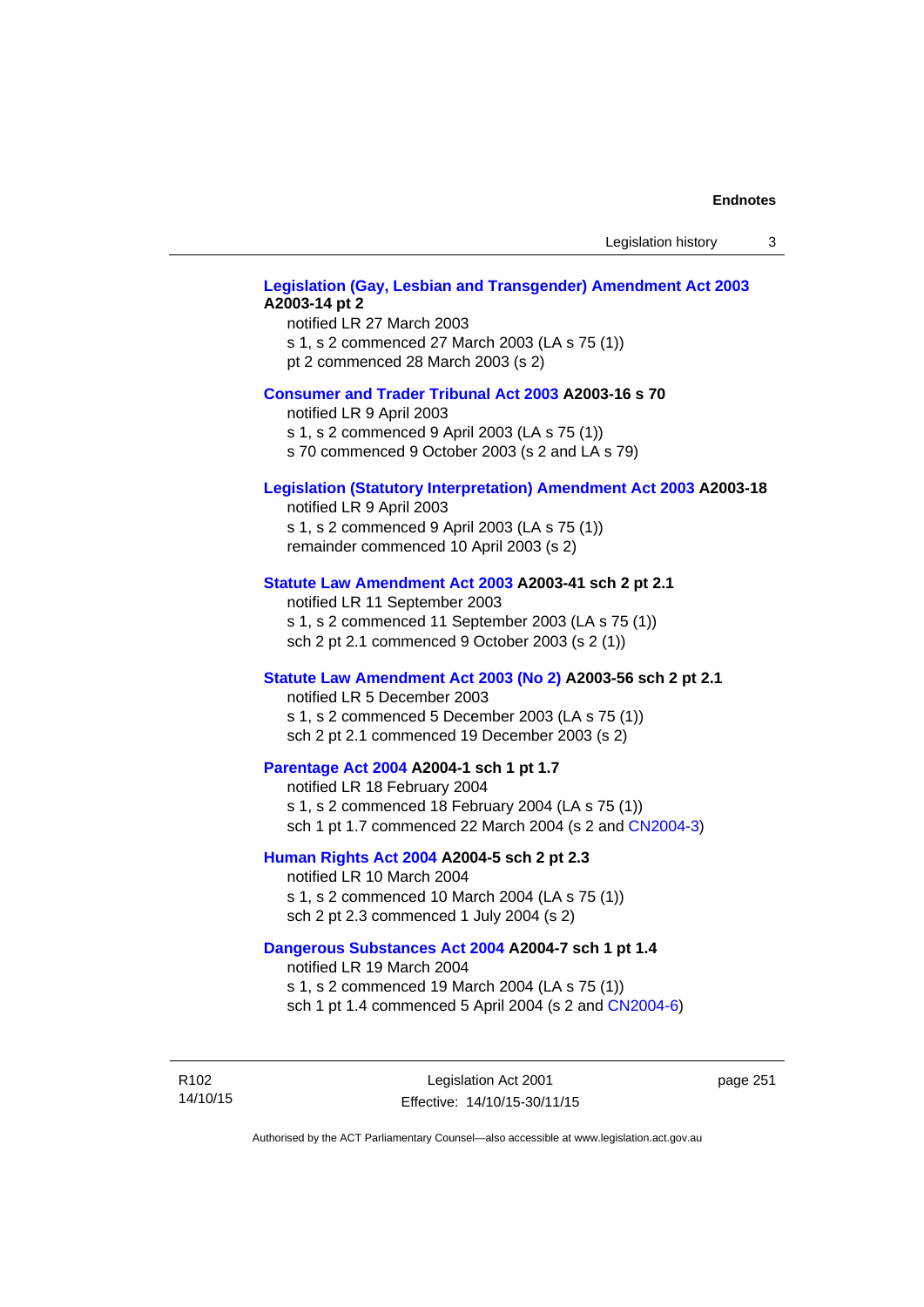3 Legislation history

# **[Nurse Practitioners Legislation Amendment Act 2004](http://www.legislation.act.gov.au/a/2004-10) A2004-10 pt 3**

notified LR 19 March 2004 s 1, s 2 commenced 19 March 2004 (LA s 75 (1)) pt 3 commenced 27 May 2004 (s 2 and [CN2004-9\)](http://www.legislation.act.gov.au/cn/2004-9/default.asp)

### **[Construction Occupations Legislation Amendment Act 2004](http://www.legislation.act.gov.au/a/2004-13)**

#### **A2004-13 sch 2 pt 2.20**

notified LR 26 March 2004 s 1, s 2 commenced 26 March 2004 (LA s 75 (1)) sch 2 pt 2.20 commenced 1 September 2004 (s 2 and see [Construction Occupations \(Licensing\) Act 2004](http://www.legislation.act.gov.au/a/2004-12) A2004-12, s 2 and [CN2004-8\)](http://www.legislation.act.gov.au/cn/2004-8/default.asp)

# **[Education Act 2004](http://www.legislation.act.gov.au/a/2004-17) A2004-17 sch 2 pt 2.5**

notified LR 8 April 2004 s 1, s 2 commenced 8 April 2004 (LA s 75 (1)) sch 2 pt 2.5 commenced 1 January 2005 (s 2)

## **[Emergencies Act 2004](http://www.legislation.act.gov.au/a/2004-28) A2004-28 sch 3 pt 3.12**

notified LR 29 June 2004 s 1, s 2 commenced 29 June 2004 (LA s 75 (1)) sch 3 pt 3.12 commenced 1 July 2004 (s 2 (1) and [CN2004-11](http://www.legislation.act.gov.au/cn/2004-11/default.asp))

# **[Justice and Community Safety Legislation Amendment Act 2004](http://www.legislation.act.gov.au/a/2004-32)**

# **[\(No 2\)](http://www.legislation.act.gov.au/a/2004-32) A2004-32 pt 13**

notified LR 29 June 2004 s 1, s 2 commenced 29 June 2004 (LA s 75 (1)) pt 13 commenced 13 July 2004 (s 2 (3))

# **[Health Professionals Legislation Amendment Act 2004](http://www.legislation.act.gov.au/a/2004-39) A2004-39 sch 3 pt 3.1, sch 4 pt 4.3, sch 5 pt 5.9, sch 6 pt 6.6, sch 8 pt 8.2, sch 11A pt 11A.1 (as am by [A2005-28](http://www.legislation.act.gov.au/a/2005-28) amdt 1.61)**  notified LR 8 July 2004 s 1, s 2 commenced 8 July 2004 (LA s 75 (1))

sch 5 pt 5.9 commenced 7 July 2005 (s 2 and see Health Professionals [Act 2004](http://www.legislation.act.gov.au/a/2004-38) A2004-38, s 2 and [CN2005-11\)](http://www.legislation.act.gov.au/cn/2005-11/default.asp)

sch 6 pt 6.6 commenced 17 January 2006 (s 2 and see Health [Professionals Act 2004](http://www.legislation.act.gov.au/a/2004-38) A2004-38, s 2 (as am by [A2005-28](http://www.legislation.act.gov.au/a/2005-28) amdt 1.1) and [CN2006-2](http://www.legislation.act.gov.au/cn/2006-2/default.asp))

sch 3 pt 3.1, sch 4 pt 4.3, sch 8 pt 8.2, sch 11A pt 11A.1 commenced 9 January 2007 (s 2 and see [Health Professionals Act 2004](http://www.legislation.act.gov.au/a/2004-38) A2004-38, s 2 (as am by [A2005-28](http://www.legislation.act.gov.au/a/2005-28) amdt 1.1; [A2006-27](http://www.legislation.act.gov.au/a/2006-27) s 12))

page 252 Legislation Act 2001 Effective: 14/10/15-30/11/15

R102 14/10/15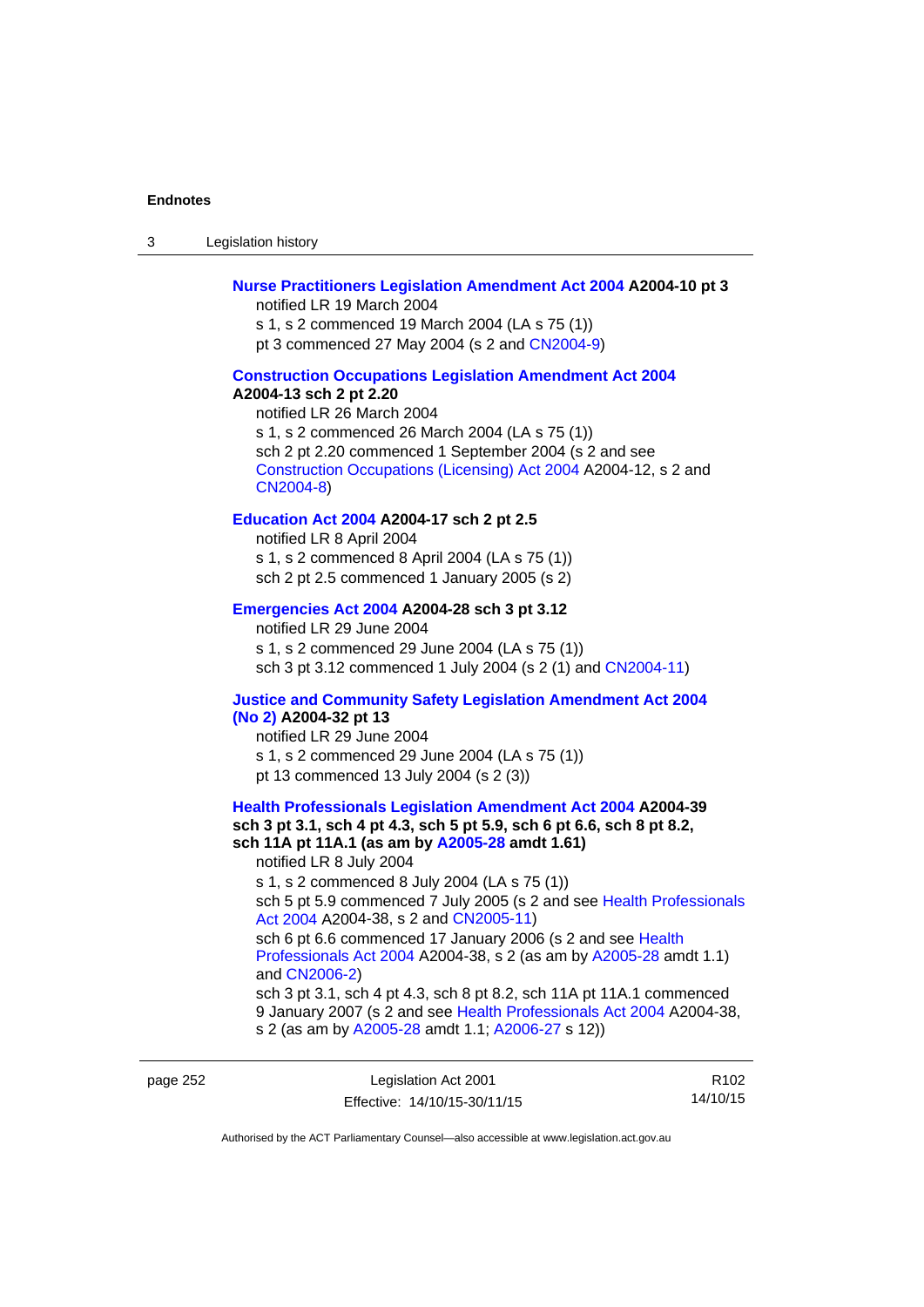## **[Statute Law Amendment Act 2004](http://www.legislation.act.gov.au/a/2004-42) A2004-42 sch 2 pt 2.1**

notified LR 11 August 2004 s 1, s 2 commenced 11 August 2004 (LA s 75 (1)) sch 2 pt 2.1 commenced 25 August 2004 (s 2 (1))

## **[Heritage Act 2004](http://www.legislation.act.gov.au/a/2004-57) A2004-57 sch 1 pt 1.8**

notified LR 9 September 2004

s 1, s 2 commenced 9 September 2004 (LA s 75 (1))

sch 1 pt 1.8 commenced 9 March 2005 (s 2 and LA s 79)

## **[Court Procedures \(Consequential Amendments\) Act 2004](http://www.legislation.act.gov.au/a/2004-60) A2004-60 sch 1 pt 1.37**

notified LR 2 September 2004 s 1, s 2 commenced 2 September 2004 (LA s 75 (1)) sch 1 pt 1.37 commenced 10 January 2005 (s 2 and see [Court](http://www.legislation.act.gov.au/a/2004-59)  [Procedures Act 2004](http://www.legislation.act.gov.au/a/2004-59) A2004-59, s 2 and [CN2004-29\)](http://www.legislation.act.gov.au/cn/2004-29/default.asp)

# **[Justice and Community Safety Legislation Amendment Act 2005](http://www.legislation.act.gov.au/a/2005-5) A2005-5 pt 7**

notified LR 23 February 2005 s 1, s 2 commenced 23 February 2005 (LA s 75 (1)) pt 7 commenced 24 February 2005 (s 2 (2))

## **[Optometrists Legislation Amendment Act 2005](http://www.legislation.act.gov.au/a/2005-9) A2005-9 sch 1 pt 1.1**

notified LR 14 March 2005 s 1, s 2 commenced 14 March 2005 (LA s 75 (1)) sch 1 pt 1.1 commenced 14 September 2005 (s 2 and LA s 79)

# **[Statute Law Amendment Act 2005](http://www.legislation.act.gov.au/a/2005-20) A2005-20 sch 2 pt 2.1**

notified LR 12 May 2005 s 1, s 2 taken to have commenced 8 March 2005 (LA s 75 (2)) sch 2 pt 2.1 commenced 2 June 2005 (s 2 (1))

# **[Health Legislation Amendment Act 2005](http://www.legislation.act.gov.au/a/2005-28) A2005-28 amdt 1.61**

notified LR 6 July 2005 s 1, s 2 commenced 6 July 2005 (LA s 75 (1)) amdt 1.61 commenced 9 January 2007 (LA s 79A) *Note* This Act only amends the [Health Professionals Legislation](http://www.legislation.act.gov.au/a/2004-39)  [Amendment Act 2004](http://www.legislation.act.gov.au/a/2004-39) A2004-39.

R102 14/10/15

Legislation Act 2001 Effective: 14/10/15-30/11/15 page 253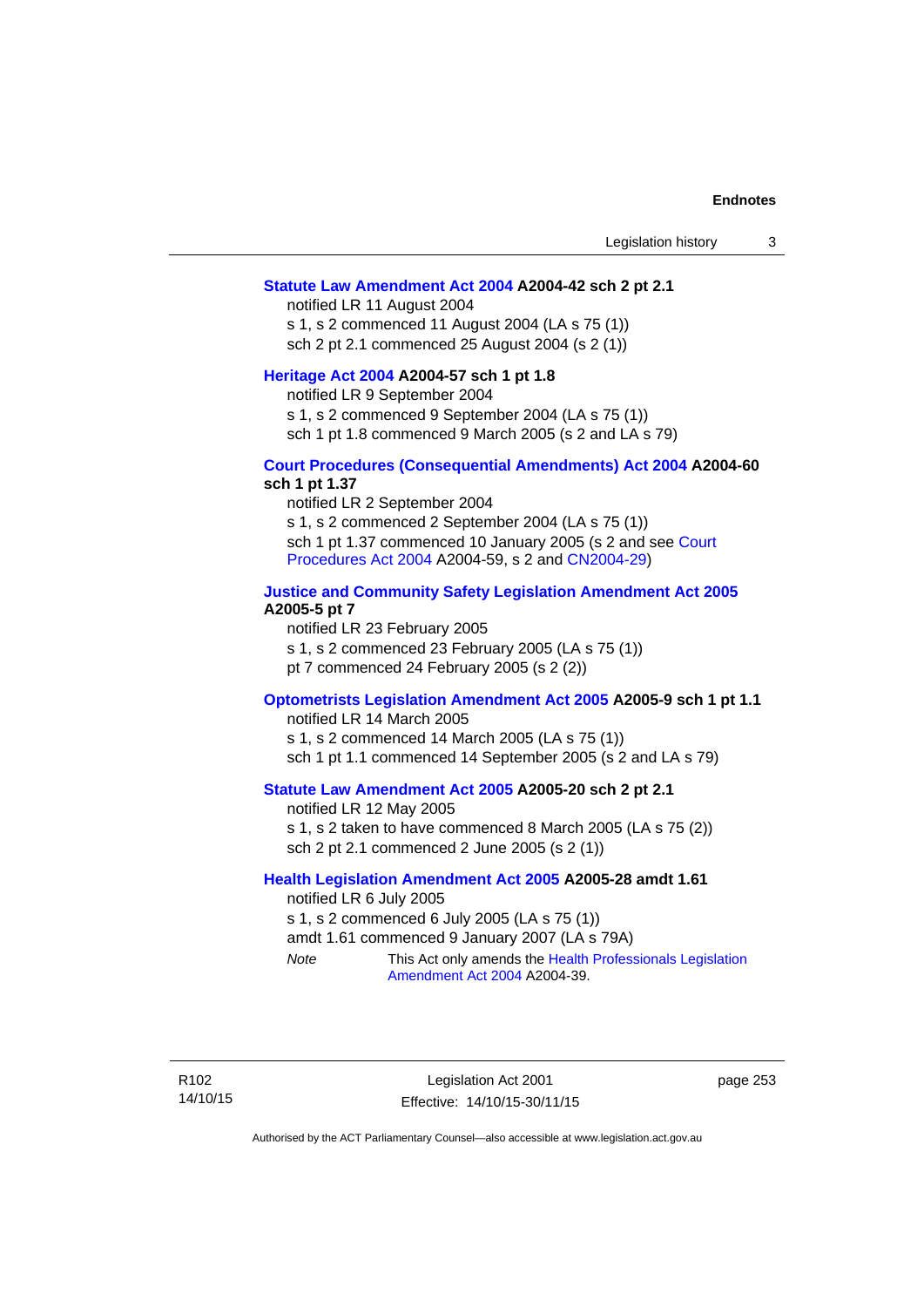3 Legislation history

# **[Human Rights Commission Legislation Amendment Act 2005](http://www.legislation.act.gov.au/a/2005-41) A2005-41 sch 1 pt 1.8 (as am by [A2006-3](http://www.legislation.act.gov.au/a/2006-3) amdt 1.3)**

notified LR 1 September 2005

s 1, s 2 commenced 1 September 2005 (LA s 75 (1)) sch 1 pt 1.8 commenced 1 November 2006 (s 2 (3) (as am by [A2006-3](http://www.legislation.act.gov.au/a/2006-3) amdt 1.3) and see [Human Rights Commission Act 2005](http://www.legislation.act.gov.au/a/2005-40) A2005-40, s 2 (as am by [A2006-3](http://www.legislation.act.gov.au/a/2006-3) s 4) and [CN2006-21](http://www.legislation.act.gov.au/cn/2006-21/default.asp))

# **[Public Sector Management Amendment Act 2005 \(No 2\)](http://www.legislation.act.gov.au/a/2005-44) A2005-44 sch 1 pt 1.4**

notified LR 30 August 2005 s 1, s 2 commenced 30 August 2005 (LA s 75 (1)) sch 1 pt 1.4 commenced 8 September 2005 (s 2 and [CN2005-19\)](http://www.legislation.act.gov.au/cn/2005-19/default.asp)

# **[Human Rights Commission \(Children and Young People](http://www.legislation.act.gov.au/a/2005-46)  [Commissioner\) Amendment Act 2005](http://www.legislation.act.gov.au/a/2005-46) A2005-46 sch 1 pt 1.1 (as am by [A2006-3](http://www.legislation.act.gov.au/a/2006-3) amdt 1.2)**

notified LR 2 September 2005

s 1, s 2 commenced 2 September 2005 (LA s 75 (1)) sch 1 pt 1.1 commenced 1 November 2006 (s 2 (as am by [A2006-3](http://www.legislation.act.gov.au/a/2006-3) amdt 1.2) and see [Human Rights Commission Act 2005](http://www.legislation.act.gov.au/a/2005-40) A2005-40, s 2 (as am by [A2006-3](http://www.legislation.act.gov.au/a/2006-3) s 4) and [CN2006-21](http://www.legislation.act.gov.au/cn/2006-21/default.asp))

# **[Public Advocate Act 2005](http://www.legislation.act.gov.au/a/2005-47) A2005-47 sch 1 pt 1.6 (as am by [A2006-3](http://www.legislation.act.gov.au/a/2006-3) amdt 1.8)**

notified LR 2 September 2005

s 1, s 2 commenced 2 September 2005 (LA s 75 (1)) sch 1 pt 1.6 commenced 1 March 2006 (s 2 (1) as am by [A2006-3](http://www.legislation.act.gov.au/a/2006-3) amdt 1.8)

# **[Criminal Code \(Administration of Justice Offences\) Amendment](http://www.legislation.act.gov.au/a/2005-53)**

**[Act 2005](http://www.legislation.act.gov.au/a/2005-53) A2005-53 sch 1 pt 1.18** 

notified LR 26 October 2005

s 1, s 2 commenced 26 October 2005 (LA s 75 (1))

sch 1 pt 1.18 commenced 23 November 2005 (s 2)

# **[Statute Law Amendment Act 2005 \(No 2\)](http://www.legislation.act.gov.au/a/2005-62) A2005-62 sch 2 pt 2.1**

notified LR 21 December 2005

s 1, s 2 commenced 21 December 2005 (LA s 75 (1)) sch 2 pt 2.1 commenced 11 January 2006 (s 2 (1))

page 254 Legislation Act 2001 Effective: 14/10/15-30/11/15

R102 14/10/15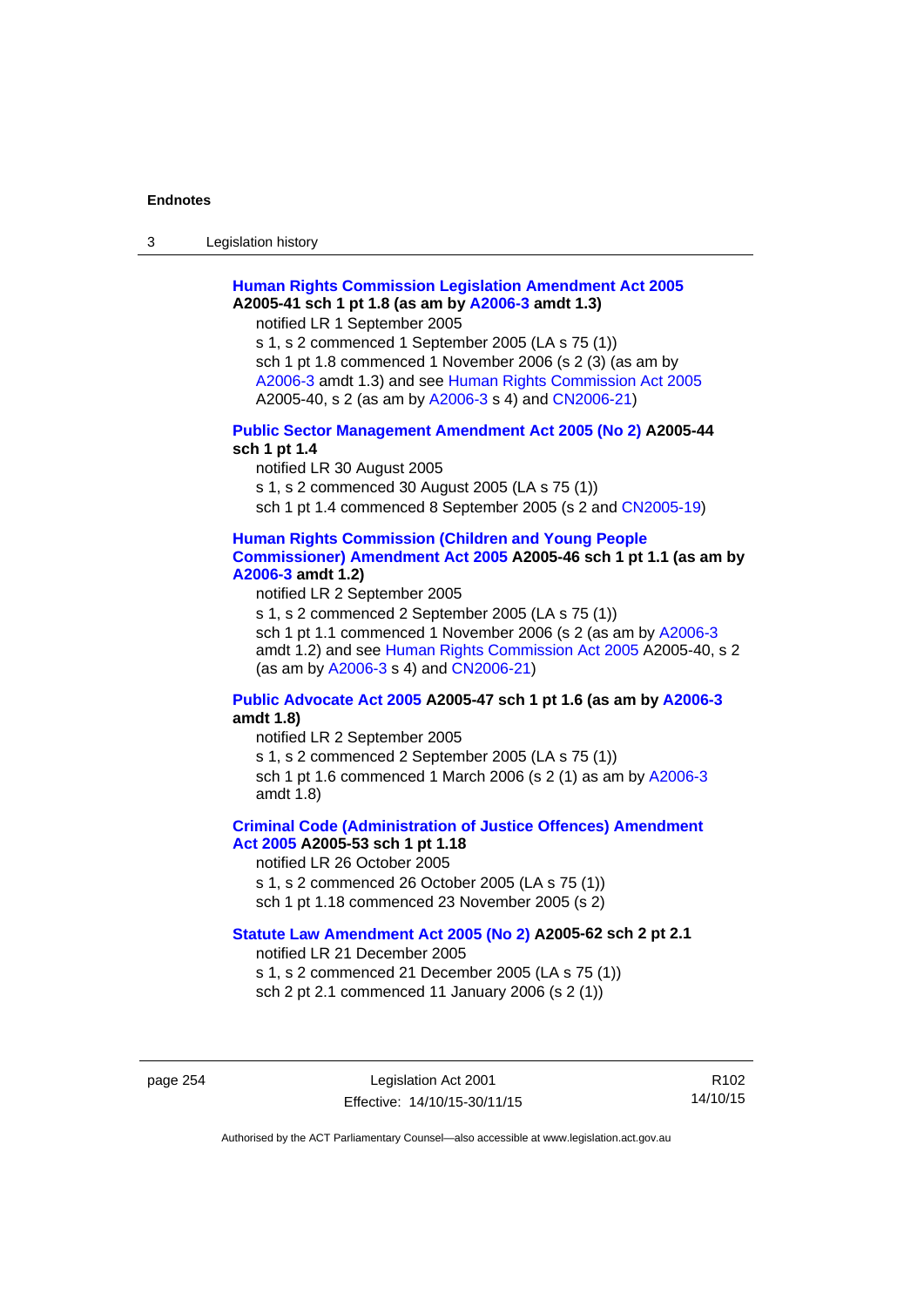| Legislation history |  |
|---------------------|--|
|---------------------|--|

# **[Human Rights Commission Legislation Amendment Act 2006](http://www.legislation.act.gov.au/a/2006-3) A2006-3 amdts 1.2, 1.3, 1.8**

notified LR 22 February 2006

s 1, s 2 commenced 22 February 2006 (LA s 75 (1))

amdts 1.2, 1.3, 1.8 commenced 23 February 2006 (s 2)

*Note* This Act only amends the [Human Rights Commission](http://www.legislation.act.gov.au/a/2005-41)  [Legislation Amendment Act 2005](http://www.legislation.act.gov.au/a/2005-41) A2005-41, [Human Rights](http://www.legislation.act.gov.au/a/2005-46)  [Commission \(Children and Young People Commissioner\)](http://www.legislation.act.gov.au/a/2005-46)  [Amendment Act 2005](http://www.legislation.act.gov.au/a/2005-46) A2005-46 and the [Public Advocate Act](http://www.legislation.act.gov.au/a/2005-47)  [2005](http://www.legislation.act.gov.au/a/2005-47) A2005-47

### **[Civil Unions Act 2006](http://www.legislation.act.gov.au/a/2006-22) A2006-22 sch 1 pt 1.21**

notified LR 19 May 2006

s 1, s 2 commenced 19 May 2006 (LA s 75 (1))

sch 1 pt 1.21 never commenced

*Note* **Act repealed by disallowance 14 June 2006 (see Cwlth Gaz** 2006 No S93)

# **[Sentencing Legislation Amendment Act 2006](http://www.legislation.act.gov.au/a/2006-23) A2006-23 sch 1 pt 1.26**

notified LR 18 May 2006

s 1, s 2 commenced 18 May 2006 (LA s 75 (1)) sch 1 pt 1.26 commenced 2 June 2006 (s 2 (1) and see [Crimes](http://www.legislation.act.gov.au/a/2005-59)  [\(Sentence Administration\) Act 2005](http://www.legislation.act.gov.au/a/2005-59) A2005-59 s 2, [Crimes](http://www.legislation.act.gov.au/a/2005-58)  [\(Sentencing\) Act 2005](http://www.legislation.act.gov.au/a/2005-58) A2005-58, s 2 and LA s 79)

## **[Legal Profession Act 2006](http://www.legislation.act.gov.au/a/2006-25) A2006-25 sch 2 pt 2.8**

notified LR 21 June 2006 s 1, s 2 commenced 21 June 2006 (LA s 75 (1)) sch 2 pt 2.8 commenced 1 July 2006 (s 2)

## **[Administrative \(Miscellaneous Amendments\) Act 2006](http://www.legislation.act.gov.au/a/2006-30) A2006-30 sch 1 pt 1.7**

notified LR 16 June 2006 s 1, s 2 commenced 16 June 2006 (LA s 75 (1)) sch 1 pt 1.7 commenced 1 July 2006 (s 2 (1))

# **[Civil Law \(Property\) Act 2006](http://www.legislation.act.gov.au/a/2006-38) A2006-38 sch 1 pt 1.6**

notified LR 28 September 2006

s 1, s 2 commenced 28 September 2006 (LA s 75 (1))

sch 1 pt 1.6 commenced 28 March 2007 (s 2 and LA s 79)

R102 14/10/15 page 255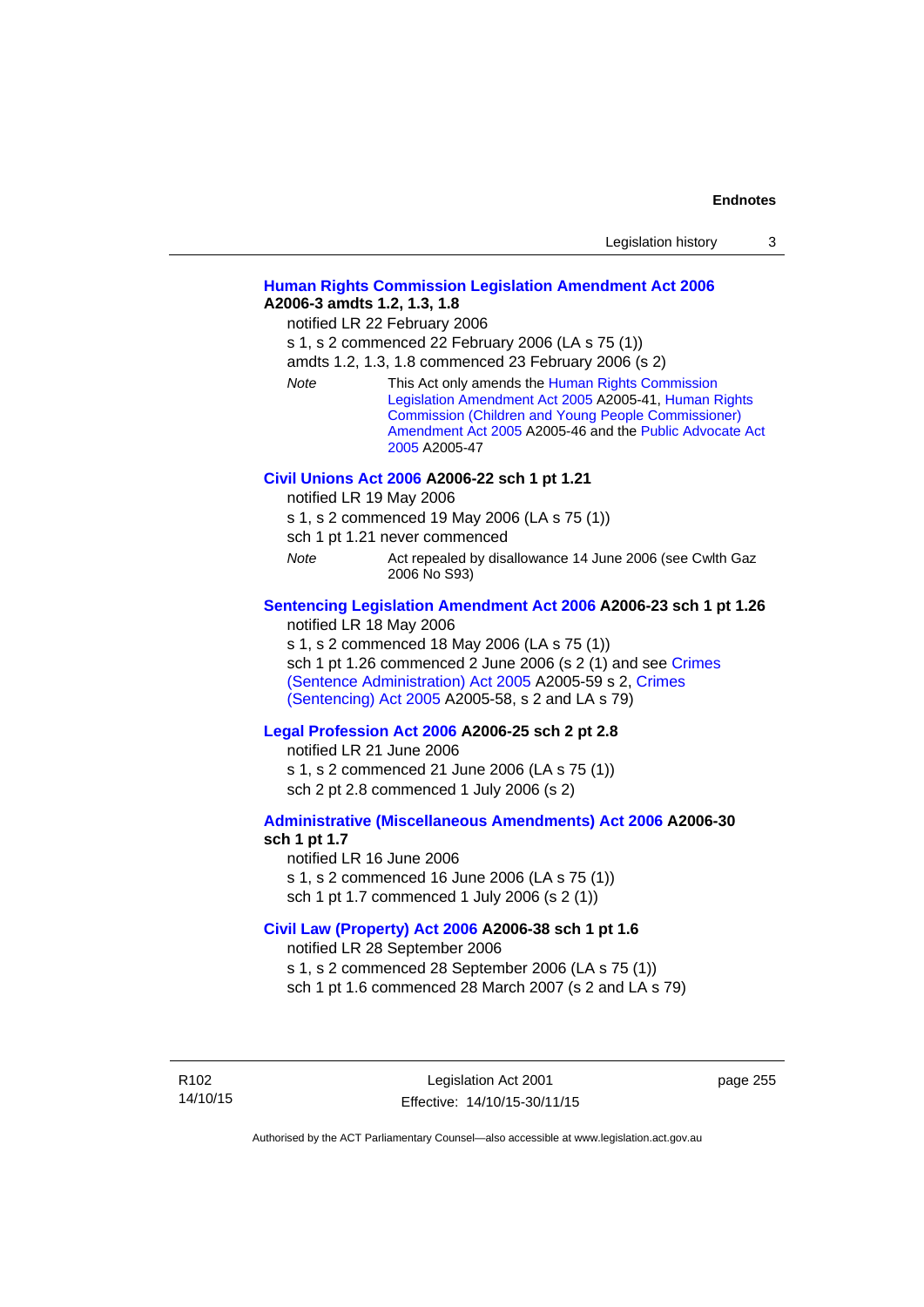| Legislation history<br>ు |
|--------------------------|
|--------------------------|

### **[Statute Law Amendment Act 2006](http://www.legislation.act.gov.au/a/2006-42) A2006-42 sch 2 pt 2.1**

notified LR 26 October 2006

s 1, s 2 taken to have commenced 12 November 2005 (LA s 75 (2)) sch 2 pt 2.1 commenced 16 November 2006 (s 2 (1))

# **[Health Legislation Amendment Act 2006 \(No 2\)](http://www.legislation.act.gov.au/a/2006-46) A2006-46 sch 2 pt 2.11**

notified LR 17 November 2006 s 1, s 2 commenced 17 November 2006 (LA s 75 (1)) sch 2 pt 2.11 commenced 18 November 2006 (s 2 (1))

## **[Statute Law Amendment Act 2007](http://www.legislation.act.gov.au/a/2007-3) A2007-3 sch 2 pt 2.1**

notified LR 22 March 2007 s 1, s 2 taken to have commenced 1 July 2006 (LA s 75 (2)) sch 2 pt 2.1 commenced 12 April 2007 (s 2 (1))

# **[Housing Assistance Act 2007](http://www.legislation.act.gov.au/a/2007-8) A2007-8 sch 1 pt 1.6**

notified LR 10 May 2007 s 1, s 2 commenced 10 May 2007 (LA s 75 (1)) sch 1 pt 1.6 commenced 10 November 2007 (s 2 and LA s 79)

## **[Statute Law Amendment Act 2007 \(No 2\)](http://www.legislation.act.gov.au/a/2007-16) A2007-16 sch 2**

notified LR 20 June 2007 s 1, s 2 taken to have commenced 12 April 2007 (LA s 75 (2)) sch 2 commenced 11 July 2007 (s 2 (1))

# **[Planning and Development \(Consequential Amendments\) Act 2007](http://www.legislation.act.gov.au/a/2007-25)**

**A2007-25 sch 1 pt 1.22** 

notified LR 13 September 2007 s 1, s 2 commenced 13 September 2007 (LA s 75 (1)) sch 1 pt 1.22 commenced 31 March 2008 (s 2 and see [Planning and](http://www.legislation.act.gov.au/a/2007-24)  [Development Act 2007](http://www.legislation.act.gov.au/a/2007-24) A2007-24, s 2 and [CN2008-1](http://www.legislation.act.gov.au/cn/2008-1/default.asp))

# **[Surveyors Act 2007](http://www.legislation.act.gov.au/a/2007-33) A2007-33 sch 1 pt 1.4**

notified LR 25 October 2007 s 1, s 2 commenced 25 October 2007 (LA s 75 (1)) sch 1 pt 1.4 commenced 14 November 2007 (s 2 and [CN2007-15\)](http://www.legislation.act.gov.au/cn/2007-15/default.asp)

### **[Civil Partnerships Act 2008](http://www.legislation.act.gov.au/a/2008-14) A2008-14 sch 1 pt 1.17**

notified LR 15 May 2008

s 1, s 2 commenced 15 May 2008 (LA s 75 (1)) sch 1 pt 1.17 commenced 19 May 2008 (s 2 and [CN2008-8](http://www.legislation.act.gov.au/cn/2008-8/default.asp))

page 256 Legislation Act 2001 Effective: 14/10/15-30/11/15

R102 14/10/15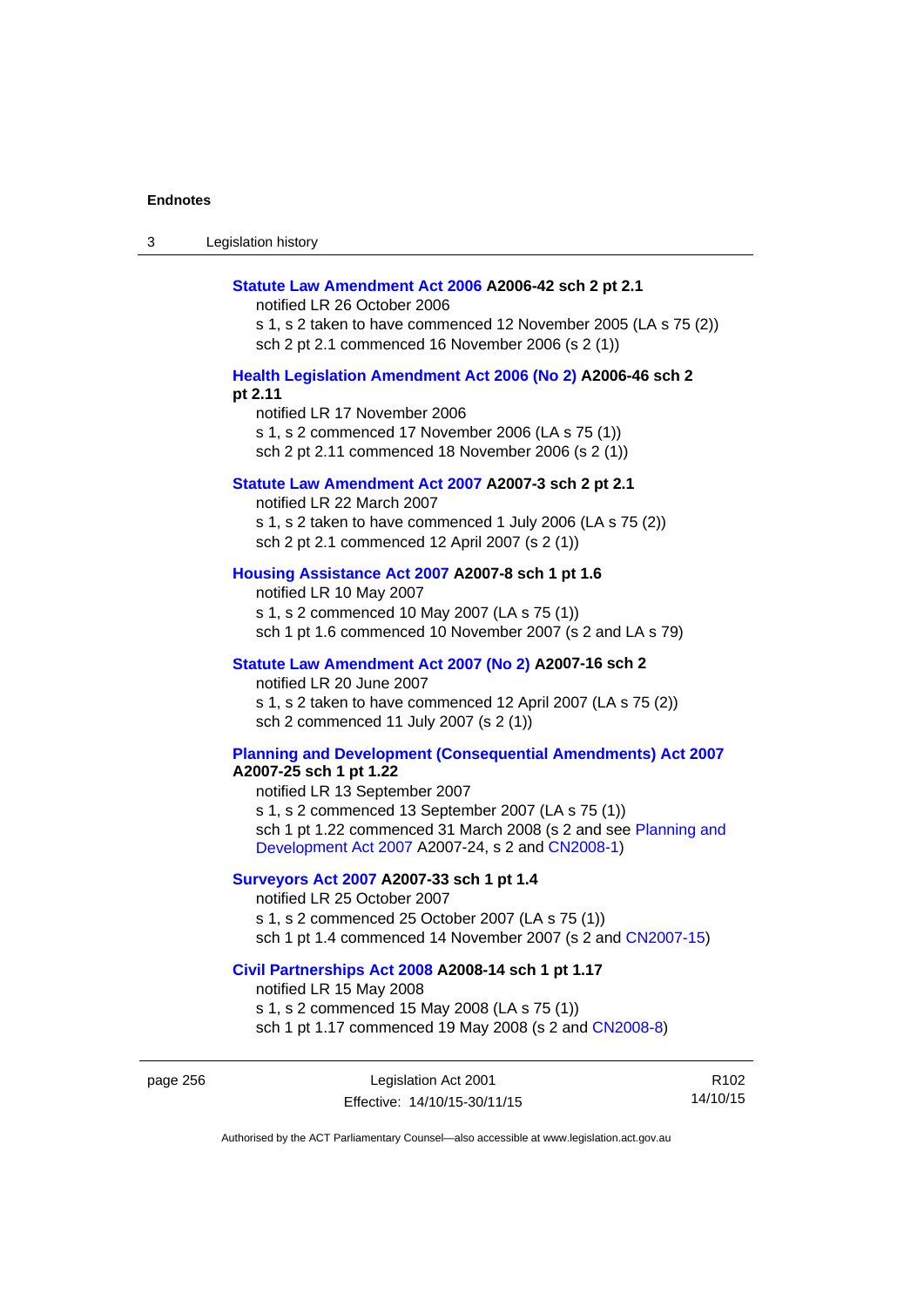## **[National Gas \(ACT\) Act 2008](http://www.legislation.act.gov.au/a/2008-15) A2008-15 sch 2 pt 2.3**

notified LR 30 June 2008

s 1, s 2 commenced 30 June 2008 (LA s 75 (1))

sch 2 pt 2.3 commenced 1 July 2008 (s 2 (1) and see [National Gas](http://www.legislation.sa.gov.au/LZ/C/A/NATIONAL GAS (SOUTH AUSTRALIA) ACT 2008.aspx)  [\(South Australia\) Act 2008](http://www.legislation.sa.gov.au/LZ/C/A/NATIONAL GAS (SOUTH AUSTRALIA) ACT 2008.aspx) (SA), s 7)

# **[Children and Young People \(Consequential Amendments\) Act 2008](http://www.legislation.act.gov.au/a/2008-20) A2008-20 sch 2 pt 2.11, sch 4 pt 4.18**

notified LR 17 July 2008

s 1, s 2 commenced 17 July 2008 (LA s 75 (1))

s 3 commenced 18 July 2008 (s 2 (1))

sch 2 pt 2.11 commenced 9 September 2008 (s 2 (3) and see [Children](http://www.legislation.act.gov.au/a/2008-19)  [and Young People Act 2008](http://www.legislation.act.gov.au/a/2008-19) A2008-19, s 2 and [CN2008-13](http://www.legislation.act.gov.au/cn/2008-13/default.asp)) sch 4 pt 4.18 commenced 27 February 2009 (s 2 (5) and see [Children](http://www.legislation.act.gov.au/a/2008-19)  [and Young People Act 2008](http://www.legislation.act.gov.au/a/2008-19) A2008-19, s 2 and [CN2008-17 \(](http://www.legislation.act.gov.au/cn/2008-17/default.asp)and see [CN2008-13](http://www.legislation.act.gov.au/cn/2008-13/default.asp)))

## **[Statute Law Amendment Act 2008](http://www.legislation.act.gov.au/a/2008-28) A2008-28 sch 2**

notified LR 12 August 2008 s 1, s 2 commenced 12 August 2008 (LA s 75 (1)) sch 2 commenced 26 August 2008 (s 2)

# **[ACT Civil and Administrative Tribunal Legislation Amendment](http://www.legislation.act.gov.au/a/2008-36)**

**[Act 2008](http://www.legislation.act.gov.au/a/2008-36) A2008-36 sch 1 pt 1.34**  notified LR 4 September 2008 s 1, s 2 commenced 4 September 2008 (LA s 75 (1)) sch 1 pt 1.34 commenced 2 February 2009 (s 2 (1) and see [ACT Civil](http://www.legislation.act.gov.au/a/2008-35)  [and Administrative Tribunal Act 2008](http://www.legislation.act.gov.au/a/2008-35) A2008-35, s 2 (1) and [CN2009-2](http://www.legislation.act.gov.au/cn/2009-2/default.asp))

# **[ACT Civil and Administrative Tribunal Legislation Amendment](http://www.legislation.act.gov.au/a/2008-37)**

**[Act 2008 \(No 2\)](http://www.legislation.act.gov.au/a/2008-37) A2008-37 sch 1 pt 1.66**  notified LR 4 September 2008

s 1, s 2 commenced 4 September 2008 (LA s 75 (1))

sch 1 pt 1.66 commenced 2 February 2009 (s 2 (1) and see [ACT Civil](http://www.legislation.act.gov.au/a/2008-35) 

[and Administrative Tribunal Act 2008](http://www.legislation.act.gov.au/a/2008-35) A2008-35, s 2 (1) and [CN2009-2](http://www.legislation.act.gov.au/cn/2009-2/default.asp))

# **[Crimes Legislation Amendment Act 2008](http://www.legislation.act.gov.au/a/2008-44) A2008-44 sch 1 pt 1.10**

notified LR 9 September 2008

s 1, s 2 commenced 9 September 2008 (LA s 75 (1))

sch 1 pt 1.10 commenced 30 May 2009 (s 2 and [CN2009-4](http://www.legislation.act.gov.au/cn/2009-4/default.asp))

R102 14/10/15

Legislation Act 2001 Effective: 14/10/15-30/11/15 page 257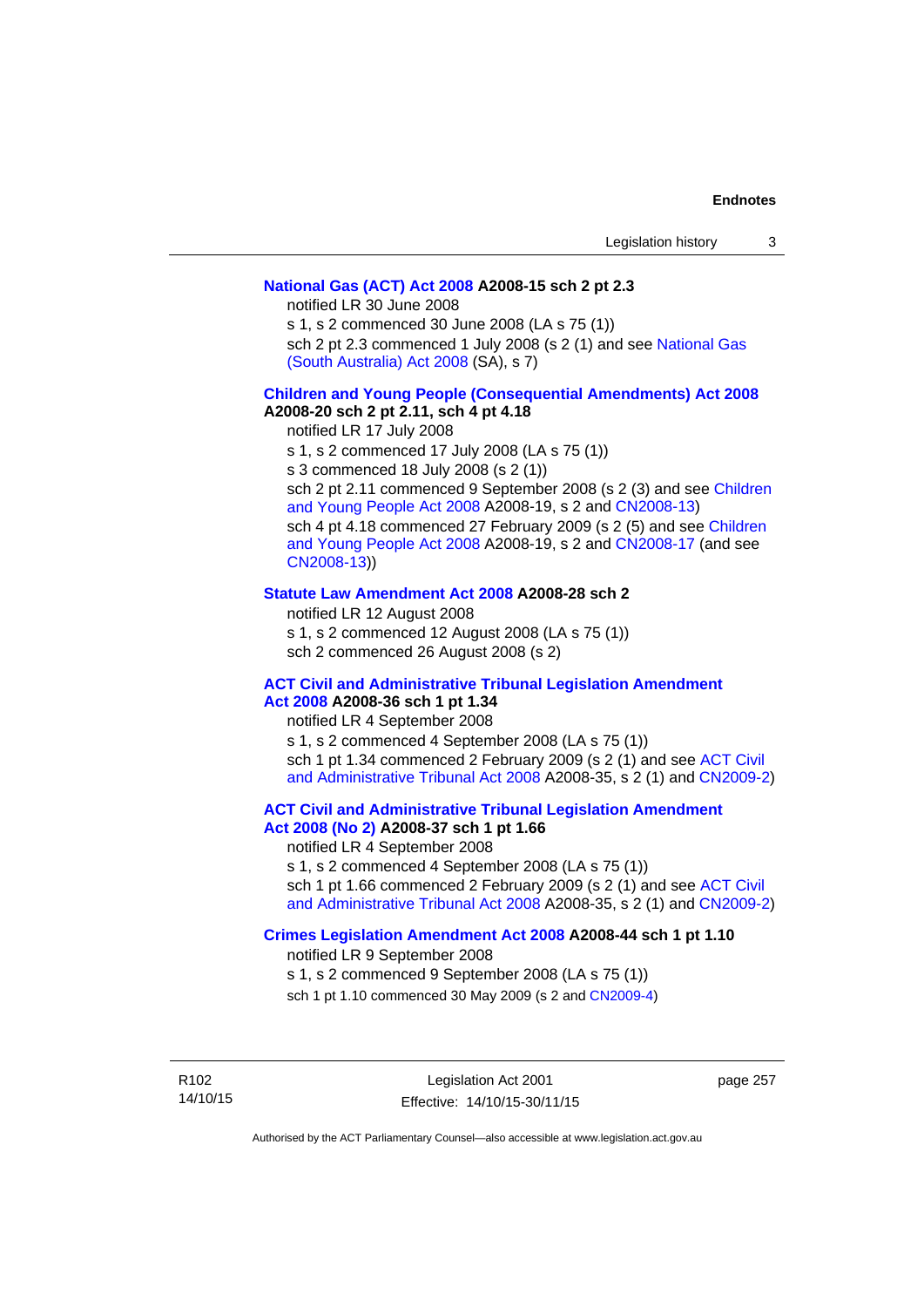| Legislation history<br>ు |
|--------------------------|
|--------------------------|

# **[Statute Law Amendment Act 2009](http://www.legislation.act.gov.au/a/2009-20) A2009-20 sch 2**

notified LR 1 September 2009 s 1, s 2 commenced 1 September 2009 (LA s 75 (1)) sch 2 commenced 22 September 2009 (s 2)

#### **[Work Safety Legislation Amendment Act 2009](http://www.legislation.act.gov.au/a/2009-28) A2009-28 sch 2 pt 2.8**

notified LR 9 September 2009 s 1, s 2 commenced 9 September 2009 (LA s 75 (1)) sch 2 pt 2.8 commenced 1 October 2009 (s 2 and see Work Safety [Act 2008](http://www.legislation.act.gov.au/a/2008-51) A2008-51 s 2 (1) (b) and [CN2009-11](http://www.legislation.act.gov.au/cn/2009-11/default.asp))

## **[Legislation \(Penalty Units\) Amendment Act 2009](http://www.legislation.act.gov.au/a/2009-35) A2009-35**

notified LR 20 October 2009 s 1, s 2 commenced 20 October 2009 (LA s 75 (1)) remainder commenced 21 October 2009 (s 2)

# **[Unlawful Gambling Act 2009](http://www.legislation.act.gov.au/a/2009-39) A2009-39 sch 2 pt 2.2**

notified LR 17 November 2009 s 1, s 2 commenced 17 November 2009 (LA s 75 (1)) sch 2 pt 2.2 commenced 22 March 2010 (s 2 and [CN2010-2\)](http://www.legislation.act.gov.au/cn/2010-2/default.asp)

#### **[Statute Law Amendment Act 2009 \(No 2\)](http://www.legislation.act.gov.au/a/2009-49) A2009-49 sch 2**

notified LR 26 November 2009 s 1, s 2 commenced 26 November 2009 (LA s 75 (1)) sch 2 commenced 17 December 2009 (s 2)

#### **[Building and Construction Industry \(Security of Payment\) Act 2009](http://www.legislation.act.gov.au/a/2009-50) A2009-50 s 50**

notified LR 15 October 2009 s 1, s 2 commenced 15 October 2009 (LA s 75 (1)) s 50 commenced 1 July 2010 (s 2)

#### **[Surveyors Amendment Act 2010](http://www.legislation.act.gov.au/a/2010-6) A2010-6 sch 1 pt 1.4**

notified LR 2 March 2010 s 1, s 2 commenced 2 March 2010 (LA s 75 (1)) sch 1 pt 1.4 commenced 3 March 2010 (s 2)

## **[Health Practitioner Regulation National Law \(ACT\) Act 2010](http://www.legislation.act.gov.au/a/2010-10) A2010-10 sch 2 pt 2.13**

notified LR 31 March 2010 s 1, s 2 commenced 31 March 2010 (LA s 75 (1)) sch 2 pt 2.13 commenced 1 July 2010 (s 2 (1) (a))

page 258 Legislation Act 2001 Effective: 14/10/15-30/11/15

R102 14/10/15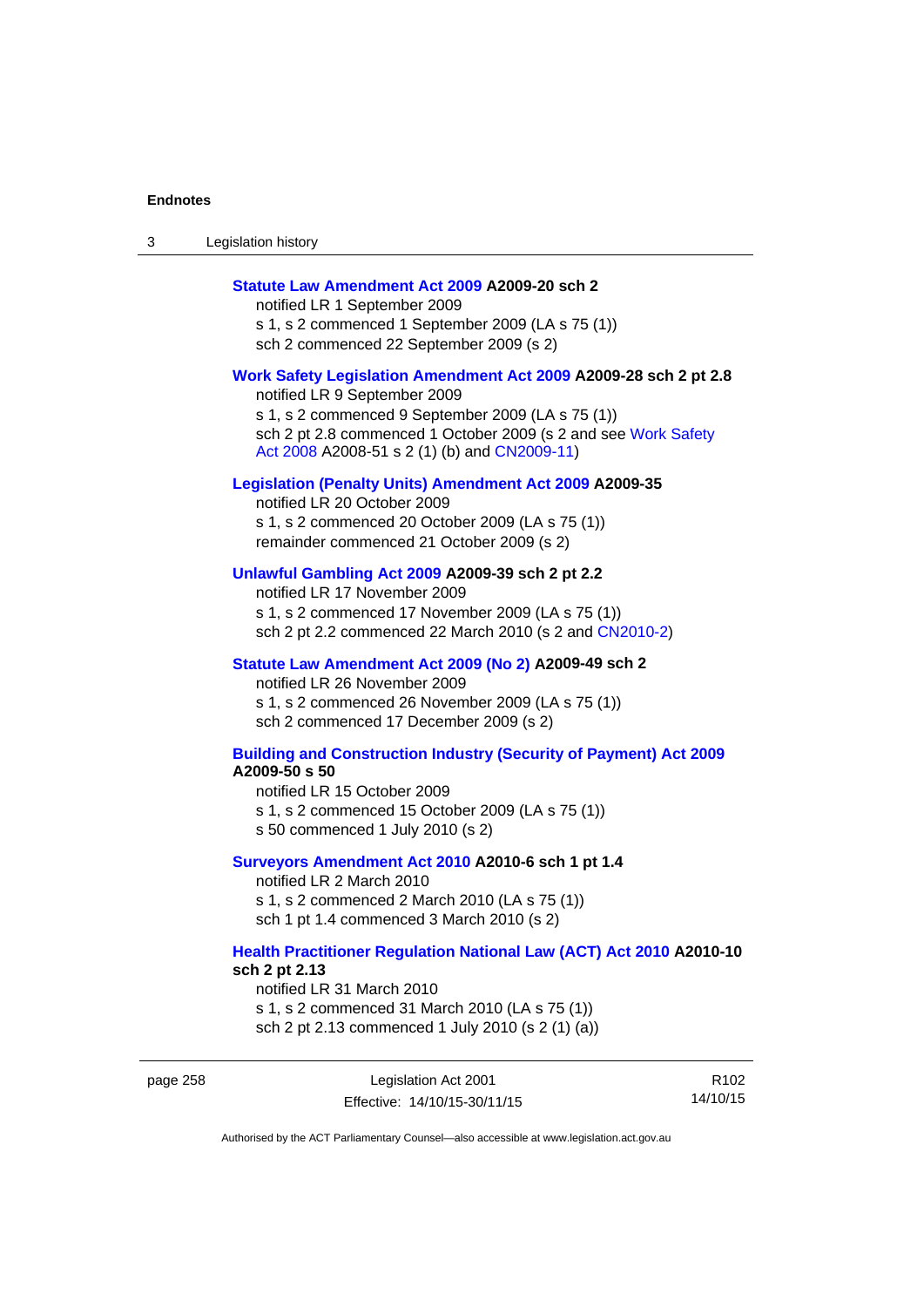# **[Justice and Community Safety Legislation Amendment Act 2010](http://www.legislation.act.gov.au/a/2010-40)  [\(No 3\)](http://www.legislation.act.gov.au/a/2010-40) A2010-40 sch 1 pt 1.8**

#### notified LR 5 October 2010

s 1, s 2 commenced 5 October 2010 (LA s 75 (1))

s 3, sch 1 pt 1.8 commenced 6 October 2010 (s 2 (1))

# **[Fair Trading \(Australian Consumer Law\) Amendment Act 2010](http://www.legislation.act.gov.au/a/2010-54)**

## **A2010-54 sch 3 pt 3.15**

notified LR 16 December 2010 s 1, s 2 commenced 16 December 2010 (LA s 75 (1)) sch 3 pt 3.15 commenced 1 January 2011 (s 2 (1))

# **[Administrative \(One ACT Public Service Miscellaneous Amendments\)](http://www.legislation.act.gov.au/a/2011-22)**

# **[Act 2011](http://www.legislation.act.gov.au/a/2011-22) A2011-22 sch 1 pt 1.91**

notified LR 30 June 2011 s 1, s 2 commenced 30 June 2011 (LA s 75 (1)) sch 1 pt 1.91 commenced 1 July 2011 (s 2 (1))

#### **[Statute Law Amendment Act 2011 \(No 2\)](http://www.legislation.act.gov.au/a/2011-28) A2011-28 sch 2**

notified LR 31 August 2011 s 1, s 2 commenced 31 August 2011 (LA s 75 (1)) sch 2 commenced 21 September 2011 (s 2 (1))

# **[Law Officers Act 2011](http://www.legislation.act.gov.au/a/2011-30) A2011-30 sch 1 pt 1.4**

notified LR 29 August 2011 s 1, s 2 commenced 29 August 2011 (LA s 75 (1)) sch 1 pt 1.4 commenced 31 August 2011 (s 2 and [CN2011-9](http://www.legislation.act.gov.au/cn/2011-9/default.asp))

**[Evidence \(Consequential Amendments\) Act 2011](http://www.legislation.act.gov.au/a/2011-48) A2011-48 sch 1 pt 1.22** 

notified LR 22 November 2011 s 1, s 2 commenced 22 November 2011 (LA s 75 (1)) sch 1 pt 1.22 commenced 1 March 2012 (s 2 (1) and see [Evidence Act](http://www.legislation.act.gov.au/a/2011-12) 

[2011](http://www.legislation.act.gov.au/a/2011-12) A2011-12, s 2 and [CN2012-4](http://www.legislation.act.gov.au/cn/2012-4/default.asp))

# **[Justice and Community Safety Legislation Amendment Act 2011](http://www.legislation.act.gov.au/a/2011-49)  [\(No 3\)](http://www.legislation.act.gov.au/a/2011-49) A2011-49 sch 1 pt 1.5**

## notified LR 22 November 2011

s 1, s 2 commenced 22 November 2011 (LA s 75 (1))

sch 1 pt 1.5 commenced 23 November 2011 (s 2 (1))

R102 14/10/15 page 259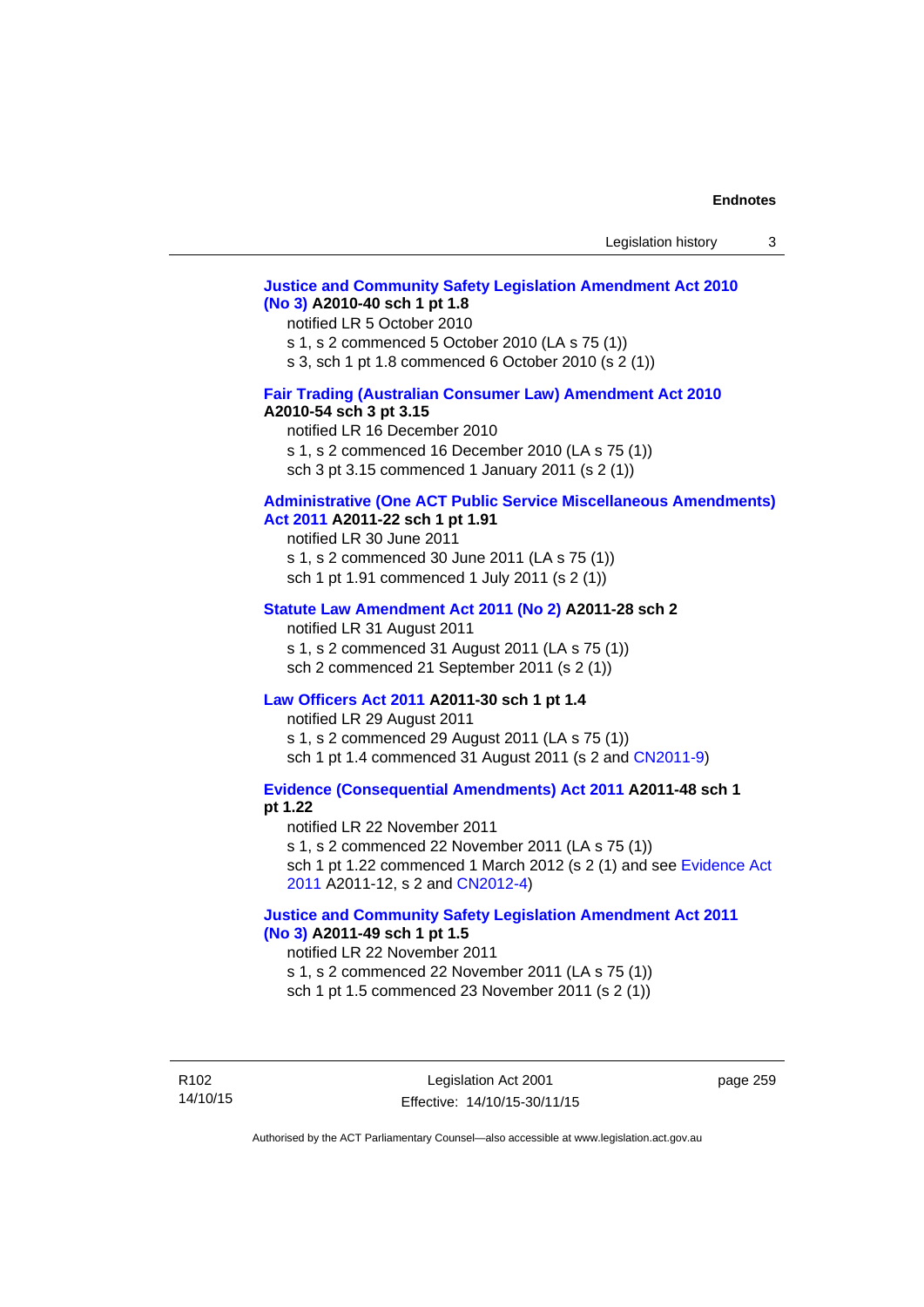3 Legislation history

## **[Statute Law Amendment Act 2011 \(No 3\)](http://www.legislation.act.gov.au/a/2011-52) A2011-52 sch 2**

notified LR 28 November 2011 s 1, s 2 commenced 28 November 2011 (LA s 75 (1)) sch 2 commenced 12 December 2011 (s 2)

## **[Work Health and Safety \(Consequential Amendments\) Act 2011](http://www.legislation.act.gov.au/a/2011-55)**

**A2011-55 sch 1 pt 1.9** 

notified LR 14 December 2011 s 1, s 2 commenced 14 December 2011 (LA s 75 (1)) sch 1 pt 1.9 commenced 1 January 2012 (s 2 and see Work Health [and Safety Act 2011](http://www.legislation.act.gov.au/a/2011-35) A2011-35, s 2 and [CN2011-12](http://www.legislation.act.gov.au/cn/2011-12/default.asp))

# **[Statute Law Amendment Act 2012](http://www.legislation.act.gov.au/a/2012-21) A2012-21 sch 2**

notified LR 22 May 2012 s 1, s 2 commenced 22 May 2012 (LA s 75 (1)) amdt 2.1 commenced 5 June 2012 (s 2 (1)) sch 2 remainder commenced 5 June 2012 (s 2 (2))

# **[Commissioner for the Environment Amendment Act 2012](http://www.legislation.act.gov.au/a/2012-25) A2012-25 sch 1 pt 1.2**

notified LR 28 May 2012 s 1, s 2 commenced 28 May 2012 (LA s 75 (1)) sch 1 pt 1.2 commenced 29 May 2012 (s 2)

# **[Legislative Assembly \(Office of the Legislative Assembly\) Act 2012](http://www.legislation.act.gov.au/a/2012-26)**

# **A2012-26 sch 1 pt 1.6**

notified LR 24 May 2012 s 1, s 2 commenced 24 May 2012 (LA s 75 (1)) sch 1 pt 1.6 commenced 1 July 2012 (s 2)

## **[National Energy Retail Law \(Consequential Amendments\) Act 2012](http://www.legislation.act.gov.au/a/2012-32) A2012-32 pt 11**

notified LR 14 June 2012 s 1, s 2 commenced 14 June 2012 (LA s 75 (1)) pt 11 commenced 1 July 2012 (s 2 (1) and see [National Energy Retail](http://www.legislation.act.gov.au/a/2012-31)  [Law \(ACT\) Act 2012](http://www.legislation.act.gov.au/a/2012-31) A2012-31, s 2 (1) and [CN2012-12](http://www.legislation.act.gov.au/cn/2012-12/default.asp))

# **[Official Visitor Act 2012](http://www.legislation.act.gov.au/a/2012-33) A2012-33 sch 1 pt 1.5**

notified LR 15 June 2012 s 1, s 2 commenced 15 June 2012 (LA s 75 (1)) sch 1 pt 1.5 commenced 1 September 2013 (s 2 (as am by [A2013-22](http://www.legislation.act.gov.au/a/2013-22) s 4))

page 260 Legislation Act 2001 Effective: 14/10/15-30/11/15

R102 14/10/15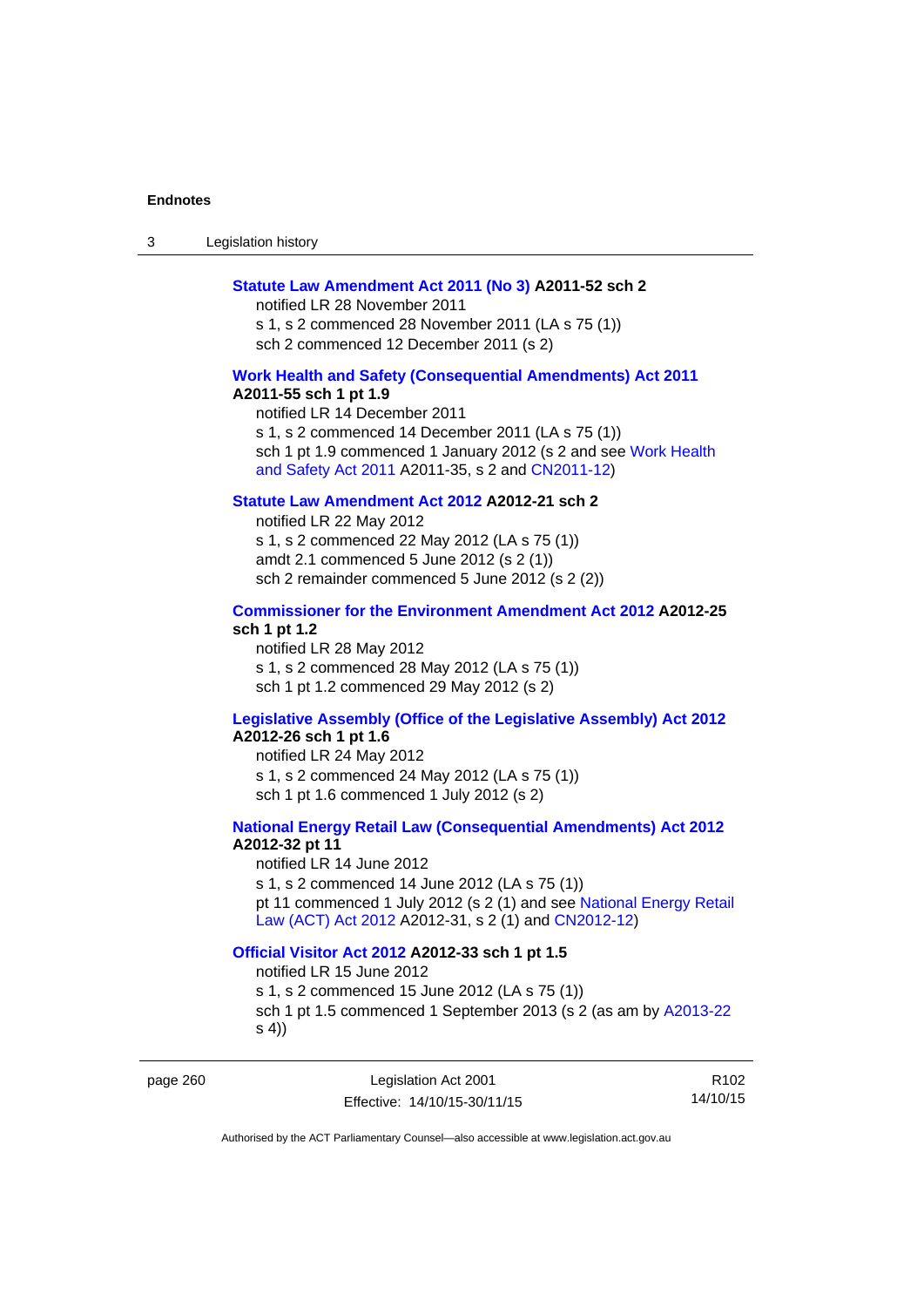| Legislation history |  |
|---------------------|--|
|---------------------|--|

## **[Civil Unions Act 2012](http://www.legislation.act.gov.au/a/2012-40) A2012-40 sch 3 pt 3.19**

notified LR 4 September 2012 s 1, s 2 commenced 4 September 2012 (LA s 75 (1)) sch 3 pt 3.19 commenced 11 September 2012 (s 2)

# **[Statute Law Amendment Act 2013](http://www.legislation.act.gov.au/a/2013-19) A2013-19 sch 2**

notified LR 24 May 2013 s 1, s 2 commenced 24 May 2013 (LA s 75 (1)) sch 2 commenced 14 June 2013 (s 2)

## **[Legislation \(Penalty Units\) Amendment Act 2013](http://www.legislation.act.gov.au/a/2013-30) A2013-30**

notified LR 22 August 2013 s 1, s 2 commenced 22 August 2013 (LA s 75 (1)) remainder commenced 23 August 2013 (s 2)

## **[Marriage Equality \(Same Sex\) Act 2013](http://www.legislation.act.gov.au/a/2013-39) A2013-39 sch 2 pt 2.17**

notified LR 4 November 2013 s 1, s 2 commenced 4 November 2013 (LA s 75 (1)) sch 2 pt 2.17 commenced 7 November 2013 (s 2 and [CN2013-11\)](http://www.legislation.act.gov.au/cn/2013-11) *Note* The High Court held this Act to be of no effect (see *Commonwealth v Australian Capital Territory* [2013] HCA 55)

## **[Officers of the Assembly Legislation Amendment Act 2013](http://www.legislation.act.gov.au/a/2013-41) A2013-41 sch 1 pt 1.5**

notified LR 7 November 2013 s 1, s 2 commenced 7 November 2013 (LA s 75 (1)) sch 1 pt 1.5 commenced 1 July 2014 (s 2)

# **[Magistrates Court \(Industrial Proceedings\) Amendment Act 2013](http://www.legislation.act.gov.au/a/2013-43) A2013-43 sch 1 pt 1.3**

notified LR 7 November 2013 s 1, s 2 commenced 7 November 2013 (LA s 75 (1)) sch 1 pt 1.3 commenced 8 November 2013 (s 2)

## **[Statute Law Amendment Act 2013 \(No 2\)](http://www.legislation.act.gov.au/a/2013-44) A2013-44 sch 2**  notified LR 11 November 2013

s 1, s 2 commenced 11 November 2013 (LA s 75 (1))

sch 2 commenced 25 November 2013 (s 2)

page 261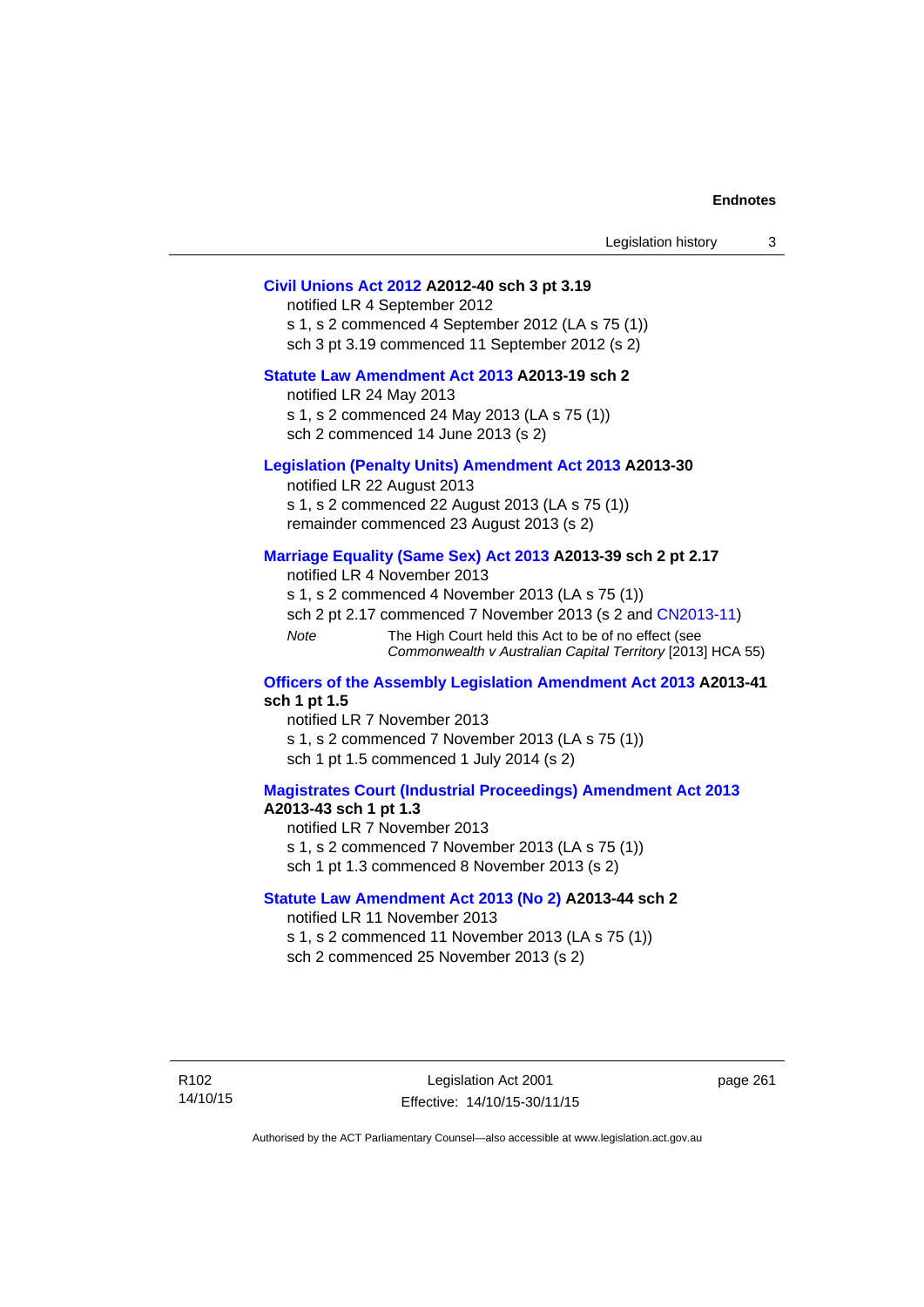3 Legislation history

# **[Heavy Vehicle National Law \(Consequential Amendments\) Act 2013](http://www.legislation.act.gov.au/a/2013-52) A2013-52 pt 3**

notified LR 9 December 2013 s 1, s 2 commenced 9 December 2013 (LA s 75 (1)) pt 3 commenced 10 February 2014 (s 2 and see [Heavy Vehicle](http://www.legislation.act.gov.au/a/2013-51/default.asp)  [National Law \(ACT\) Act 2013](http://www.legislation.act.gov.au/a/2013-51/default.asp) A2013-51, s 2 (1) and [CN2014-2](http://www.legislation.act.gov.au/cn/2014-2/default.asp))

## **[Births, Deaths and Marriages Registration Amendment Act 2014](http://www.legislation.act.gov.au/a/2014-8) A2014-8 sch 1 pt 1.2**

notified LR 27 March 2014 s 1, s 2 commenced 27 March 2014 (LA s 75 (1)) sch 1 pt 1.2 commenced 26 April 2014 (s 2)

# **[Statute Law Amendment Act 2014](http://www.legislation.act.gov.au/a/2014-18) A2014-18 sch 2**

notified LR 20 May 2014 s 1, s 2 commenced 20 May 2014 (LA s 75 (1)) sch 2 commenced 10 June 2014 (s 2 (1))

# **[Legislation \(Penalty Units\) Amendment Act 2014](http://www.legislation.act.gov.au/a/2014-37) A2014-37**

notified LR 22 August 2014 s 1, s 2 commenced 22 August 2014 (LA s 75 (1)) remainder commenced 23 August 2014 (s 2)

### **[Statute Law Amendment Act 2014 \(No 2\)](http://www.legislation.act.gov.au/a/2014-44) A2014-44 sch 2**

notified LR 5 November 2014 s 1, s 2 commenced 5 November 2014 (LA s 75 (1)) sch 2 commenced 19 November 2014 (s 2)

## **[Justice and Community Safety Legislation Amendment Act 2014](http://www.legislation.act.gov.au/a/2014-49)  [\(No 2\)](http://www.legislation.act.gov.au/a/2014-49) A2014-49 sch 1 pt 1.11**

notified LR 10 November 2014 s 1, s 2 commenced 10 November 2014 (LA s 75 (1)) sch 1 pt 1.11 commenced 17 November 2014 (s 2)

# **[Canberra Institute of Technology Amendment Act 2014](http://www.legislation.act.gov.au/a/2014-55/default.asp) A2014-55 s 35, s 36**

notified LR 3 December 2014 s 1, s 2 commenced 3 December 2014 (LA s 75 (1)) s 35, s 36 commenced 1 July 2015 (s 2 (2))

page 262 Legislation Act 2001 Effective: 14/10/15-30/11/15

R102 14/10/15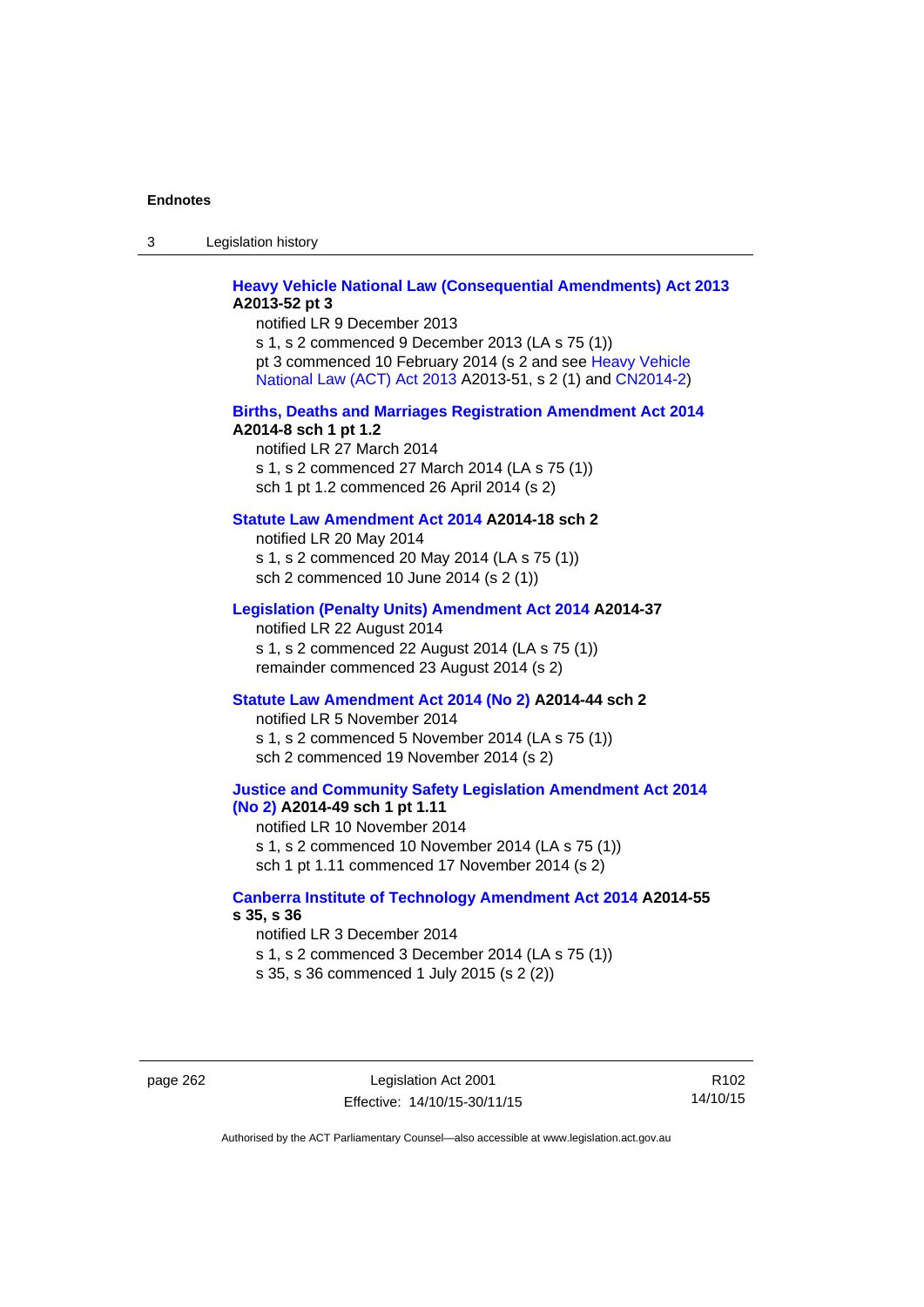| Legislation history                                                                                                                                                                                                                                       | 3 |
|-----------------------------------------------------------------------------------------------------------------------------------------------------------------------------------------------------------------------------------------------------------|---|
| Nature Conservation Act 2014 A2014-59 sch 2 pt 2.9<br>notified LR 11 December 2014<br>s 1, s 2 commenced 11 December 2014 (LA s 75 (1))<br>sch 2 pt 2.9 commenced 11 June 2015 (s 2 (1) and LA s 79)                                                      |   |
| Courts Legislation Amendment Act 2015 A2015-10 pt 11<br>notified LR 7 April 2015<br>s 1, s 2 commenced 7 April 2015 (LA s 75 (1))<br>pt 11 commenced 21 April 2015 (s 2 (2))                                                                              |   |
| Statute Law Amendment Act 2015 A2015-15 sch 2<br>notified LR 27 May 2015<br>s 1, s 2 commenced 27 May 2015 (LA s 75 (1))<br>sch 2 commenced 10 June 2015 (s 2)                                                                                            |   |
| <b>Planning and Development (University of Canberra and Other</b><br>Leases) Legislation Amendment Act 2015 A2015-19 pt 14<br>notified LR 11 June 2015<br>s 1, s 2 commenced 11 June 2015 (LA s 75 (1))<br>pt 14 commenced 1 July 2015 (s 2 and CN2015-9) |   |
| Veterinary Surgeons Act 2015 A2015-29 sch 2 pt 2.8<br>notified LR 20 August 2015<br>s 1, s 2 commenced 20 August 2015 (LA s 75 (1))<br>sch 2 pt 2.8 awaiting commencement (s 2 (1))<br>default commencement under LA s 79: 20 February 2016<br>Note       |   |
| <b>Red Tape Reduction Legislation Amendment Act 2015 A2015-33</b><br>sch 1 pt 1.42<br>notified LR 30 September 2015<br>s 1, s 2 commenced 30 September 2015 (LA s 75 (1))<br>sch 1 pt 1.42 commenced 14 October 2015 (s 2)                                |   |

R102 14/10/15 page 263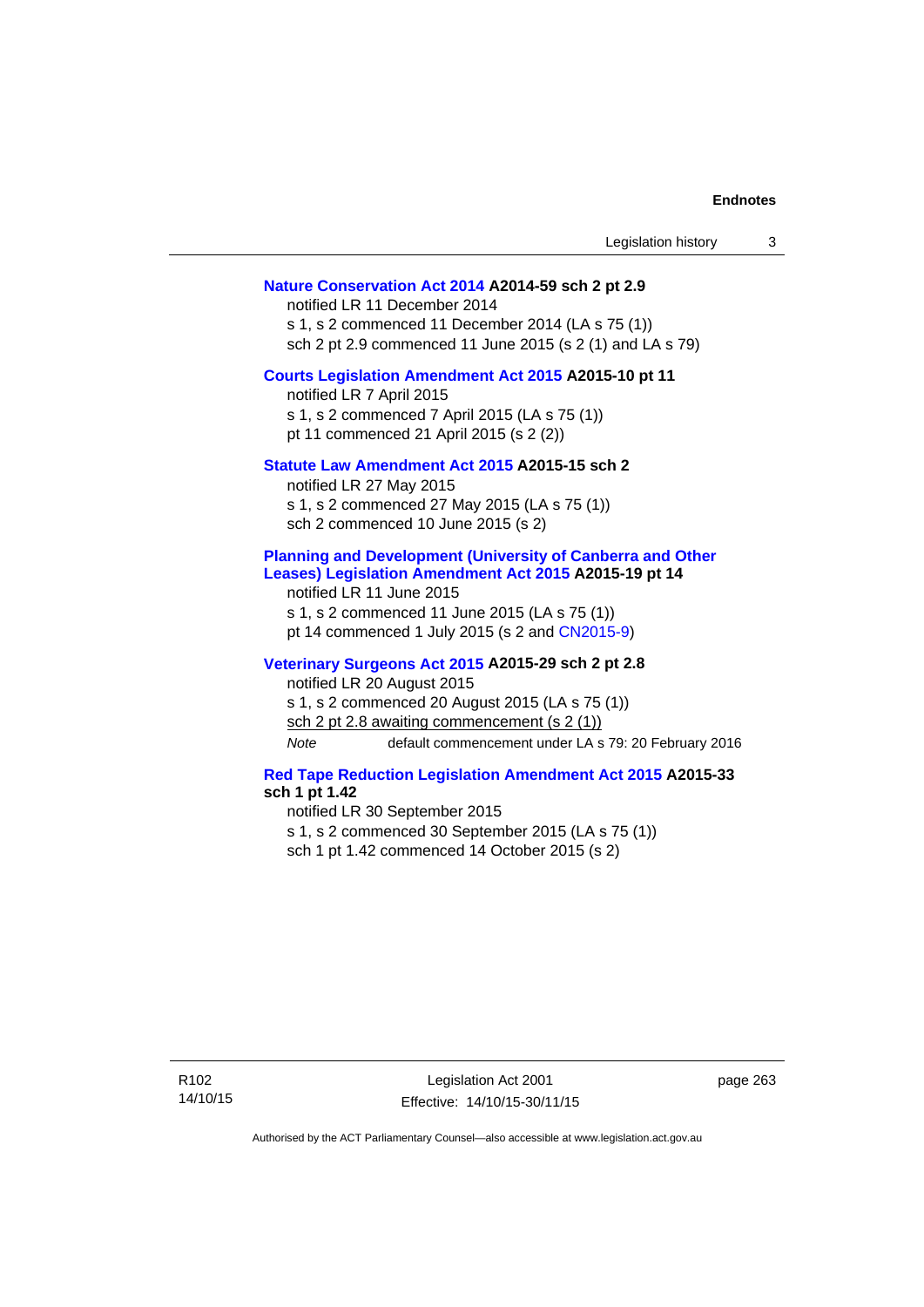| 4 | Amendment history                           |                                                                                                                                                                                                                                                                                                              |
|---|---------------------------------------------|--------------------------------------------------------------------------------------------------------------------------------------------------------------------------------------------------------------------------------------------------------------------------------------------------------------|
| 4 | <b>Amendment history</b>                    |                                                                                                                                                                                                                                                                                                              |
|   | <b>Dictionary</b><br>s <sub>2</sub>         | orig s 2 om LA s 89 (4)<br>(prev s 3) am A2001-56 amdt 2.18<br>renum A2002-11 s 5<br>am A2003-56 amdt 2.1; A2014-44 amdt 2.1                                                                                                                                                                                 |
|   | <b>Notes</b><br>s 2A                        | (prev s 4) am A2001-56 amdt 2.19; A2002-11 amdt 1.1<br>renum A2002-11 s 5<br>(2), (3) exp 2 September 2003 (s 2A (3))                                                                                                                                                                                        |
|   | <b>Objects</b><br>s 3                       | orig s 3 renum as s 2<br>(prev s 5) am A2002-11 s 4<br>renum A2002-11 s 5                                                                                                                                                                                                                                    |
|   | <b>Application of Act</b><br>s <sub>4</sub> | orig s 4 renum as s 2A<br>ins A2002-11 s 6<br>am A2006-42 amdt 2.1, amdt 2.2                                                                                                                                                                                                                                 |
|   | s 5                                         | Determinative and non-determinative provisions<br>orig s 5 renum as s 3<br>ins A2002-11 s 6                                                                                                                                                                                                                  |
|   | s 6                                         | Legislation Act provisions must be applied<br>sub A2002-11 s 6                                                                                                                                                                                                                                               |
|   | <b>Meaning of Act generally</b><br>s 7      | am A2005-20 amdt 2.1                                                                                                                                                                                                                                                                                         |
|   | s 12                                        | Meaning of legislative instrument<br>sub A2006-42 amdt 2.3                                                                                                                                                                                                                                                   |
|   | <b>Meaning of instrument</b><br>s 14        | am A2001-56 amdt 2.20                                                                                                                                                                                                                                                                                        |
|   | <b>Meaning of provision</b><br>s 16         | am A2001-56 amdt 2.21                                                                                                                                                                                                                                                                                        |
|   | <b>ACT legislation register</b><br>s 18     | am A2001-56 amdt 2.22                                                                                                                                                                                                                                                                                        |
|   | <b>Contents of register</b><br>s 19         | sub A2001-56 amdt 2.23<br>am A2002-11 s 7; A2002-11 amdt 1.2; ss renum R5 LA (see<br>A2002-11 amdt 1.3); A2002-49 amdt 2.1, amdt 2.1; pars<br>renum R13 LA (see A2002-49 amdt 2.3); A2003-41 amdt 2.1,<br>amdt 2.2; A2004-5 amdt 2.6; A2004-42 amdt 2.1; A2005-20<br>amdt 2.2; A2006-42 amdt 2.18, amdt 2.19 |

| page 264 | Legislation Act 2001         | R <sub>102</sub> |
|----------|------------------------------|------------------|
|          | Effective: 14/10/15-30/11/15 | 14/10/15         |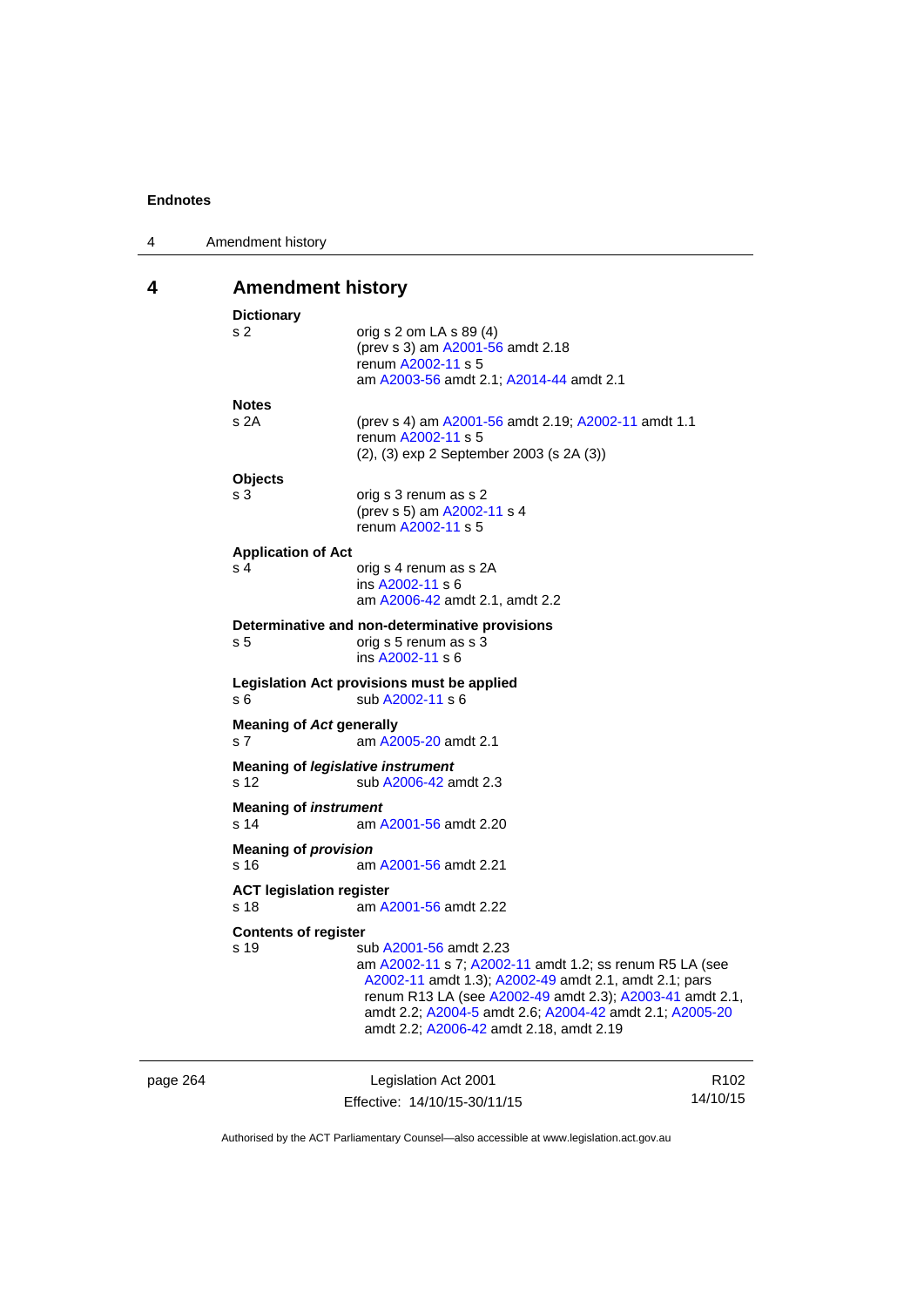```
Access to registered material at approved website 
s 22 am A2001-56 amdt 2.24
Authorised versions and evidence of laws and legislative material 
A2003-41 amdt 2.3
Definitions—ch 3 
                 A2003-41 amdt 2.4
                  def law ins A2003-41 amdt 2.4 
                  def legislative material ins A2003-41 amdt 2.4 
                     am A2005-20 amdt 2.3
                  def republication ins A2003-41 amdt 2.4
Authorisation of versions by parliamentary counsel 
s 23 sub A2003-41 amdt 2.5 
Authorised electronic versions 
s 24 am A2001-56 amdt 2.25, amdt 2.26; A2002-11 amdt 1.4
                 sub A2003-41 amdt 2.6 
Authorised written versions 
s 25 sub A2003-41 amdt 2.7 
Judicial notice of certain matters 
s 26 am A2003-41 amdt 2.8, amdt 2.9; A2005-20 amdt 2.4; 
                 A2011-28 amdt 2.1, amdt 2.2 
Notification of Acts 
s 28 am A2001-56 amdts 2.27-2.29; A2002-11 amdt 1.5; A2003-41
                 amdt 2.10, amdt 2.11; ss renum R20 LA (see A2003-41
                 amdt 2.12); A2005-62 amdt 2.1, amdt 2.2; A2011-28
                 amdt 2.3, amdt 2.4; A2015-15 amdt 2.1 
References to enactment or passing of Acts 
s 29 am A2011-28 amdt 2.5
References to notification of Acts 
s 30 am A2001-56 amdt 2.30, amdt 2.31; A2011-28 amdt 2.5
Definitions—ch 5 
s 31 def scrutiny committee principles sub A2013-19 amdt 2.1
Guidelines about costs of proposed subordinate laws and disallowable 
instruments 
s 33 (3), (4) exp 12 March 2002 (s 33 (4)) 
                  am A2005-20 amdt 2.5, amdt 2.6 
Preparation of regulatory impact statements 
s 34 am A2005-20 amdts 2.7-2.9; A2005-62 amdt 2.3 
When is preparation of regulatory impact statement unnecessary? 
s 36 am A2002-30 amdt 2.1; A2005-20 amdt 2.10
```
R102 14/10/15

Legislation Act 2001 Effective: 14/10/15-30/11/15 page 265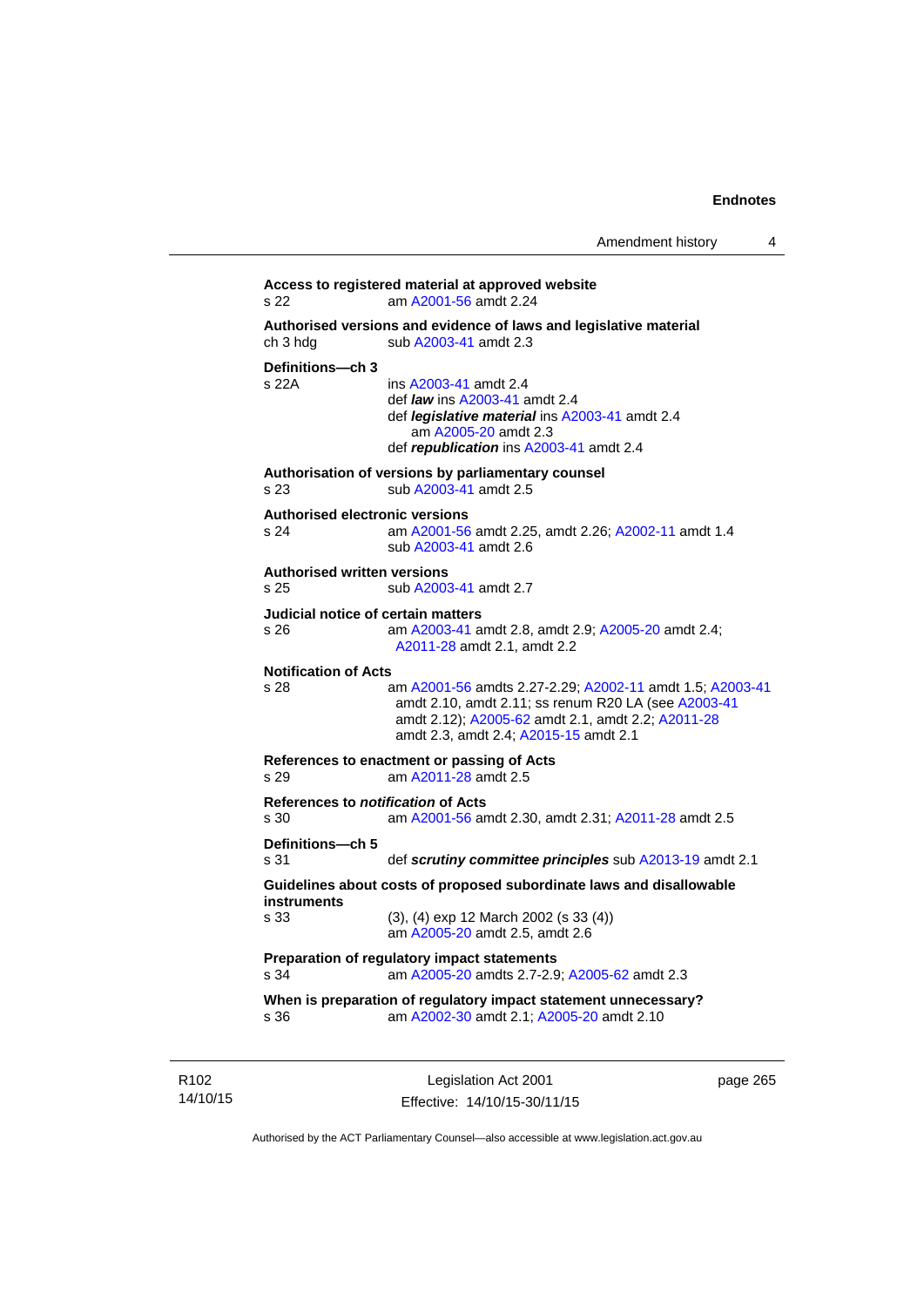| 4        | Amendment history                                                                                                                                        |                                                                                                                                                                        |                  |  |
|----------|----------------------------------------------------------------------------------------------------------------------------------------------------------|------------------------------------------------------------------------------------------------------------------------------------------------------------------------|------------------|--|
|          | s 37                                                                                                                                                     | When must regulatory impact statement be presented?<br>am A2005-20 amdt 2.11                                                                                           |                  |  |
|          | s 41 hda<br>s 41                                                                                                                                         | Making of certain statutory instruments by Executive<br>sub A2001-56 amdt 2.32<br>sub A2002-11 s 8<br>am A2001-56 amdts 2.33-2.36<br>sub A2002-11 s 8                  |                  |  |
|          | s 42                                                                                                                                                     | Power to make statutory instruments<br>am A2002-11 amdt 1.6; A2005-20 amdt 2.12, amdt 2.13;<br>A2006-42 amdt 2.18                                                      |                  |  |
|          | Statutory instruments to be interpreted not to exceed powers under                                                                                       |                                                                                                                                                                        |                  |  |
|          | authorising law<br>s 43                                                                                                                                  | am A2002-11 amdt 1.7; A2003-56 amdt 2.2, amdt 2.3                                                                                                                      |                  |  |
|          | s 44                                                                                                                                                     | Power to make statutory instruments for Act etc<br>am A2002-11 amdt 1.8, amdt 1.9; A2002-49 amdt 2.54;<br>A2005-20 amdt 2.14                                           |                  |  |
|          | Power to make court rules<br>s 45                                                                                                                        | sub A2002-11 s 9<br>am A2002-49 amdt 2.4, amdt 2.54; A2005-20 amdt 2.15,<br>amdt $2.16$                                                                                |                  |  |
|          | Power to make instrument includes power to amend or repeal<br>am A2002-11 s 10; A2006-42 amdt 2.18<br>s 46                                               |                                                                                                                                                                        |                  |  |
|          | s 47                                                                                                                                                     | Statutory instrument may make provision by applying law or instrument<br>sub A2002-11 s 11<br>am A2002-49 amdt 2.5; A2003-56 amdt 2.4; A2005-20 amdts<br>$2.17 - 2.19$ |                  |  |
|          | Power to make instrument includes power to make different provision for<br>different categories etc<br>s 48<br>am A2002-11 amdt 1.10; A2002-49 amdt 2.54 |                                                                                                                                                                        |                  |  |
|          |                                                                                                                                                          | Single instrument may exercise several powers or satisfy several                                                                                                       |                  |  |
|          | requirements<br>s 49                                                                                                                                     | am A2002-11 amdt 1.11                                                                                                                                                  |                  |  |
|          | Relationship between authorising law and instrument dealing with same<br>matter                                                                          |                                                                                                                                                                        |                  |  |
|          | s 50                                                                                                                                                     | am A2002-11 amdt 1.12, amdt 1.13; A2002-49 amdt 2.54                                                                                                                   |                  |  |
|          | Instrument may make provision in relation to land by reference to map etc<br>s 51<br>am A2005-20 amdt 2.20                                               |                                                                                                                                                                        |                  |  |
|          | s 52                                                                                                                                                     | Instrument may authorise determination of matter etc<br>am A2002-11 amdt 1.14; ss renum R5 LA (see A2002-11<br>amdt 1.15)                                              |                  |  |
| page 266 |                                                                                                                                                          | Legislation Act 2001                                                                                                                                                   | R <sub>102</sub> |  |

Effective: 14/10/15-30/11/15 14/10/15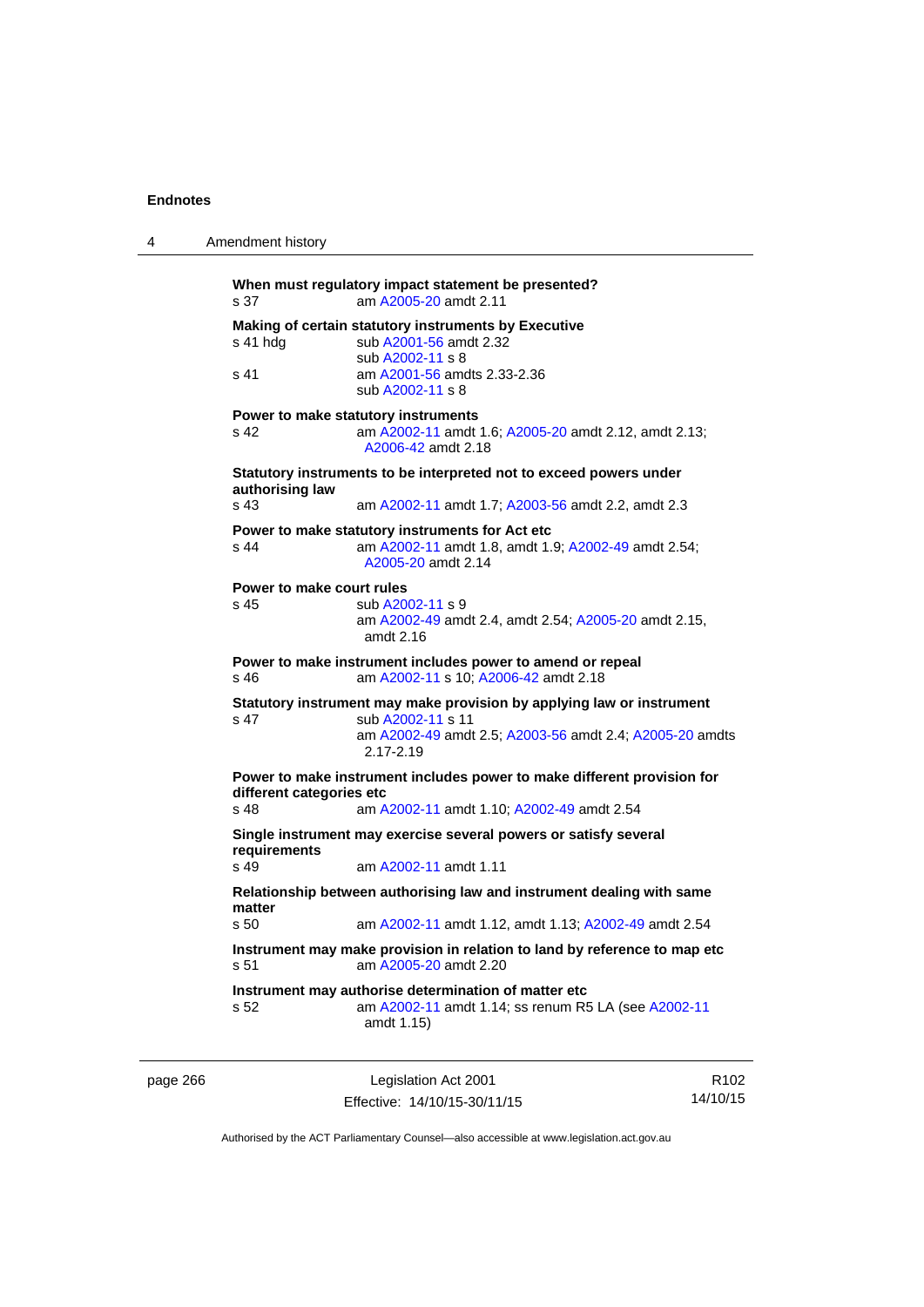|                              | Instrument may prohibit<br>s 53 | am A2002-11 amdt 1.16, amdt 1.17                                                                                                                                                                                                                                                                                                                                                                                              |  |
|------------------------------|---------------------------------|-------------------------------------------------------------------------------------------------------------------------------------------------------------------------------------------------------------------------------------------------------------------------------------------------------------------------------------------------------------------------------------------------------------------------------|--|
|                              | s 54                            | Instrument may require making of statutory declaration<br>am A2002-11 amdt 1.18; A2002-30 amdt 2.2                                                                                                                                                                                                                                                                                                                            |  |
|                              | s 56                            | Determination of fees by disallowable instrument<br>am A2001-56 amdt 2.37, amdt 2.38; ss renum R1 LA (see<br>A2001-56 amdt 2.39); A2002-11 amdt 1.19, amdt 1.20;<br>A2002-49 amdt 2.54; A2005-20 amdts 2.21-2.27; A2006-42<br>amdt 2.4                                                                                                                                                                                        |  |
|                              | s 57                            | Fees payable in accordance with determination etc<br>am A2002-11 amdt 1.21                                                                                                                                                                                                                                                                                                                                                    |  |
|                              | s 58                            | Regulations may make provision about fees<br>am A2001-56 amdt 2.40; A2002-11 amdt 1.22; ss renum R5<br>LA (see A2002-11 amdt 1.23); A2005-20 amdt 2.28                                                                                                                                                                                                                                                                        |  |
|                              | pt 6.4 hda                      | Numbering and notification of legislative instruments<br>am A2006-42 amdt 2.19                                                                                                                                                                                                                                                                                                                                                |  |
|                              | <b>Numbering</b><br>s 59        | am A2001-56 amdt 2.41; A2003-41 amdt 2.13; A2005-20 amdt<br>2.29; A2006-42 amdt 2.18, amdt 2.19                                                                                                                                                                                                                                                                                                                               |  |
|                              | $s$ 60 hdg<br>s 60              | Correction etc of name of instrument<br>sub A2003-41 amdt 2.14<br>am A2006-42 amdt 2.18<br>sub A2009-20 amdt 2.1<br>am A2001-56 amdt 2.42, amdt 2.43; A2001-70 amdt 1.8;<br>A2002-49 amdt 2.6, amdt 2.7; A2003-41 amdt 2.15;<br>A2004-42 amdt 2.2, amdt 2.3; A2006-42 amdt 2.18,<br>amdt 2.19; A2009-20 amdts 2.1-2.5                                                                                                         |  |
|                              | s 60A                           | Correction of name of explanatory statement etc<br>ins A2004-42 amdt 2.4<br>am A2006-42 amdt 2.18                                                                                                                                                                                                                                                                                                                             |  |
|                              | s 61 hdg<br>s 61                | Notification of legislative instruments<br>am A2006-42 amdt 2.19<br>sub A2001-56 amdt 2.44<br>am A2002-11 s 12, amdt 1.24; ss renum R5 LA (see A2002-11<br>amdt 1.25); A2003-41 amdts 2.16-2.19; A2004-60 amdt<br>1.173; pars renum R31 LA (see A2004-60 amdt 1.174);<br>A2005-20 amdts 2.30-2.33; A2005-62 amdt 2.4, amdt 2.5;<br>A2006-42 amdt 2.18; A2011-22 amdt 1.275; A2011-28<br>amdt 2.6, amdt 2.7; A2015-15 amdt 2.2 |  |
|                              | s 62 hdg<br>s 62                | Effect of failure to notify legislative instrument<br>am A2006-42 amdt 2.18<br>am A2002-11 amdt 1.26, amdt 1.27; A2006-42 amdt 2.18                                                                                                                                                                                                                                                                                           |  |
| R <sub>102</sub><br>14/10/15 |                                 | Legislation Act 2001<br>page 267<br>Effective: 14/10/15-30/11/15                                                                                                                                                                                                                                                                                                                                                              |  |

Authorised by the ACT Parliamentary Counsel—also accessible at www.legislation.act.gov.au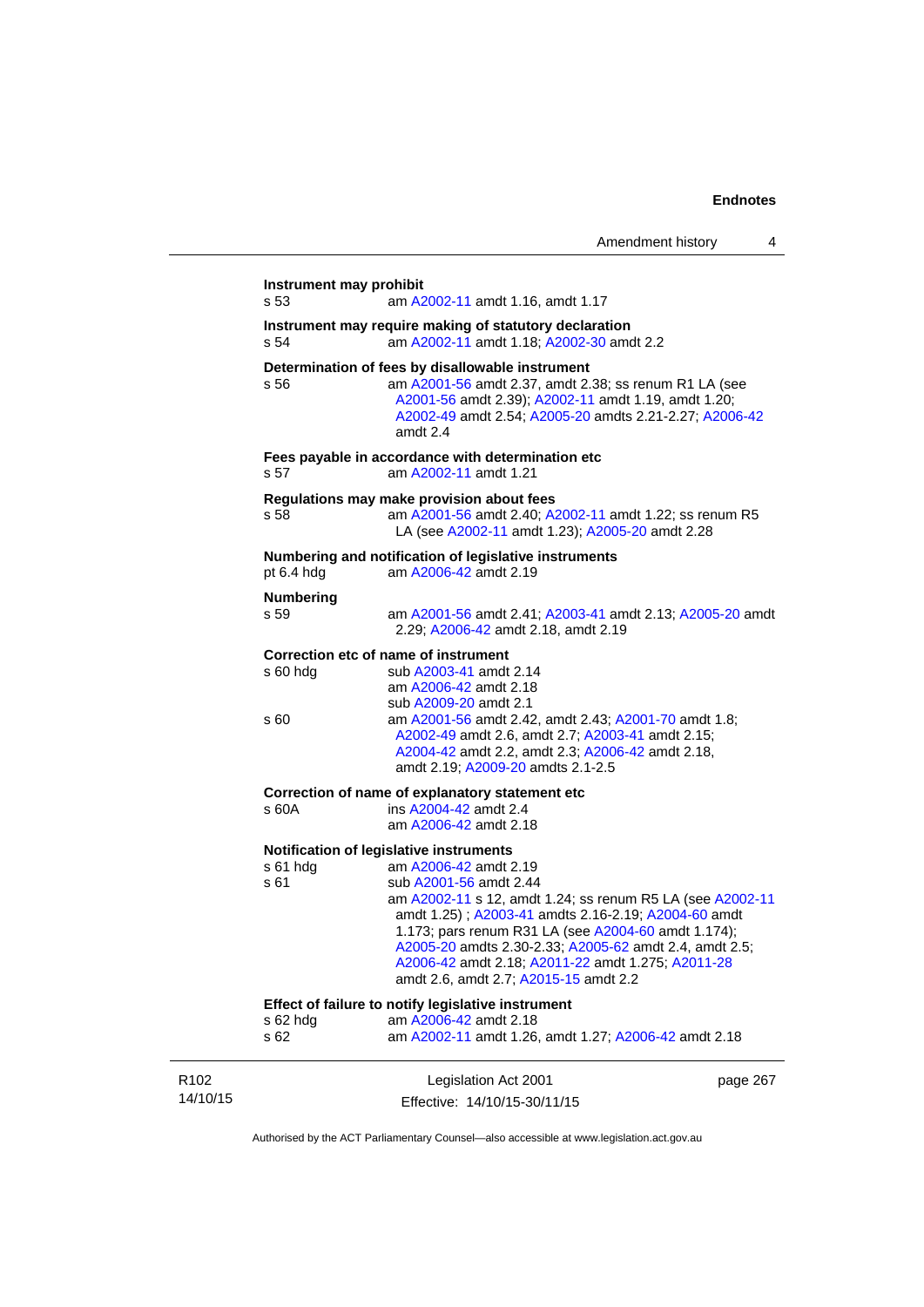| 4        | Amendment history                                                              |                                                                                                                                                                                                                                                                   |                  |
|----------|--------------------------------------------------------------------------------|-------------------------------------------------------------------------------------------------------------------------------------------------------------------------------------------------------------------------------------------------------------------|------------------|
|          | s 63 hdg<br>s 63                                                               | References to notification of legislative instruments<br>am A2006-42 amdt 2.19<br>am A2001-56 amdt 2.45, amdt 2.46; A2006-42 amdt 2.18;<br>A2011-28 amdt 2.8                                                                                                      |                  |
|          | s 64 hdg<br>s 64                                                               | Presentation of subordinate laws and disallowable instruments<br>sub A2002-11 amdt 1.28<br>am A2002-11 amdt 1.29; A2005-20 amdt 2.34; A2005-62 amdt<br>2.6                                                                                                        |                  |
|          | s 65 hdg<br>s 65                                                               | Disallowance by resolution of Assembly<br>sub A2001-56 amdt 2.47<br>am A2001-56 amdt 2.48, amdt 2.49; A2002-11 amdt 1.30;<br>A2003-56 amdt 2.5; ss renum R21 LA (see A2003-56<br>amdt 2.6), A2004-42 amdt 2.5, amdt 2.6; A2005-20<br>amdt 2.35; A2005-62 amdt 2.7 |                  |
|          | s 65A                                                                          | Notification of disallowance by resolution of Assembly<br>ins A2001-56 amdt 2.50<br>am A2002-11 amdt 1.31; A2003-41 amdt 2.20; A2005-62<br>amdt 2.8; A2011-28 amdts 2.9-2.12; A2015-15 amdt 2.3                                                                   |                  |
|          | <b>Revival of affected laws</b><br>s 66                                        | am A2002-11 amdt 1.32                                                                                                                                                                                                                                             |                  |
|          | s 67                                                                           | Making of instrument same in substance within 6 months after disallowance<br>am A2002-11 amdt 1.33; A2005-20 amdt 2.36; A2005-62<br>amdt 2.9                                                                                                                      |                  |
|          | s 68                                                                           | <b>Amendment by resolution of Assembly</b><br>am A2001-56 amdts 2.51-2.53; ss renum R1 LA (see<br>A2001-56 amdt 2.54); A2002-11 amdt 1.34; A2004-42<br>amdt 2.7, amdt 2.8; A2005-20 amdt 2.37; A2005-62<br>amdt 2.10                                              |                  |
|          | s 69                                                                           | Notification of amendments made by resolution of Assembly<br>am A2001-56 amdt 2.55, amdt 2.56; A2002-11 amdt 1.35;<br>A2002-49 amdt 2.8; A2005-62 amdt 2.11; A2011-28<br>amdts 2.13-2.16; A2015-15 amdt 2.4                                                       |                  |
|          | Making of amendment restoring effect of law within 6 months after<br>amendment |                                                                                                                                                                                                                                                                   |                  |
|          | s 70                                                                           | am A2002-11 amdt 1.36; A2005-20 amdt 2.38; A2005-62<br>amdt 2.12                                                                                                                                                                                                  |                  |
|          | s 71                                                                           | Effect of dissolution or expiry of Assembly on notice of motion<br>am A2002-11 amdt 1.37; A2005-20 amdt 2.39, amdt 2.40;<br>A2005-62 amdt 2.13                                                                                                                    |                  |
|          | Meaning of law-ch 8<br>s 72                                                    | am A2004-42 amdt 2.9; A2005-20 amdt 2.41                                                                                                                                                                                                                          |                  |
| page 268 |                                                                                | Legislation Act 2001                                                                                                                                                                                                                                              | R <sub>102</sub> |

Authorised by the ACT Parliamentary Counsel—also accessible at www.legislation.act.gov.au

14/10/15

Effective: 14/10/15-30/11/15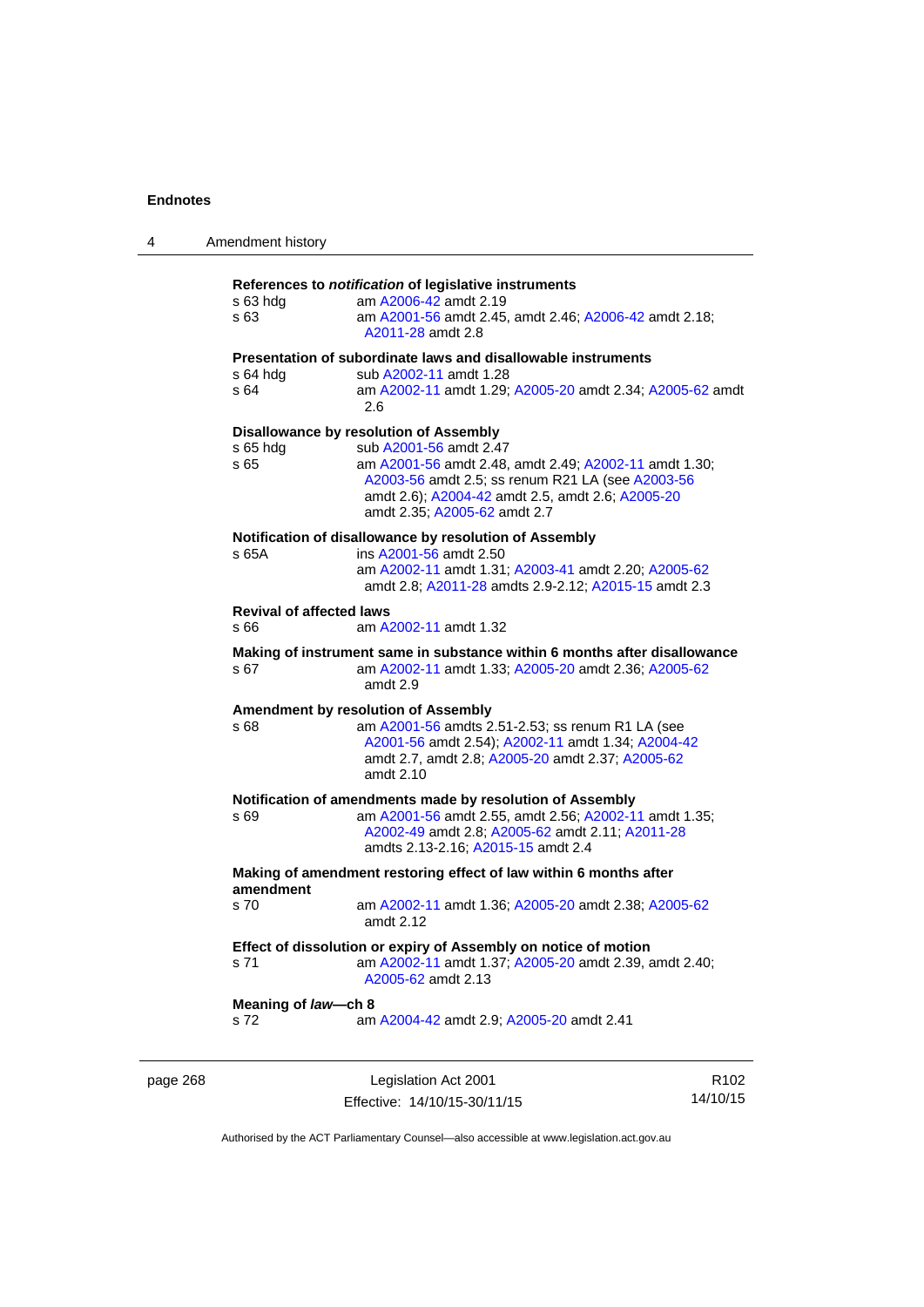**General rules about commencement**  s 73 am [A2002-11](http://www.legislation.act.gov.au/a/2002-11) s 13, s 14, amdt 1.38, amdt 1.39; [A2003-41](http://www.legislation.act.gov.au/a/2003-41) amdt 2.21; [A2003-56](http://www.legislation.act.gov.au/a/2003-56) amdts 2.7-2.9; [A2004-42](http://www.legislation.act.gov.au/a/2004-42) amdt 2.10; [A2005-20](http://www.legislation.act.gov.au/a/2005-20) amdt 2.42; [A2006-42](http://www.legislation.act.gov.au/a/2006-42) amdt 2.18 **Time of commencement**  s 74 sub [A2002-11](http://www.legislation.act.gov.au/a/2002-11) s 15 **Commencement of naming and commencement provisions**  s 75 hdg sub [A2004-42](http://www.legislation.act.gov.au/a/2004-42) amdt 2.11<br>s 75 straam A2002-11 s 16: A200 s 75 am [A2002-11](http://www.legislation.act.gov.au/a/2002-11) s 16; [A2002-49](http://www.legislation.act.gov.au/a/2002-49) amdt 2.9, amdt 2.10; [A2003-56](http://www.legislation.act.gov.au/a/2003-56) amdt 2.10, amdt 2.11; [A2004-42](http://www.legislation.act.gov.au/a/2004-42) amdt 2.12; ss renum R27 LA (see [A2004-42](http://www.legislation.act.gov.au/a/2004-42) amdt 2.13) ; [A2006-42](http://www.legislation.act.gov.au/a/2006-42) amdt 2.18 **Commencement of provisions identifying amended laws**  s 75AA ins [A2006-42](http://www.legislation.act.gov.au/a/2006-42) amdt 2.5 **Meaning of commences** *retrospectively*  s 75A ins [A2003-56](http://www.legislation.act.gov.au/a/2003-56) amdt 2.12 am [A2006-42](http://www.legislation.act.gov.au/a/2006-42) amdt 2.18 **Retrospective commencement requires clear indication**  s 75B ins [A2003-56](http://www.legislation.act.gov.au/a/2003-56) amdt 2.12 am [A2004-42](http://www.legislation.act.gov.au/a/2004-42) amdt 2.14; ss renum R27 LA (see [A2004-42](http://www.legislation.act.gov.au/a/2004-42) amdt 2.15) **Non-prejudicial provision may commence retrospectively**  s 76 am [A2002-11](http://www.legislation.act.gov.au/a/2002-11) amdt 1.40; ss renum R5 LA (see [A2002-11](http://www.legislation.act.gov.au/a/2002-11) amdt 1.41); [A2003-56](http://www.legislation.act.gov.au/a/2003-56) amdt 2.13, amdt 2.14; [A2005-20](http://www.legislation.act.gov.au/a/2005-20) amdt 2.46 **Commencement by commencement notice**  s 77 am [A2002-11](http://www.legislation.act.gov.au/a/2002-11) s 17, amdt 1.42; [A2002-49](http://www.legislation.act.gov.au/a/2002-49) amdt 2.11; [A2004-42](http://www.legislation.act.gov.au/a/2004-42) amdts 2.16-2.18 **Separate commencement of amendments**  s 78 sub [A2002-11](http://www.legislation.act.gov.au/a/2002-11) amdt 1.43 **Automatic commencement of postponed law**  s 79 am [A2002-11](http://www.legislation.act.gov.au/a/2002-11) amdt 1.44; [A2002-49](http://www.legislation.act.gov.au/a/2002-49) amdt 2.12; [A2003-41](http://www.legislation.act.gov.au/a/2003-41) amdt 2.22; [A2003-56](http://www.legislation.act.gov.au/a/2003-56) amdt 2.15, amdt 2.16; ss renum R21 LA (see [A2003-56](http://www.legislation.act.gov.au/a/2003-56) amdt 2.17); [A2004-42](http://www.legislation.act.gov.au/a/2004-42) amdt 2.19; [A2005-20](http://www.legislation.act.gov.au/a/2005-20) amdt 2.44, amdt 2.45 **Commencement of amendment of uncommenced law**  s 79A ins [A2003-41](http://www.legislation.act.gov.au/a/2003-41) amdt 2.23 **References to** *commencement* **of law**  s 80 am [A2002-49](http://www.legislation.act.gov.au/a/2002-49) amdt 2.13

R102 14/10/15

Legislation Act 2001 Effective: 14/10/15-30/11/15 page 269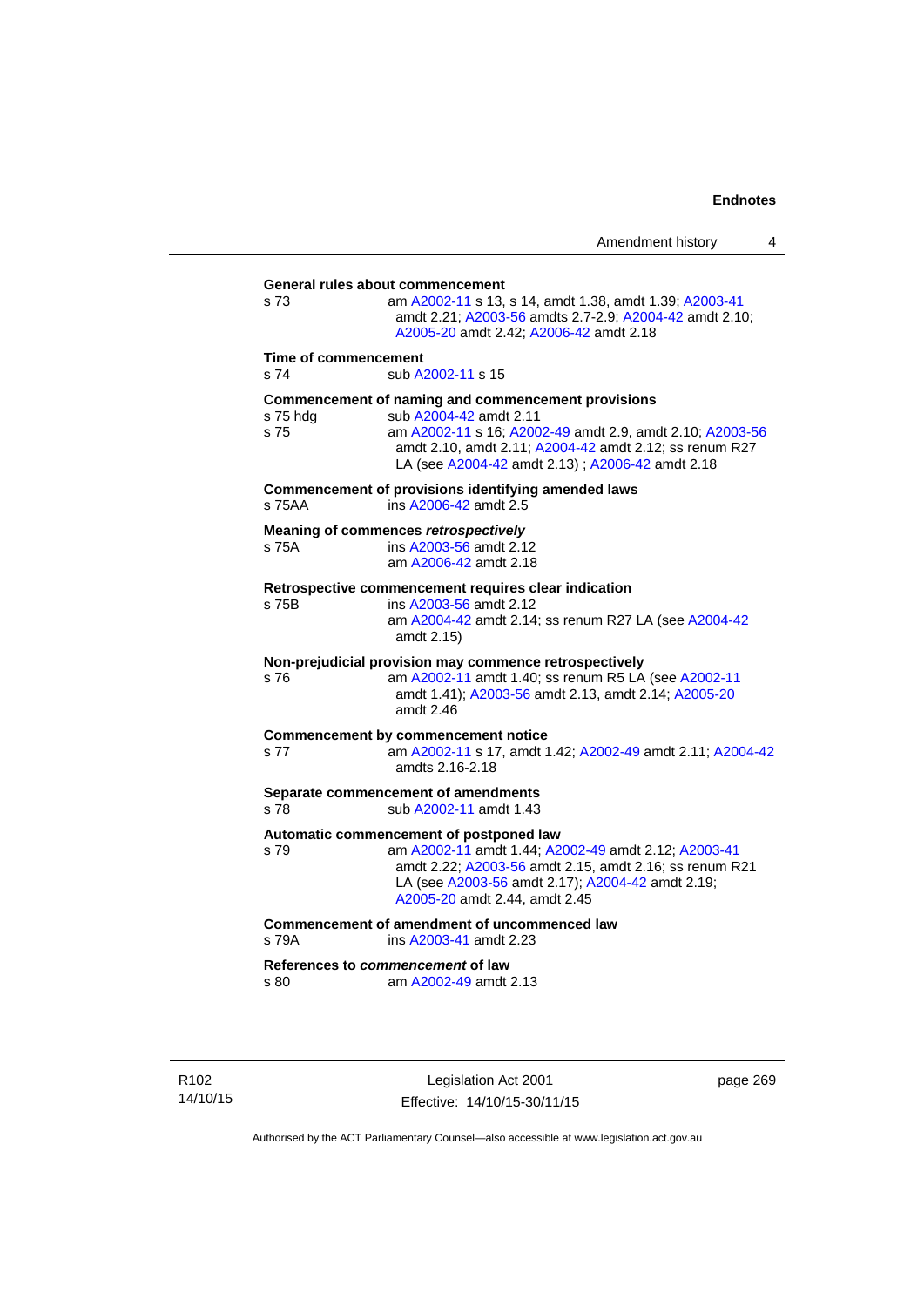| 4 | Amendment history                |                                                                                                                                                                                                                                                                                                                                                                                                                                                                      |
|---|----------------------------------|----------------------------------------------------------------------------------------------------------------------------------------------------------------------------------------------------------------------------------------------------------------------------------------------------------------------------------------------------------------------------------------------------------------------------------------------------------------------|
|   | s 81                             | <b>Exercise of powers between notification and commencement</b><br>am A2002-11 amdts 1.45-1.47; A2004-42 amdt 2.20,<br>amdt 2.21; ss renum R27 LA (see A2004-42 amdt 2.22);<br>A2005-5 s 25; ss renum R32 LA (see A2005-5 s 26);<br>A2005-20 amdt 2.46; A2006-42 amdt 2.18                                                                                                                                                                                           |
|   | Definitions-ch 9<br>s 82         | def law sub A2004-42 amdt 2.23; A2005-20 amdt 2.47<br>def repeal sub A2002-49 amdt 2.14<br>am A2004-42 amdt 2.24                                                                                                                                                                                                                                                                                                                                                     |
|   | s 83                             | Consequences of amendment of statutory instrument by Act<br>am A2002-11 amdt 1.48, amdt 1.49                                                                                                                                                                                                                                                                                                                                                                         |
|   | s 84                             | Saving of operation of repealed and amended laws<br>am A2002-11 amdt 1.50; ss renum R5 LA (see A2002-11<br>amdt 1.51); A2005-20 amdt 2.48                                                                                                                                                                                                                                                                                                                            |
|   | s 84A                            | Creation of offences and changes in penalties<br>ins A2001-56 amdt 2.57<br>am A2002-11 amdt 1.52; A2004-42 amdt 2.25; ss renum R27<br>LA (see A2004-42 amdt 2.26); A2005-20 amdt 2.49                                                                                                                                                                                                                                                                                |
|   | When repeal takes effect<br>s 85 | sub A2002-11 s 18                                                                                                                                                                                                                                                                                                                                                                                                                                                    |
|   | amending laws<br>s 86            | Repealed and amended laws not revived on repeal of repealing and                                                                                                                                                                                                                                                                                                                                                                                                     |
|   |                                  | am A2002-11 amdt 1.53; ss renum R5 LA (see A2002-11<br>amdt 1.54)                                                                                                                                                                                                                                                                                                                                                                                                    |
|   | s 87                             | Commencement not undone if repealed<br>am A2002-11 amdt 1.55                                                                                                                                                                                                                                                                                                                                                                                                         |
|   | s 88 hdg<br>s 88                 | Repeal does not end effect of transitional laws etc<br>sub A2002-49 amdt 2.15<br>am A2002-11 amdt 1.56; A2003-56 amdt 2.18; A2005-20<br>amdt 2.50, amdt 2.51; ss renum R34 LA (see A2005-20<br>amdt 2.52); A2006-42 amdt 2.6, amdt 2.7                                                                                                                                                                                                                               |
|   | s 89                             | Automatic repeal of certain laws and provisions<br>am A2002-11 amdts 1.57-1.59; ss renum R5 LA (see<br>A2002-11 amdt 1.60); A2002-30 amdt 2.3; A2002-49<br>amdts 2.16-2.18, 2.20-2.23; ss renum R13 LA (see A2002-49<br>amdt 2.19); A2003-56 amdts 2.19-2.23; ss renum R21 LA<br>(see A2003-56 amdt 2.24); A2004-42 amdt 2.27, amdt 2.28,<br>amdts 2.30-2.32; ss renum R27 LA (see A2004-42<br>amdt 2.29); A2005-20 amdts 2.53-2.56; A2006-42 amdt 2.8,<br>amdt 2.18 |

| page 270 |  |
|----------|--|
|          |  |

page 270 Legislation Act 2001 Effective: 14/10/15-30/11/15

R102 14/10/15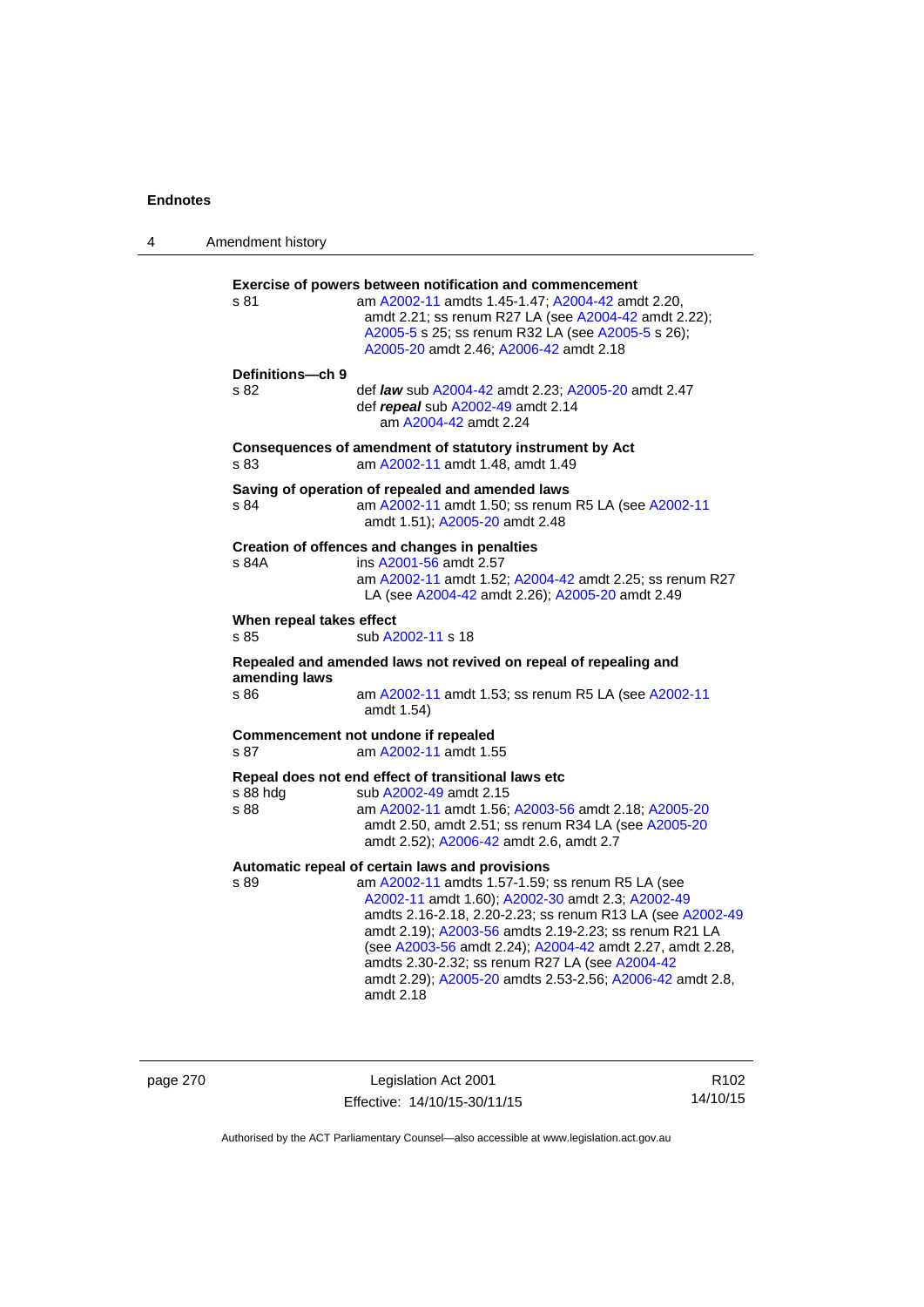| s 91                                   | am A2001-56 amdt 2.58; A2002-11 amdts 1.61-1.63; ss renum<br>R5 LA (see A2002-11 amdt 1.64); A2003-41 amdt 2.24;<br>A2004-42 amdt 2.33, amdt 2.34; A2005-20 amdt 2.57;<br>A2009-20 amdt 2.6                        |
|----------------------------------------|--------------------------------------------------------------------------------------------------------------------------------------------------------------------------------------------------------------------|
| s 92                                   | Amendment to be made whenever possible<br>am A2002-11 amdts 1.65-1.68; A2005-20 amdt 2.58                                                                                                                          |
| s 93                                   | Provisions included in another provision for amendment purposes<br>am A2001-56 amdt 2.59, amdt 2.60; A2002-11 amdt 1.69;<br>A2004-42 amdt 2.35, amdt 2.36; A2005-20 amdt 2.59                                      |
| S.94                                   | Continuance of appointments etc made under amended provisions<br>am A2002-11 amdt 1.70; ss renum R5 LA (see A2002-11<br>amdt 1.71); A2002-49 amdt 2.24; A2003-41 amdt 2.25                                         |
| <b>Status of modifications</b><br>s 95 | am A2002-11 amdt 1.72, amdt 1.73                                                                                                                                                                                   |
| <b>Relocated provisions</b><br>s 96    | am A2002-11 amdt 1.74; A2005-20 amdt 2.60                                                                                                                                                                          |
| <b>Referring to laws</b><br>ch 10 hdg  | sub A2005-20 amdt 2.61                                                                                                                                                                                             |
| Definitions-ch 10<br>s 97 hdg<br>s 97  | sub A2001-56 amdt 2.61<br>am A2001-56 amdt 2.62<br>sub A2005-20 amdt 2.61<br>def ACT law ins A2005-20 amdt 2.61<br>def <i>law</i> ins A2005-20 amdt 2.61<br>def law of another jurisdiction ins A2005-20 amdt 2.61 |
| s 98                                   | References to ACT law include law containing reference<br>am A2002-11 amdt 1.75<br>sub A2005-20 amdt 2.61                                                                                                          |
| s 99                                   | References in ACT statutory instruments to the Act<br>am A2003-56 amdt 2.25<br>sub A2005-20 amdt 2.61                                                                                                              |
| s 100                                  | <b>Referring to particular ACT laws</b><br>am A2003-56 amdt 2.26<br>sub A2005-20 amdt 2.61<br>am A2011-28 amdt 2.17                                                                                                |
| s 101                                  | Referring to particular laws of other jurisdictions etc<br>am A2002-49 amdt 2.25<br>sub A2005-20 amdt 2.61                                                                                                         |

R102 14/10/15

Legislation Act 2001 Effective: 14/10/15-30/11/15 page 271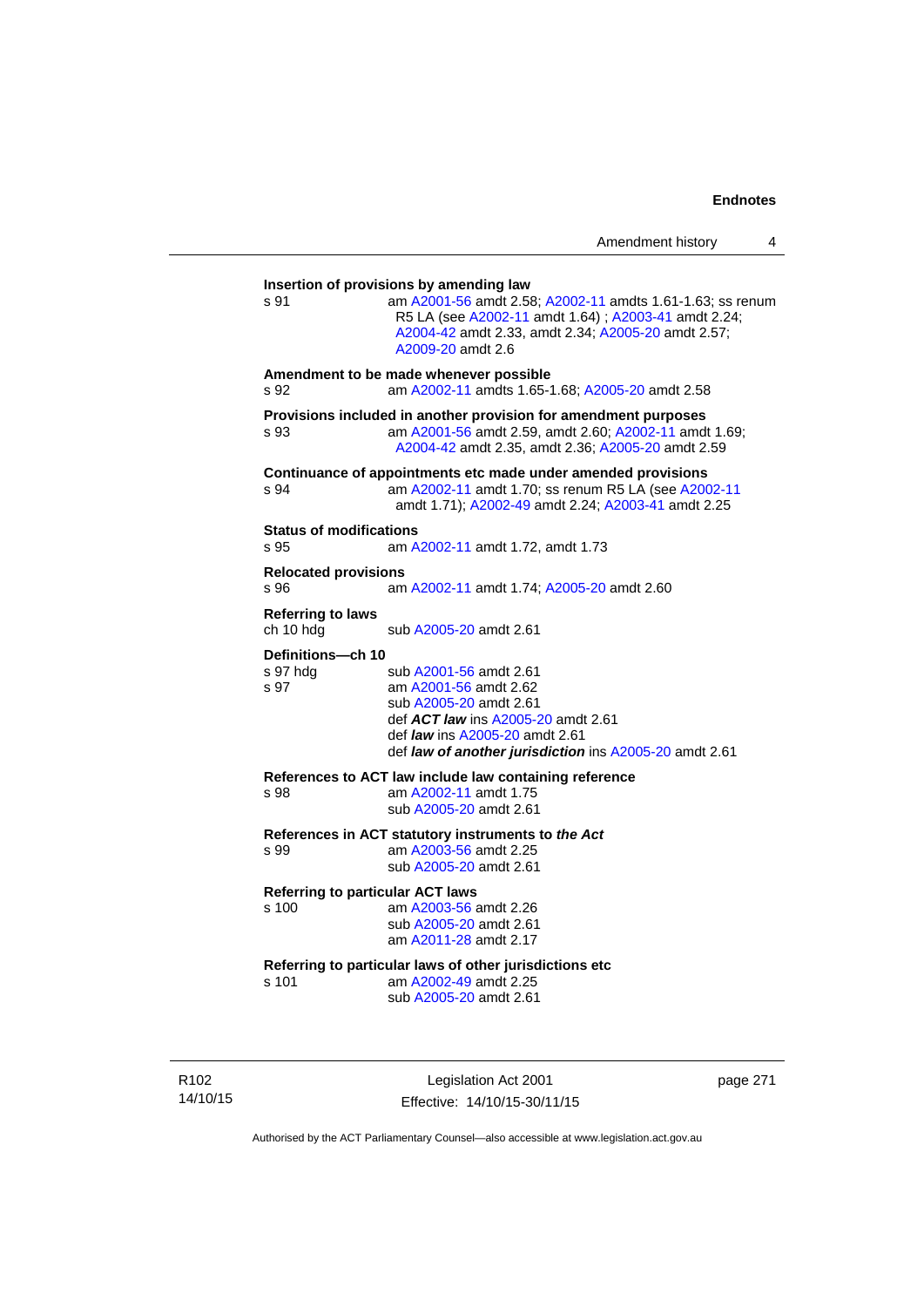| Amendment history                                |                                                                                                                                                                                                            |
|--------------------------------------------------|------------------------------------------------------------------------------------------------------------------------------------------------------------------------------------------------------------|
| s 101A                                           | Reference to provisions of law or instrument is inclusive<br>ins A2001-56 amdt 2.63<br>om A2005-20 amdt 2.61                                                                                               |
| References to paragraphs etc.<br>s 101B          | ins A2001-56 amdt 2.63<br>om A2005-20 amdt 2.61                                                                                                                                                            |
| s 102                                            | References to laws include references to laws as in force from time to time<br>am A2002-11 amdt 1.76, amdt 1.77; A2003-56 amdt 2.27;<br>ss renum R21 LA (see A2003-56 amdt 2.28)<br>sub A2005-20 amdt 2.61 |
| <b>References to repealed laws</b><br>s 103      | sub A2005-20 amdt 2.61                                                                                                                                                                                     |
| s 104                                            | References to laws include references to instruments under laws<br>am A2001-56 amdt 2.64<br>sub A2005-20 amdt 2.61                                                                                         |
| Referring to provisions of laws<br>$s$ 105       | am A2002-11 amdt 1.78, amdt 1.79<br>sub A2005-20 amdt 2.61                                                                                                                                                 |
| s 106                                            | References to provisions of laws are inclusive<br>am A2002-30 amdt 2.4<br>sub A2005-20 amdt 2.61                                                                                                           |
| References to paragraphs etc of laws<br>s 106A   | ins A2005-20 amdt 2.61                                                                                                                                                                                     |
| Meaning of law-ch 11<br>s 107 hdg<br>s 107       | sub A2004-42 amdt 2.37<br>def law am A2003-41 amdt 2.26; A2005-20 amdt 2.62<br>def republication ins A2004-42 amdt 2.38                                                                                    |
| <b>Republication in register</b><br>s 108        | am A2001-56 amdt 2.65                                                                                                                                                                                      |
| s 109                                            | Republications may be published with other information<br>am A2003-41 amdt 2.27                                                                                                                            |
| <b>Incorporation of amendments</b><br>s 111      | am A2005-20 amdt 2.63, amdt 2.64                                                                                                                                                                           |
| Authorisation for parliamentary counsel<br>s 114 | am A2001-70 amdt 1.8                                                                                                                                                                                       |
| Ambit of editorial amendments<br>s 116           | am A2003-56 amdt 2.29; A2005-20 amdts 2.65-2.68,<br>amdt 2.146                                                                                                                                             |
|                                                  |                                                                                                                                                                                                            |

page 272 Legislation Act 2001 Effective: 14/10/15-30/11/15

R102 14/10/15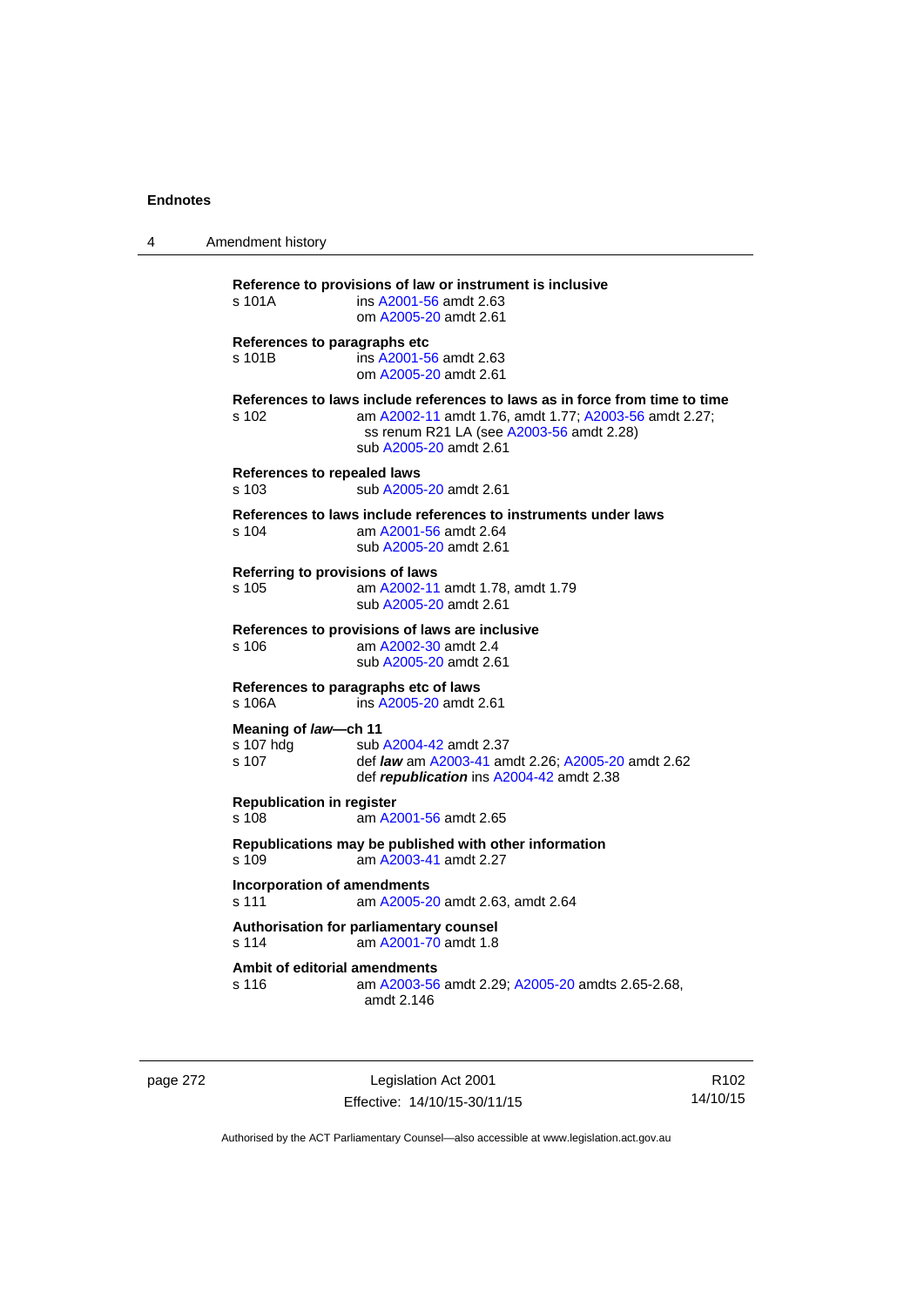| s 119                                    | renum as s 260                                                                                                                                                                                                                                                 |
|------------------------------------------|----------------------------------------------------------------------------------------------------------------------------------------------------------------------------------------------------------------------------------------------------------------|
| ch 12 hdg                                | Scope of Acts and statutory instruments<br>orig ch 12 hdg renum as ch 19 hdg and then ch 20 hdg<br>ins A2001-56 amdt 2.68                                                                                                                                      |
| s 120                                    | Act to be interpreted not to exceed legislative powers of Assembly<br>orig s 120 renum as s 261<br>ins A2001-56 amdt 2.68<br>am A2002-11 amdt 1.80                                                                                                             |
| <b>Binding effect of Acts</b><br>s 121   | orig s 121 renum as s 262 and then s 302<br>ins A2002-11 s 19<br>am A2006-38 amdt 1.8                                                                                                                                                                          |
| <b>Application to Territory</b><br>s 122 | orig s 122 renum as s 263<br>ins A2001-56 amdt 2.68<br>am A2002-11 amdt 1.81                                                                                                                                                                                   |
| s 122A                                   | Application of s 47 (2) and (3)<br>renum as s 264 and then s 304                                                                                                                                                                                               |
| Application of s 61 and s 62<br>s 123    | renum as s 265 and then s 305                                                                                                                                                                                                                                  |
| <b>Application of s 69</b><br>s 124      | renum as s 266                                                                                                                                                                                                                                                 |
| ch 13 hdg                                | <b>Structure of Acts and statutory instruments</b><br>orig ch 13 hdg renum as ch 20 hdg and then ch 21 hdg<br>ins A2001-56 amdt 2.68                                                                                                                           |
| General<br>pt 13.1 hdg                   | ins A2001-56 amdt 2.68                                                                                                                                                                                                                                         |
| Meaning of law-ch 13                     |                                                                                                                                                                                                                                                                |
| s 125                                    | orig s 125 renum as s 267 and then s 306<br>ins A2001-56 amdt 2.68<br>am A2005-20 amdt 2.69                                                                                                                                                                    |
| s 126                                    | Material that is part of Act or statutory instrument<br>orig s 126 renum as s 268 and then s 307<br>ins A2001-56 amdt 2.68<br>am A2002-11 amdt 1.82; A2002-30 amdt 2.5; A2003-56<br>amdt 2.30; ss renum R21 LA (see A2003-56 amdt 2.31);<br>A2005-20 amdt 2.70 |

Legislation Act 2001 Effective: 14/10/15-30/11/15 page 273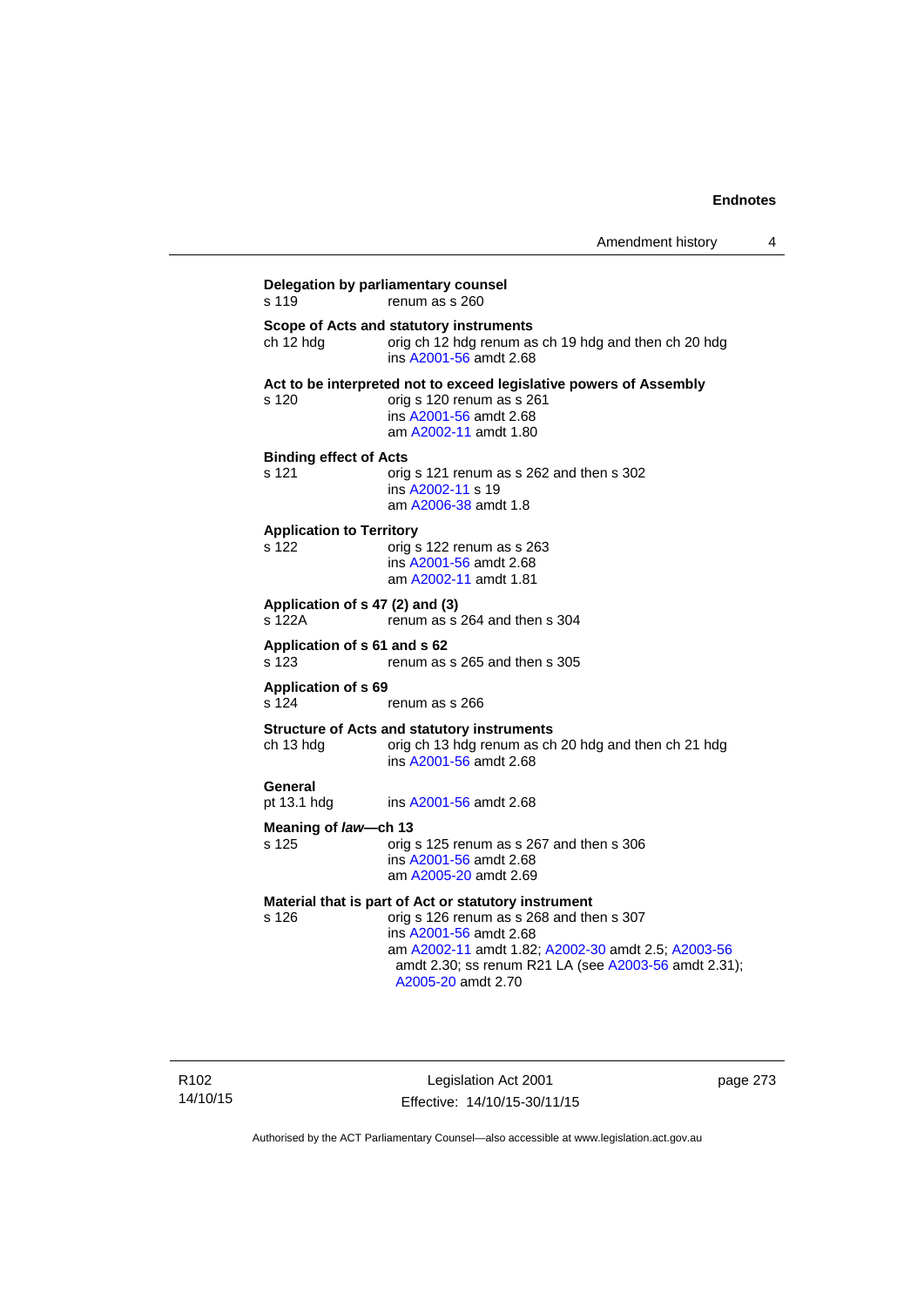| 4 | Amendment history                                    |                                                                                                                                                                                  |  |
|---|------------------------------------------------------|----------------------------------------------------------------------------------------------------------------------------------------------------------------------------------|--|
|   | s 127                                                | Material that is not part of Act or statutory instrument<br>orig s 127 renum as s 269 and then s 308<br>ins A2001-56 amdt 2.68<br>am A2002-11 amdt 1.83; A2005-20 amdt 2.71      |  |
|   | s 128                                                | Status of certain instruments as notifiable instruments<br>renum as s 270 and then s 309                                                                                         |  |
|   | gazette<br>s 129                                     | Compliance with authorisation or requirement to do something by notice in<br>renum as s 271 and then s 310                                                                       |  |
|   | <b>Particular kinds of provisions</b><br>pt 13.2 hdg | ins A2001-56 amdt 2.68                                                                                                                                                           |  |
|   | What is a definition?<br>s 130                       | orig s 130 renum as s 272 and then s 313<br>ins A2001-56 amdt 2.68<br>am A2003-56 amdts 2.32-2.34                                                                                |  |
|   | <b>Signpost definitions</b><br>s 131                 | ins A2001-56 amdt 2.68<br>am A2002-49 amdt 2.26, amdt 2.27; A2003-56 amdt 2.35,<br>amdt 2.36; ss renum R21 LA (see A2003-56 amdt 2.37);<br>A2009-20 amdt 2.7; A2009-28 amdt 2.20 |  |
|   | <b>Examples</b><br>s 132                             | ins A2001-56 amdt 2.68<br>am A2002-11 amdt 1.84                                                                                                                                  |  |
|   | <b>Penalty units</b><br>s 133                        | ins A2001-56 amdt 2.68<br>am A2002-11 amdt 1.85; A2009-35 s 4; ss renum R67 LA;<br>A2013-30 s 4; ss renum R86 LA; A2014-37 s 4                                                   |  |
|   | s 134                                                | Penalties at end of sections and subsections<br>ins A2001-56 amdt 2.68<br>am A2002-11 amdt 1.86; A2002-49 amdt 2.28; A2005-20<br>amdt 2.72; amdt 2.73                            |  |
|   | s 135                                                | Penalties not at end of sections and subsections<br>ins A2001-56 amdt 2.68<br>am A2002-11 amdt 1.87; A2002-49 amdt 2.29; A2005-20<br>amdt 2.74, amdt 2.75                        |  |
|   | ch 14 hdg                                            | Interpretation of Acts and statutory instruments<br>ins A2002-11 s 20<br>sub A2003-18 s 4                                                                                        |  |
|   | <b>Purpose and scope</b><br>pt 14.1 hdg              | ins A2003-18 s 4                                                                                                                                                                 |  |

page 274 Legislation Act 2001 Effective: 14/10/15-30/11/15

R102 14/10/15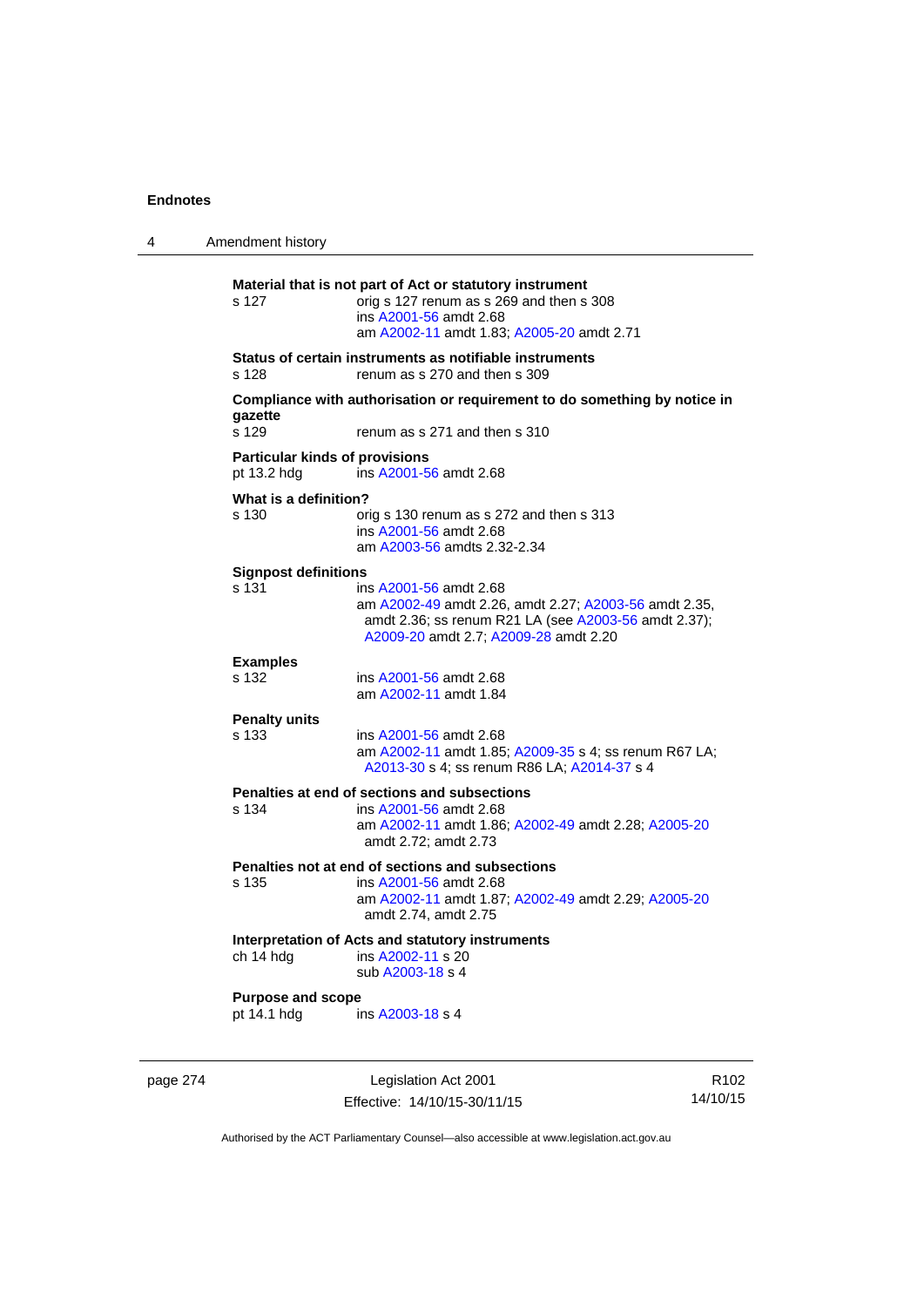**Meaning of** *Act***—ch 14**  s 136 ins [A2001-56](http://www.legislation.act.gov.au/a/2001-56) amdt 2.68 om [A2002-11](http://www.legislation.act.gov.au/a/2002-11) amdt 1.88 ins [A2003-18](http://www.legislation.act.gov.au/a/2003-18) s 4 **Purpose and scope—ch 14**  s 137 ins [A2002-11](http://www.legislation.act.gov.au/a/2002-11) s 20 sub [A2003-18](http://www.legislation.act.gov.au/a/2003-18) s 4 **Key principles of interpretation**<br>pt 14.2 hdg ins A2003-18 ins [A2003-18](http://www.legislation.act.gov.au/a/2003-18) s 4 **Meaning of** *working out the meaning of an Act***—pt 14.2**  s 138 reloc from IA [A2002-11](http://www.legislation.act.gov.au/a/2002-11) amdt 2.63 sub [A2003-18](http://www.legislation.act.gov.au/a/2003-18) s 4 **Interpretation best achieving Act's purpose**  s 139 reloc from IA [A2002-11](http://www.legislation.act.gov.au/a/2002-11) amdt 2.63 pars renum R5 LA am [A2002-49](http://www.legislation.act.gov.au/a/2002-49) amdt 2.30 sub [A2003-18](http://www.legislation.act.gov.au/a/2003-18) s 4 am [A2004-5](http://www.legislation.act.gov.au/a/2004-5) amdt 2.7 **Legislative context**  ins [A2003-18](http://www.legislation.act.gov.au/a/2003-18) s 4 am [A2006-23](http://www.legislation.act.gov.au/a/2006-23) amdt 1.211 **Non-legislative context generally**<br>s 141 **ins A2003-18 s** s 141 **ins [A2003-18](http://www.legislation.act.gov.au/a/2003-18) s** 4 am [A2003-41](http://www.legislation.act.gov.au/a/2003-41) amdt 2.28 **Non-legislative context—material that may be considered**  s 142 ins [A2003-18](http://www.legislation.act.gov.au/a/2003-18) s 4 am [A2003-41](http://www.legislation.act.gov.au/a/2003-41) amdt 2.29; table renum R22 LA; [A2005-20](http://www.legislation.act.gov.au/a/2005-20) amdt 2.76 **Law stating material for consideration in working out meaning**  ins [A2003-18](http://www.legislation.act.gov.au/a/2003-18) s 4 **Aids to interpretation**  ch 15 hdg ins [A2001-56](http://www.legislation.act.gov.au/a/2001-56) amdt 2.68 ch 15 hdg note om [A2002-11](http://www.legislation.act.gov.au/a/2002-11) amdt 1.89 General<br>pt 15.1 hdg ins [A2001-56](http://www.legislation.act.gov.au/a/2001-56) amdt 2.68 **Meaning of commonly-used terms**  s 144 hdg sub [A2003-56](http://www.legislation.act.gov.au/a/2003-56) amdt 2.38<br>s 144 ins A2001-56 amdt 2.68 ins [A2001-56](http://www.legislation.act.gov.au/a/2001-56) amdt 2.68

R102 14/10/15

Legislation Act 2001 Effective: 14/10/15-30/11/15 page 275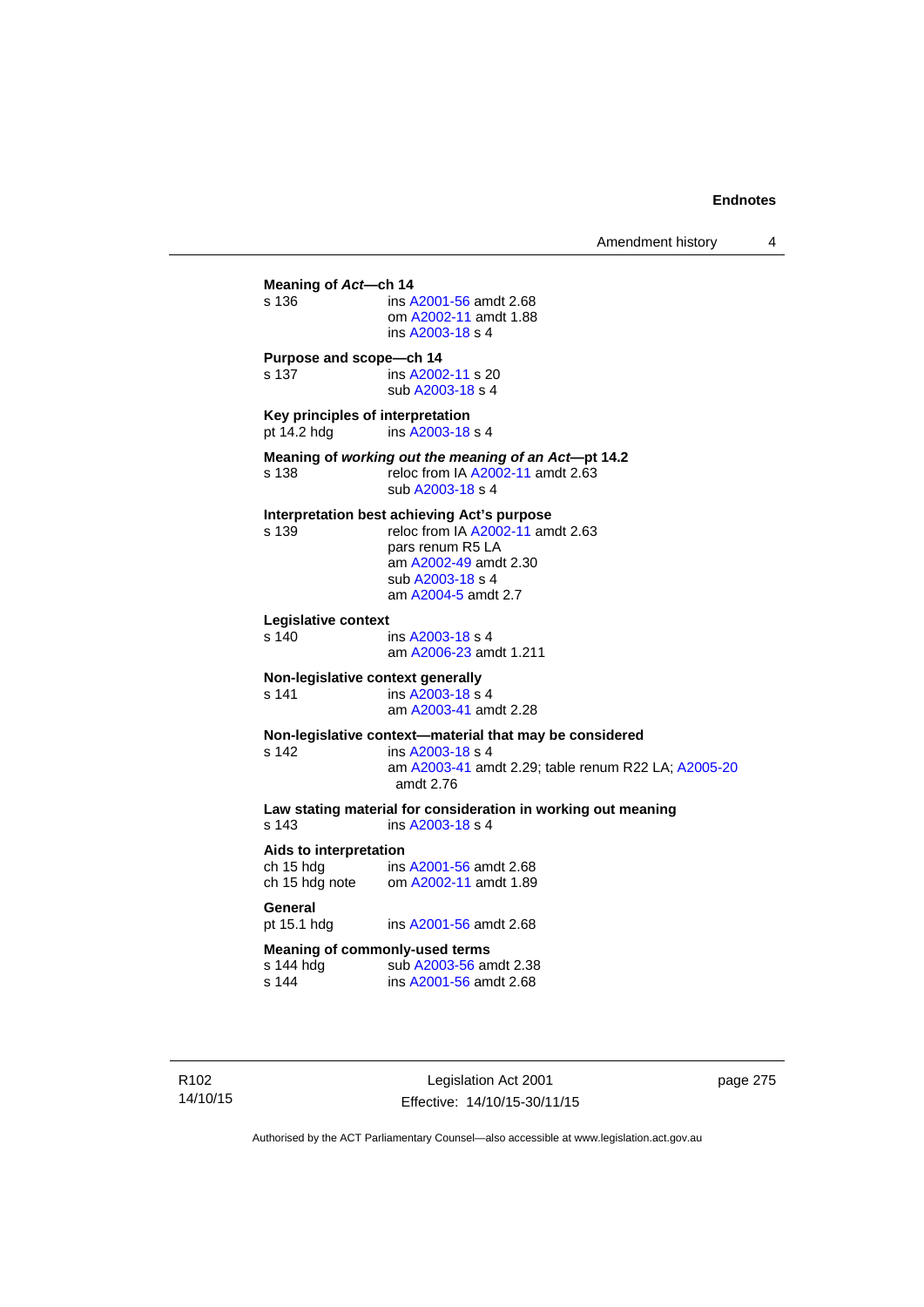| 4 | Amendment history                                |                                                                                                                                                                                                                                                                                      |
|---|--------------------------------------------------|--------------------------------------------------------------------------------------------------------------------------------------------------------------------------------------------------------------------------------------------------------------------------------------|
|   | Gender and number<br>s 145                       | ins A2001-56 amdt 2.68<br>am A2002-11 amdt 1.90                                                                                                                                                                                                                                      |
|   | Meaning of may and must<br>s 146                 | ins A2001-56 amdt 2.68<br>am A2002-11 amdt 1.91, amdt 1.92, A2002-30 amdt 2.6;<br>A2003-56 amdt 2.39; A2005-20 amdt 2.77                                                                                                                                                             |
|   | s 147                                            | Changes of drafting practice not to affect meaning<br>ins A2001-56 amdt 2.68<br>am A2002-11 amdt 1.93                                                                                                                                                                                |
|   | s 148                                            | Terms used in instruments have same meanings as in authorising laws<br>ins A2001-56 amdt 2.68<br>am A2002-11 amdt 1.94; A2003-56 amdt 2.40                                                                                                                                           |
|   | Age in years<br>s 149                            | ins A2001-56 amdt 2.68<br>am A2002-11 amdt 1.95                                                                                                                                                                                                                                      |
|   | <b>Measurement of distance</b><br>s 150          | ins A2001-56 amdt 2.68<br>am A2002-11 amdt 1.96                                                                                                                                                                                                                                      |
|   | s 151                                            | Working out periods of time generally<br>ins A2002-11 s 21<br>am A2002-49 amdt 2.31; A2003-56 amdt 2.41<br>sub A2005-62 amdt 2.14<br>am A2006-42 amdt 2.9, amdt 2.10; ss renum R47 LA;<br>A2014-44 amdt 2.2, amdt 2.3; ss renum R97 LA<br>(10)-(12) exp 11 January 2007 (s 151 (12)) |
|   | s 151A                                           | Periods of time ending on non-working days<br>ins A2005-62 amdt 2.14<br>am A2006-42 amdt 2.11<br>$(5)-(7)$ exp 11 January 2007 (s 151A $(7)$ )                                                                                                                                       |
|   | s 151B                                           | Doing things for which no time is fixed<br>ins A2005-62 amdt 2.14                                                                                                                                                                                                                    |
|   | <b>Power to extend time</b><br>s 151C            | ins A2005-62 amdt 2.14                                                                                                                                                                                                                                                               |
|   | <b>Continuing effect of obligations</b><br>s 152 | ins A2002-11 s 21<br>sub A2002-49 amdt 2.32                                                                                                                                                                                                                                          |
|   | <b>Definitions</b><br>pt 15.2 hdg                | ins A2001-56 amdt 2.68                                                                                                                                                                                                                                                               |
|   |                                                  |                                                                                                                                                                                                                                                                                      |

page 276 **Legislation Act 2001** Effective: 14/10/15-30/11/15

R102 14/10/15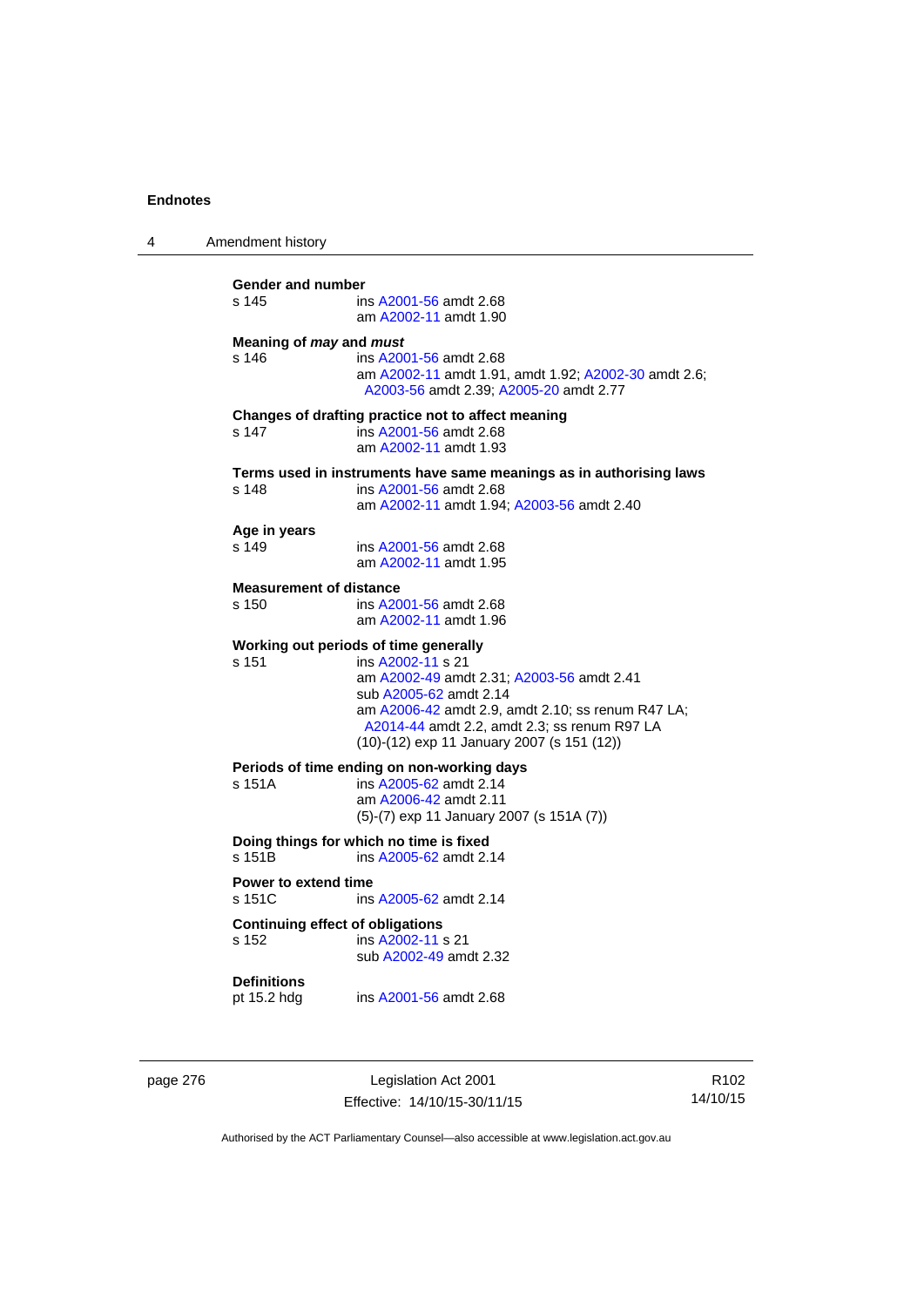Amendment history 4

**Definitions apply subject to contrary intention**  s 155 ins [A2001-56](http://www.legislation.act.gov.au/a/2001-56) amdt 2.68 am [A2002-11](http://www.legislation.act.gov.au/a/2002-11) amdt 1.97, amdt 1.98 **Application of definitions in dictionaries and sections**  s 156 ins [A2001-56](http://www.legislation.act.gov.au/a/2001-56) amdt 2.68 am [A2003-56](http://www.legislation.act.gov.au/a/2003-56) amdt 2.42; [A2005-20](http://www.legislation.act.gov.au/a/2005-20) amdts 2.78-2.80 **Defined terms—other parts of speech and grammatical forms**  s 157 ins [A2001-56](http://www.legislation.act.gov.au/a/2001-56) amdt 2.68 sub [A2002-11](http://www.legislation.act.gov.au/a/2002-11) amdt 1.99 am [A2003-56](http://www.legislation.act.gov.au/a/2003-56) amdt 2.43 **References to various entities and things**  pt 15.3 hdg ins [A2001-56](http://www.legislation.act.gov.au/a/2001-56) amdt 2.68 **References to people generally**  s 160 ins [A2001-56](http://www.legislation.act.gov.au/a/2001-56) amdt 2.68 am [A2002-11](http://www.legislation.act.gov.au/a/2002-11) amdt 1.100, amdt 1.101; [A2009-20](http://www.legislation.act.gov.au/a/2009-20) amdt 2.8 **Corporations liable to offences**  s 161 ins [A2001-56](http://www.legislation.act.gov.au/a/2001-56) amdt 2.68 am [A2002-11](http://www.legislation.act.gov.au/a/2002-11) amdt 1.102; [A2002-51](http://www.legislation.act.gov.au/a/2002-51) amdt 1.23; [A2002-49](http://www.legislation.act.gov.au/a/2002-49) amdt 2.33 **References to** *a Minister* **or** *the Minister* s 162 ins [A2001-56](http://www.legislation.act.gov.au/a/2001-56) amdt 2.68 **References to** *a director-general* **or** *the director-general* s 163 ins [A2001-56](http://www.legislation.act.gov.au/a/2001-56) amdt 2.68 am [A2005-44](http://www.legislation.act.gov.au/a/2005-44) amdt 1.5 sub [A2011-22](http://www.legislation.act.gov.au/a/2011-22) amdt 1.276 **References to Australian Standards etc**  ins [A2001-56](http://www.legislation.act.gov.au/a/2001-56) amdt 2.68 sub [A2003-56](http://www.legislation.act.gov.au/a/2003-56) amdt 2.44 **References to Assembly committees that no longer exist**  s 165 ins [A2001-56](http://www.legislation.act.gov.au/a/2001-56) amdt 2.68 **References to person with interest in land include personal representative etc**  s 168 ins [A2001-56](http://www.legislation.act.gov.au/a/2001-56) amdt 2.68 am [A2002-11](http://www.legislation.act.gov.au/a/2002-11) amdt 1.103

page 277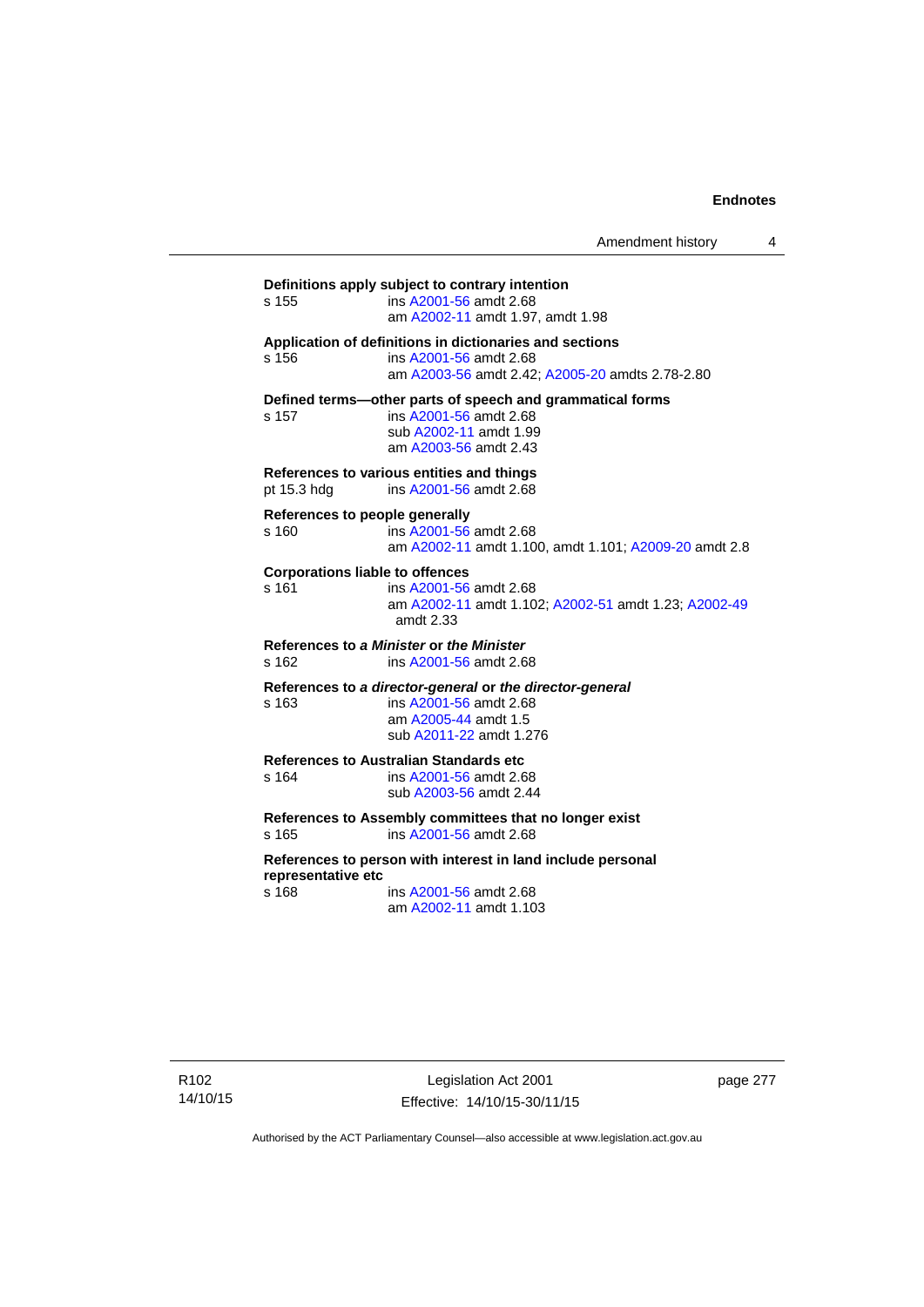| 4        | Amendment history                          |                                                                                                                                                                                                                                                                                                                                                                                        |                  |
|----------|--------------------------------------------|----------------------------------------------------------------------------------------------------------------------------------------------------------------------------------------------------------------------------------------------------------------------------------------------------------------------------------------------------------------------------------------|------------------|
|          | s 169                                      | References to domestic partner and domestic partnership<br>ins A2003-14 s 4<br>am A2006-22 amdt 1.72, amdt 1.73 (A2006-22 rep before<br>commenced by disallowance (see Cwlth Gaz 2006 No S93));<br>A2008-14 amdt 1.42, amdt 1.43; A2012-40 amdt 3.63,<br>amdt 3.64; A2013-39 amdt 2.36 (A2013-39 never effective<br>(see Commonwealth v Australian Capital Territory [2013]<br>HCA 55) |                  |
|          | References to transgender people<br>s 169A | ins A2003-14 s 4                                                                                                                                                                                                                                                                                                                                                                       |                  |
|          | References to intersex people<br>s 169B    | ins A2003-14 s 4<br>sub A2014-8 amdt 1.6                                                                                                                                                                                                                                                                                                                                               |                  |
|          | pt 15.4 hdg                                | Preservation of certain common law privileges<br>ins A2002-11 s 22                                                                                                                                                                                                                                                                                                                     |                  |
|          | s 170                                      | Privileges against self-incrimination and exposure to civil penalty<br>ins A2002-11 s 22<br>am A2011-48 amdt 1.34                                                                                                                                                                                                                                                                      |                  |
|          | <b>Client legal privilege</b><br>s 171     | ins A2002-11 s 22<br>am A2011-48 amdt 1.35                                                                                                                                                                                                                                                                                                                                             |                  |
|          | ch 16 hdg                                  | Courts, tribunals and other decision-makers<br>ins A2001-56 amdt 2.68                                                                                                                                                                                                                                                                                                                  |                  |
|          | Meaning of law-ch 16<br>s 175              | ins A2001-56 amdt 2.68<br>am A2005-20 amdt 2.81                                                                                                                                                                                                                                                                                                                                        |                  |
|          | s 176                                      | Jurisdiction of courts and tribunals<br>ins A2001-56 amdt 2.68<br>am A2002-11 amdt 1.104                                                                                                                                                                                                                                                                                               |                  |
|          | s 177                                      | Recovery of amounts owing under laws<br>ins A2001-56 amdt 2.68<br>am A2002-11 amdt 1.105<br>sub A2008-37 amdt 1.296                                                                                                                                                                                                                                                                    |                  |
|          | s 178 hdg<br>s 178                         | Power to decide includes power to take evidence etc<br>am A2003-41 amdt 2.30<br>ins A2001-56 amdt 2.68<br>am A2002-11 amdt 1.106, amdt 1.107; A2003-41 amdt 2.31<br>sub A2005-53 amdt 1.92                                                                                                                                                                                             |                  |
|          | s 179                                      | Content of statements of reasons for decisions<br>ins A2001-56 amdt 2.68<br>am A2002-11 amdt 1.108; A2003-56 amdt 2.45                                                                                                                                                                                                                                                                 |                  |
| page 278 |                                            | Legislation Act 2001                                                                                                                                                                                                                                                                                                                                                                   | R <sub>102</sub> |

Effective: 14/10/15-30/11/15

R102 14/10/15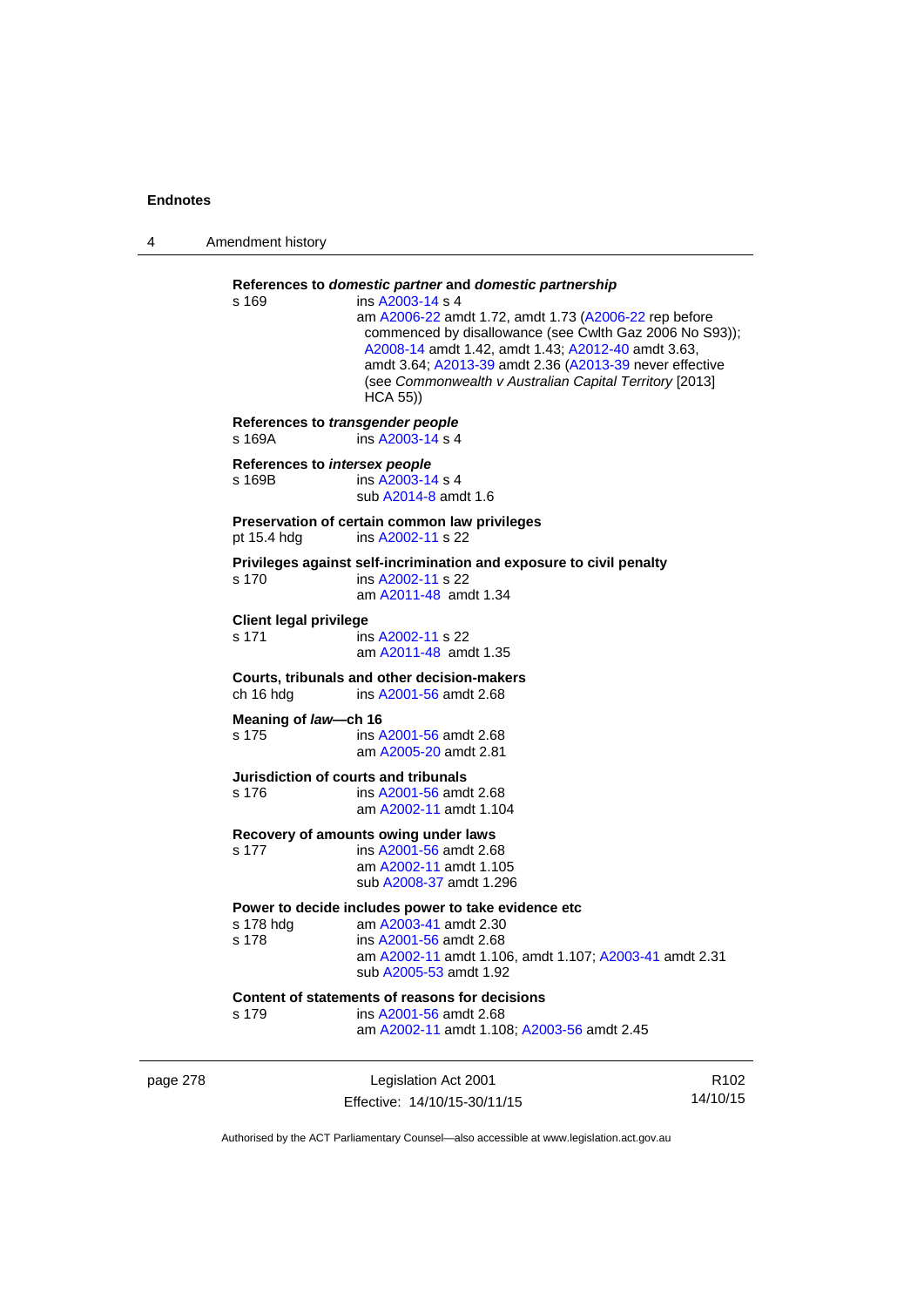| am A2002-11 amdt 1.109<br><b>Entities and positions</b><br>ch 17 hdg<br>ins A2001-56 amdt 2.68<br>Meaning of law-ch 17<br>s 182<br>(prev s 185) ins A2001-56 amdt 2.68<br>renum A2002-11 amdt 1.110<br>sub A2003-56 amdt 2.46<br>am A2005-20 amdt 2.81<br>Change of name of entity<br>s 183<br>(prev s 187) ins A2001-56 amdt 2.68<br>renum A2002-11 amdt 1.112<br>am A2003-56 amdt 2.47<br>sub A2005-20 amdt 2.83<br>Change in constitution of entity<br>(prev s 188) ins A2001-56 amdt 2.68<br>s 184<br>renum A2002-11 amdt 1.112<br><b>References to entity</b><br>s 184A<br>ins A2005-20 amdt 2.84<br>References to occupant of position<br>s 185<br>orig s 185 renum as s 182<br>(prev s 189) ins A2001-56 amdt 2.68<br>renum A2002-11 amdt 1.112<br>am A2003-56 amdt 2.48; A2005-20 amdt 2.85, amdt 2.86<br>Change of name of position<br>(orig s 186) ins A2001-56 amdt 2.68<br>s 186<br>om A2002-11 amdt 1.111<br>(prev s 190) ins A2001-56 amdt 2.68<br>renum A2002-11 amdt 1.112<br>am A2003-56 amdt 2.49<br>sub A2005-20 amdt 2.87<br>Chair and deputy chair etc<br>s 187<br>orig s 187 renum as s 183<br>(prev s 191) ins A2001-56 amdt 2.68<br>renum A2002-11 amdt 1.112<br>sub A2005-20 amdt 2.88<br><b>Offences</b><br>ch 18 hdg<br>orig ch 18 hdg renum as ch 19 hdg<br>ins A2002-11 s 23<br>Introductory<br>pt 18.1 hdg<br>renum as pt 19.1 hdg | Legislation Act 2001<br>Effective: 14/10/15-30/11/15 | page 279 |
|------------------------------------------------------------------------------------------------------------------------------------------------------------------------------------------------------------------------------------------------------------------------------------------------------------------------------------------------------------------------------------------------------------------------------------------------------------------------------------------------------------------------------------------------------------------------------------------------------------------------------------------------------------------------------------------------------------------------------------------------------------------------------------------------------------------------------------------------------------------------------------------------------------------------------------------------------------------------------------------------------------------------------------------------------------------------------------------------------------------------------------------------------------------------------------------------------------------------------------------------------------------------------------------------------------------------------------------------------------------|------------------------------------------------------|----------|
|                                                                                                                                                                                                                                                                                                                                                                                                                                                                                                                                                                                                                                                                                                                                                                                                                                                                                                                                                                                                                                                                                                                                                                                                                                                                                                                                                                  |                                                      |          |
|                                                                                                                                                                                                                                                                                                                                                                                                                                                                                                                                                                                                                                                                                                                                                                                                                                                                                                                                                                                                                                                                                                                                                                                                                                                                                                                                                                  |                                                      |          |
|                                                                                                                                                                                                                                                                                                                                                                                                                                                                                                                                                                                                                                                                                                                                                                                                                                                                                                                                                                                                                                                                                                                                                                                                                                                                                                                                                                  |                                                      |          |
|                                                                                                                                                                                                                                                                                                                                                                                                                                                                                                                                                                                                                                                                                                                                                                                                                                                                                                                                                                                                                                                                                                                                                                                                                                                                                                                                                                  |                                                      |          |
|                                                                                                                                                                                                                                                                                                                                                                                                                                                                                                                                                                                                                                                                                                                                                                                                                                                                                                                                                                                                                                                                                                                                                                                                                                                                                                                                                                  |                                                      |          |
|                                                                                                                                                                                                                                                                                                                                                                                                                                                                                                                                                                                                                                                                                                                                                                                                                                                                                                                                                                                                                                                                                                                                                                                                                                                                                                                                                                  |                                                      |          |
|                                                                                                                                                                                                                                                                                                                                                                                                                                                                                                                                                                                                                                                                                                                                                                                                                                                                                                                                                                                                                                                                                                                                                                                                                                                                                                                                                                  |                                                      |          |
|                                                                                                                                                                                                                                                                                                                                                                                                                                                                                                                                                                                                                                                                                                                                                                                                                                                                                                                                                                                                                                                                                                                                                                                                                                                                                                                                                                  |                                                      |          |
|                                                                                                                                                                                                                                                                                                                                                                                                                                                                                                                                                                                                                                                                                                                                                                                                                                                                                                                                                                                                                                                                                                                                                                                                                                                                                                                                                                  |                                                      |          |
|                                                                                                                                                                                                                                                                                                                                                                                                                                                                                                                                                                                                                                                                                                                                                                                                                                                                                                                                                                                                                                                                                                                                                                                                                                                                                                                                                                  |                                                      |          |
|                                                                                                                                                                                                                                                                                                                                                                                                                                                                                                                                                                                                                                                                                                                                                                                                                                                                                                                                                                                                                                                                                                                                                                                                                                                                                                                                                                  |                                                      |          |

Authorised by the ACT Parliamentary Counsel—also accessible at www.legislation.act.gov.au

R102 14/10/15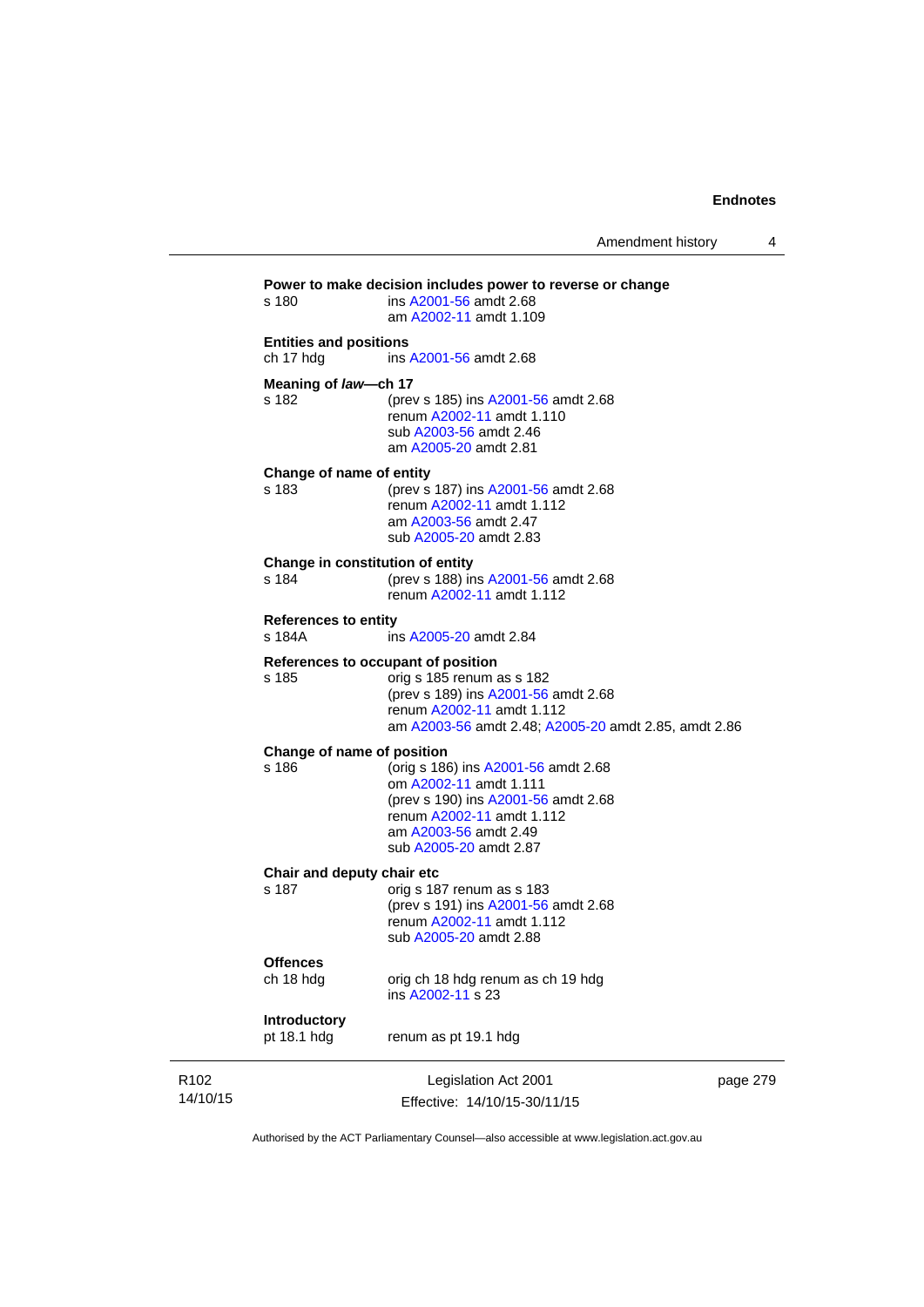| <b>Functions</b><br>pt 18.2 hdg<br>renum as pt 19.2 hdg |
|---------------------------------------------------------|
|                                                         |

4 Amendment history

pt 18.3 hdg renum as pt 19.3 hdg

### **Appointments—other than acting appointments**  renum as div 19.3.1 hdg

### **Acting appointments**

div 18.3.2 hdg renum as div 19.3.2 hdg

# **Delegations**

renum as pt 19.4 hdg

### **Service of documents**  pt 18.5 hdg renum as pt 19.5 hdg

**Other matters** 

pt 18.6 hdg renum as pt 19.7 hdg

### **Meaning of** *ACT law***—ch 18**

s 188 orig s 188 renum as s 184 ins [A2002-11](http://www.legislation.act.gov.au/a/2002-11) s 23 sub [A2005-20](http://www.legislation.act.gov.au/a/2005-20) amdt 2.89

### **Reference to offence includes reference to related ancillary offences**

s 189 orig s 189 renum as s 185 ins [A2002-11](http://www.legislation.act.gov.au/a/2002-11) s 23 am [A2002-51](http://www.legislation.act.gov.au/a/2002-51) amdt 1.24, amdt 1.25; [A2005-20](http://www.legislation.act.gov.au/a/2005-20) amdt 2.90, amdt 2.91; [A2005-53](http://www.legislation.act.gov.au/a/2005-53) amdt 1.93

# **Indictable and summary offences**

### orig s 190 renum as s 186 ins [A2002-11](http://www.legislation.act.gov.au/a/2002-11) s 23 am [A2003-56](http://www.legislation.act.gov.au/a/2003-56) amdt 2.50; ss renum R21 LA (see [A2003-56](http://www.legislation.act.gov.au/a/2003-56) amdt 2.51); [A2005-20](http://www.legislation.act.gov.au/a/2005-20) amdt 2.92; [A2008-44](http://www.legislation.act.gov.au/a/2008-44) amdt 1.62

### **Offences against 2 or more laws**

s 191 orig s 191 renum as s 187 ins [A2002-11](http://www.legislation.act.gov.au/a/2002-11) s 23 am [A2005-20](http://www.legislation.act.gov.au/a/2005-20) amdts 2.93-2.96

### **When must prosecutions begin?**

s 192 ins [A2002-11](http://www.legislation.act.gov.au/a/2002-11) s 23 am [A2002-51](http://www.legislation.act.gov.au/a/2002-51) amdt 1.26; [A2004-32](http://www.legislation.act.gov.au/a/2004-32) s 90; [A2005-5](http://www.legislation.act.gov.au/a/2005-5) s 27; [A2005-20](http://www.legislation.act.gov.au/a/2005-20) amdt 2.97; [A2005-53](http://www.legislation.act.gov.au/a/2005-53) amdt 1.94; [A2005-62](http://www.legislation.act.gov.au/a/2005-62) amdt 2.15, amdt 2.16; [A2007-16](http://www.legislation.act.gov.au/a/2007-16) amdt 2.1, amdt 2.2

### **Continuing offences**

s 193 ins [A2002-11](http://www.legislation.act.gov.au/a/2002-11) s 23 am [A2005-20](http://www.legislation.act.gov.au/a/2005-20) amdt 2.98

page 280 Legislation Act 2001 Effective: 14/10/15-30/11/15

R102 14/10/15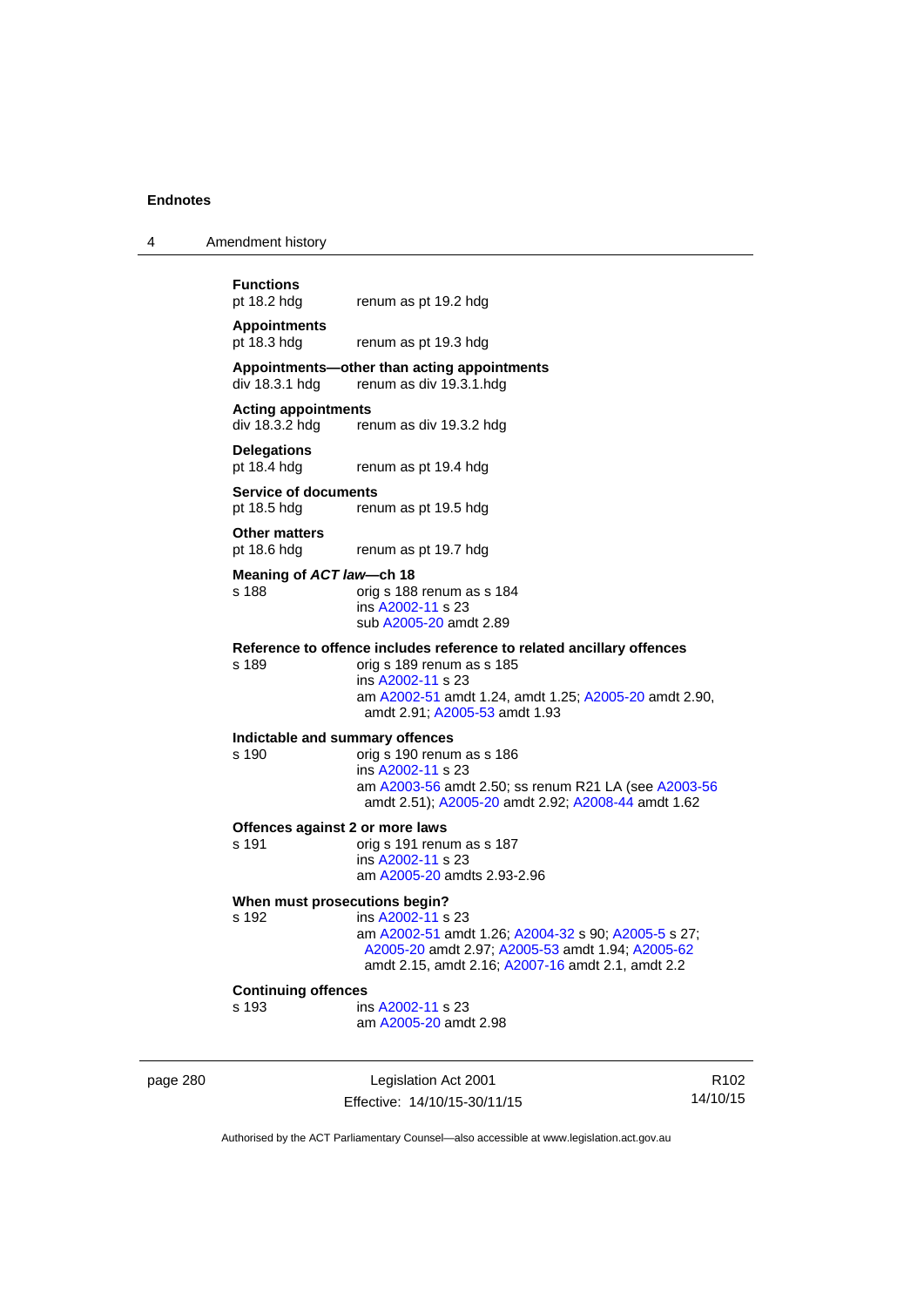# **Administrative and machinery provisions**  ch 19 hdg (prev ch 12 hdg) renum as ch 19 hdg and then ch 20 hdg (prev ch 18 hdg) ins [A2001-56](http://www.legislation.act.gov.au/a/2001-56) amdt 2.68 renum as ch 19 hdg [A2002-11](http://www.legislation.act.gov.au/a/2002-11) s 24 **Introductory**  pt 19.1 hdg (prev pt 18.1 hdg) ins [A2001-56](http://www.legislation.act.gov.au/a/2001-56) amdt 2.68 renum [A2002-11](http://www.legislation.act.gov.au/a/2002-11) s 24 **Meaning of** *law***—ch 19**  s 195 ins [A2001-56](http://www.legislation.act.gov.au/a/2001-56) amdt 2.68 am [A2005-20](http://www.legislation.act.gov.au/a/2005-20) amdt 2.99 **Functions**<br>pt 19.2 hdg (prev pt 18.2 hdg) ins  $A2001-56$  amdt 2.68 renum [A2002-11](http://www.legislation.act.gov.au/a/2002-11) s 24 **Provision giving function gives power to exercise function**  s 196 ins [A2001-56](http://www.legislation.act.gov.au/a/2001-56) amdt 2.68 **Statutory functions may be exercised from time to time**<br>s 197 ins A2001-56 amdt 2.68 ins [A2001-56](http://www.legislation.act.gov.au/a/2001-56) amdt 2.68 am [A2002-11](http://www.legislation.act.gov.au/a/2002-11) amdt 1.113, amdt 1.114; [A2005-20](http://www.legislation.act.gov.au/a/2005-20) amdt 2.100 **Functions of bodies**  s 199 ins [A2001-56](http://www.legislation.act.gov.au/a/2001-56) amdt 2.68 am [A2002-11](http://www.legislation.act.gov.au/a/2002-11) amdt 1.115, amdt 1.116; ss renum R5 LA (see [A2002-11](http://www.legislation.act.gov.au/a/2002-11) amdt 1.117); [A2003-41](http://www.legislation.act.gov.au/a/2003-41) amdt 2.32, amdt 2.33; ss renum R20 LA (see [A2003-41](http://www.legislation.act.gov.au/a/2003-41) amdt 2.34) **Functions of occupants of positions**  s 200 ins [A2001-56](http://www.legislation.act.gov.au/a/2001-56) amdt 2.68 **Appointments**  (prev pt 18.3 hdg) ins [A2001-56](http://www.legislation.act.gov.au/a/2001-56) amdt 2.68 renum [A2002-11](http://www.legislation.act.gov.au/a/2002-11) s 24 **Appointments—general**  div 19.3.1 hdg (prev div 18.3.1 hdg) ins [A2001-56](http://www.legislation.act.gov.au/a/2001-56) amdt 2.68 renum [A2002-11](http://www.legislation.act.gov.au/a/2002-11) s 24 sub [A2003-56](http://www.legislation.act.gov.au/a/2003-56) amdt 2.52 div 19.3.1 note ins [A2002-11](http://www.legislation.act.gov.au/a/2002-11) amdt 1.118 **Application—div 19.3.1**  s 205 ins [A2001-56](http://www.legislation.act.gov.au/a/2001-56) amdt 2.68 am [A2002-11](http://www.legislation.act.gov.au/a/2002-11) amdt 1.119, amdt 1.120 **Appointments must be in writing etc**  s 206 ins [A2001-56](http://www.legislation.act.gov.au/a/2001-56) amdt 2.68 sub [A2002-11](http://www.legislation.act.gov.au/a/2002-11) s 25

R102 14/10/15

Legislation Act 2001 Effective: 14/10/15-30/11/15 page 281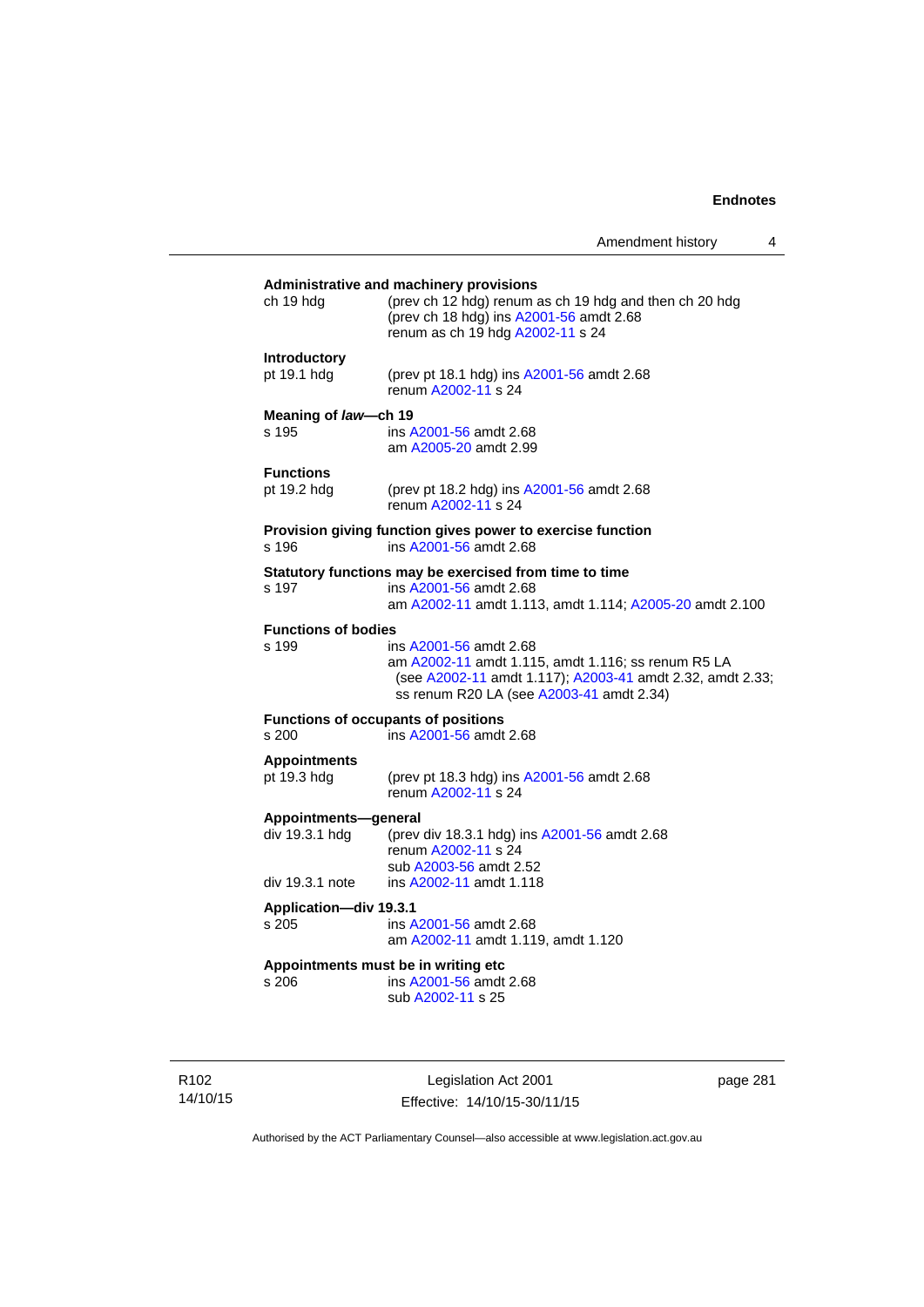| 4 | Amendment history                                 |                                                                                                          |  |
|---|---------------------------------------------------|----------------------------------------------------------------------------------------------------------|--|
|   | s 207                                             | Appointment may be by name or position<br>ins A2001-56 amdt 2.68                                         |  |
|   | s 208                                             | Power of appointment includes power to suspend etc<br>ins A2001-56 amdt 2.68<br>am A2005-20 amdt 2.101   |  |
|   | s.209                                             | Power of appointment includes power to make acting appointment<br>ins A2001-56 amdt 2.68                 |  |
|   | <b>Resignation of appointment</b><br>s 210        | ins A2001-56 amdt 2.68                                                                                   |  |
|   | s 211                                             | Appointment not affected by appointer changes<br>ins A2001-56 amdt 2.68                                  |  |
|   | s 212                                             | Appointment not affected by defect etc<br>ins A2001-56 amdt 2.68                                         |  |
|   | <b>Acting appointments</b><br>div 19.3.2 hdg      | (prev div 18.3.2 hdg) ins A2001-56 amdt 2.68<br>renum A2002-11 s 24                                      |  |
|   | Application-div 19.3.2<br>s 215                   | ins A2001-56 amdt 2.68<br>am A2002-11 amdt 1.121, amdt 1.122                                             |  |
|   | s 216                                             | Acting appointments must be in writing etc<br>ins A2001-56 amdt 2.68<br>sub A2002-11 s 26                |  |
|   | s 217                                             | Acting appointment may be made by name or position<br>ins A2001-56 amdt 2.68                             |  |
|   | s 218                                             | Instrument may provide when acting appointment has effect etc<br>ins A2001-56 amdt 2.68                  |  |
|   | s 219                                             | Appointer may decide terms of acting appointment etc<br>ins A2001-56 amdt 2.68<br>am A2002-11 amdt 1.123 |  |
|   | s 220                                             | Appointee may exercise functions under acting appointment etc<br>ins A2001-56 amdt 2.68                  |  |
|   | s 221                                             | How long does an acting appointment operate?<br>ins A2001-56 amdt 2.68<br>am A2002-11 amdt 1.124         |  |
|   | <b>Resignation of acting appointment</b><br>s 222 | ins A2001-56 amdt 2.68                                                                                   |  |
|   | s 223                                             | Effect of acting appointment on substantive appointment etc<br>ins A2001-56 amdt 2.68                    |  |

page 282 Legislation Act 2001 Effective: 14/10/15-30/11/15

R102 14/10/15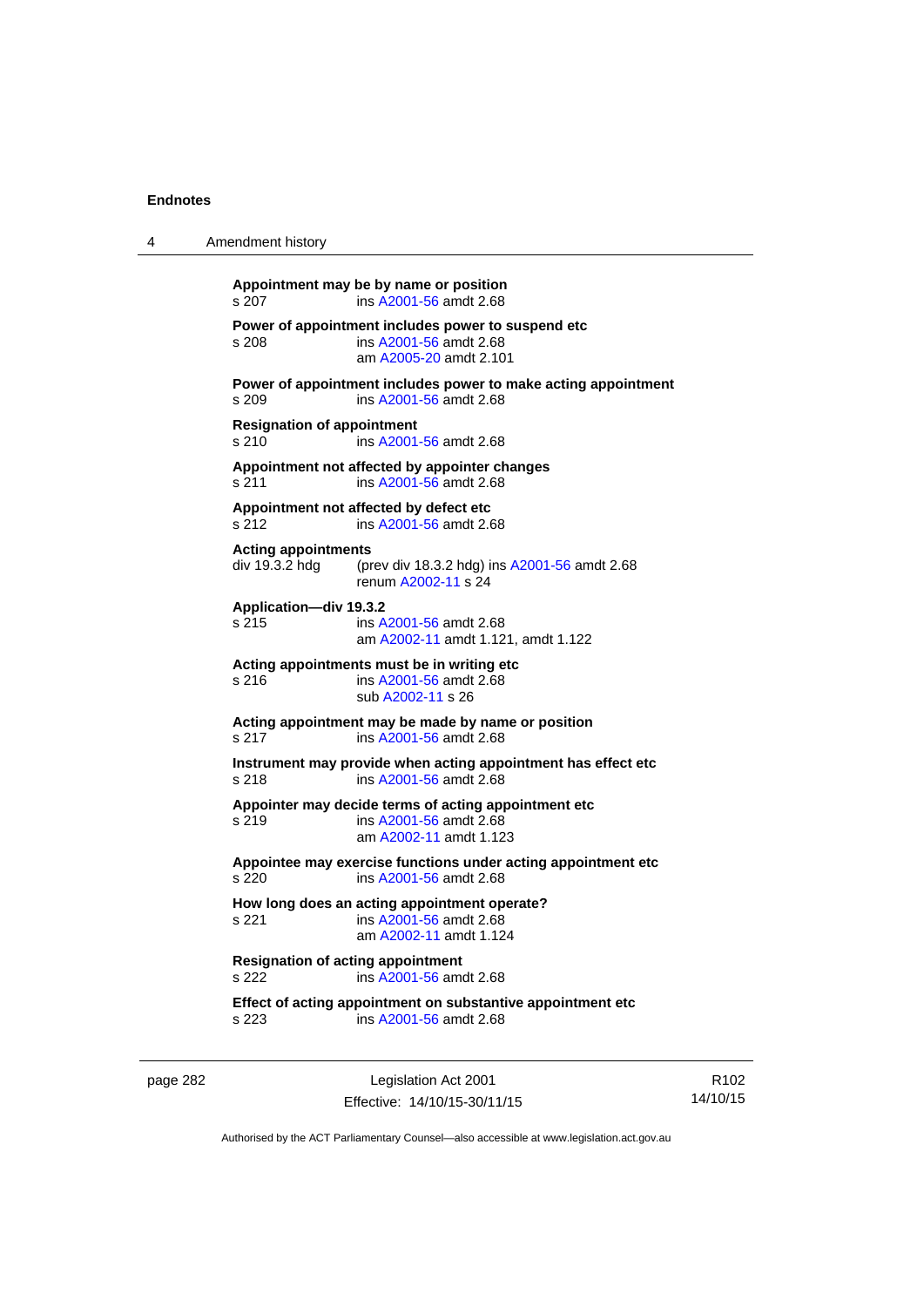# **Acting appointment not affected by appointer changes**  s 224 ins [A2001-56](http://www.legislation.act.gov.au/a/2001-56) amdt 2.68 **Acting appointment not affected by defect etc**  s 225 ins [A2001-56](http://www.legislation.act.gov.au/a/2001-56) amdt 2.68 **Standing acting arrangements**<br>div 19.3.2A hdg ins A2003-41 ins [A2003-41](http://www.legislation.act.gov.au/a/2003-41) amdt 2.35 **Application—div 19.3.2A**  s 225A ins [A2003-41](http://www.legislation.act.gov.au/a/2003-41) amdt 2.35 **Person acting under standing acting arrangement may exercise functions etc**  s 225B hdg sub [A2005-20](http://www.legislation.act.gov.au/a/2005-20) amdt 2.102<br>s 225B ins A2003-41 amdt 2.35 ins [A2003-41](http://www.legislation.act.gov.au/a/2003-41) amdt 2.35 **Appointments—Assembly consultation**  div 19.3.3 hdg ins [A2002-11](http://www.legislation.act.gov.au/a/2002-11) s 27 **Meaning of** *statutory position***—div 19.3.3**  s 226 ins [A2002-11](http://www.legislation.act.gov.au/a/2002-11) s 27 **Application—div 19.3.3**  s 227 ins [A2002-11](http://www.legislation.act.gov.au/a/2002-11) s 27 am [A2002-49](http://www.legislation.act.gov.au/a/2002-49) amdt 2.34; [A2004-28](http://www.legislation.act.gov.au/a/2004-28) amdt 3.32 (3), (4) exp 22 December 2004 (s 227 (4) and see [A2004-28](http://www.legislation.act.gov.au/a/2004-28),  $s$  211 (1) and [NI2004-486\)](http://www.legislation.act.gov.au/ni/2004-486/default.asp) am [A2007-3](http://www.legislation.act.gov.au/a/2007-3) amdt 2.1 **Consultation with appropriate Assembly committee**  s 228 ins [A2002-11](http://www.legislation.act.gov.au/a/2002-11) s 27 **Appointment is disallowable instrument**  s 229 hdg sub [A2002-49](http://www.legislation.act.gov.au/a/2002-49) amdt 2.35 s 229 ins [A2002-11](http://www.legislation.act.gov.au/a/2002-11) s 27 **Delegations**  pt 19.4 hdg (prev pt 18.4 hdg) ins [A2001-56](http://www.legislation.act.gov.au/a/2001-56) amdt 2.68 renum [A2002-11](http://www.legislation.act.gov.au/a/2002-11) s 24 **Application—pt 19.4 generally**  s 230 ins [A2001-56](http://www.legislation.act.gov.au/a/2001-56) amdt 2.68 am [A2002-11](http://www.legislation.act.gov.au/a/2002-11) amdt 1.125; [A2005-20](http://www.legislation.act.gov.au/a/2005-20) amdt 2.103, amdt 2.104 **Application—pt 19.4 to subdelegations**  s 231 ins [A2001-56](http://www.legislation.act.gov.au/a/2001-56) amdt 2.68 am [A2002-11](http://www.legislation.act.gov.au/a/2002-11) amdt 1.126; [A2003-56](http://www.legislation.act.gov.au/a/2003-56) amdt 2.53, amdt 2.54 **Delegation must be in writing etc**  s 232 ins [A2001-56](http://www.legislation.act.gov.au/a/2001-56) amdt 2.68

R102 14/10/15

Legislation Act 2001 Effective: 14/10/15-30/11/15 page 283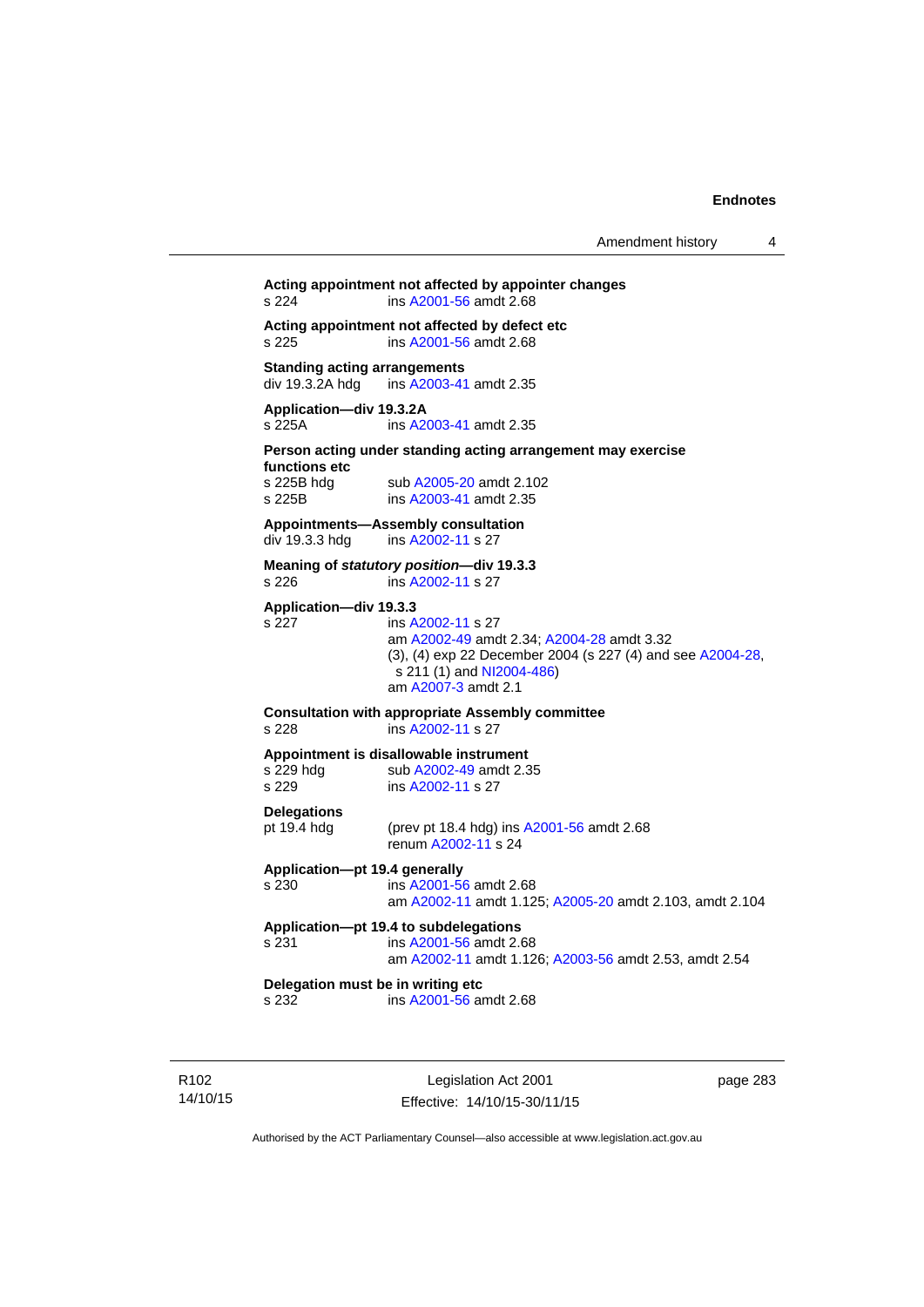| 4 | Amendment history                                      |                                                                                                                        |  |
|---|--------------------------------------------------------|------------------------------------------------------------------------------------------------------------------------|--|
|   | Delegation may be made by name or position<br>s 233    | ins A2001-56 amdt 2.68                                                                                                 |  |
|   | s 234                                                  | Instrument may provide when delegation has effect etc<br>ins A2001-56 amdt 2.68<br>am A2003-41 amdt 2.36               |  |
|   | Delegation may be made to 2 or more delegates<br>s 235 | ins A2001-56 amdt 2.68                                                                                                 |  |
|   | Power to delegate may not be delegated<br>s 236        | ins A2001-56 amdt 2.68<br>am A2002-11 amdt 1.127<br>sub A2003-56 amdt 2.55                                             |  |
|   | Delegation may be amended or revoked<br>s 237          | ins A2001-56 amdt 2.68<br>am A2005-20 amdt 2.105                                                                       |  |
|   | Appointer responsible for delegated function<br>s 238  | ins A2001-56 amdt 2.68                                                                                                 |  |
|   | <b>Exercise of delegation by delegate</b><br>s 239     | ins A2001-56 amdt 2.68<br>am A2002-49 amdt 2.36, amdt 2.37; A2003-56 amdt 2.56                                         |  |
|   | Appointer may exercise delegated function<br>s 240     | ins A2001-56 amdt 2.68                                                                                                 |  |
|   | Delegation not affected by appointer changes<br>s 241  | ins A2001-56 amdt 2.68                                                                                                 |  |
|   | Delegation not affected by defect etc<br>s 242         | ins A2001-56 amdt 2.68                                                                                                 |  |
|   | <b>Service of documents</b><br>pt 19.5 hdg             | (prev pt 18.5 hdg) ins A2001-56 amdt 2.68<br>renum A2002-11 s 24                                                       |  |
|   | <b>Application-pt 19.5</b><br>s 245                    | ins A2001-56 amdt 2.68                                                                                                 |  |
|   | Definitions-pt 19.5<br>s 246                           | ins A2001-56 amdt 2.68<br>def executive officer am A2011-22 amdt 1.277<br>def <i>home address</i> am A2002-30 amdt 2.7 |  |
|   | Service of documents on individuals<br>s 247           | ins A2001-56 amdt 2.68<br>am A2002-49 amdt 2.38, amdt 2.39                                                             |  |

page 284 Legislation Act 2001 Effective: 14/10/15-30/11/15

R102 14/10/15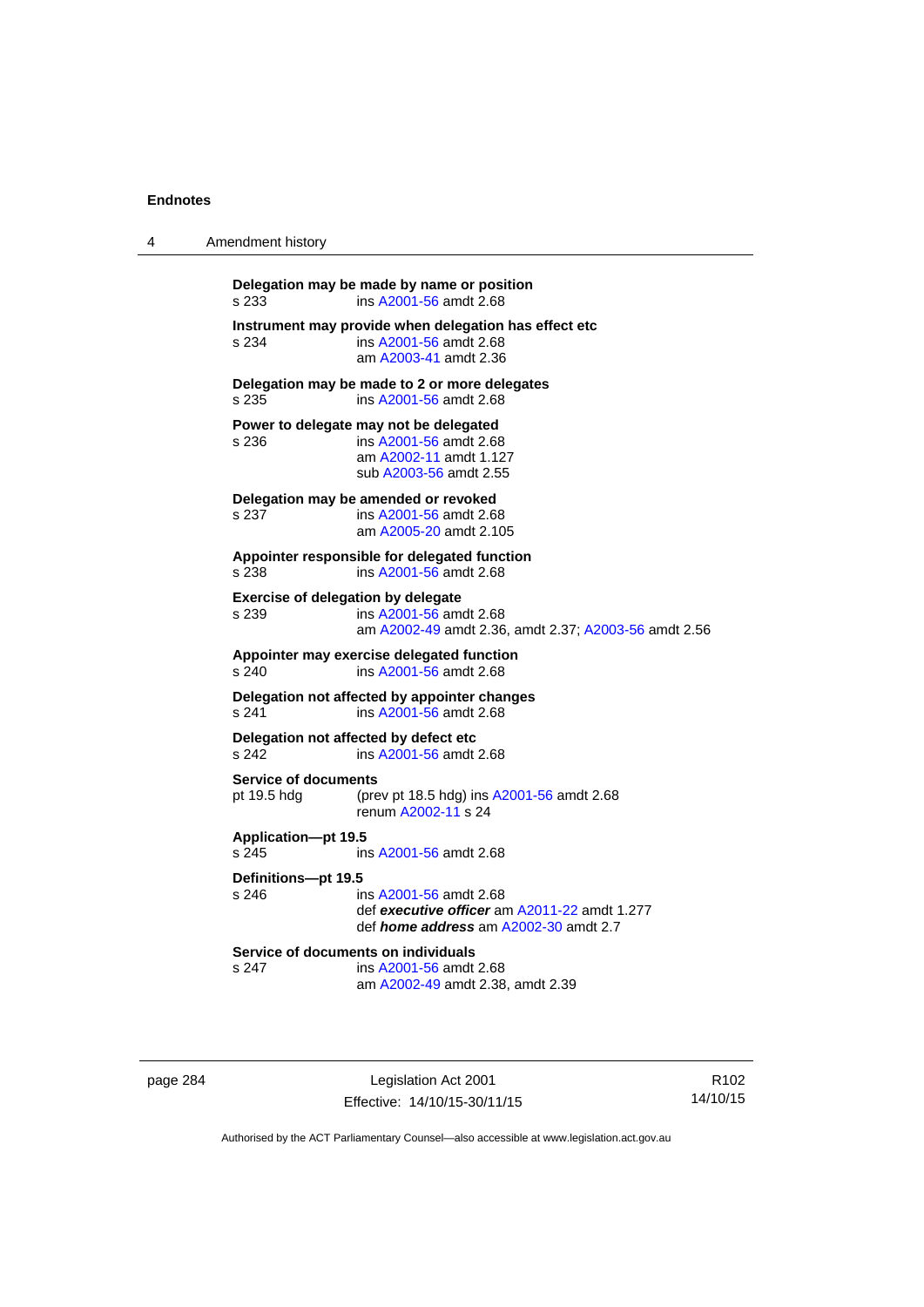| am A2002-11 amdt 1.129<br>Powers of courts and tribunals not affected<br>ins A2001-56 amdt 2.68<br><b>Functions of Executive and Ministers</b><br>ins A2002-11 s 29<br><b>Exercise of functions of Executive</b><br>ins A2002-11 s 29<br>am A2003-41 amdt 2.37; A2005-62 amdt 2.17<br>Administration of matters not allocated<br>ins A2002-11 s 29<br><b>Delegation by Minister</b><br>ins A2002-11 s 29<br>(prev pt 18.6 hdg) ins A2001-56 amdt 2.68<br>sub A2002-11 s 28<br>ins A2001-56 amdt 2.68<br>am A2002-11 amdt 1.130, amdt 1.131; A2002-49 amdt 2.42;<br>A2003-41 amdt 2.38; A2005-20 amdt 2.107, amdt 2.108;<br>A2006-42 amdt 2.12, amdt 2.19<br>Production of records kept in computers etc<br>ins A2001-56 amdt 2.68<br>am A2005-20 amdt 2.109<br>Delegation by parliamentary counsel<br>(prev s 119) renum A2001-56 amdt 2.67<br>om A2002-11 amdt 1.132<br><b>References to Administration Act 1989 etc</b><br>(prev s 120) renum A2001-56 amdt 2.67<br>om A2002-11 amdt 1.132 |                                      |
|----------------------------------------------------------------------------------------------------------------------------------------------------------------------------------------------------------------------------------------------------------------------------------------------------------------------------------------------------------------------------------------------------------------------------------------------------------------------------------------------------------------------------------------------------------------------------------------------------------------------------------------------------------------------------------------------------------------------------------------------------------------------------------------------------------------------------------------------------------------------------------------------------------------------------------------------------------------------------------------------|--------------------------------------|
|                                                                                                                                                                                                                                                                                                                                                                                                                                                                                                                                                                                                                                                                                                                                                                                                                                                                                                                                                                                              |                                      |
|                                                                                                                                                                                                                                                                                                                                                                                                                                                                                                                                                                                                                                                                                                                                                                                                                                                                                                                                                                                              |                                      |
|                                                                                                                                                                                                                                                                                                                                                                                                                                                                                                                                                                                                                                                                                                                                                                                                                                                                                                                                                                                              |                                      |
|                                                                                                                                                                                                                                                                                                                                                                                                                                                                                                                                                                                                                                                                                                                                                                                                                                                                                                                                                                                              |                                      |
|                                                                                                                                                                                                                                                                                                                                                                                                                                                                                                                                                                                                                                                                                                                                                                                                                                                                                                                                                                                              |                                      |
|                                                                                                                                                                                                                                                                                                                                                                                                                                                                                                                                                                                                                                                                                                                                                                                                                                                                                                                                                                                              |                                      |
|                                                                                                                                                                                                                                                                                                                                                                                                                                                                                                                                                                                                                                                                                                                                                                                                                                                                                                                                                                                              |                                      |
|                                                                                                                                                                                                                                                                                                                                                                                                                                                                                                                                                                                                                                                                                                                                                                                                                                                                                                                                                                                              |                                      |
|                                                                                                                                                                                                                                                                                                                                                                                                                                                                                                                                                                                                                                                                                                                                                                                                                                                                                                                                                                                              |                                      |
|                                                                                                                                                                                                                                                                                                                                                                                                                                                                                                                                                                                                                                                                                                                                                                                                                                                                                                                                                                                              |                                      |
| Other laws not affected etc<br>ins A2001-56 amdt 2.68                                                                                                                                                                                                                                                                                                                                                                                                                                                                                                                                                                                                                                                                                                                                                                                                                                                                                                                                        |                                      |
| When document taken to be served<br>sub A2005-20 amdt 2.106<br>ins A2001-56 amdt 2.68<br>am A2002-11 amdt 1.128; A2011-48 amdt 1.36                                                                                                                                                                                                                                                                                                                                                                                                                                                                                                                                                                                                                                                                                                                                                                                                                                                          |                                      |
| Service of documents on agencies<br>ins A2001-56 amdt 2.68                                                                                                                                                                                                                                                                                                                                                                                                                                                                                                                                                                                                                                                                                                                                                                                                                                                                                                                                   |                                      |
| ins A2001-56 amdt 2.68<br>am A2002-49 amdt 2.40, amdt 2.41                                                                                                                                                                                                                                                                                                                                                                                                                                                                                                                                                                                                                                                                                                                                                                                                                                                                                                                                   |                                      |
|                                                                                                                                                                                                                                                                                                                                                                                                                                                                                                                                                                                                                                                                                                                                                                                                                                                                                                                                                                                              | Service of documents on corporations |

R102 14/10/15

Effective: 14/10/15-30/11/15

page 285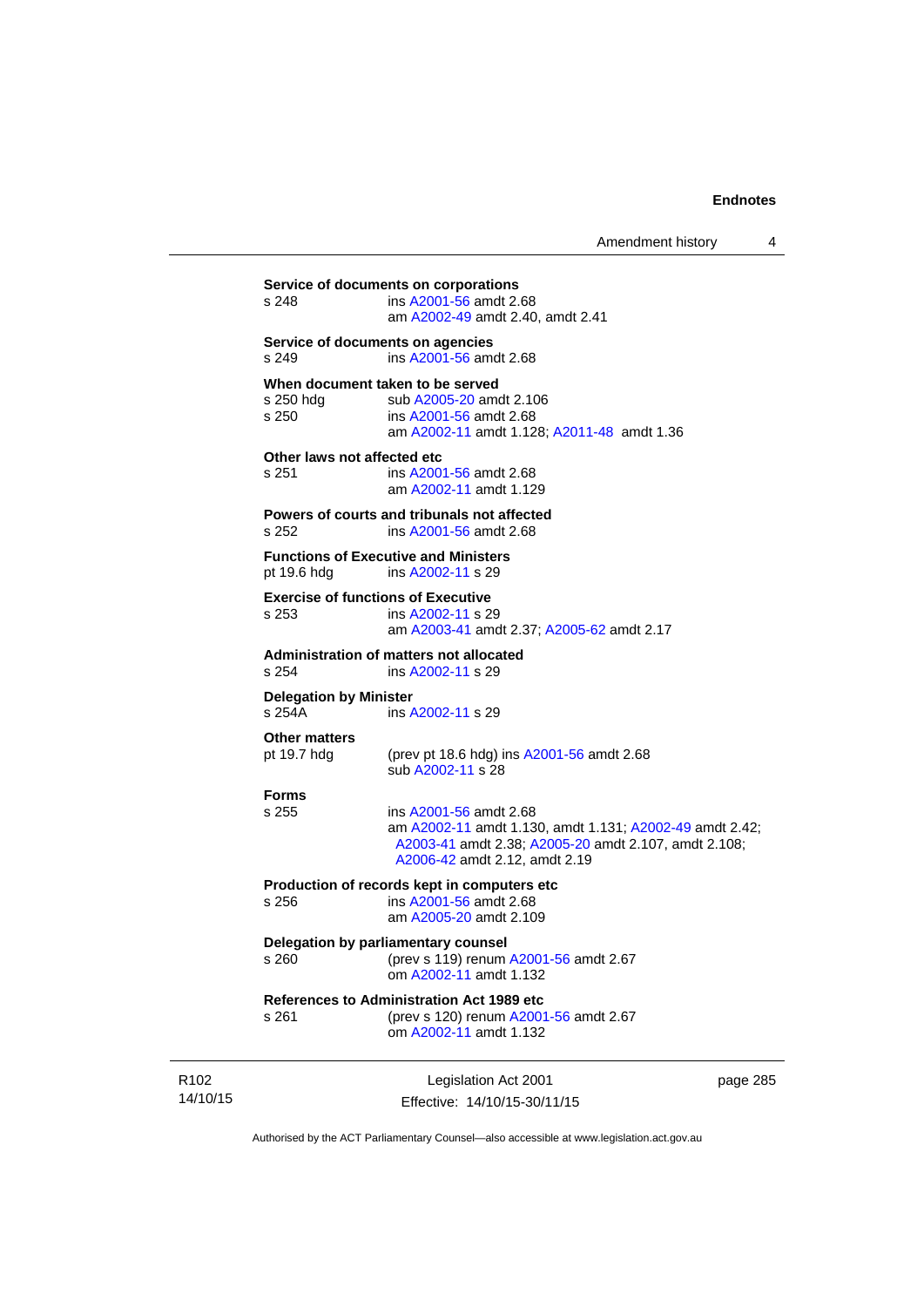4 Amendment history

**Regulation-making power**  s 262 (prev s 121) renum as s 262 and then s 302 **Application of s 28**  s 263 (prev s 122) renum [A2001-56](http://www.legislation.act.gov.au/a/2001-56) amdt 2.67 exp 12 March 2002 (s 263 (2)) **Application of s 47 (2) to (6)**  s 264 (prev s 122A) renum as s 264 and then s 304 **Application of s 61 and s 62**  s 265 (prev s 123) renum as s 265 and then s 305 **Application of s 69**  s 266 (prev s 124) renum [A2001-56](http://www.legislation.act.gov.au/a/2001-56) amdt 2.67 exp 12 March 2002 (s 266 (2)) **Transitional regulations**  s 267 (prev s 125) renum as s 267 and then s 306 **Modification of ch 20's operation**  s 268 (prev s 126) renum as s 268 and then s 307 **Status of certain instruments as disallowable instruments**  s 269 (prev s 127) renum as s 269 and then s 308 **Status of certain instruments as notifiable instruments**  s 270 (prev s 128) renum as s 270 and then s 309 **Compliance with authorisation or requirement to do something by notice in gazette**  s 271 (prev s 129) renum as s 271 and then s 310 **Commencement of Acts that refer to notification or notice in the gazette**  s 271B renum as s 311 **Commencement of registrable instruments that refer to notification or notice in the gazette**  s 271C renum as s 312 **Status of republications under Legislation (Republication) Act 1996**  s 272 (prev s 130) renum as s 272 and then s 313 **Transitional provisions about penalties** s 273 renum as s 314 **Status of certain determinations**  s 274 renum as s 315 **Miscellaneous**  ch 20 hdg (prev ch 13 hdg) renum as ch 20 hdg and then ch 21 hdg (prev ch 12 hdg) renum as ch 19 hdg [A2001-56](http://www.legislation.act.gov.au/a/2001-56) amdt 2.66 renum as ch 20 hdg [A2002-11](http://www.legislation.act.gov.au/a/2002-11) s 24

page 286 Legislation Act 2001 Effective: 14/10/15-30/11/15

R102 14/10/15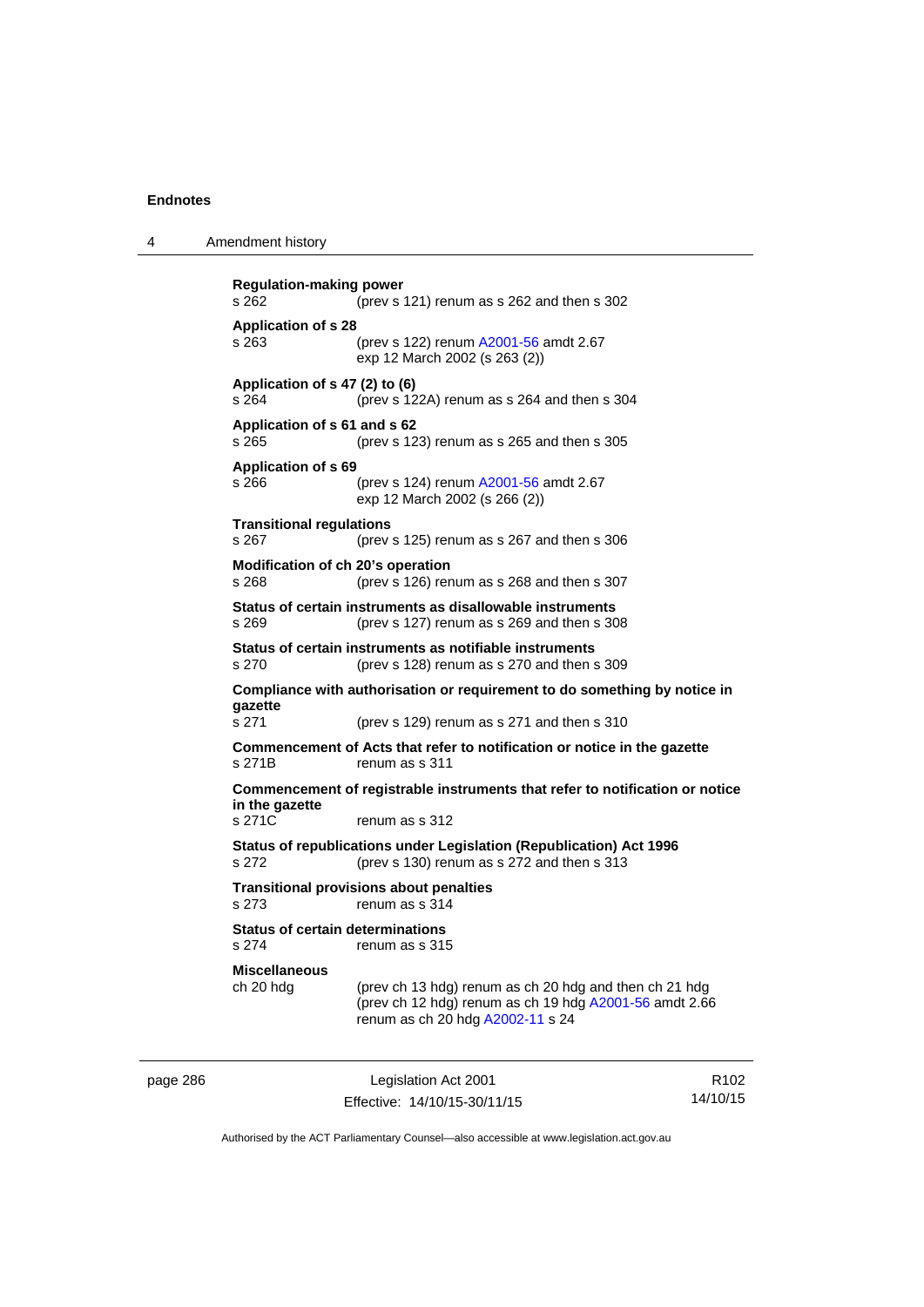| s 300                           | ins A2002-11 amdt 1.132                                                                                 |
|---------------------------------|---------------------------------------------------------------------------------------------------------|
|                                 | am A2004-60 amdt 1.175                                                                                  |
|                                 | <b>References to Administration Act 1989 etc</b>                                                        |
| s 301                           | ins A2002-11 amdt 1.132                                                                                 |
| <b>Regulation-making power</b>  |                                                                                                         |
| s 302                           | (prev s 121) renum as s 262 A2001-56 amdt 2.67                                                          |
|                                 | renum as s 302 R5 LA (see A2002-11 amdt 1.133)<br>sub A2003-41 amdt 2.39                                |
|                                 | am A2006-42 amdt 2.19; A2011-28 amdt 2.18                                                               |
| Transitional                    |                                                                                                         |
| ch 21 hdg                       | (prev ch 13 hdg) renum as ch 20 hdg A2001-56 amdt 2.66<br>renum as ch 21 hdg A2002-11 s 24<br>om R29 LA |
|                                 | Transitional-meaning of optometrist                                                                     |
| s 303                           | ins A2005-9 amdt 1.1                                                                                    |
|                                 | exp 9 January 2007 (see the Health Professionals Act 2004<br>s 136 (1) (h)) (s 303 (2))                 |
| Application of s 47 (2) to (6)  |                                                                                                         |
| s 304 hdg                       | (prev s 122A hdg) renum as s 264 hdg and then s 304 hdg<br>sub A2002-11 amdt 1.134                      |
| s 304                           | (prev s 122A) ins A2001-44 amdt 1.2623                                                                  |
|                                 | renum as s 264 A2001-56 amdt 2.67                                                                       |
|                                 | am A2002-11 amdt 1.135                                                                                  |
|                                 | renum as s 304 R5 LA (see A2002-11 amdt 1.136)<br>exp 12 September 2004 (s 304 (4))                     |
|                                 | Application of s 61 and s 62                                                                            |
| s 305                           | (prev s 123) renum as s 265 A2001-56 amdt 2.67                                                          |
|                                 | renum as s 305 R5 LA (see A2002-11 amdt 1.136)<br>exp 12 September 2002 (s 305 (3))                     |
| <b>Transitional regulations</b> |                                                                                                         |
| s 306                           | (prev s 125) am A2001-44 amdt 1.2624                                                                    |
|                                 | renum as s 267 A2001-56 amdt 2.67                                                                       |
|                                 | am A2001-56 amdts 2.69-2.71; A2002-11<br>amdts 1.137-1.140                                              |
|                                 | renum as s 306 R5 LA (see A2002-11 amdt 1.136)                                                          |
|                                 | exp 28 May 2003 (s 306 (5))                                                                             |

Legislation Act 2001 Effective: 14/10/15-30/11/15 page 287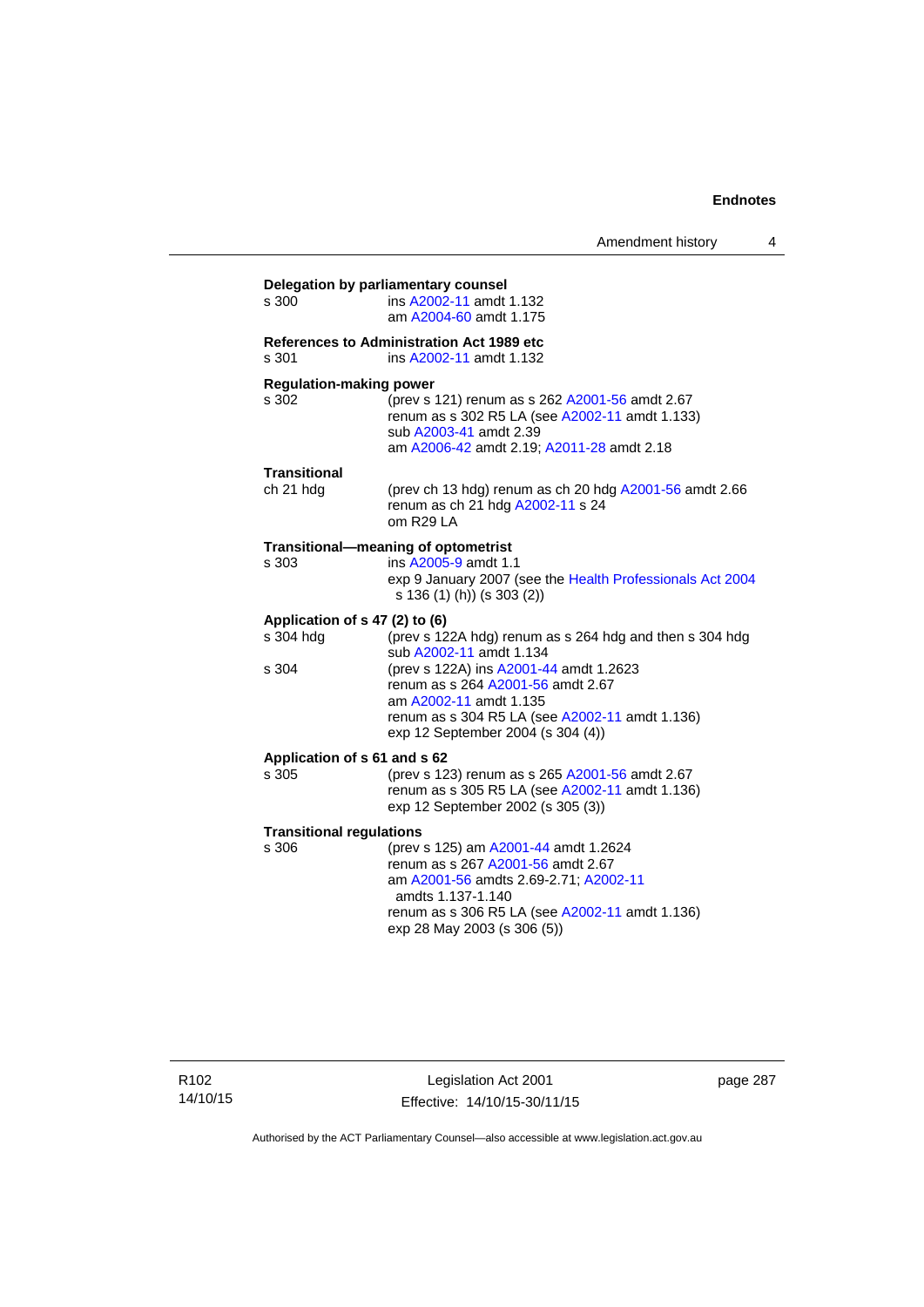| 4 | Amendment history                                       |                                                                                                                                                                                                                              |
|---|---------------------------------------------------------|------------------------------------------------------------------------------------------------------------------------------------------------------------------------------------------------------------------------------|
|   | Modification of ch 20's operation<br>s 307 hdg<br>s 307 | (prev s 268 hdg) sub A2001-56 amdt 2.72<br>(prev s 126) renum as s 268 A2001-56 amdt 2.67<br>am A2002-11 amdt 1.141<br>renum as s 307 R5 LA (see A2002-11 amdt 1.13)<br>am A2002-49 amdt 2.54<br>exp 28 May 2003 (s 307 (2)) |
|   | s 308                                                   | Status of certain instruments as disallowable instruments<br>(prev s 127) renum as s 269 A2001-56 amdt 2.67<br>renum as s 308 R5 LA (see A2002-11 amdt 1.136)<br>exp 12 September 2004 (s 308 (4))                           |
|   | s 309                                                   | Status of certain instruments as notifiable instruments<br>(prev s 128) renum as s 270 A2001-56 amdt 2.67<br>renum as s 309 R5 LA (see A2002-11 amdt 1.136)<br>exp 12 September 2004 (s 309 (7))                             |
|   |                                                         | Compliance with authorisation or requirement to do something by notice in                                                                                                                                                    |
|   | qazette<br>s 310                                        | (prev s 129) renum as s 271 A2001-56 amdt 2.67<br>am A2001-56 amdt 2.73<br>renum as s 310 R5 LA (see A2002-11 amdt 1.136)<br>exp 12 September 2004 (s 310 (5))                                                               |
|   | s 310A                                                  | Application of s 89 to registrable instrument<br>ins A2003-56 amdt 2.57<br>exp 12 September 2004 (s 310A (2))                                                                                                                |
|   | s 311                                                   | Commencement of Acts that refer to notification or notice in the gazette<br>(prev s 271B) ins as mod SL2001-34 reg 6<br>renum R5 LA (see A2002-11 amdt 1.136)<br>exp 13 September 2002 (s 311 (5))                           |
|   | in the gazette                                          | Commencement of registrable instruments that refer to notification or notice                                                                                                                                                 |
|   | s 312                                                   | (prev s $271C$ ) ins as mod $SL2001-34$ reg 6<br>renum R5 LA (see A2002-11 amdt 1.136)<br>exp 13 September 2002 (s 312 (5))                                                                                                  |
|   | s 313                                                   | Status of republications under Legislation (Republication) Act 1996<br>(prev s 130) renum as s 272 A2001-56 amdt 2.67<br>renum as s 313 R5 LA (see A2002-11 amdt 1.136)<br>exp 12 September 2004 (s 313 (3))                 |
|   | s 314                                                   | <b>Transitional provisions about penalties</b><br>(prev s 273) ins A2001-56 amdt 2.74<br>renum R5 LA (see A2002-11 amdt 1.136)<br>exp 12 September 2003 (s 314 (5))                                                          |

page 288 Legislation Act 2001 Effective: 14/10/15-30/11/15

R102 14/10/15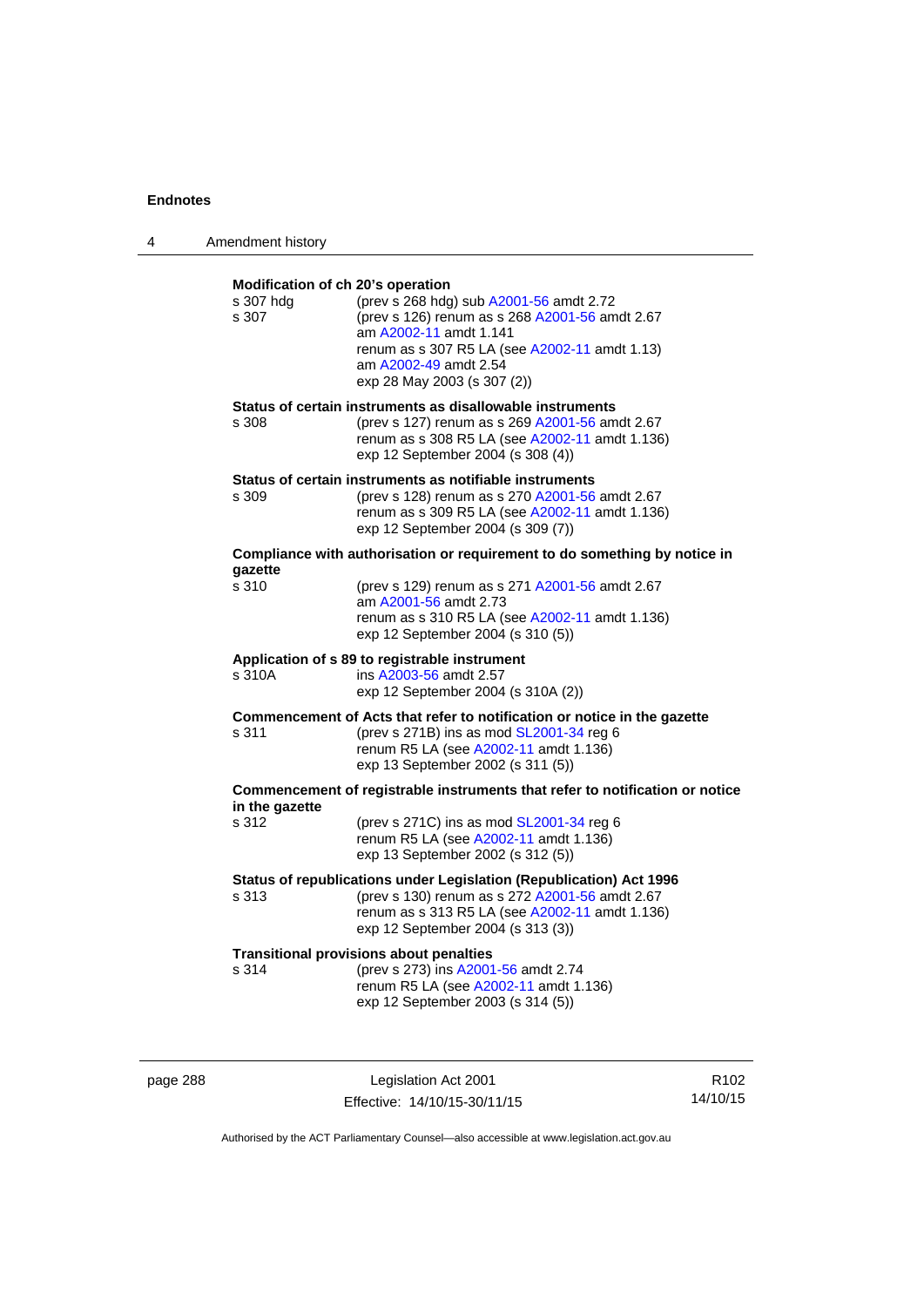**Status of certain determinations**<br>s 315 (prev s 274) ins (prev s 274) ins [A2001-56](http://www.legislation.act.gov.au/a/2001-56) amdt 2.74 renum R5 LA (see [A2002-11](http://www.legislation.act.gov.au/a/2002-11) amdt 1.136) exp 12 September 2003 (s 315 (6))

### **Delegations under Administration Act 1989**

s 316 ins [A2003-56](http://www.legislation.act.gov.au/a/2003-56) amdt 2.58 exp 12 September 2004 (s 316 (3)) **Former NSW and UK Acts in force before establishment of Territory** 

| (prev sch 1 pt 1 hdg) sub and renum A2001-56 amdt 2.75   |
|----------------------------------------------------------|
| am A2001-44 amdt 1.2625; A2001-56 amdts 2.76-2.79;       |
| A2001-88 s 43 (2); A2002-40 amdt 3.28; items renum R11   |
| LA (see A2002-40 amdt 3.29)                              |
| sub A2002-49 amdt 2.43                                   |
| am A2003-56 amdt 2.59; items renum R21 LA (see A2003-56  |
| amdt 2.60); A2004-17 amdt 2.10; items renum R30 LA (see  |
| A2004-17 amdt 2.11); A2004-60 amdt 1.176; items renum    |
| R31 LA (see A2004-60 amdt 1.177); A2006-38 amdt 1.9;     |
| items renum R52 LA (see A2006-38 amdt 1.10); A2009-39    |
| amdt 2.5; items renum R70 LA; A2009-50 s 50; items renum |
| <b>R71 LA</b>                                            |
|                                                          |

### **Former NSW Acts applied after establishment of Territory**

| sch 1 pt 1.2 hda | (prev sch 1 pt 2 hdg) sub and renum $A2001-56$ amdt 2.80 |
|------------------|----------------------------------------------------------|
| sch 1 pt 1.2     | am A2001-44 amdt 1.2626. amdt 1.2627: A2001-56           |
|                  | amdt 2.81; A2004-7 amdt 1.5; A2006-38 amdt 1.11; items   |
|                  | renum R52 LA (see A2006-38 amdt 1.12)                    |

| <b>Meaning of commonly-used terms</b> |                                                                   |
|---------------------------------------|-------------------------------------------------------------------|
|                                       | $dict$ pt 1 hdg sub $A2003-56$ amdt 2.61                          |
|                                       | $dict$ pt 1 note sub $A2003-56$ amdt 2.61                         |
| dict pt 1                             | def $AAT$ ins $A2002-49$ amdt 2.44                                |
|                                       | om A2008-37 amdt 1.297                                            |
|                                       | def $ACAT$ ins $A2008-36$ amdt 1.409                              |
|                                       | def Act sub A2001-56 amdt 2.82                                    |
|                                       | am A2005-20 amdt 2.110                                            |
|                                       | def $ACT$ reloc from IA $A2001-56$ amdt 2.16                      |
|                                       | def <b>ADI</b> reloc from IA A2001-56 amdt 2.16                   |
|                                       | sub A2002-49 amdt 2.45                                            |
|                                       | def <b>administrative appeals tribunal</b> reloc from IA A2001-56 |
|                                       | amdt $2.16$                                                       |
|                                       | om A2008-37 amdt 1.297                                            |
|                                       | def <i>administrative unit</i> reloc from IA A2001-56 amdt 2.16   |
|                                       | def <b>adult</b> reloc from IA A2001-56 amdt 2.16                 |
|                                       | def <i>affidavit</i> reloc from IA A2001-56 amdt 2.16             |
|                                       | om A2005-53 amdt 1.95                                             |
|                                       | def <b>ambulance service</b> reloc from IA A2001-56 amdt 2.16     |
|                                       | sub A2004-28 amdt 3.33                                            |
|                                       |                                                                   |

R102 14/10/15

Legislation Act 2001 Effective: 14/10/15-30/11/15 page 289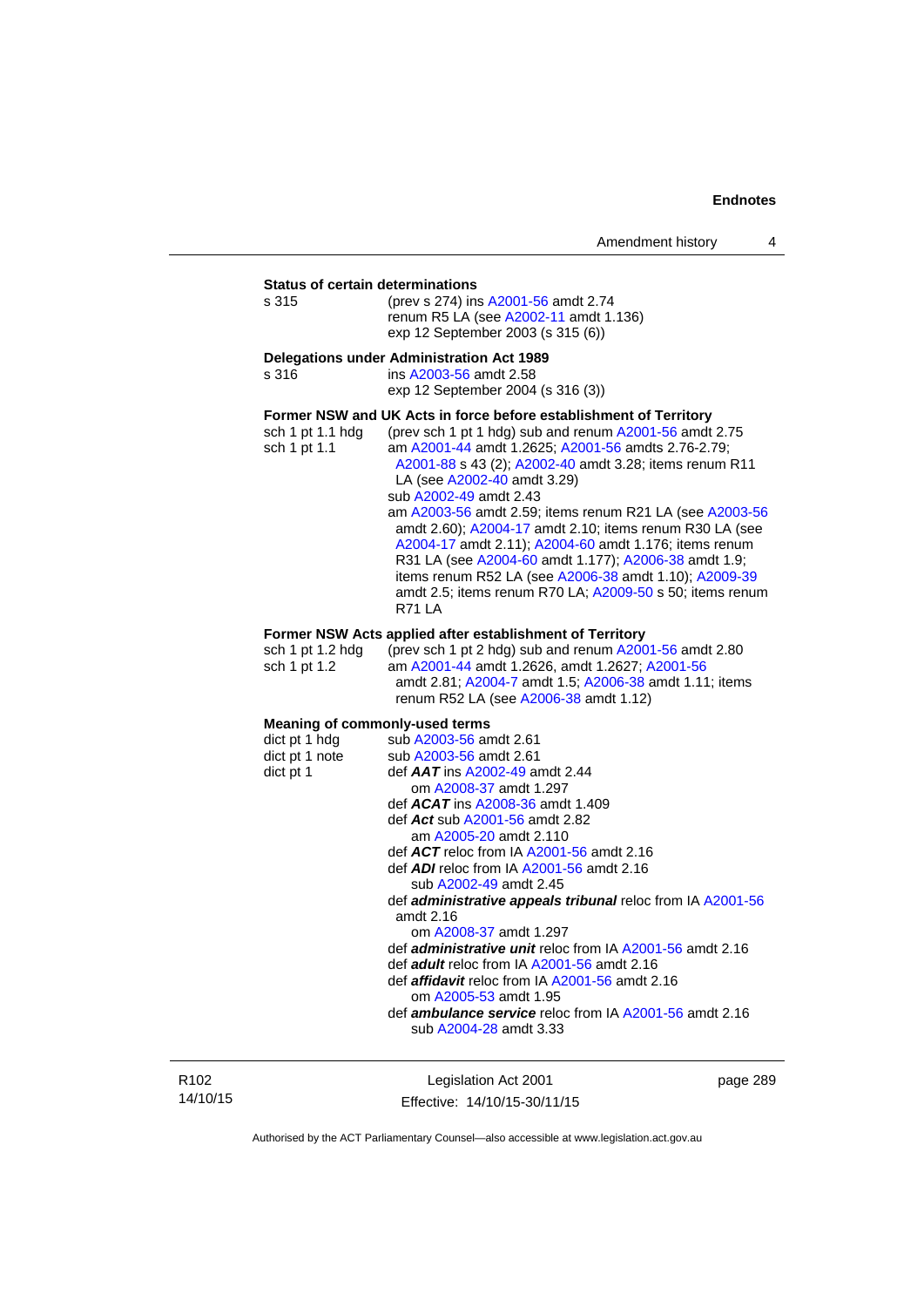| Amendment history<br>$\overline{4}$ |  |
|-------------------------------------|--|
|-------------------------------------|--|

| def amend sub A2001-56 amdt 2.82                               |
|----------------------------------------------------------------|
| am A2005-20 amdt 2.111, amdt 2.112                             |
| def <i>appoint</i> reloc from IA A2001-56 amdt 2.16            |
| def AS ins A2009-20 amdt 2.9                                   |
| def AS/NZS ins A2009-20 amdt 2.9                               |
| def asset reloc from IA A2001-56 amdt 2.16                     |
| def associate judge ins A2015-10 s 32                          |
| def Attorney-General ins A2001-56 amdt 2.82                    |
| def <b>auditor-general</b> reloc from IA A2001-56 amdt 2.16    |
| sub A2005-20 amdt 2.113                                        |
| def Australia reloc from IA A2001-56 amdt 2.16                 |
| def <b><i>Australian citizen</i></b> ins A2012-21 amdt 2.1     |
| def Australian Consumer Law (ACT) ins A2010-54                 |
| amdt 3.38                                                      |
| def <b>Australian driver licence</b> reloc from IA A2001-56    |
| amdt 2.16                                                      |
| def Australian/New Zealand Standard ins A2009-20               |
| amdt 2.9                                                       |
| def Australian Standard ins A2009-20 amdt 2.9                  |
| def Australian Statistician ins A2005-20 amdt 2.114            |
| def <b>authorised deposit-taking institution</b> reloc from IA |
| A2001-56 amdt 2.16                                             |
| sub A2002-49 amdt 2.46                                         |
| def bank reloc from IA A2001-56 amdt 2.16                      |
| def bank holiday ins A2011-28 amdt 2.19                        |
| def bankrupt or personally insolvent ins A2009-49 amdt 2.1     |
| def barrister reloc from IA A2001-56 amdt 2.16                 |
| def body reloc from IA A2001-56 amdt 2.16                      |
| def breach reloc from IA A2001-56 amdt 2.16                    |
| def building code ins A2004-13 amdt 2.79                       |
| def <b>building society</b> reloc from IA A2001-56 amdt 2.16   |
| sub A2003-56 amdt 2.62                                         |
| def business day reloc from IA A2001-56 amdt 2.16              |
| am A2011-28 amdt 2.20                                          |
| def by ins A2005-20 amdt 2.115                                 |
| def by-law ins A2005-20 amdt 2.116                             |
| def by-laws ins A2002-11 amdt 1.142                            |
| om A2005-20 amdt 2.116                                         |
| def calendar month reloc from IA A2001-56 amdt 2.16            |
| sub A2014-44 amdt 2.4                                          |
| def calendar year reloc from IA A2001-56 amdt 2.16             |
| def Canberra Institute of Technology ins A2014-55 s 35         |
| def <i>change</i> reloc from IA A2001-56 amdt 2.16             |
| sub A2006-42 amdt 2.13                                         |
| def <i>chief executive</i> ins A2001-56 amdt 2.82              |
| om A2011-22 amdt 1.278                                         |

page 290 **Legislation Act 2001** Effective: 14/10/15-30/11/15

R102 14/10/15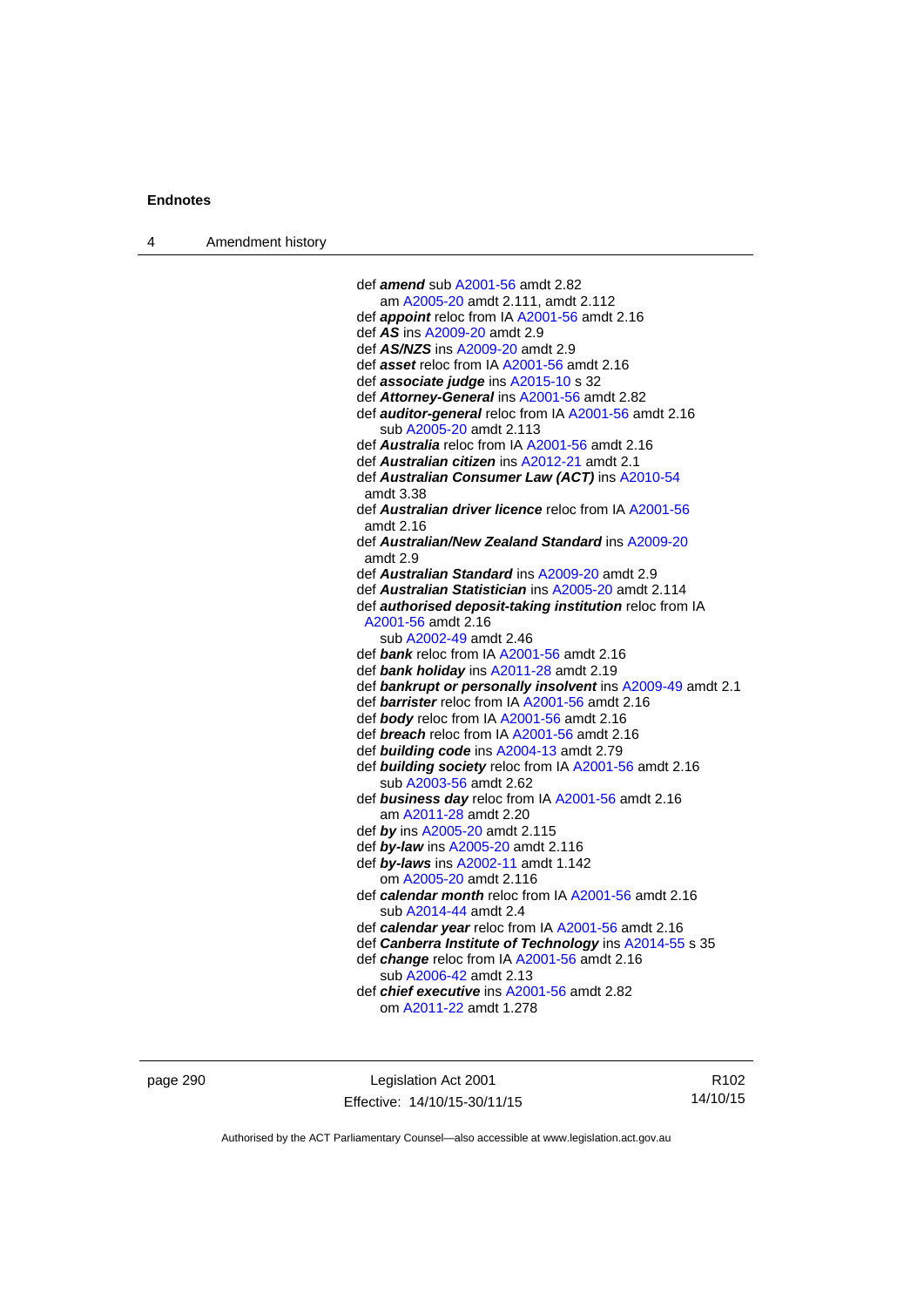def *chief fire control officer* ins [A2001-56](http://www.legislation.act.gov.au/a/2001-56) amdt 2.82 om [A2004-28](http://www.legislation.act.gov.au/a/2004-28) amdt 3.34 def *chief health officer* reloc from IA [A2001-56](http://www.legislation.act.gov.au/a/2001-56) amdt 2.16 def *Chief Justice* reloc from IA [A2001-56](http://www.legislation.act.gov.au/a/2001-56) amdt 2.16 def *Chief Magistrate* reloc from IA [A2001-56](http://www.legislation.act.gov.au/a/2001-56) amdt 2.16 def *Chief Minister* reloc from IA [A2001-56](http://www.legislation.act.gov.au/a/2001-56) amdt 2.16 def *chief officer (ambulance service)* ins [A2004-28](http://www.legislation.act.gov.au/a/2004-28) amdt 3.35 def *chief officer (fire and rescue)* ins [A2012-21](http://www.legislation.act.gov.au/a/2012-21) amdt 2.2 def *chief officer (fire brigade)* ins [A2004-28](http://www.legislation.act.gov.au/a/2004-28) amdt 3.35 om [A2012-21](http://www.legislation.act.gov.au/a/2012-21) amdt 2.2 def *chief officer (rural fire service)* ins [A2004-28](http://www.legislation.act.gov.au/a/2004-28) amdt 3.35 def *chief officer (SES)* ins [A2004-28](http://www.legislation.act.gov.au/a/2004-28) amdt 3.35 def *chief planning executive* ins [A2002-56](http://www.legislation.act.gov.au/a/2002-56) amdt 3.43 sub [A2005-20](http://www.legislation.act.gov.au/a/2005-20) amdt 2.117; [A2007-25](http://www.legislation.act.gov.au/a/2007-25) amdt 1.96 def *chief police officer* reloc from IA [A2001-56](http://www.legislation.act.gov.au/a/2001-56) amdt 2.16 def *chief solicitor* ins [A2004-42](http://www.legislation.act.gov.au/a/2004-42) amdt 2.39 am [A2011-30](http://www.legislation.act.gov.au/a/2011-30) amdt 1.8 def *chief surveyor* ins [A2007-33](http://www.legislation.act.gov.au/a/2007-33) amdt 1.9 om [A2010-6](http://www.legislation.act.gov.au/a/2010-6) amdt 1.10 def *child* reloc from IA [A2001-56](http://www.legislation.act.gov.au/a/2001-56) amdt 2.16 def *children and young people commissioner* ins [A2005-46](http://www.legislation.act.gov.au/a/2005-46) amdt 1.1 def *Childrens Court* reloc from IA [A2001-56](http://www.legislation.act.gov.au/a/2001-56) amdt 2.16 sub [A2008-20](http://www.legislation.act.gov.au/a/2008-20) amdt 4.42 def *city area* reloc from IA [A2001-56](http://www.legislation.act.gov.au/a/2001-56) amdt 2.16 am [A2005-20](http://www.legislation.act.gov.au/a/2005-20) amdt 2.118 def *civil partner* ins [A2008-14](http://www.legislation.act.gov.au/a/2008-14) amdt 1.44 def *civil partnership* ins [A2008-14](http://www.legislation.act.gov.au/a/2008-14) amdt 1.44 sub [A2012-40](http://www.legislation.act.gov.au/a/2012-40) amdt 3.65 def *civil union* ins [A2006-22](http://www.legislation.act.gov.au/a/2006-22) amdt 1.74 [\(A2006-22](http://www.legislation.act.gov.au/a/2006-22) rep before commenced by disallowance (see Cwlth Gaz 2006 No S93)) ins [A2012-40](http://www.legislation.act.gov.au/a/2012-40) amdt 3.66 sub [A2013-39](http://www.legislation.act.gov.au/a/2013-39) amdt 2.37 [\(A2013-39](http://www.legislation.act.gov.au/a/2013-39) never effective (see *Commonwealth v Australian Capital Territory* [2013] HCA 55)) def *civil union partner* ins [A2012-40](http://www.legislation.act.gov.au/a/2012-40) amdt 3.66 def *clerk* reloc from IA [A2001-56](http://www.legislation.act.gov.au/a/2001-56) amdt 2.16 am [A2012-26](http://www.legislation.act.gov.au/a/2012-26) amdt 1.31 def *commencement* sub [A2001-56](http://www.legislation.act.gov.au/a/2001-56) amdt 2.82 def *commencement notice* sub [A2001-56](http://www.legislation.act.gov.au/a/2001-56) amdt 2.82 def *commissioner for fair trading* reloc from IA [A2001-56](http://www.legislation.act.gov.au/a/2001-56) amdt 2.16 sub [A2005-20](http://www.legislation.act.gov.au/a/2005-20) amdt 2.119 am [A2010-54](http://www.legislation.act.gov.au/a/2010-54) amdt 3.39

R102 14/10/15

Legislation Act 2001 Effective: 14/10/15-30/11/15 page 291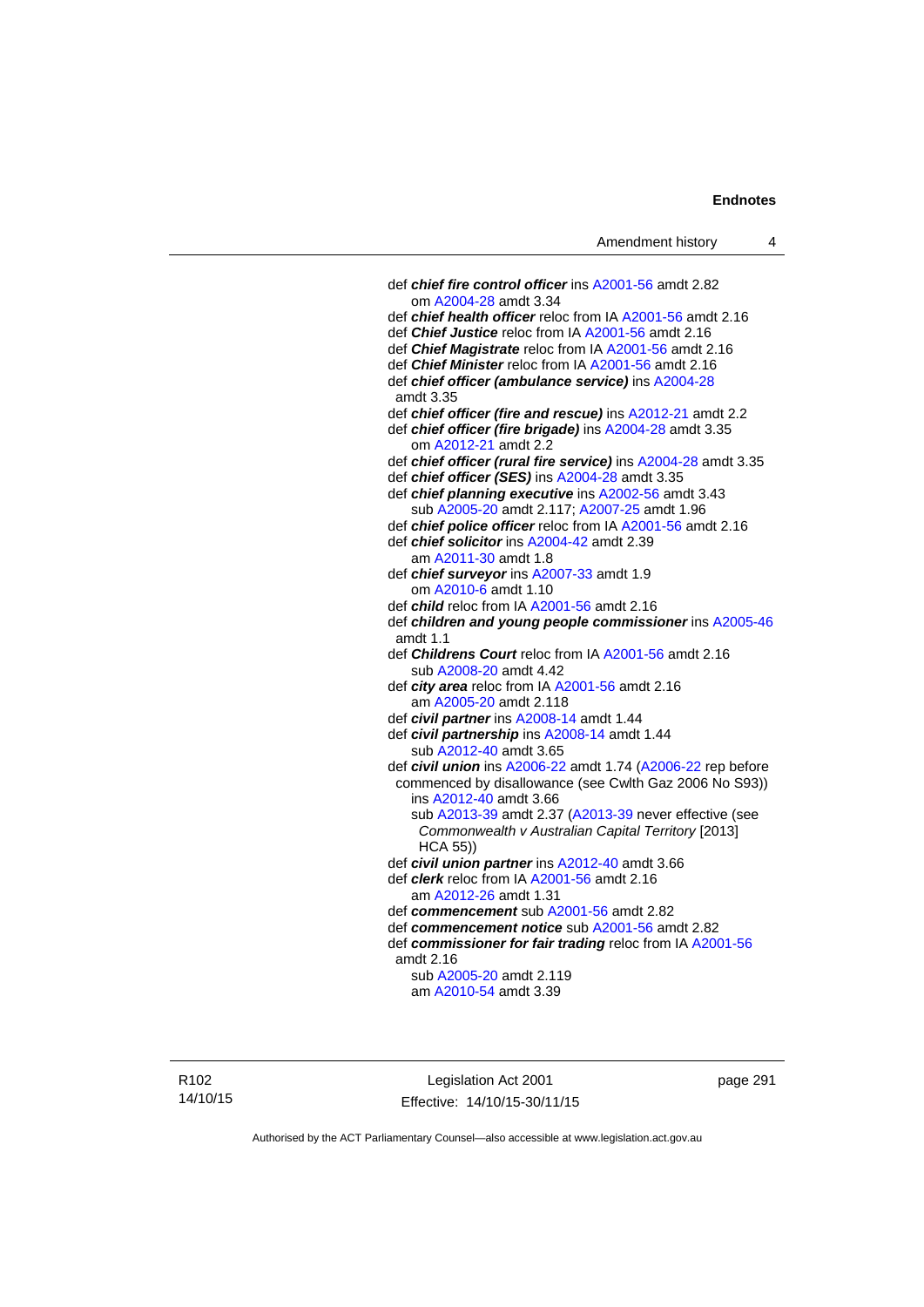| Amendment history |
|-------------------|
|                   |

| def commissioner for health complaints ins A2001-56<br>amdt 2.82                   |
|------------------------------------------------------------------------------------|
| om A2005-41 amdt 1.110                                                             |
| def commissioner for housing reloc from IA A2001-56<br>amdt 2.16                   |
| om A2007-8 amdt 1.12                                                               |
| def commissioner for land and planning reloc from IA                               |
| A2001-56 amdt 2.16                                                                 |
| om A2002-56 amdt 3.44                                                              |
| def commissioner for public administration reloc from IA                           |
| A2001-56 amdt 2.16                                                                 |
| def commissioner for revenue reloc from IA A2001-56<br>amdt 2.16                   |
| def commissioner for surveys reloc from IA A2001-56<br>amdt 2.16                   |
| om A2007-33 amdt 1.10                                                              |
| def commissioner for sustainability and the environment<br>ins A2012-25 amdt 1.2   |
| def commissioner for the environment ins A2001-56                                  |
| amdt 2.82                                                                          |
| om A2012-25 amdt 1.2                                                               |
| def commissioner of police reloc from IA A2001-56                                  |
| amdt 2.16                                                                          |
| def commit ins A2006-23 amdt 1.212                                                 |
| def committed for trial reloc from IA A2001-56 amdt 2.16<br>om A2006-23 amdt 1.212 |
| def Commonwealth reloc from IA A2001-56 amdt 2.16                                  |
| def Commonwealth country reloc from IA A2001-56<br>amdt 2.16                       |
| def Commonwealth DPP ins A2005-20 amdt 2.120                                       |
| def Commonwealth gazette reloc from IA A2001-56<br>amdt 2.16                       |
| def community advocate reloc from IA A2001-56 amdt 2.16<br>om A2005-47 amdt 1.12   |
| def confer reloc from IA A2001-56 amdt 2.16                                        |
| def conservator of flora and fauna reloc from IA A2001-56<br>amdt 2.16             |
| am A2014-59 amdt 2.36                                                              |
| def construction occupations registrar ins A2004-13<br>amdt 2.80                   |
| sub A2005-20 amdt 2.121                                                            |
| def consumer and trader tribunal ins A2003-16 s 70                                 |
| om A2008-36 amdt 1.410                                                             |
| def Consumer Credit (Australian Capital Territory) Code                            |
| reloc from IA A2001-56 amdt 2.16                                                   |
| om A2010-40 amdt 1.25                                                              |

page 292 **Legislation Act 2001** Effective: 14/10/15-30/11/15

R102 14/10/15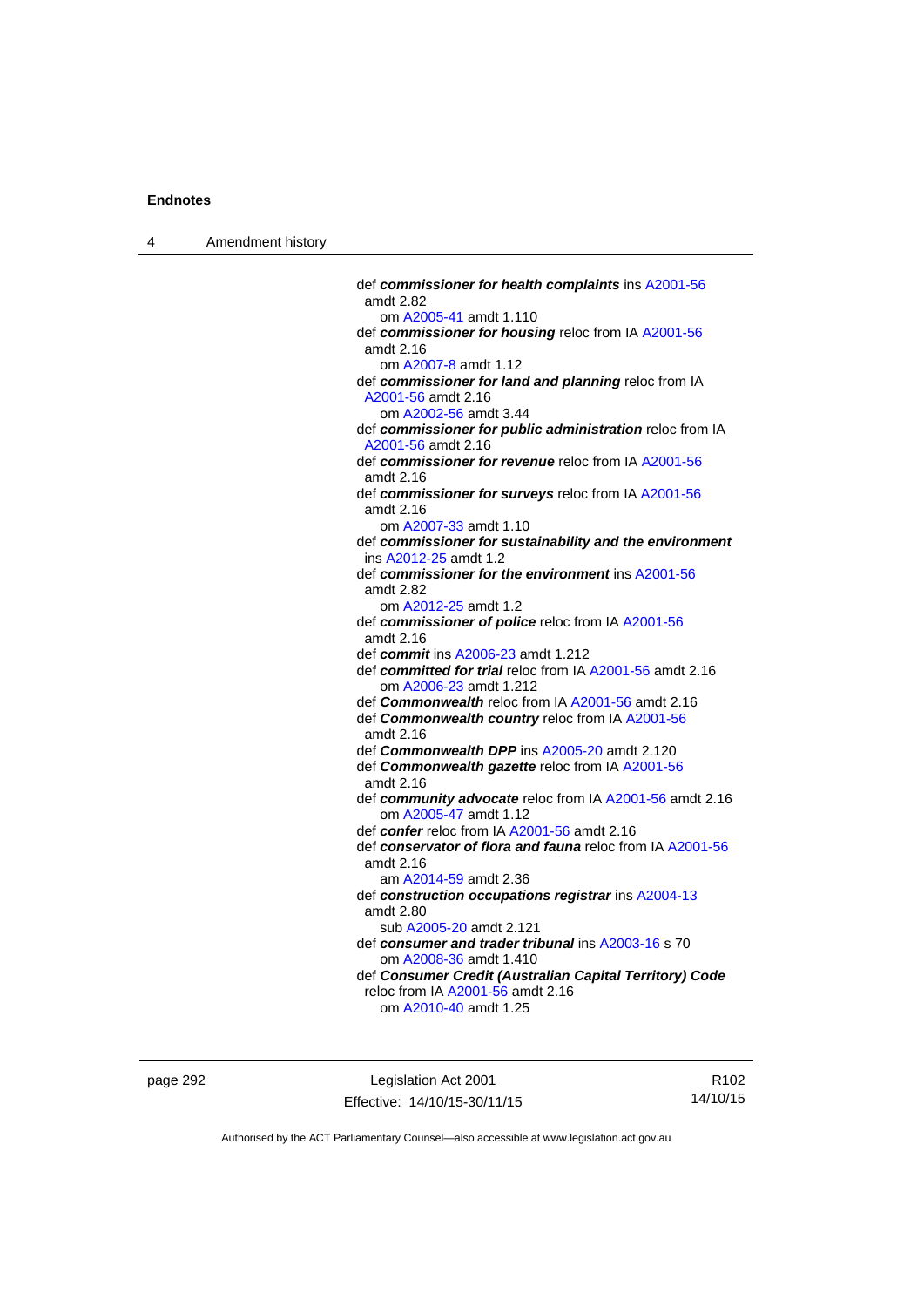| def Consumer Credit (Australian Capital Territory)                                             |
|------------------------------------------------------------------------------------------------|
| Regulations reloc from IA A2001-56 amdt 2.16                                                   |
| om A2010-40 amdt 1.25                                                                          |
| def contravene reloc from IA A2001-56 amdt 2.16                                                |
| def converted ordinance reloc from IA A2001-56 amdt 2.16                                       |
| def coroner ins A2014-18 amdt 2.1                                                              |
| def Coroner's Court reloc from IA A2001-56 amdt 2.16                                           |
| def corporation reloc from IA A2001-56 amdt 2.16                                               |
| def Corporations Act ins in IA 2001No 56 amdt 2.14<br>reloc from IA A2001-56 amdt 2.16         |
| def correctional centre ins A2006-23 amdt 1.213                                                |
| def corrections officer ins A2006-23 amdt 1.213                                                |
| def Court of Appeal ins A2004-42 amdt 2.39                                                     |
| def court of summary jurisdiction reloc from IA A2001-56                                       |
| amdt 2.16                                                                                      |
| def <i>credit tribunal</i> reloc from IA A2001-56 amdt 2.16                                    |
| sub A2005-20 amdt 2.122                                                                        |
| om A2008-36 amdt 1.410                                                                         |
| def <i>credit union</i> reloc from IA A2001-56 amdt 2.16                                       |
| sub A2003-56 amdt 2.63                                                                         |
| def Criminal Code ins A2002-51 amdt 1.27                                                       |
| def CrimTrac ins A2011-52 amdt 2.1                                                             |
| def custodial escort ins A2002-30 amdt 2.8                                                     |
| om A2006-23 amdt 1.214                                                                         |
| def daily newspaper ins A2009-20 amdt 2.10                                                     |
| om A2015-33 amdt 1.139                                                                         |
| def daylight reloc from IA A2001-56 amdt 2.16                                                  |
| def definition ins A2001-56 amdt 2.82                                                          |
| def dental prosthetist reloc from IA A2001-56 amdt 2.16                                        |
| sub A2004-39 amdt 3.1; A2010-10 amdt 2.69                                                      |
| def dental technician reloc from IA A2001-56 amdt 2.16                                         |
| sub A2004-39 amdt 3.2                                                                          |
| om A2011-28 amdt 2.21                                                                          |
| def <i>dentist</i> reloc from IA A2001-56 amdt 2.16                                            |
| sub A2004-39 amdt 4.3; A2010-10 amdt 2.70                                                      |
| def Deputy Speaker ins A2005-20 amdt 2.123<br>def designation reloc from IA A2001-56 amdt 2.16 |
| def detention place ins A2008-20 amdt 2.22                                                     |
| def director-general ins A2011-22 amdt 1.279                                                   |
| def director of corrective services ins A2002-30 amdt 2.8                                      |
| om A2006-23 amdt 1.215                                                                         |
| def director of public prosecutions (or DPP) reloc from IA                                     |
| A2001-56 amdt 2.16                                                                             |
| def disability and community services commissioner ins                                         |
| A2005-41 amdt 1.111                                                                            |
| def <b>disallowable instrument</b> sub A2001-56 amdt 2.82                                      |
|                                                                                                |

R102 14/10/15

Legislation Act 2001 Effective: 14/10/15-30/11/15 page 293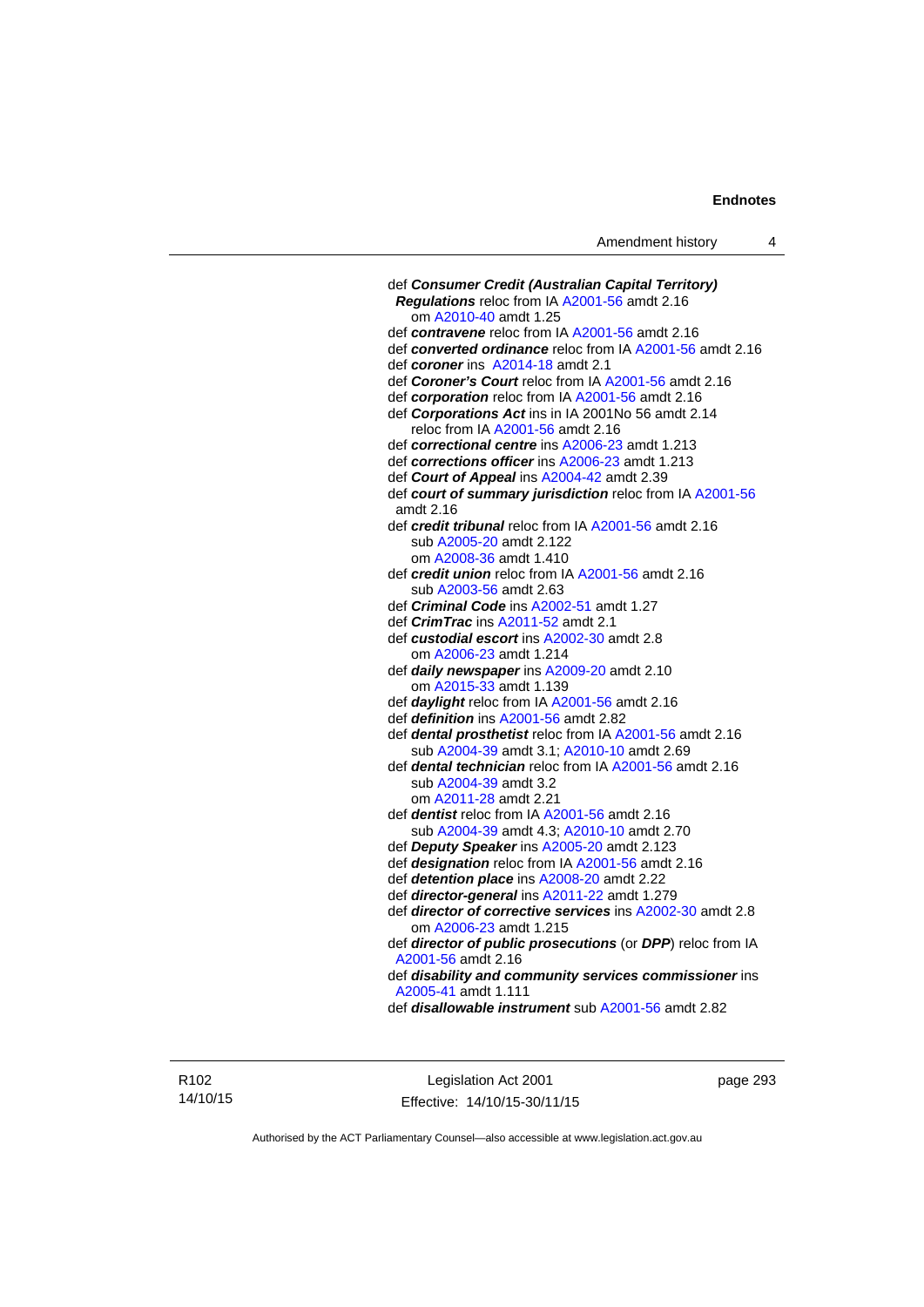| Amendment history<br>$\overline{4}$ |  |
|-------------------------------------|--|
|-------------------------------------|--|

| def <b>discrimination commissioner</b> reloc from IA A2001-56<br>def discrimination tribunal reloc from IA A2001-56 amdt 2.16 |
|-------------------------------------------------------------------------------------------------------------------------------|
|                                                                                                                               |
|                                                                                                                               |
|                                                                                                                               |
|                                                                                                                               |
|                                                                                                                               |
|                                                                                                                               |
|                                                                                                                               |
|                                                                                                                               |
|                                                                                                                               |
|                                                                                                                               |
|                                                                                                                               |
|                                                                                                                               |
|                                                                                                                               |
| def electoral commission reloc from IA A2001-56 amdt 2.16                                                                     |
|                                                                                                                               |
|                                                                                                                               |
|                                                                                                                               |
|                                                                                                                               |
| def emergency services authority ins A2004-28 amdt 3.35                                                                       |
|                                                                                                                               |
|                                                                                                                               |
|                                                                                                                               |
|                                                                                                                               |
|                                                                                                                               |
|                                                                                                                               |
|                                                                                                                               |
|                                                                                                                               |
|                                                                                                                               |
|                                                                                                                               |
|                                                                                                                               |
|                                                                                                                               |
|                                                                                                                               |
|                                                                                                                               |
|                                                                                                                               |
| def external territory reloc from IA A2001-56 amdt 2.16                                                                       |
|                                                                                                                               |
|                                                                                                                               |
|                                                                                                                               |
|                                                                                                                               |
|                                                                                                                               |
|                                                                                                                               |
|                                                                                                                               |
|                                                                                                                               |
| def fire commissioner reloc from IA A2001-56 amdt 2.16                                                                        |
|                                                                                                                               |
|                                                                                                                               |
|                                                                                                                               |
|                                                                                                                               |
| def emergency services commissioner ins A2004-28                                                                              |

page 294 **Legislation Act 2001** Effective: 14/10/15-30/11/15

R102 14/10/15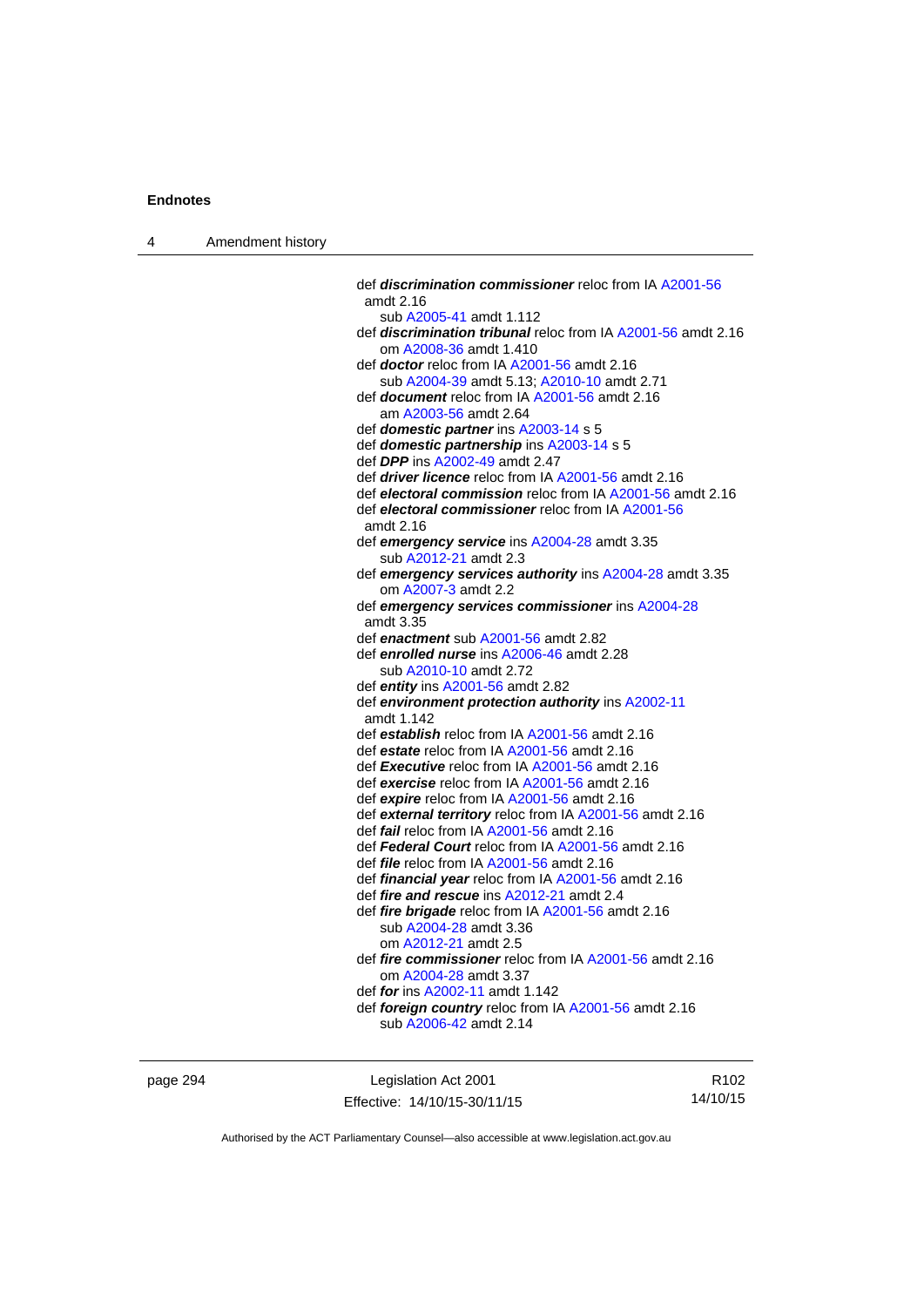def *former NSW Act* sub [A2001-56](http://www.legislation.act.gov.au/a/2001-56) amdt 2.82; [A2002-11](http://www.legislation.act.gov.au/a/2002-11) amdt 1.143 def *former UK Act* sub [A2001-56](http://www.legislation.act.gov.au/a/2001-56) amdt 2.82; [A2002-11](http://www.legislation.act.gov.au/a/2002-11) amdt 1.143 def *found guilty* reloc from IA [A2001-56](http://www.legislation.act.gov.au/a/2001-56) amdt 2.16 sub [A2002-49](http://www.legislation.act.gov.au/a/2002-49) amdt 2.48; [A2006-23](http://www.legislation.act.gov.au/a/2006-23) amdt 1.216 am [A2008-20](http://www.legislation.act.gov.au/a/2008-20) amdt 4.43 def *function* reloc from IA [A2001-56](http://www.legislation.act.gov.au/a/2001-56) amdt 2.16 def *gambling and racing commission* reloc from IA [A2001-56](http://www.legislation.act.gov.au/a/2001-56) amdt 2.16 def *gazette* reloc from IA [A2001-56](http://www.legislation.act.gov.au/a/2001-56) amdt 2.16 sub [A2009-49](http://www.legislation.act.gov.au/a/2009-49) amdt 2.2 def *give* reloc from IA [A2001-56](http://www.legislation.act.gov.au/a/2001-56) amdt 2.16 def *government printer* reloc from IA [A2001-56](http://www.legislation.act.gov.au/a/2001-56) amdt 2.16 def *government solicitor* reloc from IA [A2001-56](http://www.legislation.act.gov.au/a/2001-56) amdt 2.16 sub [A2011-30](http://www.legislation.act.gov.au/a/2011-30) amdt 1.9 def *Governor* ins [A2001-56](http://www.legislation.act.gov.au/a/2001-56) amdt 2.82 def *Governor-General* ins [A2001-56](http://www.legislation.act.gov.au/a/2001-56) amdt 2.82 def *GST* ins [A2002-27](http://www.legislation.act.gov.au/a/2002-27) s 27 def *guardianship tribunal* reloc from IA [A2001-56](http://www.legislation.act.gov.au/a/2001-56) amdt 2.16 om [A2008-36](http://www.legislation.act.gov.au/a/2008-36) amdt 1.410 def *health practitioner* ins [A2010-10](http://www.legislation.act.gov.au/a/2010-10) amdt 2.73 def *Health Practitioner Regulation National Law (ACT)* ins [A2010-10](http://www.legislation.act.gov.au/a/2010-10) amdt 2.73 def *health services commissioner* ins [A2005-41](http://www.legislation.act.gov.au/a/2005-41) amdt 1.113 def *Heavy Vehicle National Law (ACT)* ins [A2013-52](http://www.legislation.act.gov.au/a/2013-52) s 6 def *heritage council* ins [A2004-57](http://www.legislation.act.gov.au/a/2004-57) amdt 1.53 def *heritage register* ins [A2004-57](http://www.legislation.act.gov.au/a/2004-57) amdt 1.53 def *High Court* reloc from IA [A2001-56](http://www.legislation.act.gov.au/a/2001-56) amdt 2.16 def *home address* ins [A2009-49](http://www.legislation.act.gov.au/a/2009-49) amdt 2.3 def *housing commissioner* ins [A2007-8](http://www.legislation.act.gov.au/a/2007-8) amdt 1.13 def *human rights commission* ins [A2005-41](http://www.legislation.act.gov.au/a/2005-41) amdt 1.113 def *human rights commissioner* ins [A2005-41](http://www.legislation.act.gov.au/a/2005-41) amdt 1.113 def *Imperial Act* reloc from IA [A2001-56](http://www.legislation.act.gov.au/a/2001-56) amdt 2.16 def *independent competition and regulatory commission* ins [A2004-42](http://www.legislation.act.gov.au/a/2004-42) amdt 2.39 def *indictable offence* ins [A2001-56](http://www.legislation.act.gov.au/a/2001-56) amdt 2.82 sub [A2002-11](http://www.legislation.act.gov.au/a/2002-11) amdt 1.144; [A2003-56](http://www.legislation.act.gov.au/a/2003-56) amdt 2.65 def *indictment* reloc from IA [A2001-56](http://www.legislation.act.gov.au/a/2001-56) amdt 2.16 def *individual* reloc from IA [A2001-56](http://www.legislation.act.gov.au/a/2001-56) amdt 2.16 def *Industrial Court* ins [A2013-43](http://www.legislation.act.gov.au/a/2013-43) amdt 1.3 def *information privacy commissioner* ins [A2014-49](http://www.legislation.act.gov.au/a/2014-49) amdt 1.26 def *infringement notice* ins [A2004-42](http://www.legislation.act.gov.au/a/2004-42) amdt 2.39 def *in relation to* ins [A2002-49](http://www.legislation.act.gov.au/a/2002-49) amdt 2.49 def *insolvent under administration* ins [A2003-56](http://www.legislation.act.gov.au/a/2003-56) amdt 2.66 om [A2005-20](http://www.legislation.act.gov.au/a/2005-20) amdt 2.124

R102 14/10/15

Legislation Act 2001 Effective: 14/10/15-30/11/15 page 295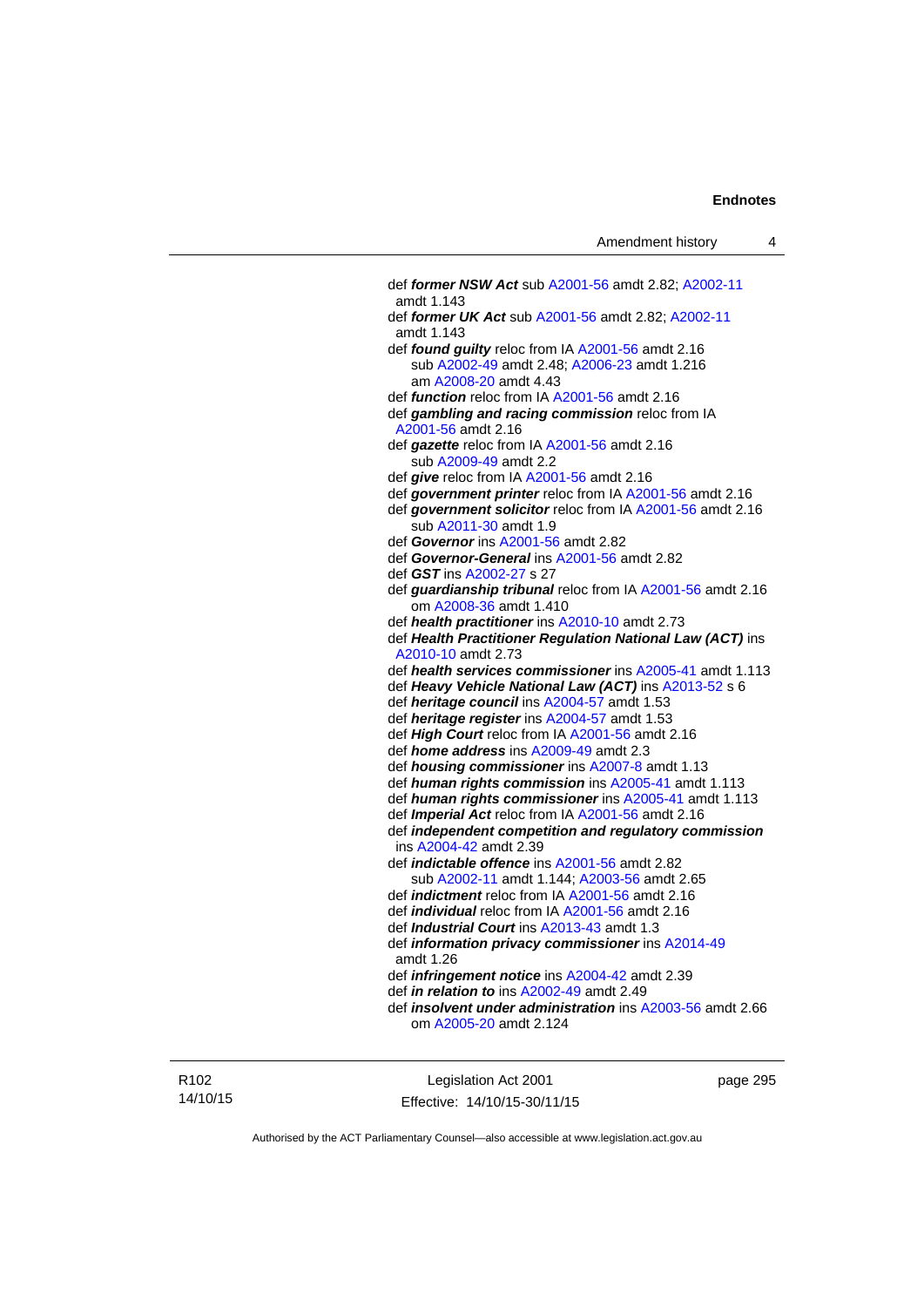| 4 | Amendment history |                                                                                                        |
|---|-------------------|--------------------------------------------------------------------------------------------------------|
|   |                   |                                                                                                        |
|   |                   | def <i>institute of technology</i> ins A2007-3 amdt 2.3                                                |
|   |                   | om A2014-55 s 36                                                                                       |
|   |                   | def <i>instrument</i> sub A2001-56 amdt 2.82                                                           |
|   |                   | def <i>interest</i> reloc from IA A2001-56 amdt 2.16                                                   |
|   |                   | def <i>internal territory</i> reloc from IA A2001-56 amdt 2.16                                         |
|   |                   | def <i>intersex person</i> ins A2003-14 s 5                                                            |
|   |                   | def Jervis Bay Territory reloc from IA A2001-56 amdt 2.16                                              |
|   |                   | def judge reloc from IA A2001-56 amdt 2.16                                                             |
|   |                   | am A2002-11 amdt 1.145                                                                                 |
|   |                   | def Lake Burley Griffin reloc from IA A2001-56 amdt 2.16                                               |
|   |                   | def Lake Ginninderra reloc from IA A2001-56 amdt 2.16                                                  |
|   |                   | def <i>land</i> reloc from IA A2001-56 amdt 2.16<br>def land development agency ins A2002-56 amdt 3.45 |
|   |                   | sub A2005-20 amdt 2.125; A2007-25 amdt 1.97                                                            |
|   |                   | def law reloc from IA A2001-56 amdt 2.16                                                               |
|   |                   | def <i>lawyer</i> reloc from IA A2001-56 amdt 2.16                                                     |
|   |                   | def <i>legal aid commission</i> ins A2001-56 amdt 2.82                                                 |
|   |                   | def legal practitioner reloc from IA A2001-56 amdt 2.16                                                |
|   |                   | sub A2006-25 amdt 2.16                                                                                 |
|   |                   | def Legislation Act ins A2002-49 amdt 2.50                                                             |
|   |                   | def Legislative Assembly reloc from IA A2001-56 amdt 2.16                                              |
|   |                   | def legislative instrument ins A2006-42 amdt 2.15                                                      |
|   |                   | def liability reloc from IA A2001-56 amdt 2.16                                                         |
|   |                   | def magistrate reloc from IA A2001-56 amdt 2.16                                                        |
|   |                   | def Magistrates Court reloc from IA A2001-56 amdt 2.16                                                 |
|   |                   | def <i>make</i> reloc from IA A2001-56 amdt 2.16                                                       |
|   |                   | def making sub A2001-56 amdt 2.82                                                                      |
|   |                   | def <i>marriage</i> ins A2013-39 amdt 2.38 (A2013-39 never                                             |
|   |                   | effective (see Commonwealth v Australian Capital Territory<br>$[2013]$ HCA 55)                         |
|   |                   | def master reloc from IA A2001-56 amdt 2.16                                                            |
|   |                   | om A2015-10 s 33                                                                                       |
|   |                   | def <i>may</i> ins A2001-56 amdt 2.82                                                                  |
|   |                   | def medical practitioner ins A2001-56 amdt 2.82                                                        |
|   |                   | def mental health tribunal reloc from IA A2001-56 amdt 2.16                                            |
|   |                   | om A2008-36 amdt 1.410                                                                                 |
|   |                   | def <i>midnight</i> reloc from IA A2001-56 amdt 2.16                                                   |
|   |                   | def <i>midwife</i> ins A2006-46 amdt 2.28                                                              |
|   |                   | sub A2010-10 amdt 2.74                                                                                 |
|   |                   | def <i>Minister</i> ins A2001-56 amdt 2.82                                                             |
|   |                   | def <b>modification</b> reloc from IA A2001-56 amdt 2.16                                               |
|   |                   | sub A2006-42 amdt 2.16                                                                                 |
|   |                   | def month reloc from IA A2001-56 amdt 2.16                                                             |
|   |                   | sub A2014-44 amdt 2.5                                                                                  |

page 296 Legislation Act 2001 Effective: 14/10/15-30/11/15

R102 14/10/15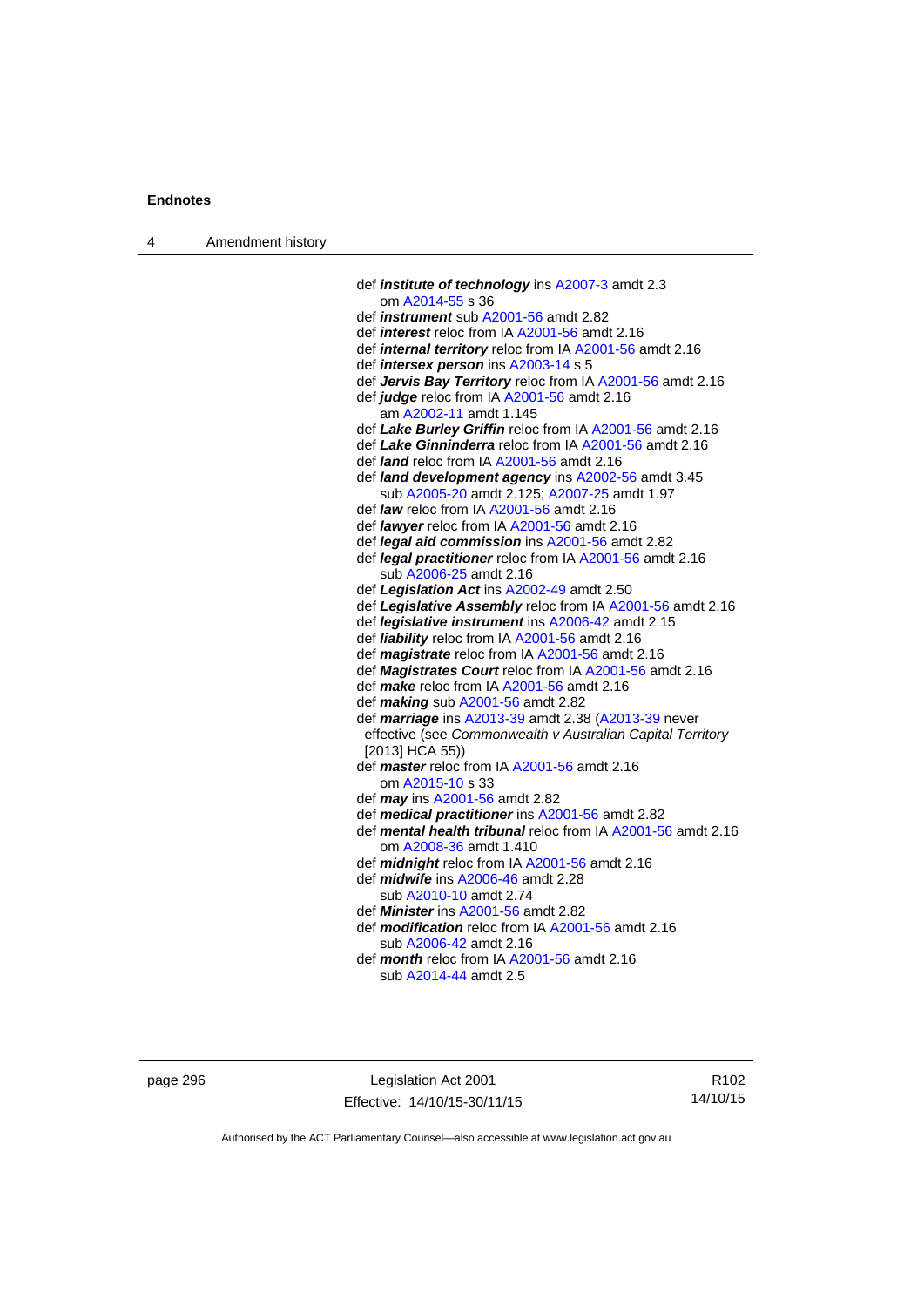def *must* ins [A2001-56](http://www.legislation.act.gov.au/a/2001-56) amdt 2.82 def *name* reloc from IA [A2001-56](http://www.legislation.act.gov.au/a/2001-56) amdt 2.16 def *named month* reloc from IA [A2001-56](http://www.legislation.act.gov.au/a/2001-56) amdt 2.16 om [A2014-44](http://www.legislation.act.gov.au/a/2014-44) amdt 2.6 def *national capital authority* ins [A2002-11](http://www.legislation.act.gov.au/a/2002-11) amdt 1.146 def *national capital plan* ins [A2004-42](http://www.legislation.act.gov.au/a/2004-42) amdt 2.39 def *National Credit Code* ins [A2010-40](http://www.legislation.act.gov.au/a/2010-40) amdt 1.26 def *National Electricity (ACT) Law* ins [A2011-52](http://www.legislation.act.gov.au/a/2011-52) amdt 2.1 def *National Electricity (ACT) Regulation* ins [A2011-52](http://www.legislation.act.gov.au/a/2011-52) amdt 2.1 def *National Energy Retail Law (ACT)* ins [A2012-32](http://www.legislation.act.gov.au/a/2012-32) s 64 def *National Energy Retail Regulation (ACT)* ins [A2012-32](http://www.legislation.act.gov.au/a/2012-32) s 64 def *National Gas (ACT) Law* ins [A2008-15](http://www.legislation.act.gov.au/a/2008-15) amdt 2.11 def *National Gas (ACT) Regulation* ins [A2008-15](http://www.legislation.act.gov.au/a/2008-15) amdt 2.11 def *national land* reloc from IA [A2001-56](http://www.legislation.act.gov.au/a/2001-56) amdt 2.16 def *night* reloc from IA [A2001-56](http://www.legislation.act.gov.au/a/2001-56) amdt 2.16 def *Northern Territory* reloc from IA [A2001-56](http://www.legislation.act.gov.au/a/2001-56) amdt 2.16 def *notifiable instrument* sub [A2001-56](http://www.legislation.act.gov.au/a/2001-56) amdt 2.82 def *notification* sub [A2001-56](http://www.legislation.act.gov.au/a/2001-56) amdt 2.82 am [A2004-42](http://www.legislation.act.gov.au/a/2004-42) amdt 2.40; [A2006-42](http://www.legislation.act.gov.au/a/2006-42) amdt 2.18 def *notification day* sub [A2001-56](http://www.legislation.act.gov.au/a/2001-56) amdt 2.82 def *NSW Act* reloc from IA [A2001-56](http://www.legislation.act.gov.au/a/2001-56) amdt 2.16 def *NSW correctional centre* ins [A2006-23](http://www.legislation.act.gov.au/a/2006-23) amdt 1.217 def *number* reloc from IA [A2001-56](http://www.legislation.act.gov.au/a/2001-56) amdt 2.16 def *nurse* reloc from IA [A2001-56](http://www.legislation.act.gov.au/a/2001-56) amdt 2.16 sub [A2004-39](http://www.legislation.act.gov.au/a/2004-39) amdt 6.7; [A2010-10](http://www.legislation.act.gov.au/a/2010-10) amdt 2.75 def *nurse practitioner* ins [A2004-10](http://www.legislation.act.gov.au/a/2004-10) s 6 sub [A2004-39](http://www.legislation.act.gov.au/a/2004-39) amdt 6.8; [A2010-10](http://www.legislation.act.gov.au/a/2010-10) amdt 2.76 def *oath* reloc from IA [A2001-56](http://www.legislation.act.gov.au/a/2001-56) amdt 2.16 sub [A2005-53](http://www.legislation.act.gov.au/a/2005-53) amdt 1.96 am [A2011-48](http://www.legislation.act.gov.au/a/2011-48) amdt 1.37 def *occupational discipline order* ins [A2008-36](http://www.legislation.act.gov.au/a/2008-36) amdt 1.411 def *occupy* ins [A2001-56](http://www.legislation.act.gov.au/a/2001-56) amdt 2.82 sub [A2005-20](http://www.legislation.act.gov.au/a/2005-20) amdt 2.126 def *office* reloc from IA [A2001-56](http://www.legislation.act.gov.au/a/2001-56) amdt 2.16 def *office of fair trading* reloc from IA [A2001-56](http://www.legislation.act.gov.au/a/2001-56) amdt 2.16 sub [A2005-20](http://www.legislation.act.gov.au/a/2005-20) amdt 2.127 om [A2010-54](http://www.legislation.act.gov.au/a/2010-54) amdt 3.40 def *Office of the Legislative Assembly* ins [A2012-26](http://www.legislation.act.gov.au/a/2012-26) amdt 1.32 def *officer of the Assembly* ins [A2013-41](http://www.legislation.act.gov.au/a/2013-41/default.asp) amdt 1.27 def *official visitor* ins [A2012-33](http://www.legislation.act.gov.au/a/2002-11) amdt 1.37 def *OH&S commissioner* ins [A2003-41](http://www.legislation.act.gov.au/a/2003-41) amdt 2.40 om [A2009-28](http://www.legislation.act.gov.au/a/2009-28) amdt 2.21 def *ombudsman* reloc from IA [A2001-56](http://www.legislation.act.gov.au/a/2001-56) amdt 2.16 def *omit* ins [A2001-56](http://www.legislation.act.gov.au/a/2001-56) amdt 2.82

R102 14/10/15

Legislation Act 2001 Effective: 14/10/15-30/11/15 page 297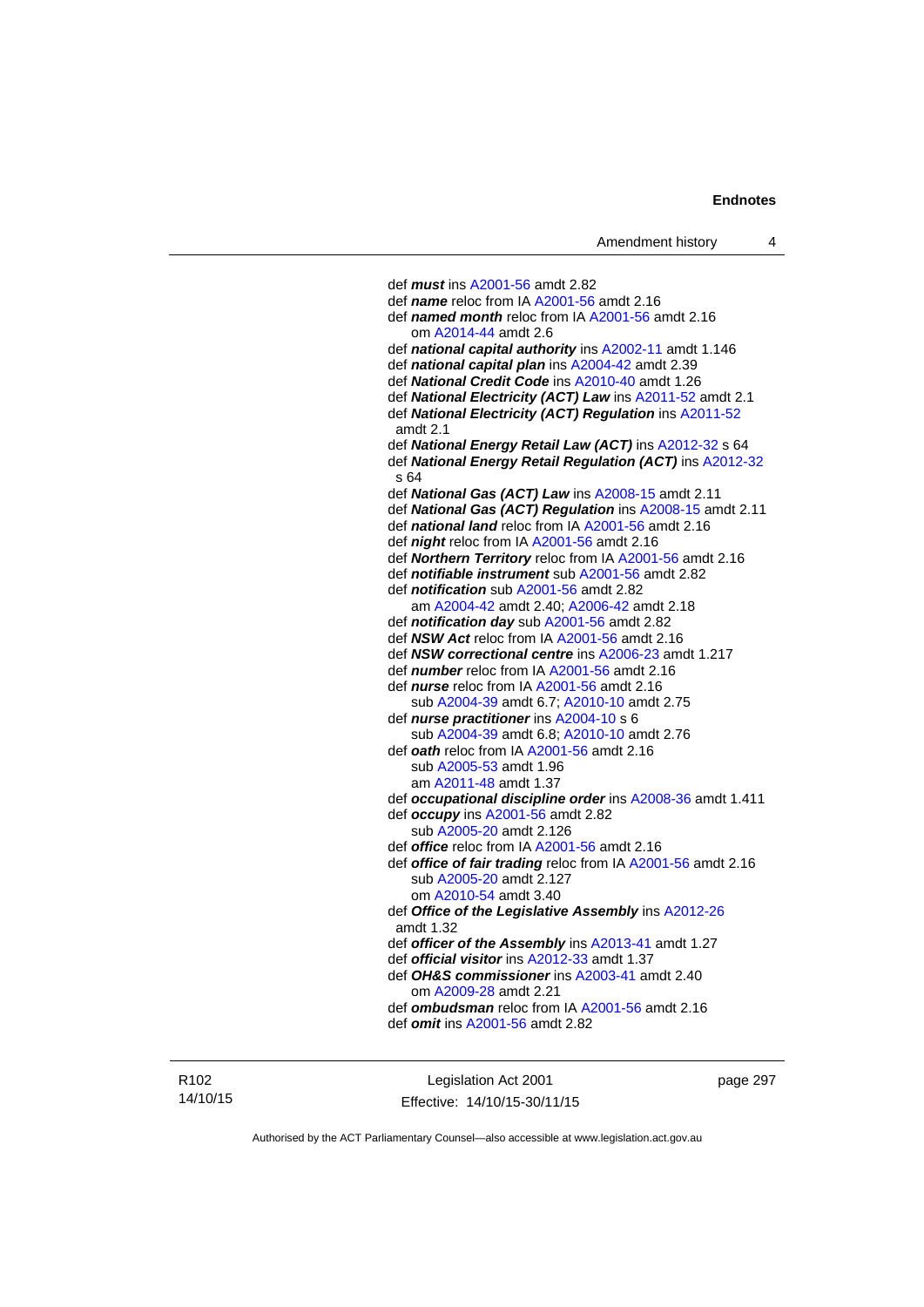| Amendment history<br>$\overline{4}$ |  |
|-------------------------------------|--|
|-------------------------------------|--|

| def optometrist ins A2005-9 amdt 1.2                              |
|-------------------------------------------------------------------|
| note exp 9 January 2007 (see the Health Professionals             |
| Act 2004 s 136 (1) (h)) (s 303 (2))                               |
| sub A2010-10 amdt 2.77                                            |
| def <i>ordinance</i> reloc from IA A2001-56 amdt 2.16             |
| def parent ins A2004-1 amdt 1.22                                  |
| def parliamentary counsel sub A2001-56 amdt 2.82                  |
| def passing sub A2001-56 amdt 2.82                                |
| def penalty unit ins A2001-56 amdt 2.82                           |
|                                                                   |
| def person ins A2001-56 amdt 2.82                                 |
| sub A2009-20 amdt 2.11                                            |
| def <i>pharmacist</i> reloc from IA A2001-56 amdt 2.16            |
| sub A2004-39 amdt 8.2; A2010-10 amdt 2.78                         |
| def <b>planning and land authority</b> ins A2002-56 amdt 3.47     |
| sub A2005-20 amdt 2.128; A2007-25 amdt 1.98                       |
| def planning and land council ins A2002-56 amdt 3.46              |
| sub A2005-20 amdt 2.129                                           |
| om A2006-30 amdt 1.70                                             |
| def <i>planning authority</i> reloc from IA A2001-56 amdt 2.16    |
| om A2002-56 amdt 3.47                                             |
| def <i>police officer</i> reloc from IA A2001-56 amdt 2.16        |
| def position reloc from IA A2001-56 amdt 2.16                     |
| def power reloc from IA A2001-56 amdt 2.16                        |
| def prescribed reloc from IA A2001-56 amdt 2.16                   |
| am A2002-49 amdt 2.51; A2005-20 amdt 2.130                        |
| def <i>present</i> ins A2005-5 s 28                               |
| def privacy commissioner reloc from IA A2001-56 amdt 2.16         |
| om A2014-49 amdt 1.27                                             |
| def proceeding reloc from IA A2001-56 amdt 2.16                   |
| def property reloc from IA A2001-56 amdt 2.16                     |
| def <i>provision</i> sub A2001-56 amdt 2.82                       |
| def <b>public advocate</b> ins A2005-47 amdt 1.13                 |
| def <i>public</i> employee reloc from IA A2001-56 amdt 2.16       |
| def <b>public health officer</b> reloc from IA A2001-56 amdt 2.16 |
| sub A2005-20 amdt 2.131                                           |
| def <i>public holiday</i> ins A2011-28 amdt 2.22                  |
| def <i>public money</i> reloc from IA A2001-56 amdt 2.16          |
| def <i>public notice</i> ins A2015-33 amdt 1.140                  |
| def <i>public</i> servant reloc from IA A2001-56 amdt 2.16        |
|                                                                   |
| def <i>public</i> service reloc from IA A2001-56 amdt 2.16        |
| def <i>public trustee</i> reloc from IA A2001-56 amdt 2.16        |
| def <i>quarter</i> ins A2002-30 amdt 2.8                          |
| def recognised transgender person ins A2003-14 s 5                |
| def registered surveyor reloc from IA A2001-56 amdt 2.16          |
| am A2007-33 amdt 1.11                                             |
| def registrable instrument sub A2001-56 amdt 2.82                 |
| om A2006-42 amdt 2.17                                             |
|                                                                   |

page 298 Legislation Act 2001 Effective: 14/10/15-30/11/15

R102 14/10/15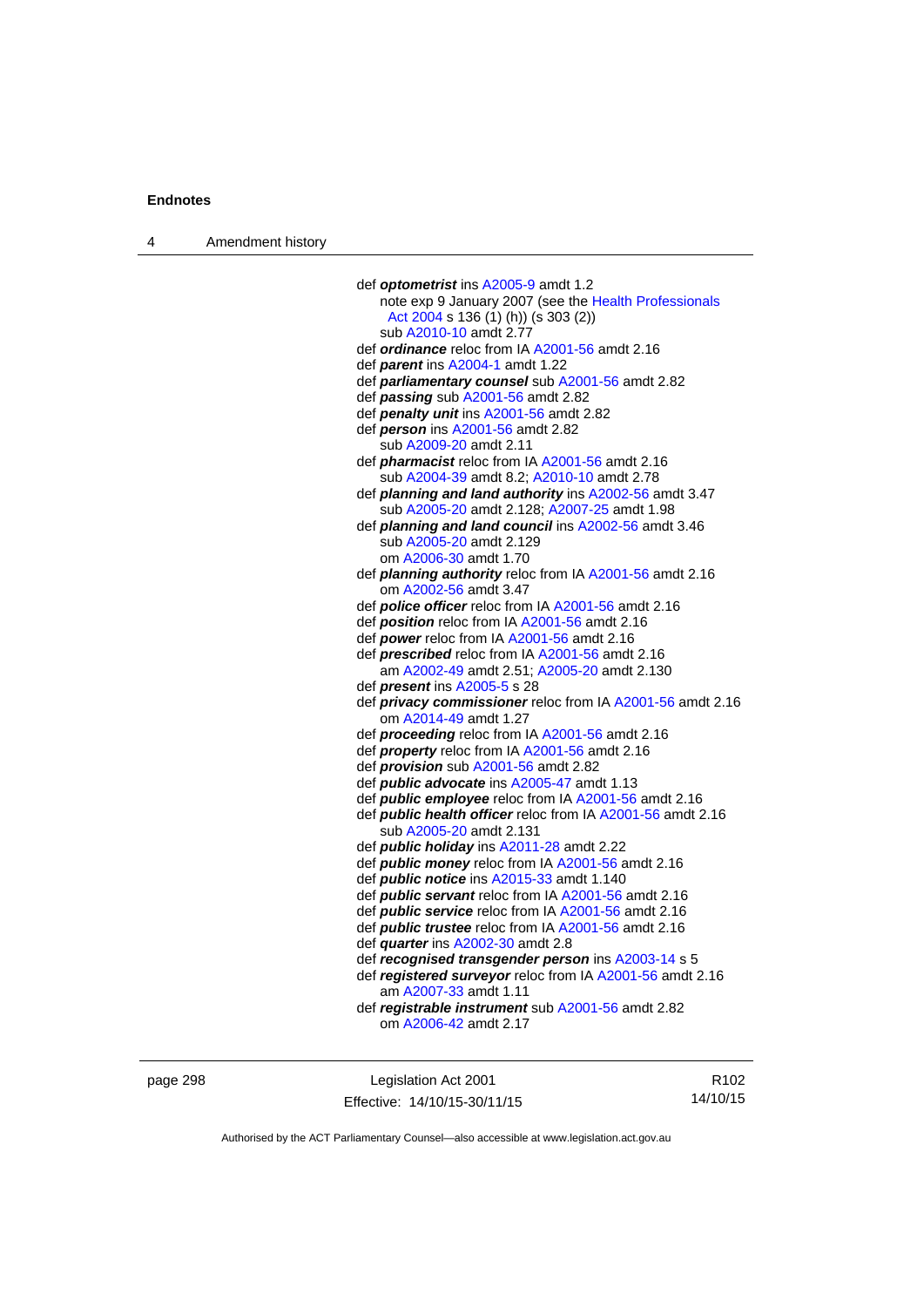def *registrar* reloc from IA [A2001-56](http://www.legislation.act.gov.au/a/2001-56) amdt 2.16 def *registrar-general* reloc from IA [A2001-56](http://www.legislation.act.gov.au/a/2001-56) amdt 2.16 def *registrar of firearms* reloc from IA [A2001-56](http://www.legislation.act.gov.au/a/2001-56) amdt 2.16 def *registrar of liquor licences* reloc from IA [A2001-56](http://www.legislation.act.gov.au/a/2001-56) amdt 2.16 om [A2009-20](http://www.legislation.act.gov.au/a/2009-20) amdt 2.12 def *regulations* reloc from IA [A2001-56](http://www.legislation.act.gov.au/a/2001-56) amdt 2.16 om [A2005-20](http://www.legislation.act.gov.au/a/2005-20) amdt 2.132 def *regulation* ins [A2005-20](http://www.legislation.act.gov.au/a/2005-20) amdt 2.132 def *remand centre* ins [A2002-30](http://www.legislation.act.gov.au/a/2002-30) amdt 2.8 om [A2006-23](http://www.legislation.act.gov.au/a/2006-23) amdt 1.218 def *remand centre administrator* ins [A2002-30](http://www.legislation.act.gov.au/a/2002-30) amdt 2.8 om [A2006-23](http://www.legislation.act.gov.au/a/2006-23) amdt 1.218 def *remuneration tribunal* reloc from IA [A2001-56](http://www.legislation.act.gov.au/a/2001-56) amdt 2.16 def *repeal* sub [A2001-56](http://www.legislation.act.gov.au/a/2001-56) amdt 2.82 pars renum [A2002-11](http://www.legislation.act.gov.au/a/2002-11) amdt 1.147 am [A2002-11](http://www.legislation.act.gov.au/a/2002-11) amdt 1.148; [A2004-42](http://www.legislation.act.gov.au/a/2004-42) amdts 2.41-2.43; pars renum R27 LA (see [A2004-42](http://www.legislation.act.gov.au/a/2004-42) amdt 2.44); [A2005-20](http://www.legislation.act.gov.au/a/2005-20) amdt 2.133, amdt 2.134 def *residential tenancies tribunal* reloc from IA [A2001-56](http://www.legislation.act.gov.au/a/2001-56) amdt 2.16 om [A2008-36](http://www.legislation.act.gov.au/a/2008-36) amdt 1.412 def *resident judge* ins [A2004-42](http://www.legislation.act.gov.au/a/2004-42) amdt 2.45 def *retrospectively* reloc from dict, pt 2 [A2005-20](http://www.legislation.act.gov.au/a/2005-20) amdt 2.148 def *reviewable decision notice* ins [A2008-36](http://www.legislation.act.gov.au/a/2008-36) amdt 1.413 def *road transport authority* reloc from IA [A2001-56](http://www.legislation.act.gov.au/a/2001-56) amdt 2.16 am [A2011-22](http://www.legislation.act.gov.au/a/2011-22) amdt 1.280; [A2011-49](http://www.legislation.act.gov.au/a/2011-49) amdt 1.10 def *rules* reloc from IA [A2001-56](http://www.legislation.act.gov.au/a/2001-56) amdt 2.16 sub [A2002-11](http://www.legislation.act.gov.au/a/2002-11) amdt 1.149 am [A2005-20](http://www.legislation.act.gov.au/a/2005-20) amdt 2.135 def *rural firefighting service* reloc from IA [A2001-56](http://www.legislation.act.gov.au/a/2001-56) amdt 2.16 om [A2004-28](http://www.legislation.act.gov.au/a/2004-28) amdt 3.38 def *rural fire service* ins [A2004-28](http://www.legislation.act.gov.au/a/2004-28) amdt 3.38 def *see* ins [A2001-56](http://www.legislation.act.gov.au/a/2001-56) amdt 2.82 om [A2009-20](http://www.legislation.act.gov.au/a/2009-20) amdt 2.13 def *Self-Government Act* reloc from IA [A2001-56](http://www.legislation.act.gov.au/a/2001-56) amdt 2.16 def *self-government day* reloc from IA [A2001-56](http://www.legislation.act.gov.au/a/2001-56) amdt 2.16 def *sentence administration board* ins [A2002-30](http://www.legislation.act.gov.au/a/2002-30) amdt 2.8 sub [A2006-23](http://www.legislation.act.gov.au/a/2006-23) amdt 1.219 def *SES* ins [A2004-28](http://www.legislation.act.gov.au/a/2004-28) amdt 3.39 def *sign* reloc from IA [A2001-56](http://www.legislation.act.gov.au/a/2001-56) amdt 2.16 def *signpost definition* ins [A2009-20](http://www.legislation.act.gov.au/a/2009-20) amdt 2.14 def *sitting day* reloc from IA [A2001-56](http://www.legislation.act.gov.au/a/2001-56) amdt 2.16

sub [A2009-20](http://www.legislation.act.gov.au/a/2009-20) amdt 2.15

R102 14/10/15

Legislation Act 2001 Effective: 14/10/15-30/11/15 page 299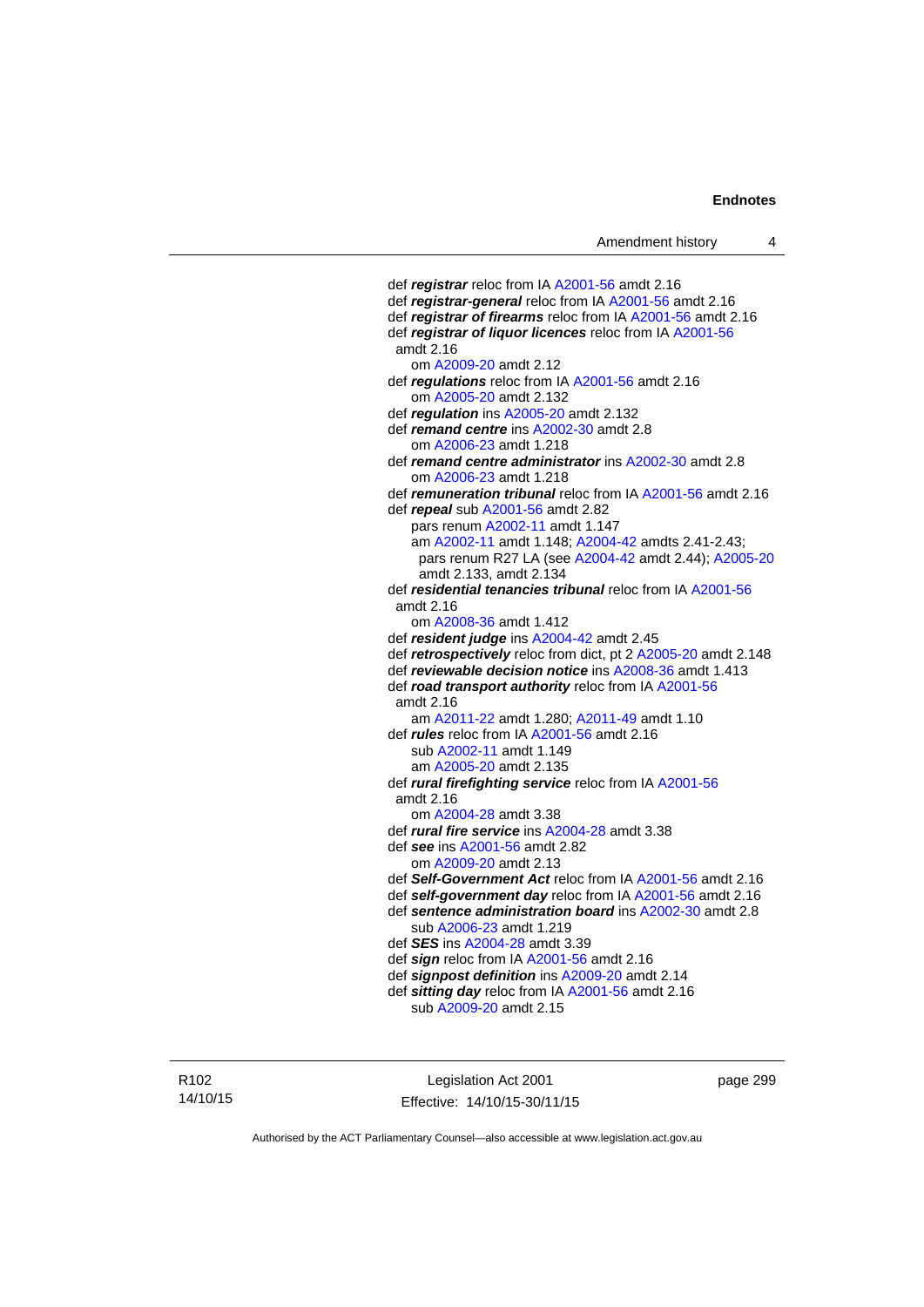| 4 | Amendment history |                                                                                                                        |
|---|-------------------|------------------------------------------------------------------------------------------------------------------------|
|   |                   |                                                                                                                        |
|   |                   | def Small Claims Court reloc from IA A2001-56 amdt 2.16                                                                |
|   |                   | sub A2004-60 amdt 1.178                                                                                                |
|   |                   | om A2008-36 amdt 1.414                                                                                                 |
|   |                   | def solicitor reloc from IA A2001-56 amdt 2.16                                                                         |
|   |                   | def solicitor-general ins A2011-30 amdt 1.10                                                                           |
|   |                   | def Speaker reloc from IA A2001-56 amdt 2.16                                                                           |
|   |                   | def spouse ins A2013-39 amdt 2.38 (A2013-39 never effective<br>(see Commonwealth v Australian Capital Territory [2013] |
|   |                   | $HCA$ 55))                                                                                                             |
|   |                   | def Standards Australia reloc from IA A2001-56 amdt 2.16                                                               |
|   |                   | am A2013-44 amdt 2.1                                                                                                   |
|   |                   | def State reloc from IA A2001-56 amdt 2.16                                                                             |
|   |                   | def statutory declaration reloc from IA A2001-56 amdt 2.16                                                             |
|   |                   | def statutory instrument sub A2001-56 amdt 2.82                                                                        |
|   |                   | def statutory office-holder ins A2001-56 amdt 2.82                                                                     |
|   |                   | sub A2002-11 amdt 1.150                                                                                                |
|   |                   | def subordinate law sub A2001-56 amdt 2.82                                                                             |
|   |                   | def summary offence ins A2001-56 amdt 2.82                                                                             |
|   |                   | sub A2002-11 amdt 1.151; A2003-56 amdt 2.67                                                                            |
|   |                   | def Supreme Court reloc from IA A2001-56 amdt 2.16                                                                     |
|   |                   | def surveyor-general ins A2010-6 amdt 1.11                                                                             |
|   |                   | def swear reloc from IA A2001-56 amdt 2.16<br>sub A2005-53 amdt 1.97                                                   |
|   |                   | def take ins A2005-53 amdt 1.98                                                                                        |
|   |                   | def tenancy tribunal reloc from IA A2001-56 amdt 2.16                                                                  |
|   |                   | om A2002-49 amdt 2.52                                                                                                  |
|   |                   | def territory authority reloc from IA A2001-56 amdt 2.16                                                               |
|   |                   | sub A2003-41 amdt 2.41; A2008-28 amdt 2.1                                                                              |
|   |                   | def territory instrumentality ins A2001-56 amdt 2.82                                                                   |
|   |                   | am A2007-3 amdt 2.4                                                                                                    |
|   |                   | def territory land reloc from IA A2001-56 amdt 2.16                                                                    |
|   |                   | def territory law ins A2005-62 amdt 2.18                                                                               |
|   |                   | def territory lease ins A2007-25 amdt 1.99<br>am A2015-19 s 74                                                         |
|   |                   | def territory-owned corporation reloc from IA A2001-56                                                                 |
|   |                   | amdt 2.16                                                                                                              |
|   |                   | def <i>territory plan</i> reloc from IA A2001-56 amdt 2.16<br>am A2002-49 amdt 2.53                                    |
|   |                   | sub A2007-25 amdt 1.100                                                                                                |
|   |                   | def the Territory ins $A2001-56$ amdt 2.82                                                                             |
|   |                   | def <i>transgender person</i> ins A2003-14 s 5                                                                         |
|   |                   | def <i>transitional</i> reloc from IA A2001-56 amdt 2.16                                                               |
|   |                   | sub A2005-20 amdt 2.136                                                                                                |
|   |                   | def Treasurer ins A2001-56 amdt 2.82                                                                                   |
|   |                   | def <i>tribunal</i> sub A2001-56 amdt 2.82                                                                             |
|   |                   | def UK Act reloc from IA A2001-56 amdt 2.16                                                                            |
|   |                   |                                                                                                                        |

page 300 Legislation Act 2001 Effective: 14/10/15-30/11/15

R102 14/10/15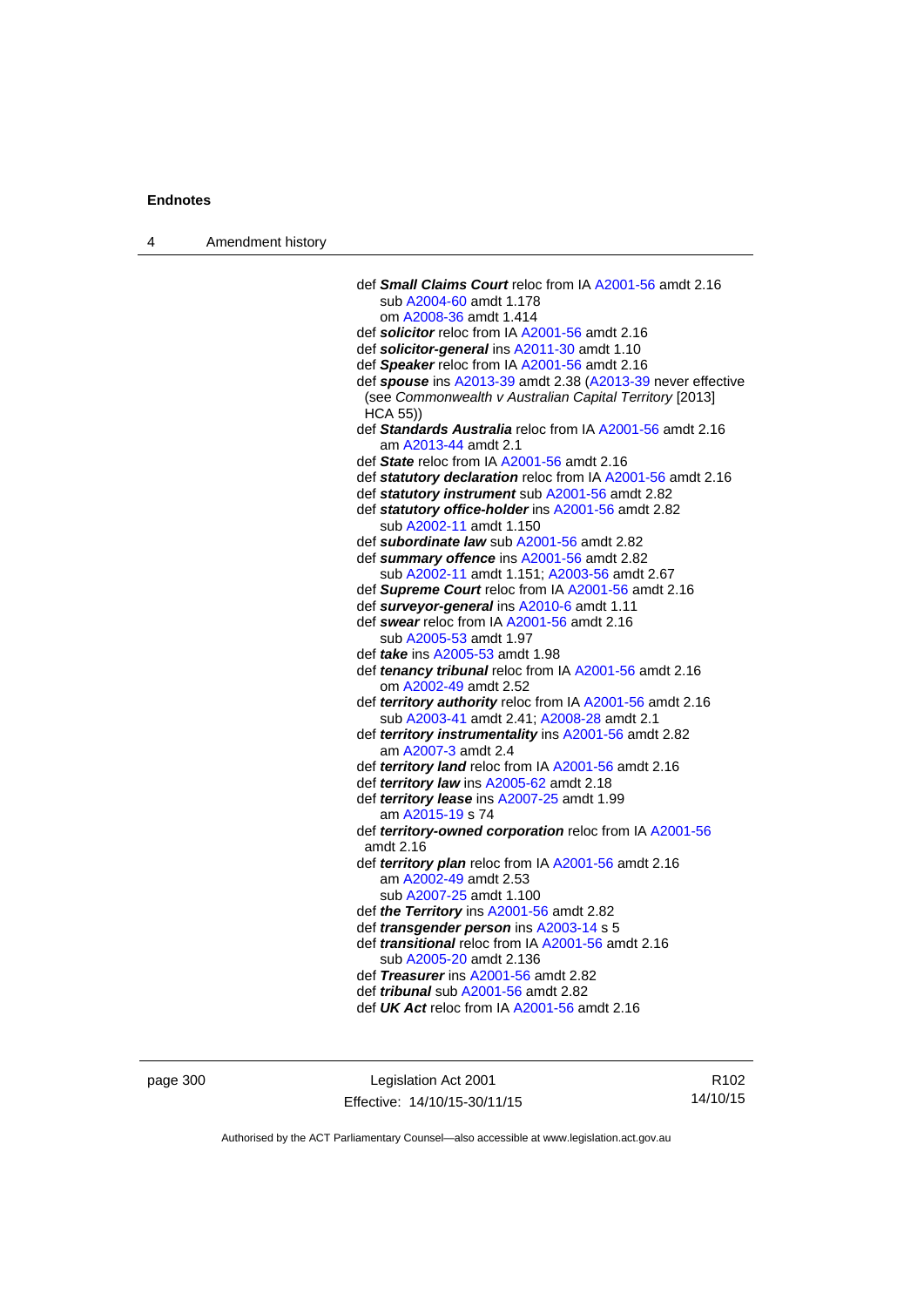def *under* ins [A2001-52](http://www.legislation.act.gov.au/a/2001-52) amdt 2.82 sub [A2002-30](http://www.legislation.act.gov.au/a/2002-30) amdt 2.9 am [A2005-20](http://www.legislation.act.gov.au/a/2005-20) amdt 2.137, amdt 2.138 def *United Kingdom* reloc from IA [A2001-56](http://www.legislation.act.gov.au/a/2001-56) amdt 2.16 def *United Kingdom Parliament* reloc from IA [A2001-56](http://www.legislation.act.gov.au/a/2001-56) amdt 2.16 def *veterinary surgeon* reloc from IA [A2001-56](http://www.legislation.act.gov.au/a/2001-56) amdt 2.16 sub [A2004-39](http://www.legislation.act.gov.au/a/2004-39) amdt 11A.1 (as am by [A2005-28](http://www.legislation.act.gov.au/a/2005-28) amdt 1.61) def *will* ins [A2001-56](http://www.legislation.act.gov.au/a/2001-56) amdt 2.82 def *word* reloc from IA [A2001-56](http://www.legislation.act.gov.au/a/2001-56) amdt 2.16 def *working day* ins [A2002-11](http://www.legislation.act.gov.au/a/2002-11) amdt 1.152 sub [A2003-56](http://www.legislation.act.gov.au/a/2003-56) amdt 2.68 am [A2011-28](http://www.legislation.act.gov.au/a/2011-28) amdt 2.23 def *work safety commissioner* ins [A2009-28](http://www.legislation.act.gov.au/a/2009-28) amdt 2.22 sub [A2011-55](http://www.legislation.act.gov.au/a/2011-55) amdt 1.23 def *writing* reloc from IA [A2001-56](http://www.legislation.act.gov.au/a/2001-56) amdt 2.16 def *year* reloc from IA [A2001-56](http://www.legislation.act.gov.au/a/2001-56) amdt 2.16 **Terms for Legislation Act 2001 only**  dict pt 2 hdg sub  $A2003-56$  amdt 2.69 dict pt 2 note sub  $A2003-56$  amdt 2.69 dict pt 2 def *Act* ins [A2003-41](http://www.legislation.act.gov.au/a/2003-41) amdt 2.42 def *ACT law* ins [A2005-20](http://www.legislation.act.gov.au/a/2005-20) amdt 2.139 def *administrator* ins [A2001-56](http://www.legislation.act.gov.au/a/2001-56) amdt 2.82 def *agency* ins [A2001-56](http://www.legislation.act.gov.au/a/2001-56) amdt 2.82 def *amend* ins [A2005-20](http://www.legislation.act.gov.au/a/2005-20) amdt 2.140 def *another jurisdiction* ins [A2005-20](http://www.legislation.act.gov.au/a/2005-20) amdt 2.141 def *appointee* ins [A2001-56](http://www.legislation.act.gov.au/a/2001-56) amdt 2.82 am [A2003-56](http://www.legislation.act.gov.au/a/2003-56) amdt 2.70 def *appointer* ins [A2001-56](http://www.legislation.act.gov.au/a/2001-56) amdt 2.82 am [A2003-56](http://www.legislation.act.gov.au/a/2003-56) amdt 2.71 def *approved website* sub [A2001-56](http://www.legislation.act.gov.au/a/2001-56) amdt 2.82 def *authorised republication* sub [A2001-56](http://www.legislation.act.gov.au/a/2001-56) amdt 2.82 def *authorising law* sub [A2001-56](http://www.legislation.act.gov.au/a/2001-56) amdt 2.82 def *benefits* sub [A2001-56](http://www.legislation.act.gov.au/a/2001-56) amdt 2.82 def *business address* ins [A2001-56](http://www.legislation.act.gov.au/a/2001-56) amdt 2.82 def *corporation* ins [A2001-56](http://www.legislation.act.gov.au/a/2001-56) amdt 2.82 def *costs* sub [A2001-56](http://www.legislation.act.gov.au/a/2001-56) amdt 2.82 def *current legislative drafting practice* sub [A2001-56](http://www.legislation.act.gov.au/a/2001-56) amdt 2.82 def *delegate* ins [A2001-56](http://www.legislation.act.gov.au/a/2001-56) amdt 2.82 def *determinative provision* ins [A2002-11](http://www.legislation.act.gov.au/a/2002-11) amdt 1.153 def *document* ins [A2001-56](http://www.legislation.act.gov.au/a/2001-56) amdt 2.82 def *editorial amendment* sub [A2001-56](http://www.legislation.act.gov.au/a/2001-56) amdt 2.82 def *email address* ins [A2001-56](http://www.legislation.act.gov.au/a/2001-56) amdt 2.82 def *executive officer* ins [A2001-56](http://www.legislation.act.gov.au/a/2001-56) amdt 2.82 def *fax number* ins [A2001-56](http://www.legislation.act.gov.au/a/2001-56) amdt 2.82 def *fee* sub [A2001-56](http://www.legislation.act.gov.au/a/2001-56) amdt 2.82

R102 14/10/15

Legislation Act 2001 Effective: 14/10/15-30/11/15 page 301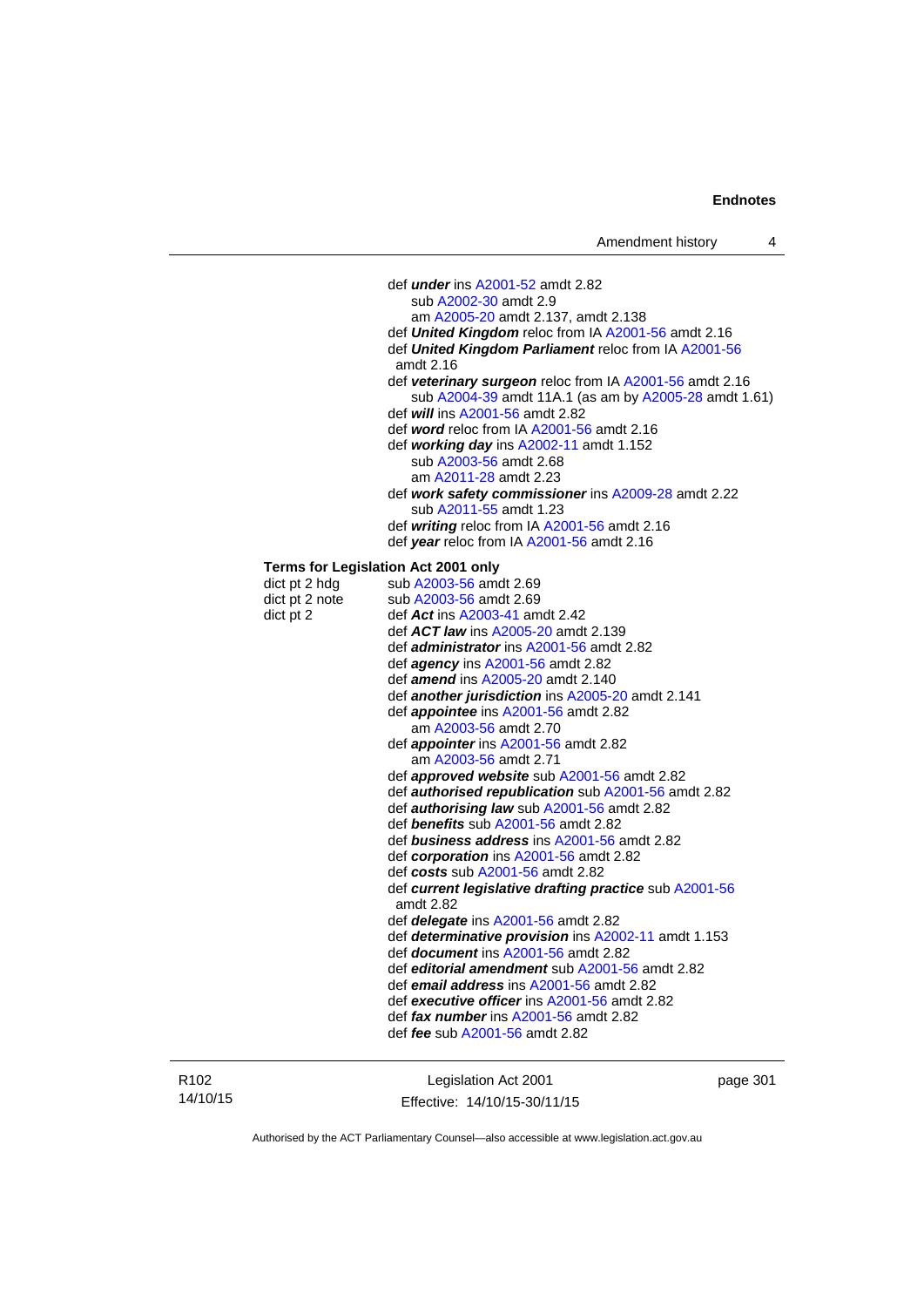4 Amendment history

 def *home address* ins [A2001-56](http://www.legislation.act.gov.au/a/2001-56) amdt 2.82 def *law* sub [A2001-56](http://www.legislation.act.gov.au/a/2001-56) amdt 2.82 am [A2002-11](http://www.legislation.act.gov.au/a/2002-11) amdt 1.154; pars renum [A2002-11](http://www.legislation.act.gov.au/a/2002-11) amdt 1.155; [A2003-41](http://www.legislation.act.gov.au/a/2003-41) amdt 2.43; pars renum R20 LA (see [A2003-41](http://www.legislation.act.gov.au/a/2003-41) amdt 2.44); [A2005-20](http://www.legislation.act.gov.au/a/2005-20) amdt 2.142, amdt 2.143; pars renum R34 LA (see [A2005-20](http://www.legislation.act.gov.au/a/2005-20) amdt 2.144) def *law of another jurisdiction* ins [A2005-20](http://www.legislation.act.gov.au/a/2005-20) amdt 2.145 def *legislative material* ins [A2003-41](http://www.legislation.act.gov.au/a/2003-41) amdt 2.45 def *non-determinative provision* ins [A2002-11](http://www.legislation.act.gov.au/a/2002-11) amdt 1.156 def *provide* sub [A2001-56](http://www.legislation.act.gov.au/a/2001-56) amdt 2.82 def *referential term* ins [A2003-56](http://www.legislation.act.gov.au/a/2003-56) amdt 2.72 reloc to s 116 (2) [A2005-20](http://www.legislation.act.gov.au/a/2005-20) amdt 2.146 def *referential words* sub [A2001-56](http://www.legislation.act.gov.au/a/2001-56) amdt 2.82 om [A2003-56](http://www.legislation.act.gov.au/a/2003-56) amdt 2.72 def *register* sub [A2001-56](http://www.legislation.act.gov.au/a/2001-56) amdt 2.82 def *repeal* ins [A2005-20](http://www.legislation.act.gov.au/a/2005-20) amdt 2.147 def *republication* sub [A2001-56](http://www.legislation.act.gov.au/a/2001-56) amdt 2.82; [A2003-41](http://www.legislation.act.gov.au/a/2003-41) amdt 2.46 def *republication date* sub [A2001-56](http://www.legislation.act.gov.au/a/2001-56) amdt 2.82 def *responsible* ins [A2001-56](http://www.legislation.act.gov.au/a/2001-56) amdt 2.82 def *retrospectively* ins [A2003-56](http://www.legislation.act.gov.au/a/2003-56) amdt 2.73 reloc to dict, pt 1 [A2005-20](http://www.legislation.act.gov.au/a/2005-20) amdt 2.148 def *scrutiny committee principles* sub [A2001-56](http://www.legislation.act.gov.au/a/2001-56) amdt 2.82 def *service* sub [A2001-56](http://www.legislation.act.gov.au/a/2001-56) amdt 2.82 def *working out the meaning of an Act* ins [A2003-41](http://www.legislation.act.gov.au/a/2003-41) amdt 2.47

page 302 Legislation Act 2001 Effective: 14/10/15-30/11/15

R102 14/10/15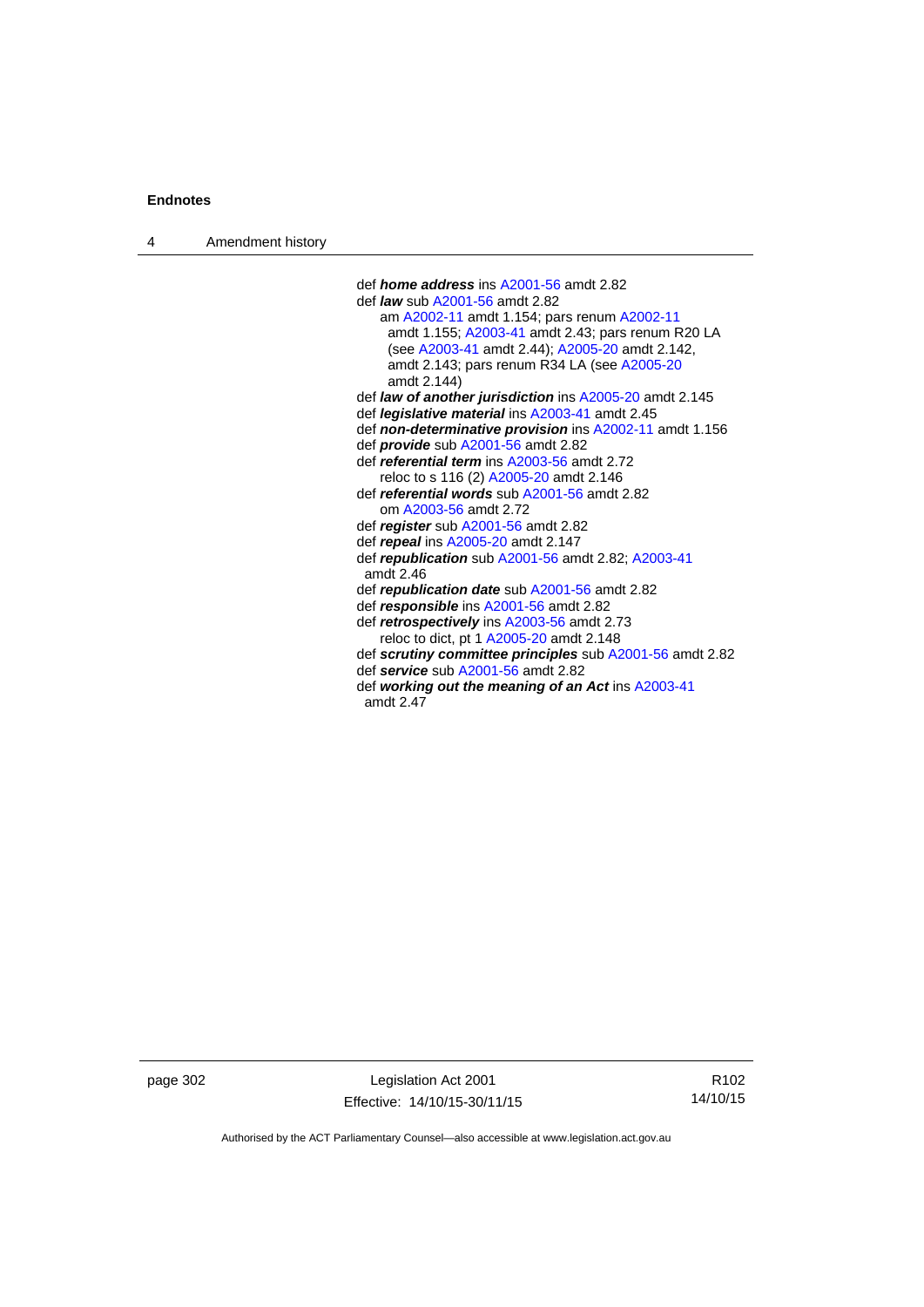# **5 Earlier republications**

Some earlier republications were not numbered. The number in column 1 refers to the publication order.

Since 12 September 2001 every authorised republication has been published in electronic pdf format on the ACT legislation register. A selection of authorised republications have also been published in printed format. These republications are marked with an asterisk (\*) in column 1. Electronic and printed versions of an authorised republication are identical.

| <b>Republication</b><br>No and date | <b>Effective</b>              | Last<br>amendment<br>made by | <b>Republication for</b>                                                              |
|-------------------------------------|-------------------------------|------------------------------|---------------------------------------------------------------------------------------|
| R <sub>0</sub> A<br>17 Sept 2002    | 12 Sept 2001-<br>12 Sept 2001 | A2001-56                     | amendments by<br>A2001-44, A2001-56<br>and retrospective<br>amendments by<br>A2002-30 |
| R <sub>1</sub><br>13 Sept 2001      | 13 Sept 2001-<br>13 Sept 2001 | SL2001-34                    | modification by<br>SL2001-34                                                          |
| R1 (RI)<br>17 Sept 2001             | 13 Sept 2001-<br>13 Sept 2001 | SL2001-34                    | reissue for<br>retrospective<br>amendments by<br>A2002-30                             |
| R <sub>2</sub><br>14 Sept 2001      | 14 Sept 2001-<br>20 Feb 2002  | A2001-70                     | amendments by<br>A2001-70                                                             |
| R <sub>2</sub> (RI)<br>17 Sept 2002 | 14 Sept 2001-<br>20 Feb 2002  | A2001-70                     | reissue for<br>retrospective<br>amendments by<br>A2002-30                             |
| R <sub>3</sub><br>21 Feb 2002       | 21 Feb 2002-<br>12 Mar 2002   | A2001-88                     | changed endnotes<br>and editorial<br>changes                                          |
| R3 (RI)<br>17 Sept 2002             | 21 Feb 2002-<br>12 Mar 2002   | A2001-88                     | reissue for<br>retrospective<br>amendments by<br>A2002-30                             |
| R <sub>4</sub><br>13 Mar 2002       | 13 Mar 2002-<br>27 May 2002   | A2001-88                     | commenced expiry                                                                      |

R102 14/10/15

Legislation Act 2001 Effective: 14/10/15-30/11/15 page 303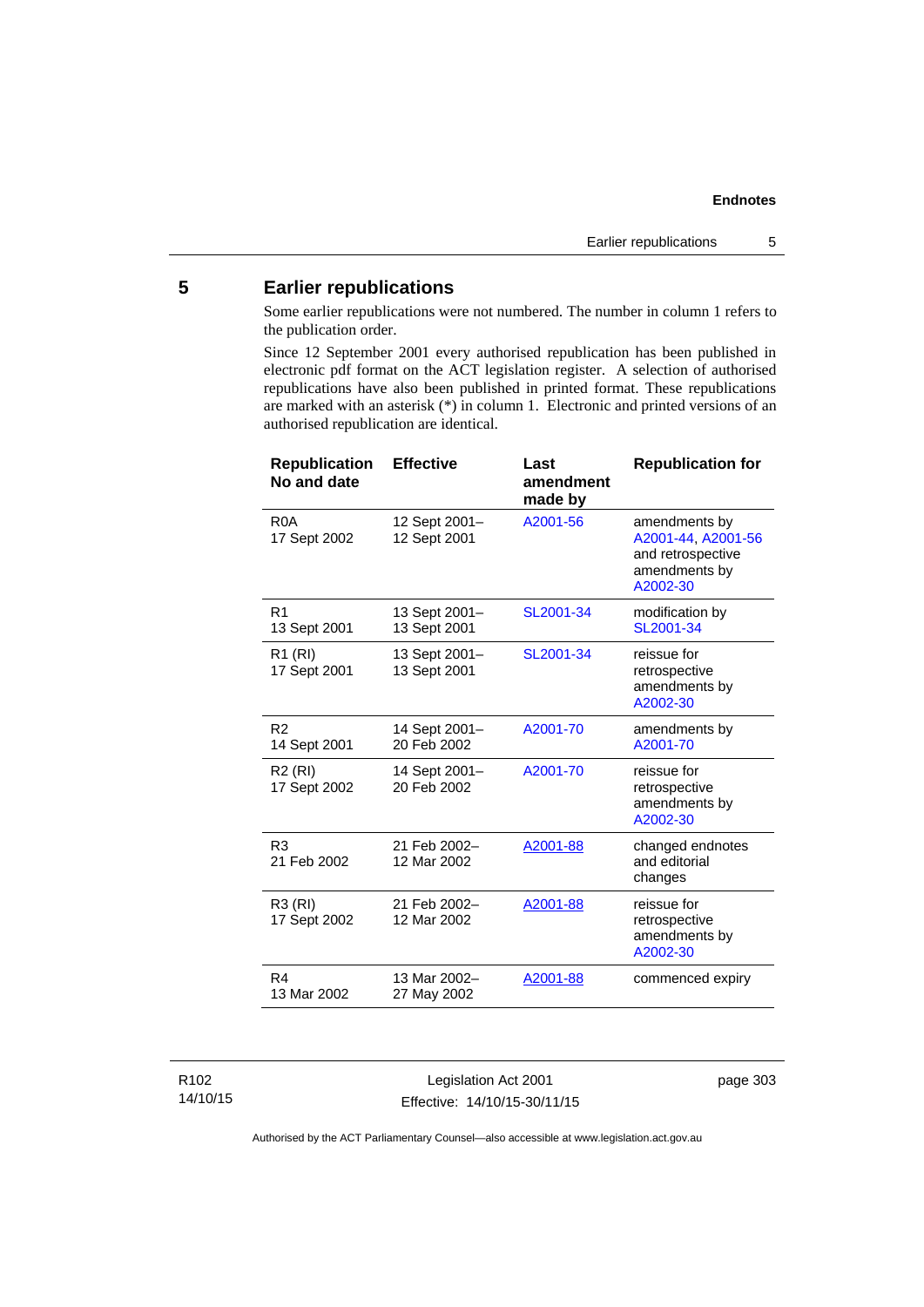| <b>Republication</b><br>No and date | <b>Effective</b>              | Last<br>amendment<br>made by | <b>Republication for</b>                                  |
|-------------------------------------|-------------------------------|------------------------------|-----------------------------------------------------------|
| <b>R4 (RI)</b><br>17 Sept 2002      | 13 Mar 2002-<br>27 May 2002   | A2001-88                     | reissue for<br>retrospective<br>amendments by<br>A2002-30 |
| $R5*$<br>28 May 2002                | 28 May 2002-<br>30 June 2002  | A2002-11                     | amendments by<br>A2002-11                                 |
| R5 (RI)<br>17 Sept 2002             | 28 May 2002-<br>30 June 2002  | A2002-11                     | reissue for<br>retrospective<br>amendments by<br>A2002-30 |
| R <sub>6</sub><br>1 July 2002       | 1 July 2002-<br>12 Sept 2002  | A2002-11                     | amendments by<br>A2001-88                                 |
| R6 (RI)<br>17 Sept 2002             | 1 July 2002-<br>12 Sept 2002  | A2002-11                     | reissue for<br>retrospective<br>amendments by<br>A2002-30 |
| R7<br>13 Sept 2002                  | 13 Sept 2002-<br>13 Sept 2002 | A2002-27                     | commenced expiry                                          |
| R7 (RI)<br>17 Sept 2002             | 13 Sept 2002-<br>13 Sept 2002 | A2002-27                     | reissue for<br>retrospective<br>amendments by<br>A2002-30 |
| R <sub>8</sub><br>14 Sept 2002      | 14 Sept 2002-<br>16 Sept 2002 | A2002-27                     | commenced expiry                                          |
| R8 (RI)<br>17 Sept 2002             | 14 Sept 2002-<br>16 Sept 2002 | A2002-27                     | reissue for<br>retrospective<br>amendments by<br>A2002-30 |
| R9<br>17 Sept 2002                  | 17 Sept 2002-<br>6 Oct 2002   | A2002-30                     | amendments by<br>A2002-30                                 |
| R <sub>10</sub><br>7 Oct 2002       | 7 Oct 2002-<br>31 Oct 2002    | A2002-30                     | amendments by<br>A2002-27                                 |
| R <sub>11</sub><br>1 Nov 2002       | 1 Nov 2002-<br>31 Dec 2002    | A2002-40                     | amendments by<br>A2002-40                                 |
| R <sub>12</sub><br>1 Jan 2003       | 1 Jan 2003-<br>16 Jan 2003    | A2002-56                     | amendments by<br>A2002-51                                 |

5 Earlier republications

Authorised by the ACT Parliamentary Counsel—also accessible at www.legislation.act.gov.au

14/10/15

Effective: 14/10/15-30/11/15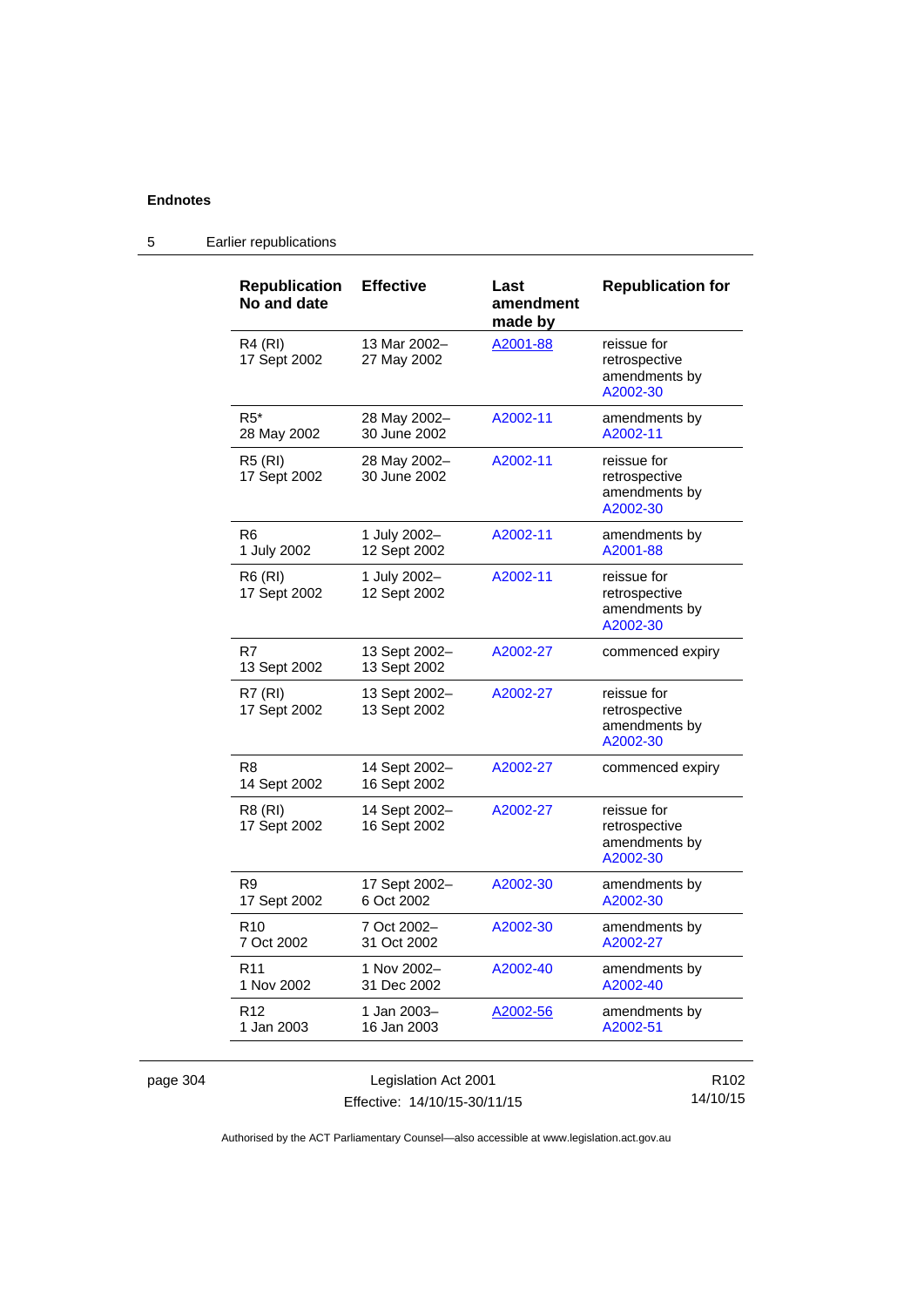Earlier republications 5

| <b>Republication</b><br>No and date | <b>Effective</b>             | Last<br>amendment<br>made by | <b>Republication for</b>                  |
|-------------------------------------|------------------------------|------------------------------|-------------------------------------------|
| R <sub>13</sub>                     | 17 Jan 2003-                 | A2002-56                     | amendments by                             |
| 17 Jan 2003                         | 27 Mar 2003                  |                              | A2002-49                                  |
| R <sub>14</sub>                     | 28 Mar 2003-                 | A2003-14                     | amendments by                             |
| 28 Mar 2003                         | 9 Apr 2003                   |                              | A2003-14                                  |
| R <sub>15</sub>                     | 10 Apr 2003-                 | A2003-18                     | amendments by                             |
| 10 Apr 2003                         | 28 May 2003                  |                              | A2003-18                                  |
| R16<br>29 May 2003                  | 29 May 2003-<br>30 June 2003 | A2003-18                     | commenced expiry                          |
| R17                                 | 1 July 2003-                 | A2003-18                     | amendments by                             |
| 1 July 2003                         | 2 Sept 2003                  |                              | A2002-56                                  |
| R <sub>18</sub><br>3 Sept 2003      | 3 Sept 2003-<br>12 Sept 2003 | A2003-18                     | commenced expiry                          |
| R <sub>19</sub><br>13 Sept 2003     | 13 Sept 2003-<br>8 Oct 2003  | A2003-41                     | commenced expiry                          |
| R20*<br>9 Oct 2003                  | 9 Oct 2003-<br>18 Dec 2003   | A2003-41                     | amendments by<br>A2003-16 and<br>A2003-41 |
| R21                                 | 19 Dec 2003-                 | A2003-56                     | amendments by                             |
| 19 Dec 2003                         | 21 Mar 2004                  |                              | A2003-56                                  |
| R <sub>22</sub>                     | 22 Mar 2004-                 | A2004-10                     | amendments by                             |
| 22 Mar 2004                         | 4 Apr 2004                   |                              | A2004-1                                   |
| R <sub>23</sub>                     | 5 Apr 2004-                  | A2004-10                     | amendments by                             |
| 5 Apr 2004                          | 26 May 2004                  |                              | A2004-7                                   |
| R <sub>24</sub>                     | 27 May 2004-                 | A2004-17                     | amendments by                             |
| 27 May 2004                         | 30 June 2004                 |                              | A2004-10                                  |
| R <sub>25</sub><br>1 July 2004      | 1 July 2004-<br>12 July 2004 | A2004-28                     | amendments by<br>A2004-5 and<br>A2004-28  |
| R26                                 | 13 July 2004-                | A2004-32                     | amendments by                             |
| 13 July 2004                        | 24 Aug 2004                  |                              | A2004-32                                  |
| R27                                 | 25 Aug 2004-                 | A2004-42                     | amendments by                             |
| 25 Aug 2004                         | 31 Aug 2004                  |                              | A2004-42                                  |
| R28                                 | 1 Sept 2004-                 | A2004-42                     | amendments by                             |
| 1 Sept 2004                         | 12 Sept 2004                 |                              | A2004-13                                  |

# R102 14/10/15

Legislation Act 2001 Effective: 14/10/15-30/11/15 page 305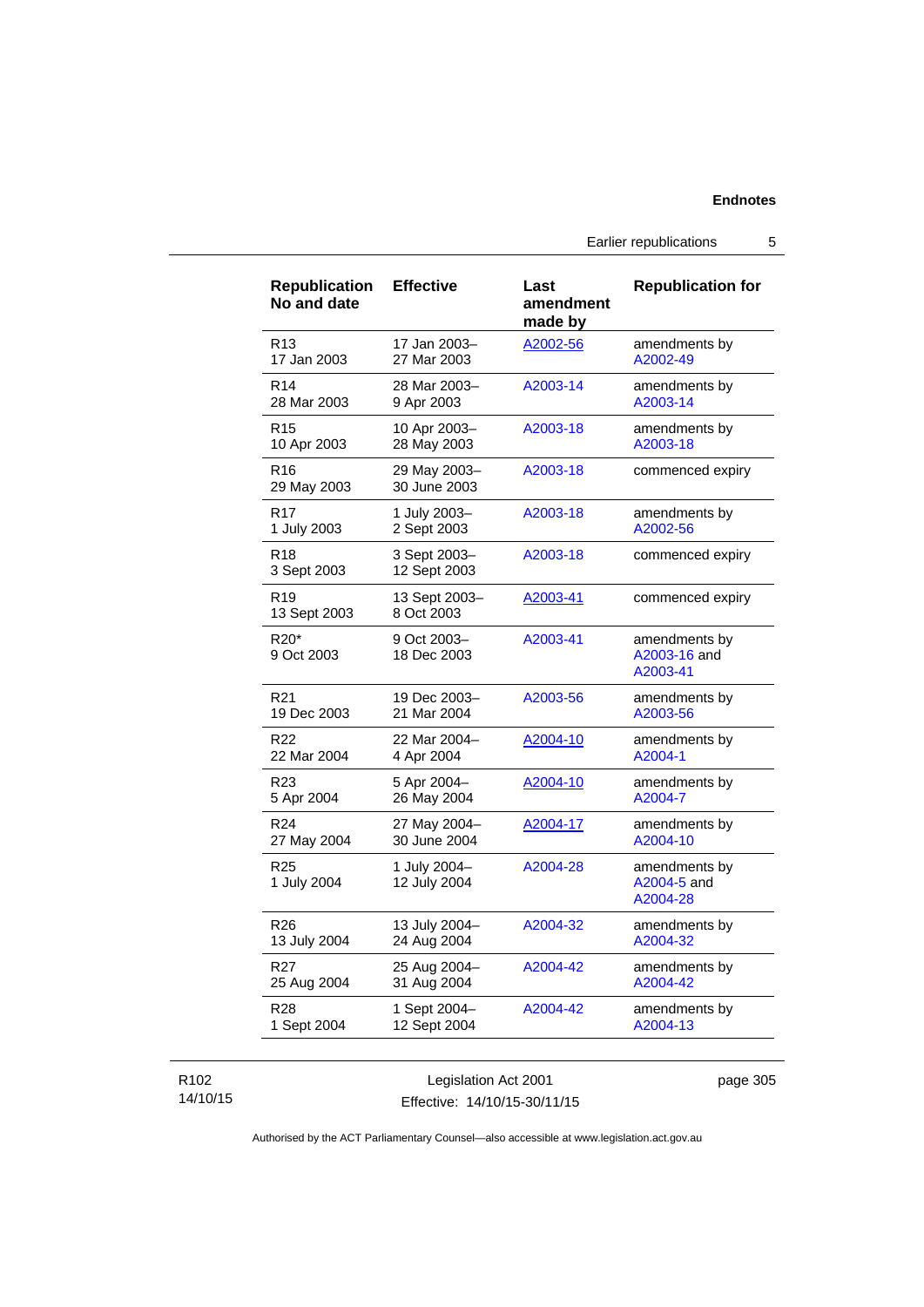| <b>Republication</b><br>No and date | <b>Effective</b>             | Last<br>amendment<br>made by | <b>Republication for</b>                                     |
|-------------------------------------|------------------------------|------------------------------|--------------------------------------------------------------|
| R <sub>29</sub><br>13 Sept 2004     | 13 Sept 2004-<br>22 Dec 2004 | A2004-42                     | commenced expiry                                             |
| <b>R29A</b><br>23 Dec 2004          | 23 Dec 2004-<br>31 Dec 2004  | A2004-42                     | commenced expiry                                             |
| R30 (RI)<br>5 Jan 2005              | 1 Jan 2005-<br>9 Jan 2005    | A2004-60                     | amendments by<br>A2004-17<br>reissue for<br>commenced expiry |
| R31                                 | 10 Jan 2005-                 | A2004-60                     | amendments by                                                |
| 10 Jan 2005                         | 23 Feb 2005                  |                              | A2004-60                                                     |
| R32                                 | 24 Feb 2005-                 | A2005-5                      | amendments by                                                |
| 24 Feb 2005                         | 8 Mar 2005                   |                              | A2005-5                                                      |
| R33                                 | 9 Mar 2005-                  | A2005-5                      | amendments by                                                |
| 9 Mar 2005                          | 1 June 2005                  |                              | A2004-57                                                     |
| R34*                                | 2 June 2005-                 | A2005-20                     | amendments by                                                |
| 2 June 2005                         | 6 July 2005                  |                              | A2005-20                                                     |
| R35<br>7 July 2005                  | 7 July 2005-<br>7 Sept 2005  | A2005-20                     | amendments by<br>A2004-39 as am by<br>A2005-28               |
| R36                                 | 8 Sept 2005-                 | A2005-47                     | amendments by                                                |
| 8 Sept 2005                         | 13 Sept 2005                 |                              | A2005-44                                                     |
| R37                                 | 13 Sept 2005-                | A2005-47                     | amendments by                                                |
| 14 Sept 2005                        | 22 Nov 2005                  |                              | A2005-9                                                      |
| R38                                 | 23 Nov 2005-                 | A2005-53                     | amendments by                                                |
| 23 Nov 2005                         | 10 Jan 2006                  |                              | A2005-53                                                     |
| R39                                 | 11 Jan 2006-                 | A2005-62                     | amendments by                                                |
| 11 Jan 2006                         | 16 Jan 2006                  |                              | A2005-62                                                     |
| R40                                 | 17 Jan 2006–                 | A2005-62                     | amendments by                                                |
| 17 Jan 2006                         | 22 Feb 2006                  |                              | A2004-39                                                     |
| R41<br>23 Feb 2006                  | 23 Feb 2006-<br>28 Feb 2006  | A2006-3                      | updated endnotes as<br>amended by<br>A2006-3                 |

5 Earlier republications

page 306 Legislation Act 2001 Effective: 14/10/15-30/11/15

R102 14/10/15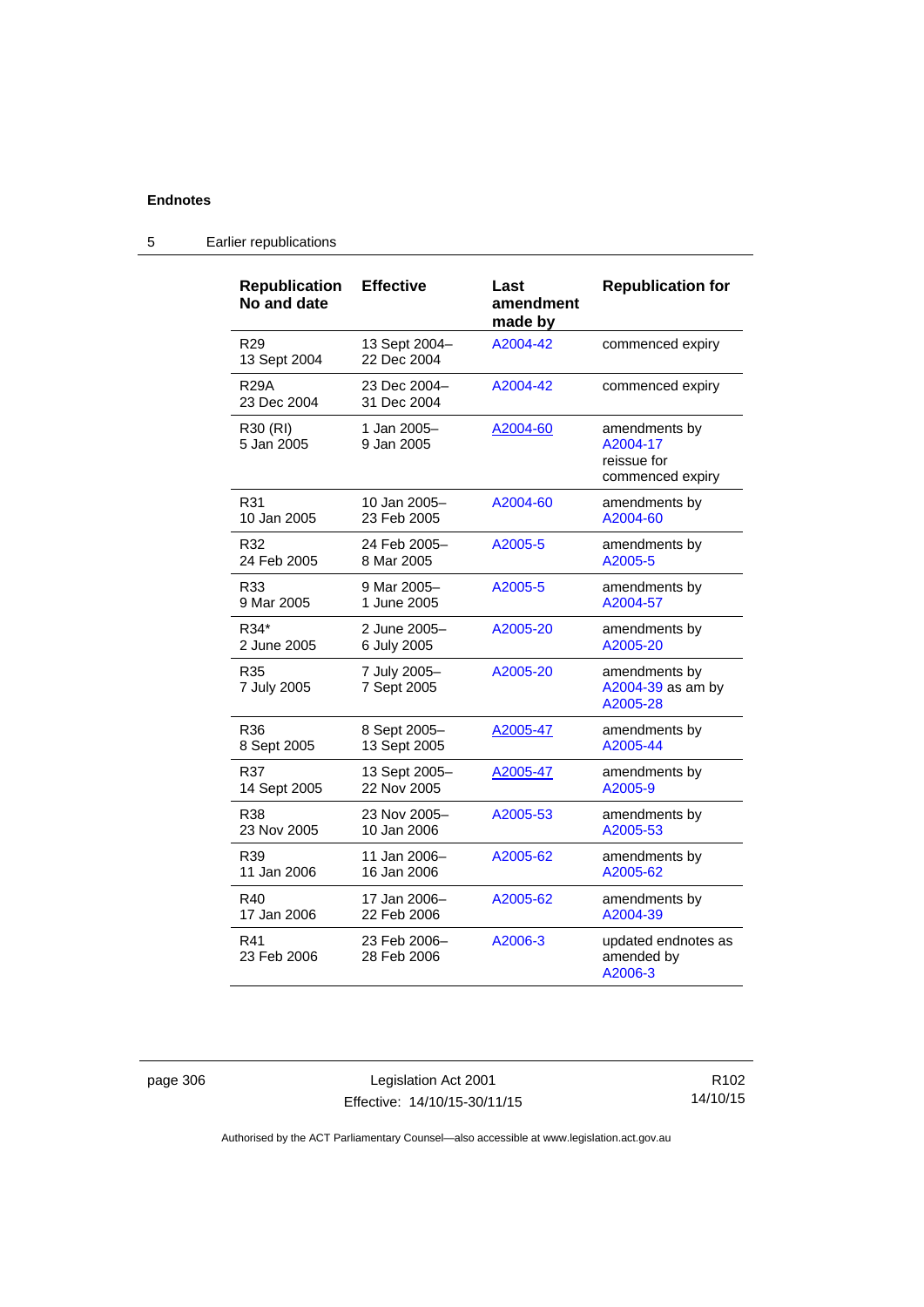Earlier republications 5

| Republication<br>No and date     | <b>Effective</b>              | Last<br>amendment<br>made by | <b>Republication for</b>                                              |
|----------------------------------|-------------------------------|------------------------------|-----------------------------------------------------------------------|
| R42<br>1 Mar 2006                | 1 Mar 2006-<br>1 June 2006    | A2006-3                      | amendments by<br>A2005-47 as<br>amended by<br>A2006-3                 |
| R43                              | 2 June 2006-                  | A2006-23                     | amendments by                                                         |
| 2 June 2006                      | 15 June 2006                  |                              | A2006-23                                                              |
| R44<br>16 June 2006              | 16 June 2006-<br>30 June 2006 | A2006-23                     | updated endnotes as<br>amended by<br>A2006-27                         |
| R45<br>1 July 2006               | 1 July 2006-<br>31 Oct 2006   | A2006-30                     | amendments by<br>A2006-25 and<br>A2006-30                             |
| R46<br>1 Nov 2006                | 1 Nov 2006-<br>15 Nov 2006    | A2006-42                     | amendments by<br>A2005-41 and<br>A2005-46 as<br>amended by<br>A2006-3 |
| <b>R47</b>                       | 16 Nov 2006-                  | A2006-42                     | amendments by                                                         |
| 16 Nov 2006                      | 17 Nov 2006                   |                              | A2006-42                                                              |
| R48                              | 18 Nov 2006-                  | A2006-46                     | amendments by                                                         |
| 18 Nov 2006                      | 8 Jan 2007                    |                              | A2006-46                                                              |
| R49                              | 9 Jan 2007-                   | A2006-46                     | amendments by                                                         |
| 9 Jan 2007                       | 9 Jan 2007                    |                              | A2004-39                                                              |
| <b>R50</b><br>10 Jan 2007        | 10 Jan 2007-<br>11 Jan 2007   | A2006-46                     | commenced expiry                                                      |
| R <sub>51</sub> *<br>12 Jan 2007 | 12 Jan 2007-<br>27 Mar 2007   | A2006-46                     | commenced expiry                                                      |
| R <sub>52</sub>                  | 28 Mar 2007-                  | A2007-3                      | amendments by                                                         |
| 28 Mar 2007                      | 11 Apr 2007                   |                              | A2006-38                                                              |
| R53                              | 12 Apr 2007-                  | A2007-3                      | amendments by                                                         |
| 12 Apr 2007                      | 10 July 2007                  |                              | A2007-3                                                               |
| R <sub>54</sub>                  | 11 July 2007-                 | A2007-16                     | amendments by                                                         |
| 11 July 2007                     | 9 Nov 2007                    |                              | A2007-16                                                              |
| <b>R55</b>                       | 10 Nov 2007-                  | A2007-33                     | amendments by                                                         |
| 10 Nov 2007                      | 13 Nov 2007                   |                              | A2007-8                                                               |

R102 14/10/15

Legislation Act 2001 Effective: 14/10/15-30/11/15 page 307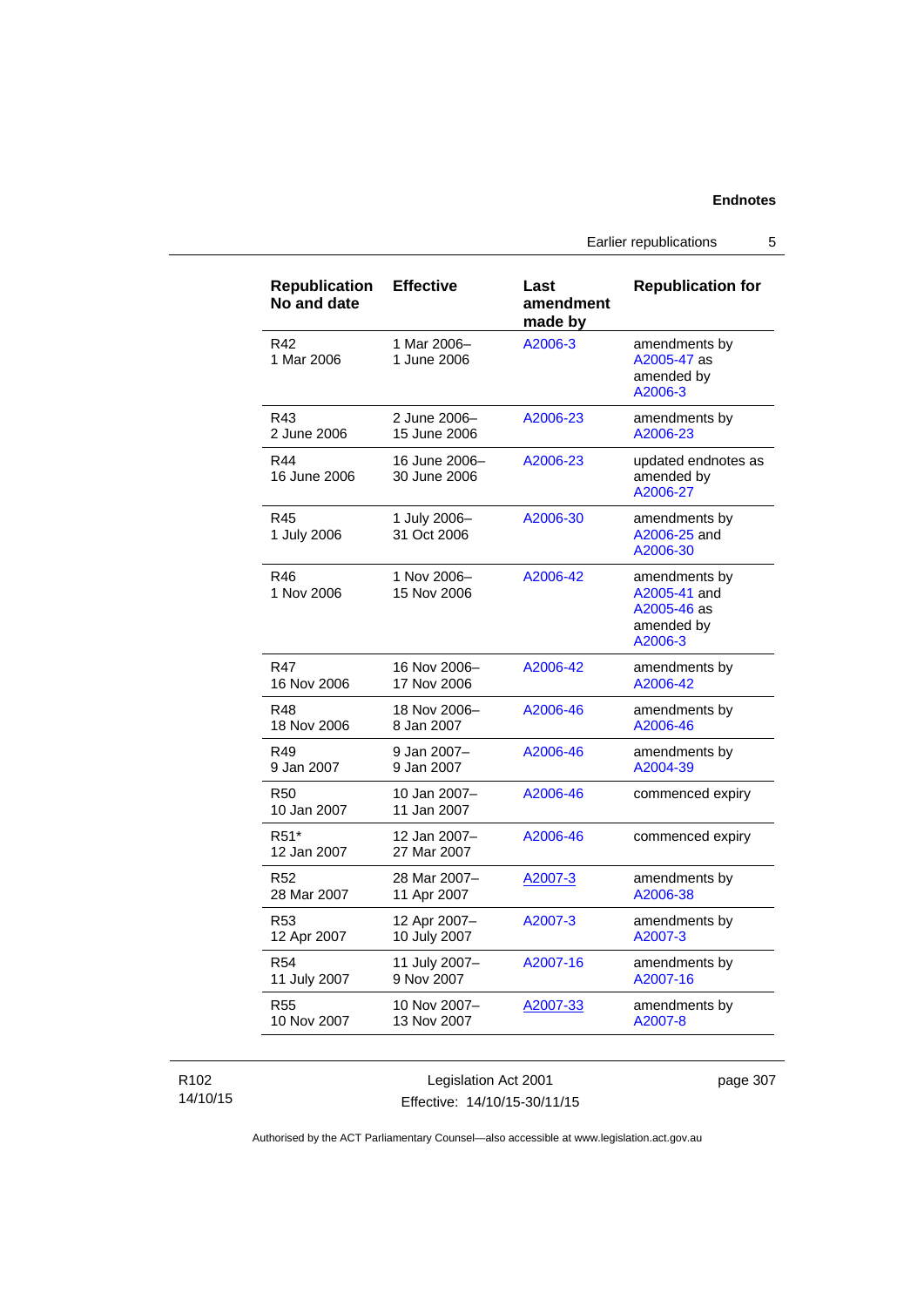| <b>Republication</b><br>No and date | <b>Effective</b>           | Last<br>amendment<br>made by | <b>Republication for</b>                  |
|-------------------------------------|----------------------------|------------------------------|-------------------------------------------|
| R <sub>56</sub>                     | 14 Nov 2007-               | A2007-33                     | amendments by                             |
| 14 Nov 2007                         | 30 Mar 2008                |                              | A2007-33                                  |
| R57                                 | 31 Mar 2008-               | A2007-33                     | amendments by                             |
| 31 Mar 2008                         | 18 May 2008                |                              | A2007-25                                  |
| <b>R58</b>                          | 19 May 2008-               | A2008-14                     | amendments by                             |
| 19 May 2008                         | 30 June 2008               |                              | A2008-14                                  |
| R59                                 | 1 July 2008-               | A2008-15                     | amendments by                             |
| 1 July 2008                         | 25 Aug 2008                |                              | A2008-15                                  |
| R60                                 | 26 Aug 2008-               | A2008-28                     | amendments by                             |
| 26 Aug 2008                         | 8 Sept 2008                |                              | A2008-28                                  |
| R61                                 | 9 Sept 2008-               | A2008-44                     | amendments by                             |
| 9 Sept 2008                         | 1 Feb 2009                 |                              | A2008-20                                  |
| R62<br>2 Feb 2009                   | 2 Feb 2009-<br>26 Feb 2009 | A2008-44                     | amendments by<br>A2008-36 and<br>A2008-37 |
| R63                                 | 27 Feb 2009-               | A2008-44                     | amendments by                             |
| 27 Feb 2009                         | 29 May 2009                |                              | A2008-20                                  |
| R64                                 | 30 May 2009-               | A2008-44                     | amendments by                             |
| 30 May 2009                         | 21 Sept 2009               |                              | A2008-44                                  |
| R65                                 | 22 Sept 2009-              | A2009-28                     | amendments by                             |
| 22 Sept 2009                        | 30 Sept 2009               |                              | A2009-20                                  |
| R66                                 | 1 Oct 2009-                | A2009-28                     | amendments by                             |
| 1 Oct 2009                          | 20 Oct 2009                |                              | A2009-28                                  |
| R67                                 | 21 Oct 2009-               | A2009-35                     | amendments by                             |
| 21 Oct 2009                         | 16 Dec 2009                |                              | A2009-35                                  |
| R68                                 | 17 Dec 2009-               | A2009-50                     | amendments by                             |
| 17 Dec 2009                         | 2 Mar 2010                 |                              | A2009-49                                  |
| R69                                 | 3 Mar 2010-                | A2010-6                      | amendments by                             |
| 3 Mar 2010                          | 21 Mar 2010                |                              | A2010-6                                   |
| <b>R70</b>                          | 22 Mar 2010-               | A2010-6                      | amendments by                             |
| 22 Mar 2010                         | 30 June 2010               |                              | A2009-39                                  |
| R71<br>1 July 2010                  | 1 July 2010-<br>5 Oct 2010 | A2010-10                     | amendments by<br>A2009-50 and<br>A2010-10 |

# 5 Earlier republications

page 308 Legislation Act 2001 Effective: 14/10/15-30/11/15

R102 14/10/15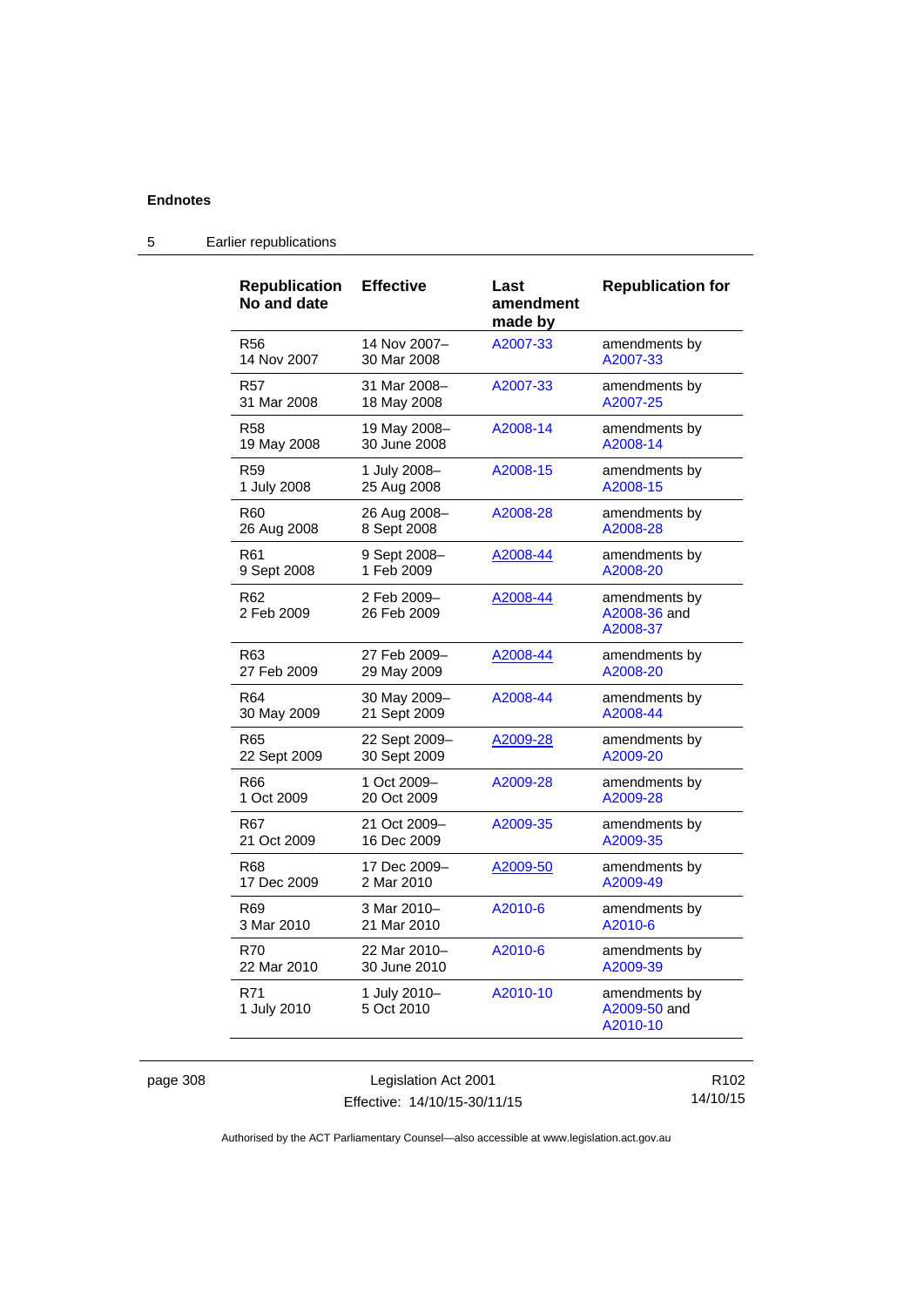#### **Endnotes**

Earlier republications 5

| <b>Republication</b><br>No and date | <b>Effective</b>             | Last<br>amendment<br>made by | <b>Republication for</b>                  |
|-------------------------------------|------------------------------|------------------------------|-------------------------------------------|
| R72                                 | 6 Oct 2010-                  | A2010-40                     | amendments by                             |
| 6 Oct 2010                          | 31 Dec 2010                  |                              | A2010-40                                  |
| R73                                 | 1 Jan 2011-                  | A2010-54                     | amendments by                             |
| 1 Jan 2011                          | 30 June 2011                 |                              | A2010-54                                  |
| R74                                 | 1 July 2011-                 | A2011-22                     | amendments by                             |
| 1 July 2011                         | 30 Aug 2011                  |                              | A2011-22                                  |
| <b>R75</b>                          | 31 Aug 2011-                 | A2011-30                     | amendments by                             |
| 31 Aug 2011                         | 20 Sept 2011                 |                              | A2011-30                                  |
| <b>R76</b>                          | 21 Sept 2011-                | A2011-30                     | amendments by                             |
| 21 Sept 2011                        | 22 Nov 2011                  |                              | A2011-28                                  |
| <b>R77</b>                          | 23 Nov 2011-                 | A2011-49                     | amendments by                             |
| 23 Nov 2011                         | 11 Dec 2011                  |                              | A2011-49                                  |
| <b>R78</b>                          | 12 Dec 2011-                 | A2011-52                     | amendments by                             |
| 12 Dec 2011                         | 31 Dec 2011                  |                              | A2011-52                                  |
| R79                                 | 1 Jan 2012-                  | A2011-55                     | amendments by                             |
| 1 Jan 2012                          | 29 Feb 2012                  |                              | A2011-55                                  |
| R80                                 | 1 Mar 2012-                  | A2011-55                     | amendments by                             |
| 1 Mar 2012                          | 28 May 2012                  |                              | A2011-48                                  |
| R81                                 | 29 May 2012-                 | A2012-25                     | amendments by                             |
| 29 May 2012                         | 4 June 2012                  |                              | A2012-25                                  |
| R <sub>82</sub>                     | 5 June 2012-                 | A2012-25                     | amendments by                             |
| 5 June 2012                         | 30 June 2012                 |                              | A2012-21                                  |
| R83<br>1 July 2012                  | 1 July 2012-<br>10 Sept 2012 | A2012-32                     | amendments by<br>A2012-26 and<br>A2012-32 |
| R84                                 | 11 Sept 2012-                | A2012-40                     | amendments by                             |
| 11 Sept 2012                        | 13 June 2013                 |                              | A2012-40                                  |
| R85                                 | 14 June 2013-                | A2013-19                     | amendments by                             |
| 14 June 2013                        | 22 Aug 2013                  |                              | A2013-19                                  |
| R86                                 | 23 Aug 2013-                 | A2013-30                     | amendments by                             |
| 23 Aug 2013                         | 31 Aug 2013                  |                              | A2013-30                                  |
| <b>R87</b>                          | 1 Sept 2013-                 | A2013-30                     | amendments by                             |
| 1 Sept 2013                         | 6 Nov 2013                   |                              | A2012-33                                  |

#### R102 14/10/15

Legislation Act 2001 Effective: 14/10/15-30/11/15 page 309

Authorised by the ACT Parliamentary Counsel—also accessible at www.legislation.act.gov.au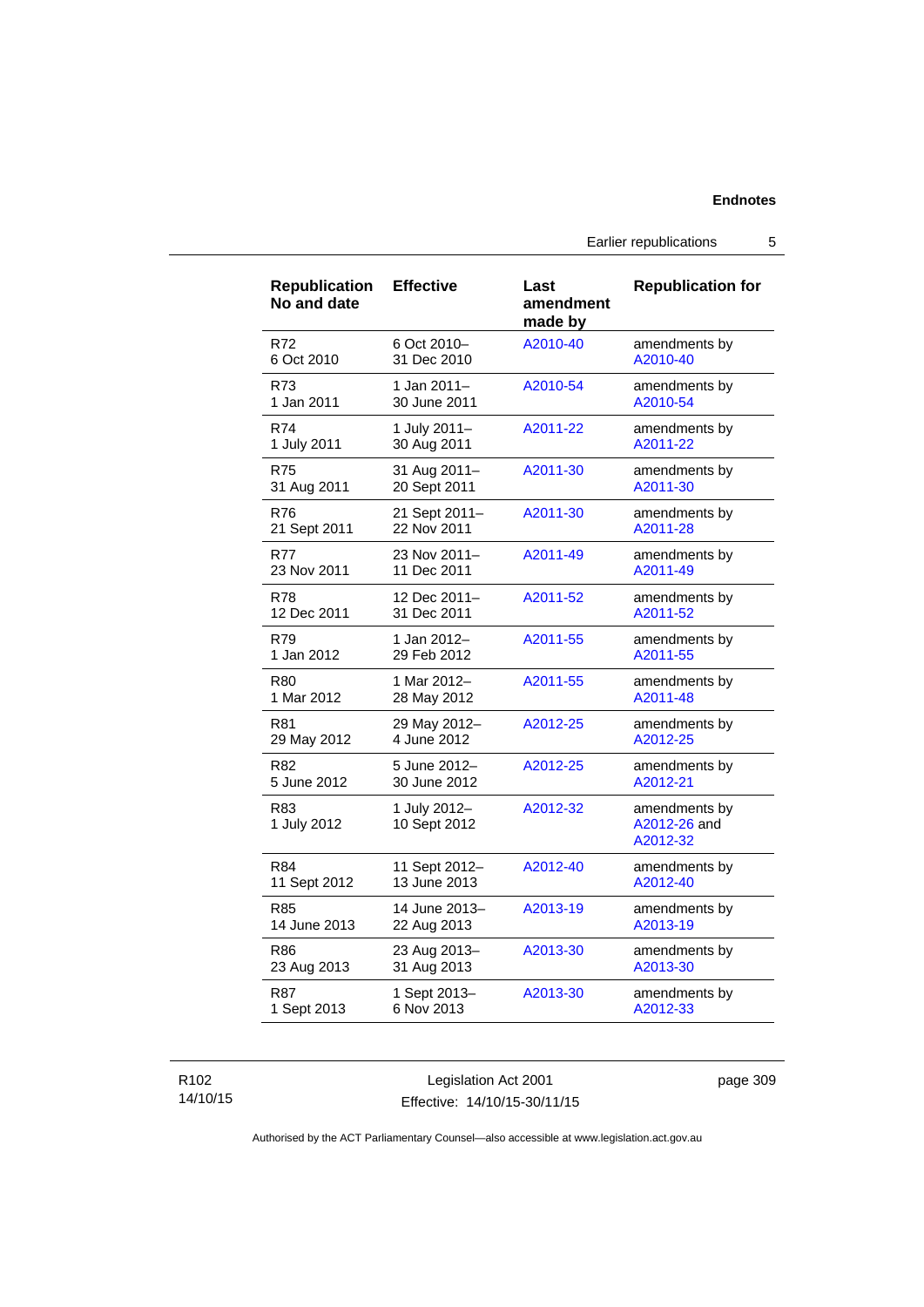## **Endnotes**

| <b>Republication</b><br>No and date | <b>Effective</b>              | Last<br>amendment<br>made by     | <b>Republication for</b>                                                        |
|-------------------------------------|-------------------------------|----------------------------------|---------------------------------------------------------------------------------|
| R88<br>7 Nov 2013                   | never effective               | A2013-39<br>(never<br>effective) | amendments by<br>A2013-39                                                       |
| R88 (RI)<br>24 Feb 2014             | 7 Nov 2013-<br>7 Nov 2013     | A2013-39<br>(never<br>effective) | reissue because of<br><b>High Court decision</b><br>in relation to<br>A2013-39  |
| <b>R89</b><br>8 Nov 2013            | never effective               | A2013-43                         | amendments by<br>A2013-43                                                       |
| R89 (RI)<br>24 Feb 2014             | 8 Nov 2013-<br>24 Nov 2013    | A2013-43                         | reissue because of<br><b>High Court decision</b><br>in relation to<br>A2013-39  |
| R90<br>25 Nov 2013                  | never effective               | A2013-44                         | amendments by<br>A2013-44                                                       |
| R90 (RI)<br>24 Feb 2014             | 25 Nov 2013-<br>9 Feb 2014    | A2013-44                         | reissue because of<br><b>High Court decision</b><br>in relation to<br>A2013-39  |
| R91<br>10 Feb 2014                  | never effective               | A2013-52                         | removed from LR<br>because of High<br>Court decision in<br>relation to A2013-39 |
| R91 (RI)<br>24 Feb 2014             | 10 Feb 2014–<br>25 Apr 2014   | A2013-52                         | reissue because of<br><b>High Court decision</b><br>in relation to<br>A2013-39  |
| R92<br>26 Apr 2014                  | 26 Apr 2014-<br>9 June 2014   | A2014-8                          | amendments by<br>A2014-8                                                        |
| R93<br>10 June 2014                 | 10 June 2014-<br>30 June 2014 | A2014-18                         | amendments by<br>A2014-18                                                       |
| R94<br>1 July 2014                  | 1 July 2014-<br>22 Aug 2014   | A2014-18                         | amendments by<br>A2013-41                                                       |
| R95<br>23 Aug 2014                  | 23 Aug 2014-<br>16 Nov 2014   | A2014-37                         | amendments by<br>A2014-37                                                       |

## 5 Earlier republications

page 310 Legislation Act 2001 Effective: 14/10/15-30/11/15

R102 14/10/15

Authorised by the ACT Parliamentary Counsel—also accessible at www.legislation.act.gov.au